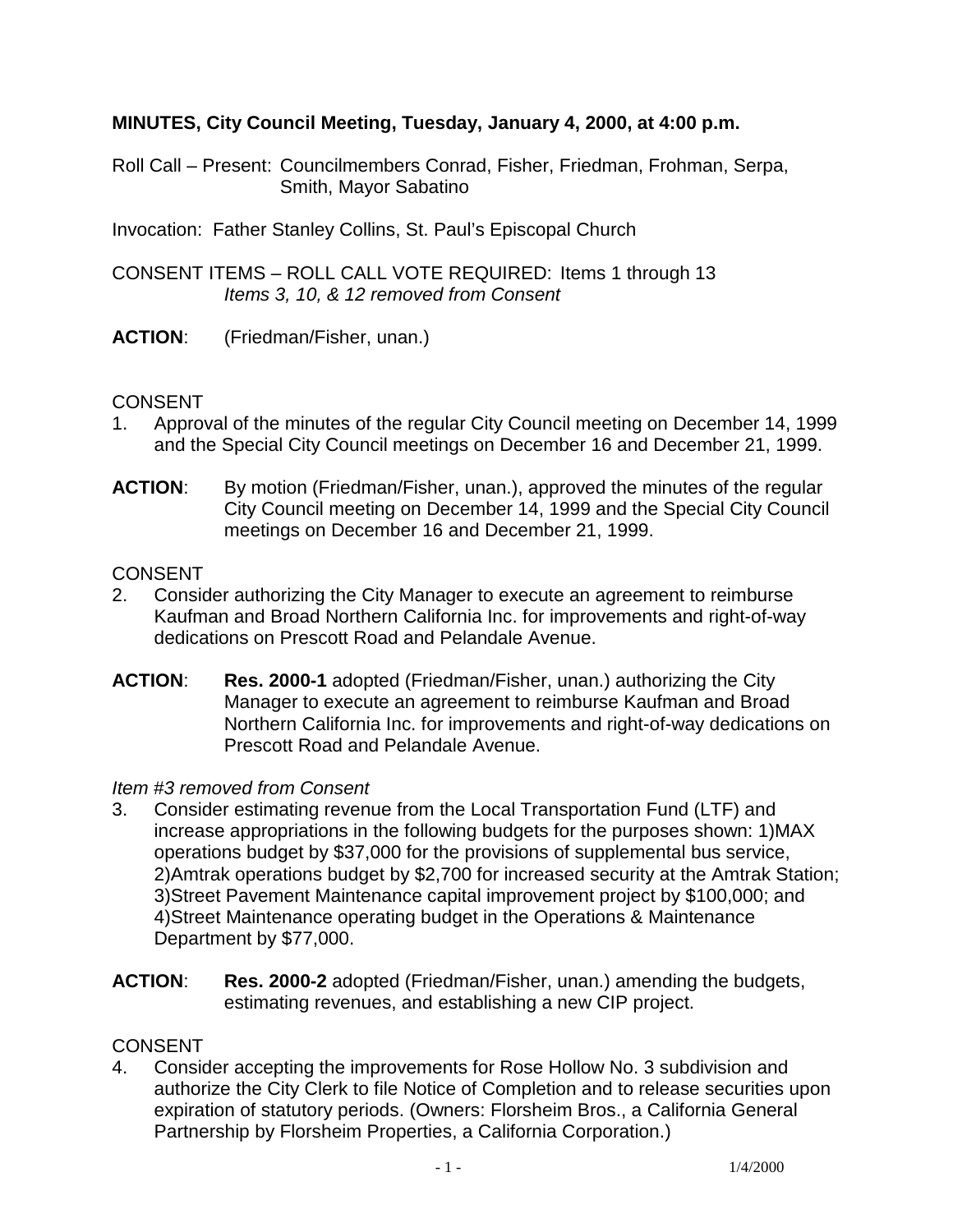**ACTION**: **Res. 2000-3** adopted (Friedman/Fisher, unan.) accepting the improvements for Rose Hollow No. 3 subdivision and authorizing the City Clerk to file Notice of Completion and to release securities upon expiration of statutory periods.

### CONSENT

- 5. Consider accepting the improvements for Kensington Park Unit No. 1 subdivision and authorize the City Clerk to file Notice of Completion and to release securities upon expiration of statutory periods. (Owners: Florsheim Bros., a California General Partnership by Florsheim Properties, a California Corporation.)
- **ACTION**: **Res. 2000-4** adopted (Friedman/Fisher, unan.) accepting the improvements for Kensington Park Unit No. 1 subdivision and authorizing the City Clerk to file Notice of Completion and to release securities upon expiration of statutory periods.

# **CONSENT**

- 6. Consider accepting the improvements for Wildflower subdivision and authorize the City Clerk to file Notice of Completion and to release securities upon expiration of statutory periods. (Owners: Kaufman Capital Corporation, a California Corporation.)
- **ACTION**: **Res. 2000-5** adopted (Friedman/Fisher, unan.) accepting the improvements for Wildflower subdivision and authorizing the City Clerk to file Notice of Completion and to release securities upon expiration of statutory periods.

### *Item #7 was removed from the Agenda*

7. Consider approval of the Final Map of Chateau Provence Phase 1 subdivision and authorizing the City Manager to sign an agreement with the subdividers as required by Section 4-4.604(c) of the Municipal Code. (Owners: Anderson Homes.)

### **CONSENT**

- 8. Consider entering into an agreement with Caltrans for installation of traffic signal controllers and foundations at various locations in the City of Modesto; consider amending the budget to estimate additional revenue from state cost sharing agreement.
- **ACTION**: **Res. 2000-6** adopted (Friedman/Fisher, unan.) approving an agreement with Caltrans for installation of traffic signal controllers and foundations at various locations in the City of Modesto

**Res. 2000-6A** adopted (Friedman/Fisher, unan.) amending the budget to estimate additional revenue from state cost sharing agreement.

# CONSENT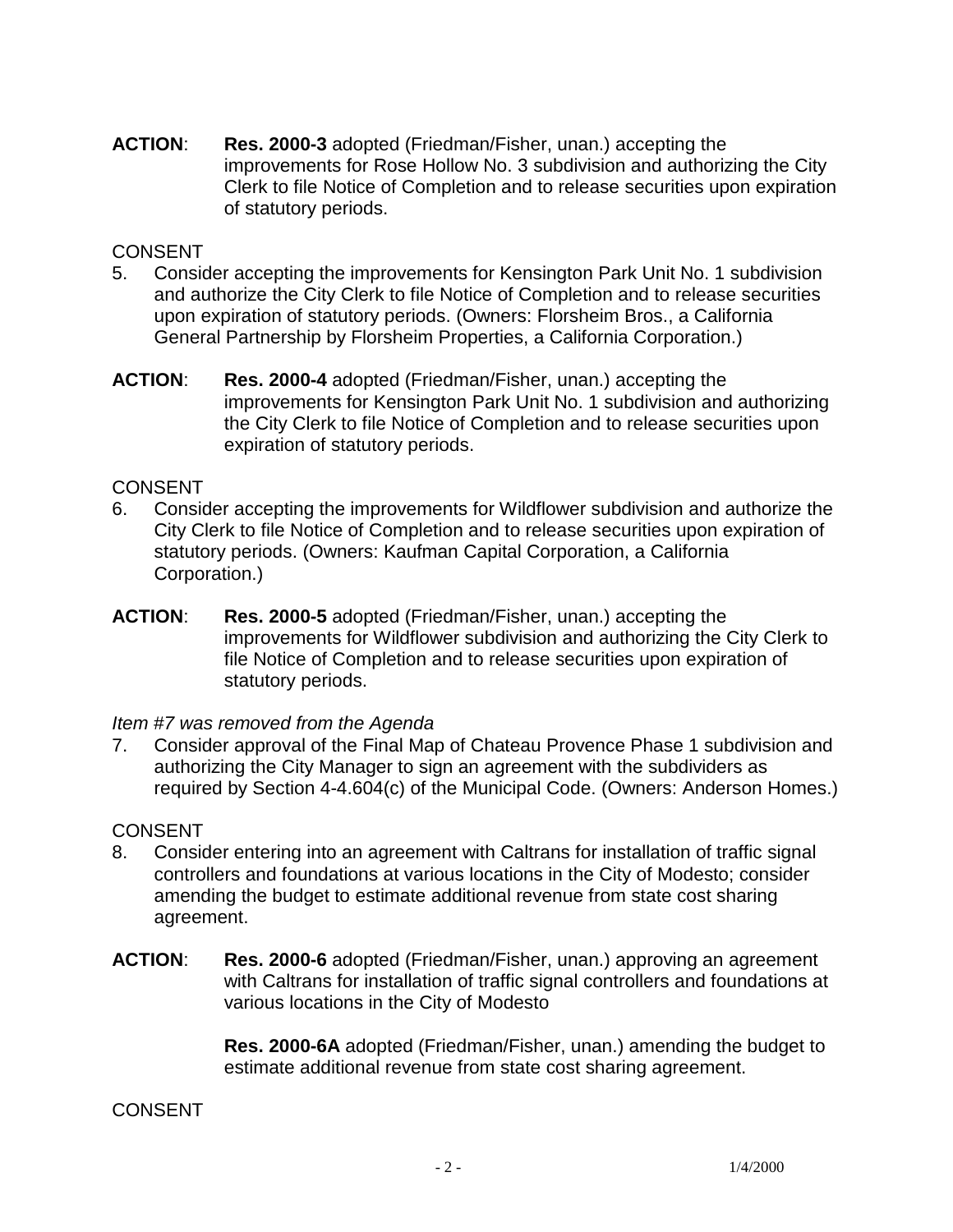- 9. Consider approving an agreement with Tai Chi Chuan to provide self defense classes.
- **ACTION**: **Res. 2000-7** adopted (Friedman/Fisher, unan.) approving an agreement with Tai Chi Chuan to provide self defense classes.

#### *Item #10 removed from Consent*

- 10. Consider a request from Chris Ricci to host a street festival in downtown Modesto on July 22, 2000.
- **ACTION**: **Res. 2000-8** adopted (Conrad/Fisher, unan.) approving Chris Ricci to host a street festival in downtown Modesto on July 22, 2000 subject to inclusion of payment for security verification in agreement.

#### **CONSENT**

- 11. Consider initiating an application to LAFCO for the City of Modesto 12 Water Well Site Reorganization.
- **ACTION**: **Res. 2000-9** adopted (Friedman/Fisher, unan.) initiating an application to LAFCO for the City of Modesto 12 Water Well Site Reorganization.

### *Councilmember Fisher absent due to conflict of interest*

*Item #12 removed from Consent* 

- 12. Consider approving angle parking on the east side of  $13<sup>th</sup>$  Street between H and L Streets.
- **ACTION**: **Res. 2000-10** adopted (Friedman/Conrad, unan.) approving angle parking on the east side of 13<sup>th</sup> Street between H and L Streets.

### **CONSENT**

- 13. Consider amending the job specifications for Administrative Analyst I/II and Account Clerk.
- **ACTION**: **Res. 2000-11** adopted (Friedman/Fisher, unan.) amending the job specifications for Administrative Analyst I/II and Account Clerk.

# NEW BUSINESS

- 14. Final adoption of:
	- a. **Ord. No. 3163-C.S.** amending Section 2-3-8 of the Zoning Map to rezone from Specific Plan-Overlay Zone, SP-O, to Planned Development Zone, P-D(537), as an addition to P-D(537), property located on the north side of Pelandale Avenue east of Sisk Road. (Costa Limited Partners)
	- b. **Ord. No. 3164-C.S.** amending Section 2-3-8 of the Zoning Map to rezone from Specific Plan Overlay Zone, SP-O, to Planned Development Zone, P-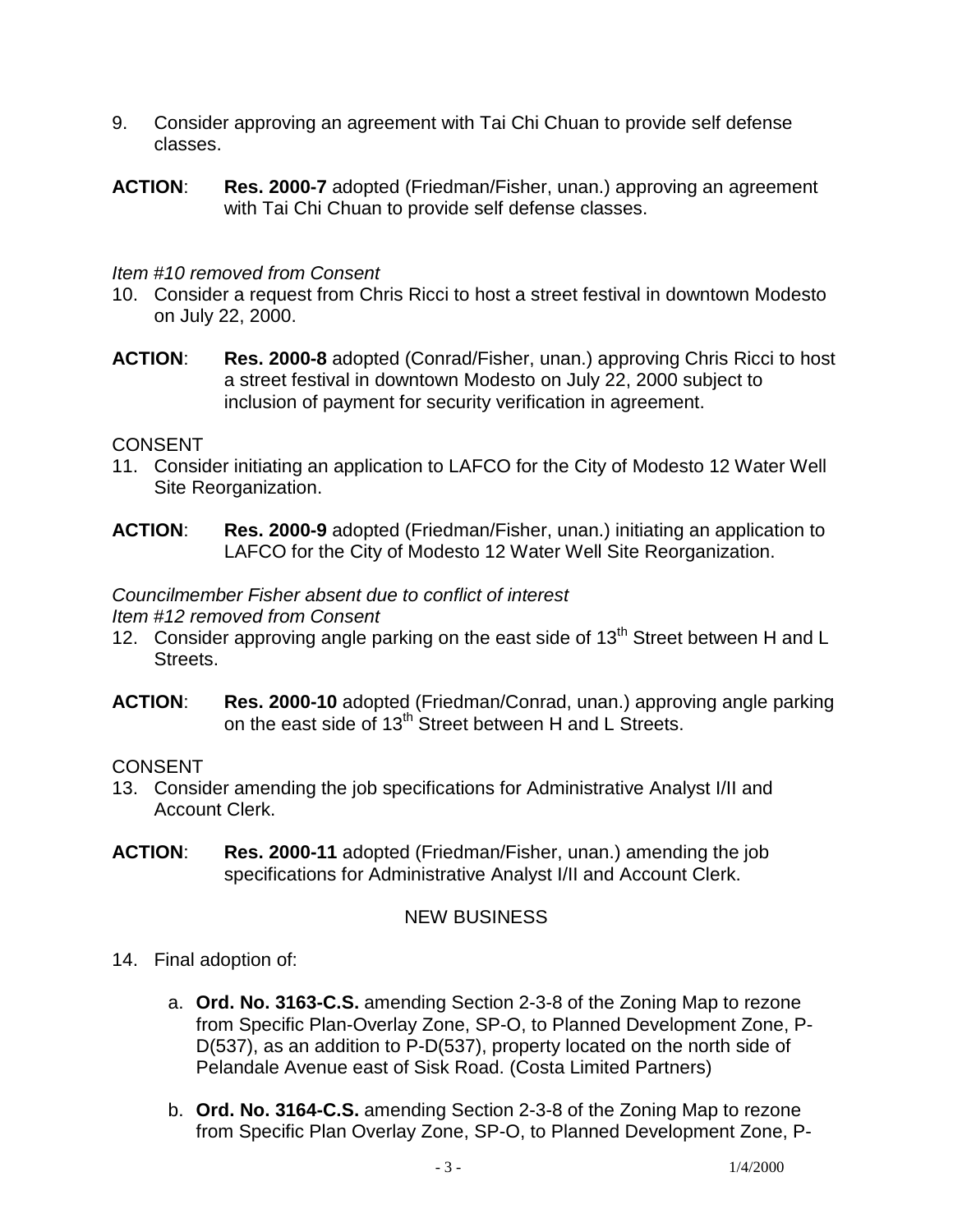D(540), property located on the east side of Chapman Road north of Pelandale Avenue. (Costa Limited Partners)

- c. **Ord. No. 3165-C.S**. amending Section 2 of Ordinance No. 3099-C.S. entitled "An Ordinance Amending Section 2-3-8 of the Zoning Map to Rezone from Specific Plan Overlay Zone, SP-O, to Planned Development Zone, P-D(532), property located on the north side of Pelandale Avenue east of Sisk Road. (Costa Limited Partners)
- d. **Ord. No. 3166-C.S.** approving a development agreement between the City of Modesto and Costa Limited Partners relating to an amendment to P-D(532), to delete the theater from the allowed uses on property located on the west side of Chapman Road.
- e. **Ord. No. 3167-C.S.** approving a development agreement between the City of Modesto and Costa Limited Partners relating to an amendment to Planned Development Zone, P-D(537), to expand a retail commercial center on and to revise the development plan for the existing portion of Planned Development Zone, P-D(537), property located on the north side of Pelandale Avenue east of Sisk Road.
- f. **Ord. No. 3168-C.S.** approving a development agreement between the City of Modesto and Costa Limited Partners relating to a 17-screen 80,000 square foot theater, including one I-Max type large screen theater, on property located on the east side of Chapman Road north of Pelandale Avenue. (P-D(540))
- **ACTION**: By motion (Friedman/Fisher, majority; Serpa, no), approved final adoption of Ordinances 3163-C.S. through 3168-C.S.
- 15. Consider authorizing assignment of right under the Development Agreement between Costa Limited Partners and the City of Modesto related to the development of P-D(537).
- **ACTION**: **Res. 2000-12** adopted (Fisher/Friedman, unan.) authorizing assignment of right under the Development Agreement between Costa Limited Partners and the City of Modesto related to the development of P-D(537).
- 16. Consider authorizing staff to prepare an ordinance revising Sections 4-1.1001 4- 1.1024 of Title 4 of the Modesto Municipal Code and to prepare Bingo Administrative Regulations, both to be submitted to the Public Safety Committee in April 2000. Requirements to include that all bingo operations undergo local investigation by Modesto Police Department; bingo operation permits pay a processing fee of \$2500; current bingo operations to submit fees and applications on or after January 10, 2000; set a bingo operation permit fee of \$50 pursuant to California Penal Code Section 326.5(1)(2); set bingo operation volunteer identification card fee at \$25.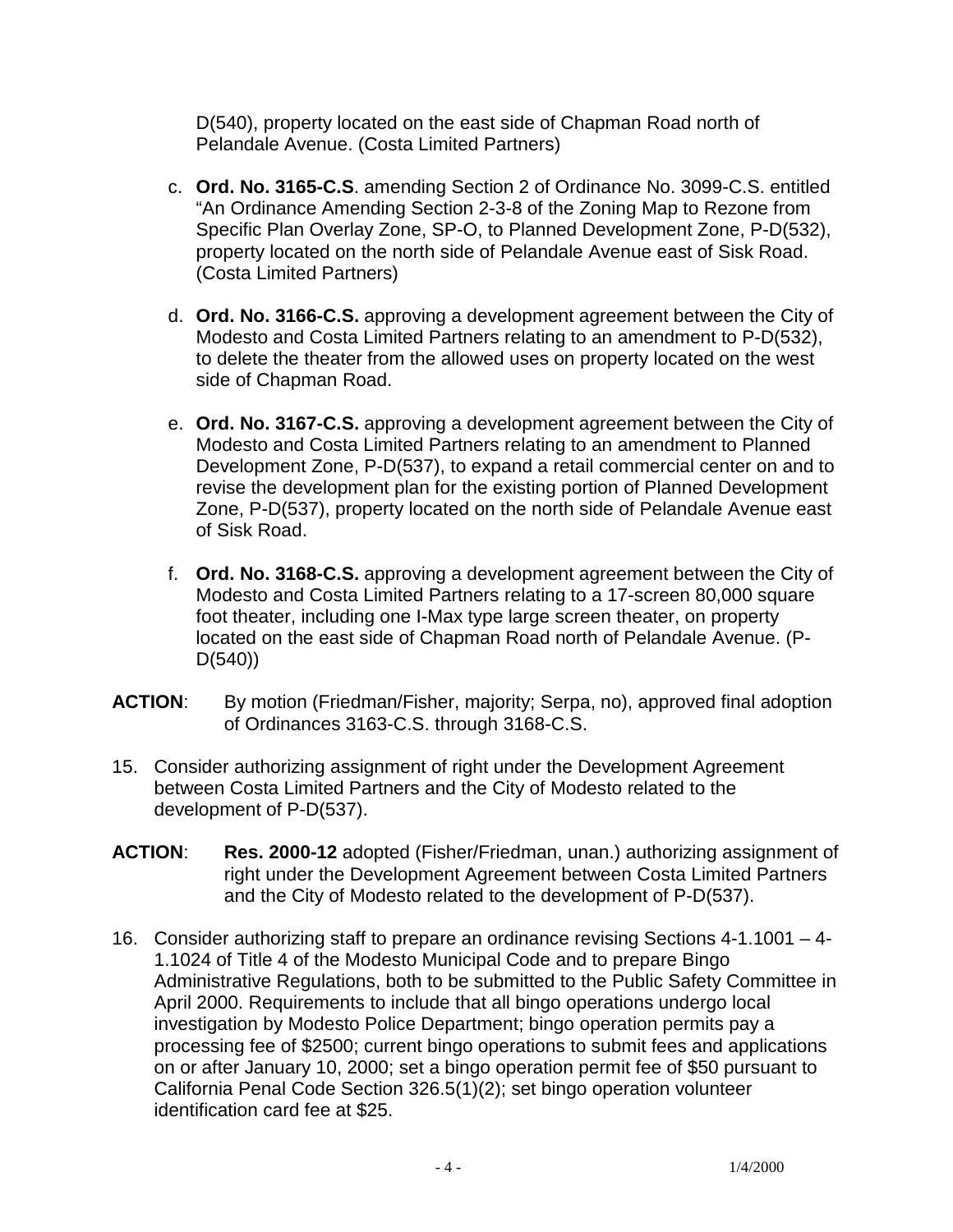- **ACTION**: **Res. 2000-13** adopted (Conrad/Fisher, unan.) authorizing staff to prepare an ordinance revising Sections 4-1.1001 – 4-1.1024 of Title 4 of the Modesto Municipal Code and to prepare Bingo Administrative Regulations. Staff recommendation accepted and issue returned to Financial Policy Committee. Costs in report are interim and \$5.00 fee remains the same.
- 17. Consider appointment of a new vice-mayor for calendar year 2000.
- **ACTION**: **Res. 2000-14** adopted (Frohman/Fisher, unan.) appointing Councilmember Kenni Friedman as vice-mayor for calendar year 2000
- 18. Consider creating an independent Council Financial Analyst position and a Citizen's Finance Committee to report directly to the Mayor and City Council.
- **ACTION**: By motion, referred to Financial Policy Committee.

# ORAL COMMUNICATIONS

 Tom Ronayne expressed his concerns of the need to correct moral issues within the City.

Leslie Jewitt commented on Item 18 being needed, additional staff and taxes.

Marcus Nugent requested permission to photograph Council.

 Pat Dobbs addressed the need for Item 18 and the need for City Manager placement.

 Dale Garrett addressed need for street improvements on Kelly Street, need of new sewer line, and tree concerns.

# MATTERS TOO LATE FOR THE AGENDA

None.

# ADJOURNMENT

 The meeting adjourned at 6:30 to a closed session in the Council Conference Room.

# CLOSED SESSION

 The meeting adjourned to a closed session in the Council Conference Room to consider the following:

 CONFERENCE WITH LABOR NEGOTIATOR: (Pursuant to section 54957.6 of the Government Code)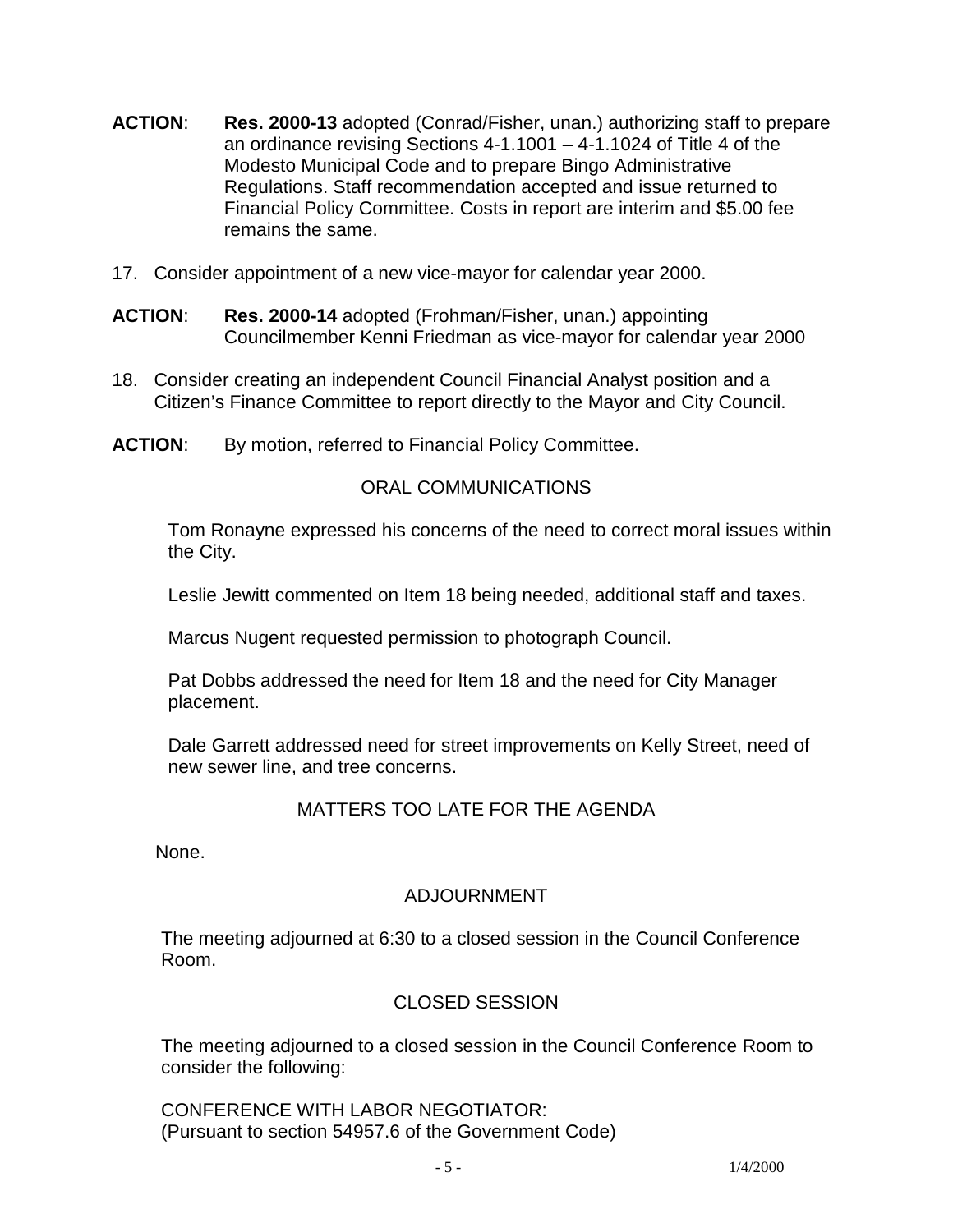| <b>Agency Negotiators:</b>    | Paul Baxter, Acting City Manager<br>Robin Renwick, Personnel Director |
|-------------------------------|-----------------------------------------------------------------------|
| <b>Employee Organization:</b> | <b>Modesto Police Management Association</b>                          |

CONFERENCE WITH LEGAL COUNSEL – EXISTING LITIGATION:

Name of case: Claim filed on April 28, 1999 by Frank Fusco

The City Attorney returned at 7:05 p.m. to report that no reportable action had been taken.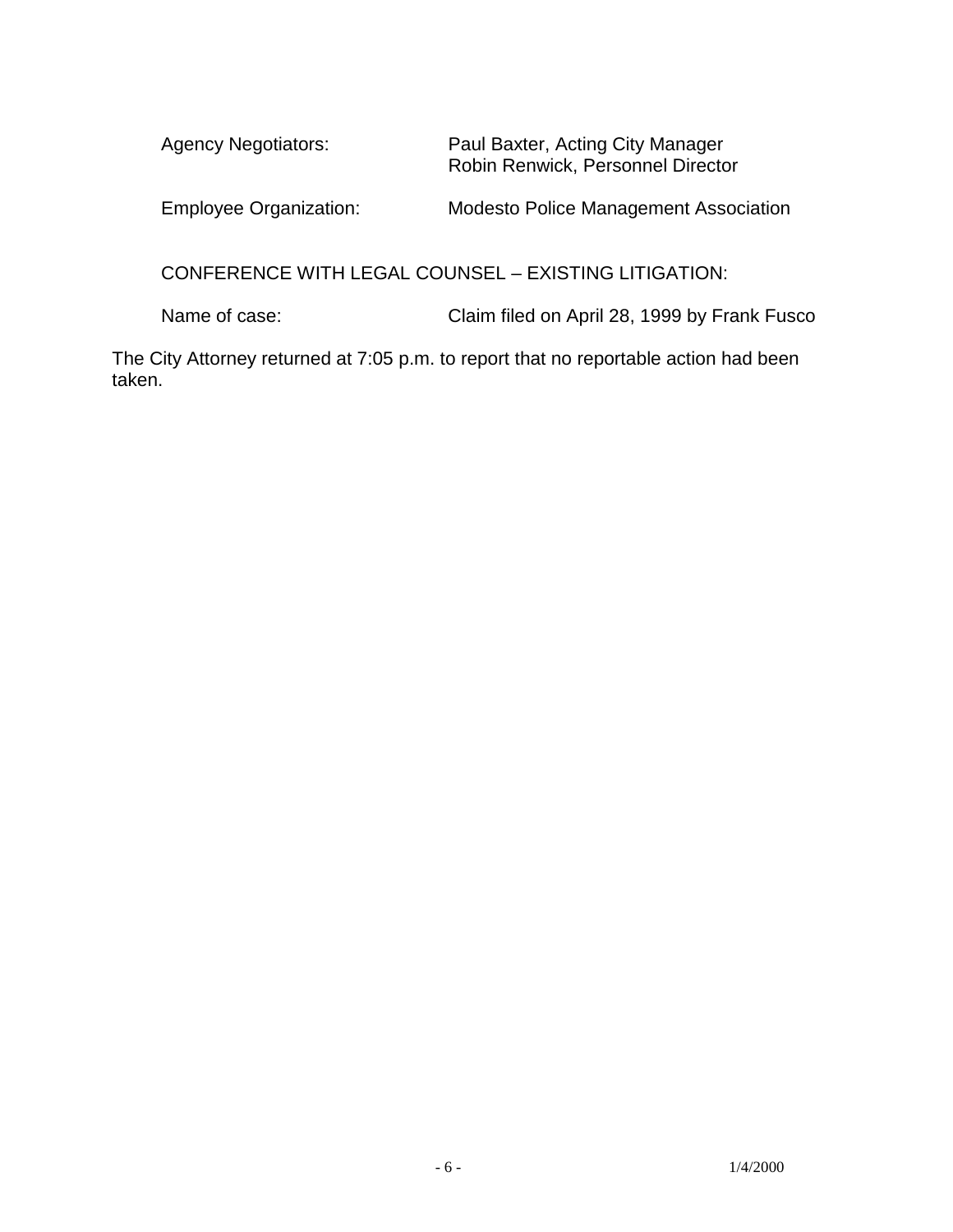## **MINUTES, City Council Meeting, Tuesday, January 11, 2000, at 7:00 p.m.**

Roll Call – Present: Councilmembers Conrad, Fisher, Friedman, Frohman, Serpa, Smith, Mayor Sabatino

Absent: None

Pledge of Allegiance to the Flag

Invocation: Pastor Shepherd, Living Water Bible Church

CONSENT ITEMS – ROLL CALL VOTE REQUIRED: Items 1 through 8 *Item #7 removed from Consent* 

**ACTION**: (Friedman/Fisher, unan.)

## ACKNOWLEDGEMENTS AND PRESENTATIONS

 Presentation to Memorial Hospitals Association for their Waste Reduction of the Year Award.

**ACTION**: Presentation given by Karin Rodriguez.

 Presentation to the City from the California Integrated Waste Management Board for the achievement of the 1995 AB939 mandated goal.

**ACTION**: Presentation given by Karin Rodriguez.

### **CONSENT ITEMS**

### **An item may be removed from consent and discussed at the request of an audience member or Councilmember.**

### CONSENT

- 1. Approval of the minutes of the regular City Council meeting of January 4, 2000.
- **ACTION**: By motion (Friedman/Fisher, unan.), approved the minutes of the regular City Council meeting of January 4, 2000.

### CONSENT

- 2. Consider awarding bid for linen services for the Fire Department to Mission Linen for a total cost of \$14,586 for one year.
- **ACTION**: **Res. 2000-15** adopted (Friedman/Fisher, unan.) awarding bid for linen services for the Fire Department to Mission Linen for a total cost of \$14,586 for one year.

CONSENT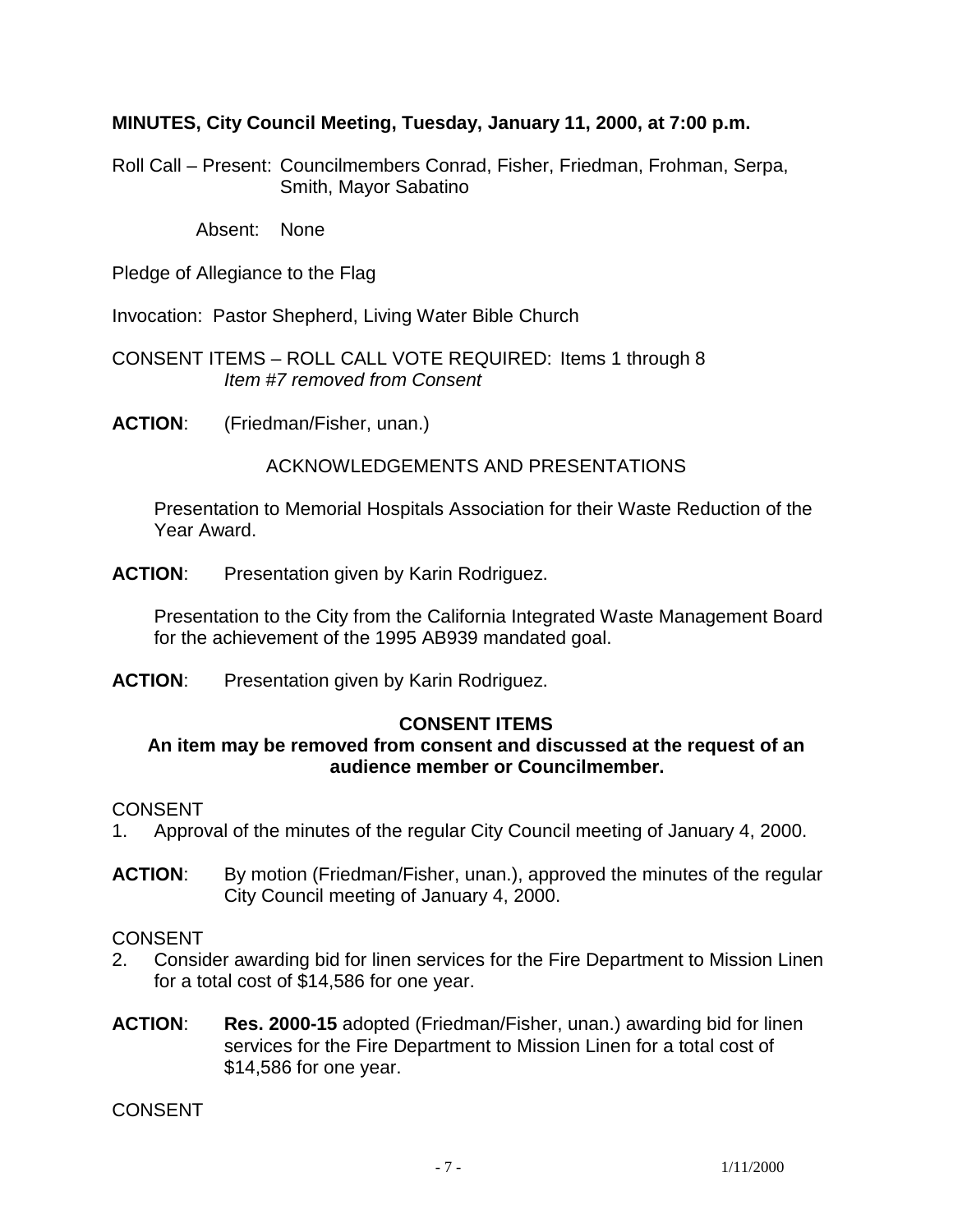- 3. Consider awarding bid for rock, sand and gravel requirements to West Coast Materials for the total cost of \$228,000 for one year.
- **ACTION**: **Res. 2000-16** adopted (Friedman/Fisher, unan.) awarding bid for rock, sand and gravel requirements to West Coast Materials for the total cost of \$228,000 for one year.

## **CONSENT**

- 4. Consider declaring as surplus 40 unclaimed bicycles accumulated at the Police Department Evidence and Property Room and authorizing the sale by sealed bid, by auction, or sell as scrap.
- **ACTION**: **Res. 2000-17** adopted (Friedman/Fisher, unan.) declaring as surplus 40 unclaimed bicycles accumulated at the Police Department Evidence and Property Room and authorizing the sale by sealed bid, by auction, or sell as scrap.

## **CONSENT**

5. Consider authorizing the City Manager to execute an amendment to an agreement with Grothe & Smith Architects for architectural services for the Wastewater Collection Maintenance Building. (Total estimated cost: \$12,005. Funds are budgeted.)

**ACTION**: **Res. 2000-18** adopted (Friedman/Fisher, unan.) authorizing the City Manager to execute an amendment to an agreement with Grothe & Smith Architects for architectural services for the Wastewater Collection Maintenance Building.

### **CONSENT**

- 6. Consider authorizing the City Manager to sign a 2000 LEGACI grant application and any subsequent agreements with the Great Valley Center for \$20,000 in funding for the purposes of establishing a non-profit tree foundation.
- **ACTION**: **Res. 2000-19** adopted (Friedman/Fisher, unan.) authorizing the City Manager to sign a 2000 LEGACI grant application and any subsequent agreements with the Great Valley Center for \$20,000 in funding for the purposes of establishing a non-profit tree foundation.

### *Item #7 removed from Consent*

- 7. Consider approving the Annual Claim for Local Transportation Funds for nontransit purposes.
- **ACTION**: **Res. 2000-20** adopted (Frohman/Friedman, unan.) approving the Annual Claim for Local Transportation Funds for non-transit purposes.

# **CONSENT**

8. Consider approving an amendment to lease agreement with Don Monaco, Charles Thompson, and LeRoy Del Don, to adjust the terms of the rental rate for use of Airport property.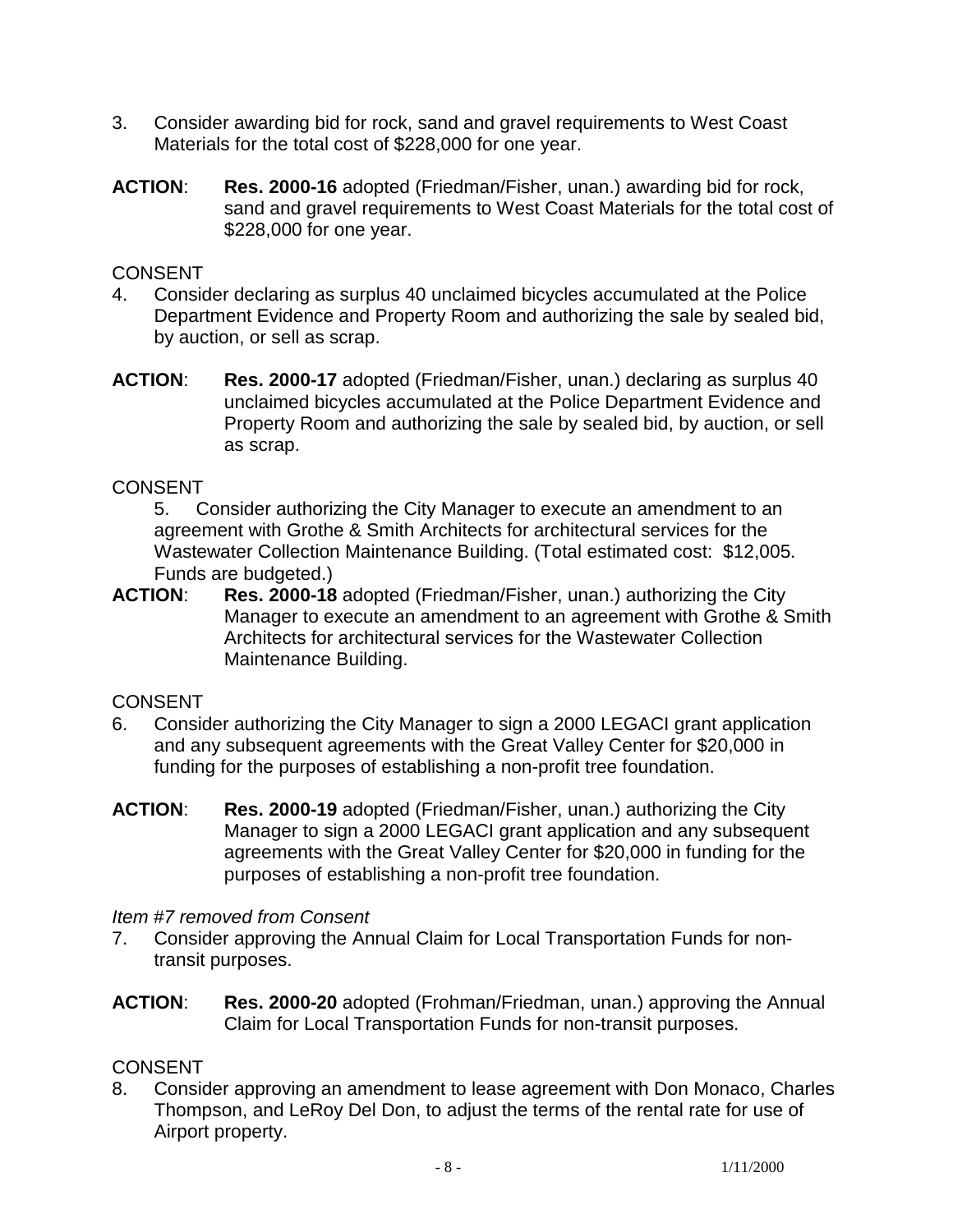**ACTION**: **Res. 2000-21** adopted (Friedman/Fisher, unan.) approving an amendment to lease agreement with Don Monaco, Charles Thompson, and LeRoy Del Don, to adjust the terms of the rental rate for use of Airport property.

# UNFINISHED BUSINESS

- 9. Consider award of contract for installation of traffic signal at  $9<sup>th</sup>$  Street and Carver Road to Tennyson Electric for \$191.472; consider amending the budget to estimate an additional \$38,253 in federal funds; and consider approving an appropriation transfer in the amount of \$60,000. (This item was continued from the December 14, 1999 City Council meeting.) (Total estimated cost: \$209,472 (contract \$181,472; construction administration & contingency \$28,000)
- **ACTION**: **Res. 2000-22** adopted (Smith/Conrad, majority; Fisher, Frohman & Serpa, no) awarding contract for installation of traffic signal at 9<sup>th</sup> Street and Carver Road to Tennyson Electric for \$191.472

**Res. 2000-23** adopted (Smith/Conrad, majority; Fisher, Frohman & Serpa, no) consider amending the budget to estimate an additional \$38,253 in federal funds to fund the installation of traffic signal at 9<sup>th</sup> Street and Carver Road.

**Res. 2000-24** adopted (Smith/Conrad, majority; Fisher, Frohman & Serpa, no) approving an appropriation transfer in the amount of \$60,000 to fund installation of traffic signal at 9<sup>th</sup> Street and Carver Road.

# **HEARINGS**

- 10. Hearing to consider an amendment to the Urban Area General Plan to redesignate 40 acres in the Kiernan/Carver Comprehensive Planning District from Business Park to Residential Uses. (Continued from October 26, November 16, and December 14, 1999 City Council meetings.)
- **ACTION**: By motion (Fisher/Friedman, unan.) item continued to January 25, 2000.

# NEW BUSINESS

11. Consider authorizing the execution of an amendment to the Amended and Restated Service Agreement for the Supply and Acceptance of Solid Waste among the County of Stanislaus and the City of Modesto and Ogden Martin Systems of Stanislaus, Inc., the Communities Assignment Agreement for the Solid Waste-to-Energy Project, and the Purchase Agreement for the Waste-to-Energy Project; and consider authorizing the City Manager to sign a Letter Agreement to Reimburse Ogden Martin Systems of Stanislaus for Expenses Incurred in Connection with the Issuance of the 1999 Certificates of Participation and the Refunding of the 1990 Certificates.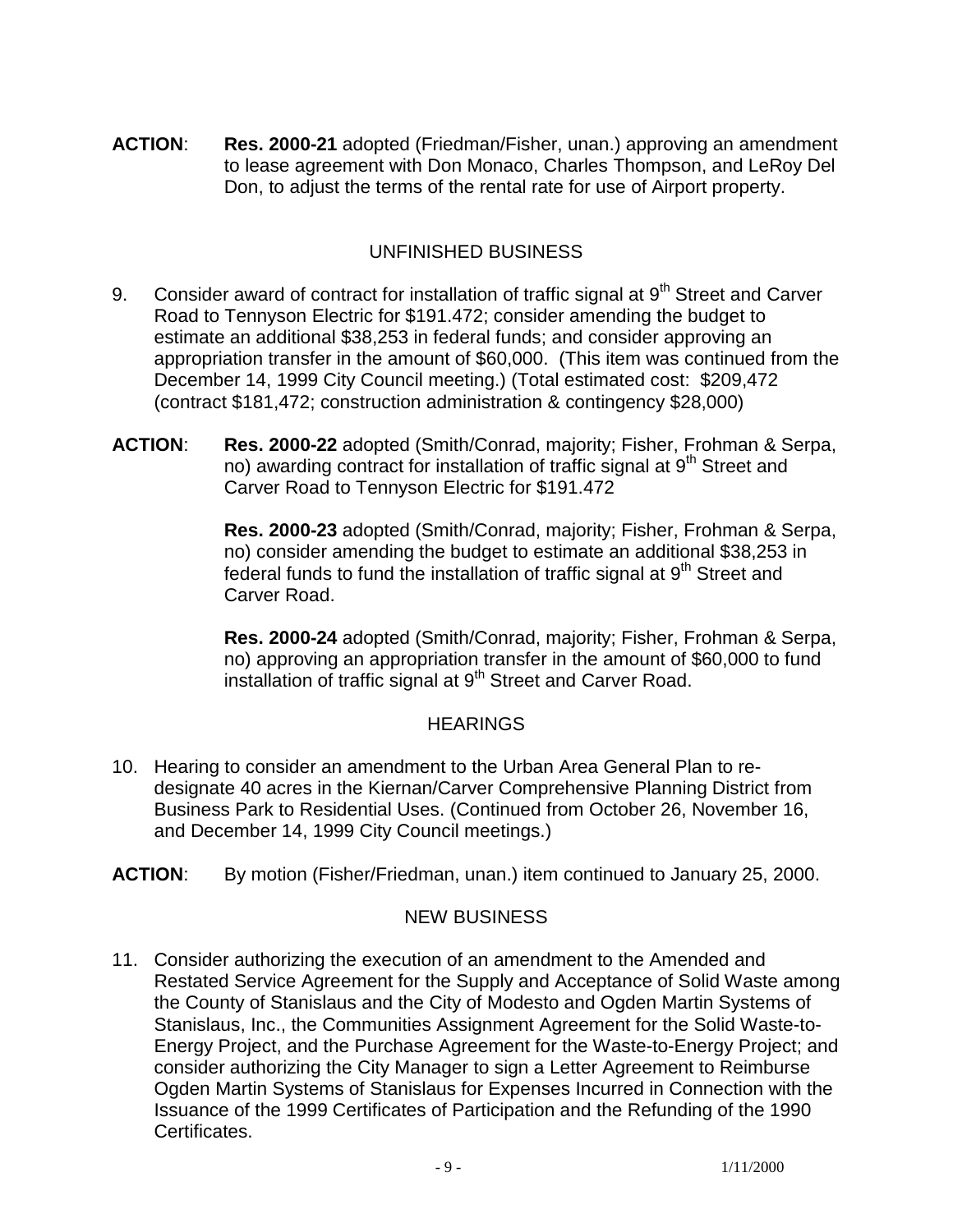**ACTION**: **Res. 2000-25** adopted (Smith/Fisher, unan.) amending the Amended and Restated Service Agreement for the Supply and Acceptance of Solid Waste among the County of Stanislaus and the City of Modesto and Ogden Martin Systems of Stanislaus, Inc., the Communities Assignment Agreement for the Solid Waste-to-Energy Project, and the Purchase Agreement for the Waste-to-Energy Project

> **Res. 2000-26** adopted (Smith/Fisher, unan.) authorizing the City Manager to sign a Letter Agreement to Reimburse Ogden Martin Systems of Stanislaus for Expenses Incurred in Connection with the Issuance of the 1999 Certificates of Participation and the Refunding of the 1990 Certificates.

 By motion (Fisher/Frohman, unan.) the discussion regarding rent will be placed on a future agenda.

- 12. Request of Councilmember Frohman to put the F.O.O.D. (Future Options On Development) item on the November 2001 ballot.
- **ACTION**: **Res. 2000-27** adopted (Frohman/Friedman, unan.) directing staff to conduct CEQA review.
- 13. Consideration of process to appoint City Councilmembers to various boards and commissions.
- **ACTION**: **Res. 2000-28** adopted (Serpa/Fisher, unan.) referring board and commission appointments to the Economic Development and Intergovernmental Relations Committee.

# ORAL COMMUNICATIONS

Diane Moyer commented on agenda Item 7.

# MATTERS TOO LATE FOR THE AGENDA

None.

# ADJOURNMENT

The meeting adjourned to Closed Session at 11:02 p.m.

# CLOSED SESSION

 The meeting adjourned to a closed session in the Council Conference Room (Basement) to consider the following matters:

PUBLIC EMPLOYEE APPOINTMENT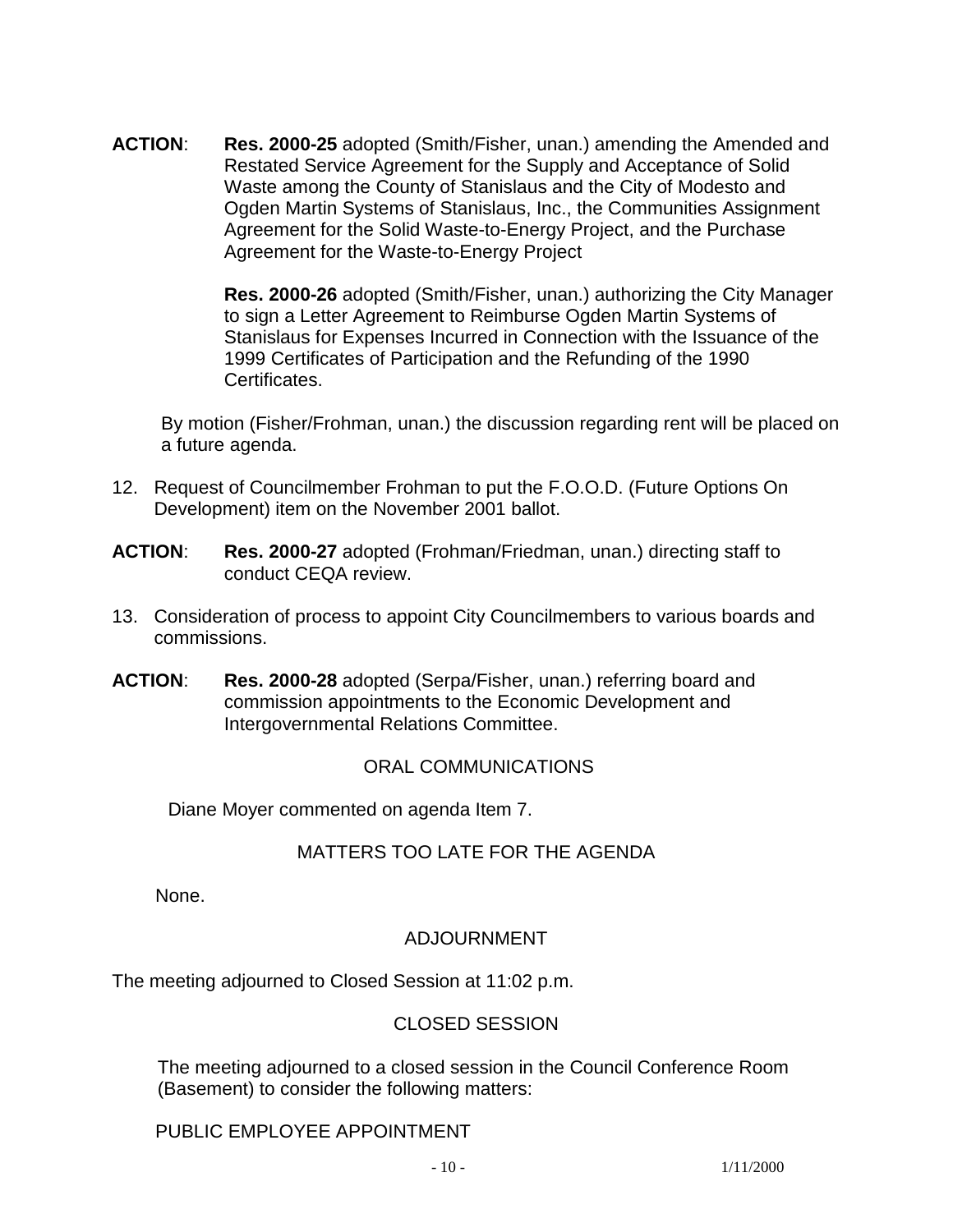(Pursuant to Section 54957 of the Government Code)

Title: City Manager

CONFERENCE WITH LEGAL COUNSEL – ANTICIPATED LITIGATION

 Significant exposure to litigation pursuant to subdivision (b) of Section 54956.9 of the Government Code: One case.

The City Attorney returned at 12:15 a.m. to report that there was no reportable action had been.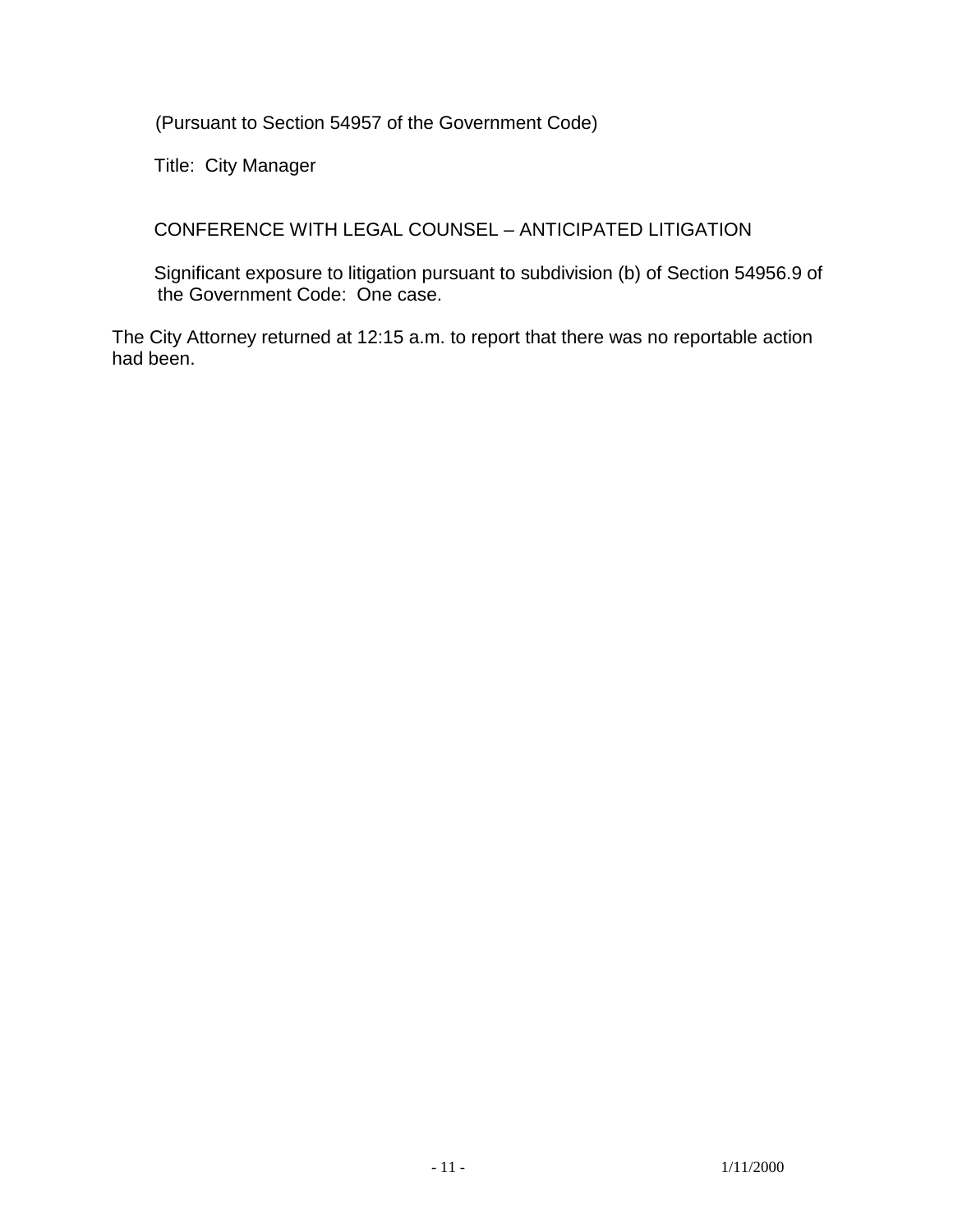## **MINUTES, City Council Meeting, Tuesday, January 18, 2000, at 4:00 p.m.**

Roll Call – Present: Councilmembers Conrad, Fisher, Friedman, Frohman, Serpa, Mayor Sabatino

Absent: Smith

Invocation: Rev. Reynaldo Mora, Centro Christian Vino Nuevo

CONSENT ITEMS – ROLL CALL VOTE REQUIRED: Items 1-3 & 6-9 *Items #4 & #5 removed from Consent* 

**ACTION:** (Fisher/Friedman, unan.; Smith absent)

# ACKNOWLEDGEMENTS AND PRESENTATIONS

None.

## **CONSENT ITEMS**

## **An item may be removed from consent and discussed at the request of an audience member or Councilmember.**

## **CONSENT**

- 1. Approval of the minutes of the regular and special City Council meetings of January 11, 2000.
- **ACTION:** By motion (Fisher/Friedman, unan.; Smith absent), approved the minutes of the regular and special City Council meetings of January 11, 2000.

**CONSENT** 

- 2. Consider accepting as complete the contract of Fagundes & Sons for the 1998-99 bike route improvements and authorize the City Clerk to file the Notice of Completion. (Original contract: \$49,272.50. Final cost: \$49,178.45. Funds are budgeted.)
- **ACTION: Res. 2000-29** adopted (Fisher/Friedman, unan.; Smith absent)accepting as complete the contract of Fagundes & Sons for the 1998-99 bike route improvements and authorize the City Clerk to file the Notice of Completion.

**CONSENT** 

3. Consider accepting as complete the contract of Teichert Construction for the rehabilitation of the sludge drying beds project and authorize the City Clerk to file the Notice of Completion. (Original contract: \$278,852. Final cost: \$259,410.49. Funds are budgeted.)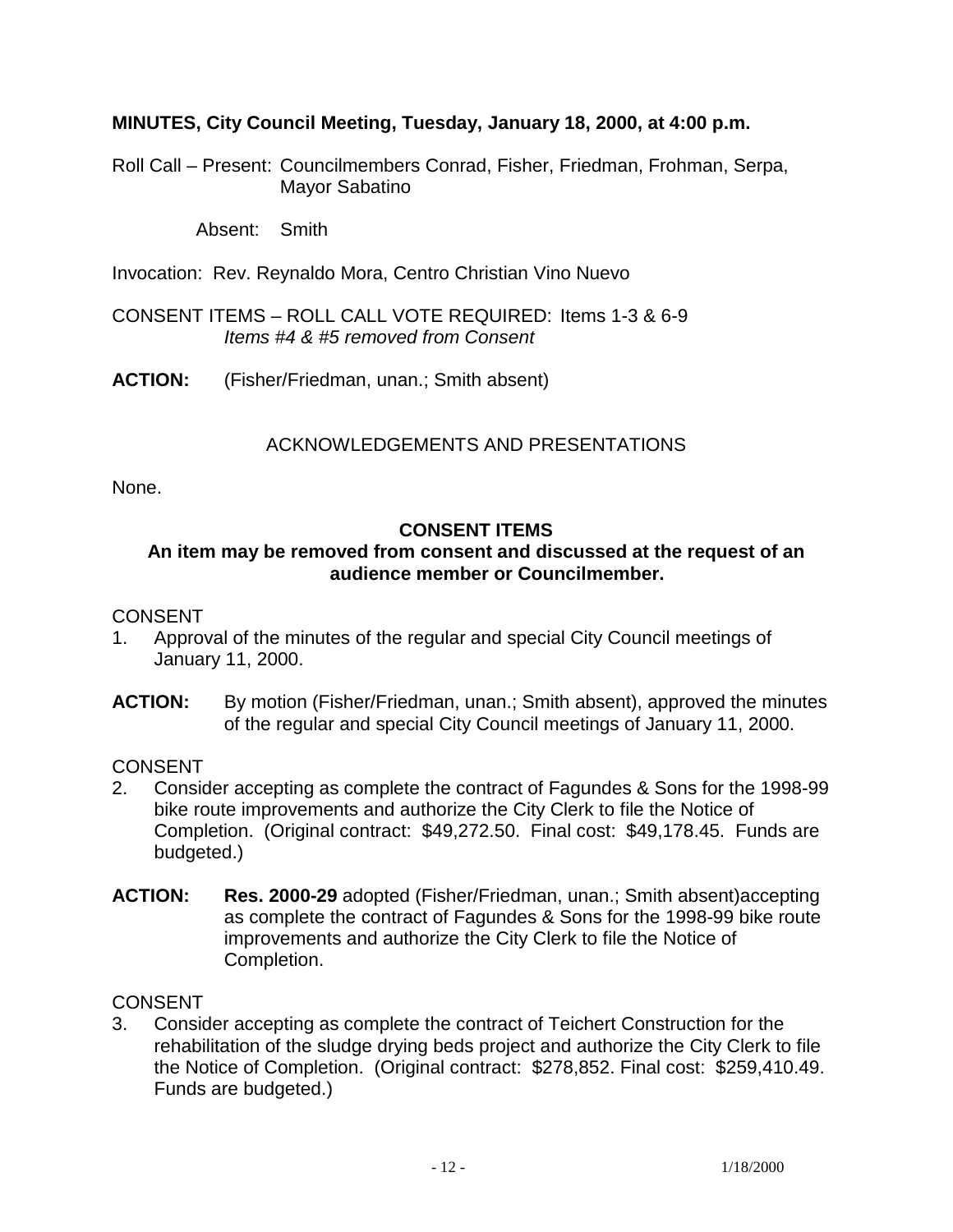**ACTION: Res. 2000-30** adopted (Fisher/Friedman, unan.; Smith absent) accepting as complete the contract of Teichert Construction for the rehabilitation of the sludge drying beds project and authorize the City Clerk to file the Notice of Completion.

## *Item #4 removed from Consent*

- 4. Consider amending the budget to estimate revenue of \$177,600 in Local Transportation Funds (LTF) from the Stanislaus Association of Governments supplemental apportionment and \$710,400 in Federal Transit Administration (FTA) funds to create a CIP project for the for the purchase of three transit buses for the Modesto Area Express (MAX) bus service.
- **ACTION: Res. 2000-31** adopted (Fisher/Conrad, unan.; Smith absent) amending the budget to estimate revenue of \$177,600 in Local Transportation Funds (LTF) from the Stanislaus Association of Governments supplemental apportionment and \$710,400 in Federal Transit Administration (FTA) funds to create a CIP project for the for the purchase of three transit buses for the Modesto Area Express (MAX) bus service.

## *Item #5 removed from Consent*

- 5. Consider approving Transit and Airport Operations' Disadvantaged Business Enterprise (DBE) program and a 10% DBE goal for Fiscal Year 1999-2000 Transit and Airport contracts.
- **ACTION: Res. 2000-32** adopted (Frohman/Fisher, unan.; Smith absent) approving Transit and Airport Operations' Disadvantaged Business Enterprise (DBE) program and a 10% DBE goal for Fiscal Year 1999-2000 Transit and Airport contracts.

# CONSENT

- 6. Consider approving an amendment to the lease agreement with Oates, Sierra Pacific – Sacramento, LLC and Houlihan, and Sierra Pacific – Sacramento, LLC, a California general partnership for the lease of office space for the northwest area police office. (Total estimated cost: \$12,000. Funds are budgeted.)
- **ACTION: Res. 2000-33** adopted (Fisher/Friedman, unan.; Smith absent) approving an amendment to the lease agreement with Oates, Sierra Pacific – Sacramento, LLC and Houlihan, and Sierra Pacific – Sacramento, LLC, a California general partnership for the lease of office space for the northwest area police office.

# **CONSENT**

7. Consider approving an amendment to the agreement with Minagar and Associates to provide additional consultant services for the Modesto/Ceres Closed Circuit Television Cameras (CCTV) Systems Project. (Total estimated cost: \$1,923.06. Funds are budgeted.)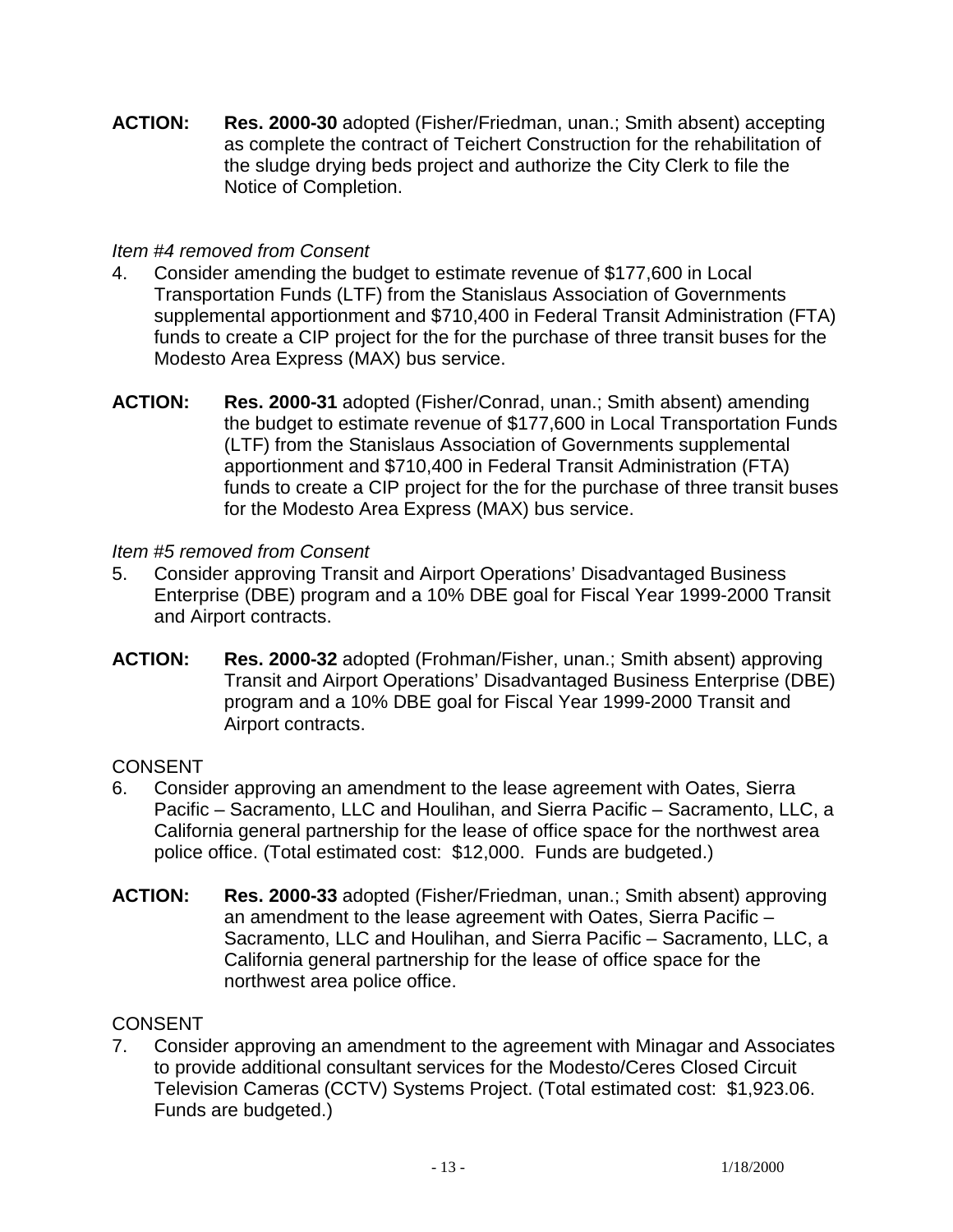**ACTION: Res. 2000-34** adopted (Fisher/Friedman, unan.; Smith absent) approving an amendment to the agreement with Minagar and Associates to provide additional consultant services for the Modesto/Ceres Closed Circuit Television Cameras (CCTV) Systems Project.

## CONSENT

- 8. Consider approving 2000 Legislative Platform.
- **ACTION: Res. 2000-35** adopted (Fisher/Friedman, unan.; Smith absent) approving 2000 Legislative Platform.

## CONSENT

- 9. Consider approving final map of Chateau Provence Phase 1 Subdivision and authorizing the City Manager to sign an agreement with the subdividers as required by Section 4-4.604(c) of the Municipal Code. (Owners: Anderson Homes)
- **ACTION: Res. 2000-36** adopted (Fisher/Friedman, unan.; Smith absent) approving final map of Chateau Provence Phase 1 Subdivision and authorizing the City Manager to sign an agreement with the subdividers.

# **HEARINGS**

- 10. Public hearing to consider the annexation of additional territory to the Village One Mello-Roos Community Facilities District No. 1996-1 and to consider calling an election (Annexation #3).
- **ACTION: Res. 2000-37** adopted (Friedman/Fisher, unan.; Smith absent) calling for election.

# NEW BUSINESS

*Item #11 was removed from the Agenda* 

- 11. Consider adopting the Revised Visioning Project 1999 (Countywide Visioning Project)
- 12A. Consider appointing Councilmember Serpa to the Interregional Partnership Advisory Board. (Resolution appointing Councilmember Serpa to the Interregional Partnership Advisory Board needed.)
- **ACTION**: Res. 2000-38 adopted (Frohman/Fisher, unan.; Smith absent) appointing Councilmember Serpa to the Interregional Partnership Advisory Board.

# **MISCELLANEOUS**

# APPOINTMENTS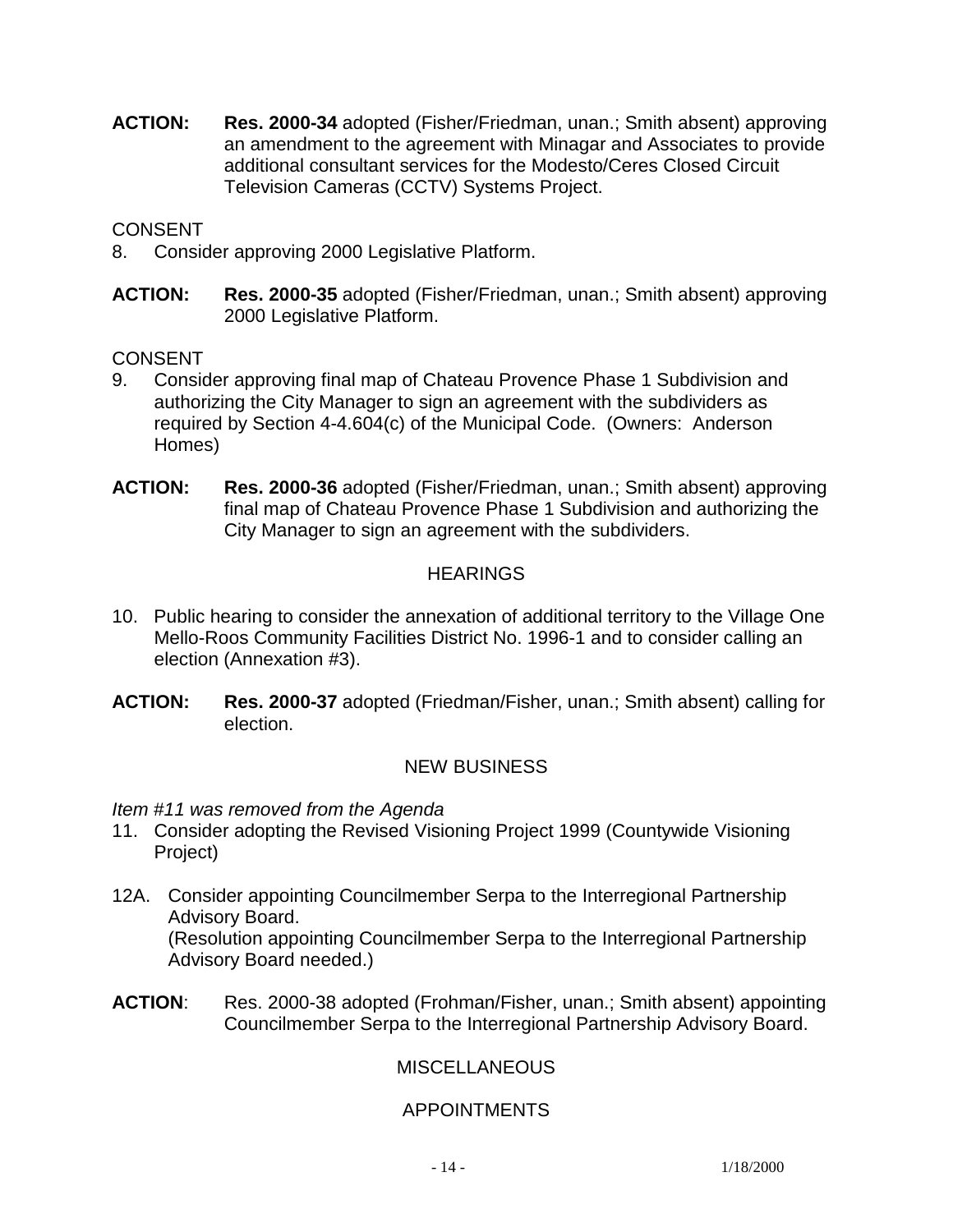*Item #12 was removed from the Agenda* 

12. Re-appointments to Boards Commissions & Committees

 Board of Building Appeals Board of Zoning Adjustments Community Qualities Forum Disabled Access Appeals Board Downtown Improvement District Economic Development Loan Committee Equal Opportunity/Disability Commission Golf Course Advisory Committee Housing Rehabilitation Loan Committee Human Relations Commission

Planning Commission

Redevelopment Advisory Commission

Tuolumne River Regional Park

# ORAL COMMUNICATIONS

Steve Burke commented on Item 11, Revised Visioning Project 1999.

Miguel Donoso spoke regarding the Modesto Tallow.

 Councilmember Serpa commended the three officers involved in the shooting on January 14, 2000 and recommended a policy be considered by the Economic Development and Intergovernmental Relations Committee to address late information given to the Council regarding an agenda item.

 Councilmember Conrad suggested using a lighted vote board for Council votes during a Council meeting.

### MATTERS TOO LATE FOR THE AGENDA

None.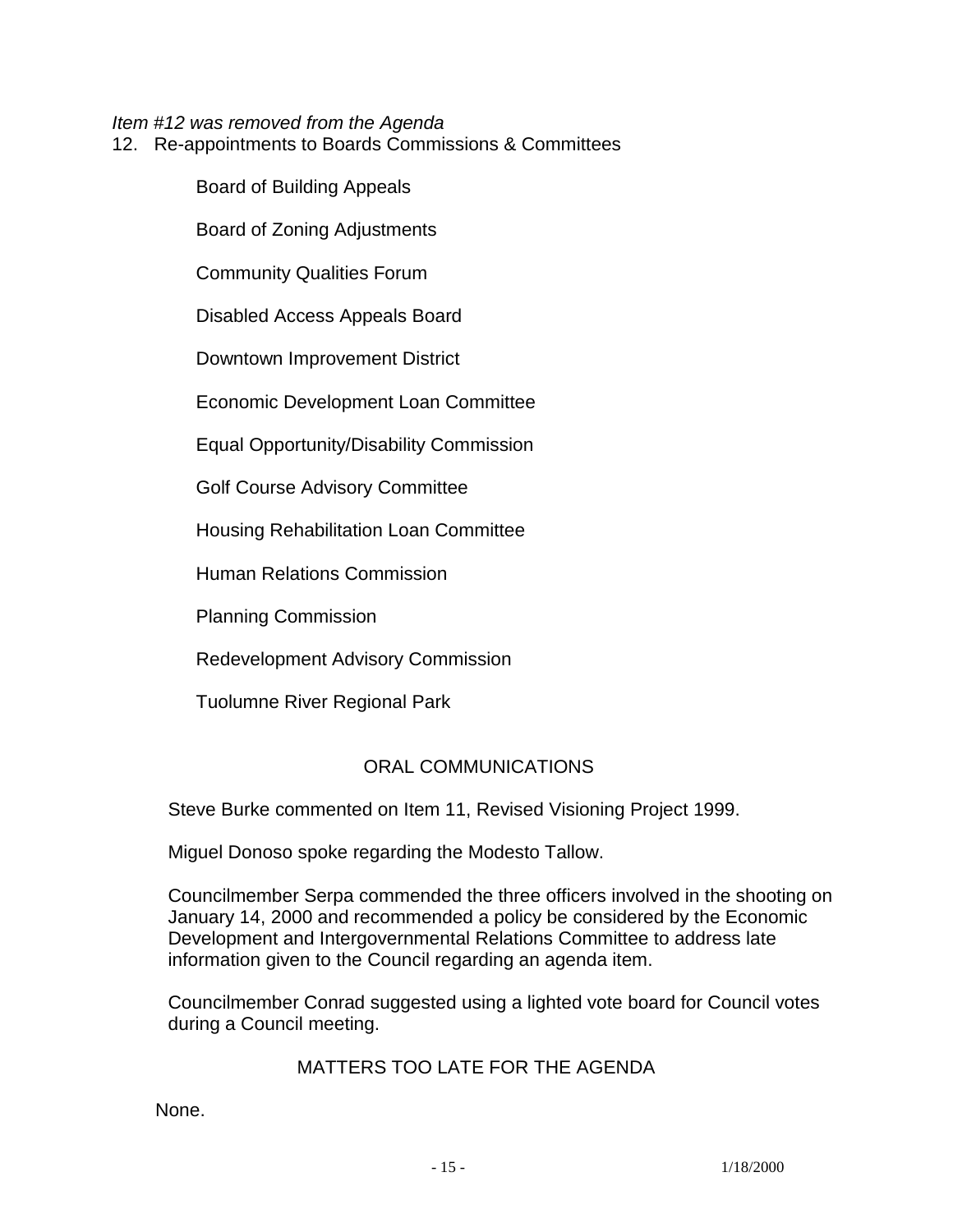## ADJOURNMENT

The meeting adjourned at 5:38 p.m. to a Closed Session.

# CLOSED SESSION

 The meeting adjourned to a Closed Session in the Council Conference Room regarding the following:

CONFERENCE WITH LEGAL COUNSEL – ANTICIPATED LITIGATION

 Significant exposure to litigation pursuant to subdivision (b) of Section 54956.9 of the Government Code: One case.

 CONFERENCE WITH LEGAL COUNSEL – EXISTING LITIGATION (Pursuant to Section 54956.9(a) of the Government Code)

 Name of Case: Gilbert Reyna and Gary Johnson vs. City of Modesto, et al. U.S. District Court, Eastern District of California Case No. CIV-F-98-6426 AWI DLB

CONFERENCE WITH LEGAL COUNSEL – ANTICIPATED LITIGATION

 Significant exposure to litigation pursuant to subdivision (b) of Section 54956.9 of the Government Code: One case.

The City Attorney returned at 6:40 p.m. to report that there was no reportable action taken.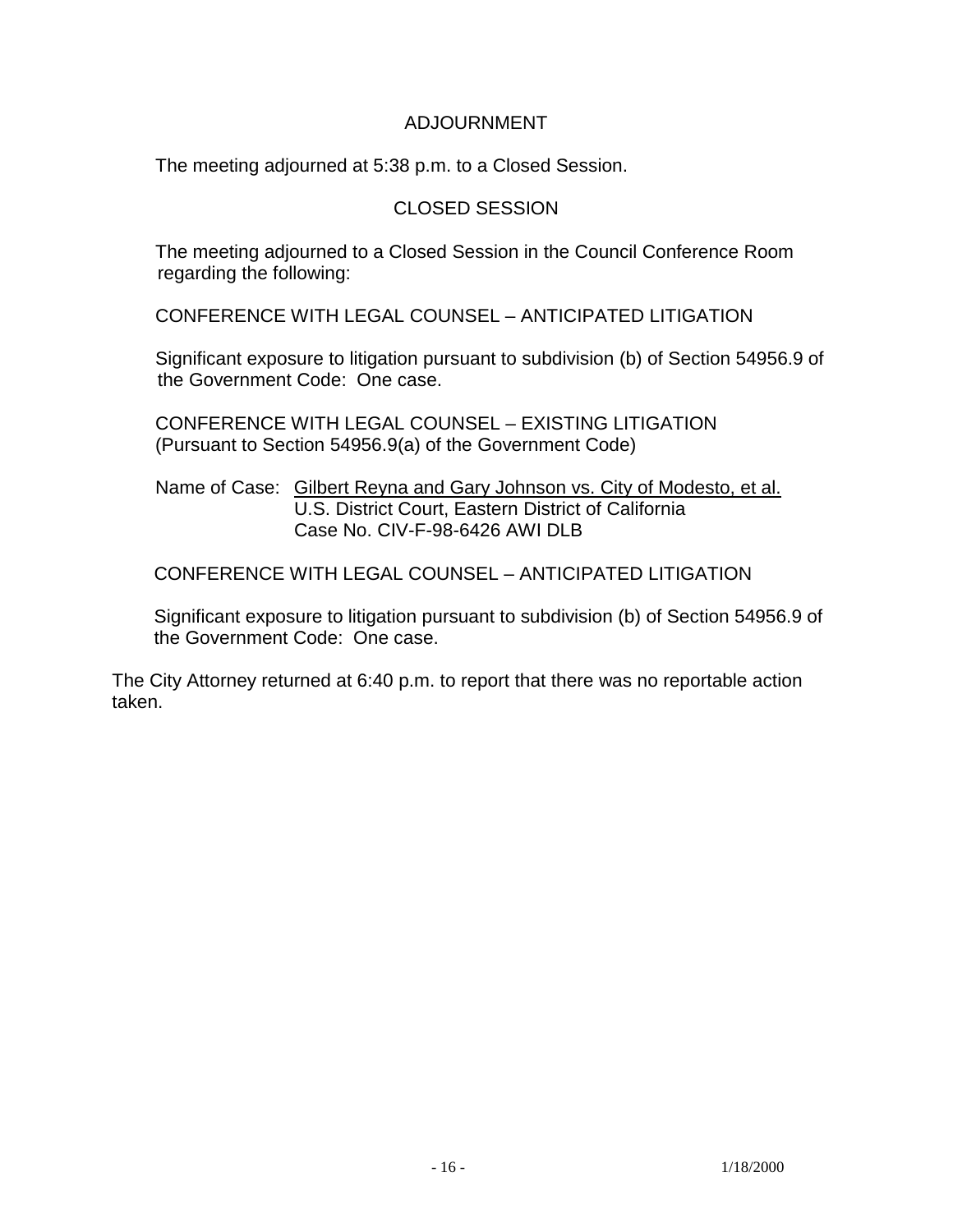## **MINUTES, Tuesday, January 25, 2000, at 7:00 p.m.**

Roll Call – Present: Councilmembers Conrad, Fisher, Friedman, Frohman, Serpa, Smith, Mayor Sabatino

Absent: None

Pledge of Allegiance to the Flag

Invocation: Rev. Jeff Norman, Modesto Covenant Church

CONSENT ITEMS – ROLL CALL VOTE REQUIRED: Items 1 through 6

ACTION: (Friedman/Fisher, unan.)

## ACKNOWLEDGEMENTS AND PRESENTATIONS

- A. Consider accepting \$1,250 check from Lions Club for soccer goals at Robertson Road Neighborhood Park, and consider amending the C.I.P. to estimate revenue and appropriate funds.
- ACTION: By motion, (Serpa/Fisher, unan.) accepted a \$1,500 check from the Lions Club and a \$700 check from community donations for soccer goals at Robertson Road Neighborhood Park.

**Res. 2000-39** adopted (Serpa/Fisher, unan.) amending the CIP budget to estimate \$2,200 in revenue and appropriate \$2,000 in expenditures.

 Proclamation for National Volunteer Blood Donor Month presented by Mayor Sabatino.

# **CONSENT ITEMS**

### **An item may be removed from consent and discussed at the request of an audience member or Councilmember.**

### CONSENT

- 1. Approval of the minutes of the regular City Council meeting of January 18, 2000.
- **ACTION:** By motion, (Friedman/Fisher, unan.) approved the minutes of the regular City Council meeting of January 18, 2000.

### **CONSENT**

2. Consider approving an agreement with Modesto Irrigation District obligating the City to pay all M.I.D. costs related to relocating electric facilities for the proposed Kansas-Needham Overcrossing. (9<sup>th</sup> Street Railroad Relocations Project). (Total estimated cost: \$178,630. Funds are budgeted.)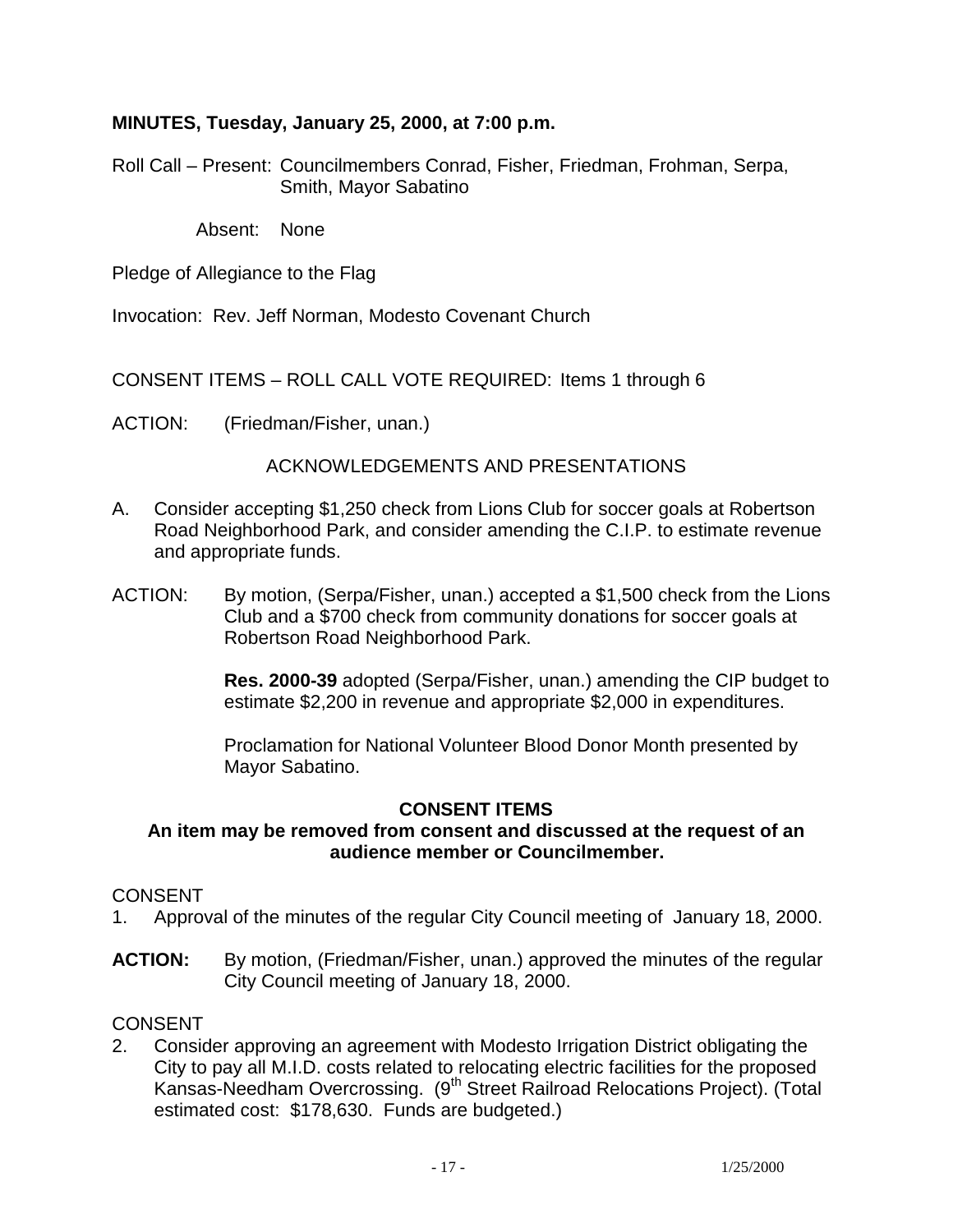**ACTION: Res. 2000-40** adopted (Friedman/Fisher, unan.) approving an agreement with Modesto Irrigation District obligating the City to pay all M.I.D. costs related to relocating electric facilities for the proposed Kansas-Needham Overcrossing.

## **CONSENT**

- 3. Consider accepting the improvements in Silverado at the Village Phase II Subdivision and authorize the City Clerk to file the Notice of Completion and to release securities upon expiration of statutory periods. (Owners: Jaguar/Sylvan Partnership)
- **ACTION: Res. 2000-41** adopted (Friedman/Fisher, unan.) accepting the improvements in Silverado at the Village Phase II Subdivision and authorize the City Clerk to file the Notice of Completion and to release securities upon expiration of statutory periods.

## CONSENT

- 4. Consider accepting the improvements in Silverado at the Village Phase III Subdivision and authorize the City Clerk to file the Notice of Completion and to release securities upon expiration of statutory periods. (Owners: Jaguar/Sylvan Partnership)
- **ACTION: Res. 2000-42** adopted (Friedman/Fisher, unan.) accepting the improvements in Silverado at the Village Phase III Subdivision and authorize the City Clerk to file the Notice of Completion and to release securities upon expiration of statutory periods.

# **CONSENT**

- 5. Consider approving an agreement with the Center for HR Leadership for personnel consulting to conduct the initial implementation phase of the Personnel Redesign Project, and consider approving an appropriation transfer. Total estimated cost: \$72,780 (contract \$66,780; related expenses \$6,000)
- **ACTION: Res. 2000-43** adopted (Friedman/Fisher, unan.) approving an agreement with the Center for HR Leadership for personnel consulting to conduct the initial implementation phase of the Personnel Redesign Project.

**Res. 2000-44** adopted (Friedman/Fisher, unan.) approving an appropriation transfer.

### **CONSENT**

- 6. Quarterly Treasurer's Report December 31, 1999.
- ACTION: By motion, (Friedman/Fisher, unan.) acknowledged receipt of Quarterly Treasurer's Report – December 31, 1999.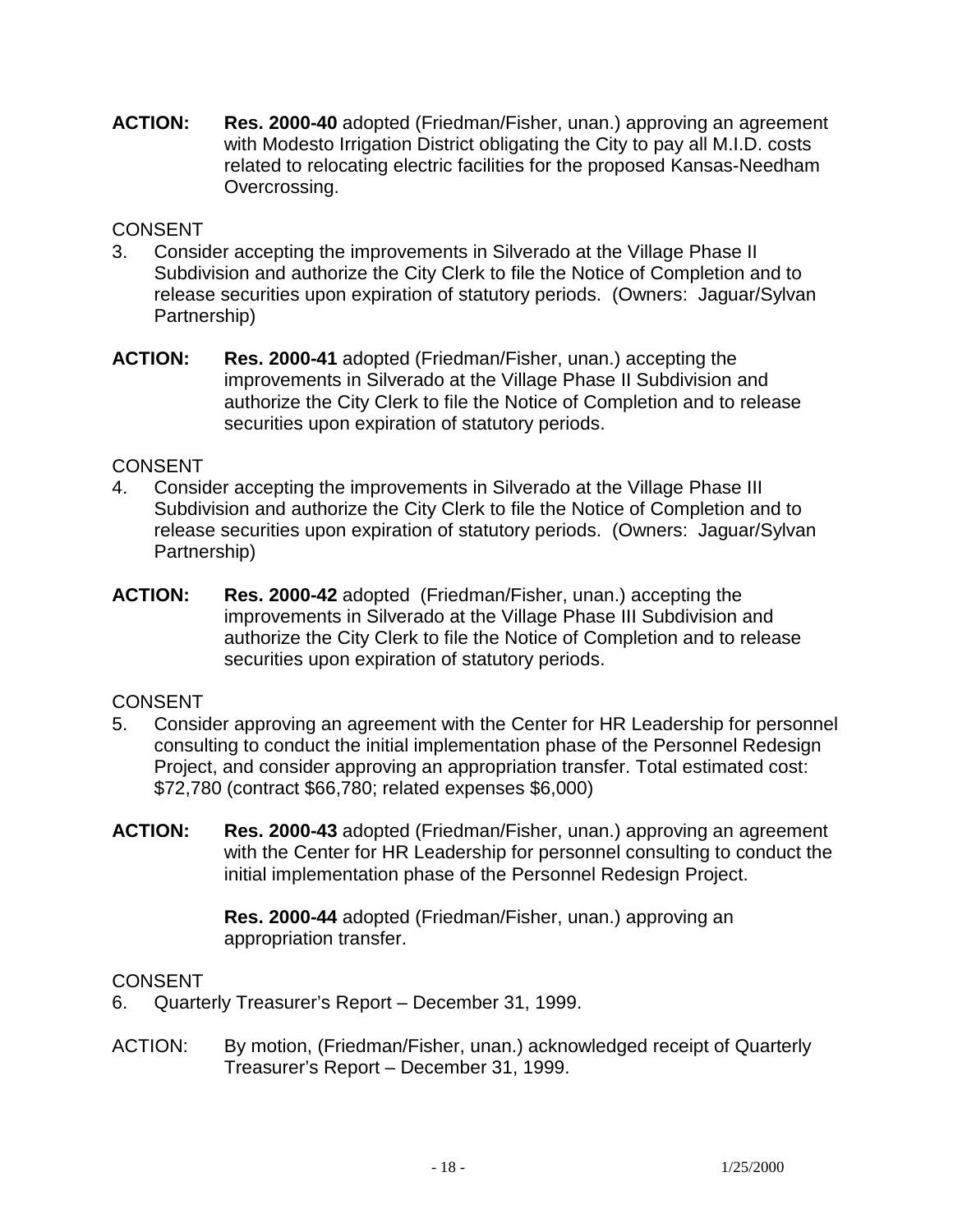## **HEARINGS**

- 7. Hearing to consider an amendment to the Urban Area General Plan to redesignate 40 acres in the Kiernan/Carver Comprehensive Planning District from Business Park to Residential Uses. (Continued from October 26, November 16, December 14, 1999, and January 11, 2000 City Council meetings.)
- **ACTION:** By motion, (Fisher/Friedman, unan.) hearing continued to February 8, 2000.
- 8. Hearing to consider designation of property at 124 Sycamore Avenue as a Modesto Landmark Preservation Site. (Continued from December 14, 1999 City Council meeting.) (Dropped from agenda. A new hearing will be set at a later date.)

# NEW BUSINESS

- 9. Consider water and sewer rate impacts due to the elimination of Contributed Capital Transfers to the General Fund and other utility-related issues. (Resolution reducing Zone 1 water rates needed.)
- **ACTION: Res. 2000-45** adopted (Friedman/Conrad, unan.) reducing Zone 1 water rates.

# ORAL COMMUNICATIONS

Paul LaGrone commented regarding lack of technology in the cable provider.

Steve Burke acknowledged openness of Council.

 Mayor Sabatino commented regarding the letter from Bruce Frohman and Pat Paul concerning Waste-to-Energy plant rent.

### MATTERS TOO LATE FOR THE AGENDA

None

### ADJOURNMENT

The meeting adjourned at 8:32 p.m.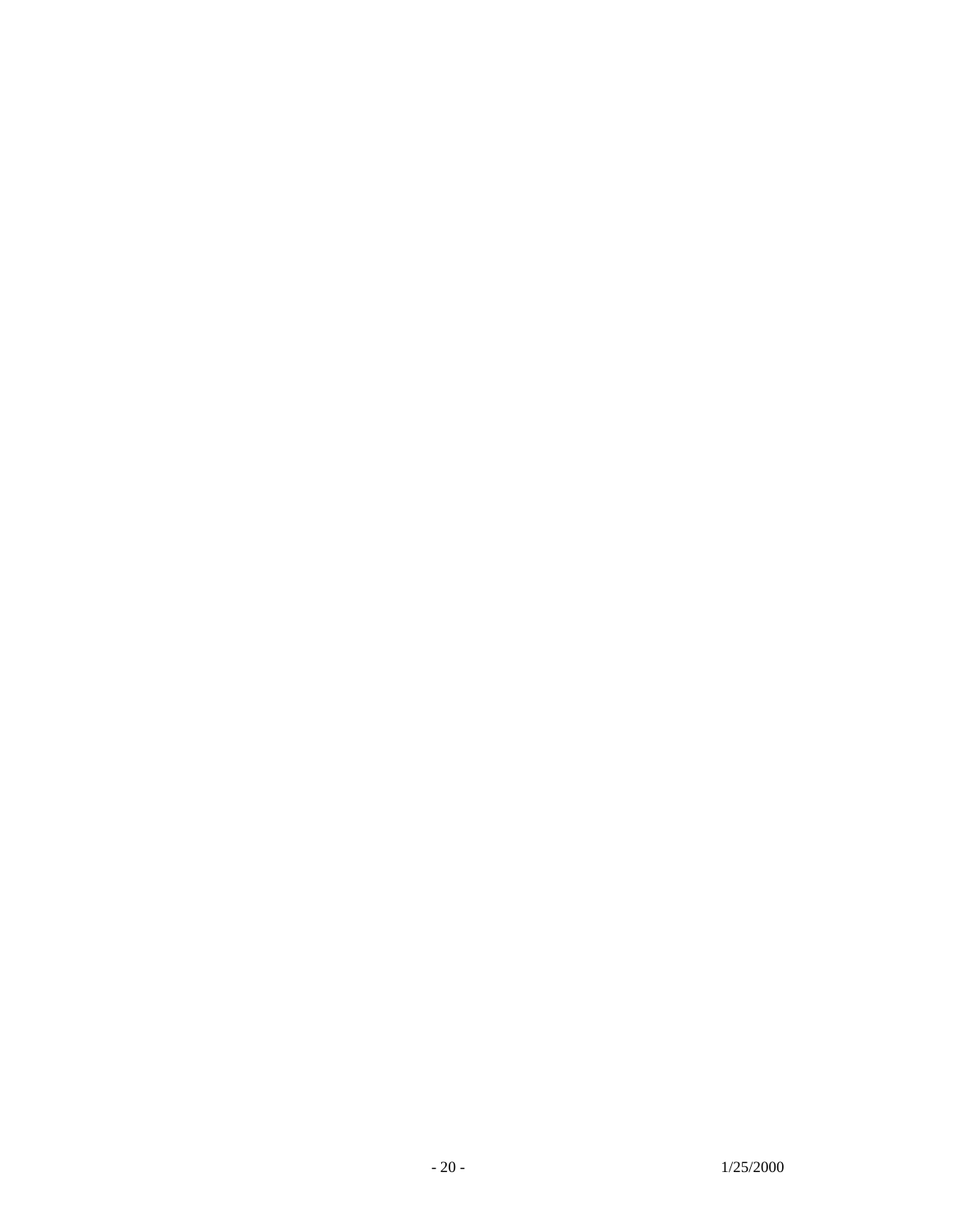# **MINUTES, Tuesday, February 1, 2000, at 4:00 p.m.**

Roll Call – Present: Councilmembers Conrad, Fisher, Friedman, Frohman, Serpa, Smith, Mayor Sabatino

Absent: None

Pledge of Allegiance to the Flag

Invocation: Michael Douglass, Big Valley Grace Church

CONSENT ITEMS – ROLL CALL VOTE REQUIRED: Items 1 through 7

**ACTION:** (Serpa/Fisher, unan.)

## ACKNOWLEDGEMENTS AND PRESENTATIONS

 Presentation of a Proclamation to Pastor Michael Douglass and Joe and Michelle Williams proclaiming February 1<sup>st</sup> Reconciliation Day and the month of February, 2000 Reconciliation Month.

**ACTION:** Presented by Mayor Sabatino.

 National Groundhog Job Shadow Day proclamation was presented to Lynette Houser by Mayor Sabatino.

### **CONSENT ITEMS**

### **An item may be removed from consent and discussed at the request of an audience member or Councilmember.**

### CONSENT

- 1. Approval of the minutes of the regular City Council meeting of January 25, 2000.
- **ACTION:** By motion (Serpa/Fisher, unan.), approved minutes of the regular City Council meeting of January 25, 2000.

### CONSENT

- 2. Consider accepting as complete the contract of Cunningham & Sons for the effluent and drainage headwall project and authorize the City Clerk to file a Notice of Completion. Final cost: \$68,400. Funds are budgeted.
- **ACTION: Res. 2000-45** adopted (Serpa/Fisher, unan.) accepting as complete the contract of Cunningham & Sons for the effluent and drainage headwall project and authorize the City Clerk to file a Notice of Completion.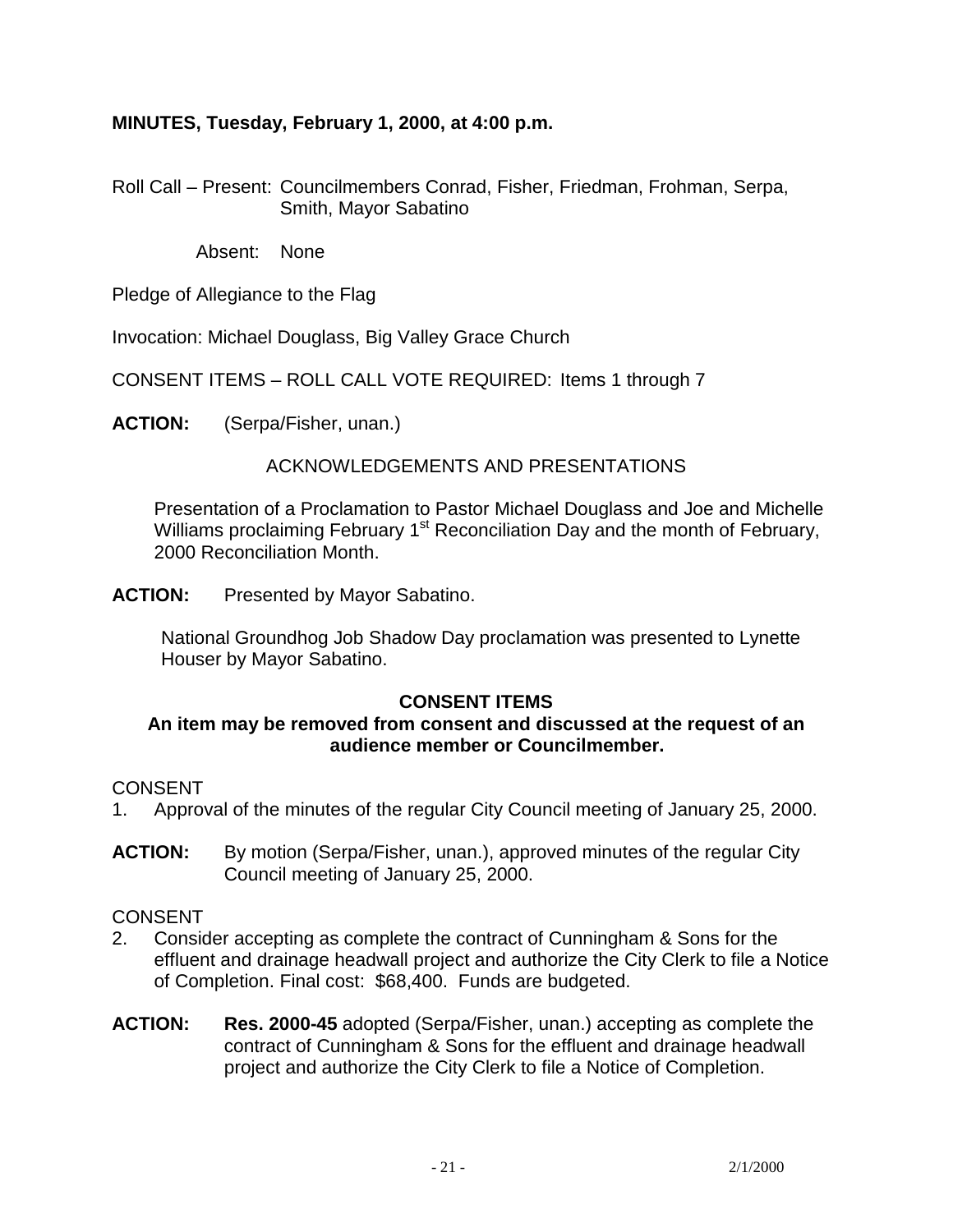## CONSENT

- 3. Consider approving two agreements with Norman and June Galas and Stanley and Bonnie K. Galas for the acquisition of property needed for the parallel outfall project. Total estimated cost: \$40,500 (contract \$40,500; interest \$5000) Funds are budgeted.
- **ACTION: Res. 2000-46** adopted (Serpa/Fisher, unan.) approving an agreement with Norman and June Galas and Stanley and Bonnie K. Galas for the acquisition of property needed for the parallel outfall project.

 **Res. 2000-47** adopted (Serpa/Fisher, unan.) approving an agreement with with Norman and June Galas and Stanley and Bonnie K. Galas to pay compensation for damages of property needed for the parallel outfall project.

### CONSENT

- 4. Consider approving a resolution canvassing the results of the January 25, 2000, election held within the territory to be annexed to the Village One Community Facilities District 1996-1 and order annexation of certain territory to the District (Village One Annexation #3).
- **ACTION: Res. 2000-48** adopted (Serpa/Fisher, unan.) approving a resolution canvassing the results of the January 25, 2000, election held within the territory to be annexed to the Village One Community Facilities District 1996-1 and order annexation of certain territory to the District (Village One Annexation #3).

# **CONSENT**

- 5. Consider designating the Finance Director, or his authorized designee, as officer authorized to request and receive confidential sales and use tax information from the State Board of Equalization.
- **ACTION: Res. 2000-49** adopted (Serpa/Fisher, unan.) designating the Finance Director, or his authorized designee, as officer authorized to request and receive confidential sales and use tax information from the State Board of Equalization.

# **CONSENT**

- 6. Consider donating surplus well site to John Gilmore and authorizing the Acting City Manager to take appropriate actions to complete the transfer of the site. (Resolution approving donation of surplus well site and authorizing Acting City Manager to take appropriate actions to complete transfer of site needed.)
- **ACTION: Res. 2000-50** adopted (Serpa/Fisher, unan.) donating surplus well site to John Gilmore and authorizing the Acting City Manager to take appropriate actions to complete the transfer of the site.

**CONSENT**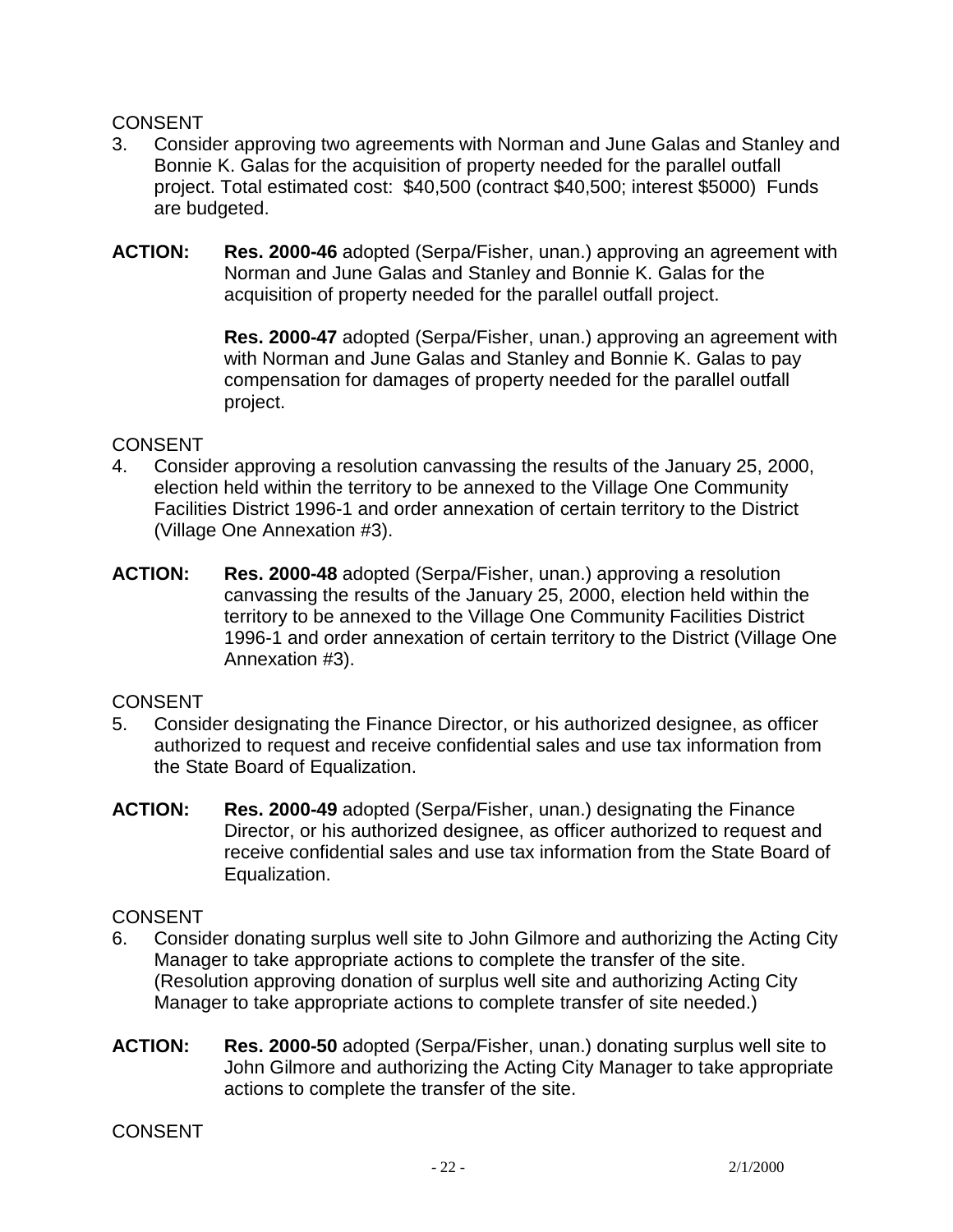- 7. Consider amending the budget to transfer funds from the Wastewater Contingency Reserve to the Subtrunk Sewer Extension Fund to allow reimbursement to Ling Investments (Opera House Subdivision).
- **ACTION: Res. 2000-51** adopted (Serpa/Fisher, unan.) amending the budget to transfer funds from the Wastewater Contingency Reserve to the Subtrunk Sewer Extension Fund to allow reimbursement to Ling Investments (Opera House Subdivision).

# ORAL COMMUNICATIONS

Mayor Sabatino reported on the Mayor's conference in Washington, D.C.

Paul LaGrone requested reason for litigation from Brenden Theaters.

 Steve Burke explained his reason for being a plaintiff in this litigation pertained to CEQA issues.

# MATTERS TOO LATE FOR THE AGENDA

None.

## ADJOURNMENT

The meeting adjourned at 4:17 p.m.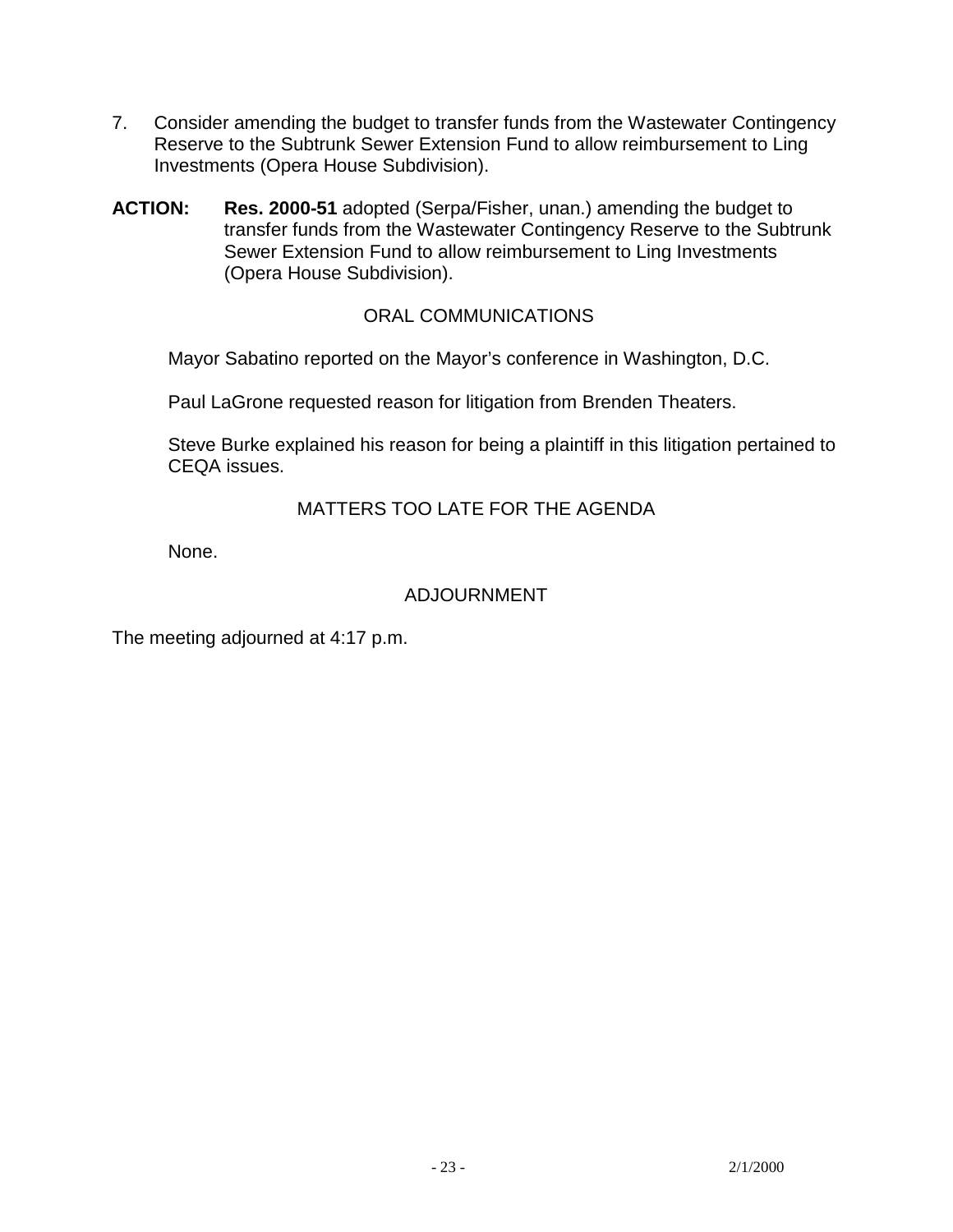# **MINUTES, Tuesday, February 8, 2000, at 7:00 p.m.**

Roll Call – Present: Councilmembers Conrad, Fisher, Friedman, Frohman, Serpa, Smith, Mayor Sabatino

Absent: None

Pledge of Allegiance to the Flag

Invocation: Rev. Cliff Sexton, First Baptist Church

CONSENT ITEMS – ROLL CALL VOTE REQUIRED: Items 1 through 6

**ACTION:** (Friedman/Frohman, unan.)

# ACKNOWLEDGEMENTS AND PRESENTATIONS

None.

## **CONSENT ITEMS**

## **An item may be removed from consent and discussed at the request of an audience member or Councilmember.**

### **CONSENT**

- 1. Approval of the minutes of the regular City Council meetings of February 1, 2000.
- **ACTION:** By motion (Friedman/Frohman, unan.), approved the minutes of the regular City Council meetings of February 1, 2000.

### **CONSENT**

- 2. Consider acceptance as complete the contract of Western States Surfacing, Inc. for the 1998-99 Cape Seals Project and authorize the City Clerk to file the Notice of Completion. (Original contract: \$298,354.83) (Final cost: \$287,283.11. Funds are budgeted.)
- **ACTION: Res. 2000-52** adopted (Friedman/Frohman, unan.) accepting as complete the contract of Western States Surfacing, Inc. for the 1998-99 Cape Seals Project and authorize the City Clerk to file the Notice of Completion.

## **CONSENT**

- 3. Consider acceptance as complete the contract of Conco West, Inc. for the Secondary Wastewater Treatment Plant Effluent Pump Station Foundation Stabilization Project and authorize the City Clerk to file the Notice of Completion. (Original contract: \$275,105) (Final cost: \$274,998.21 Funds are budgeted.)
- **ACTION: Res. 2000-53** adopted (Friedman/Frohman, unan.) accepting as complete the contract of Conco West, Inc. for the Secondary Wastewater Treatment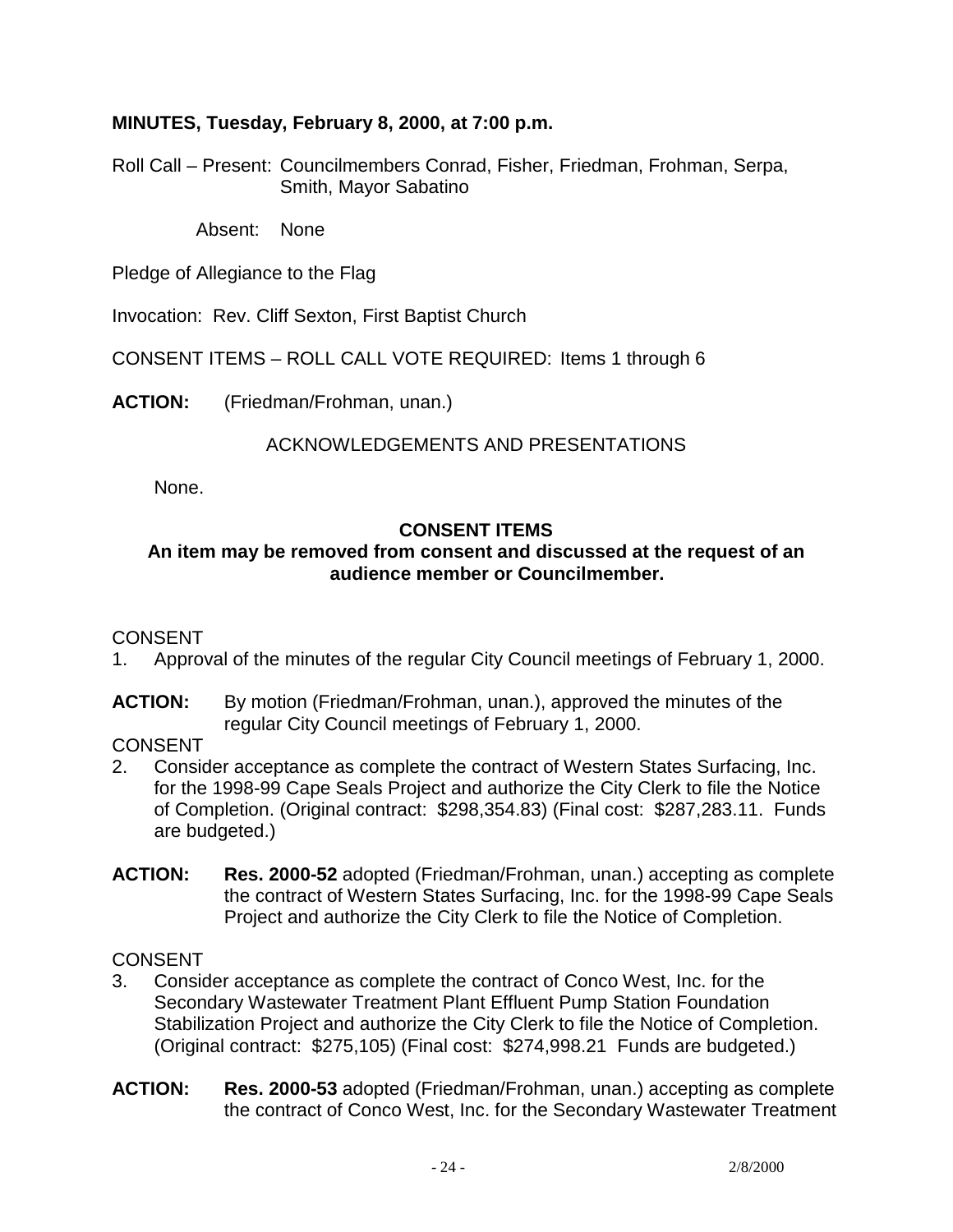Plant Effluent Pump Station Foundation Stabilization Project and authorize the City Clerk to file the Notice of Completion.

# **CONSENT**

- 4. Consider declaring as surplus lost, stolen, unclaimed and/or seized property and excess City property at the Jefferson Street warehouse and the Police Department Evidence and Property Room, and three wrecked patrol vehicles from the Fleet Services Division and authorizing the sale by sealed bid, by auction, or sell as scrap.
- **ACTION: Res. 2000-54** adopted (Friedman/Frohman, unan.) declaring as surplus lost, stolen, unclaimed and/or seized property and excess City property at the Jefferson Street warehouse and the Police Department Evidence and Property Room, and three wrecked patrol vehicles from the Fleet Services Division and authorizing the sale by sealed bid, by auction, or sell as scrap.

## **CONSENT**

- 5. Consider summary abandonment of two 10' Public Utility Easements along the east and west sides of Libby Way.
- **ACTION: Res. 2000-55** adopted (Friedman/Frohman, unan.) approving summary abandonment of two 10' Public Utility Easements along the east and west sides of Libby Way.

# **CONSENT**

- 6. Consider authorizing designated staff to sign necessary and required documents on behalf of the City of Modesto for the Emergency Services (OES) and Federal Emergency Management Association (FEMA).
- **ACTION: Res. 2000-56** adopted (Friedman/Frohman, unan.) authorizing designated staff to sign necessary and required documents on behalf of the City of Modesto for the Emergency Services (OES) and Federal Emergency Management Association (FEMA).

# **HEARINGS**

- 7. Hearing to consider an amendment to the Urban Area General Plan to redesignate 40 acres in the Kiernan/Carver Comprehensive Planning District from Business Park to Residential Uses. (Continued from 10/26/99, 11/16/99/, 12/14/99, 1/11/2000 and 1/25/2000 City Council meetings.)
- **ACTION:** By motion (Conrad/Friedman, majority; Frohman, no) continued hearing to April 11, 2000.

# ORAL COMMUNICATIONS

Frank Cousineau spoke on behalf of Citizens for Safe Drinking Water.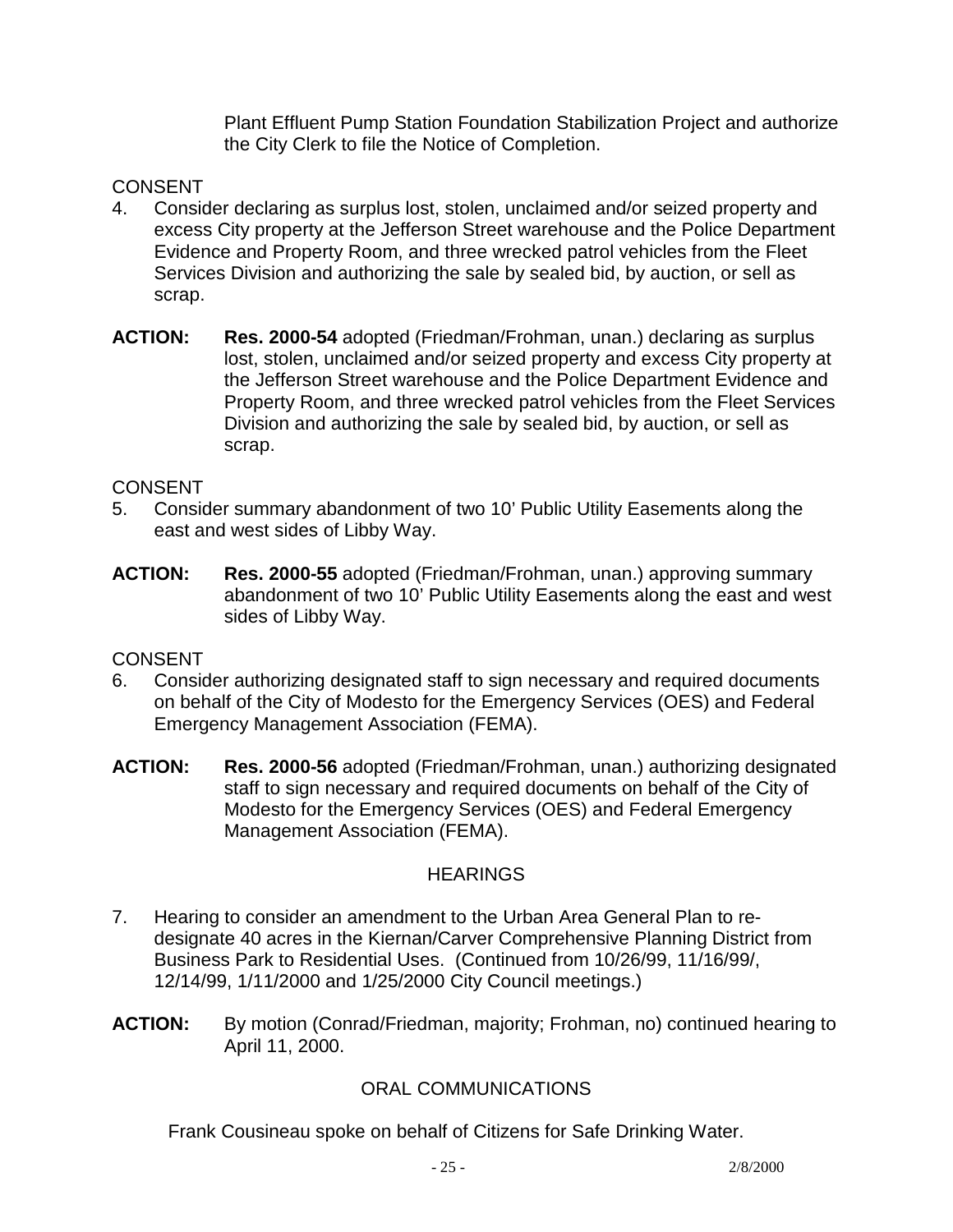Councilmember Serpa commented on the Waste to Energy Plant rent issue and appraisal of the property. It was Council consensus to place this item on the March 7 Council agenda.

## WRITTEN COMMUNICATIONS

8. Letter from Ruth Stephenson Stubbs regarding a take-over of the Burlington Northern and Santa Fe Corporation Railroad by the Canadian National Railroad.

**ACTION:** No action was taken.

## MATTERS TOO LATE FOR THE AGENDA

None.

## ADJOURNMENT

The meeting adjourned at 7:20 p.m.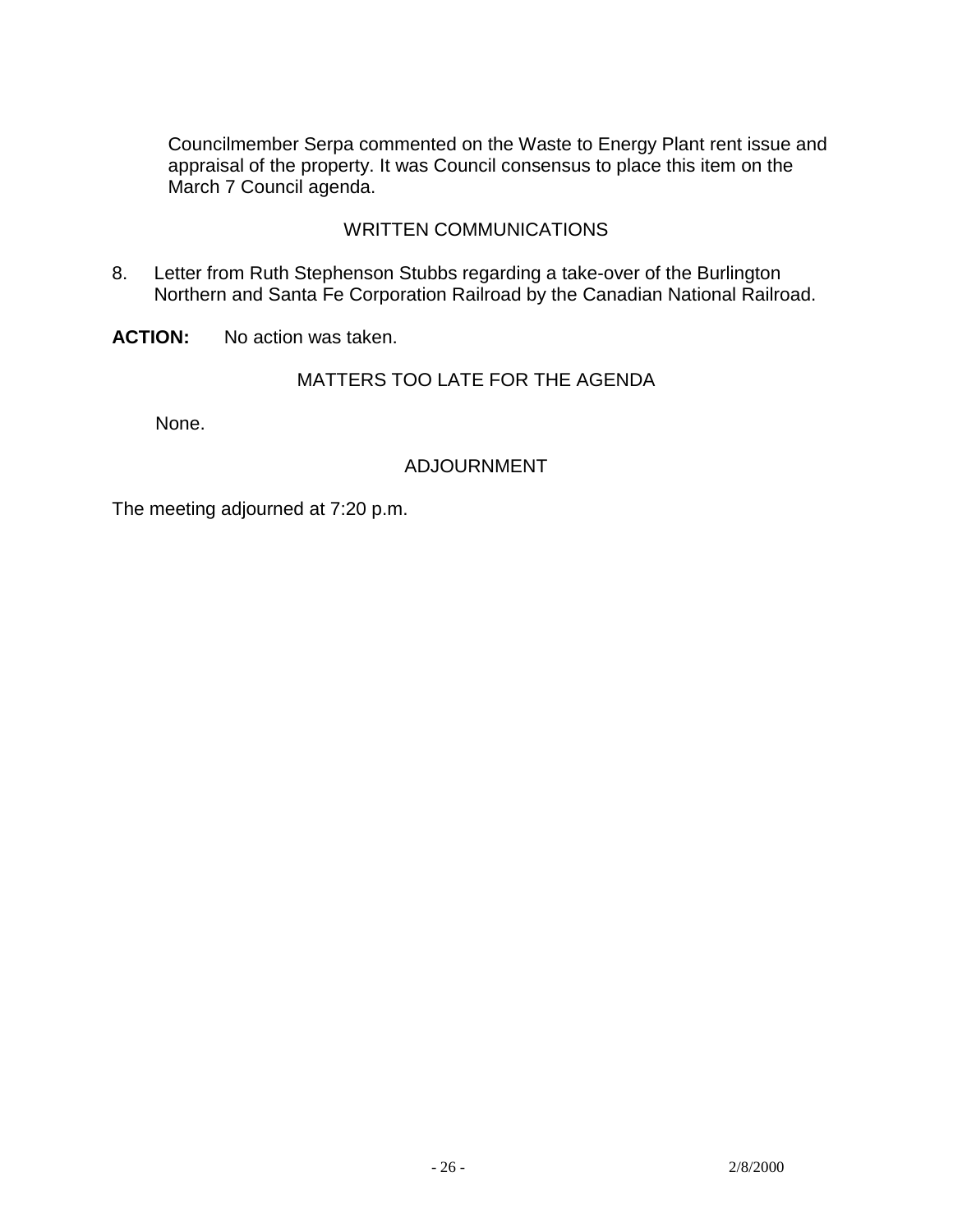# **MINUTES, Special City Council Meeting, Tuesday, February 8, 2000, at 6:30 p.m.**

Roll Call – Present: Councilmembers Conrad, Friedman, Frohman, Serpa, Smith, Mayor Sabatino

Absent: Fisher

The business considered at this special City Council meeting consisted of the following:

A workshop regarding "Interest Based Negotiations"

Presentation was given by Personnel Director Robin Renwick.

Meeting adjourned at 6:50 p.m.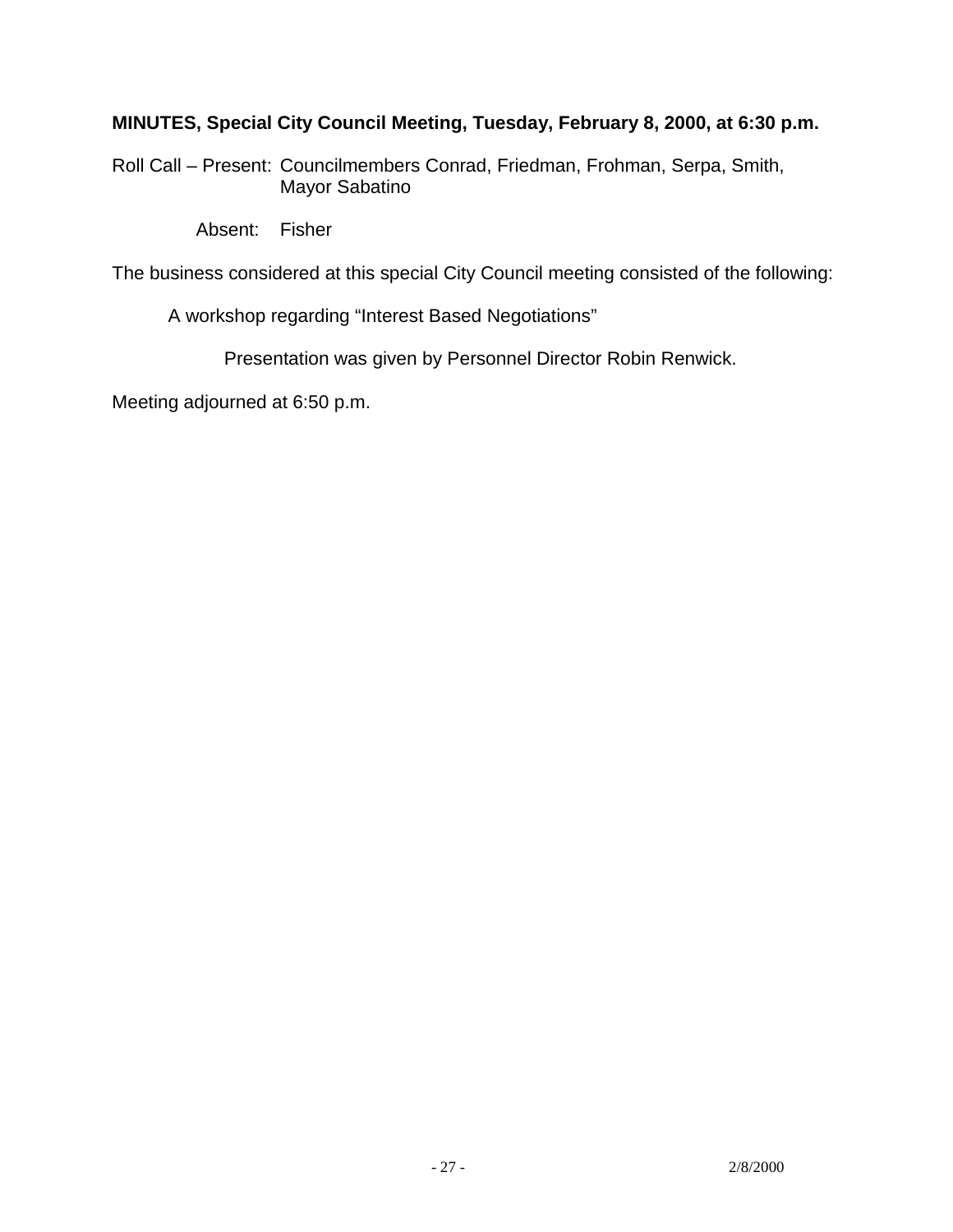# **MINUTES, City Council Meeting, Tuesday, February 15, 2000, at 4:00 p.m.**

Roll Call – Present: Councilmembers Conrad, Fisher, Friedman, Frohman, Serpa, Smith, Mayor Sabatino

Absent: None

Invocation: Rev. Wayne Bridegroom, Central Baptist Church

CONSENT ITEMS – ROLL CALL VOTE REQUIRED: Items 1-2, 4, & 6-8 *Items 3, 5, & 9 removed from Consent* 

**ACTION**: (Friedman/Frohman, unan.)

### ACKNOWLEDGEMENTS AND PRESENTATIONS

None.

### **CONSENT ITEMS**

## **An item may be removed from consent and discussed at the request of an audience member or Councilmember.**

#### CONSENT

- 1. Approval of the minutes of the regular City Council meeting of February 8 , 2000. (Motion approving needed.)
- **ACTION:** By motion, approved the minutes of the regular City Council meeting of February 8, 1999.

CONSENT

- 2. Consider awarding contract for the traffic signal installation project at Dale Road and Pelandale Avenue to Tennyson Electric, Inc. for \$107,642; and consider amending the budget to estimate additional federal and Stanislaus County funds to fully fund the project. Total estimated cost: \$125,937 (contract \$107,642; construction contingency and administration \$18,295).
- **ACTION**: **Res. 2000-57** adopted (Friedman/Frohman, unan.) awarding contract for the traffic signal installation project at Dale Road and Pelandale Avenue to Tennyson Electric, Inc.

**Res. 2000-58** adopted (Friedman/Frohman, unan.) amending the budget to estimate additional federal and Stanislaus County funds to fully fund the project for the traffic signal installation project at Dale Road and Pelandale Avenue.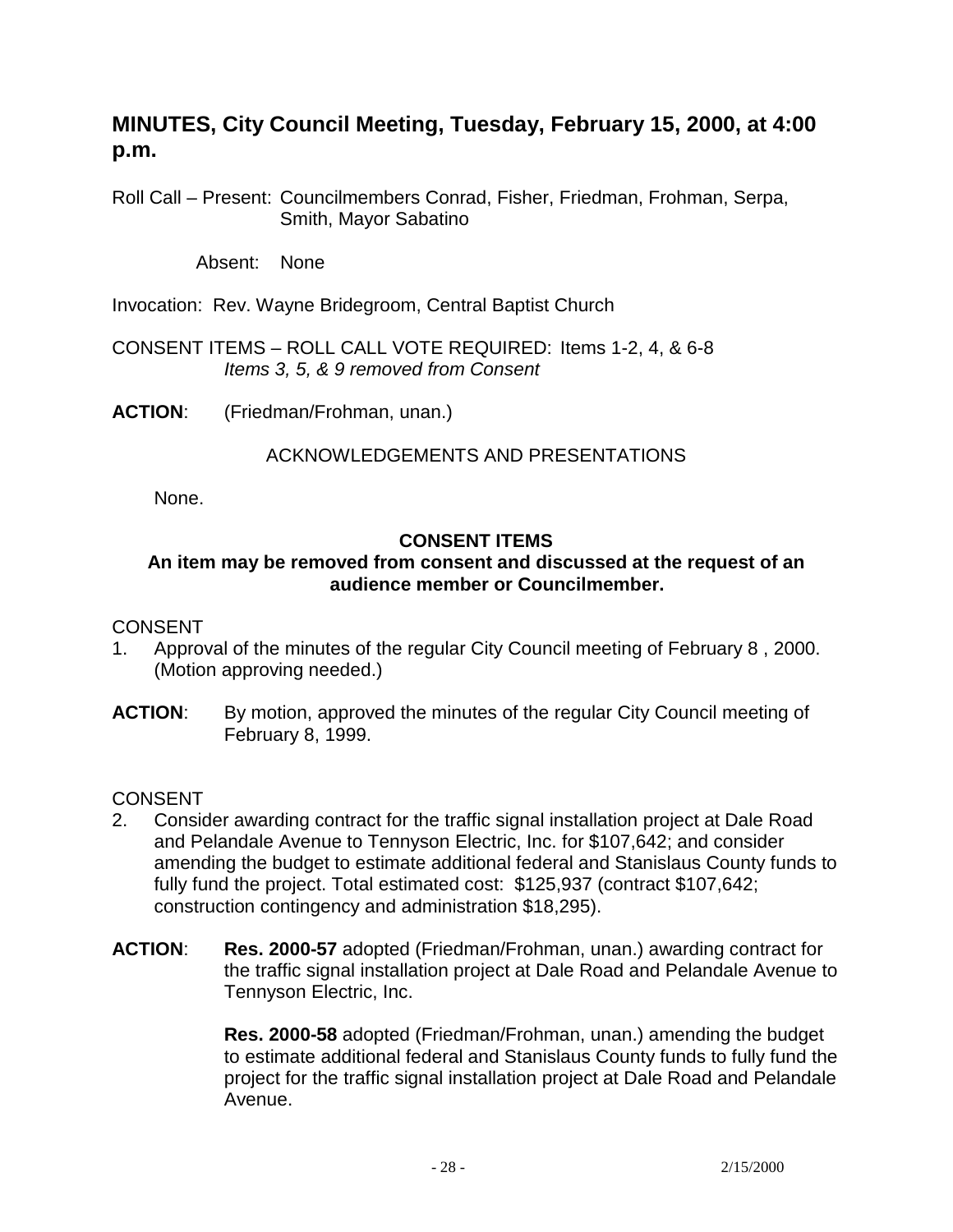## *Item #3 removed from Consent*

- 3. Consider accepting as complete the project of K. J. Woods Construction, Inc. for the Prescott/Pelandale and Carver Sewer Subtrunks project and authorize the City Clerk to file the Notice of Completion; and consider increasing the Director of Engineering and Transportation's authority level to issue change orders from 10 percent to 13 percent of the original contract price with K. J. Woods Construction, Inc. for the project. Final cost: \$424,555.97. Funds are budgeted.
- **ACTION**: **Res. 2000-59** adopted (Friedman/Fisher, unan.) accepting as complete the project of K. J. Woods Construction, Inc. for the Prescott/Pelandale and Carver Sewer Subtrunks project and authorize the City Clerk to file the Notice of Completion.

**Res. 2000-60** adopted (Friedman/Fisher, unan.) increasing the Director of Engineering and Transportation's authority level to issue change orders from 10 percent to 13 percent of the original contract price with K. J. Woods Construction, Inc. for the project of the Prescott/Pelandale and Carver Sewer Subtrunks.

# **CONSENT**

- 4. Consider amending the budget to estimate revenues from State Transportation Improvement Program grant in the amount of \$125,000 for Fiscal Year 1999-00 Capital Improvement program and create one new project for the installation of lighted crosswalks in various locations.
- **ACTION**: **Res. 2000-61** adopted (Friedman/Frohman, unan.) amending the budget to estimate revenues from State Transportation Improvement Program grant in the amount of \$125,000 for Fiscal Year 1999-00 Capital Improvement program and create one new project for the installation of lighted crosswalks in various locations.

# *Item #5 removed from Consent*

- 5. Consider approving the submittal of a federal fund preapplication in the amount of \$900,100 to the Federal Aviation Administration (FAA) for airport improvement projects, and authorizing the Acting City Manager to sign on behalf of the City.
- **ACTION**: **Res. 2000-62** adopted (Fisher/Friedman, unan.) approving the submittal of a federal fund preapplication in the amount of \$900,100 to the Federal Aviation Administration (FAA) for airport improvement projects, and authorizing the Acting City Manager to sign on behalf of the City.

# **CONSENT**

6. Consider approving an airport use agreement with Enterprise Rent-A-Car to allow them to operate a car rental business from a site at Modesto City-County Airport.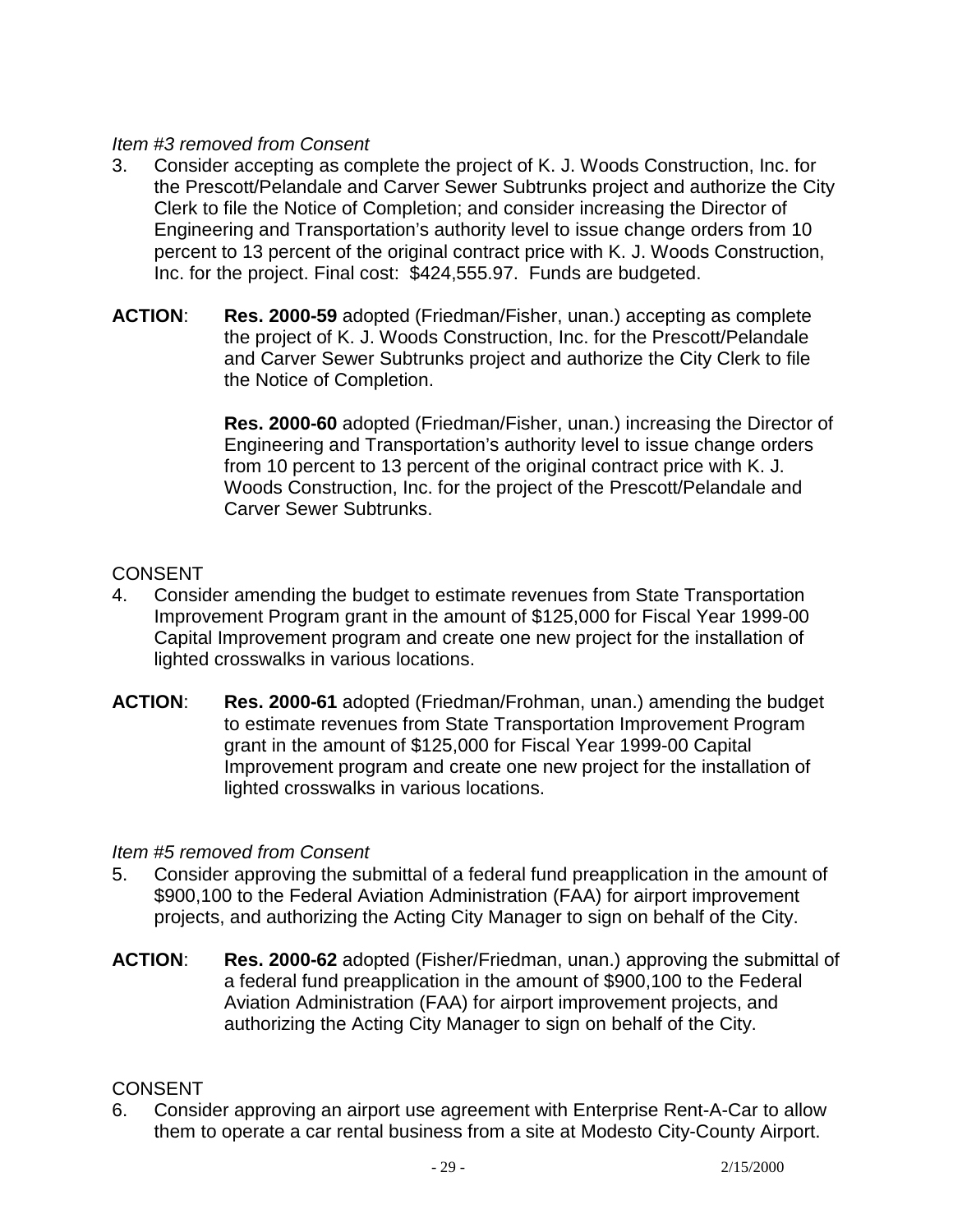**ACTION**: **Res. 2000-63** adopted (Friedman/Frohman, unan.) approving an airport use agreement with Enterprise Rent-A-Car to allow them to operate a car rental business from a site at Modesto City-County Airport.

## CONSENT

- 7. Consider affirming the City's co-sponsorship of "Earth Day in the Park Festival 2000!" at Graceada Park and allow the sale of merchandise in the park during the event.
- **ACTION**: **Res. 2000-64** adopted (Friedman/Frohman, unan.) affirming the City's cosponsorship of "Earth Day in the Park Festival 2000!" at Graceada Park and allow the sale of merchandise in the park during the event.

## CONSENT

- 8. Consider amending the Modesto Municipal Code Section 3-2.808 restricting the use of coasters, roller skates and similar devices to add the Amtrak Station to the previously covered Transportation Center and City parking facilities.
- **ACTION**: By motion (Friedman/Frohman, unan.), introduced **Ord. 3169–C.S.** amending the Modesto Municipal Code Section 3-2.808 restricting the use of coasters, roller skates and similar devices to add the Amtrak Station to the previously covered Transportation Center and City parking facilities.

### *Item #9 removed from Consent*

- 9. Consider appointment of Mayor's Finance Committee. Total estimated cost: \$1,000. Funds are budgeted.
- **ACTION**: **Res. 2000-65** adopted (Fisher/Smith, unan.) appointing a Mayor's Ad Hoc Finance Committee to include Don Abel, John Amistadi, Jack Dickman, Sue Hollingsworth and Pete Kolf.

### **HEARINGS**

- 10. Hearing to consider proposed amendments, additions and deletions to the Zoning Regulations and Subdivision Regulations of the City of Modesto (Omnibus No. 14). (Introduction of ordinance needed.)
- **ACTION**: By motion (Fisher/Friedman, unan.), introduced **Ord. 3170–C.S.** amending the Modesto Municipal Code Zoning Regulations of the City of Modesto (Omnibus No. 14).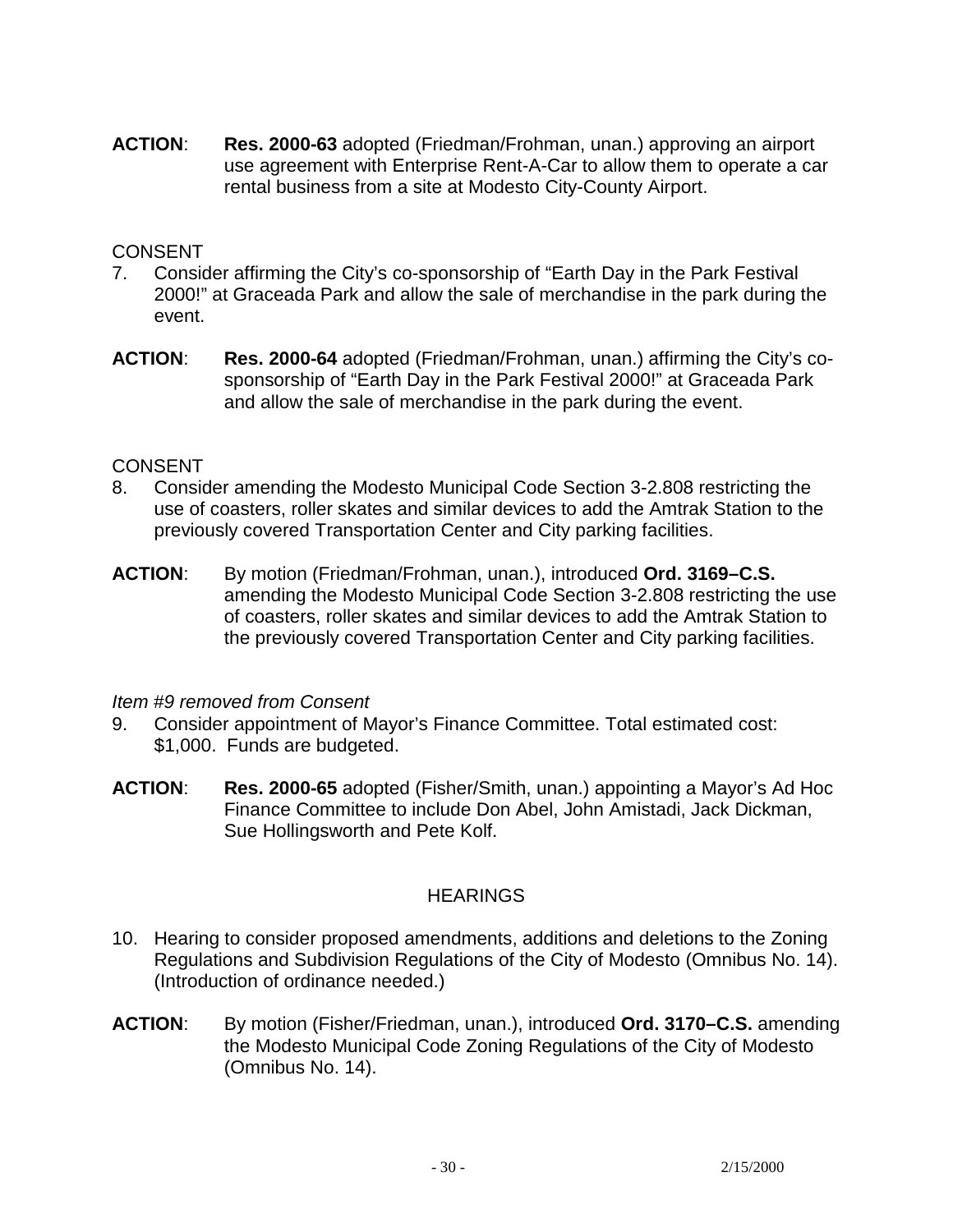By motion (Fisher/Friedman, unan.), introduced **Ord. 3171–C.S.** amending the Modesto Municipal Code Subdivision Regulations of the City of Modesto (Omnibus No. 14).

# NEW BUSINESS

- 11. Mid-Year Financial Report Fiscal Year 1999-2000.
- **ACTION**: **Res. 2000-66** adopted (Fisher/Friedman, unan.) approving items l through 8 as set forth in the report amending the Fiscal Year 1999-2000 budget. Also included in the motion was a request that staff submits a report regarding sales tax distribution at a future Council meeting.
- 12. Consider adopting the Revised Visioning Project 1999, with Transportation identified as a separate section, as modified by City Council request.
- **ACTION**: The areas of Transportation, Economy and Community will be revised and returned to the Council at the March 7, 2000 Council meeting.
- 13. Consider the proposed Coffee-Claratina Public Facility Finance Plan.
- **ACTION**: **Res. 2000-67** adopted (Fisher/Smith, unan.) approving the Proposed Coffee-Claratina Public Facility Finance Plan, with the condition that both signals at the south end of the project on future Pelandale, return to the Council for consideration.

# ORAL COMMUNICATIONS

Raul Ortega encouraged Council to oppose Measure 21.

 Mayor Sabatino commented on Modesto Bee articles regarding Downtown Nights, possible election violations, and balancing the Council agendas

 Bob Shook commented regarding citizen participation and the need to hold evening meetings for neighborhood issues.

Raul Ortega spoke regarding citizen participation.

# MATTERS TOO LATE FOR THE AGENDA

None.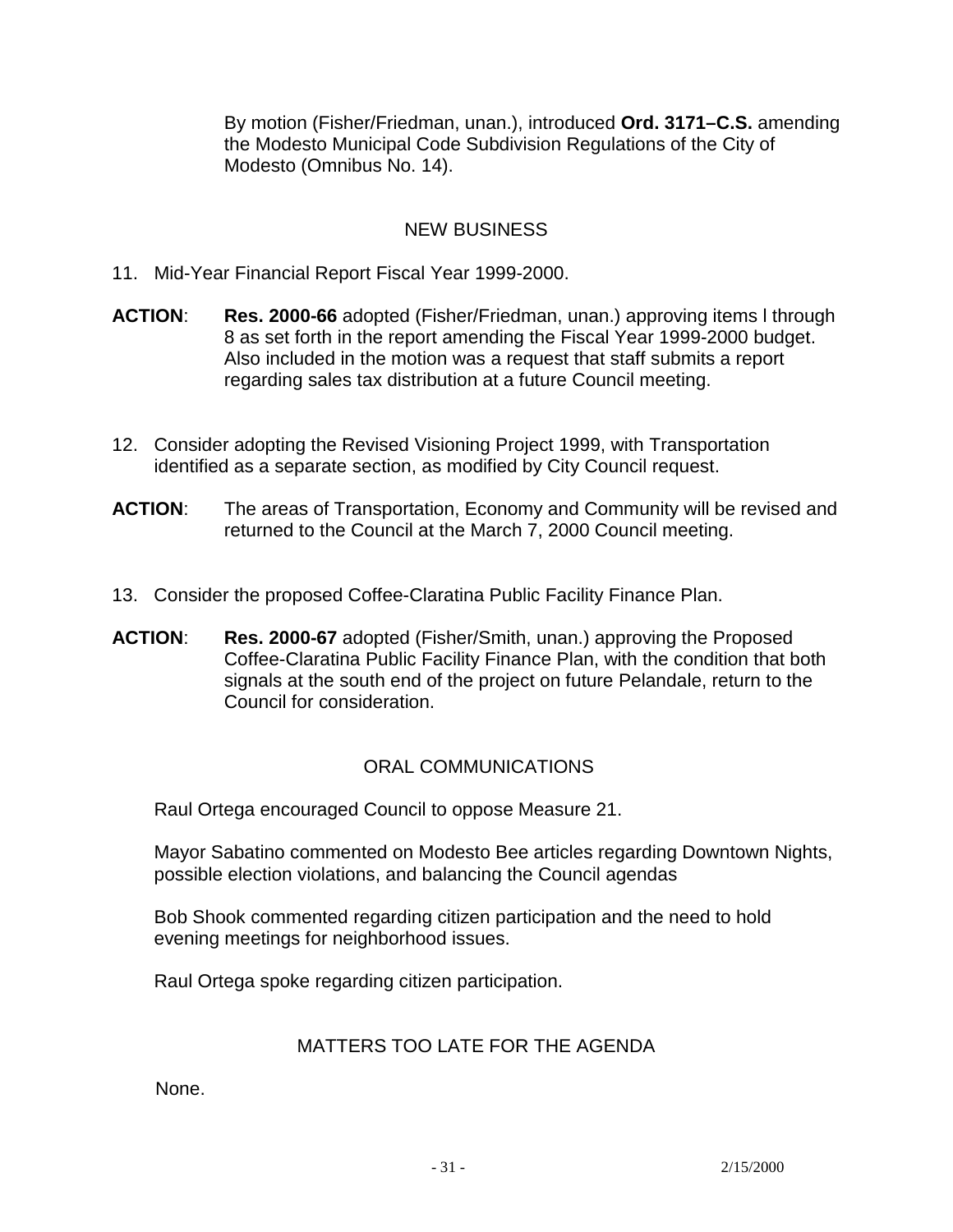# ADJOURNMENT

The meeting adjourned to Closed Session at 6:58 p.m..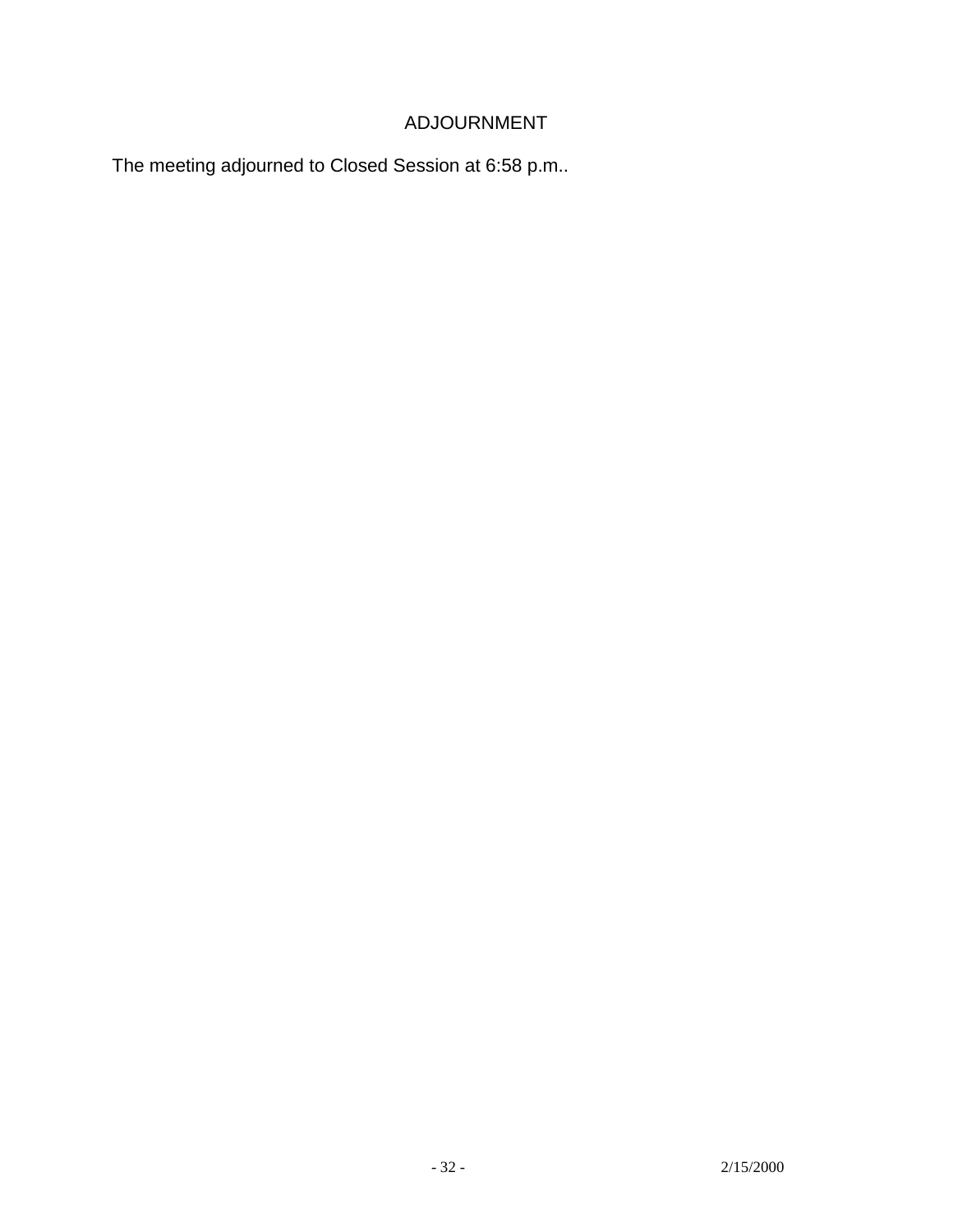# **MINUTES, Special City Council Meeting, Tuesday, February 22, 2000, at 6:30 p.m.**

Roll Call – Present: Councilmembers Conrad, Fisher, Friedman, Frohman, Serpa, Smith, Mayor Sabatino

Absent: None

The business considered at this special City Council meeting consisted of the following:

EMPLOYEE PERFORMANCE EVALUATION: City Clerk

Meeting adjourned at 6:55 p.m.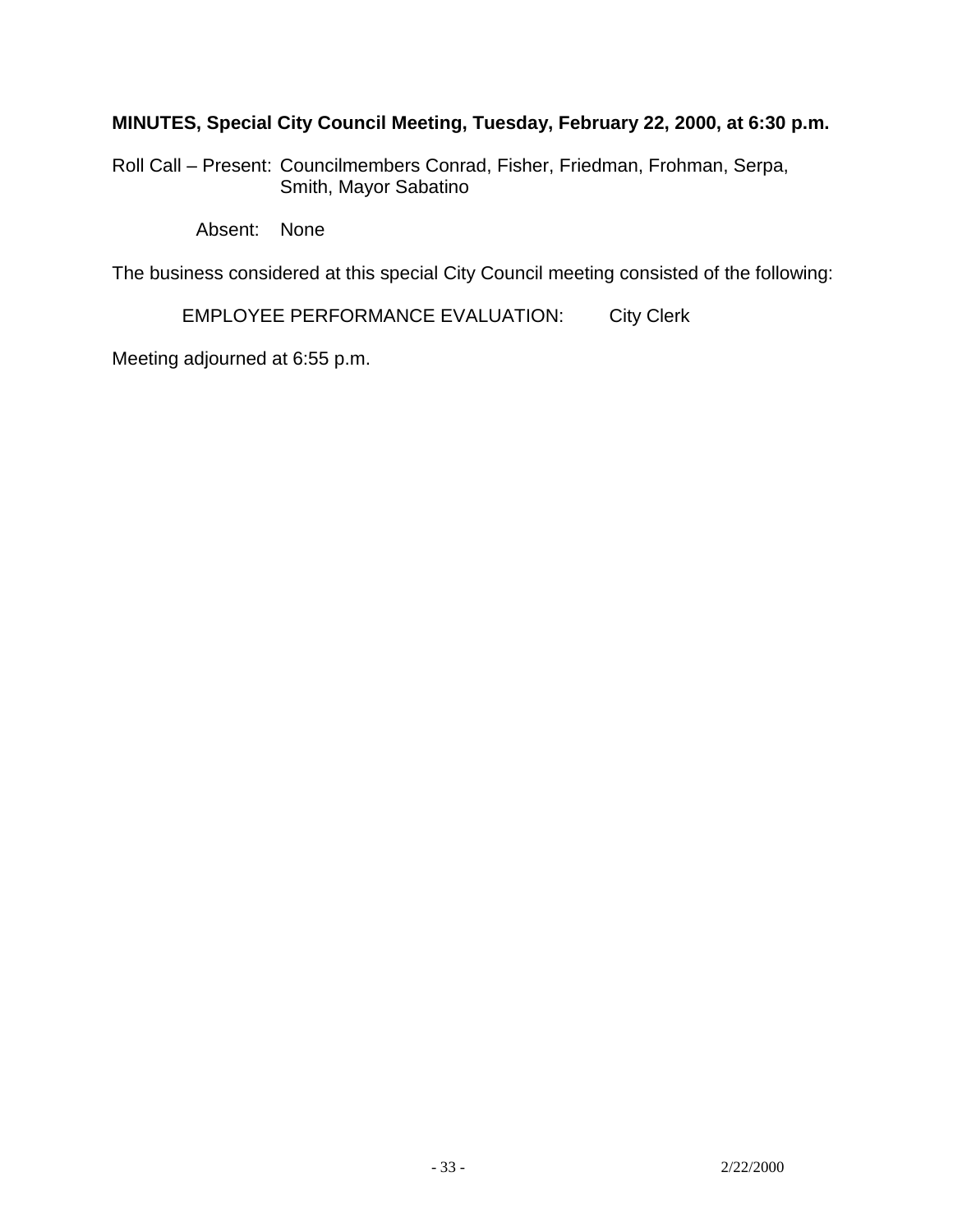## **MINUTES, City Council Meeting, Tuesday, February 22, 2000, at 7:00 p.m.**

Roll Call – Present: Councilmembers Conrad, Fisher, Friedman, Frohman, Serpa, Smith, Mayor Sabatino

Absent: None

Pledge of Allegiance to the Flag

Invocation: Rev. Ross Briles, Sherwood Bible Church

CONSENT ITEMS – ROLL CALL VOTE REQUIRED: Items 1 – 6, 9, 11 – 15, 17  *Items 7, 8, 10, 16, 18 removed from Consent* 

**ACTION**: (Friedman/Fisher, unan.)

# ACKNOWLEDGEMENTS AND PRESENTATIONS

 Presentation to the Council from Caravan Group Modesto Trinity Church of the Nazarene to complete public speaking and community badge.

**ACTION**: Peggy Wild and students made a presentation to Council

# **CONSENT ITEMS**

### **An item may be removed from consent and discussed at the request of an audience member or Councilmember.**

### CONSENT

- 1. Approval of the minutes of the special City Council meeting of February 8, 2000 and the regular City Council meeting of February 15, 2000.
- **ACTION**: By motion, (Friedman/Fisher, unan.) approved the minutes of the special City Council meeting of February 8, 2000 and the regular City Council meeting of February 15, 2000.

### CONSENT

- 2. Consider authorizing staff to proceed with requests for qualifications and proposals for maintenance activities at John Thurman Baseball Stadium.
- **ACTION**: **Res. 2000-68** adopted (Friedman/Fisher, unan.) authorizing staff to proceed with requests for qualifications and proposals for maintenance activities at John Thurman Baseball Stadium.

### **CONSENT**

3. Consider supporting the nomination of the State Route 99 Corridor Enhancement Project for Caltrans Transportation Enhancements Activity funding.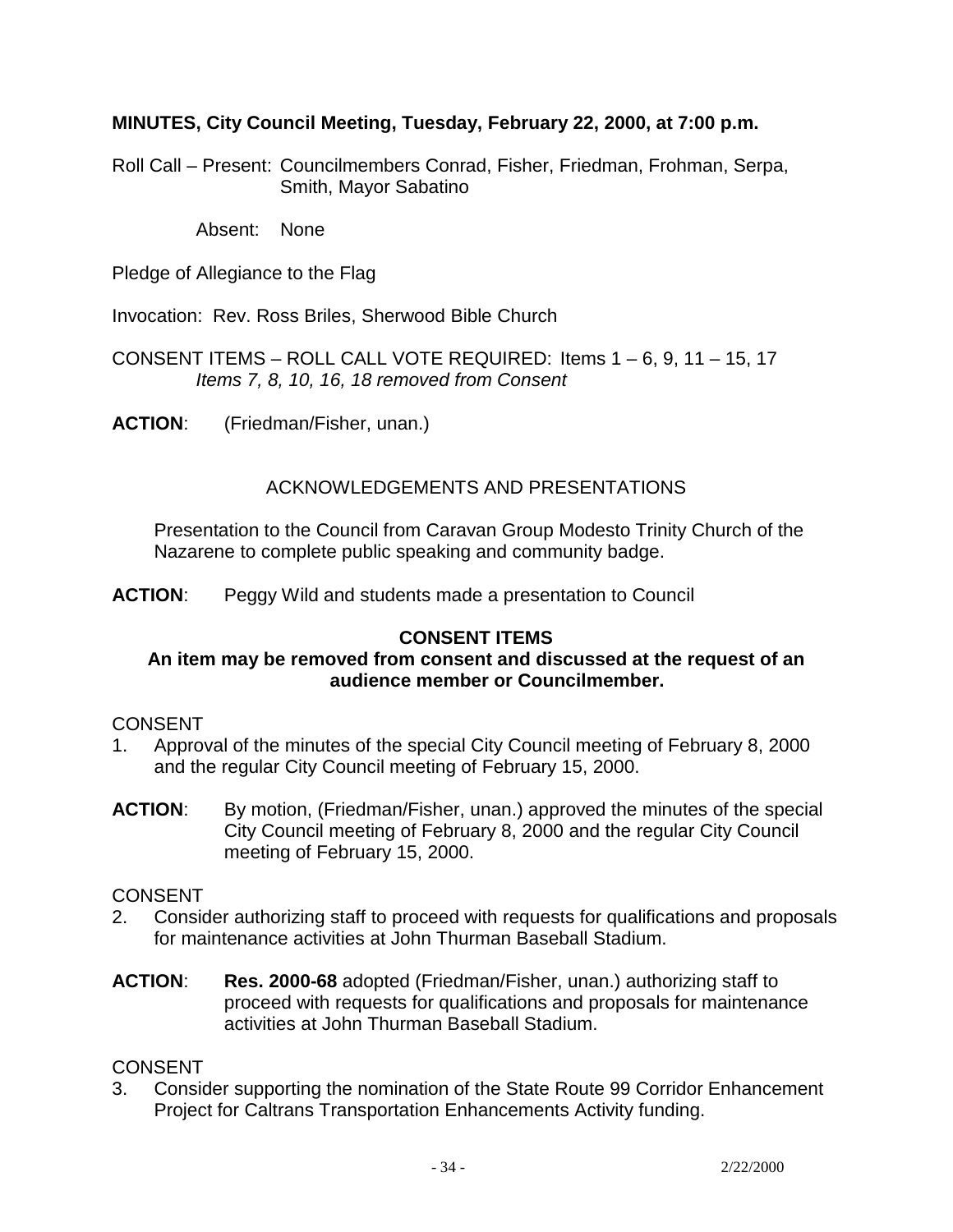**ACTION**: **Res. 2000-69** adopted (Friedman/Fisher, unan.) supporting the nomination of the State Route 99 Corridor Enhancement Project for Caltrans Transportation Enhancements Activity funding.

# **CONSENT**

- 4. Consider authorizing staff to file a grant application with the Federal Transit Administration (FTA) for \$1,942,262 in formula apportioned funds and \$387,075 in Congestion Mitigation and Air Quality (CMAQ) funds to be used to partially offset the operating and capital expenses of the City's Public transportation program. All projects in this grant application have been previously approved by the City Council in the Capital Improvements Program or the Operating Budget.
- **ACTION**: **Res. 2000-70** adopted (Friedman/Fisher, unan.) authorizing the City Manager to file the grant application with the FTA and execute the grant agreement.

# **CONSENT**

- 5. Consider acceptance of George Reed Inc.'s contract for the project titled "Standiford Avenue: Road Construction and Drainage Improvements" as complete and authorize the City Clerk to file a Notice of Completion. (Final cost \$1,222,590.91)
- **ACTION**: **Res. 2000-71** adopted (Friedman/Fisher, unan.) accepting George Reed Inc.'s contract for the project titled "Standiford Avenue: Road Construction and Drainage Improvements" as complete and authorize the City Clerk to file a Notice of Completion.

# **CONSENT**

- 6. Consider acceptance of Acme Construction Company Inc.'s contract for the project titled "New Police Headquarters Building – Bid Package No. 1" as complete and authorize the City Clerk to file a Notice of Completion. (Final cost \$1,154,978.00)
- **ACTION**: **Res. 2000-72** adopted (Friedman/Fisher, unan.) accepting Acme Construction Company Inc.'s contract for the project titled "New Police Headquarters Building – Bid Package No. 1" as complete and authorize the City Clerk to file a Notice of Completion.

# *Item #7 Removed from Consent*

- 7. Consider approving a call for bids to be opened on March 14, 2000 at 11:00 a.m. for furnishing rockwell rejuvenation; and consider amending the budget to appropriate \$30,000 from the Storm Drain Fund Reserve to increase an existing CIP to fully fund the project.
- **ACTION**: **Res. 2000-73** adopted (Friedman/Frohman, unan.) approving a call for bids to be opened on March 14, 2000 at 11:00 a.m. for furnishing rockwell rejuvenation.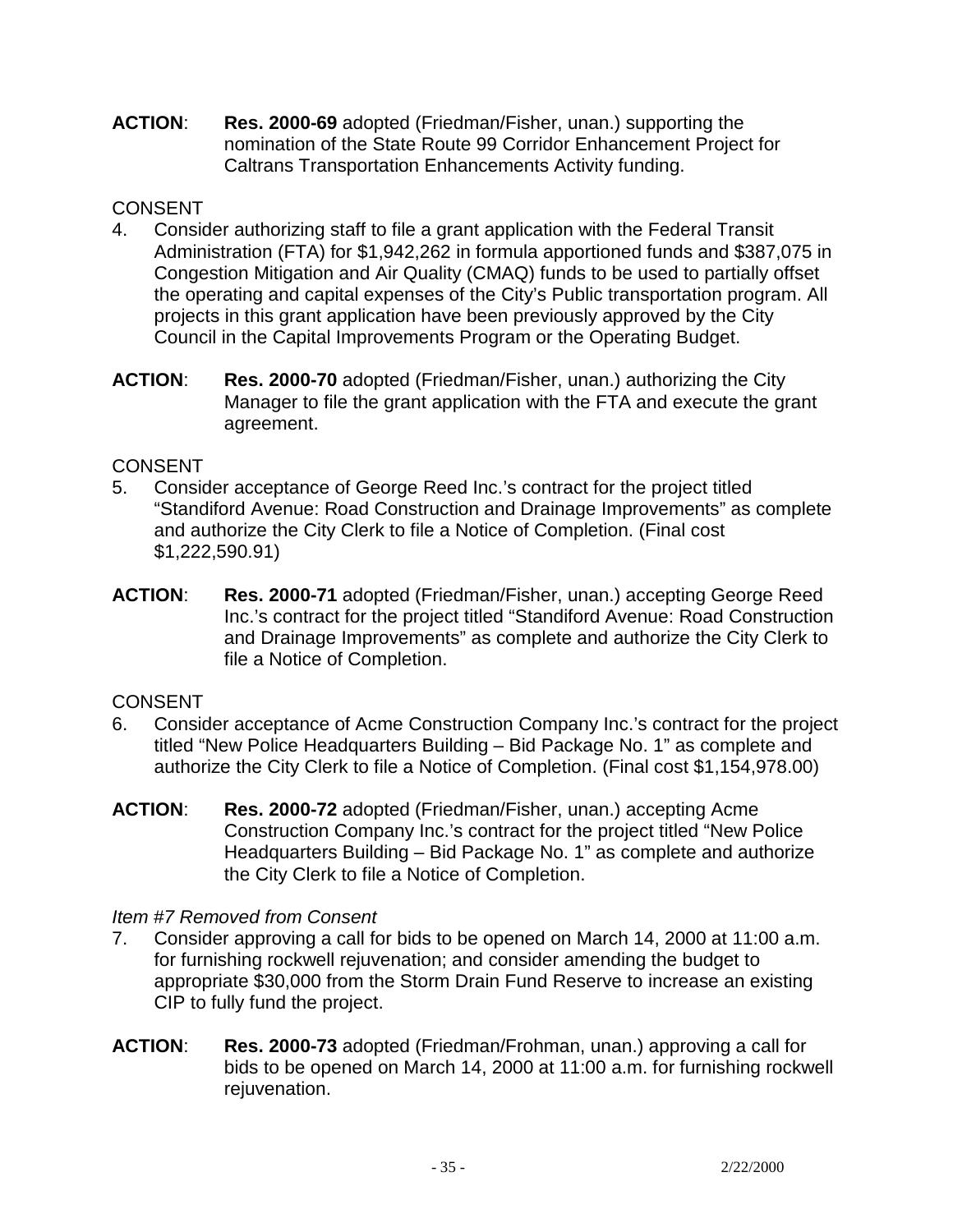**Res. 2000-74** adopted (Friedman/Frohman, unan.) amending the budget to appropriate \$30,000 from the Storm Drain Fund Reserve to increase an existing CIP to fully fund the rockwell rejuvenation project.

## *Item #8 Removed from Consent*

- 8. Consider waiving formal bid procedures by five affirmative votes and authorize purchase of drilling service for 13 monitoring wells and related installation at the Secondary Wastewater Treatment Plant. (Total estimated cost \$75,958 – funds are budgeted.)
- **ACTION**: **Res. 2000-75** adopted (Friedman/Frohman, unan.) waiving formal bid procedures by five affirmative votes and authorize purchase of drilling service for 13 monitoring wells and related installation at the Secondary Wastewater Treatment Plant.

## **CONSENT**

- 9. Consider approving the final map of The Carolinas Subdivision and authorizing the City Manager to sign an agreement with the subdividers as required by Section 4- 4.604(c) of the Municipal Code (Owners: McRoy-Wilbur Communities Inc., a California Corporation.)
- **ACTION**: **Res. 2000-76** adopted (Friedman/Fisher, unan.) approving the final map of The Carolinas Subdivision and authorizing the City Manager to sign an agreement with the subdividers as required by Section 4-4.604(c) of the Municipal Code.

### *Item #10 Removed from Consent*

- 10. Consider abandoning an access easement located within a portion of P-D(148) to accommodate lot line adjustments and a new development plan for a mixture of commercial uses known as "Campus Marketplace" and including a mini-storage facility, property located on the southwest corner of Carpenter Road and Cummins Drive (Horizon Consulting Services).
- **ACTION**: **Res. 2000-77** adopted (Fisher/Friedman, unan.) abandoning an access easement located within a portion of P-D(148) to accommodate lot line adjustments and a new development plan for a mixture of commercial uses known as "Campus Marketplace" and including a mini-storage facility, property located on the southwest corner of Carpenter Road and Cummins Drive.

# **CONSENT**

11. Consider approving the final map of Rose Lane No. 5 subdivision and authorizing the City Manager to sign an agreement with the subdividers as required by Section 4-4.604(c) of the Municipal Code (Owners: Florsheim Bros., a California General Partnership by Florsheim Properties, a California Corporation).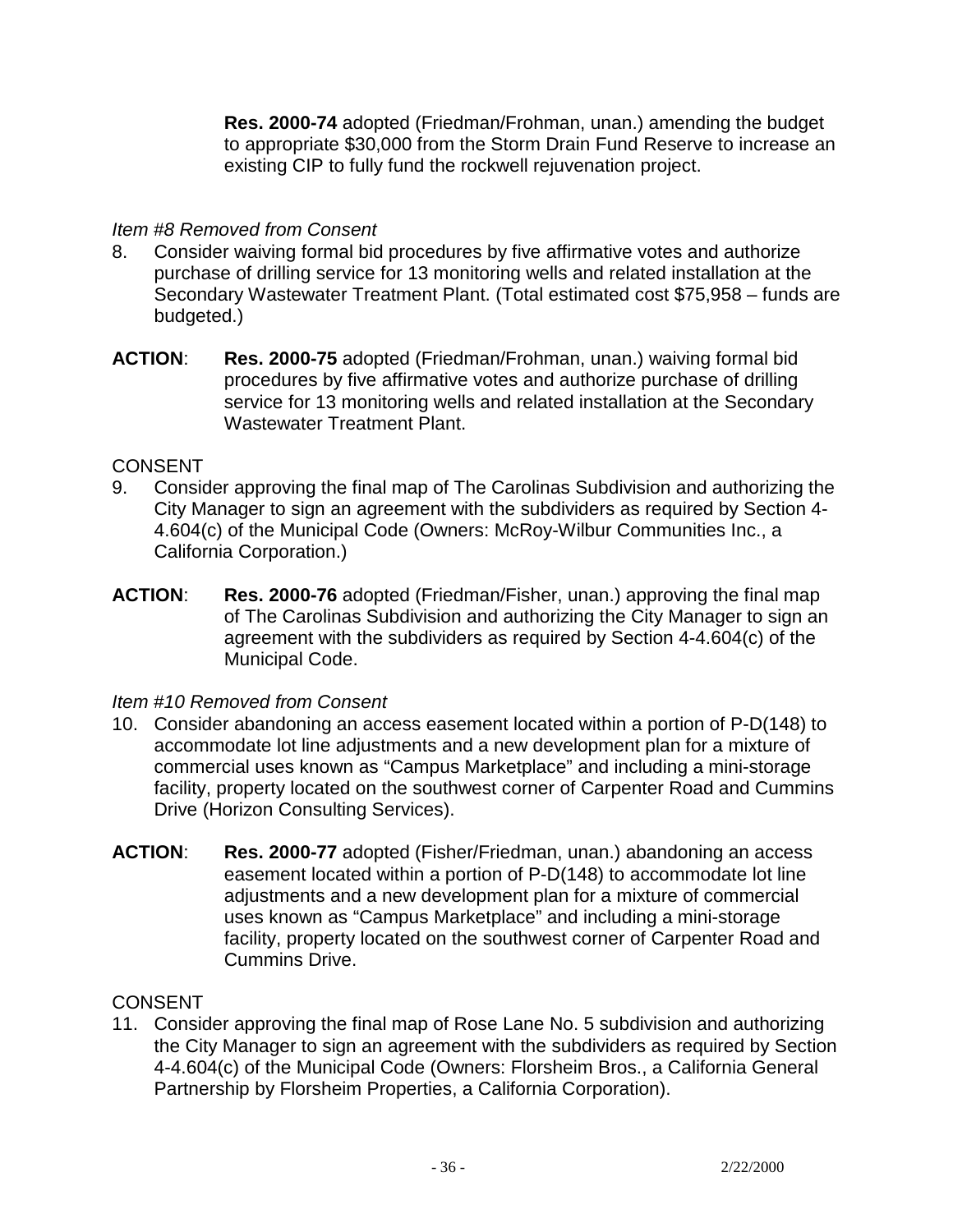**ACTION**: **Res. 2000-78** adopted (Friedman/Fisher, unan.) approving the final map of Rose Lane No. 5 subdivision and authorizing the City Manager to sign an agreement with the subdividers as required by Section 4-4.604(c) of the Municipal Code.

# CONSENT

- 12. Consider authorizing use of Community Development funds to cover the cost of non-City employees to attend the Workforce Development for Poverty Reduction Project in Denver, Colorado. (Total estimated cost \$4,112.00 – funds are budgeted.)
- **ACTION**: **Res. 2000-79** adopted (Friedman/Fisher, unan.) authorizing use of Community Development funds to cover the cost of non-City employees to attend the Workforce Development for Poverty Reduction Project in Denver, Colorado.

# CONSENT

- 13. Consider authorizing the City Manager to execute an application under the 1998 Juvenile Accountability Incentive Block Grant for approximately \$54,000 in federal funds with a ten- percent match from the City.
- **ACTION**: **Res. 2000-80** adopted (Friedman/Fisher, unan.) authorizing the City Manager to execute an application under the 1998 Juvenile Accountability Incentive Block Grant for approximately \$54,000 in federal funds with a ten percent match from the City.

# CONSENT

- 14. Consider authorizing the City Manager to execute an application under the 1999 Juvenile Accountability Incentive Block Grant for approximately \$54,000 in federal funds with a ten- percent match from the City.
- **ACTION**: **Res. 2000-81** adopted (Friedman/Fisher, unan.) authorizing the City Manager to execute an application under the 1999 Juvenile Accountability Incentive Block Grant for approximately \$54,000 in federal funds with a ten percent match from the City.

- 15. Consider approving agreements with Modesto City Schools to provide after-school enrichment program at Bret Harte, Burbank, Franklin, Kirschen, Marshall, Pearson, Robertson Road, Shackelford, Tuolumne and Orville Wright school sites for the remainder of the current school year and the 2000-2001 school year; and consider amending the budget to estimate revenue and appropriate expenditures.
- **ACTION**: **Res. 2000-82** adopted (Friedman/Fisher, unan.) approving agreements with Modesto City Schools to provide after-school enrichment program at Bret Harte, Burbank, Franklin, Kirschen, Marshall, Pearson, Robertson Road, Shackelford, Tuolumne and Orville Wright school sites for the remainder of the current school year and the 2000-2001 school year.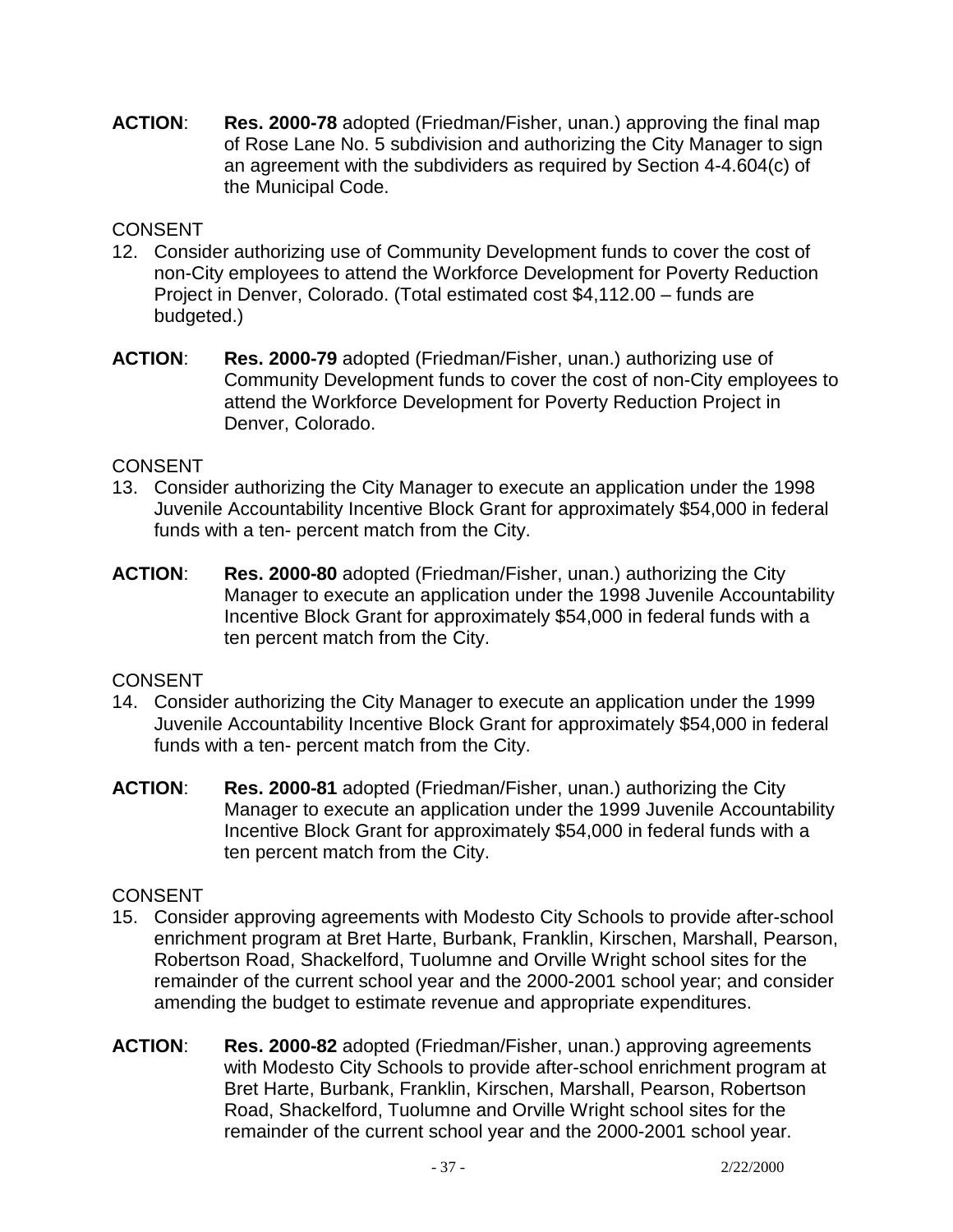**ACTION**: **Res. 2000-83** adopted (Friedman/Fisher, unan.) amending the budget to estimate revenue and appropriate expenditures.

### *Item #16 Removed from Consent*

- 16. Consider accepting the staff report on Proposition 12, the Safe Neighborhood Parks, Clean Water, Clean Air and Coastal Protection Bond Act of 2000.
- **ACTION**: **Res. 2000-84** adopted (Fisher/Friedman, majority; Conrad, no) accepting the staff report on Proposition 12, the Safe Neighborhood Parks, Clean Water, Clean Air and Coastal Protection Bond Act of 2000.

# **CONSENT**

- 17. Consider appointing Mayor Carmen Sabatino to the Joint Powers Authority for the 10<sup>th</sup> Street Place and Councilmember Mike Serpa as an alternate.
- **ACTION**: **Res. 2000-85** adopted (Fisher/Friedman, unan.) appointing Mayor Carmen Sabatino to the Joint Powers Authority for the 10<sup>th</sup> Street Place and Councilmember Mike Serpa as an alternate.

### *Item #18 Removed from Consent*

- 18. Consider joinder in amicus briefs in: County of Sonoma v. Commission of State Mandates, Ventura Port District, Swenson v. Council of Los Angeles, Howard Jarvis Taxpayers Association v. City of La Habra, and Barratt American Inc. v. City of Corona.
- **ACTION**: By motion, (Fisher/Friedman, majority; Conrad, no) approved authorizing the City to join in the amicus briefs in County of Sonoma v. Commission of State Mandates, Ventura Port District, Swenson v. Council of Los Angeles, Howard Jarvis Taxpayers Association v. City of La Habra, and Barratt American Inc. v. City of Corona and directing the City Attorney to execute and forward letters of support to respective counsel preparing the amicus briefs.

# **HEARINGS**

*Item #19 was considered after Item 23.* 

- 19. Consider the Planning Commission recommendation to amend Planned Development Zone P-D(125) to allow expansion of the retail store area of the Target Store Center, property located on the west side of McHenry Avenue south of Standiford Avenue.
- **ACTION**: By motion, (Friedman/Fisher, unan.) introduced **Ord. No. 3172–C.S.** amending P-D(125) allowing a revision to permitted uses

**Res. 2000-86** adopted (Friedman/Fisher, unan.) approving a revised development plan for P-D(125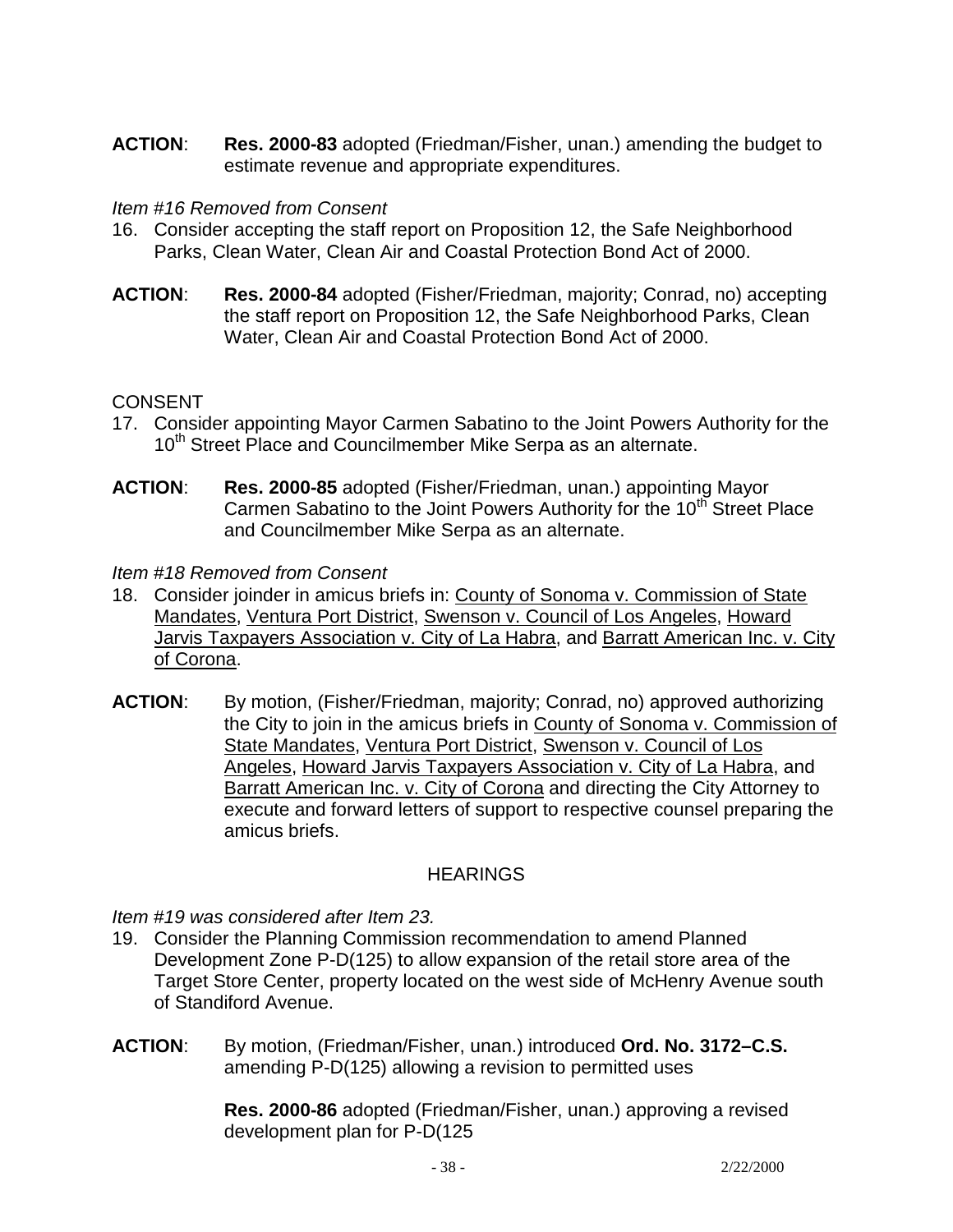**Res. 2000-87** adopted (Friedman/Fisher, unan.) adopting required findings based on Initial Study of the Master EIR.

- Councilmember Fisher excused due to a conflict of interest and left the meeting at 11:10 p.m..
- 20. Consider 1999-2000 HOME affordable housing projects. (Resolution allocating funds and authorizing City Manager to execute documents needed.)
- **ACTION**: **Res. 2000-88** adopted (Friedman/Serpa, unan.; Fisher, absent) approving 1999-2000 HOME affordable housing projects, including staff recommendation for HOME funds for Woodstone Apartments, CHDO funds for Airport District project, and the remaining CHDO funds for the 5<sup>th</sup> Street project.

 Staff will return to Council at the end of March to address the housing rehabilitation dollars for the 5<sup>th</sup> Street project.

The Annual Action Plan will be revised and returned to Council in April.

### NEW BUSINESS

This item was considered after Acknowledgements and Presentations.

- 21. Consider denying a request from the Carole Sund/Carrington Memorial Reward Foundation for amplified music at Graceada Park on March 11, 2000.
- **ACTION**: By motion, (Friedman/Frohman, unan.) approved request from the Carole Sund/Carrington Memorial Reward Foundation for recorded with voice only music at Graceada Park on March 11, 2000.

*Item #22 Dropped from agenda.* 

22. Consider supporting the preparation of a Transportation Expenditure Plan for the November 2000 ballot.

*Item #23 was considered after Item 24.* 

23. Consider submitting Farmland Stabilization Initiative to the voters (FOOD Initiative).

 (Resolution submitting the Farmland Stabilization Initiative to the qualified electors of the City of Modesto at an election to be determined by the Council needed; Resolution authorizing the City Attorney to prepare an impartial analysis of the Farmland Stabilization Initiative needed; Resolution authorizing the Mayor or other member of the City Council to prepare ballot arguments in favor of the Farmland Stabilization Initiative needed; Resolution determining that the action of placing the Farmland Stabilization Initiative before the voters is exempt from CEQA, or alternatively, making the findings set forth in the initial study (EA No. CDD 2000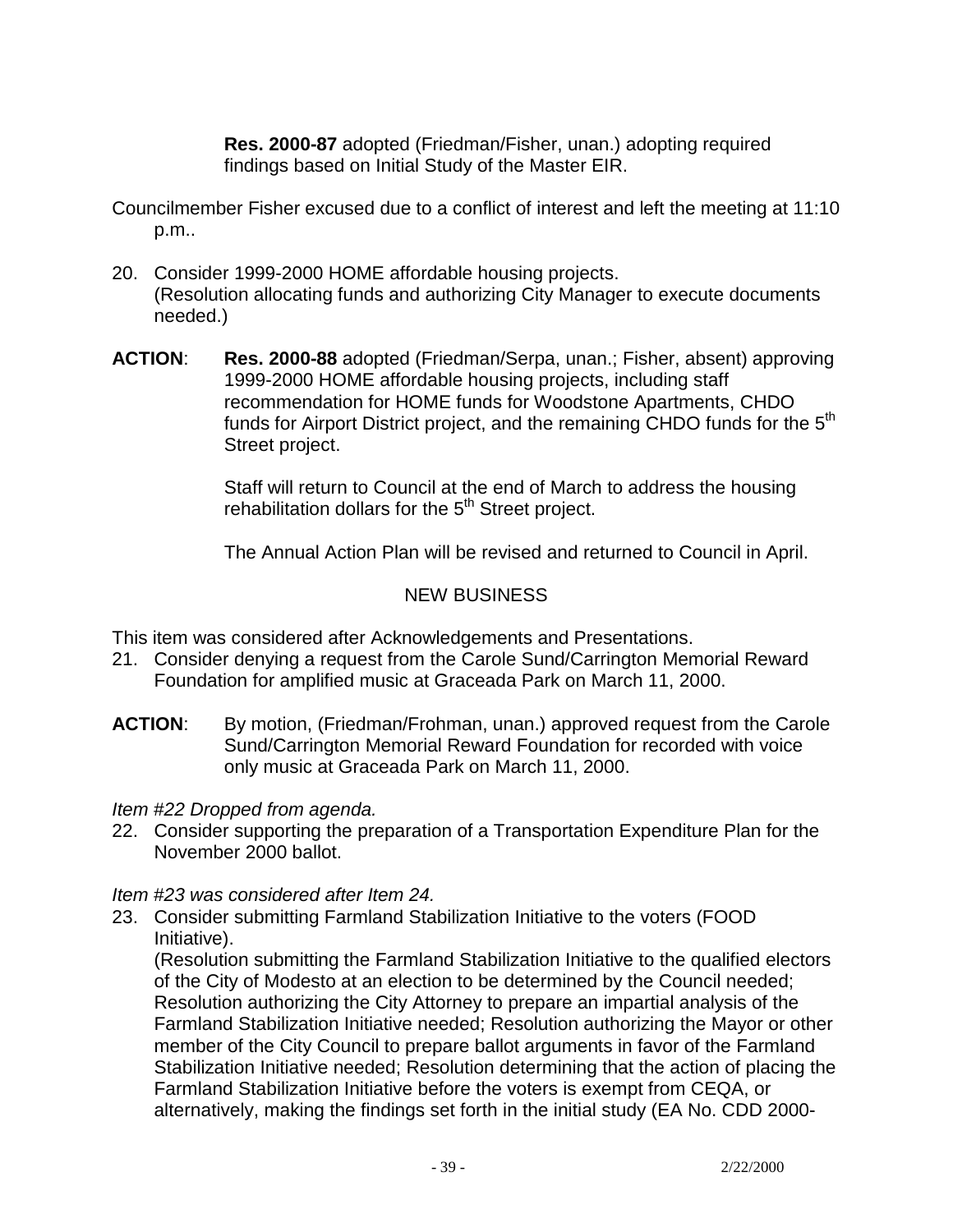09) judging the action as being within the scope of the Master Environmental Impact Report (SCH No. 92052017) needed.)

**ACTION**: **Res. 2000-89** adopted (Frohman/Fisher, unan.) submitting the Farmland Stabilization Initiative to the qualified electors of the City of Modesto at the next regular Municipal Election provided the voters approve the measure at November 2000 election..

> **Res. 2000-90** adopted (Frohman/Fisher, unan.) authorizing the City Attorney to prepare an impartial analysis of the Farmland Stabilization Initiative.

**Res. 2000-91** adopted (Frohman/Fisher, unan.) determining that the action of placing the Farmland Stabilization Initiative before the voters is exempt from CEQA, or alternatively, making the findings set forth in the initial study (EA No. CDD 2000-09) judging the action as being within the scope of the Master Environmental Impact Report (SCH No. 92052017)

*Item #24 was considered after Item 21.* 

24. Consider charter amendments providing for a change in the regular municipal election date, district elections, and term limits, and consider submission of charter amendments to voters in November 2000.

 (Resolutions needed as follows: Two resolutions submitting the recommended charter amendments to the qualified electors of the city of Modesto at a special municipal election to be held on Tuesday, November 7, 2000 to be consolidated with the statewide election; One resolution authorizing the City Attorney to prepare an impartial analysis of the proposed charter amendments; and one resolution authorizing the Mayor to prepare ballot arguments in favor of the proposed charter amendments.)

**ACTION**: A motion died (Conrad/Frohman; no, Fisher, Friedman, Serpa, Smith) to submit the recommended charter amendments to the qualified electors of the City of Modesto at a special municipal election to be held on Tuesday, November 7, 2000 to be consolidated with the statewide election.

> **Res. 2000-92** adopted (Conrad/Smith, majority; Frohman & Sabatino, no) returning to Economic Development, Community Intergovernmental Relations Committee, authorizing expending no more than \$10,000 on study and facilitator and return to Council at a future meeting to continue dialog.

# WRITTEN COMMUNICATIONS

25. Letter received from Marcus Nugent regarding placement of public restrooms.

**ACTION**: Dropped from agenda.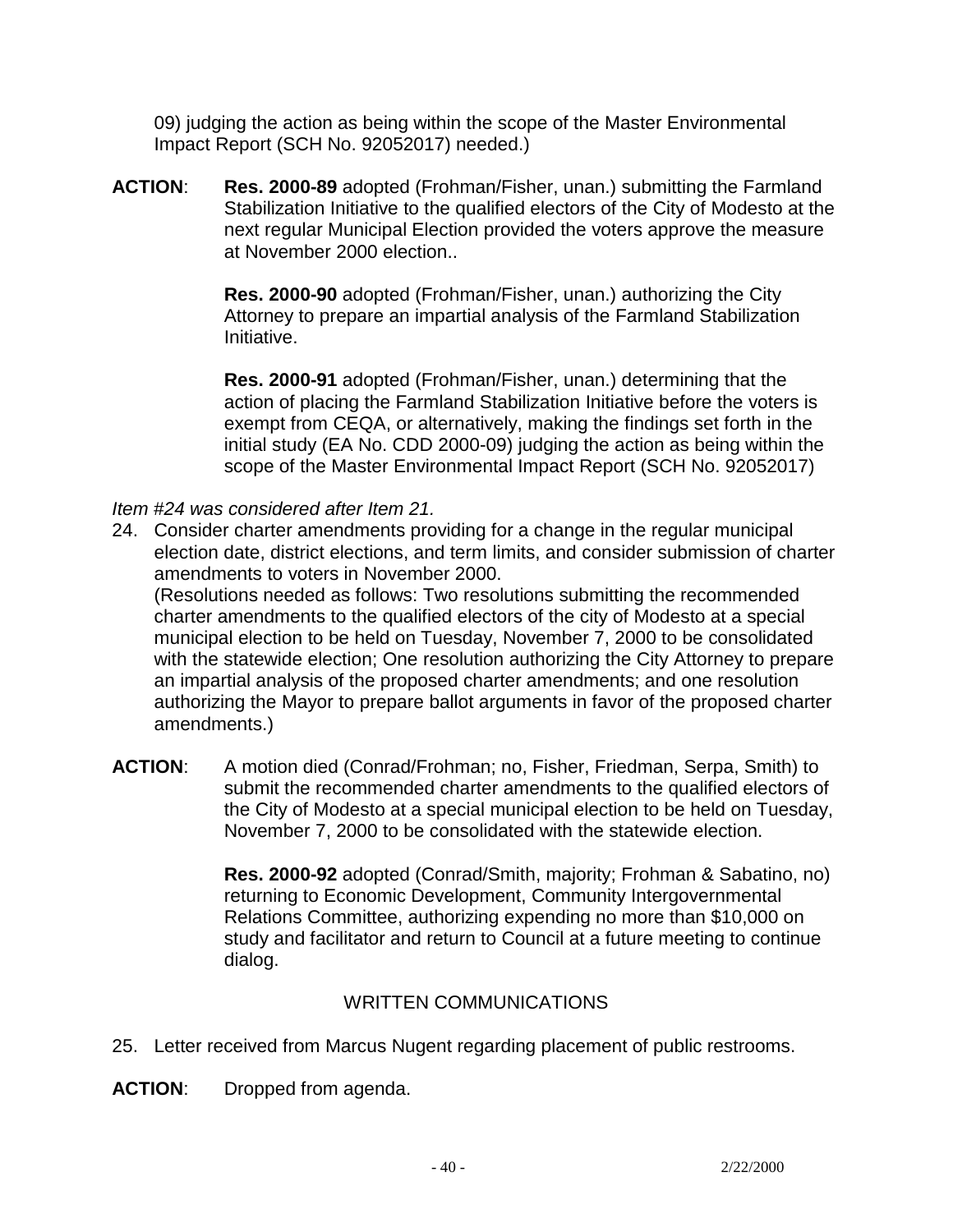- 26. Letter received from Gladys M. Ahart regarding establishing an ordinance prohibiting free-roaming cats.
- **ACTION**: Item continued to the Council meeting on March 14, 2000.

### **MISCELLANEOUS**

### Appointments

Citizens Housing & Community Development Committee (City Council appointees)

**ACTION**: **Res. 2000-93** adopted (Friedman/Frohman, unan.; Fisher, absent) appointing Mayor Sabatino and Councilmember Conrad to the Citizens Housing & Community Development Committee.

### Re-appointments

Board of Building Appeals

**ACTION**: **Res. 2000-94** adopted (Friedman/Conrad, unan.; Fisher, absent) reappointing Alfred Kaufman and Ken Williams to the Board of Building Appeals, each with a term expiration of January 1, 2004.

Board of Zoning Adjustment

**ACTION**: **Res. 2000-95** adopted (Friedman/Conrad, unan.; Fisher, absent) reappointing Daniel Hopkins to the Board of Zoning Adjustment, with a term expiration of January 1, 2004.

Community Qualities Forum

**ACTION**: **Res. 2000-96** adopted (Friedman/Conrad, unan.; Fisher, absent) reappointing Charles Harding and William Wetmore to the Community Qualities Forum, each with a term expiration of January 1, 2004.

Disabled Access Appeals Board

**ACTION**: **Res. 2000-97** adopted (Friedman/Conrad, unan.; Fisher, absent) reappointing Tammy Vanden Bosch to the Disabled Access Appeals Board, with a term expiration of January 1, 2004.

Downtown Improvement District

**ACTION**: **Res. 2000-98** adopted (Friedman/Conrad, unan.; Fisher, absent) reappointing Norma Reed to the Downtown Improvement District, with a term expiration of January 1, 2004.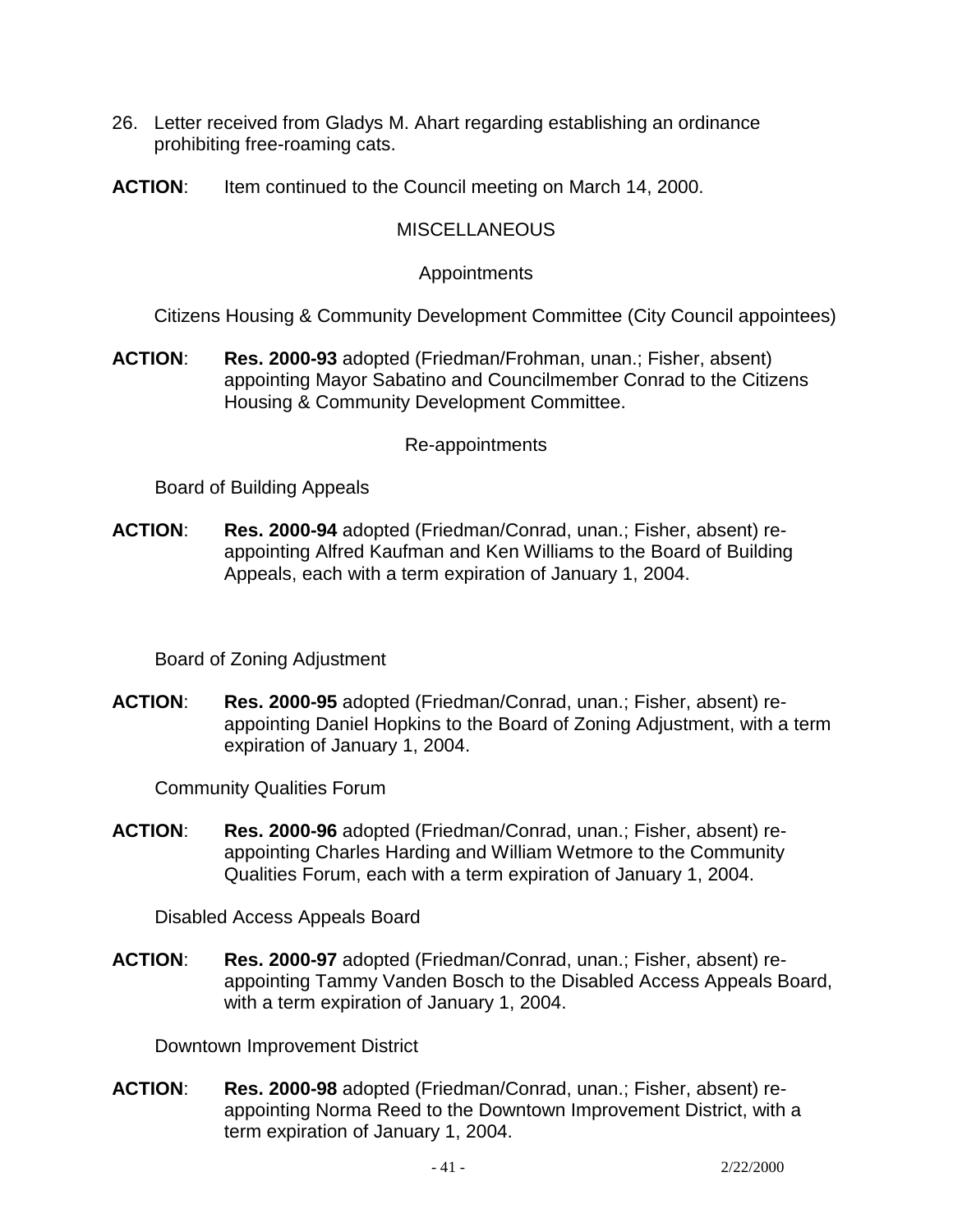Economic Development Loan Committee

**ACTION**: **Res. 2000-99** adopted (Friedman/Conrad, unan.; Fisher, absent) reappointing Richard Almanza to the Economic Development Loan Committee, with a term expiration of January 1, 2004.

Equal Opportunity/Disability Commission

**ACTION**: **Res. 2000-100** adopted (Friedman/Conrad, unan.; Fisher, absent) reappointing Joseph Martinez to the Equal Opportunity/Disability Commission, with a term expiration of January 1, 2004.

Golf Course Advisory Committee

**ACTION**: **Res. 2000-101** adopted (Friedman/Conrad, unan.; Fisher, absent) reappointing Robert Mauldin and Carole Silveria to the Golf Course Advisory Committee, each with a term expiration of January 1, 2004.

Housing Rehabilitation Loan Committee

**ACTION**: **Res. 2000-102** adopted. (Friedman/Conrad, unan.; Fisher, absent) reappointing Chris Harrigfeld to the Housing Rehabilitation Loan Committee, with a term expiration of January 1, 2004.

Human Relations Commission

**ACTION**: **Res. 2000-103** adopted (Friedman/Conrad, unan.; Fisher, absent) reappointing Carolyn Fraser to the Human Relations Commission, with a term expiration of January 1, 2004

Redevelopment Advisory Commission

**ACTION**: **Res. 2000-104** adopted (Friedman/Conrad, unan.; Fisher, absent) reappointing James Daniel, Lee Hedgepeth and Norma Reed to the Redevelopment Advisory Commission, each with a term expiration of January 1, 2004.

ORAL COMMUNICATIONS

Rodney Collins commented on the Homes 2000 Litigation.

# MATTERS TOO LATE FOR THE AGENDA

None.

ADJOURNMENT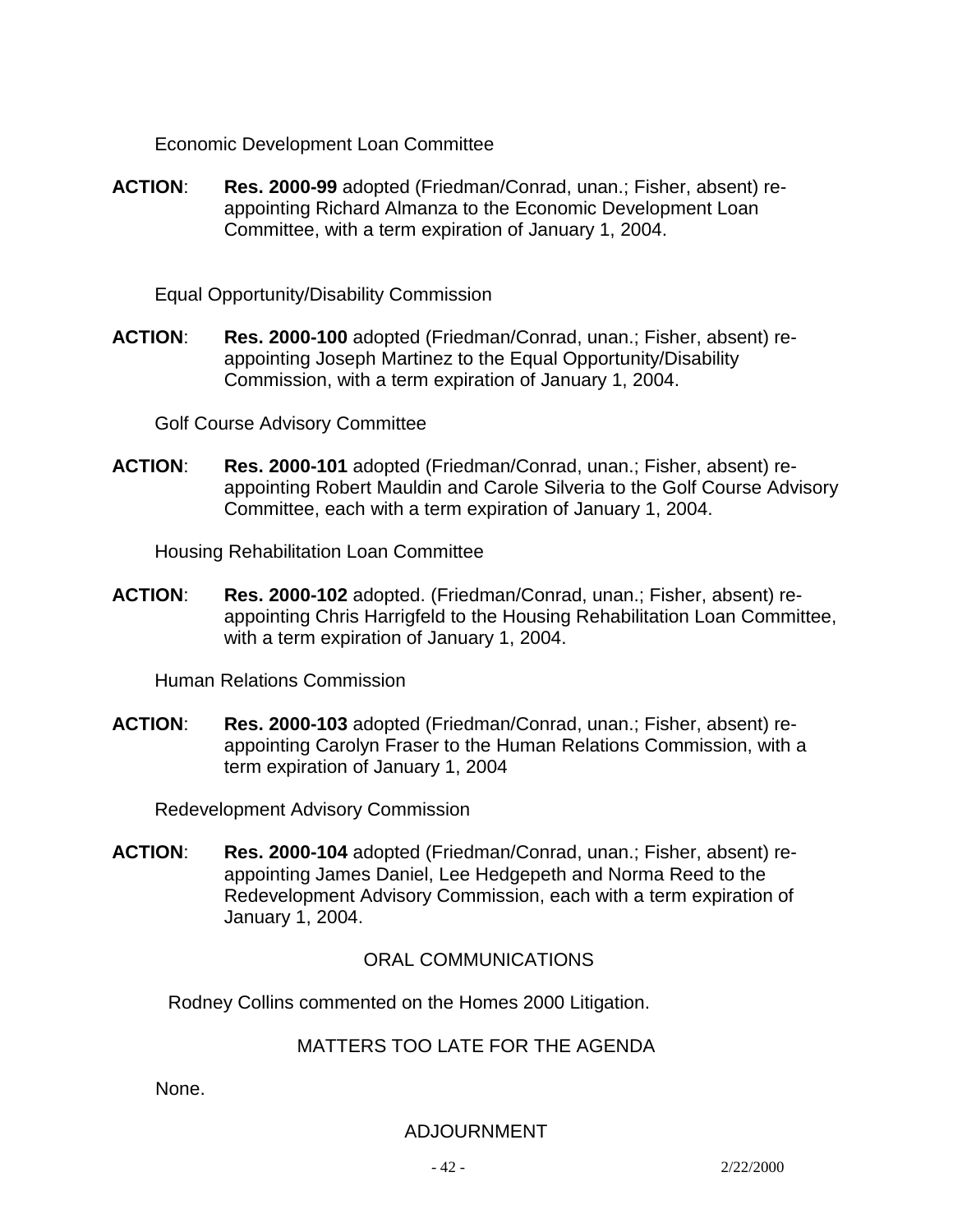The meeting adjourned to Closed Session at 12: 15 a.m.

## CLOSED SESSION

 The meeting adjourned to a closed session in the Council Conference Room to consider the following:

 CONFERENCE WITH LABOR NEGOTIATOR: (Pursuant to Section 54957.6 of the Government Code)

|             | <b>Agency Negotiators:</b>    | Paul Baxter, Acting City Manager<br>Robin Renwick, Personnel Director |
|-------------|-------------------------------|-----------------------------------------------------------------------|
| Association | <b>Employee Organization:</b> | Modesto Police Management                                             |

The City Attorney returned at 1:00 a.m. to report no action had been taken.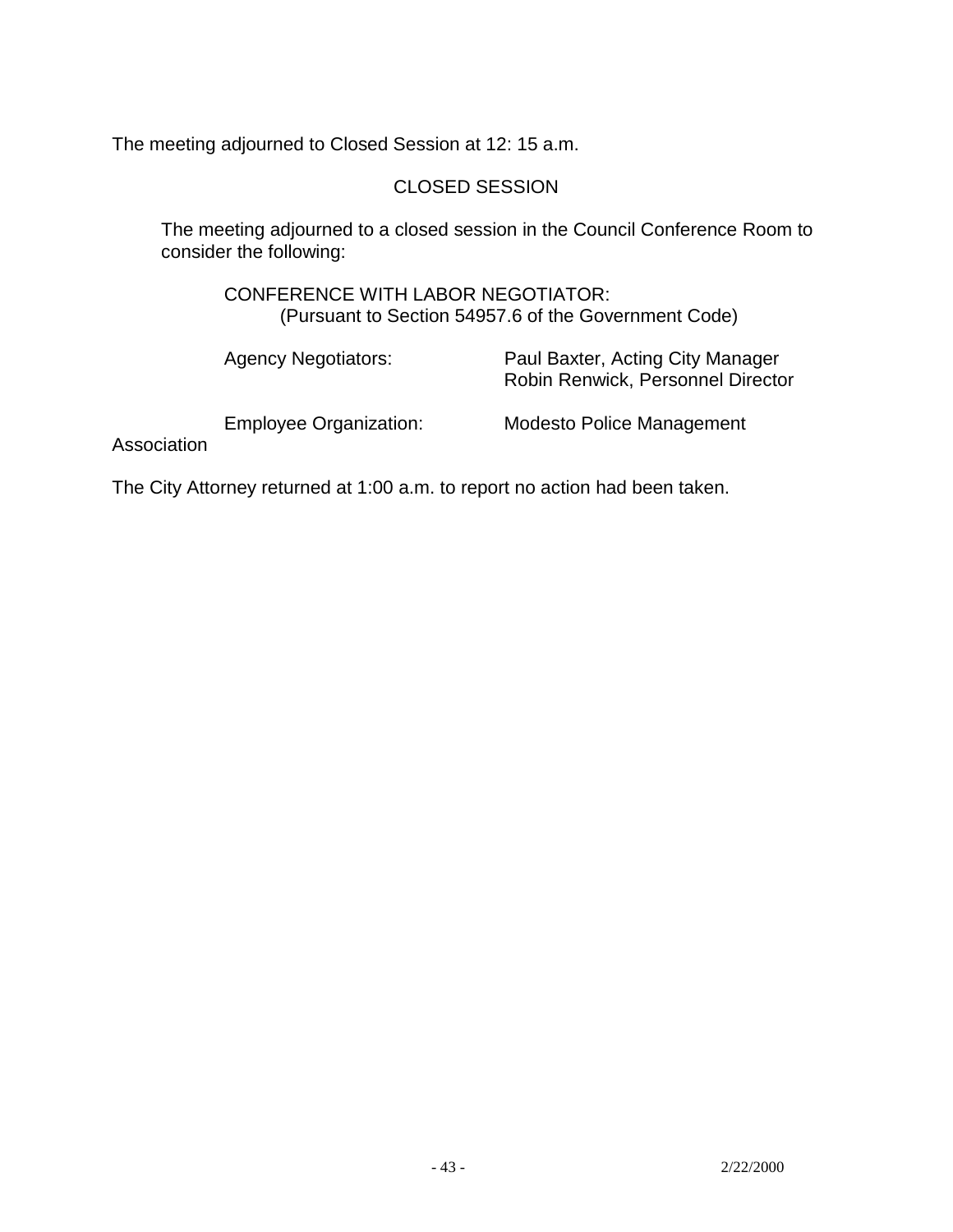# **MINUTES, Special City Council Meeting, Tuesday, February 22, 2000, at 7:00 p.m.**

Roll Call – Present: Councilmembers Conrad, Fisher, Friedman, Frohman, Serpa, Smith, Mayor Sabatino

Absent: None

The business considered at this special City Council meeting consisted of the following:

# PUBLIC EMPLOYEE APPOINTMENT: (Pursuant to Section 54957 of the Government Code)

Title: City Manager

Meeting adjourned at 1:00 a.m.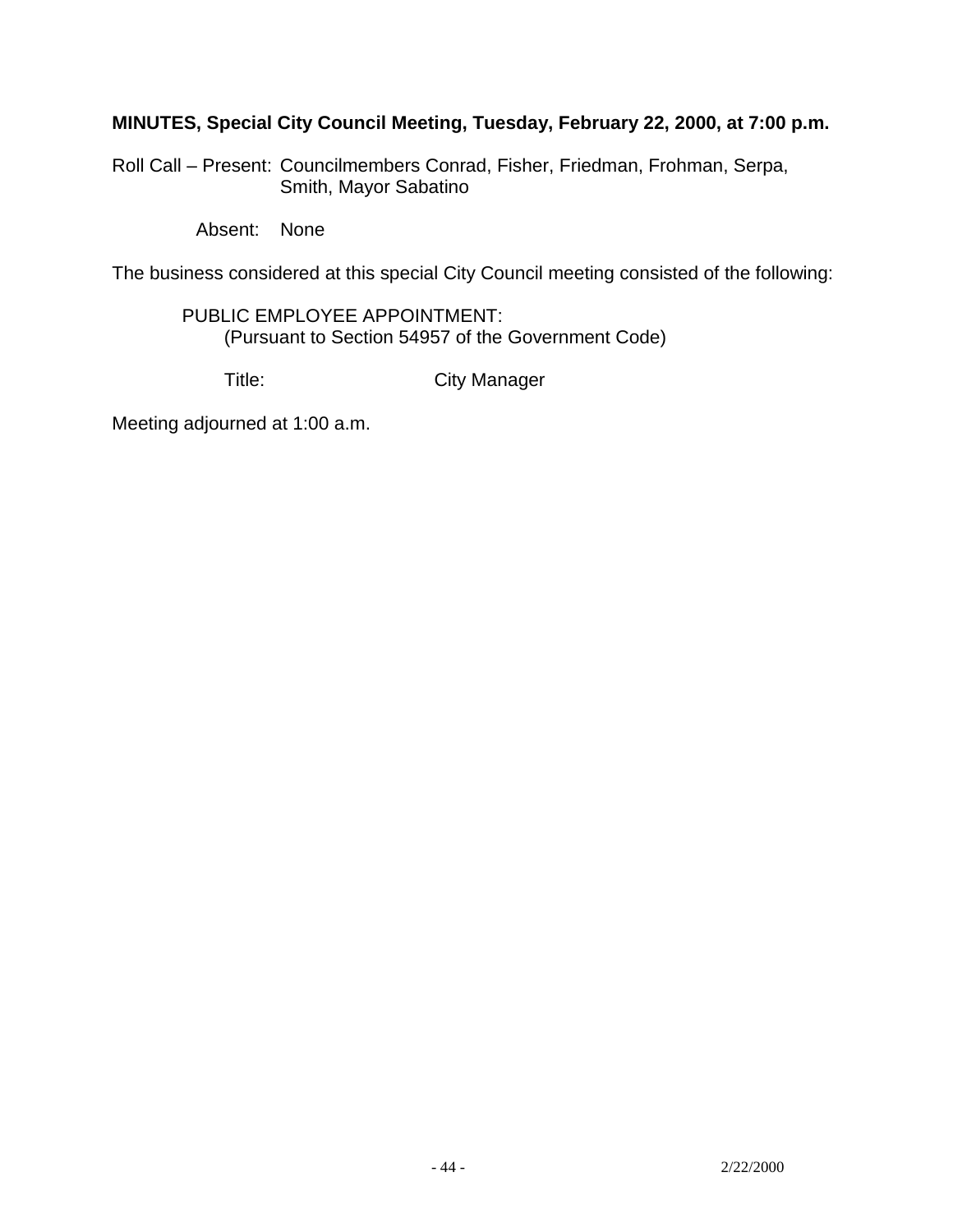### **MINUTES, City Council Meeting, Tuesday, March 7, 2000, at 4:00 p.m.**

Roll Call – Present: Councilmembers Conrad, Fisher, Friedman, Frohman, Serpa, Smith, Mayor Sabatino

Absent: None

Invocation: Rev. Nathaniel Green, Christ Unity Church

CONSENT ITEMS – ROLL CALL VOTE REQUIRED: Items 1 through 10 *Items 7, 9 & 10 were removed from Consent* 

**ACTION:** (Friedman/Fisher, unan.)

#### ACKNOWLEDGEMENTS AND PRESENTATIONS

 Presentation of Proclamation to Karen Skelly, Lupus Foundation of America, Inc., Stanislaus County Branch, proclaiming April 1, 2000 Lupus Alert Day.

**ACTION:** Item was continued to March 14, 2000.

 Presentation of a Proclamation to Gary Martin proclaiming the first Wednesday of Every Month "Eat Dinner With Your Family Day."

- **ACTION:** Presentation was made by Mayor Sabatino. Presentation by Peter S. Pen, The Cambodian Cultural Learning Center regarding the Cambodian New Year 2000 Celebration.
- **ACTION:** Presentation was made by Peter Pen.

#### **CONSENT ITEMS**

#### **An item may be removed from consent and discussed at the request of an audience member or Councilmember.**

#### CONSENT

- 1. Approval of the minutes of the special and regular City Council meetings of February 22, 2000.
- **ACTION:** By motion (Friedman/Fisher, unan.), approved the minutes of the special and regular City Council meetings of February 22, 2000.

#### **CONSENT**

2. Final adoption of the following: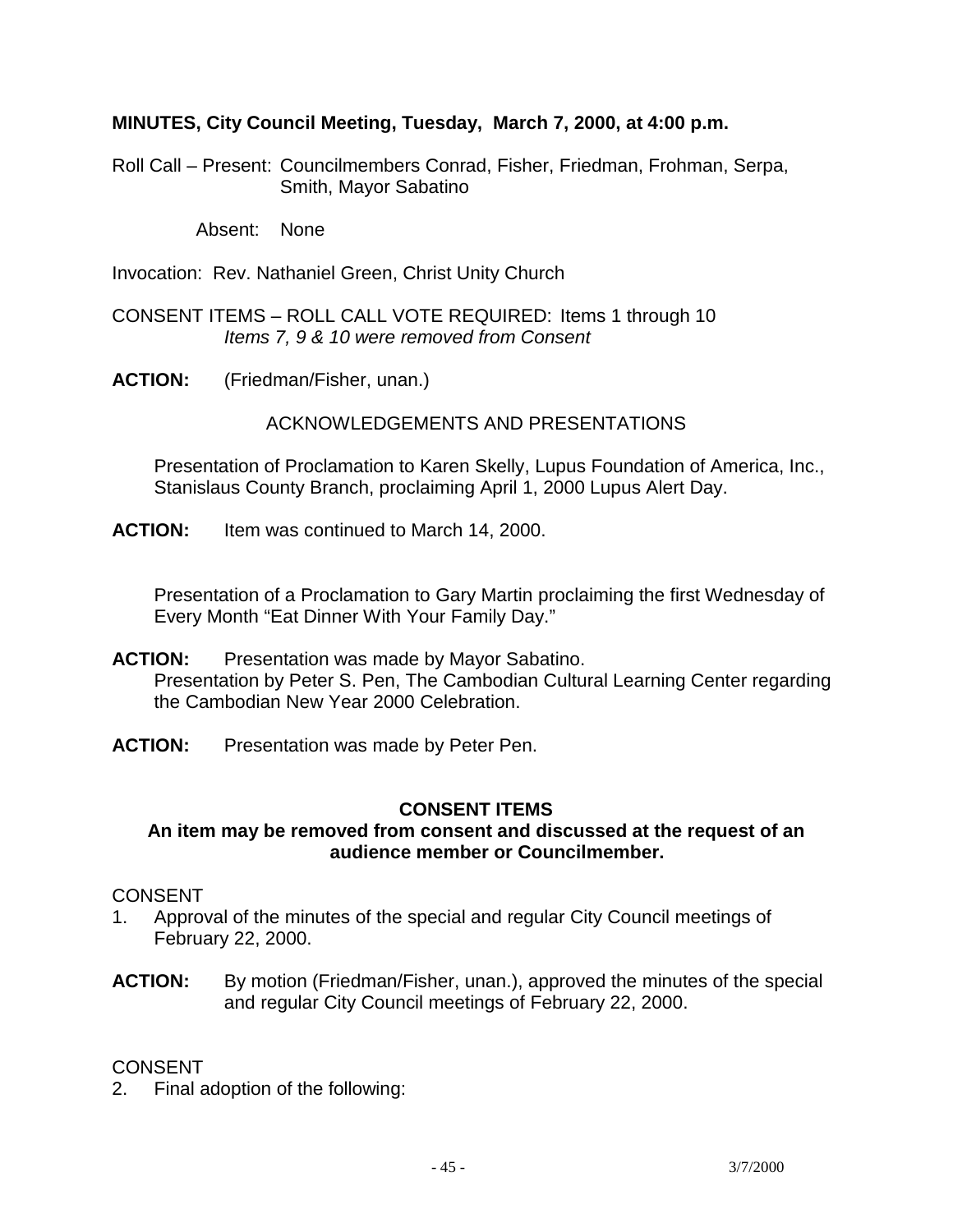Ord. No. 3169-C.S. amending Section 3-2.808 of Article 8 of Chapter 2 of Title 3 of the Modesto Municipal Code relating to use of coasters, roller skates and similar devices restricted.

**ACTION:** By motion (Friedman/Fisher, unan.), approved final adoption of **Ord. No. 3169-C.S.** amending Section 3-2.808 of Article 8 of Chapter 2 of Title 3 of the Modesto Municipal Code relating to use of coasters, roller skates and similar devices restricted.

 Ord. No. 3170-C.S. amending Chapter 2 of Title 10 of the Municipal Code relating to Zoning.

**ACTION:** By motion (Friedman/Fisher, unan.), approved final adoption of **Ord. No. 3170-C.S.** amending Chapter 2 of Title 10 of the Municipal Code relating to Zoning.

 Ord. No. 3171-C.S. amending Section 4-4.302 of Article 3 of Chapter 2 of Title 4 of the Modesto Municipal Code relating to general conditions of design (cul-de-sac or dead-end streets).

**ACTION:** By motion (Friedman/Fisher, unan.), approved final adoption of **Ord. No. 3171-C.S.** amending Section 4-4.302 of Article 3 of Chapter 2 of Title 4 of the Modesto Municipal Code relating to general conditions of design (culde-sac or dead-end streets).

 Ord. No. 3172-C.S. amending P-D(125) to allow expansion of the retail store area of the Target Store Center, property located on the west side of McHenry Avenue south of Standiford Avenue.

**ACTION:** By motion (Friedman/Fisher, unan.), approved final adoption of **Ord. No. 3172-C.S.** amending P-D(125) to allow expansion of the retail store area of the Target Store Center, property located on the west side of McHenry Avenue south of Standiford Avenue.

- 3. Consider awarding contract for the traffic installation project at Hatch Road and Dallas Street to Tennyson Electric, Inc. for \$134,120. Total estimated cost: \$158,000 (contract \$134,120; contingency & const. admin. & engineering design \$23,880) Funds are budgeted.
- **ACTION: Res. 2000-105** adopted (Friedman/Fisher, unan.) awarding contract for the traffic installation project at Hatch Road and Dallas Street to Tennyson Electric, Inc. for \$134,120.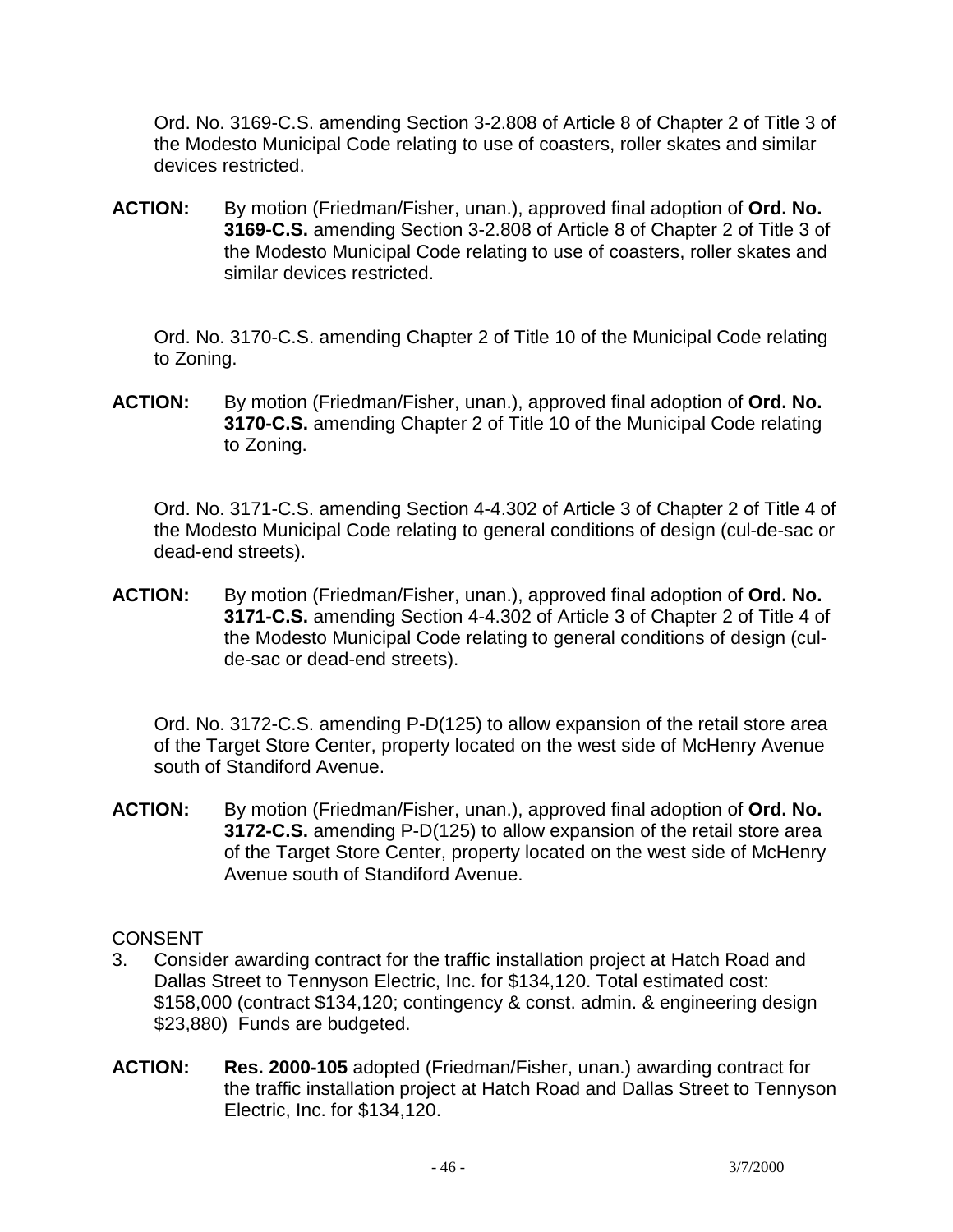- 4. Consider authorizing the submission of revised Annual Transportation Claims to include a supplement apportion in 1999-2000 claim and reapportion MAX and DAR funding from the 1998-1999 claim.
- **ACTION: Res. 2000-106** adopted (Friedman/Fisher, unan.) authorizing the submission of revised Annual Transportation Claims to include a supplement apportion in 1999-2000 claim and reapportion MAX and DAR funding from the 1998-1999 claim.

### CONSENT

- 5. Consider amending the Fiscal Year 1999-00 Water Fund Budget to appropriate \$90,600 from the Water Fund contingency reserve to provide funding for a new Senior Civil Engineering Assistant position.
- **ACTION: Res. 2000-107** adopted (Friedman/Fisher, unan.) amending the Fiscal Year 1999-00 Water Fund Budget to appropriate \$90,600 from the Water Fund contingency reserve to provide funding for a new Senior Civil Engineering Assistant position.

### **CONSENT**

- 6. Consider approving an appropriation transfer in the amount of \$4,664 from Non-Motorized Fund to the Rideshare Account to cover the local match of 11%.
- **ACTION: Res. 2000-108** adopted (Friedman/Fisher, unan.) approving an appropriation transfer in the amount of \$4,664 from Non-Motorized Fund to the Rideshare Account to cover the local match of 11%.

#### *Item #7 was removed from Consent*

7. Consider authorizing the formation of an economic development advisory group on an ad hoc basis to assist in policy review and implementation for issues relating to economic development in Modesto.

 (Resolution authorizing formation of an economic development advisory group on an ad hoc basis needed.)

**ACTION: Res. 2000-109** adopted (Fisher/Friedman, unan.) authorizing the formation of an economic development advisory group on an ad hoc basis to assist in policy review and implementation for issues relating to economic development in Modesto.

#### **CONSENT**

8. Consider approval of the final map of Bella Tuscany Unit 2 Subdivision and authorizing the City Manager to sign an agreement with the subdividers as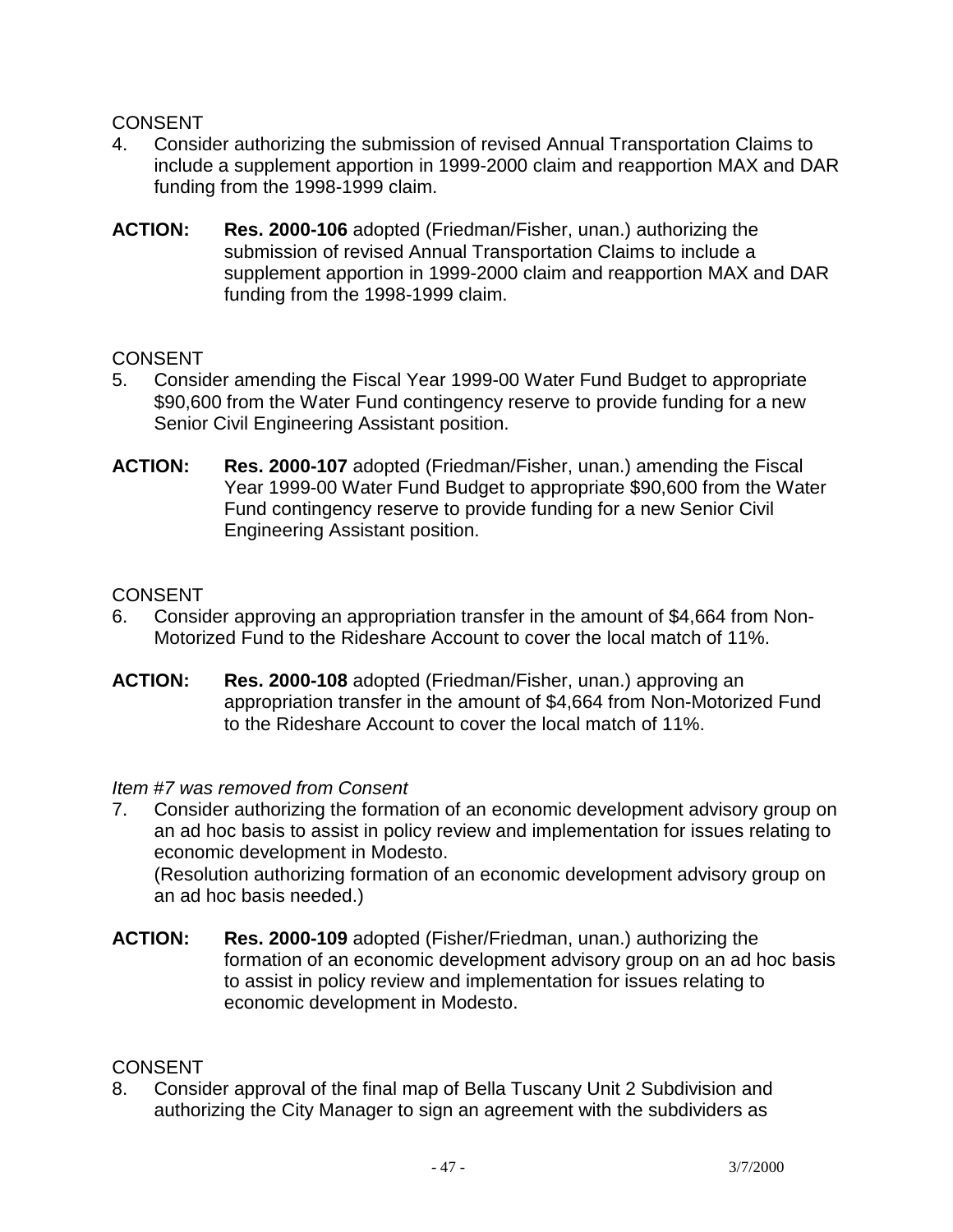required by Section 4-4.604(c) of the Municipal Code (Owner: Rodney K. Lowe, Inc.)

 (Resolution approving final map and authorizing City Manager to execute subdivision agreement needed.)

**ACTION: Res. 2000-110** adopted (Friedman/Fisher, unan.) approval of the final map of Bella Tuscany Unit 2 Subdivision and authorizing the City Manager to sign an agreement with the subdividers as required by Section 4- 4.604(c) of the Municipal Code (Owner: Rodney K. Lowe, Inc.).

*Item #9 was removed from Consent* 

- 9. Consider salary adjustment for City Clerk & Auditor.
- **ACTION: Res. 2000-111** adopted (Friedman/Fisher, unan.) adjusting the salary of the City Clerk & Auditor position.

*Item #10 was removed from Consent* 

- 10. Consider introduction of an ordinance amending Title VII, Chapter 3, of the Modesto Municipal Code to provide contracting authority to the District Administrator for public works projects funded by Community Facilities District (CFD) taxes.
- **ACTION:** By motion (Fisher/Smith, unan.), introduced **Ord.3173–C.S**. amending Title VII, Chapter 3, of the Modesto Municipal Code to provide contracting authority to the District Administrator for public works projects funded by Community Facilities District (CFD) taxes.

# **HEARINGS**

- 11. Hearing to consider the appeal of Francis R. Ruggieri, on behalf of Dennis Slewoo,who operates the Chevron USA service Station and convenience store at 3300 McHenry Avenue. This appeal is being heard due to the hearing Examiner's denial of an application for an off-sale alcoholic beverage license.
- **ACTION:** By motion (Friedman/Frohman, unan.) continued item for 45 days.

# NEW BUSINESS

12. Consider approving 35% design for the 9<sup>th</sup> Street Bridge Replacement project; and consider adopting findings that the project conforms to the Master Environmental Impact Report (EIR) for the Urban Area General Plan, based on the analysis presented in the Initial Study.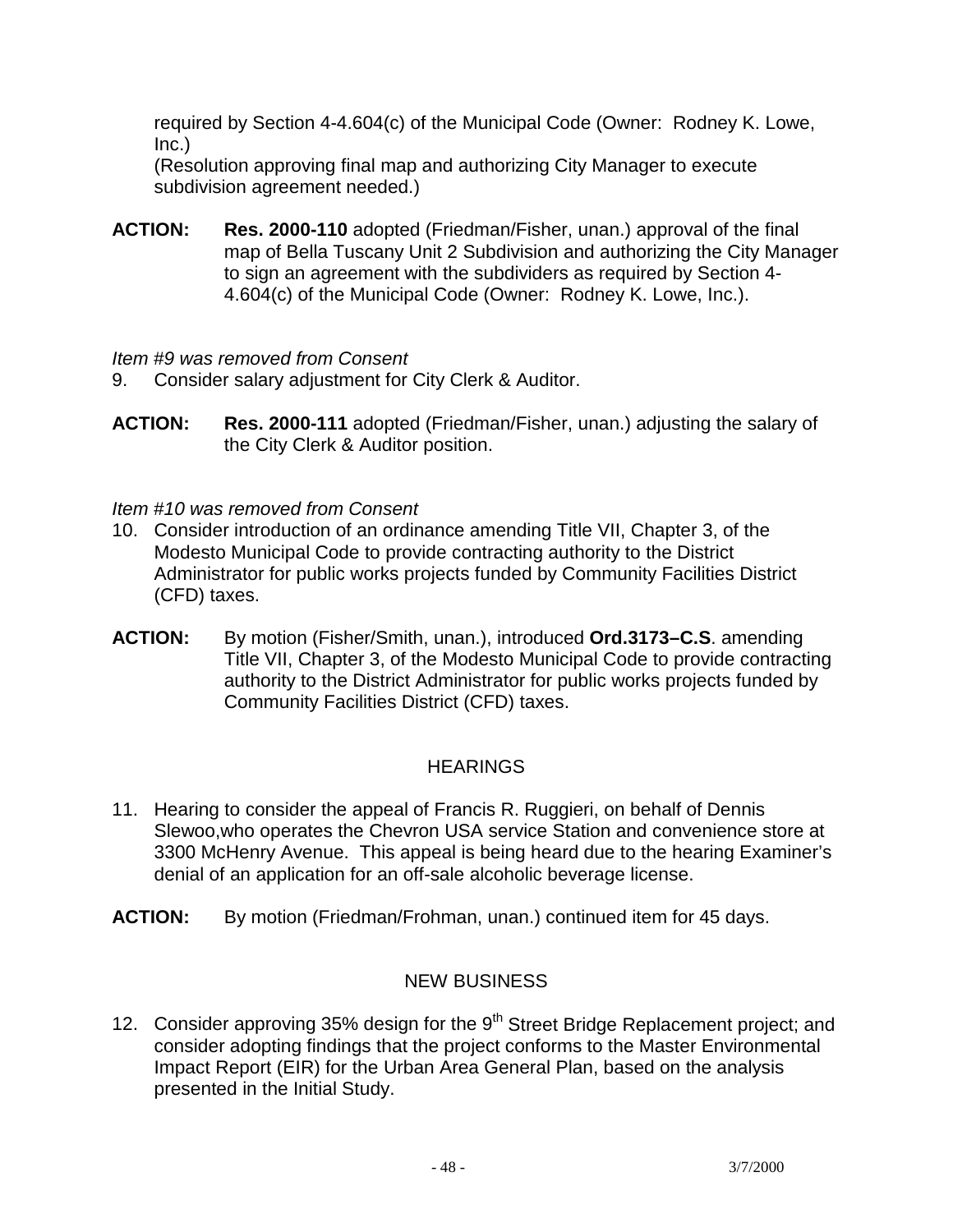**ACTION: Res. 2000-112** adopted (Frohman/Fisher, unan.) approving 35% design for the 9<sup>th</sup> Street Bridge Replacement project.

> **Res. 2000-113** adopted (Frohman/Fisher, unan.) approving findings that the project conforms to the Master Environmental Impact Report (EIR) for the Urban Area General Plan, based on the analysis presented in the Initial Study.

- 13. Oral report from the City Clerk regarding the status of study of district elections and term limits.
- **ACTION: Res. 2000-114** adopted (Friedman/Fisher, unan.) approving ad hoc committee consisting of Councilmembers Fisher and Smith, with Councilmember Friedman participating in April. Two citizens will also be appointed to the ad hoc committee.
- 14. Report on the City of Modesto County of Stanislaus Sales Tax Revenue Division Agreement.
- **ACTION:** By motion (Friedman/Frohman, unan.), directed staff with regard to the current sales tax division agreement to refer to Economic Development, Community & Intergovernmental Relations Committee. ORAL COMMUNICATIONS

Councilmember Serpa commented regarding education needs for adults and children and suggested using a grant from Pacific Bell for education attainments.

Steve Burke gave times for the C3 program broadcast.

Councilmember Smith will report back to Council after attending the National League of Cities conference regarding education.

Councilmember Frohman announced the March 29 Area Code meeting to discuss possible changes.

# WRITTEN COMMUNICATIONS

- 15. Letter from Marcus Nugent regarding placement of public restrooms. (Motion referring to Recreation and Neighborhoods needed.)
- **ACTION:** By motion (Friedman/Fisher, unan.), referred item to Recreation and Neighborhoods Department.

# **MISCELLANEOUS**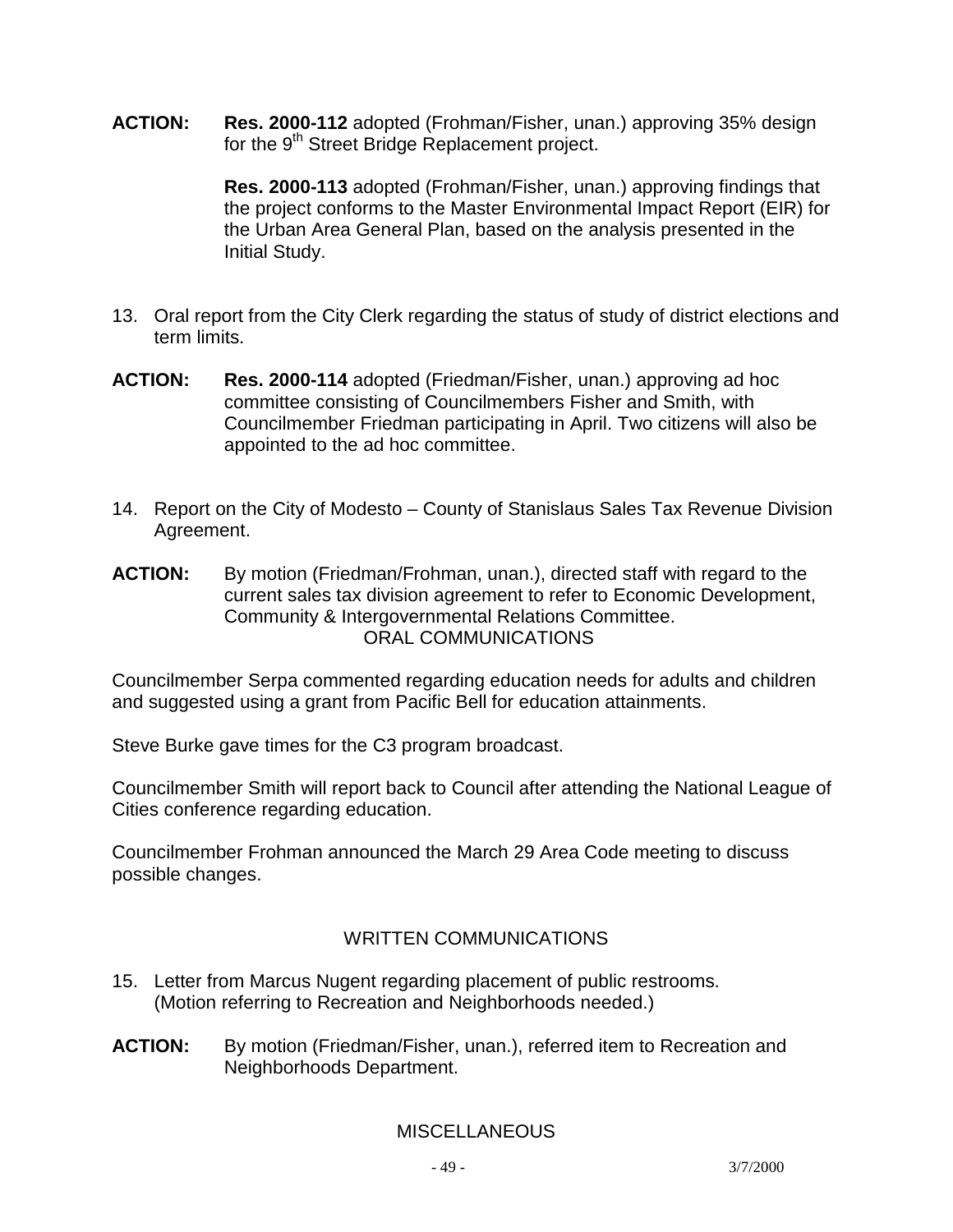# Appointments

- 16. Local Cable Programming Committee
- **ACTION: Res. 2000-115** adopted (Friedman/Fisher, unan.) appointing Robert Gausman to the Cable Programming Committee with a term expiration of January 1, 2004.

### MATTERS TOO LATE FOR THE AGENDA

None.

### ADJOURNMENT

The meeting adjourned at 7:07 p.m. to a Closed Session in the Council Conference Room to consider the following:

 CONFERENCE WITH LABOR NEGOTIATOR: (Pursuant to Section 54957.6 of the Government Code)

| <b>Agency Negotiators:</b> | Paul Baxter, Acting City Manager  |
|----------------------------|-----------------------------------|
|                            | Robin Renwick, Personnel Director |

Association

Employee Organization: Modesto Police Management

CONFERENCE WITH LEGAL COUNSEL – ANTICIPATED LITIGATION

 Significant exposure to litigation pursuant to subdivision (b) of Section 54956.9 of the Government Code or initiation of litigation pursuant to subdivision (c) of Section 54956.9 of the Government Code: One case.

 PUBLIC EMPLOYEE APPOINTMENT: (Pursuant to Section 54957 of the Government Code)

Title: City Manager

CONFERENCE WITH LEGAL COUNSEL – ANTICIPATED LITIGATION

 Significant exposure to litigation pursuant to subdivision (b) of Section 54956.9 of the Government Code: One case.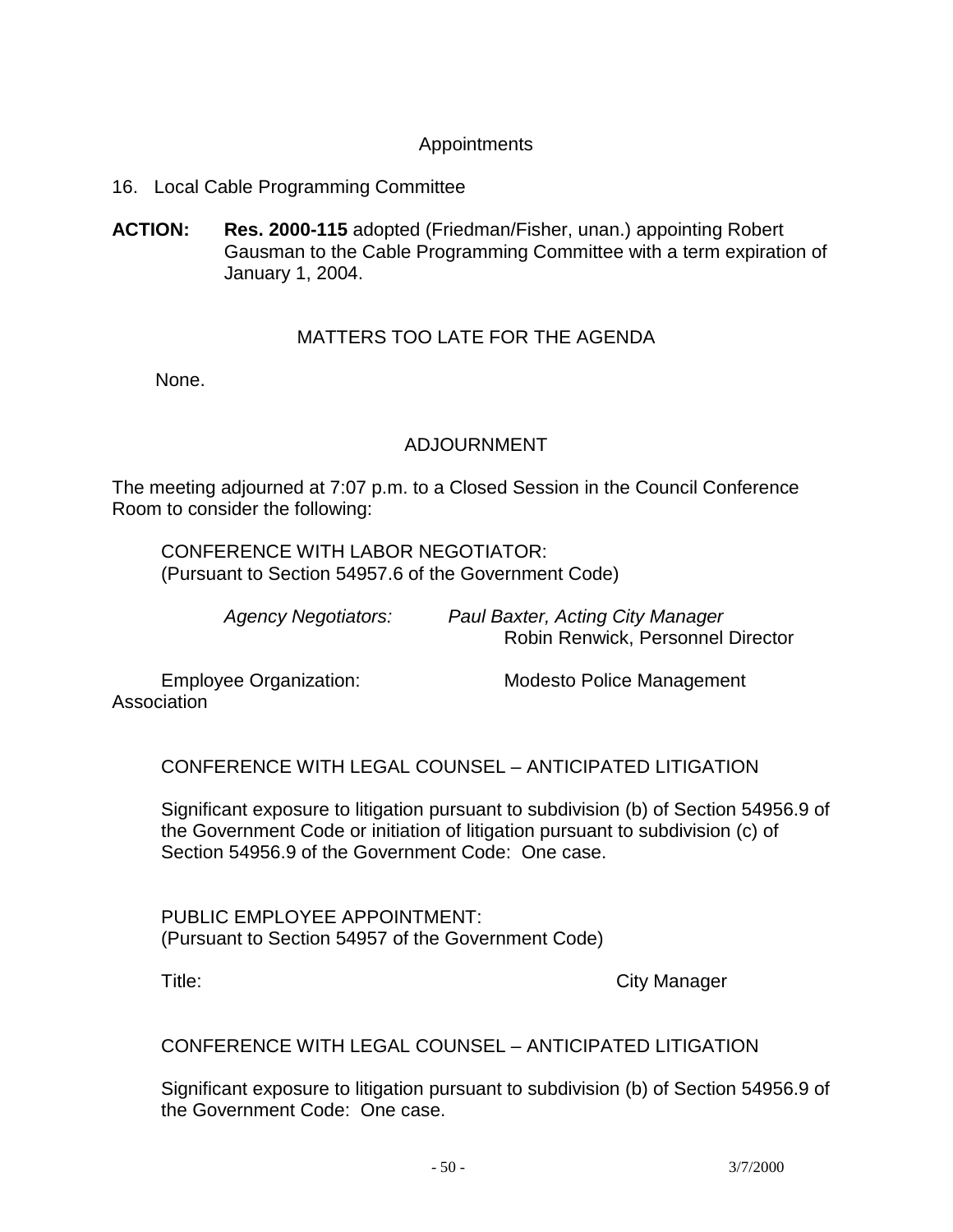The Acting City Manager returned at 10:00 p.m. to report that no action had been taken.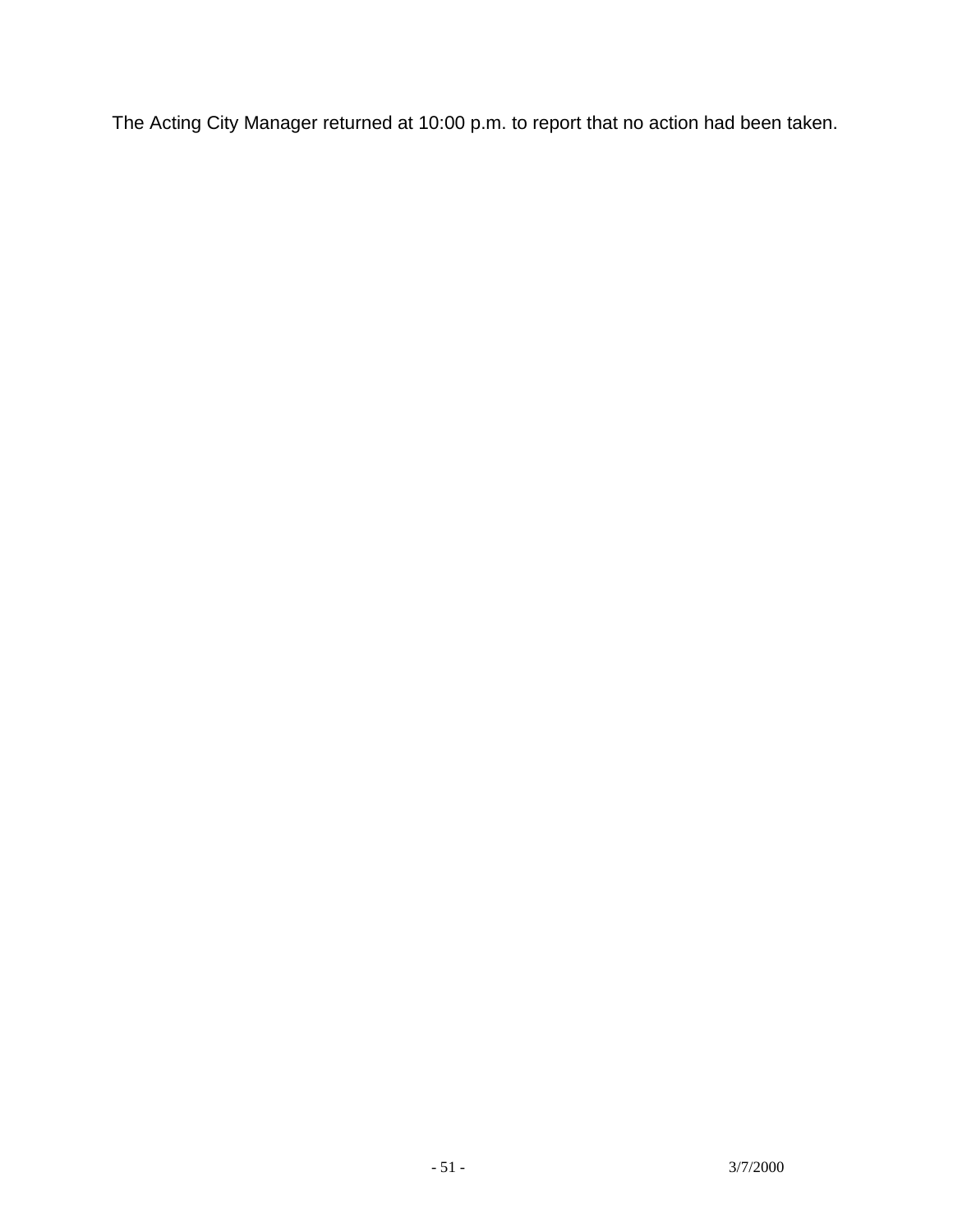MINUTES, City Council Meeting, Tuesday, March 14, 2000, at 7:00 p.m.

Roll Call – Present: Councilmembers Conrad, Fisher, Friedman, Serpa, Mayor Sabatino

Absent: Councilmembers Frohman and Smith

Flag Ceremony by Girl Scout Troop No. 466 and Pledge of Allegiance to the Flag

Invocation: Councilmember Bill Conrad

CONSENT ITEMS – ROLL CALL VOTE REQUIRED: Items 1, 2, 5, 7, 8

**ACTION:** (Friedman/Fisher, unan.; Frohman, Smith, absent)

# ACKNOWLEDGEMENTS AND PRESENTATIONS

 Presentation of Proclamation to Girl Scout Troop No. 466 proclaiming March 11 – 17, 2000 Girl Scout Week and March 12, 2000 Girl Scout Day.

**ACTION:** Proclamation presented by Mayor Sabatino.

 Presentation of Proclamation to Karen Skelly, Lupus Foundation of America, Inc., Stanislaus County Branch, proclaiming April 1, 2000 Lupus Alert Day.

**ACTION:** Mayor Sabatino presented proclamation.

Boy Scout Troop 143 was acknowledged by Mayor Sabatino. Gladys Williams, President of NAACP, was acknowledged by Mayor Sabatino.

 Juanita Jackson addressed the Council regarding Item 6 and requested it be removed from Consent.

Gladys Williams requested committee participation referring to Item 6.

# **CONSENT ITEMS**

# **An item may be removed from consent and discussed at the request of an audience member or Councilmember.**

- 1. Approval of the minutes of the regular City Council meeting of March 7, 2000.
- **ACTION:** By motion, (Friedman/Fisher, unan.; Frohman, Smith, absent) minutes approved.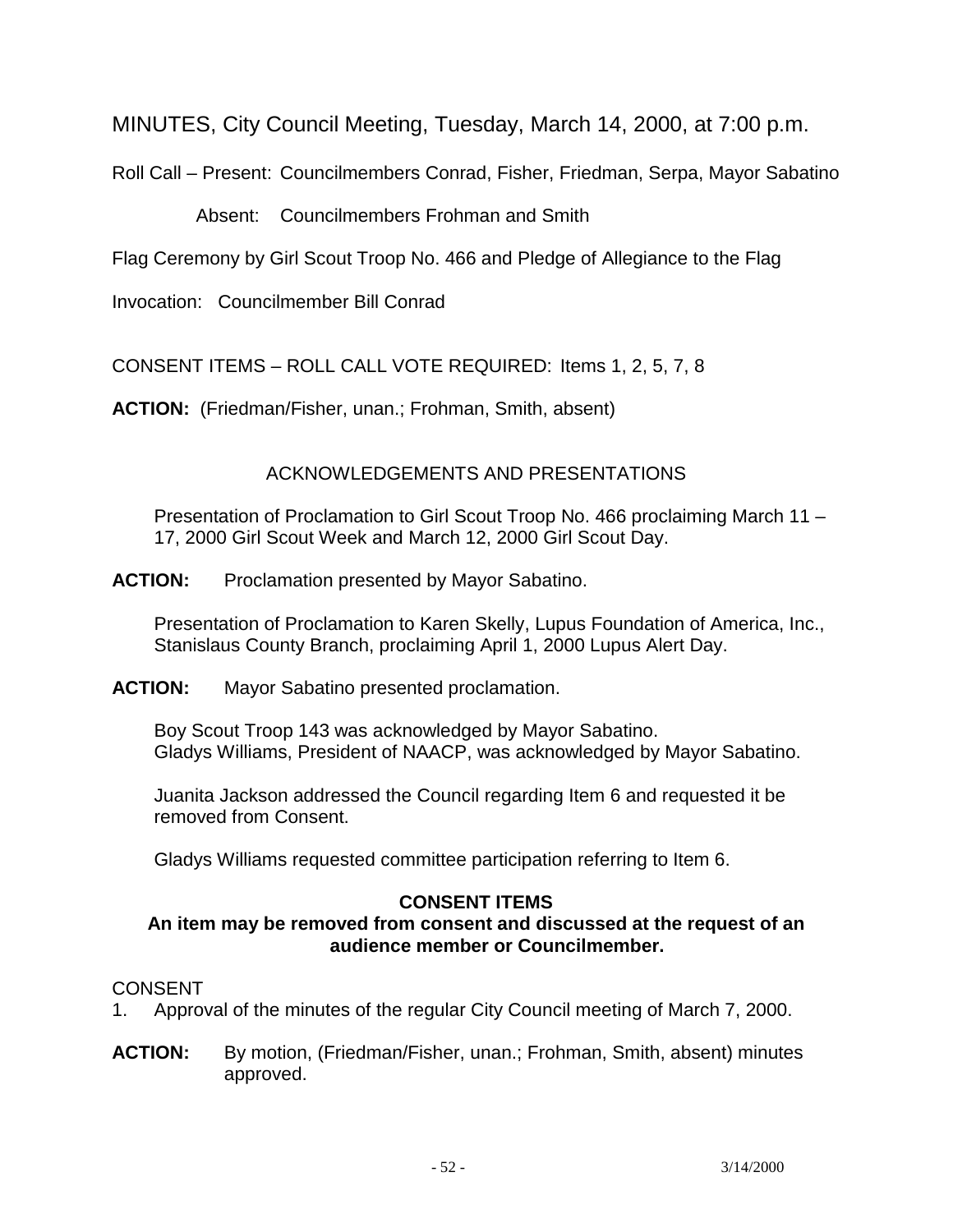- 2. Final adoption of Ord. No. 3173-C.S. amending the Municipal Code to provide contracting authority to District Administrator for public works projects funded by Community Facilities District taxes.
- **ACTION:** By motion, (Friedman/Fisher, unan.; Frohman, Smith, absent) approved final adoption.

#### *Removed from Consent*

- 3. Consider declaring as surplus and authorize the sale by sealed bid, by auction, or sell as scrap of 21 surplus vehicles at Fleet Services Division, 40 unclaimed bicycles accumulated at the Police Department Evidence and Property Room, 60 72" oak laminate tables at Modesto Centre Plaza and 21 classroom desks at King-Kennedy Memorial Center.
- **ACTION: Res. 2000-116** adopted (Friedman/Serpa, unan.; Frohman, Smith absent) declaring property as surplus and authorizing the sale by sealed bid, by auction or sell as scrap.

#### *Removed from Consent*

- 4. Consider entering into a cost-sharing agreement with Caltrans for operation and maintenance of a traffic signal at the McHenry Avenue (SR 108)/Tokay Avenue intersection. The signal is required as part of the Safeway Stores' project at Briggsmore/McHenry. The developer will pay for the installation of the signal.
- **ACTION: Res. 2000-117** adopted (Fisher/Friedman, unan.; Frohman, Smith, absent) approving agreement.

### **CONSENT**

- 5. Consider entering into an agreement with Caltrans for the installation of a traffic signal at the Kansas Avenue and State Route 99 On/Off southbound ramps intersection.
- **ACTION: Res. 2000-118** adopted (Friedman/Fisher, unan.; Frohman, Smith, absent) approving agreement.

Removed from consent

- 6. Consider amending the Position Classification Plan to add the job classifications of Area Manager, Project Coordinator and Neighborhood Organizer.
- **ACTION:** By motion, (Fisher/Serpa, unan.; Frohman, Smith, absent) item continued for two months.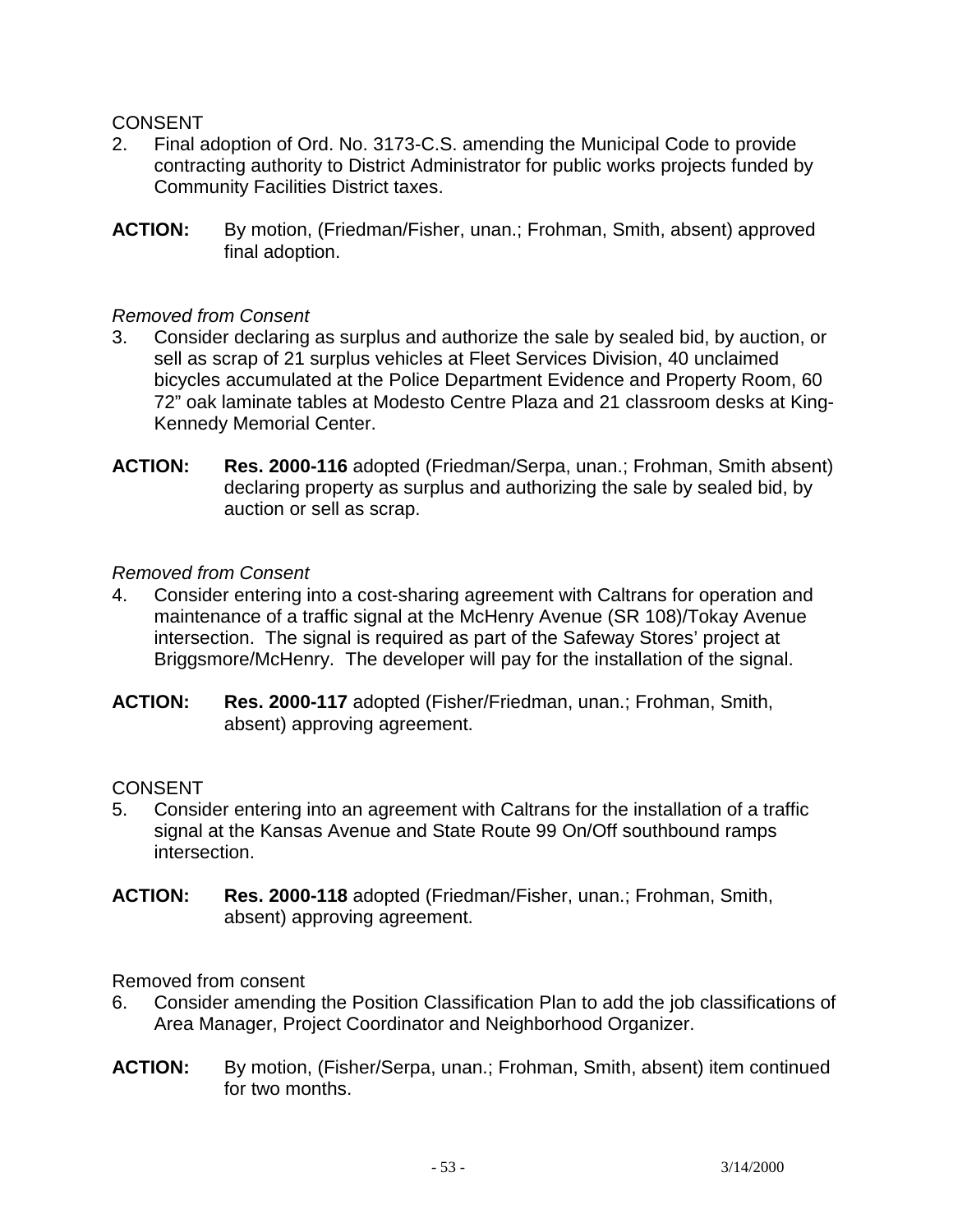- 7. Consider amending the Position Classification Plan and Class Range Table to update the position of Secondary Treatment Facilities Supervisor.
- **ACTION: Res. 2000-119** adopted (Friedman/Fisher, unan.; Frohman, Smith, absent) amending Position Classification Plan.

**Res. 2000-120** (Friedman/Fisher, unan.; Frohman, Smith, absent) adopted amending the Class Range Tables.

### CONSENT

- 8. Letter of resignation from the Community Qualities Forum from Kathleen J. Cohn.
- **ACTION: Res. 2000-121** (Friedman/Fisher, unan.; Frohman, Smith, absent) adopted accepting resignation with regret.

# NEW BUSINESS

- 9. Consider support of a pilot project in the Airport District to raise the educational attainment level of our community through a neighborhood GED program.
- **ACTION: Res. 2000-122** (Serpa/Fisher, unan.; Frohman, Smith, absent) adopted approving support of project and development of a program.

# ORAL COMMUNICATIONS

 Mayor Sabatino commented on letter received from Marie Gallo regarding formation of an Ad Hoc Committee for Performing Arts Center.

 Councilmembers Fisher and Smith appointed to Ad Hoc Committee for Performing Arts Center by Mayor and if determined that Councilmember Smith has a conflict, Councilmember Serpa will be appointed.

 Councilmember Serpa commented on the JPA meeting held on March 14, 2000 for Communication Center and gave status of project.

# MATTERS TOO LATE FOR THE AGENDA

None

# ADJOURNMENT

The meeting adjourned at 8:45 p.m.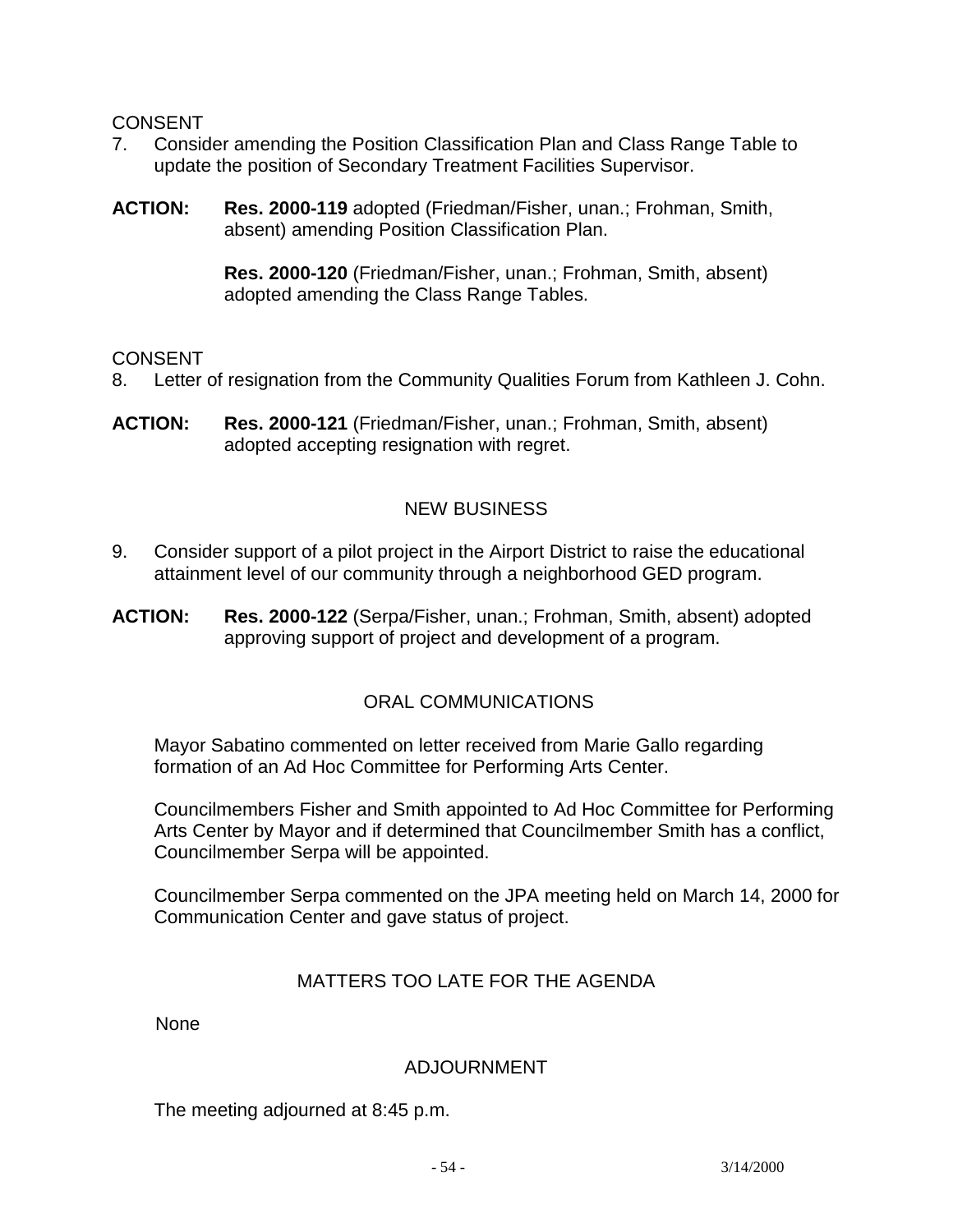# **MINUTES, City Council Meeting, Tuesday, March 21, 2000, at 4:00 p.m.**

Roll Call – Present: Councilmembers Conrad, Fisher, Friedman, Frohman, Serpa, Smith, Mayor Sabatino

Absent: None

Pledge of Allegiance to the Flag

Invocation: Rev. Darius Crosby, Greater Glory Missionary Baptist Church

*Item #5 removed from Agenda* CONSENT ITEMS – ROLL CALL VOTE REQUIRED: Items 3-5, 7-8 & 10-11 *Items 1, 2, 6 & 9 removed from Consent* 

**ACTION:** (Serpa/Friedman, unan.)

#### ACKNOWLEDGEMENTS AND PRESENTATIONS

None

### **CONSENT ITEMS**

#### **An item may be removed from consent and discussed at the request of an audience member or Councilmember.**

#### *Item #1 removed from Consent*

- 1. Approval of the minutes of the regular City Council meetings of March 14, 2000.
- **ACTION:** By motion (Serpa/Friedman, unan.), approved the minutes of the regular City Council meetings of March 14, 2000, with Item 9 being amended by omitting the word "district" and replacing it with "neighborhood".

#### *Item #2 removed from Consent*

- 2. Consider authorizing call for bids for printing of the monthly newsletter, to be issued by the City Manager's Office and included with the monthly utility bill mailing, for up to three years. Suggested bid opening: April 11, 2000, at 11:00 a.m. Total estimated cost Fiscal Year 00-01 only: \$39,000. Funds will be made available in Fiscal Year 00-01 Budget.
- **ACTION: Res. 2000-123** adopted (Friedman/Fisher, unan.) authorizing call for bids for printing of the monthly newsletter, to be issued by the City Manager's Office and included with the monthly utility bill mailing, for up to three years. Bids due on April 11, 2000 at 11:00 a.m.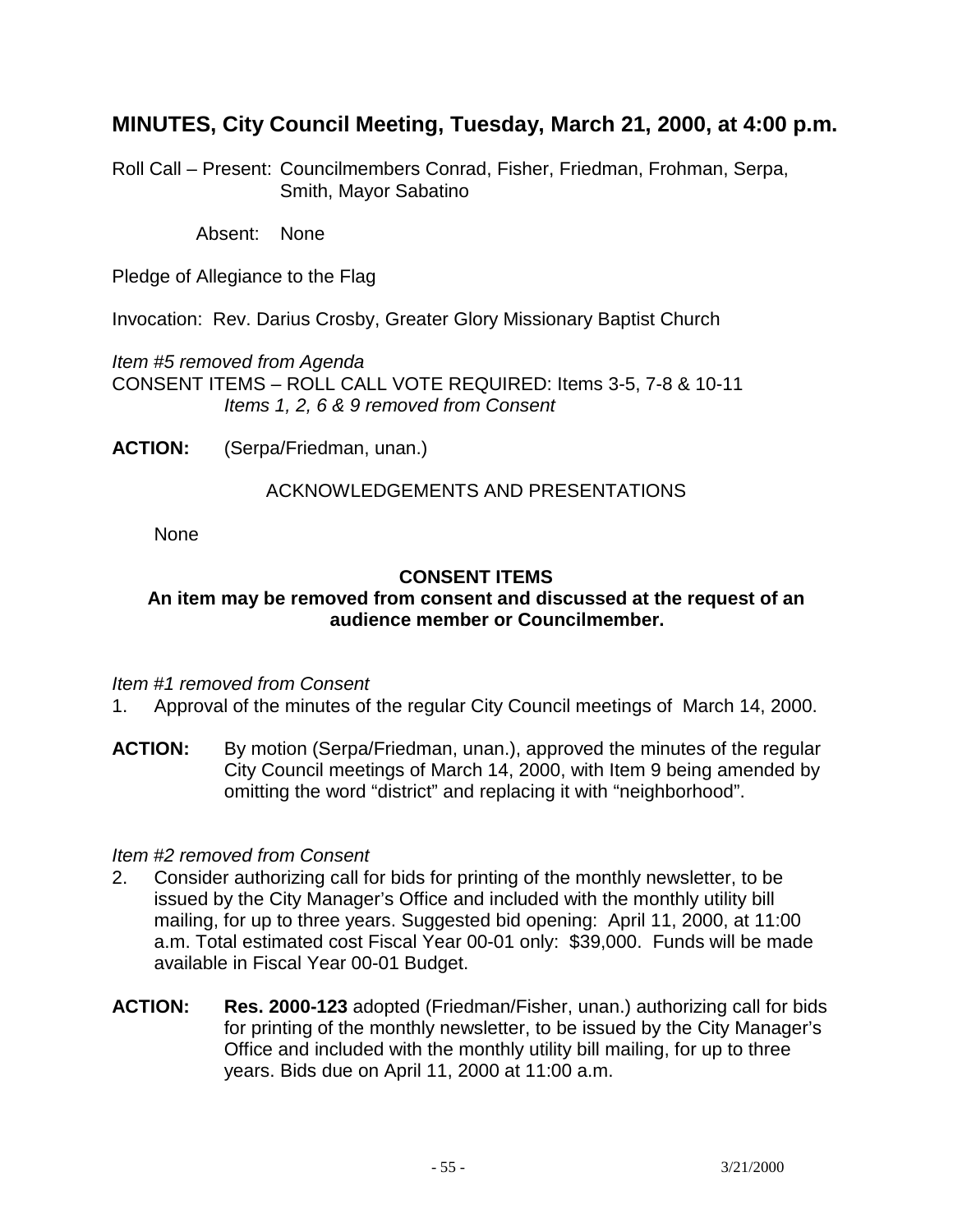- 3. Consider award of contract for the annual sewer rehabilitation project Phase 1 99/00 to Miller Pipeline Corporation for \$85,739. Final estimated cost: \$102,887 (contract \$85,739; const. contingency and administration \$17,148) Funds are budgeted.
- **ACTION: Res. 2000-124** adopted (Serpa/Friedman, unan.) awarding contract for the annual sewer rehabilitation project – Phase 1 99/00 to Miller Pipeline Corporation for \$85,739.

### CONSENT

- 4. Consider accepting as complete the contract of Paul Anderson Construction for the Bowen Avenue lift station storage building project as complete and authorize the City Clerk to file a Notice of Completion. (Original contract: \$67,816)
- **ACTION: Res. 2000-125** adopted (Serpa/Friedman, unan.) accepting as complete the contract of Paul Anderson Construction for the Bowen Avenue lift station storage building project as complete and authorize the City Clerk to file a Notice of Completion.

#### *Item #5 removed from Agenda*

5. Consider amending the Position Classification Plan to delete Deputy Director – Engineering Services and Deputy Director – Utilities Services & Franchises and to create a classification for Deputy Director of Engineering & Transportation.

#### *Item # 6 removed from Consent*

- 6. Consider changes in executive compensation and vehicle allowances; consider amending Position Classification to delete classification of Community Services and Neighborhood Connections Director and add the classification of Recreation and Neighborhoods Director. Total estimated cost: \$3,150. Funds are budgeted
- **ACTION: Res. 2000-126** adopted (Fisher/Smith, majority; Conrad & Serpa, no) amending the Class Range Table to adjust the salary ranges for certain Executive positions.

**Res. 2000-127** adopted (Fisher/Smith, majority; Conrad & Serpa, no) authorizing vehicle allowance to specified positions.

**Res. 2000-128** adopted (Fisher/Smith, majority; Conrad & Serpa, no) amending Position Classification Plan.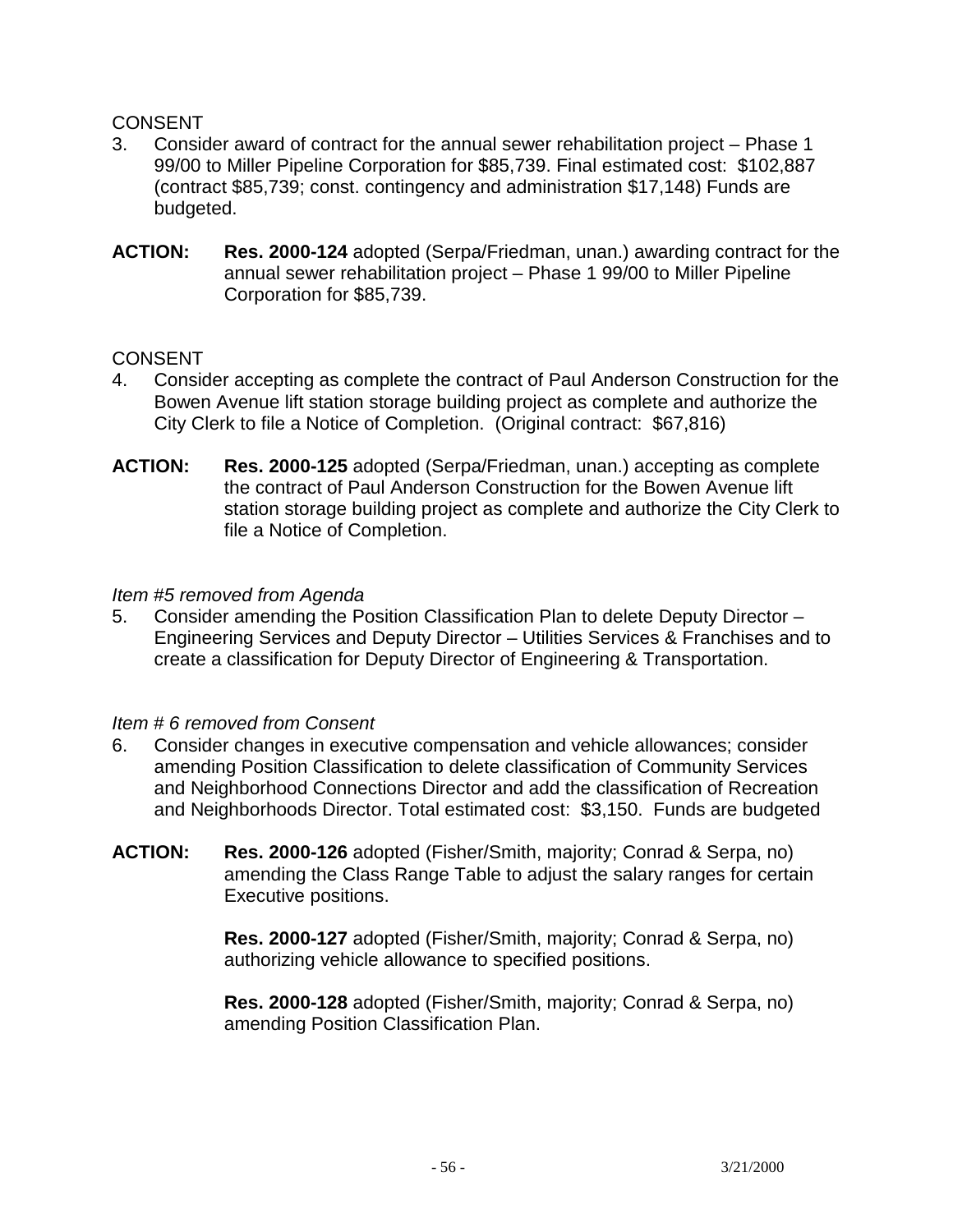- 7. Consider adopting an economic development loan policy for the purpose of providing economic development incentives for business attraction and business retention within the City's General Plan area.
- **ACTION: Res. 2000-129** adopted (Serpa/Friedman, unan.) approving an economic development loan policy for the purpose of providing economic development incentives for business attraction and business retention within the City's General Plan area.

### CONSENT

- 8. Consider approving an agreement with Bernice Borboa for the acquisition of property at 109 Elm Street needed for the Corporation Yard expansion. Total estimated cost: \$91,000 (contract \$55,000; housing supplement \$35,000; estimated escrow \$1,000) Funds are budgeted.
- **ACTION: Res. 2000-130** adopted (Serpa/Friedman, unan.) approving an agreement with Bernice Borboa for the acquisition of property at 109 Elm Street needed for the Corporation Yard expansion.

#### *Item #9 removed from Consent*

- 9. Consider approving an amendment to the agreement with FM Golf to provide concession services at Dryden and Muni Golf Courses; and consider amending the budget to appropriate \$15,500 from the Golf Fund Reserve to provide for renovation of the food service area at Dryden Golf Course.
- **ACTION: Res. 2000-131** adopted (Friedman/Fisher, majority; Frohman & Sabatino, no) amending the agreement with FM Golf to provide concession services at Dryden and Muni Golf Courses.

 **Res. 2000-132** adopted (Friedman/Fisher, majority; Frohman & Sabatino, no) amending the budget to appropriate \$15,500 from the Golf Fund Reserve to provide for renovation of the food service area at Dryden Golf Course..

- 10. Consider accepting the resignation of Dyan Hayes from the City Advisory Committee on Recycling.
- **ACTION: Res. 2000-133** adopted (Serpa/Friedman, unan.) accepting the resignation of Dyan Hayes from the City Advisory Committee on Recycling.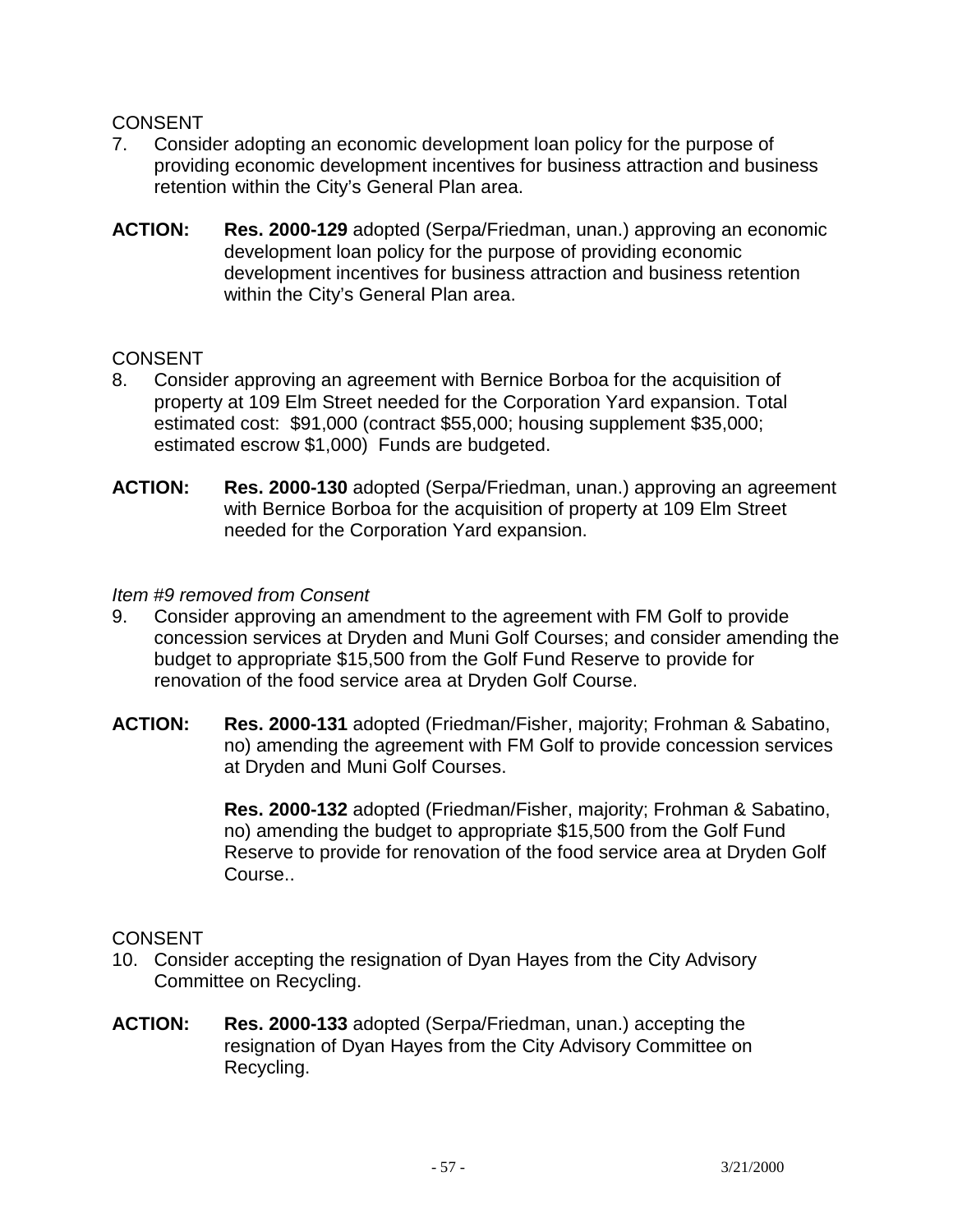- 11. Consider excusing Councilmember Smith from the March 14, 2000 City Council meeting due to his attendance at the National League of Cities Congressional City 2000 Conference March 11 through March 14, 2000.
- **ACTION:** By motion (Serpa/Friedman, unan.), excused Councilmember Smith from the March 14, 2000 City Council meeting due to his attendance at the National League of Cities Congressional City 2000 Conference March 11 through March 14, 2000.

### **HEARINGS**

# *Item #12 was heard after Item 14*

- 12. Hearing to consider the application of Candice Meservy for an amendment to Section 21-3-9 of the Zoning Map to rezone from Low Density Residential Zone, R-1, to Planned Development Zone, P-D(541), for a five-unit residential development, property located on the north side of East Coolidge Avenue west of Melrose Avenue at 409 East Coolidge Avenue.
- **ACTION:** By motion (Friedman/Frohman, unan.), introduced **Ord. 3174-C.S.** amending Section Map.

**Res. 2000-134** adopted (Friedman/Frohman, unan.) approving a development plan.

**Res. 2000-135** adopted (Friedman/Frohman, unan.) approving required findings based on the Initial Study.

#### *Item #13 was heard after Item 12*

- 13. Hearing to consider the expansion of the existing Corporation Yard to include construction of a new bus and fleet maintenance facility and to authorize submittal of a grant application for a Federal Transit Administration (FTA) grant, and approve the environmental assessment for the Bus Maintenance Facility portion of the project, and adopt certain required findings based on the Initial Study.
- **ACTION:** By motion (Fisher/Friedman, unan.), continued item to March 28, 2000 Council meeting.

# *Item #14 heard as first public hearing prior to Item 12*

*Councilmember Fisher absent to due conflict of interest* 

14. Hearing to consider approving the borrowing of \$3,700,000 in bond financing by the Housing Authority of Stanislaus County for the purpose of providing financing for a residential rental housing facility, Woodstone Apartments, to be acquired and constructed by the Great Valley Development Corporation.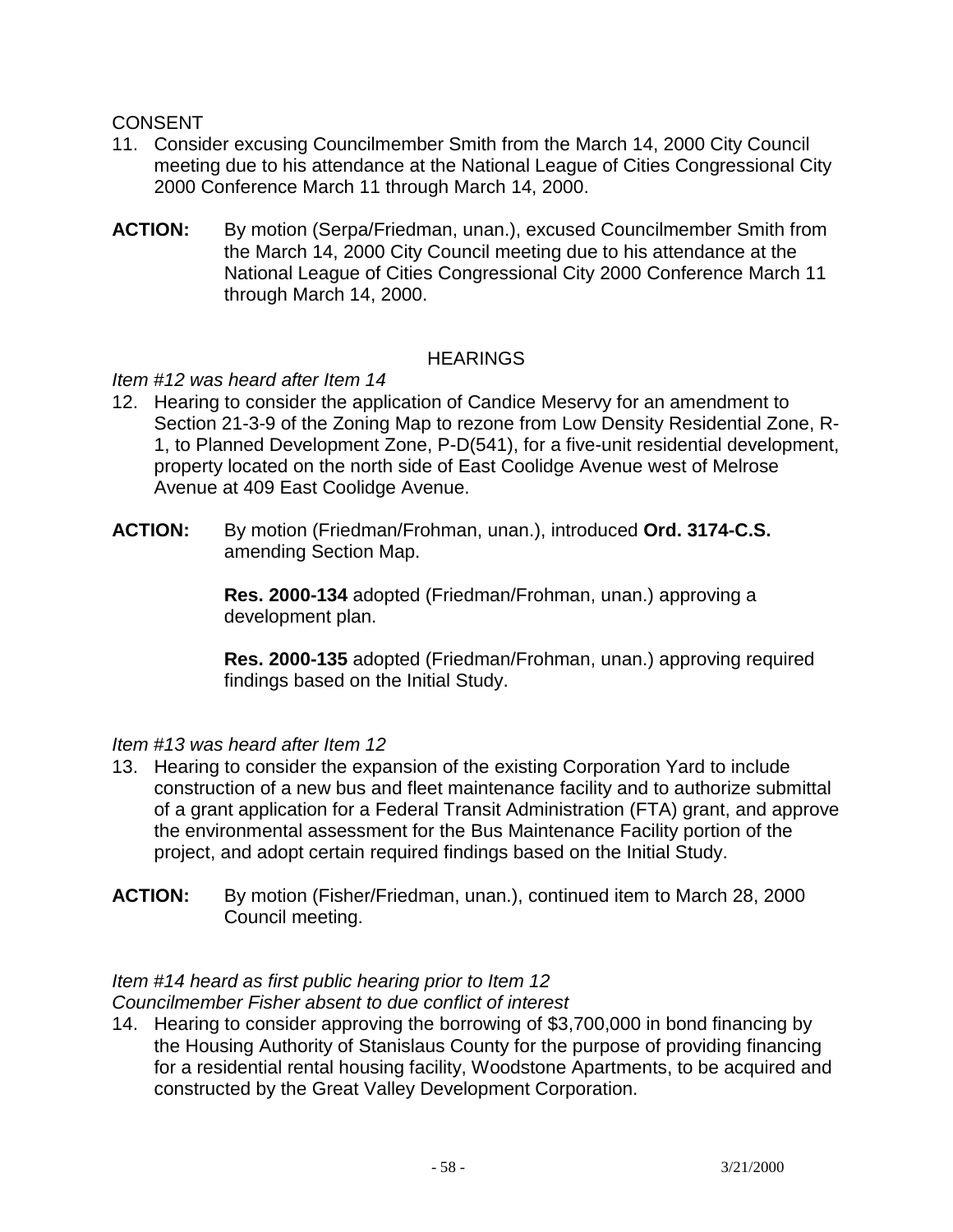**ACTION: Res. 2000-136** adopted (Frohman/Serpa, unan.) approving the borrowing of \$3,700,000 in bond financing by the Housing Authority of Stanislaus County for the purpose of providing financing for a residential rental housing facility, Woodstone Apartments, to be acquired and constructed by the Great Valley Development Corporation.

## NEW BUSINESS

- 15. Update on Waste-to-Energy rent issue and summary of the Waste-to-Energy Refinancing.
- **ACTION:** By motion (Fisher/Friedman, unan.), directed staff to request the County to consider jointly with the City the selection of an appraiser. If the County does not respond by Tuesday, March 28, 2000, the City will seek their own appraiser. Also included in the motion, staff was requested to pursue the audits and the rent issue on behalf of the ratepayers.
- 16. Consider approval of employment agreement appointing Jack R. Crist as Modesto City Manager.
- **ACTION: Res. 2000-137** adopted (Frohman/Fisher, unan.) approving agreement appointing Jack R. Crist to the position of City Manager and authorizing Mayor Sabatino to sign agreement.

# WRITTEN COMMUNICATIONS

- 17. Letter from Modesto Downtown Nights Chairman, Andrew S. Mendlin, requesting financial and direct City assistance for Modesto Downtown Nights in Summer 2000.
- **ACTION: Res. 2000-138** adopted (Fisher/Smith, majority; Conrad & Sabatino, no) granting \$12,500 in direct assistance for Downtown Nights plus the in-kind contributions.

# ORAL COMMUNICATIONS

None.

# MATTERS TOO LATE FOR THE AGENDA

None.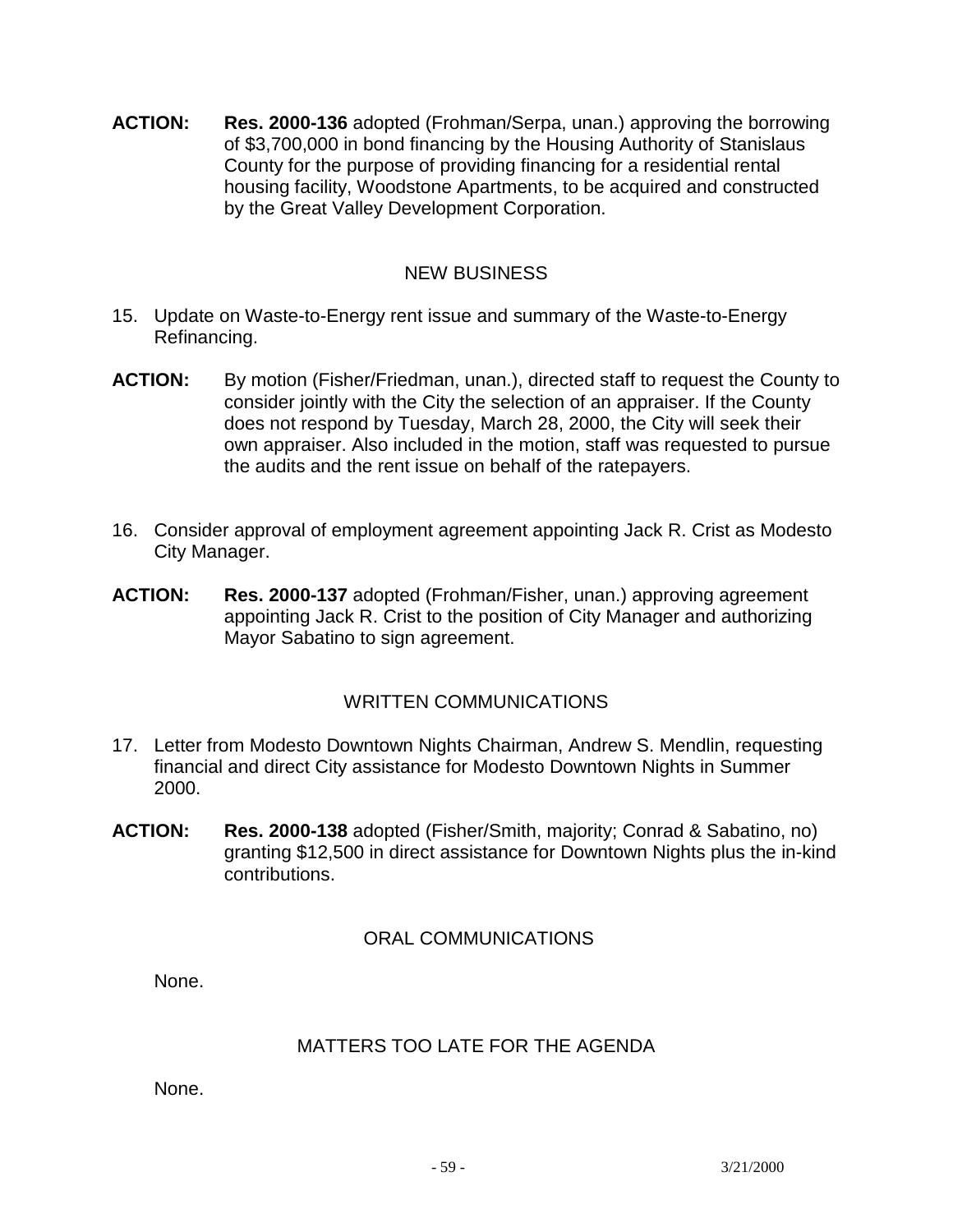### ADJOURNMENT

The meeting adjourned to Closed Session at 7:10 p.m.

# CLOSED SESSION

The meeting adjourned to the Council Conference Room (Basement) for a closed session as follows:

 CONFERENCE WITH LABOR NEGOTIATOR: (Pursuant to Section 54957.6 of the Government Code)

 Agency Negotiators: Paul Baxter, Acting City Manager Peter Cowles, Operations & Maintenance Director

Employee Organization: Modesto City Employees Association

PUBLIC EMPLOYEE PERFORMANCE EVALUATION:

Title: City Clerk

PUBLIC EMPLOYEE PERFORMANCE EVALUATION

Title: City Attorney

PUBLIC EMPLOYEE PERFORMANCE EVALUATION

Title: Acting City Manager

The City Attorney returned at 7:25 p.m. and reported no action had been taken.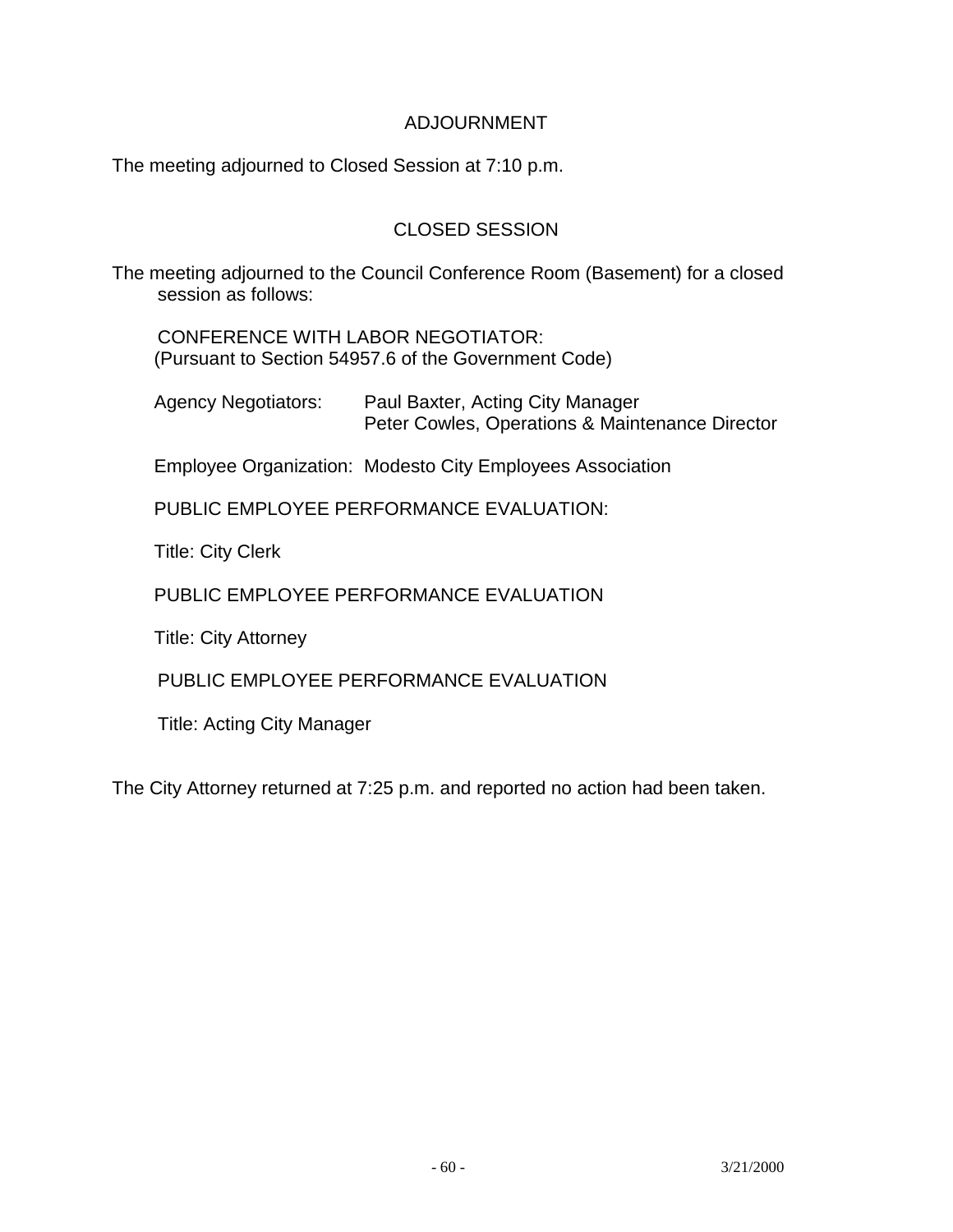### **MINUTES, City Council Meeting, Tuesday, March 28, 2000, at 7:00 p.m.**

Roll Call – Present: Councilmembers Conrad, Fisher, Friedman, Frohman, Serpa, Smith, Mayor Sabatino

Absent: None

Pledge of Allegiance to the Flag

Invocation: Bill Conrad

CONSENT ITEMS – ROLL CALL VOTE REQUIRED: Items 1-4 & 6-7 *Item #5 removed from Consent* 

**ACTION:** (Friedman/Fisher, unan.)

### ACKNOWLEDGEMENTS AND PRESENTATIONS

The Mayor acknowledged Boy Scout Troop 76.

### **CONSENT ITEMS**

## **An item may be removed from consent and discussed at the request of an audience member or Councilmember.**

#### **CONSENT**

- 1. Approval of the minutes of the regular City Council meeting of March 21, 2000.
- **ACTION:** By motion (Friedman/Fisher, unan.), approved the minutes of the regular City Council meeting of March 21, 2000.

#### CONSENT

- 2. Final adoption of Ord. No. 3174-C.S. amending Section 21-3-9 of the Zoning Map to rezone from R-1 to P-D(541), property located at 409 East Coolidge. (Meservy)
- **ACTION:** By motion (Friedman/Fisher, unan.), approved final adoption of **Ord. No. 3174-C.S.** amending Section 21-3-9 of the Zoning Map to rezone from R-1 to P-D(541), property located at 409 East Coolidge.

#### CONSENT

- 3. Consider awarding bid for uniformed security guard services to Specialists in Advanced Security for approximately \$179,300 annually.
- **ACTION: Res. 2000-139** adopted (Friedman/Fisher, unan.) awarding bid for uniformed security guard services to Specialists in Advanced Security for approximately \$179,300 annually.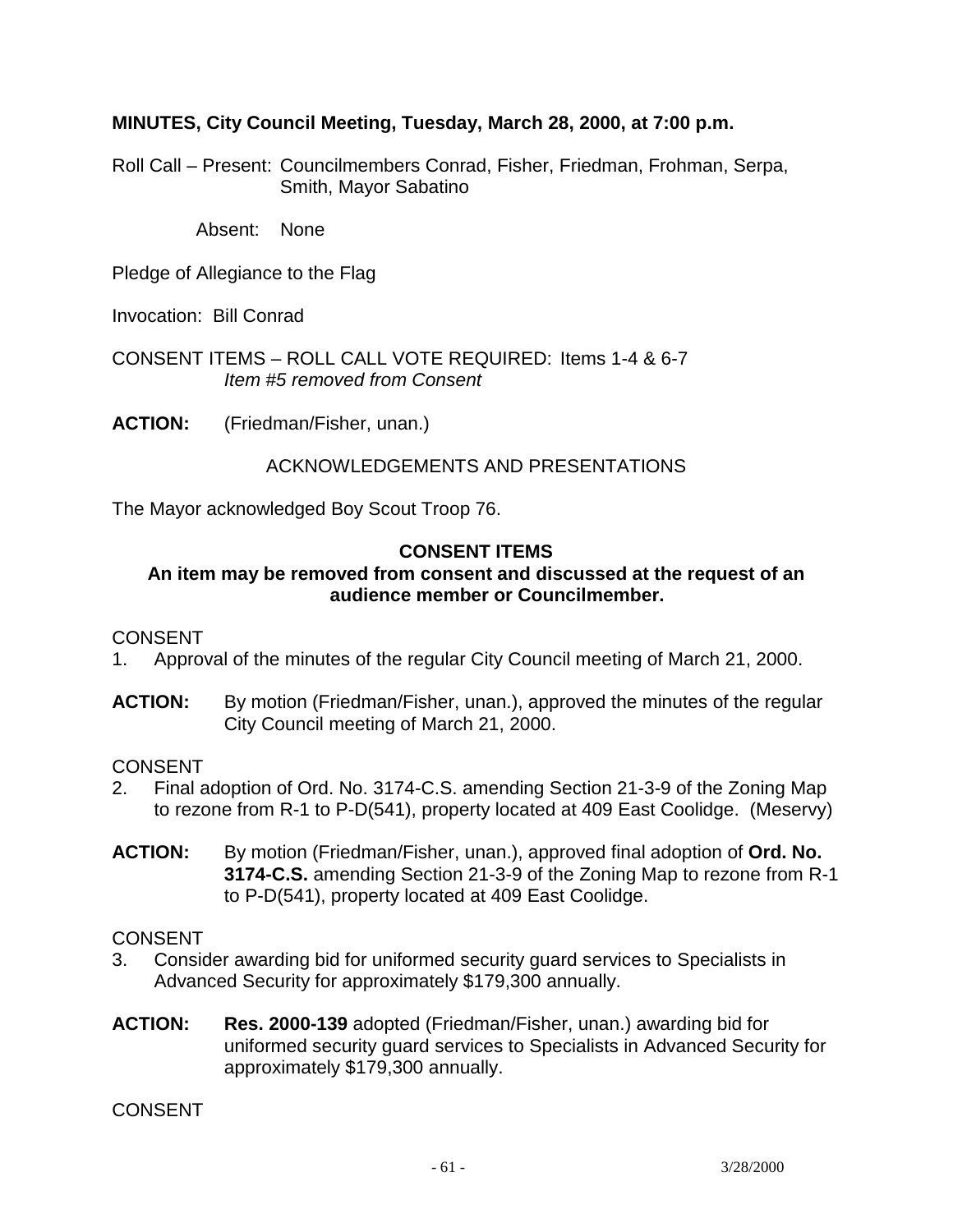- 4. Consider awarding bid for rockwell rejuvenation for Fiscal Year 1999-2000 for a total cost not to exceed \$150,000, and authorizing the purchase of rockwell rejuvenation for an additional three years, up to and including June 30, 2003.
- **ACTION: Res. 2000-140** adopted (Friedman/Fisher, unan.) awarding bid for rockwell rejuvenation for Fiscal Year 1999-2000 for a total cost not to exceed \$150,000, and authorizing the purchase of rockwell rejuvenation for an additional three years, up to and including June 30, 2003.

### *Item #5 removed from Consent*

5. Consider declaring as surplus and authorizing the sale by sealed bid, by auction, or sell as scrap the following: obsolete traffic signal heads, lost, stolen, unclaimed and/or seized property, and excess property accumulated by the City; unclaimed bicycles accumulated at the Police Department Evidence and Property Room; and surplus City Vehicles.

 (Public auction will be conducted by Roger Ernst and Associates at 824 Kiernan. (Resolution declaring property as surplus and authorizing sale by sealed bid, by auction, or sell as scrap needed.)

**ACTION: Res. 2000-141** adopted (Friedman/Frohman, unan.) declaring as surplus and authorizing the sale by sealed bid, by auction, or sell as scrap the following: obsolete traffic signal heads, lost, stolen, unclaimed and/or seized property, and excess property accumulated by the City; unclaimed bicycles accumulated at the Police Department Evidence and Property Room; and surplus City Vehicles, with public auction to be conducted by Roger Ernst and Associates at 824 Kiernan.

# CONSENT

- 6. Consider amending the Position Classification Plan to delete Deputy Director Engineering Services and Deputy Director – Utilities Services & Franchises; and to create classification for Deputy Director of Engineering & Transportation.
- **ACTION: Res. 2000-142** adopted (Friedman/Fisher, unan.) amending the Position Classification Plan to delete Deputy Director – Engineering Services and Deputy Director – Utilities Services & Franchises.

 **Res. 2000-143** adopted (Friedman/Fisher, unan.) creating a classification for Deputy Director of Engineering & Transportation.

- 7. Annual Capital Facilities Fees (CFF) Report.
- **ACTION:** By motion (Friedman/Fisher, unan.), acknowledged receipt of report.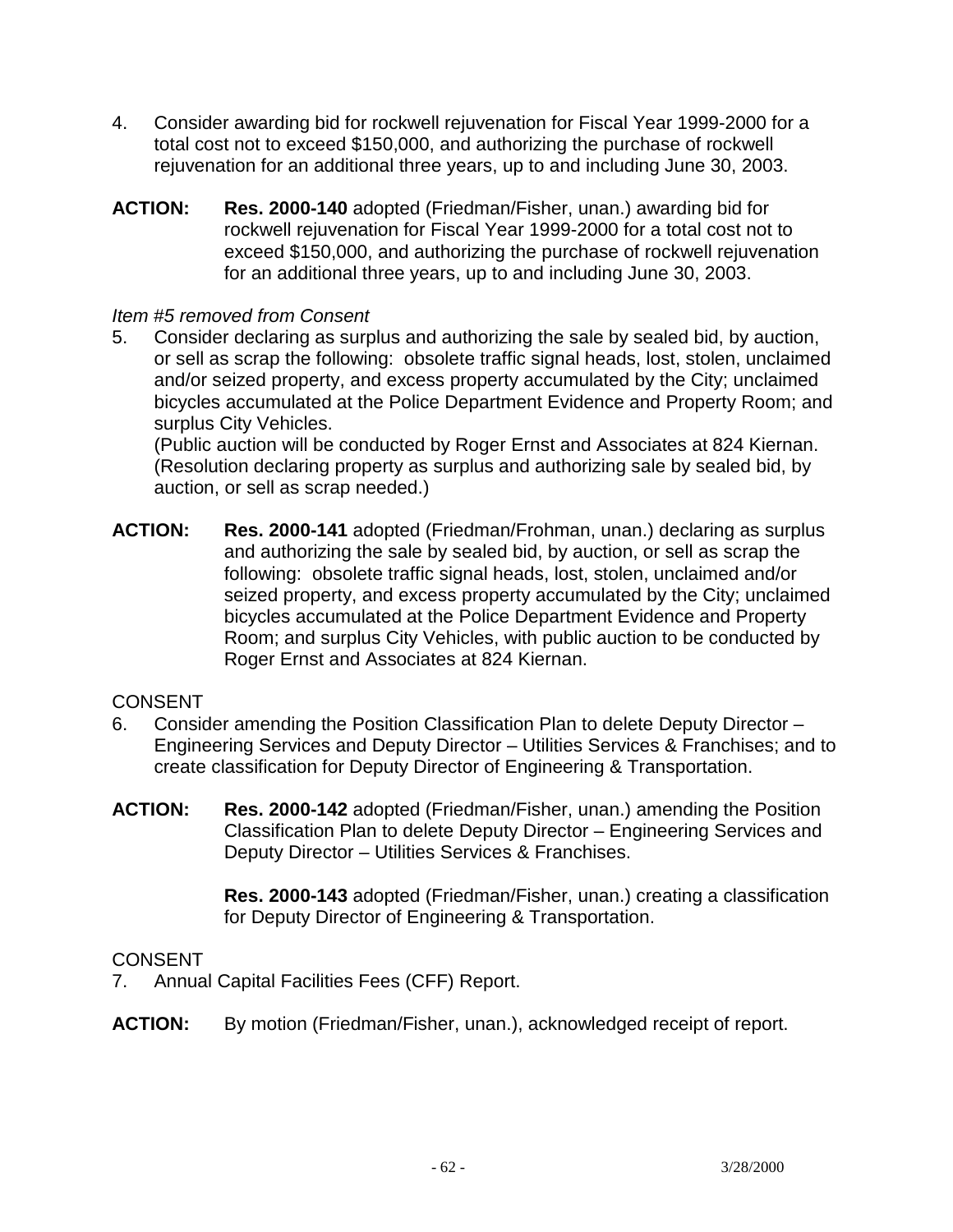### HEARINGS

- 8. Hearing to consider the expansion of the existing Corporation Yard to include construction of a new bus and fleet maintenance facility and to authorize submittal of a grant application for a Federal Transit Administration (FTA) grant, and approve the environmental assessment for the Bus Maintenance Facility portion of the project, and adopt certain required findings based on the Initial Study. (Continued from the March 21, 2000 City Council meeting.)
- **ACTION:** By motion (Frohman/Friedman, unan.), approved in concept the expansion of the Corporation Yard, including new bus and fleet maintenance and storage facilities and authorizing staff to investigate funding for the fleet portion of the project

 **Res. 2000-144** adopted (Friedman/Frohman, unan.) approving submittal of a grant application and Environmental Assessment.

 **Res. 2000-145** adopted (Friedman/Frohman, unan.) adopting certain required findings based on the Initial Study prepared for the Corporation Yard Expansion.

# NEW BUSINESS

*Mayor Sabatino absent due to conflict of interest* 

9. Consider rescinding previous Council action of March 21, 2000 granting \$12,500 direct assistance for Downtown Nights plus in-kind contributions, at the request of Councilmembers Conrad and Frohman.

**ACTION:** No action was taken.

- 10. Consider approving an agreement with Stanislaus County, City of Ceres, and Emergency Dispatch JPA to provide back-up Emergency Operation Center, 911 Answering Point and Emergency Dispatch Center facilities for participants.
- **ACTION: Res. 2000-146** adopted (Friedman/Frohman, unan.) approving an agreement with Stanislaus County, City of Ceres, and Emergency Dispatch JPA to provide back-up Emergency Operation Center, 911 Answering Point and Emergency Dispatch Center facilities for participants.
- 11. Consider amending the Modesto Municipal Code to increase from \$50,000 to \$300,000 the dollar limit for work done by City staff on the maintenance, repair, replacement, and improvement of existing water lines and increase from \$50,000 to \$75,000 the dollar limit for work done by City staff to install water services and establish water service connections associated with new development.
- **ACTION:** By motion (Smith/Frohman, unan.), introduced **Ord. No. 3175** amending the Modesto Municipal Code to increase from \$50,000 to \$300,000 the dollar limit for work done by City staff on the maintenance, repair,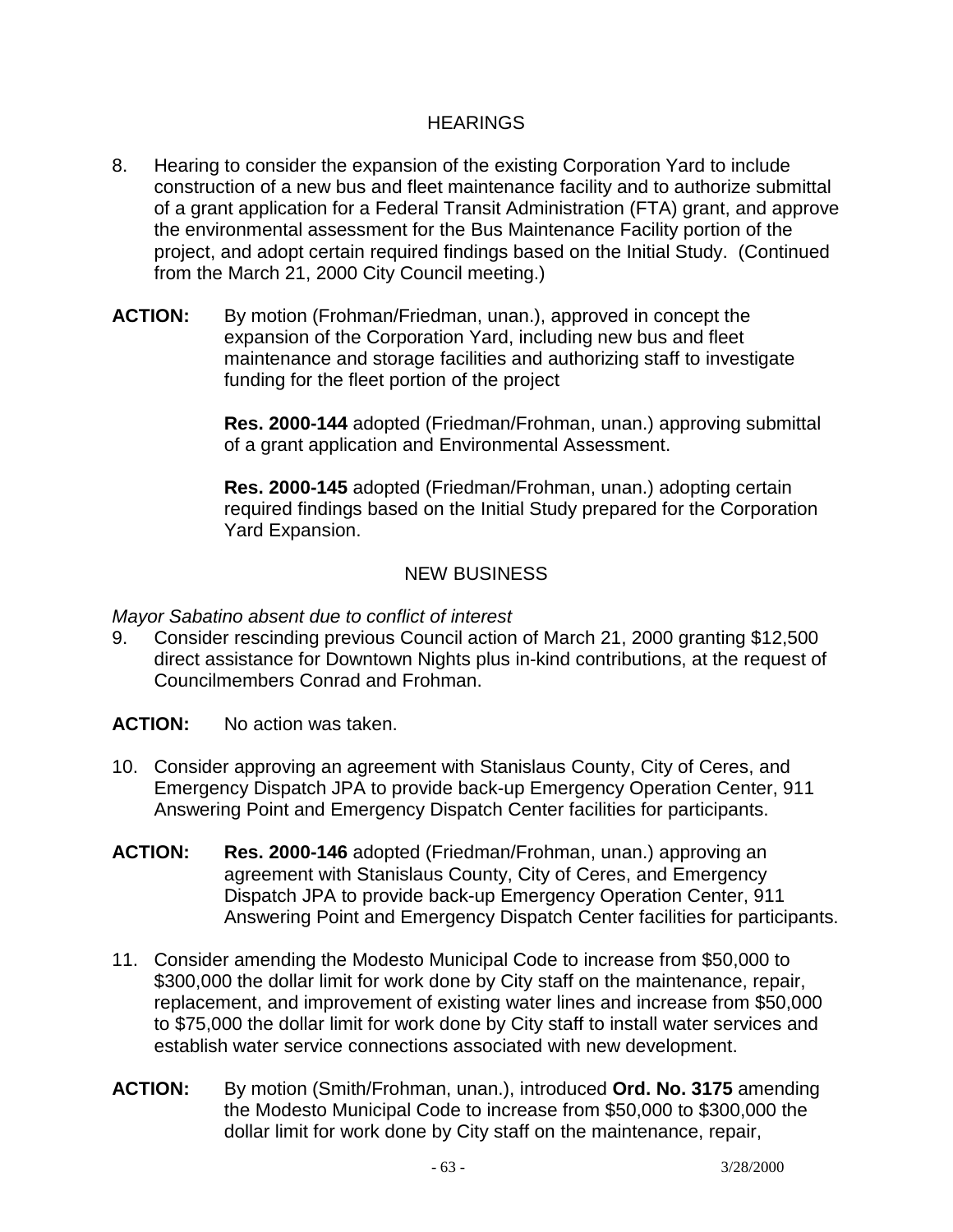replacement, and improvement of existing water lines and increase from \$50,000 to \$75,000 the dollar limit for work done by City staff to install water services and establish water service connections associated with new development.

- 12. Oral report regarding the status of Waste-to-Energy appraisal and other issues related to the Geer Road Landfill Enterprise Fund and the Geer Road Landfill Closure Trust Fund.
- **ACTION: Res. 2000-147** adopted (Fisher/Frohman, majority; Serpa & Sabatino, no) to proceed with the shared appraiser with Stanislaus County
- 13. Report on the process for consideration of the issue of community water fluoridation.
- **ACTION:** By motion (Fisher/Friedman, unan.), acknowledged receipt of report and endorsing the process for consideration of the community water fluoridation process.
- 14. Discussion regarding Council meeting date and times, as requested by Councilmembers Conrad and Frohman.
- **ACTION:** By motion (Friedman/Fisher, unan.) referred to Economic Development, Community and Intergovernmental Relations Committee.
- 15. Discussion regarding keypad voting system at the request of Councilmember Conrad.
- **ACTION:** By motion (Conrad/Frohman, unan.) directed issue to Economic Development, Community and Intergovernmental Relations Committee.

# ORAL COMMUNICATIONS

- Louis Levin requested doors remain unlocked to Tenth Street Place during Council meetings.
- Jim Reed commented on FM Golf agreement for concession services at Dryden & Muni Golf Courses.
- Alan Dicks expressed concern on road repair needed.
- Miranda Moore addressed the Council regarding the Municipal Code section regarding front yard fences and requested an amendment.
- Councilmember Serpa commented on the sidewalk placed on Maze and the use it was receiving by the youth.
- Councilmember Serpa expressed concern with sharing the appraiser with the County on the Waste to Energy appraisal.
- Councilmember Friedman suggested to begin a Forward Modesto committee to seek clear direction for Council
- Mayor Sabatino read into the record Councilmember Fisher's letter regarding Forward Modesto, and commented on slow process of change.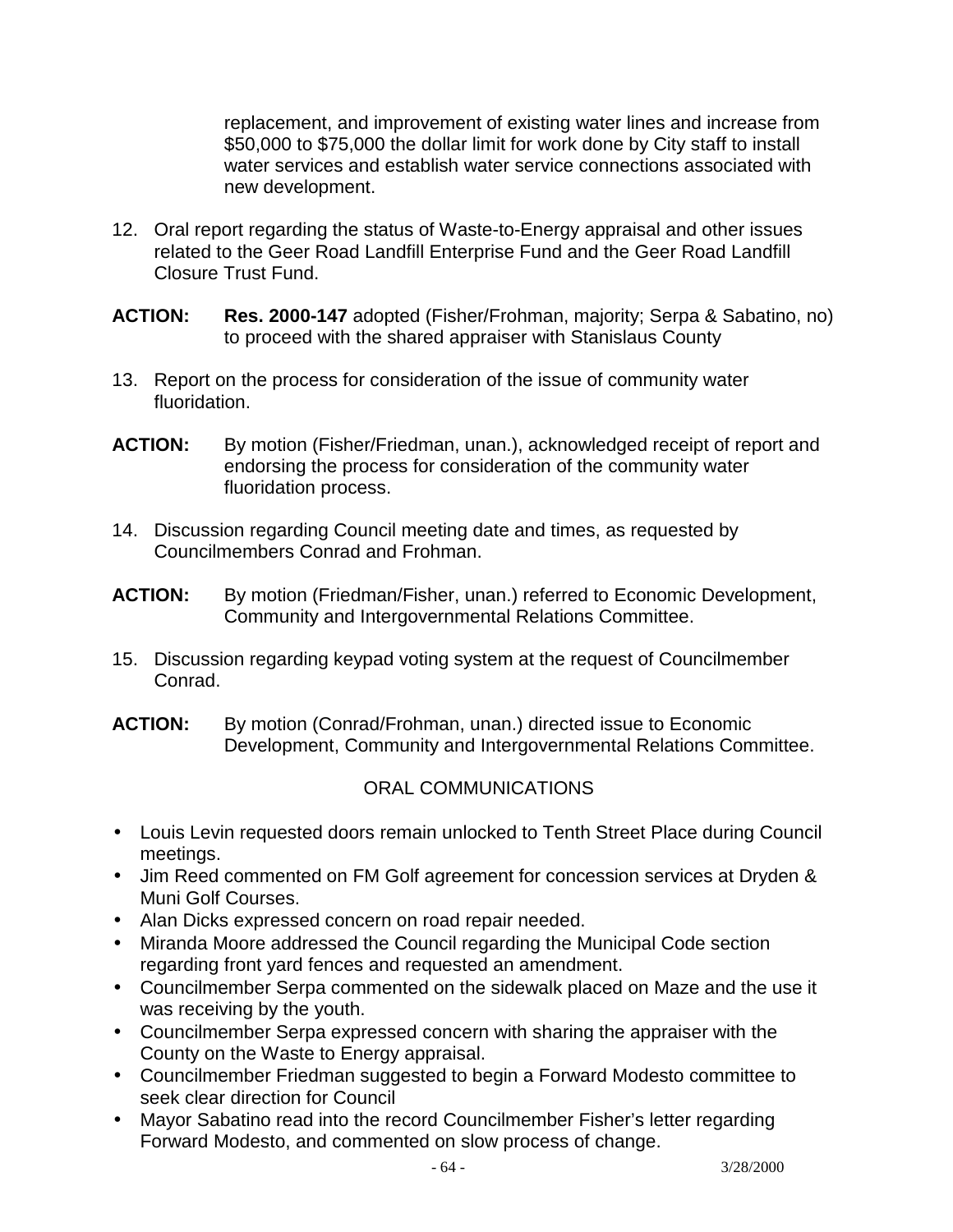- Councilmember Frohman commented regarding previous speaker concerns of needed road repair.
- Councilmember Frohman commented on graffiti on garbage cans cans will be replaced by garbage company.
- Councilmember Frohman commented that he has spoken with the new City Manager and believes he will be a leader and has high regard for the new City Manager.
- Councilmember Smith spoke regarding community forum and suggested including new City Manager in Forward Modesto process.
- Pat Dobbs spoke in favor of Forward Modesto process and in favor of using own appraiser for Waste to Energy plant.
- Mayor Sabatino made reference to the ad hoc committees he's recently appointed.

# WRITTEN COMMUNICATIONS

- 16. Letter from Mike Straker, ABC Reign, requesting a variance to current regulations regarding fireworks sales to allow him to obtain a permit to operate a fireworks stand at Dale and Pelandale.
- ACTION: By motion (Conrad/Serpa, unan.), referred item to Fire Department for report to Public Safety Committee.

# MATTERS TOO LATE FOR THE AGENDA

None.

# ADJOURNMENT

The meeting adjourned at 10:00 p.m.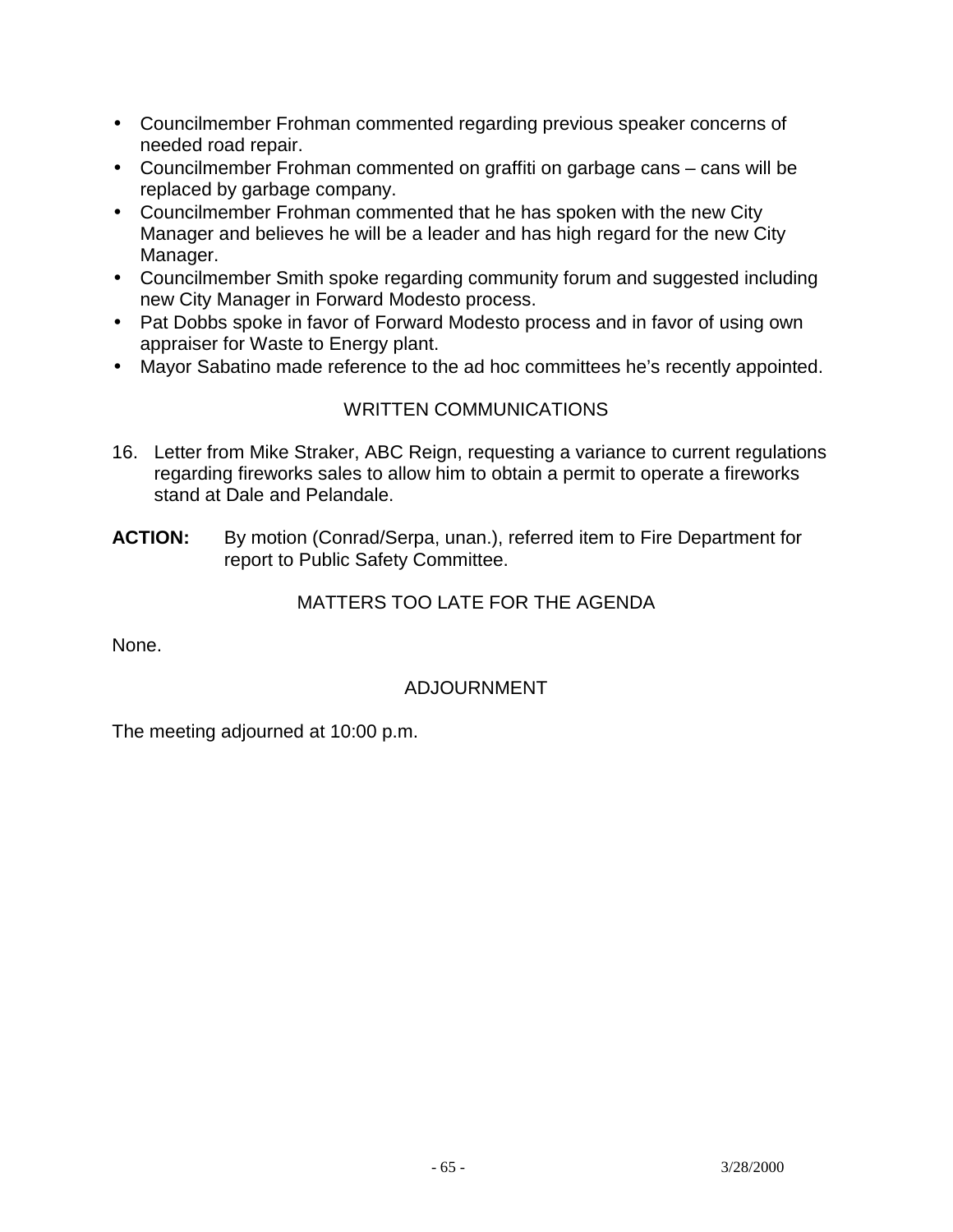## **MINUTES, City Council Meeting, Tuesday, April 4, 2000, at 4:00 p.m.**

Roll Call – Present: Councilmembers Conrad, Fisher, Friedman, Frohman, Serpa, Smith, Mayor Sabatino

Absent: None

Pledge of Allegiance to the Flag

Invocation: Rev. Jeff Pisney, Big Valley Grace Community Church

CONSENT ITEMS – ROLL CALL VOTE REQUIRED: Items 1-6, 8, & 11 Items 7, 9 & 10 were removed from Consent

**ACTION:** (Friedman/Fisher, unan.)

ACKNOWLEDGEMENTS AND PRESENTATIONS

 Presentation by John Katz, General Manager, Modesto A's, kicking off the baseball season opening at home on April 5, 2000.

**ACTION:** Presentation made to Council by John Katz

 Presentation of Special Recognition Plaques and Certificates for co-sponsorships of the City's 1999 Recreation Programs.

**ACTION:** Plaques presented by Mayor Sabatino and Recreation & Neighborhoods staff

#### **CONSENT ITEMS**

### **An item may be removed from consent and discussed at the request of an audience member or Councilmember.**

#### **CONSENT**

- 1. Approval of the minutes of the regular City Council meeting of March 28, 2000.
- **ACTION:** By motion (Friedman/Fisher, unan.), approved the minutes of the regular City Council meeting of March 28, 2000.

- 2. Consider accepting as complete the contract of Howk System for the Honeycreek Road and Nightingale Drive sewer lift station rehabilitation project as complete and authorize the City Clerk to file a Notice of Completion. Original contract and final cost: \$81,000. Funds are budgeted.
- **ACTION: Res. 2000-148** adopted (Friedman/Fisher, unan.) accepting as complete the contract of Howk System for the Honeycreek Road and Nightingale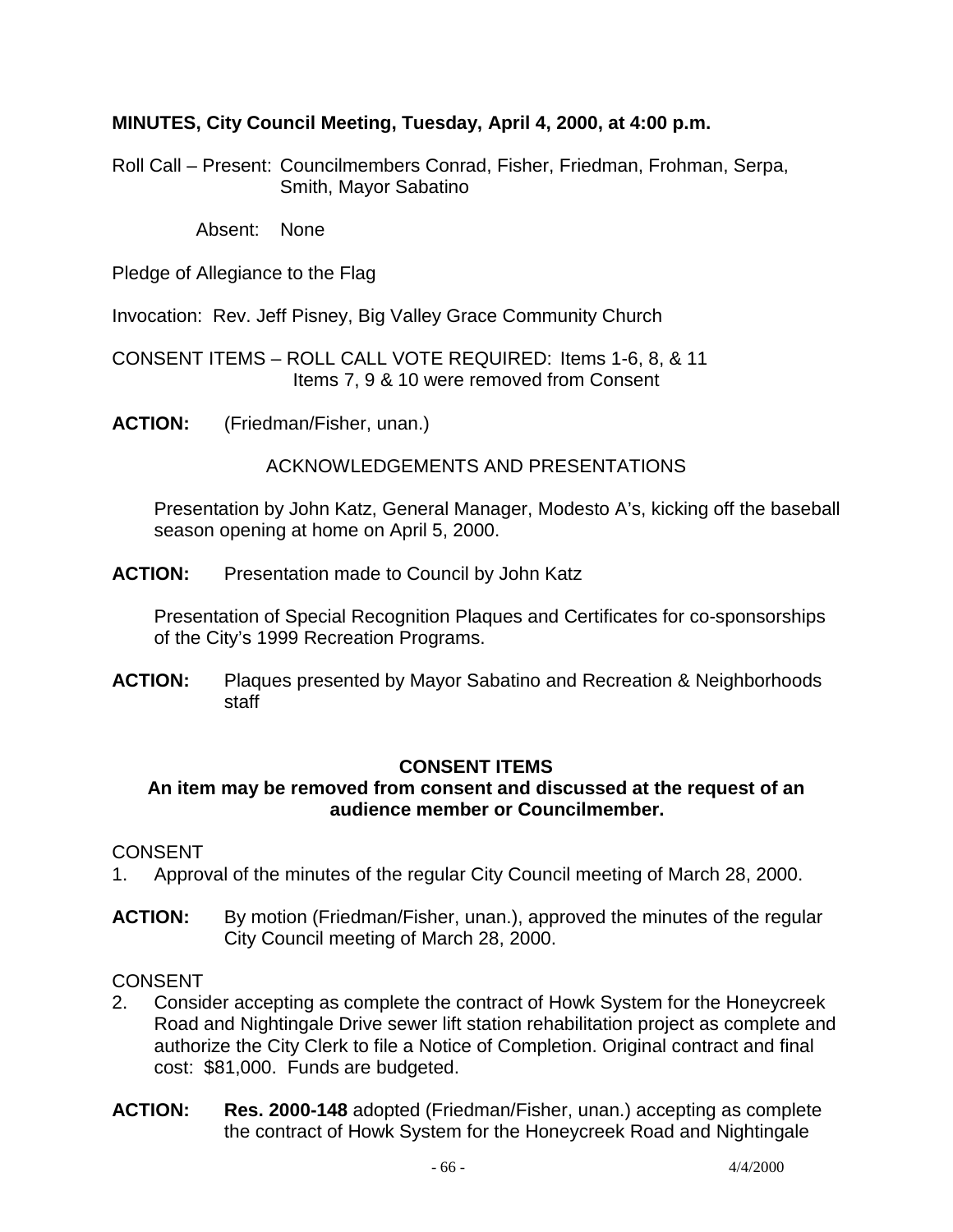Drive sewer lift station rehabilitation project as complete and authorize the City Clerk to file a Notice of Completion.

# CONSENT

- 3. Consider accepting as complete the contract of Sancon Engineering II, Inc. for the interior recoating of digester Nos. 4 and 5 project as complete and authorize the City Clerk to file a Notice of Completion. (Original contract: \$121,400). Final cost: \$137,263.12. Funds are budgeted.
- **ACTION: Res. 2000-149** adopted (Friedman/Fisher, unan.) accepting as complete the contract of Sancon Engineering II, Inc. for the interior recoating of digester Nos. 4 and 5 project as complete and authorize the City Clerk to file a Notice of Completion.

### **CONSENT**

- 4. Consider accepting as complete the contract of George Reed, Inc. for the Airport District improvements – Phase III project as complete and authorize the City Clerk to file a Notice of Completion. (Original contract: \$1,147,594.50). Final cost: \$1,338,960.69. Funds are budgeted.
- **ACTION: Res. 2000-150** adopted (Friedman/Fisher, unan.) accepting as complete the contract of George Reed, Inc. for the Airport District improvements – Phase III project as complete and authorize the City Clerk to file a Notice of Completion.

# **CONSENT**

- 5. Consider authorizing call for bids for heating, ventilation and air conditioning (HVAC) services for one year, with the City reserving the right to extend the agreement for up to two additional years. Suggested bid opening: April 25, 2000, at 11:00 a.m. Total estimated cost for one year: \$30,000. Funds are budgeted.
- **ACTION: Res. 2000-151** adopted (Friedman/Fisher, unan.) authorizing call for bids for heating, ventilation and air conditioning (HVAC) services for one year, with the City reserving the right to extend the agreement for up to two additional years.

# CONSENT

- 6. Consider authorizing a call for bids for janitorial services at Modesto Centre Plaza for one year, with the City reserving the right to extend the agreement for up to two additional years. (Suggested bid opening: April 25, 2000, at 11:00 a.m. Total estimated cost for one year: \$90,000. Funds are budgeted.
- **ACTION: Res. 2000-152** adopted (Friedman/Fisher, unan.) authorizing a call for bids for janitorial services at Modesto Centre Plaza for one year, with the City reserving the right to extend the agreement for up to two additional years.

*Item #7 removed from Consent*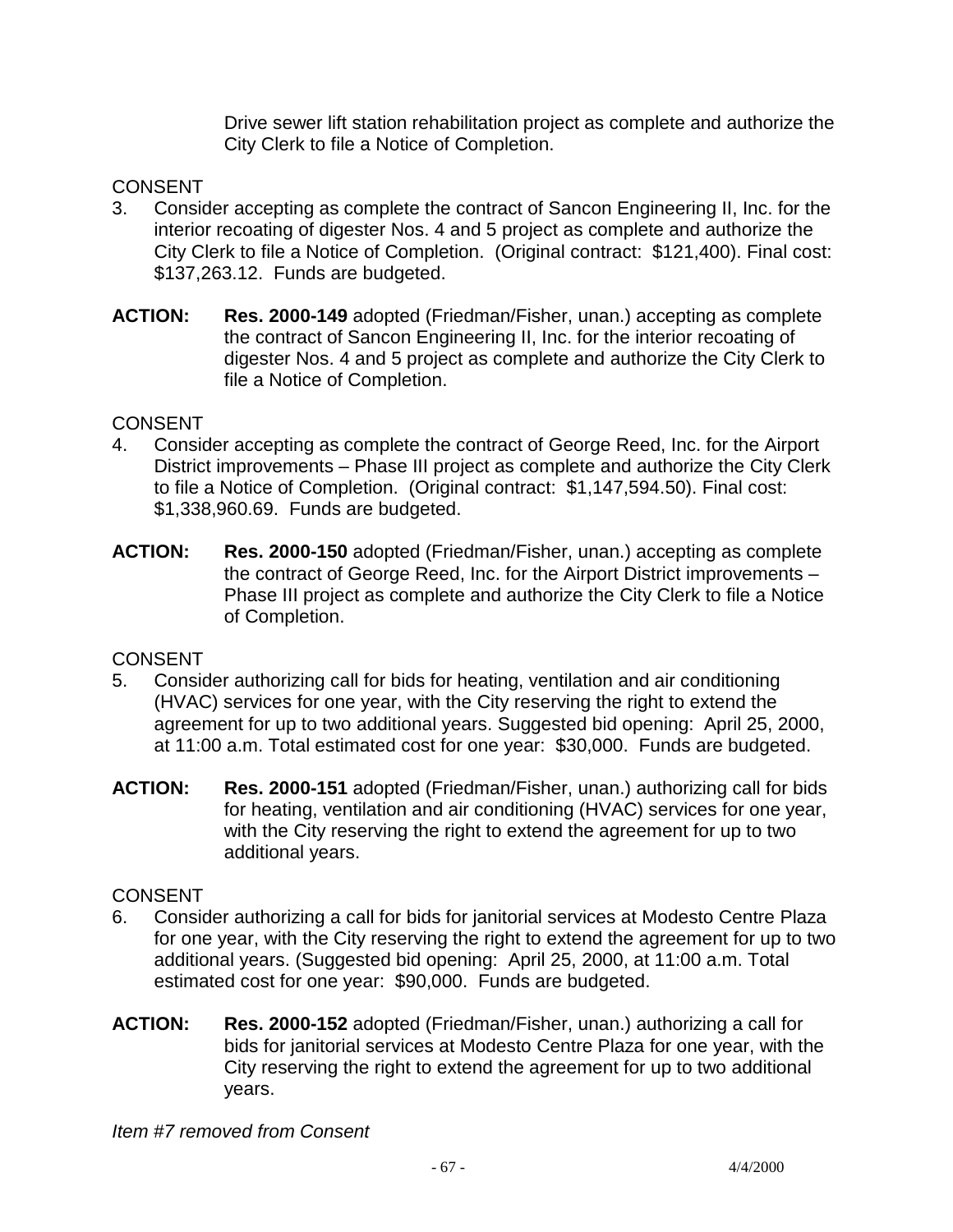- 7. Consider declaring a Police K-9 surplus and authorize the sale of the animal by sealed bid.
- **ACTION: Res. 2000-153** adopted (Friedman/Fisher, unan.) declaring a Police K-9 surplus and authorize the sale of the animal by sealed bid.

- 8. Consider amending the Classification Plan and establishing a salary range for Project Coordinator.
- **ACTION: Res. 2000-154** adopted (Friedman/Fisher, unan.) amending the Classification Plan.

 **Res. 2000-155** adopted (Friedman/Fisher, unan.) establishing a salary range for Project Coordinator.

#### *Item # 9 removed from Consent*

- 9. Consider selling four surplus well sites to the Stanislaus County Redevelopment Agency and authorizing the Acting City Manager to appropriate actions to complete the sale.
- **ACTION: Res. 2000-156** adopted (Serpa/Fisher, unan.) approving the sale of four surplus well sites to the Stanislaus County Redevelopment Agency and authorizing the Acting City Manager to appropriate actions to complete the sale.

#### *Item #10 removed from Consent*

- 10. Consider approving an amendment to the lease agreement with Foster Poultry Farms at the Airport, and consider approving a three-year option agreement for a hangar site.
- **ACTION: Res. 2000-157** adopted (Conrad/Fisher, unan.) approving an amendment to the lease agreement with Foster Poultry Farms at the Airport.

 **Res. 2000-158** adopted (Conrad/Fisher, unan.) approving a three-year option agreement for a hangar site.

- 11. Consider approving request from the Center for Human Services for direct City assistance for its annual fund raising event "Broadway Comes to Motown;" and consider amending the budget to appropriate funds. Total estimated cost: \$2,109
- **ACTION: Res. 2000-159** adopted (Friedman/Fisher, unan.) approving request from the Center for Human Services for direct City assistance for its annual fund raising event "Broadway Comes to Motown".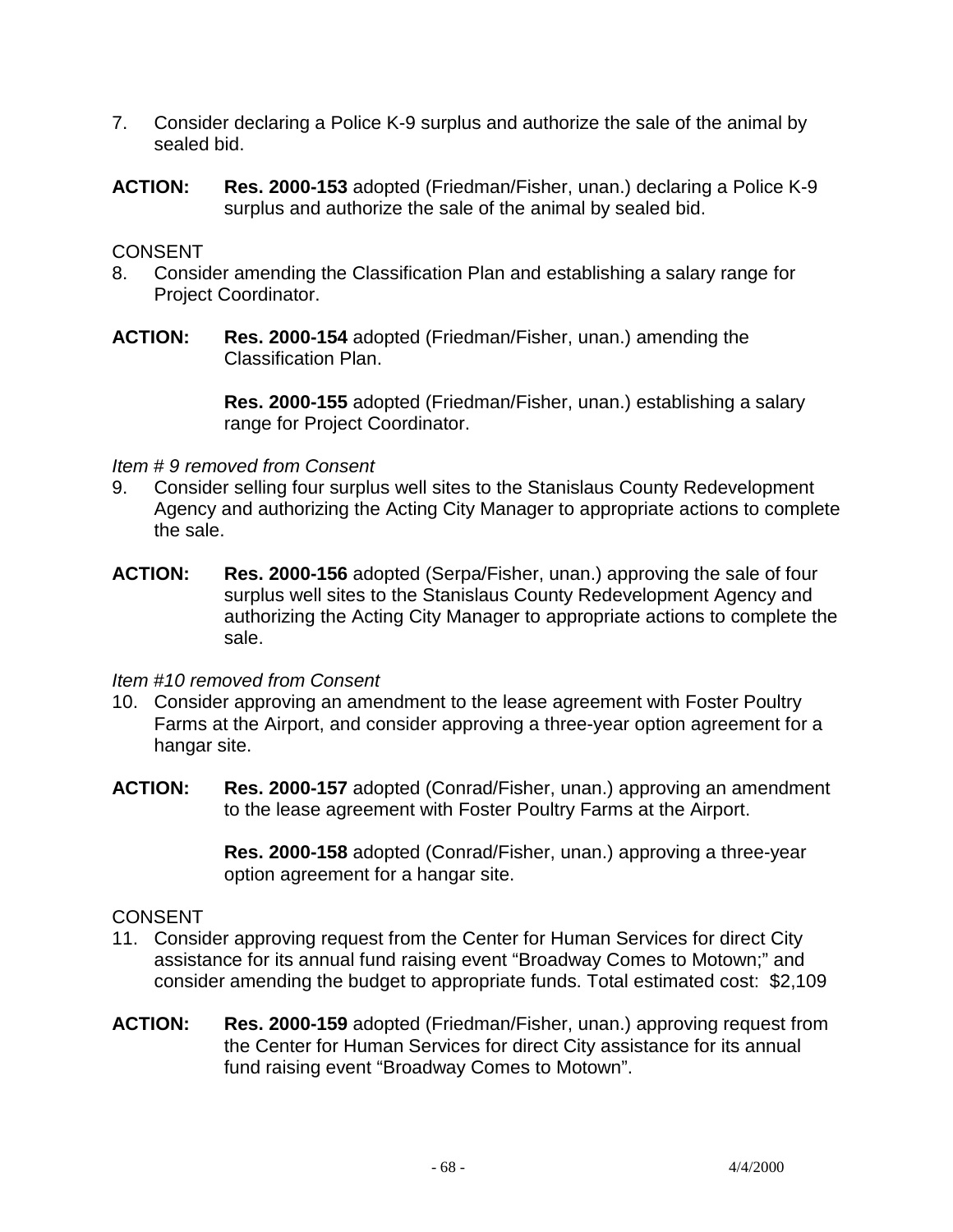**Res. 2000-160** adopted (Friedman/Fisher, unan.) amending the budget to appropriate funds for the Center for Human Services for direct City assistance for its annual fund raising event "Broadway Comes to Motown".

# NEW BUSINESS

- 12. Consider rescinding previous City Council action that directed staff to proceed with an appraiser shared with Stanislaus County for the Waste to Energy Plant appraisal, and consider directing staff to hire the City's own independent appraiser. Request of Councilmember Serpa.
- **ACTION:** By motion (Serpa/Sabatino; Fisher, Friedman, Frohman & Smith, no). Motion to rescind previous Council action failed.
- 13. Consider amending the Municipal Code to provide for changes of department and functions from Operations and Maintenance to Recreation and Neighborhoods; add landscaped public area and/or right of way to the definition of "Park;" allow Director of Recreation and Neighborhoods to assign management of function to Department staff; allow Director's authority to control the distribution of goods in parks; provide clear direction of where bicycles can be ridden in parks; and to allow for smoke free areas in parks playgrounds/tot lots, and around swimming and wading pools.
- **ACTION:** By motion (Friedman/Conrad, majority; Frohman, no), referred item to amend the Municipal Code to provide for changes of department and functions from Operations and Maintenance to Recreation and Neighborhoods; add landscaped public area and/or right of way to the definition of "Park;" allow Director of Recreation and Neighborhoods to assign management of function to Department staff; allow Director's authority to control the distribution of goods in parks; provide clear direction of where bicycles can be ridden in parks; and to allow for smoke free areas in parks playgrounds/tot lots, and around swimming and wading pools, to the Human Services Committee.

#### **ADDENDUM**

- 14. Discussion of Forward Modesto. Request of Vice Mayor Friedman, Councilmember Fisher, and Councilmember Smith.
- **ACTION:** By motion (Smith/Fisher, majority; Conrad & Sabatino, no) approved deferring action until Council receives information from staff.

# ORAL COMMUNICATIONS

• Councilmember Serpa requested Transportation Committee to consider street standard and commented regarding the \$3.3 million transfer from the Geer Road Landfill enterprise account. He requested the Geer Road Landfill be placed on a future agenda.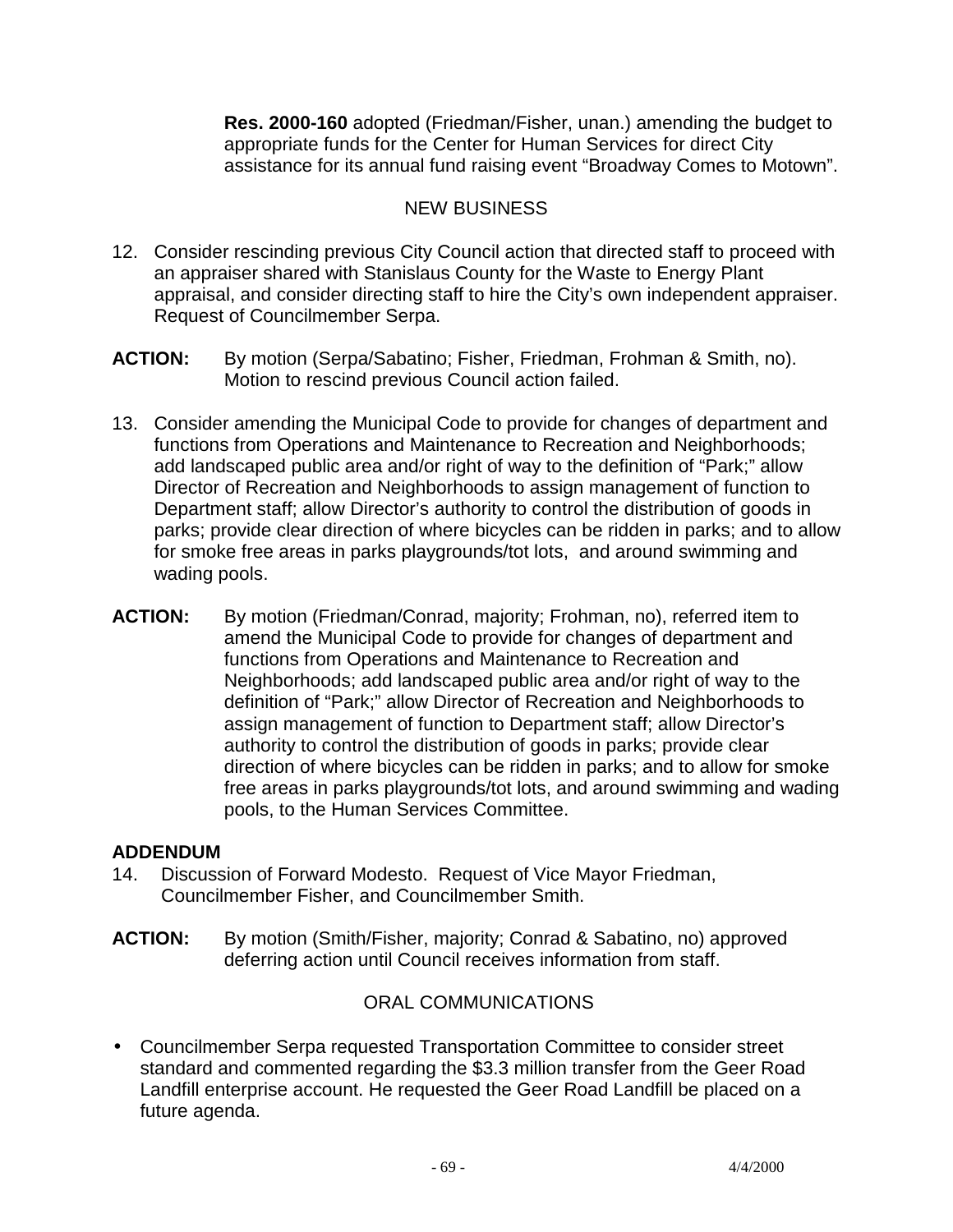- Councilmember Frohman announced Countywide FOOD Initiative petition is being circulated. He commented regarding input he's received on the Performing Arts Center and possible financing.
- Councilmember Conrad requested committee system and staff receiving direction from a majority of the Council be referred to the Economic Development, Community and Intergovernmental Relations Committee.

# MATTERS TOO LATE FOR THE AGENDA

None.

### ADJOURNMENT

The meeting was adjourned to Closed Session at 8:05 p.m.

### CLOSED SESSION

 The meeting will adjourn to a Closed Session in the Council Conference Room to consider the following:

 CONFERENCE WITH LABOR NEGOTIATORS (Pursuant to Section 54957.6 of the Government Code)

| <b>Agency Negotiators:</b>                                                                       | Paul Baxter, Acting City Manager<br>Peter Cowles, Operations & Maintenance Director |  |
|--------------------------------------------------------------------------------------------------|-------------------------------------------------------------------------------------|--|
| <b>Employee Organization:</b>                                                                    | <b>Modesto City Employees Association</b>                                           |  |
| CONFERENCE WITH LABOR NEGOTIATORS<br>(Pursuant to Section 54957.6 of the Government Code)        |                                                                                     |  |
| <b>Agency Negotiators:</b>                                                                       | Paul Baxter, Acting City Manager<br>Robin Renwick, Director                         |  |
| <b>Employee Organization:</b>                                                                    | <b>Modesto Police Management Association</b>                                        |  |
| <b>CONFERENCE WITH LABOR NEGOTIATORS</b><br>(Pursuant to Section 54957.6 of the Government Code) |                                                                                     |  |
| <b>Agency Negotiators:</b>                                                                       | Paul Baxter, Acting City Manager<br>Robin Renwick, Director                         |  |
| <b>Employee Organization:</b>                                                                    | <b>Modesto Police Officers Association</b>                                          |  |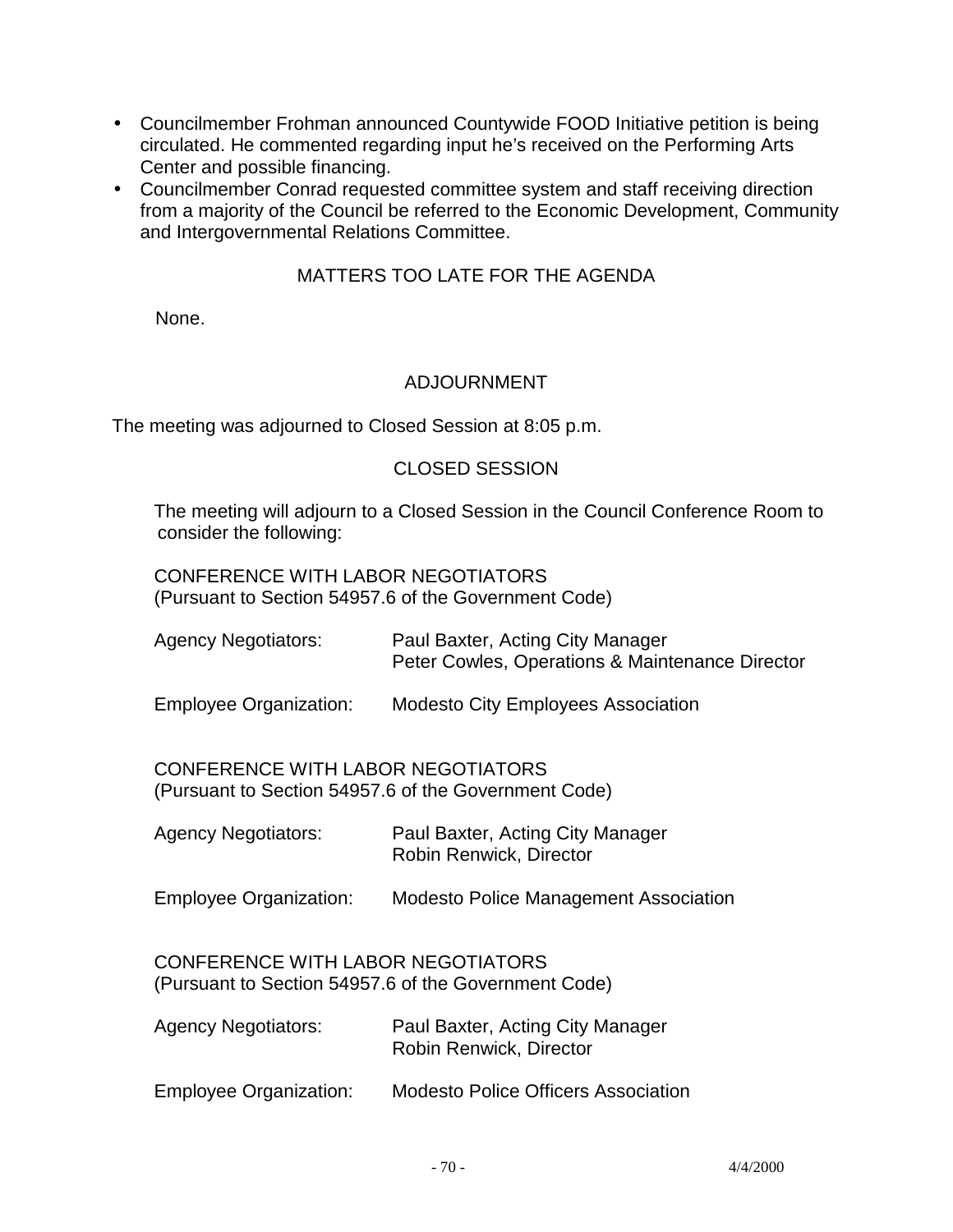CONFERENCE WITH LABOR NEGOTIATORS (Pursuant to Section 54957.6 of the Government Code)

|  | <b>Agency Negotiator:</b>           |           | Paul Baxter, Acting City Manager<br>Robin Renwick, Director                                                                                                                          |
|--|-------------------------------------|-----------|--------------------------------------------------------------------------------------------------------------------------------------------------------------------------------------|
|  | <b>Employee Organization:</b>       |           | <b>Modesto Fire Fighters Association</b>                                                                                                                                             |
|  |                                     |           | CONFERENCE WITH REAL PROPERTY NEGOTIATOR<br>(Pursuant to Section 54956.8 of the Government Code)                                                                                     |
|  | Property:<br>Approximately 46 acres |           | Option or purchase of real property located north of Sylvan<br>Avenue between Roselle Avenue and Litt Road in the City of<br>Modesto for the Village I Community Park - Grogan Park. |
|  |                                     |           |                                                                                                                                                                                      |
|  |                                     |           | APN: 52-18-36 (portion)                                                                                                                                                              |
|  |                                     |           | Ozetta Watson, Owner                                                                                                                                                                 |
|  | <b>Negotiating Parties:</b>         |           | Paul Baxter, Acting City Manager<br>Bill Harper, Property Agent for the City of Modesto                                                                                              |
|  | <b>Under Negotiation:</b>           | acquired. | Price and terms of payment for portion of parcel to be                                                                                                                               |

The City Attorney returned at 10:00 p.m. and reported no action had been taken.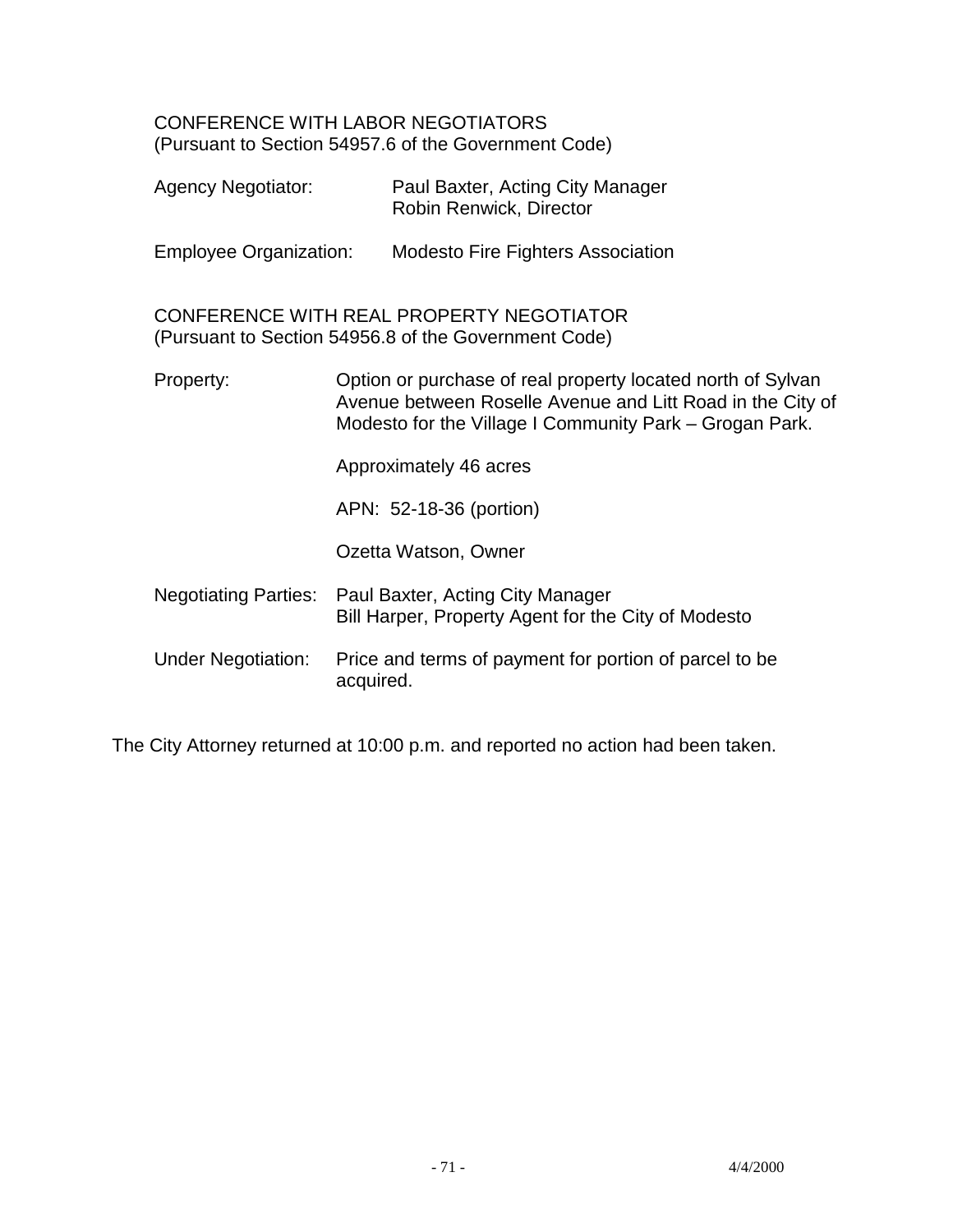### **MINUTES, City Council Meeting, Tuesday, April 11, 2000 at 7:00 p.m.**

Roll Call – Present: Councilmembers Conrad, Fisher, Friedman, Frohman, Serpa, Smith, Mayor Sabatino

Absent: None

Pledge of Allegiance to the Flag

Invocation: Councilmember Bill Conrad

CONSENT ITEMS – ROLL CALL VOTE REQUIRED: Items 1 through 8

**ACTION:** (Fisher/Conrad, unan.)

### ACKNOWLEDGEMENTS AND PRESENTATIONS

 Presentation of a Proclamation to Dick Goodwill and Leona Korock proclaiming April 23 – 29, 2000 "Youth Temperance Education Week."

**ACTION:** Mayor Sabatino presented proclamation.

#### **CONSENT ITEMS**

#### **An item may be removed from consent and discussed at the request of an audience member or Councilmember.**

#### CONSENT

1. Approval of the minutes of the regular City Council meeting of April 4, 2000.

**ACTION:** By motion (Fisher/Conrad, unan.), approved the minutes of the regular City Council meeting of April 4, 2000.

#### CONSENT

- 2. Final adoption of Ord. No. 3175-C.S. amending the Modesto Municipal Code relating to City Contracts – Contract Authority.
- **ACTION:** By motion (Fisher/Conrad, unan.), approved final adoption of **Ord. 3175- C.S.** amending the Modesto Municipal Code relating to City Contracts – Contract Authority.

#### CONSENT

- 3. Consider rejecting the bids received for the installation of lighted crosswalks.
- **ACTION: Res. 2000-161** adopted (Fisher/Conrad, unan.) rejecting the bids received for the installation of lighted crosswalks.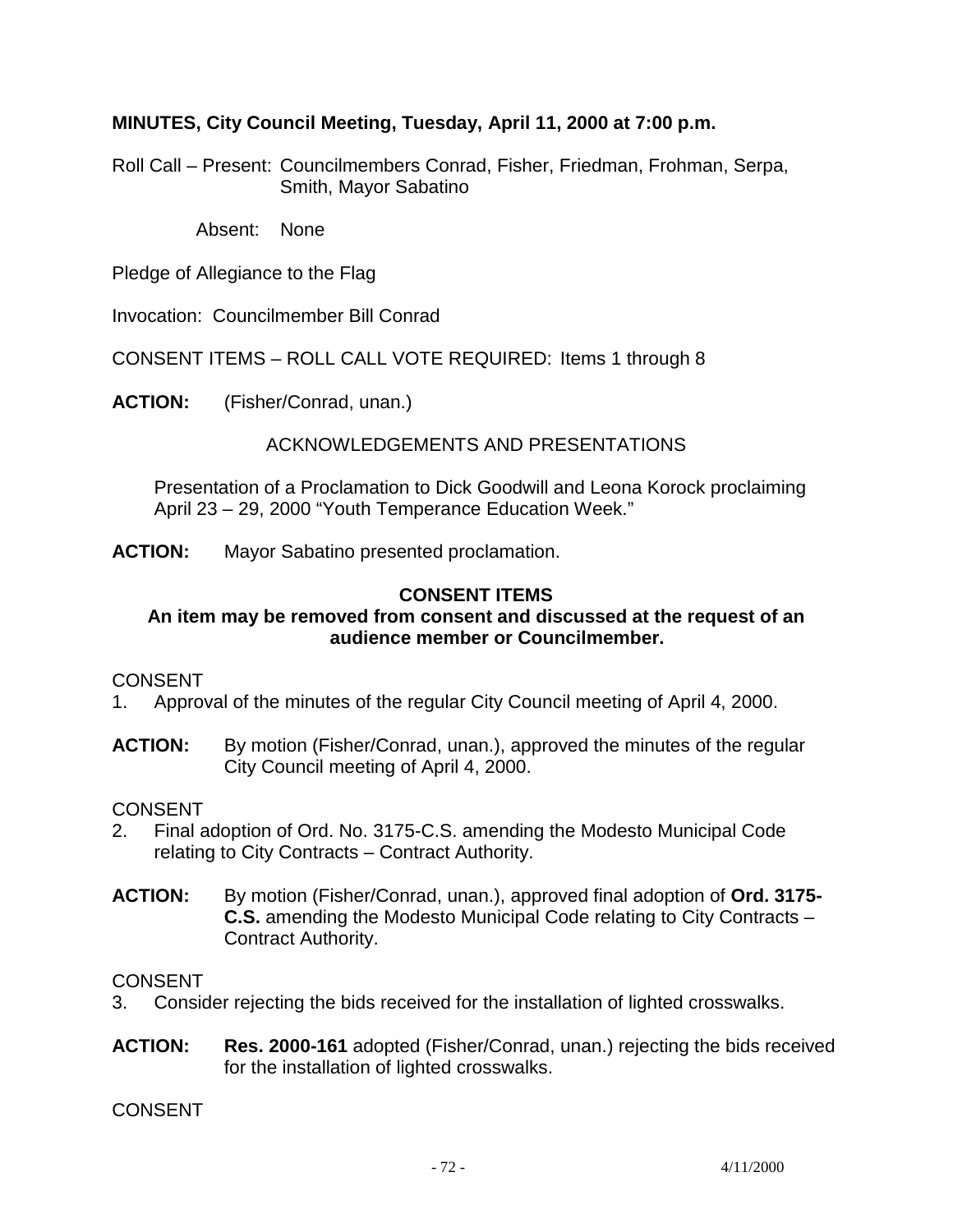- 4. Consider amending the Position Classification Plan to amend the classification of Management Analyst.
- **ACTION: Res. 2000-162** adopted (Fisher/Conrad, unan.) amending the Position Classification Plan to amend the classification of Management Analyst.

- 5. Consider approving the Stanislaus County Sheriff Aero Squadron's request to use the Modesto City-County Airport on May 13, 2000, for their sixth annual Modesto Airport Day.
- **ACTION: Res. 2000-163** adopted (Fisher/Conrad, unan.) approving the Stanislaus County Sheriff Aero Squadron's request to use the Modesto City-County Airport on May 13, 2000, for their sixth annual Modesto Airport Day.

### CONSENT

- 6. Consider approving a ground lease with the Federal Aviation Administration for the air traffic control tower and the Terminal Very High Frequency Omni-Directional Range (TVOR) facility sites at the Modesto City-County Airport.
- **ACTION: Res. 2000-164** adopted (Fisher/Conrad, unan.) approving a ground lease with the Federal Aviation Administration for the air traffic control tower and the Terminal Very High Frequency Omni-Directional Range (TVOR) facility sites at the Modesto City-County Airport.

# **CONSENT**

- 7. Consider accepting resignation of Forrest Heath from Local Cable Programming Committee.
- **ACTION: Res. 2000-165** adopted (Fisher/Conrad, unan.) accepting resignation of Forrest Heath from Local Cable Programming Committee.

# **CONSENT**

- 8. Consider annexation of additional territory (Annexation #1) to Community Facilities District No. 1998-2 (Carver-Bangs/Pelandale-Snyder)
- **ACTION: Res. 2000-166** approved (Fisher/Conrad, unan.) adopting a Resolution of Intention to Annex Territory (Annexation #1) to Community Facilities District No. 1998-2 (Carver-Bangs/Pelandale-Snyder).

# **HEARINGS**

*Mayor Sabatino absent due to conflict of interest* 

9. Hearing to consider an amendment to the Urban Area General Plan to redesignate 40 acres in the Kiernan/Carver Comprehensive Planning District from Business Park to residential uses. (Continued from 10/26/99, 11/16/99, 12/14/99, 1/11/2000, 1/25/2000 and 2/8/2000 Council meetings.)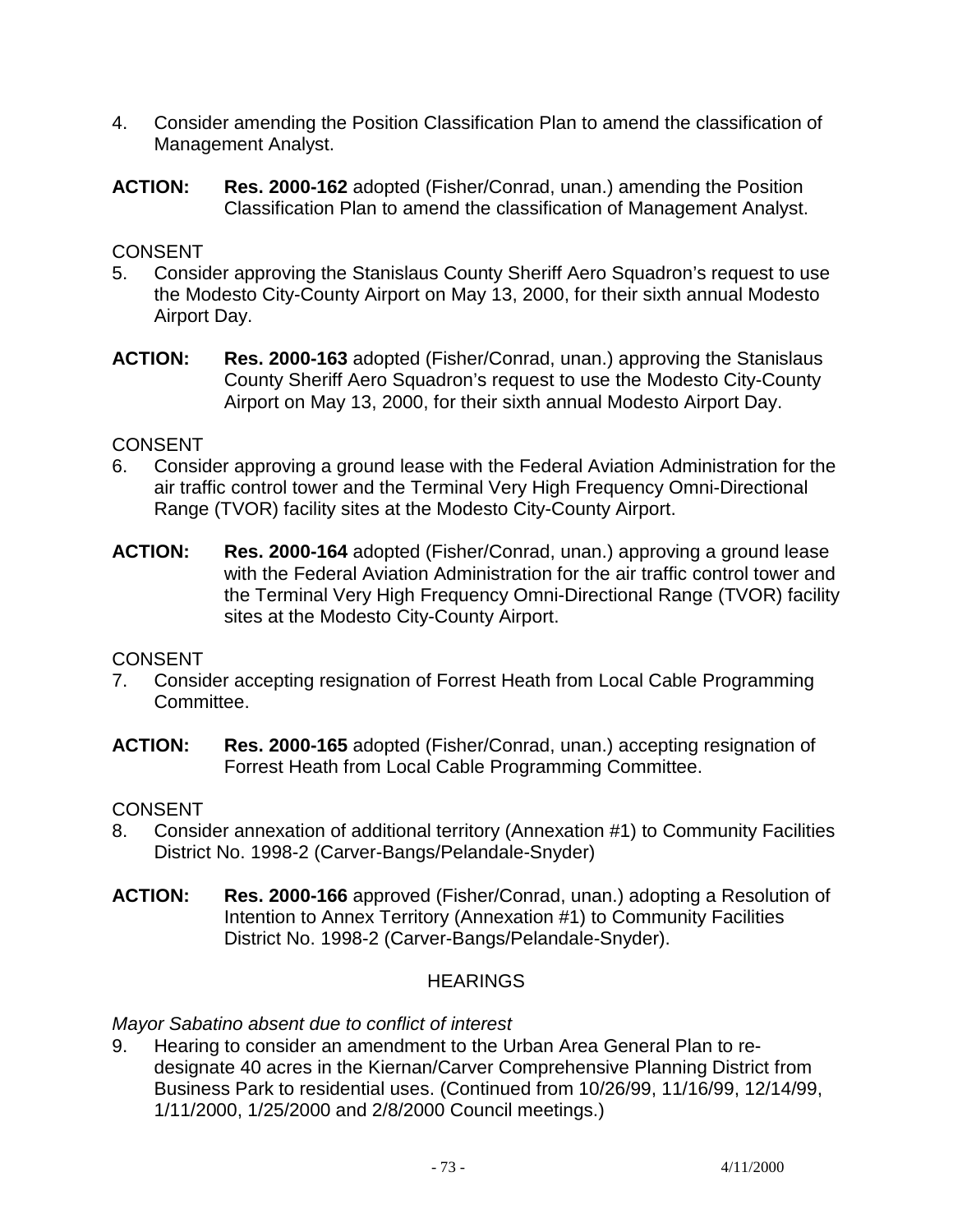**ACTION:** By motion (Fisher/Smith, majority; Frohman, no; Sabatino, absent) approved continuing item 120 days and will be referred to a Council workshop for discussion of problem issues.

### NEW BUSINESS

- 10. Consider approving an agreement with Jones and Stokes Associates, Inc. to update the Master Environmental Impact report for the Modesto General Plan for \$129,285.
- **ACTION: Res. 2000-167** adopted (Fisher/Friedman, unan.) approving an agreement with Jones and Stokes Associates, Inc. to update the Master Environmental Impact report for the Modesto General Plan for \$129,285.
- 11. Discussion of the financial status of the Geer Road Landfill Closure Trust Account and the financial status of the County's Fink Road Landfill Enterprise Fund and its impact on tip fees and garbage ratepayers.

**ACTION:** No action was taken.

### ORAL COMMUNICATIONS

- Steve Burke commented on traffic, specifically on Pelandale.
- Councilmember Frohman acknowledged Paul Baxter's last meeting as Acting City Manager.
- Councilmember Serpa requested City to contact eight cities in the County regarding agricultural land preservation.

### MATTERS TOO LATE FOR THE AGENDA

None.

### ADJOURNMENT

The meeting adjourned to Closed Session at 11:04 p.m.

### CLOSED SESSION

 CONFERENCE WITH LABOR NEGOTIATOR: (Pursuant to Section 54957.6 of the Government Code)

| <b>Agency Negotiators:</b>    | Paul Baxter, Acting City Manager<br>Robin Renwick, Personnel Director |
|-------------------------------|-----------------------------------------------------------------------|
| <b>Employee Organization:</b> | <b>Modesto Police Management Association</b>                          |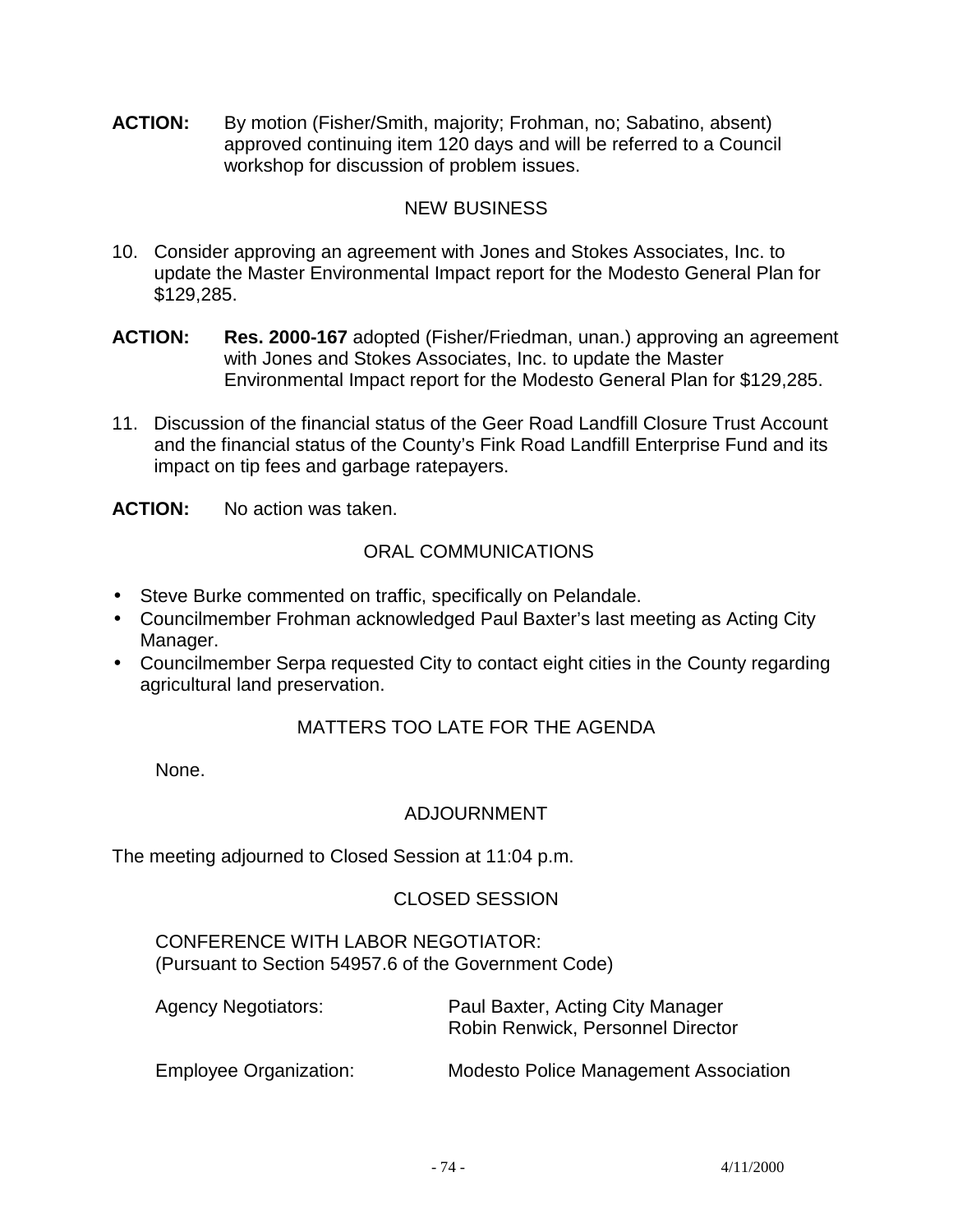#### CONFERENCE WITH LABOR NEGOTIATOR: (Pursuant to Section 54957.6 of the Government Code)

| <b>Agency Negotiators:</b>                                                                       | Paul Baxter, Acting City Manager<br>Robin Renwick, Personnel Director |
|--------------------------------------------------------------------------------------------------|-----------------------------------------------------------------------|
| <b>Employee Organization:</b>                                                                    | Modesto Police Officers Association                                   |
| <b>CONFERENCE WITH LABOR NEGOTIATOR:</b><br>(Pursuant to Section 54957.6 of the Government Code) |                                                                       |
| <b>Agency Negotiators:</b>                                                                       | Paul Baxter, Acting City Manager<br>Robin Renwick, Personnel Director |
| <b>Employee Organization:</b>                                                                    | <b>Modesto Fire Fighters Association</b>                              |

 CONFERENCE WITH LEGAL COUNSEL – EXISTING LITIGATION (Pursuant to Section 54956.9(a) of the Government Code)

Name of Case: Aaron Austin, et al., vs. Officer C. Ramirez, et al., in their individual capacities and as police officials of the City of Modesto, and City of Modesto, United States District Court, Eastern District of California No. CIV-F-99-5757 REC DLB

The City Attorney returned at 11:35 p.m. to announce no reportable action had been taken.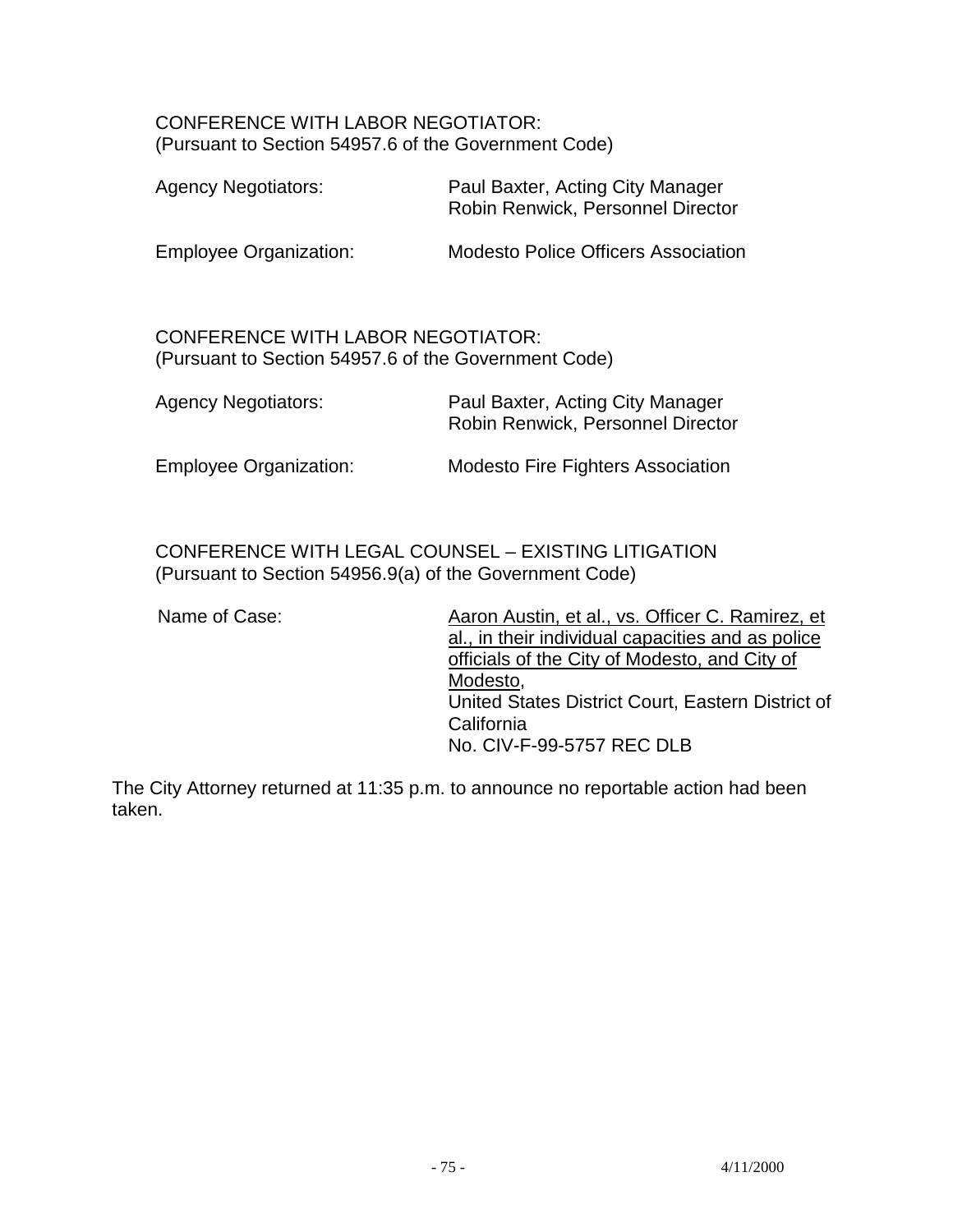### **MINUTES, City Council Meeting, Tuesday, April 18, 2000, at 4:00 p.m.**

Roll Call – Present: Councilmembers Conrad, Fisher, Friedman, Frohman, Serpa, Smith, Mayor Sabatino

Absent: None

Pledge of Allegiance to the Flag

Invocation: Rev. Jeff Kreiser, Living Faith Church

CONSENT ITEMS – ROLL CALL VOTE REQUIRED: Items 1-5, 7, 9-10 Items 6 & 8 removed from Consent

**ACTION:** (Serpa/Friedman, unan.)

### ACKNOWLEDGEMENTS AND PRESENTATIONS

Jim Niskanen, Recreation & Neighborhoods Director introduced the new Deputy Director Robert Quintella.

Paul Baxter, Deputy City Manager, introduced the new City Manager, Jack Crist.

### **CONSENT ITEMS**

### **An item may be removed from consent and discussed at the request of an audience member or Councilmember.**

#### **CONSENT**

- 1. Approval of the minutes of the regular City Council meeting of April 11, 2000.
- **ACTION:** By motion (Serpa/Friedman, unan.), approved the minutes of the regular City Council meeting of April 11, 2000.

#### **CONSENT**

- 2. Consider acceptance as complete the contract of Crutchfield Construction Company for the Carver/Standiford lift station replacement project as complete and authorize the City Clerk to file a Notice of Completion. (Original contract: \$290,930)
- **ACTION: Res. 2000-168** adopted (Serpa/Friedman, unan.) accepting as complete the contract of Crutchfield Construction Company for the Carver/Standiford lift station replacement project as complete and authorize the City Clerk to file a Notice of Completion.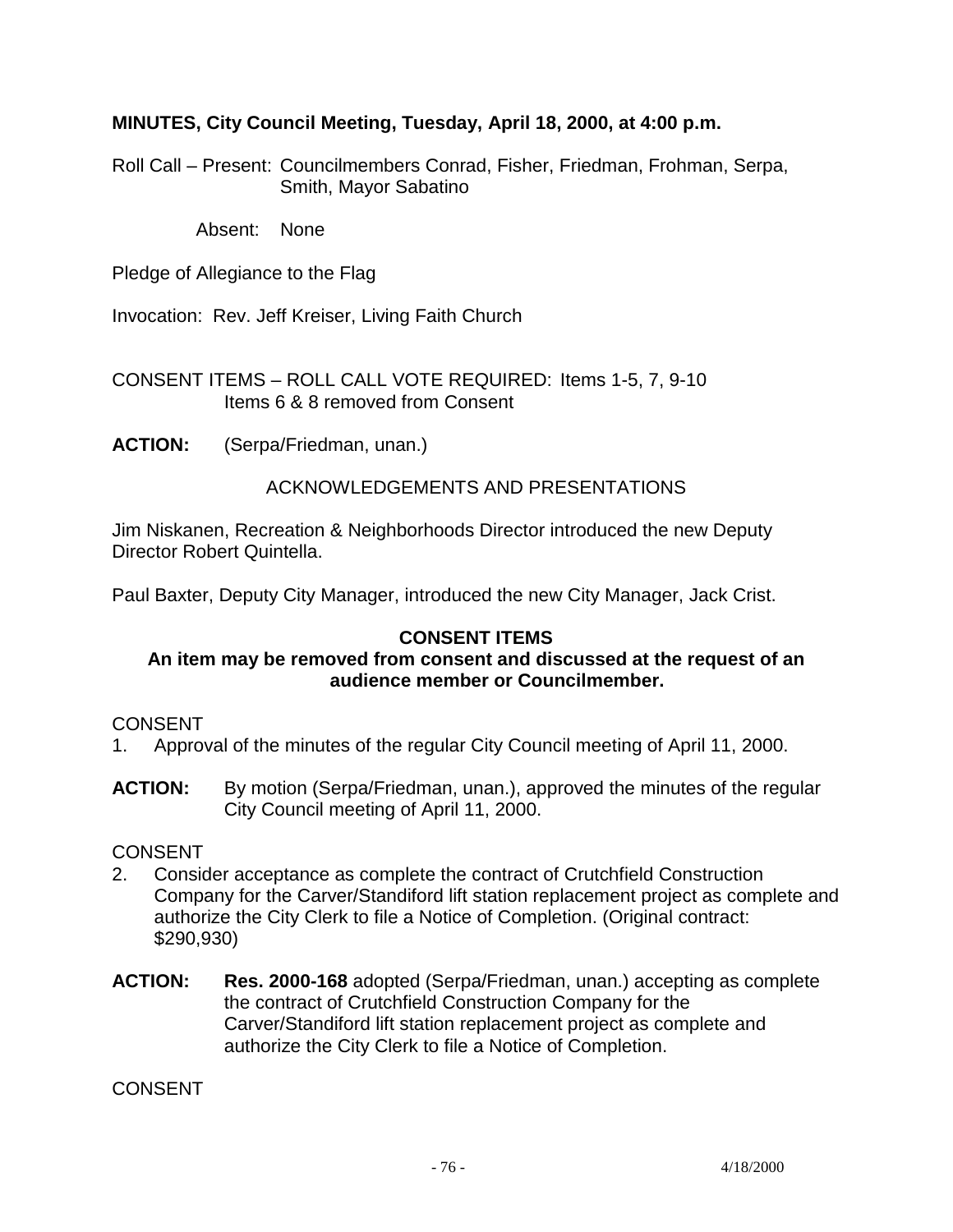- 3. Consider acceptance as complete the contract of Shoemate Building, Inc. for the Modesto Amtrak Station project as complete and authorize the City Clerk to file a Notice of Completion. (Original contract: \$1,762,345)
- **ACTION: Res. 2000-169** adopted (Serpa/Friedman, unan.) accepting as complete the contract of Shoemate Building, Inc. for the Modesto Amtrak Station project as complete and authorize the City Clerk to file a Notice of Completion.

- 4. Consider amending the Position Classification Plan to delete the classifications of Building Maintenance supervisor, Fleet Maintenance Supervisor, Parks Maintenance Supervisor, Public Works Supervisor and Trees Maintenance Supervisor, to add the classification of Operations and Maintenance Supervisor and to amend the classification of Administrative Services Officer; consider amending the Class Range Table to establish a salary for the classification of Operations and Maintenance Supervisor and to amend the salary for the class of Police Support Services Supervisor and administrative Services Officer.
- **ACTION: Res. 2000-170** adopted (Serpa/Friedman, unan.) amending the Position Classification Plan to delete the classifications of Building Maintenance Supervisor, Fleet Maintenance Supervisor, Parks Maintenance Supervisor, Public Works Supervisor and Trees Maintenance Supervisor, to add the classification of Operations and Maintenance Supervisor and to amend the classification of Administrative Services Officer.

 **Res. 2000-171** adopted (Serpa/Friedman, unan.) amending the Class Range Table to establish a salary for the classification of Operations and Maintenance Supervisor and to amend the salary for the class of Police Support Services Supervisor and Administrative Services Officer.

### CONSENT

- 5. Consider approving a three-year option agreement with Modesto Executive Air Charter, dba Skytrek Aviation, for a hangar site and the Modesto City-County Airport.
- **ACTION: Res. 2000-172** adopted (Serpa/Friedman, unan.) approving a three-year option agreement with Modesto Executive Air Charter, dba Skytrek Aviation, for a hangar site and the Modesto City-County Airport.

#### *Item #6 removed from Consent*

- 6. Consider amending the 1999-2000 budget to appropriate \$25,000 and approving Fiscal Year 2000-2001 increase in ABS target and allocation by \$25,000 to the Youth/Senior/Disabled Financial Assistance Program.
- **ACTION: Res. 2000-173** adopted (Serpa/Frohman, unan.) amending the 1999-2000 budget to appropriate \$25,000 to the Youth/Senior/Disabled Financial Assistance Program.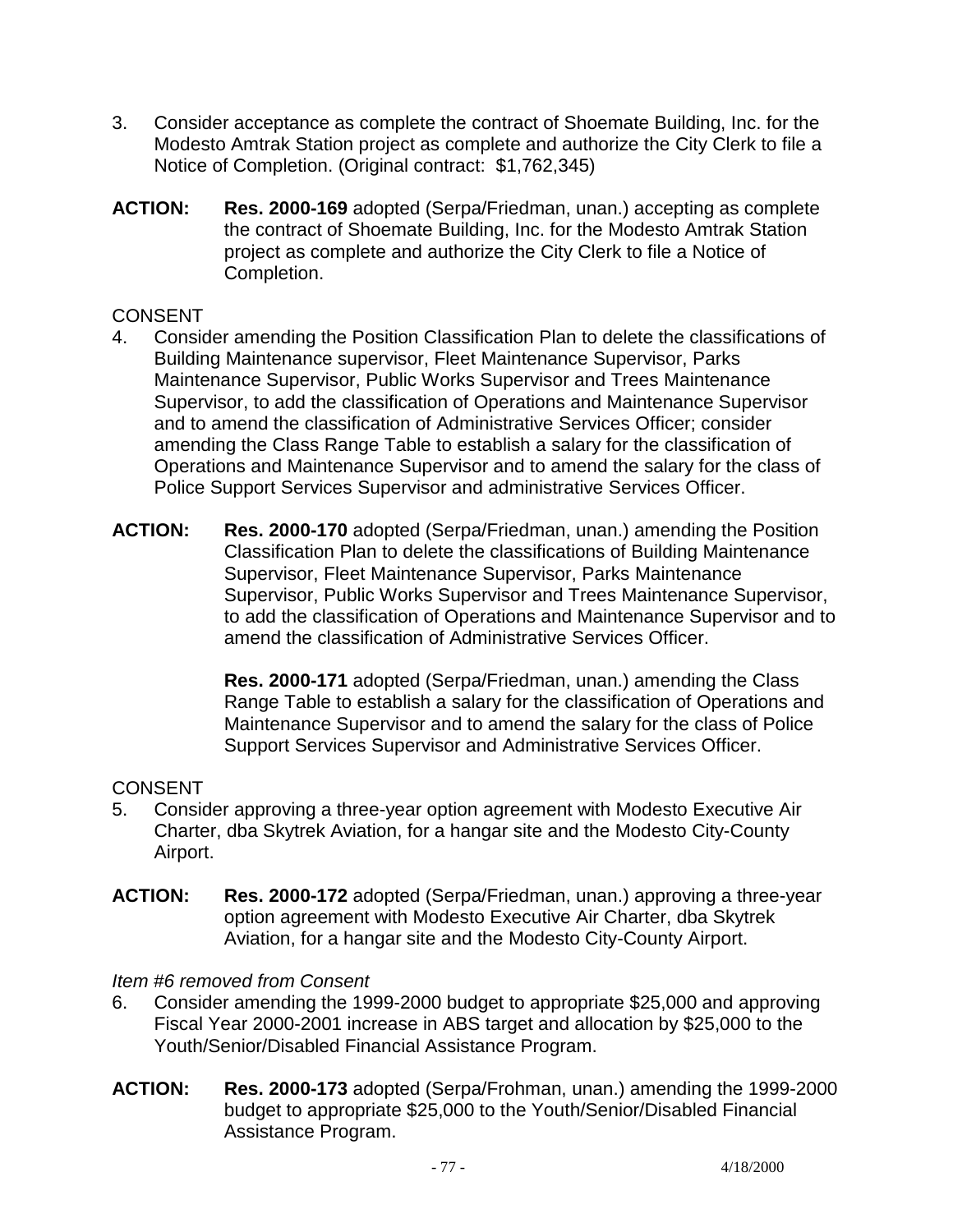- 7. Consider adoption of a policy for accepting, displaying and deaccessioning artwork given to the City of Modesto.
- **ACTION: Res. 2000-174** adopted (Serpa/Friedman, unan.) approving a policy for accepting, displaying and deaccessioning artwork given to the City of Modesto.

#### *Item #8 removed from Consent*

- 8. Consider approving a Vending Machine License agreement with the Seven-Up Bottling Company to install soda vending machines at seven additional park sites.
- **ACTION: Res. 2000-175** adopted (Frohman/Fisher, majority; Serpa & Sabatino, no) approving a Vending Machine License agreement with the Seven-Up Bottling Company to install soda vending machines at seven additional park sites.

#### CONSENT

- 9. Consider approving the Amended and Restated Public Agency Retirement System (PARS) Trust Agreement; reaffirming the appointment of the Risk Manager as the Plan Administrator; authorizing the Plan Administrator to execute the adoption of the PARS Trust Agreement; and authorize the Plan Administrator to take whatever additional administrative actions necessary to maintain participation in PARS.
- **ACTION: Res. 2000-176** adopted (Serpa/Friedman, unan.) approving the Amended and Restated Public Agency Retirement System (PARS) Trust Agreement; reaffirming the appointment of the Risk Manager as the Plan Administrator; authorizing the Plan Administrator to execute the adoption of the PARS Trust Agreement; and authorize the Plan Administrator to take whatever additional administrative actions necessary to maintain participation in PARS.

- 10. Consider accepting resignation of Patrick T. Phillips from the Golf Course Committee.
- **ACTION: Res. 2000-177** adopted (Serpa/Friedman, unan.) accepting resignation of Patrick T. Phillips from the Golf Course Committee.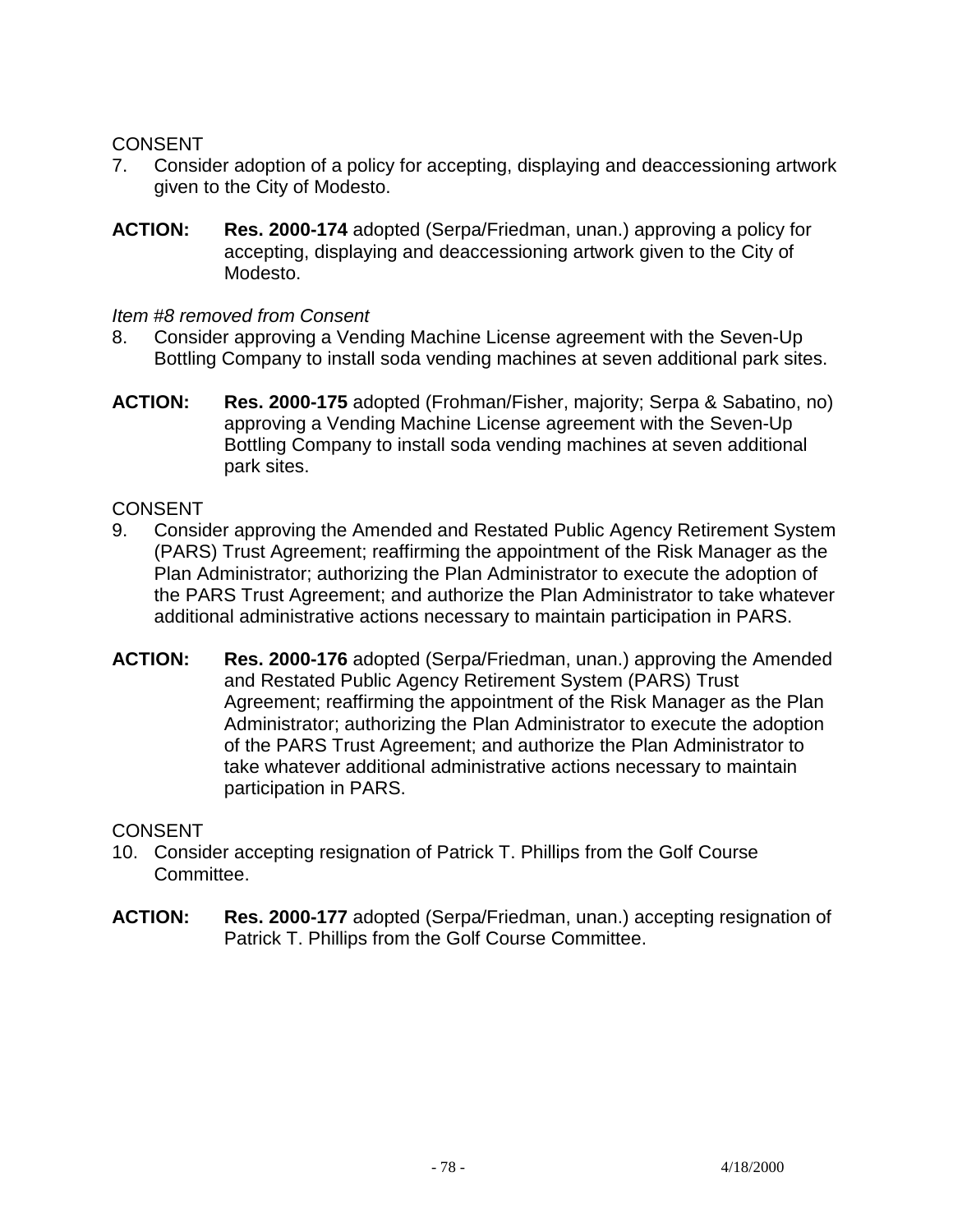### NEW BUSINESS

11. Consider approving a contract with the Keller Group for furniture for the New Police Headquarters at 600 Tenth Street for \$283,384.43 and approving a 5% contingency authorization above the contract amount; and consider approving a contract with the Keller Group for furniture for the existing Police Headquarters at 601 Eleventh Street for \$83,901.45 and approving a 5% contingency authorization above the contract amount.

Total estimated cost: \$385,649.88 (contract \$367,285.88; contingencies \$18,364)

**ACTION: Res. 2000-178** adopted (Fisher/Friedman, unan.) approving a contract with the Keller Group for furniture for the New Police Headquarters at 600 Tenth Street for \$283,384.43 and approving a 5% contingency authorization above the contract amount.

> **Res. 2000-179** adopted (Fisher/Friedman, unan.) approving a contract with the Keller Group for furniture for the existing Police Headquarters at 601 Eleventh Street for \$83,901.45 and approving a 5% contingency authorization above the contract amount.

### ADDENDUM

- 11A. Consider pledge of \$50,000 to purchase tickets from America West Airlines to encourage them to service 135 cities at the Stockton Airport. At the request of Councilmember Smith.
- **ACTION: Res. 2000-180** adopted (Smith/Frohman, majority; Fisher & Serpa, no) approving pledging \$25,000 (amount was changed from \$50,000 to \$25,000) to America West Airlines and requesting the Airport Committee to renew discussions regarding service to Los Angeles.

### ORAL COMMUNICATIONS

- Councilmember Serpa announced he will request status of ATMS system at the next Council meeting.
- Mayor Sabatino announced he would be discussion the performing arts center outside the Chambers and would not discuss the City selling City property due to a conflict of interest.

### WRITTEN COMMUNICATIONS

12. Letter from Shawn Lewis, owner of ART ON 10th, regarding a project of local citizens.

**ACTION:** No action.

### MATTERS TOO LATE FOR THE AGENDA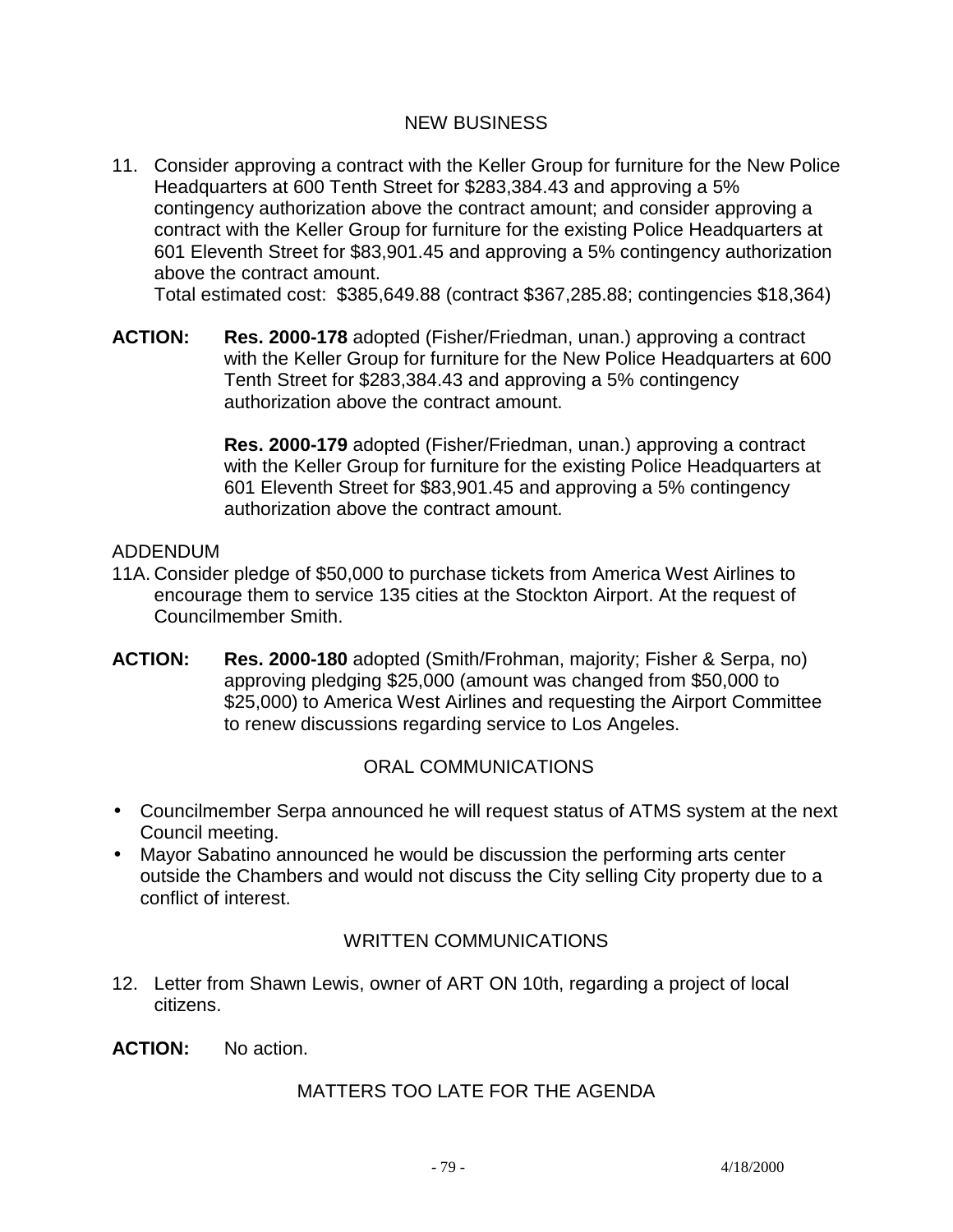None.

### ADJOURNMENT

The meeting adjourned at 6:05 p.m. to a Closed Session in the Council Conference Room.

### CLOSED SESSION

### CONFERENCE WITH LEGAL COUNSEL – EXISTING LITIGATION (Pursuant to Section 54956.9(a) of the Government Code)

| Name of case: | Richard Huizar v. City of Modesto              |
|---------------|------------------------------------------------|
|               | Workers Compensation Appeal Board Case No. STK |

144202

 CONFERENCE WITH LEGAL COUNSEL – LIABILITY CLAIMS (Pursuant to subdivision (d) of Section 54956.95 of the Government Code)

Claimant: Lillian Ott

Agency Claimed Against: City of Modesto

 CONFERENCE WITH LEGAL COUNSEL – EXISTING LITIGATION (Pursuant to Section 54956.9(a) of the Government Code)

Name of case: Alvita Baxter v. City of Modesto, Stanislaus County Superior Court No. 185135

The City Attorney returned at 6:25 p.m. to announce no reportable action had been taken.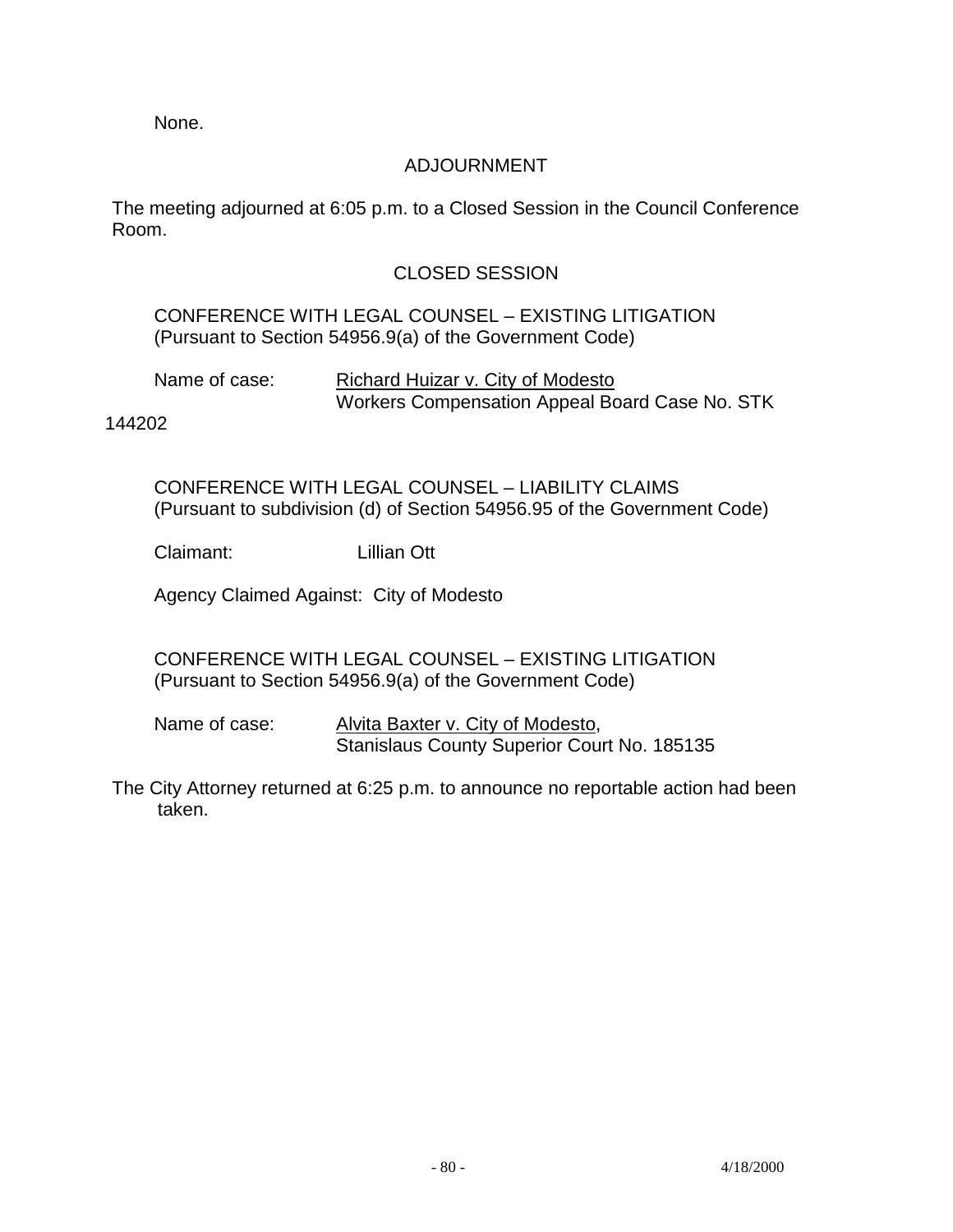### **MINUTES**, **City Council Meeting, Tuesday, April 25, 2000, at 7:00 p.m.**

Roll Call – Present: Councilmembers Conrad, Fisher, Friedman, Frohman, Serpa, Smith, Mayor Sabatino

Absent: None

Pledge of Allegiance to the Flag

Invocation: Councilmember Bill Conrad

CONSENT ITEMS – ROLL CALL VOTE REQUIRED: Items 1 through 8  *Item numbers 3, 4, 6, 7, & 8 removed from Consent* 

**ACTION:** (Friedman/Smith, unan.)

#### ACKNOWLEDGEMENTS AND PRESENTATIONS

Mayor Sabatino reported on his visit to Modesto's Sister City in Mexico.

 Mayor Sabatino requested a presentation from our Sister City in Mexico at the May 2 meeting.

#### **CONSENT ITEMS**

#### **An item may be removed from consent and discussed at the request of an audience member or Councilmember.**

#### CONSENT

- 1. Approval of the minutes of the regular City Council meeting of April 18, 2000.
- **ACTION:** By motion (Friedman/Smith, unan.), approved the minutes of the regular City Council meeting of April 18, 2000.

#### **CONSENT**

- 2. Consider accepting as complete the contract of Kirkwood-Bly, Inc. for the Woodland lift station rehabilitation and authorize the City Clerk to file a Notice of Completion. (Original contract: \$209,761)
- **ACTION: Res. 2000-181** adopted (Friedman/Smith, unan.) accepting as complete the contract of Kirkwood-Bly, Inc. for the Woodland lift station rehabilitation and authorize the City Clerk to file a Notice of Completion.

#### *Item #3 removed from Consent*

3. Consider accepting as complete the contract of K. J. Woods Construction, Inc. for the North Trunk sewer project, Marsala to Bangs to Carver, and authorize the City Clerk to file a Notice of Completion. (Original contract: \$2,424,000)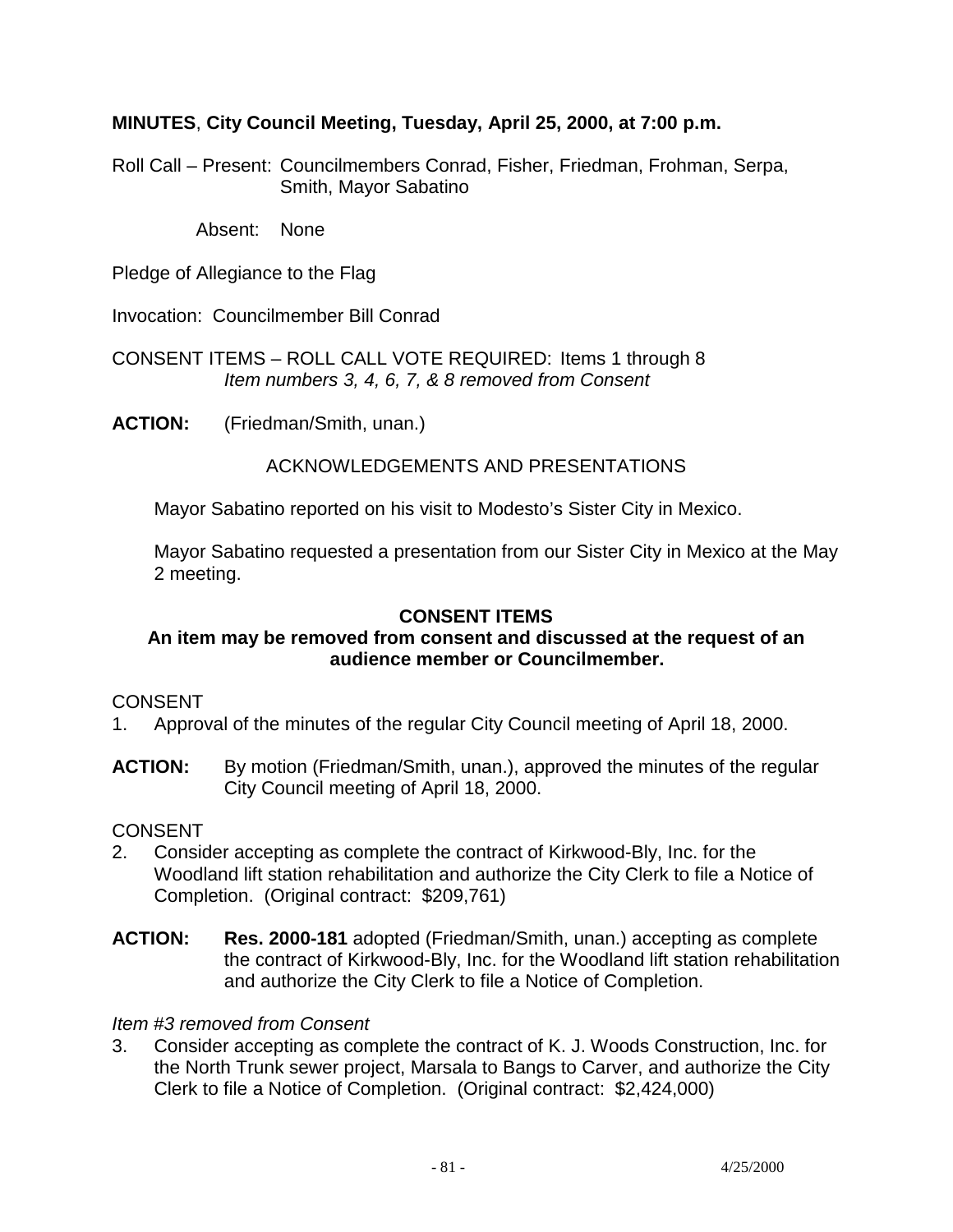**ACTION: Res. 2000-182** adopted (Frohman/Fisher, unan.) accepting as complete the contract of K. J. Woods Construction, Inc. for the North Trunk sewer project, Marsala to Bangs to Carver, and authorize the City Clerk to file a Notice of Completion.

### *Item #4 removed from Consent*

- 4. Acknowledge receipt of the Quarterly Treasurer's Report March 31, 2000; and consider adopting a revised policy for Investment of Public Funds.
- ACTION: By motion, acknowledged receipt of Quarterly Treasurers Report.  **Res. 2000-183** adopted (Frohman/Fisher, unan.) approving revised policy for Investment of Public Funds.

### CONSENT

- 5. Consider approving the proposed Bylaws of the Community Qualities Forum.
- **ACTION: Res. 2000-184** adopted (Friedman/Smith, unan.) approving the proposed Bylaws of the Community Qualities Forum.

#### *Item #6 removed from Consent*

- 6. Consider authorizing staff to negotiate the allocation of four lots purchased with Community Development Block Grant Funds to Desarrollo-Latino-Americano, a not-for-profit agency, for the development of new single family homes in the Airport neighborhood and authorizing the City Manager to execute all necessary documents.
- **ACTION: Res. 2000-185** adopted (Fisher/Frohman, unan.) authorizing staff to negotiate the allocation of four lots purchased with Community Development Block Grant Funds to Desarrollo-Latino-Americano, a notfor-profit agency, for the development of new single family homes in the Airport neighborhood and authorizing the City Manager to execute all necessary documents.

#### *Item #7 removed from Consent*

- 7. Consider authorizing City staff to continue to provide game-related maintenance activities at John Thurman Baseball Stadium as recommended by the Technical Proposal Review Team.
- **ACTION: Res. 2000-186** adopted (Frohman/Fisher, majority; Serpa & Sabatino, no) authorizing City staff to continue to provide game-related maintenance activities at John Thurman Baseball Stadium as recommended by the Technical Proposal Review Team.

#### *Item #8 removed from Consent*

8. Consider expanding the membership of Ad Hoc District Elections Committee and providing a charge to the committee.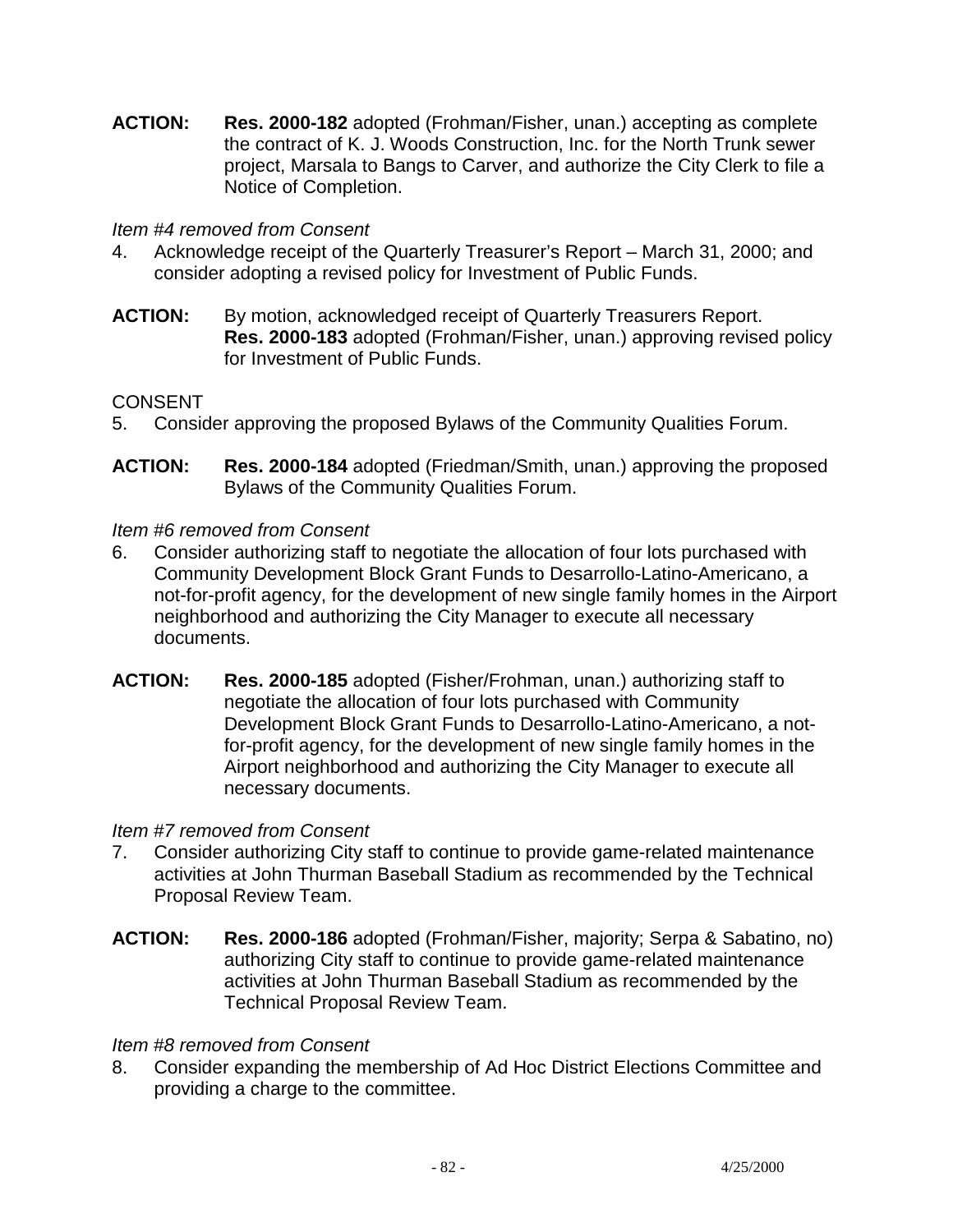**ACTION: Res. 2000-187** adopted (Smith/Sabatino, majority; Conrad, Frohman & Sabatino, no) expanding the membership of Ad Hoc District Elections Committee and providing a charge to the committee including appointment of four additional members from the four Councilmembers not on the ad hoc committee. Joel Broumas will not serve on the committee until Modesto Police Management Association negotiations are complete. The City Attorney will attend all committee meetings.

> Councilmember Frohman appointed Miguel Donoso. Mayor Sabatino chose not to make an appointment.

 Councilmember Conrad requested that District Elections, Term Limits and Change of Election Date be placed on the May 2 Council agenda.

 Councilmember Serpa requested a nine-member Council and providing for the election of four member out of the nine to be by district.

### **HEARINGS**

- 9. Hearing to consider increasing green fees at Dryden and Creekside Golf Courses.
- **ACTION: Res. 2000-188** adopted (Fisher/Sabatino, unan.) establishing green fees and rescinding Resolution No. 99-68 including conducting a marketing study and a review done of unlimited play pass, coupons and a senior program.

### NEW BUSINESS

- 10. Consider approving a license agreement with Chris Ricci Presents, Inc. to host a street festival, the Exclamation Fest, in downtown Modesto on Saturday, July 22, 2000.
- **ACTION: Res. 2000-189** adopted (Frohman/Smith, unan) approving a license agreement with Chris Ricci Presents, Inc. to host a street festival, the Exclamation Fest, in downtown Modesto on Saturday, July 22, 2000 and authorizing City Manager to execute agreement.
- 11. Consider amending the budget by adjusting the contingency reserves to reimburse the Building Services Fund for expenses related to Tenth Street Place in the amount of \$200,000.
- **ACTION: Res. 2000-190** adopted (Smith/Sabatino, unan.) amending the budget by adjusting the contingency reserves to reimburse the Building Services Fund for expenses related to Tenth Street Place in the amount of \$200,000.
- 12. Consider establishing telecommunications policies to guide the modifications of existing ordinances and the development of new ordinances for future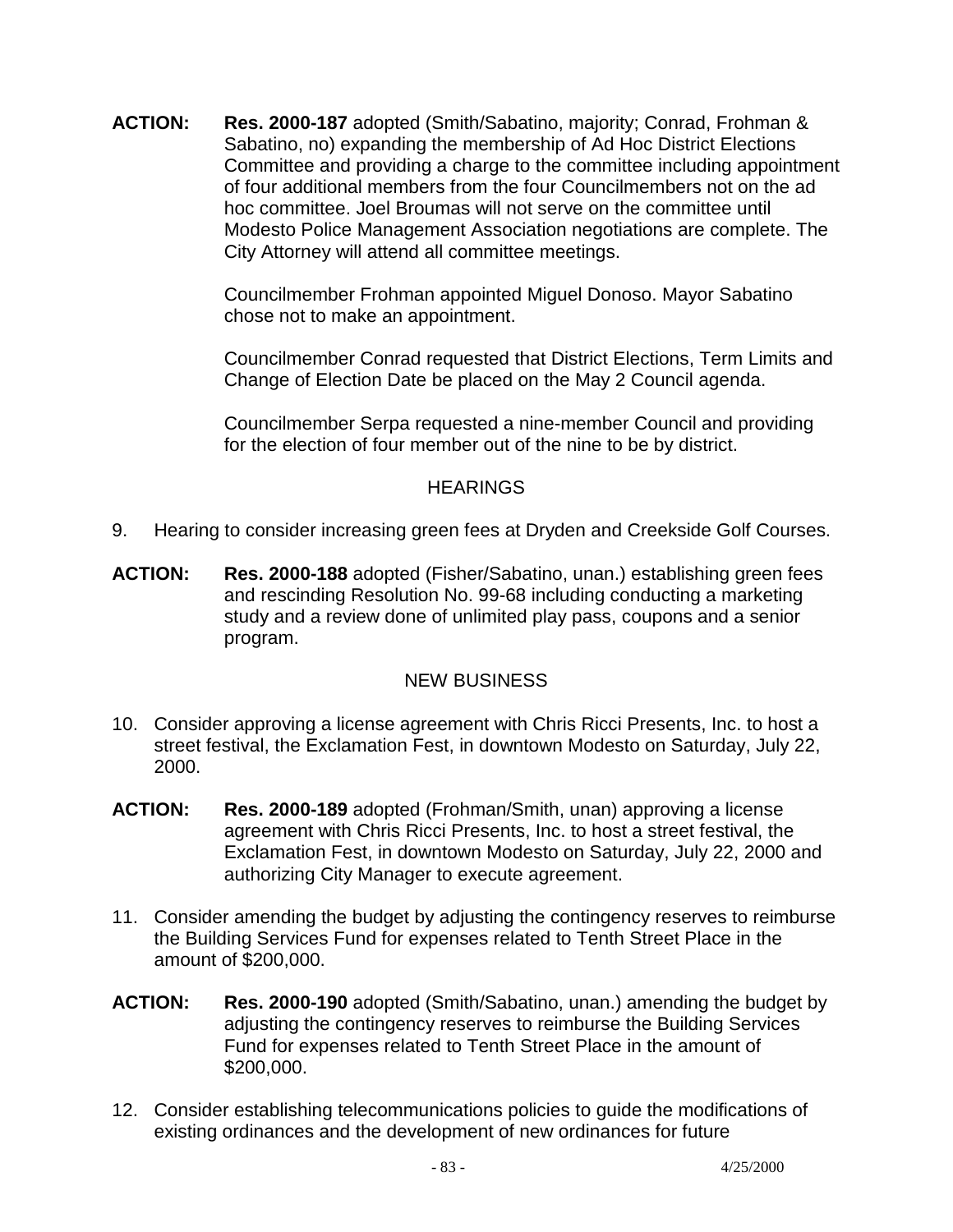development of telecommunications within the City; consider appropriating \$50,000 from the General Reserve; and consider authorizing the City Manager to negotiate a service agreement with the Law Firm of McDonough, Holland & Allen, or other consultants as deemed appropriate and assist with cable provider contract negotiations.

**ACTION: Res. 2000-191** adopted (Fisher/Frohman, unan.) establishing telecommunications policies to guide the modifications of existing ordinances and the development of new ordinances for future development of telecommunications within the City.

> **Res. 2000-192** adopted (Fisher/Frohman, unan.) appropriating \$50,000 from the General Reserve.

 **Res. 2000-193** adopted (Fisher/Frohman, unan.) authorizing the City Manager to negotiate a service agreement with the Law Firm of McDonough, Holland & Allen, or other consultants as deemed appropriate and assist with cable provider contract negotiations.

### ORAL COMMUNICATIONS

- A citizen commented regarding homeless and availability of work.
- Alan Dickson commented regarding contracted work on Carver between Bangs & Snyder being inadequate.
- A citizen commented regarding District Elections.
- Councilmember Serpa requested that the bylaws for the Community Qualities Forum be returned at the May 2 Council meeting.

# MATTERS TOO LATE FOR THE AGENDA

None.

# ADJOURNMENT

The meeting adjourned to Closed Session at 10:50 p.m.

# CLOSED SESSION

 The meeting adjourned to a Closed Session in the Council Conference Room to consider the following:

 CONFERENCE WITH LABOR NEGOTIATORS (Pursuant to Section 54957.6 of the Government Code)

| <b>Agency Negotiators:</b> |  |
|----------------------------|--|
|----------------------------|--|

Paul Baxter, Deputy City Manager Robin Renwick, Personnel Director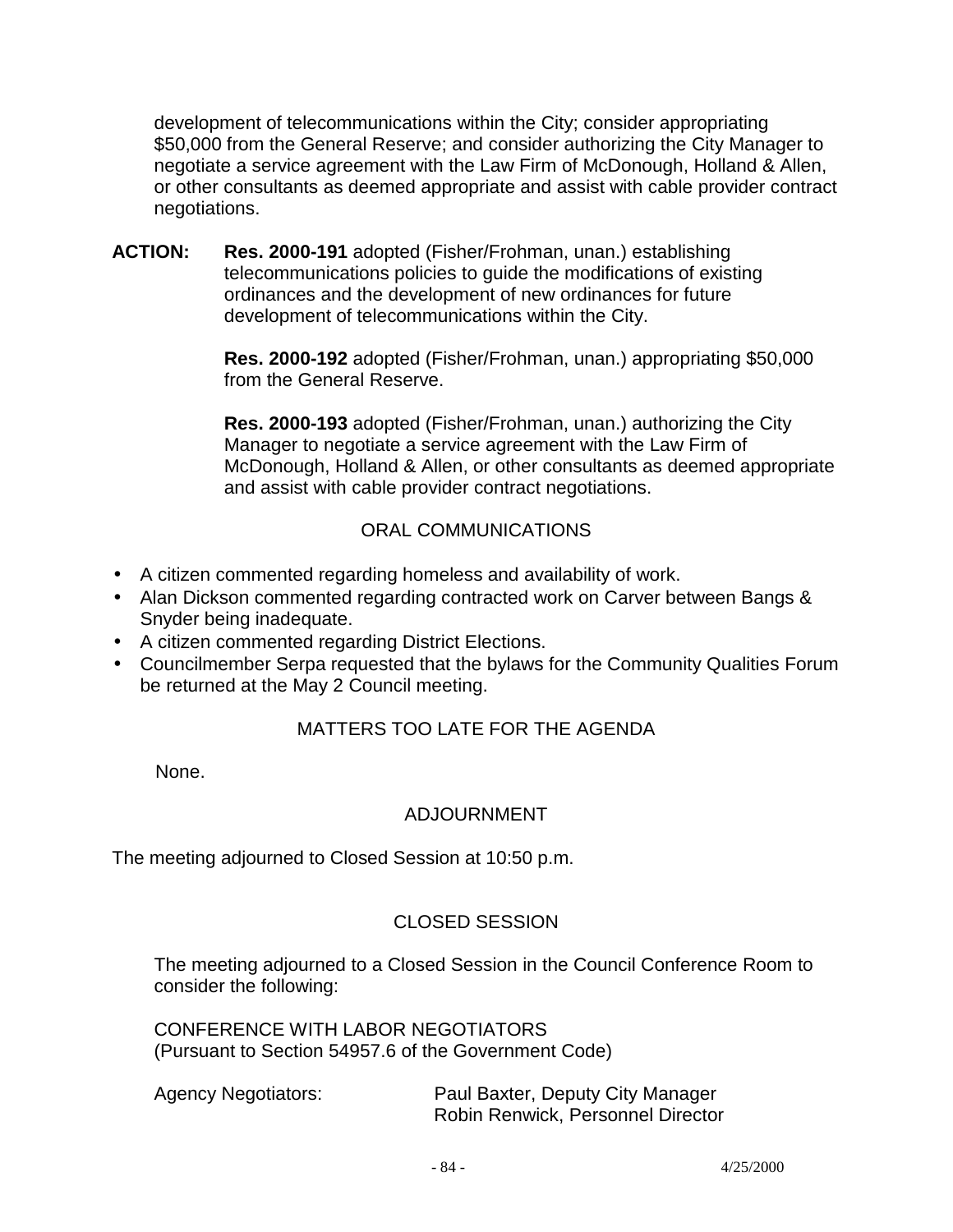Employee Organization: Modesto Police Officers Association

 CONFERENCE WITH LABOR NEGOTIATORS (Pursuant to Section 54957.6 of the Government Code)

| <b>Agency Negotiators:</b>                                                                | Paul Baxter, Deputy City Manager<br>Robin Renwick, Personnel Director |
|-------------------------------------------------------------------------------------------|-----------------------------------------------------------------------|
| <b>Employee Organization:</b>                                                             | Modesto Police Management Association                                 |
| CONFERENCE WITH LABOR NEGOTIATORS<br>(Pursuant to Section 54957.6 of the Government Code) |                                                                       |
| <b>Agency Negotiators:</b>                                                                | Paul Baxter, Deputy City Manager<br>Robin Renwick, Personnel Director |
| <b>Employee Organization:</b>                                                             | <b>Modesto Fire Fighters Association</b>                              |

The City Attorney returned at 11:55 to report no action had been taken.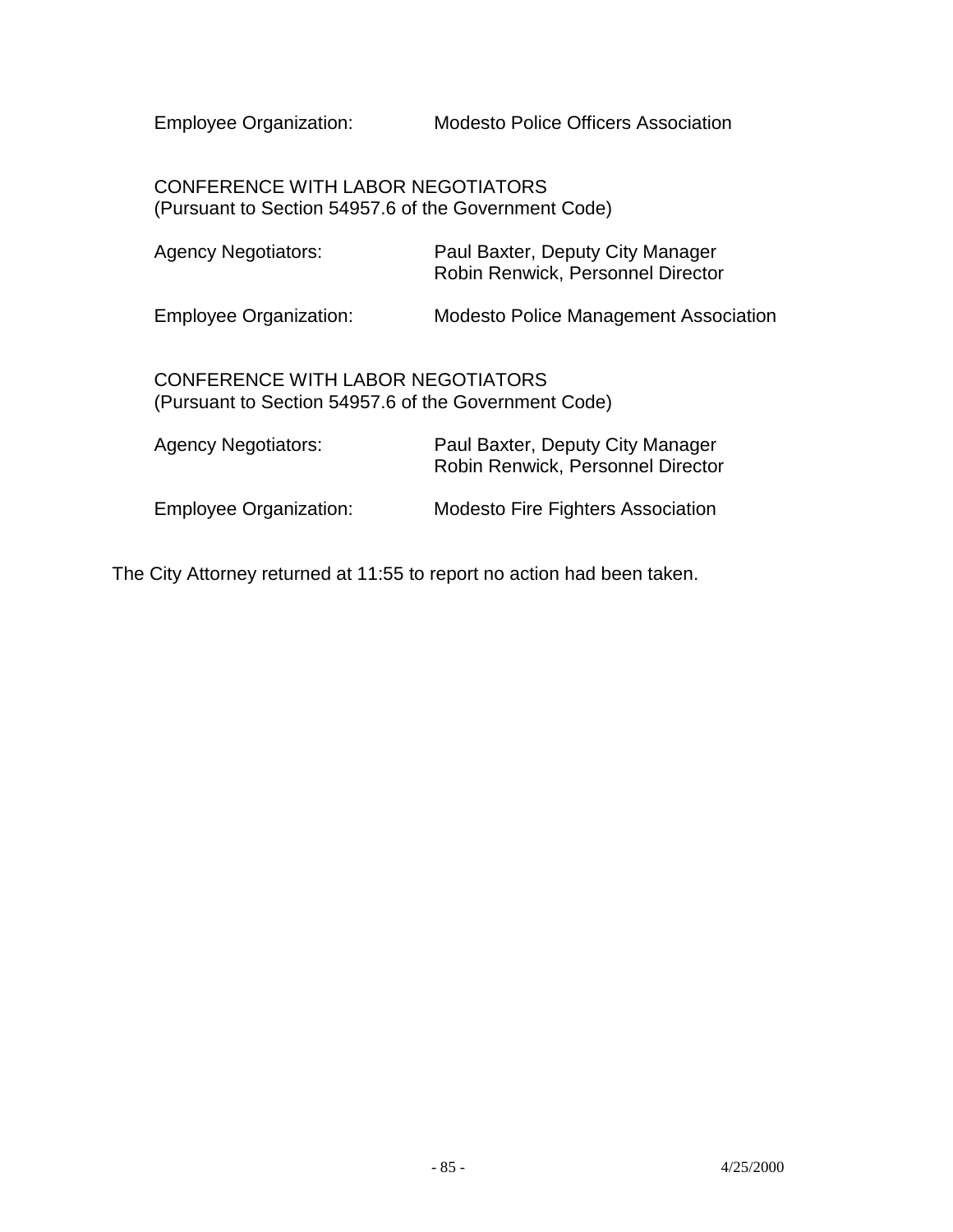### **MINUTES, City Council Meeting, Tuesday, May 2, 2000, at 4:00 p.m.**

Roll Call – Present: Councilmembers Conrad, Fisher, Friedman, Frohman, Serpa, Smith, Mayor Sabatino

Absent: None

Pledge of Allegiance to the Flag

Invocation: Rev. Cliff Sexton, First Baptist Church

CONSENT ITEMS – ROLL CALL VOTE REQUIRED: Items 1 through 11A

 *Items 11 and 11A removed from Consent* 

**ACTION:** (Friedman/Fisher, unan.)

### ACKNOWLEDGEMENTS AND PRESENTATIONS

 Presentation of a Proclamation to Marnelle White, President of Stanislaus County Commission on Aging, proclaiming the month of May Senior Awareness Month.

**ACTION:** Proclamation presented by Mayor Sabatino.

 Presentation of a Proclamation to Barbara Anderson, Coordinator, West Modesto/King Kennedy Neighborhood Collaborative/Teen Life Challenge, proclaiming the month of May, 2000 National Teen Pregnancy Prevention Month.

**ACTION:** Proclamation presented by Mayor Sabatino. Presentation given by Teresa Anderson,

 Presentation of the CALED (California Association for Local Economic Development) Grand Prize Award of Excellence for Tenth Street Place.

**ACTION:** Phil Testa and Linda Boston made the presentation to the Council.

 Presentation by Modesto Sister City, Inc. on delegation visit to Aquascaliente, Mexico.

**ACTION:** Rescheduled to the May 9, 2000 Council meeting.

### **CONSENT ITEMS**

### **An item may be removed from consent and discussed at the request of an audience member or Councilmember.**

#### CONSENT

1. Approval of the minutes of the regular City Council meeting of April 25, 2000.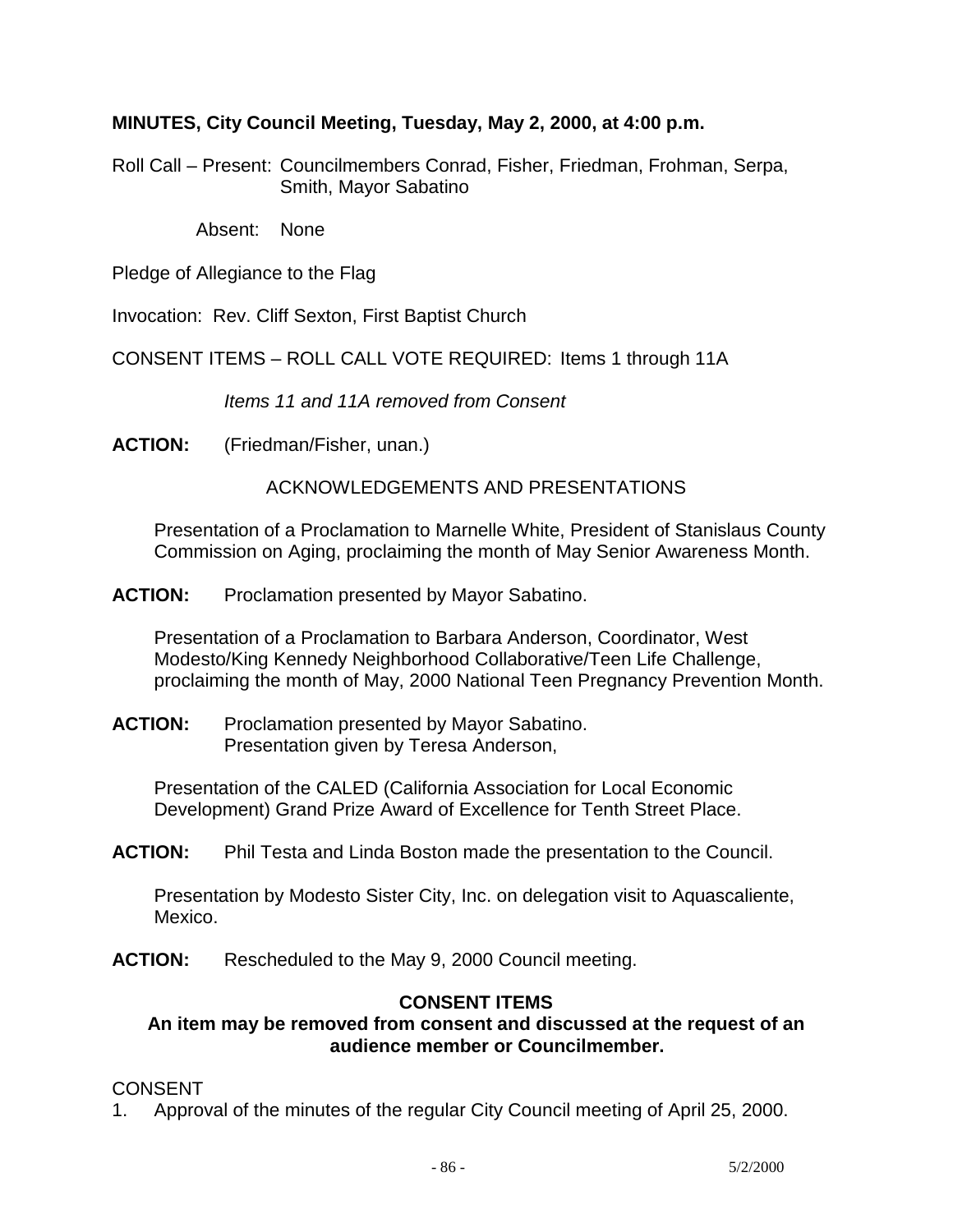**ACTION:** By motion, (Friedman/Fisher, unan.) approved the minutes of the regular City Council meeting of April 25, 2000.

### **CONSENT**

- 2. Consider award of contract for the Downey Park and Modesto High School tennis court renovation project to Southwest Recreational Industries, Inc. for \$74,811. Estimated cost: \$84,536.43 (contract \$74,811; contingency & administration \$9,725.43
- **ACTION: Res. 2000-194** adopted (Friedman/Fisher, unan.) awarding of contract for the Downey Park and Modesto High School tennis court renovation project to Southwest Recreational Industries, Inc. for \$74,811.

### CONSENT

- 3. Consider authorizing the City Manager to execute a master agreement for administering State funded transportation projects; consider authorizing the City Manager to execute program supplements for all State funded transportation projects.
- **ACTION: Res. 2000-195** adopted (Friedman/Fisher, unan.) authorizing the City Manager to execute a master agreement for administering State funded transportation projects.

 **Res. 2000-196** adopted (Friedman/Fisher, unan.)(authorizing the City Manager to execute program supplements for all State funded transportation projects.

### **CONSENT**

- 4. Consider ordering the Director of Engineering & Transportation to prepare and file the Annual Report for Landscape Maintenance District No. 1 for Dry Creek Meadows Subdivisions No. 1 through 6.
- **ACTION: Res. 2000-197** adopted (Friedman/Fisher, unan.) ordering the Director of Engineering & Transportation to prepare and file the Annual Report for Landscape Maintenance District No. 1 for Dry Creek Meadows Subdivisions No. 1 through 6.

- 5. Consider ordering the Director of Engineering & Transportation to prepare and file the Annual Report for Landscape Maintenance District No. 2 for Dry Creek Meadows Subdivisions No. 7 through 10, Creekwood Meadows Subdivision and Yosemite Meadows Subdivision Units 1 and 2.
- **ACTION: Res. 2000-198** adopted (Friedman/Fisher, unan.) ordering the Director of Engineering & Transportation to prepare and file the Annual Report for Landscape Maintenance District No. 2 for Dry Creek Meadows Subdivisions No. 7 through 10, Creekwood Meadows Subdivision and Yosemite Meadows Subdivision Units 1 and 2.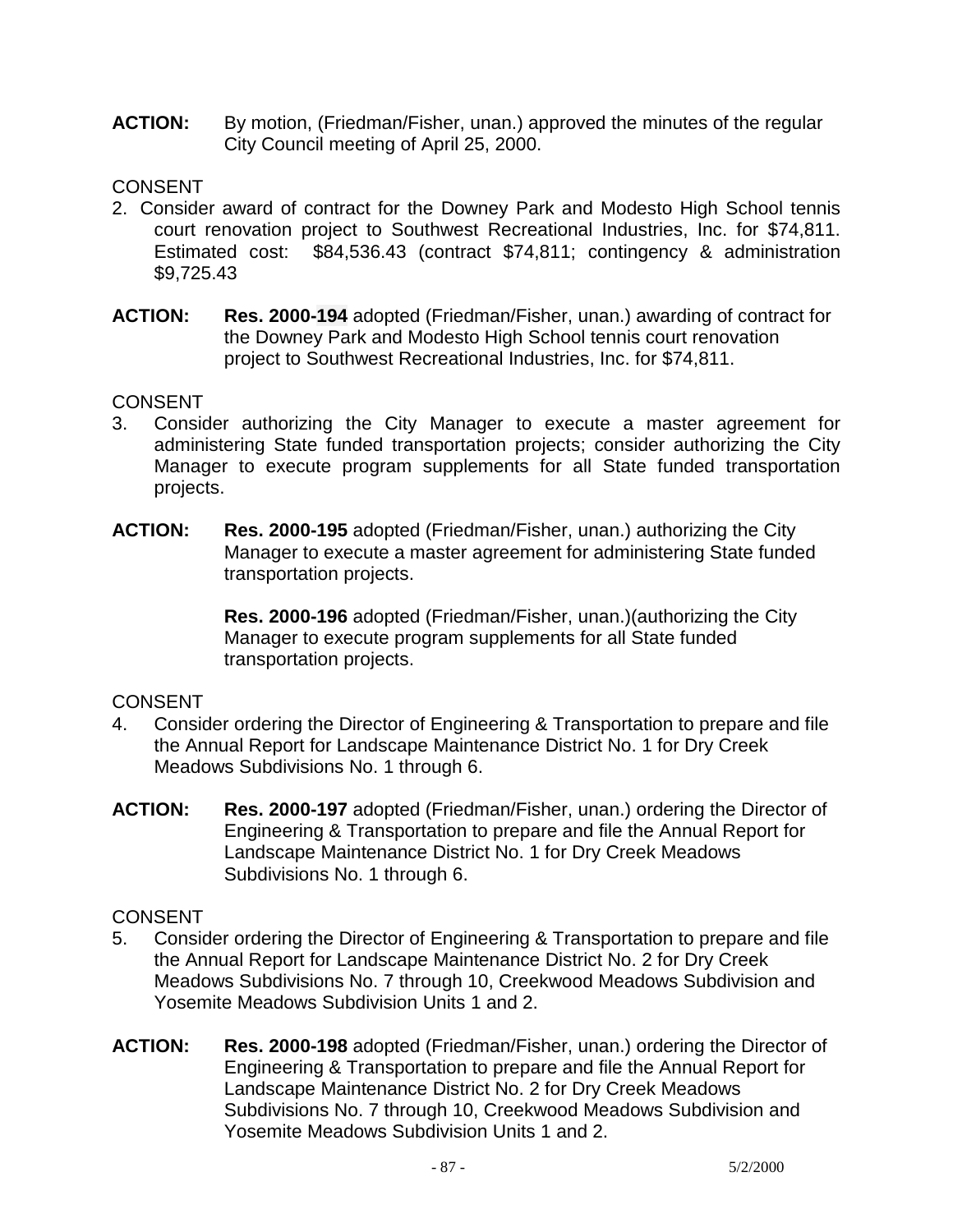- 6. Consider approving an amendment to the agreement with DeLeuw, Cather & Company to expand the scope of engineering services for the  $9<sup>th</sup>$  Street railroad relocation project.
- **ACTION: Res. 2000-199** adopted (Friedman/Fisher, unan.) approving an amendment to the agreement with DeLeuw, Cather & Company to expand the scope of engineering services for the  $9<sup>th</sup>$  Street railroad relocation project.

### CONSENT

- 7. Consider adopting a resolution proclaiming May 14-20, 2000 as "Bike Commute Week 2000."
- **ACTION: Res. 2000-200** adopted (Friedman/Fisher, unan.) proclaiming May 14-20, 2000 as "Bike Commute Week 2000."

### CONSENT

- 8. Consider establishing a formal Airport Oil Recycling Program Policy.
- **ACTION: Res. 2000-201** adopted (Friedman/Fisher, unan.) establishing a formal Airport Oil Recycling Program Policy.

#### **CONSENT**

- 9. Consider approval of the final map of Village Highlands 4, Phase 1 Subdivision and authorizing the City Manager to sign an agreement with the subdividers as required by Section 4-4.604(c) of the Municipal Code. (Owners: Inland Village, a California General Partnership by Heritage Homes, LLC, General Partner)
- **ACTION: Res. 2000-202** adopted (Friedman/Fisher, unan.) approving the final map of Village Highlands 4, Phase 1 Subdivision and authorizing the City Manager to sign an agreement with the subdividers as required by Section 4-4.604(c) of the Municipal Code.

#### **CONSENT**

- 10. Consider approving the request of the Farmers Market to establish a banner program in and near the downtown area and designate these banners as being installed for direction and/or informational purposes.
- **ACTION: Res. 2000-203** adopted (Friedman/Fisher, unan.) approving the request of the Farmers Market to establish a banner program in and near the downtown area and designate these banners as being installed for direction and/or informational purposes.

#### *Item #11 removed from Consent*

11. Consider approving the proposed Bylaws of the Community Qualities Forum, at the request of Councilmember Serpa.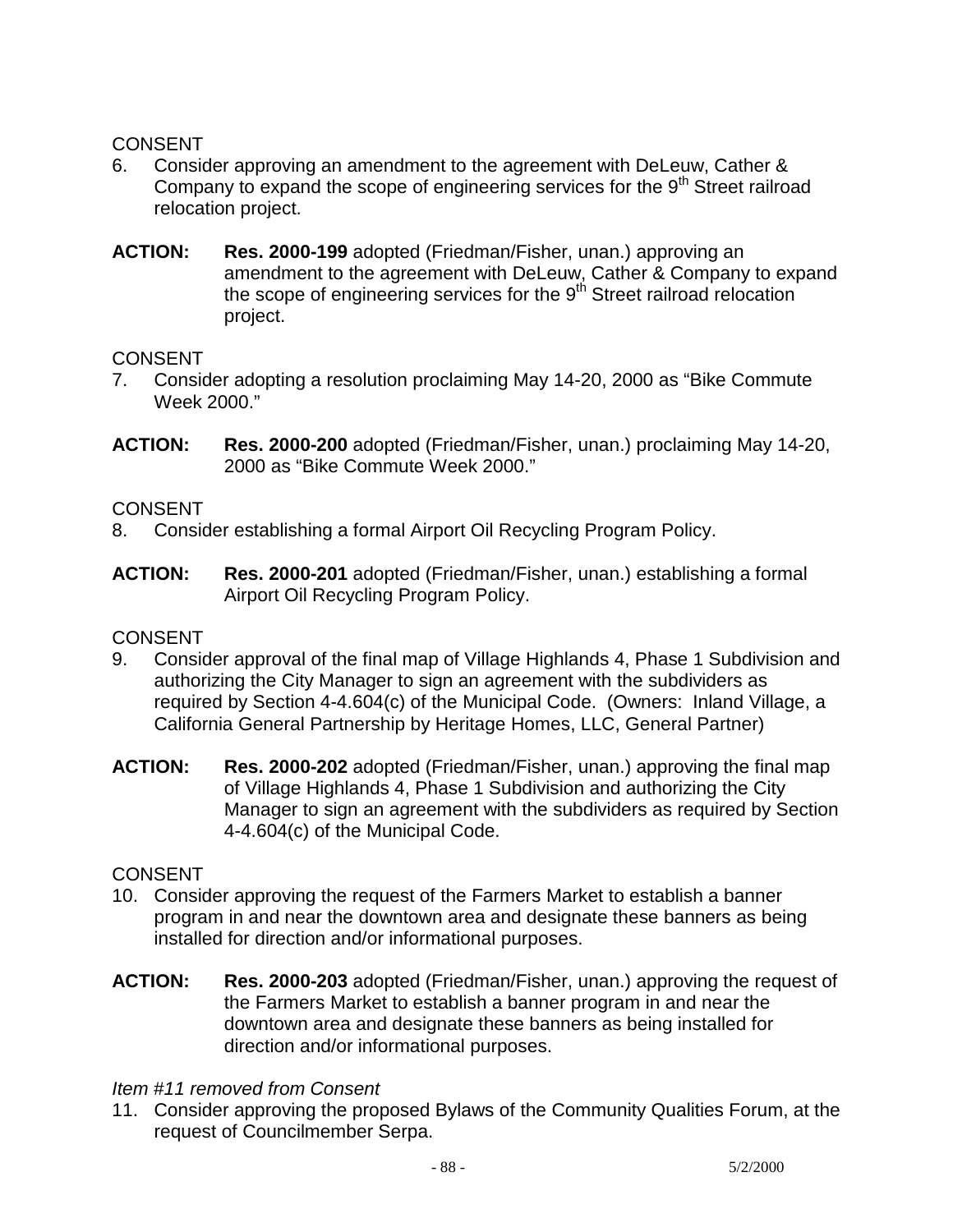**ACTION: Res. 2000-204** adopted (Serpa/Friedman, unan.) approving the proposed Bylaws of the Community Qualities Forum, at the request of Councilmember Serpa.

#### *Item #11A removed from consent*

- 11A. Consider transferring ownership of City-owned property at 308 Ruberto to Y.M.C.A. for \$100.
- **ACTION: Res. 2000-205** adopted (Conrad/Sabatino, majority; Serpa, no) approving transfer of property and authorizing City staff to negotiate binding agreements subject to Council approval needed.)

### **HEARINGS**

- 12. Hearing to consider updating fees for miscellaneous documents and transcripts obtained from the City Clerk's office, including copies of audio and video tapes of City Council meetings.
- **ACTION: Res. 2000-206** adopted (Serpa/Friedman, unan.) updating fees for miscellaneous documents and transcripts obtained from the City Clerk's office, including copies of audio and video tapes of City Council meetings.

### NEW BUSINESS

- 13. Consider approving a property tax sharing agreement with Stanislaus County for the proposed North 99/Woodland Reorganization area.
- **ACTION: Res. 2000-207** adopted (Friedman/Conrad, majority; Serpa, no.)approving a property tax sharing agreement with Stanislaus County for the proposed North 99/Woodland Reorganization area.
- 14. Consider authorizing the closing of  $10<sup>th</sup>$  Street between J Street and K Street to vehicular traffic via the installation of removable bollards.
- **ACTION: Res. 2000-208** adopted (Serpa/Smith, unan.) authorizing the closing of 10<sup>th</sup> Street between J Street and K Street to vehicular traffic via the installation of removable bollards, including the Human Services Committee developing guidelines for the use of the street.
- 15. Consider amending the budget in the amount of \$96,000 to establish a new CIP account for railroad concrete crossing work by transferring funds from various CIP and operating accounts.
- **ACTION: Res. 2000-209** adopted (Frohman/Smith, unan.) amending the budget in the amount of \$96,000 to establish a new CIP account for railroad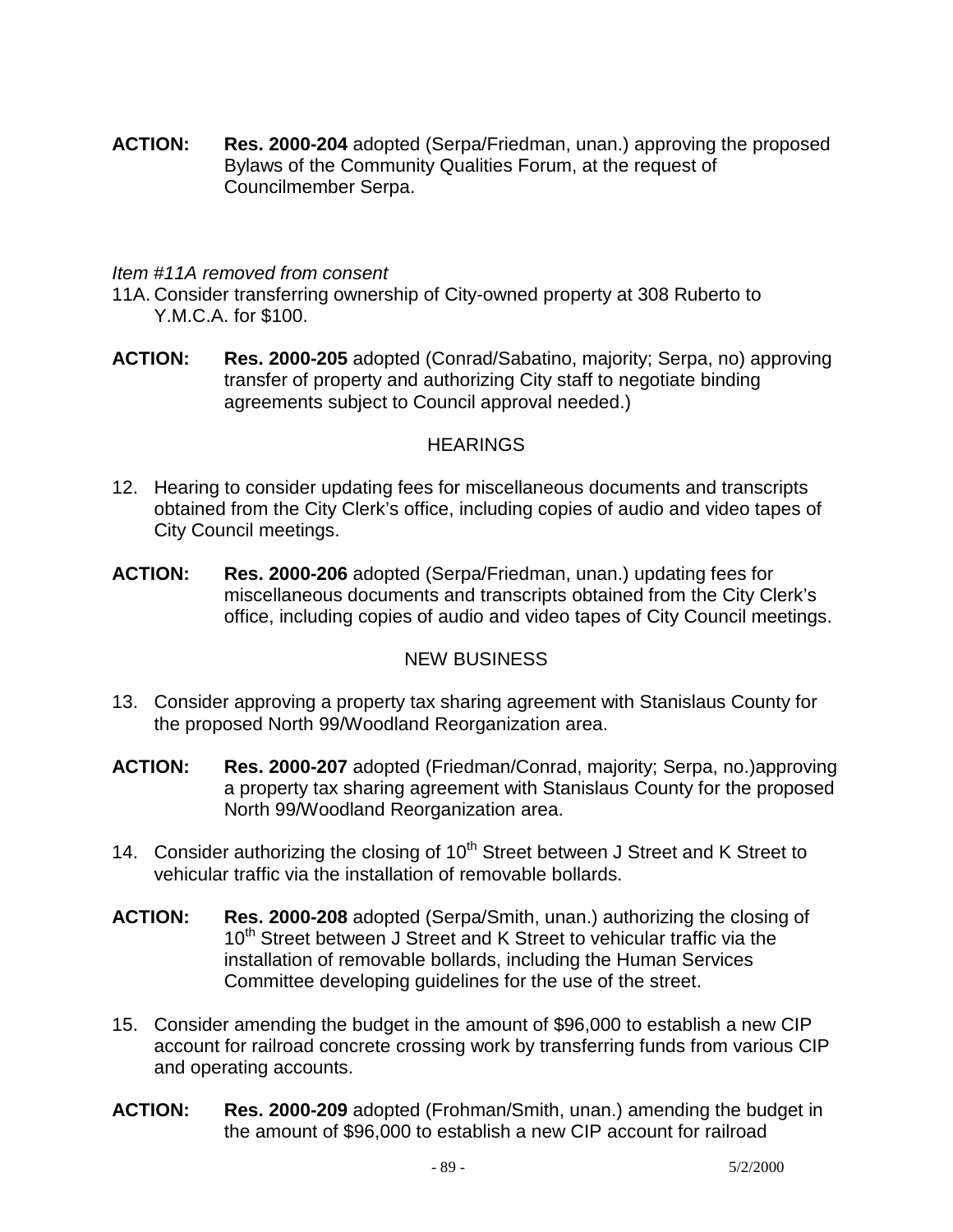concrete crossing work by transferring funds from various CIP and operating accounts.

### *This item deferred to the end of the meeting*

*Mayor Sabatino excused due to a conflict of interest..*

- 16. Performing Arts Center Ad Hoc Committee recommendation to consider creation of a Joint Powers Authority with Stanislaus County and the Central Valley Center for the Performing Arts to determine the feasibility of siting and financing a Performing Arts Center in Modesto.
- **ACTION:** By motion, (Frohman/Serpa, unan.; Mayor Sabatino, absent) authorized negotiations to proceed with Performing Arts Center stakeholders to create a Joint Powers Authority for the purpose of evaluating options to site and finance a Performing Arts Center in Modesto
- 17. At the request of Councilmember Serpa, discussion of a Charter amendment to increase the number of Councilmembers from seven to nine and providing for the election of four of the nine Councilmembers by district.
- **ACTION:** By motion, (Serpa/Fisher, unan.) referred to District Election Ad Hoc Committee.
- 18. At the request of Councilmember Friedman, consider moving the public hearing on the fluoride issue from May 9 to May 23rd or June 13.
- **ACTION:** By motion (Sabatino/Fisher, unan.) hearing continued to May 30, at 6:30 p.m. with no other agenda items being placed on that agenda.

### ORAL COMMUNICATIONS

- Bill Cameron requested stop light at Dallas and Hatch and noted he was in favor of a performing Arts Center.
- Dale Williams reported on Census 2000 status and rate of 73% for mail back information. Mr. Williams thanked Council for the stoplight at Prescott and Chrysler.
- Councilmember Serpa requested the investigation of the situation brought to the Council's attention by Pat Dobbs.
- Councilmember Fisher requested the signal at Dallas and Hatch be reviewed by the Transportation Policy Committee in addition to three-way stop sign at Coldwell and Sycamore.
- Councilmember Conrad gave a status report of items being reviewed by the EDCIGR Committee which included possible changes in Council agendas, Council meeting times, and lighted vote board. He also requested the situation Pat Dobbs brought forward to be discussed in Closed Session.
- Councilmember Frohman noted his concern of continuing complaints regarding lack of notification to the public on projects. He suggested this be reviewed by EDCIGR.
- Bob Shook suggested the development of more e-mail and use that as another method of notifying the public of upcoming meetings and projects.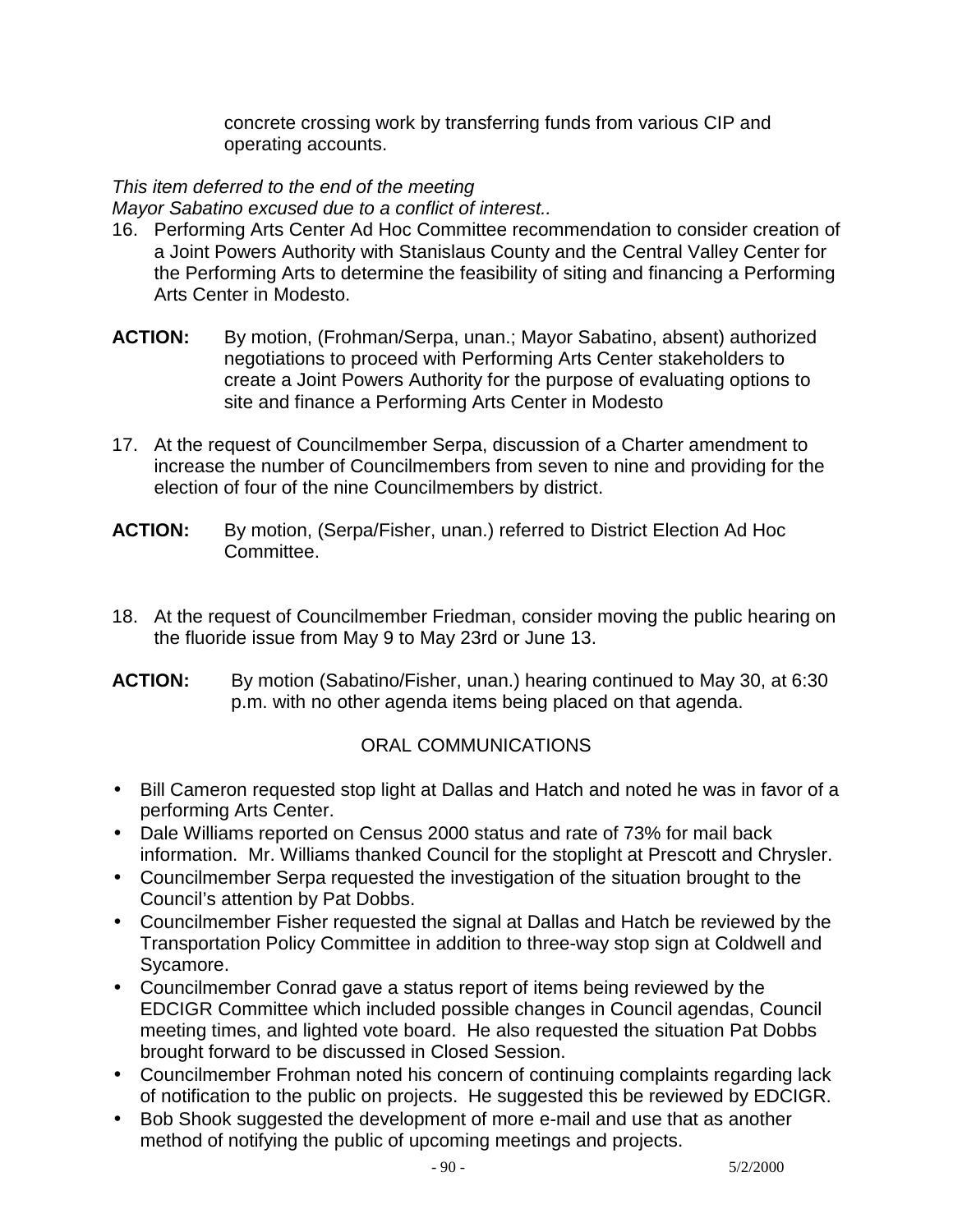### MATTERS TOO LATE FOR THE AGENDA

None

### ADJOURNMENT

#### The meeting adjourned to Closed Session at 8:10 p.m. CLOSED SESSION

 The meeting adjourned to a Closed Session in the Council Conference Room to consider the following: CONFERENCE WITH LABOR NEGOTIATOR: (Pursuant to Section 54957.6 of the Government Code)

| <b>Agency Negotiators:</b>                                                                       | Paul Baxter, Deputy City Manager<br>Robin Renwick, Personnel Director |
|--------------------------------------------------------------------------------------------------|-----------------------------------------------------------------------|
| <b>Employee Organization:</b>                                                                    | <b>Modesto Police Management Association</b>                          |
| <b>CONFERENCE WITH LABOR NEGOTIATOR:</b><br>(Pursuant to Section 54957.6 of the Government Code) |                                                                       |
| <b>Agency Negotiators:</b>                                                                       | Paul Baxter, Deputy City Manager<br>Robin Renwick, Personnel Director |
| Employee Organization:                                                                           | <b>Modesto Police Officers Association</b>                            |
| <b>CONFERENCE WITH LABOR NEGOTIATOR:</b><br>(Pursuant to Section 54957.6 of the Government Code) |                                                                       |
| <b>Agency Negotiators:</b>                                                                       | Paul Baxter, Deputy City Manager<br>Robin Renwick, Personnel Director |
| <b>Employee Organization:</b>                                                                    | <b>Modesto Fire Fighters Association</b>                              |

The City Attorney returned at 8:50 p.m. and reported no action had been taken.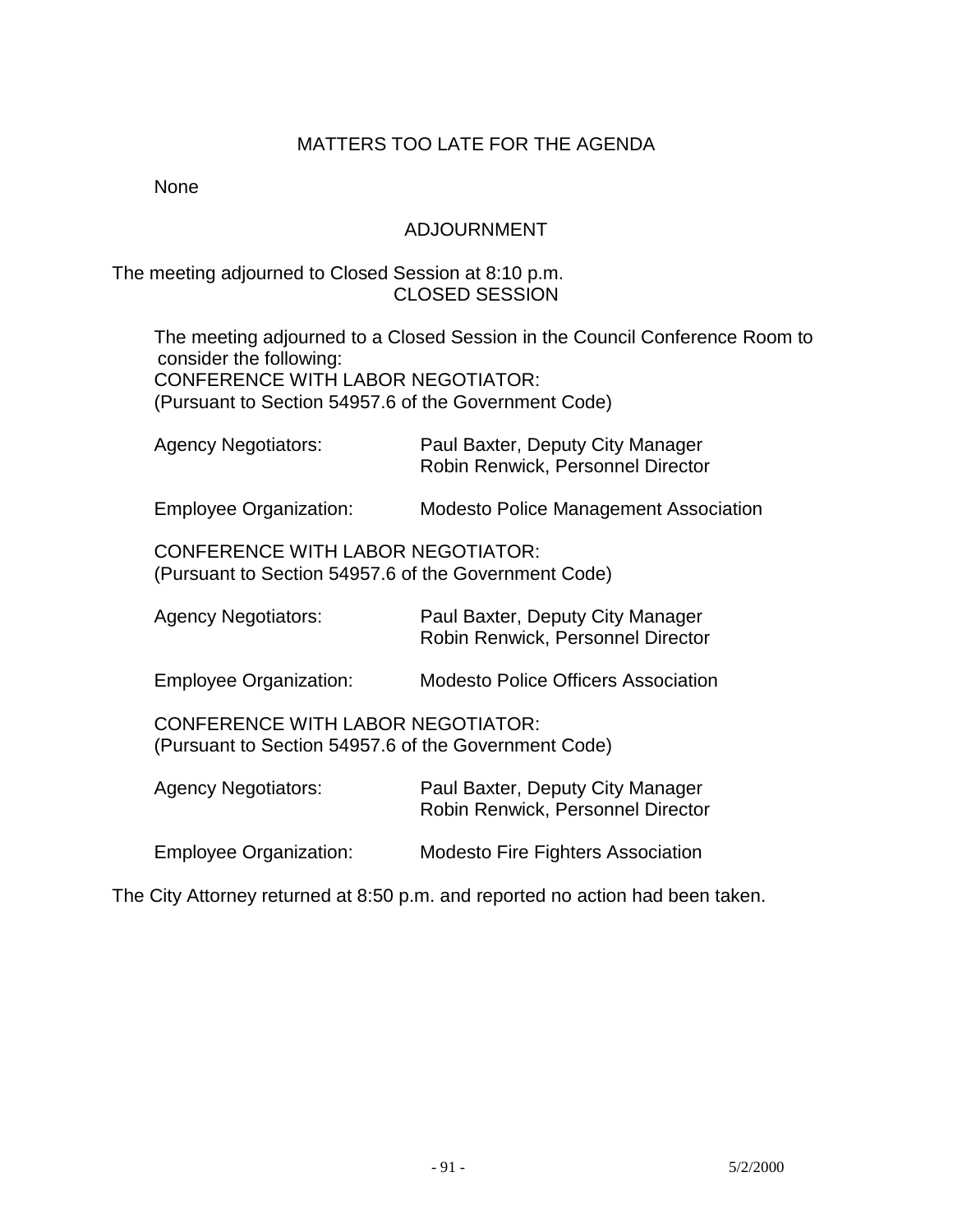# **MINUTES, City Council Meeting, Tuesday, May 9, 2000, at 7:00 p.m.**

Roll Call – Present: Councilmembers Conrad, Fisher, Frohman, Serpa, Smith, Mayor Sabatino

Absent: Friedman

Pledge of Allegiance to the Flag

Invocation: Rev. Cliff Sexton, First Baptist Church

CONSENT ITEMS – ROLL CALL VOTE REQUIRED: Items 1 through 6 *Item #5 removed from Consent* 

**ACTION:** (Frohman/Fisher, unan.; Friedman, absent)

### ACKNOWLEDGEMENTS AND PRESENTATIONS

Introduction of Youth Commissioners participating in Youth in Government Day by Wendy Byrd, Youth Program Supervisor.

Presentation made by Wendy Byrd.

Presentation by Modesto Sister City, Inc. on delegation visit to Aguascaliente, Mexico.

 Richard Navarro made the presentation to the Council. A representative from our Sister City in the Ukraine, Kmelnitsky, also made a presentation.

Presentation by Cecil Russell, Vice President of Merchandising and Marketing, and Loren Marple, Marketing Assistant for Save Mart to present the City Council T-shirts of the Modesto Relays.

Cecil Russell made the presentation to the Council.

Mayor Sabatino made remarks regarding Chambers decorum.

### **CONSENT ITEMS**

### **An item may be removed from consent and discussed at the request of an audience member or Councilmember.**

- 1. Approval of the minutes of the regular City Council meeting of May 2, 2000.
- **ACTION:** By motion (Frohman/Fisher, unan.; Friedman, absent), approved the minutes of the regular City Council meeting of May 2, 2000.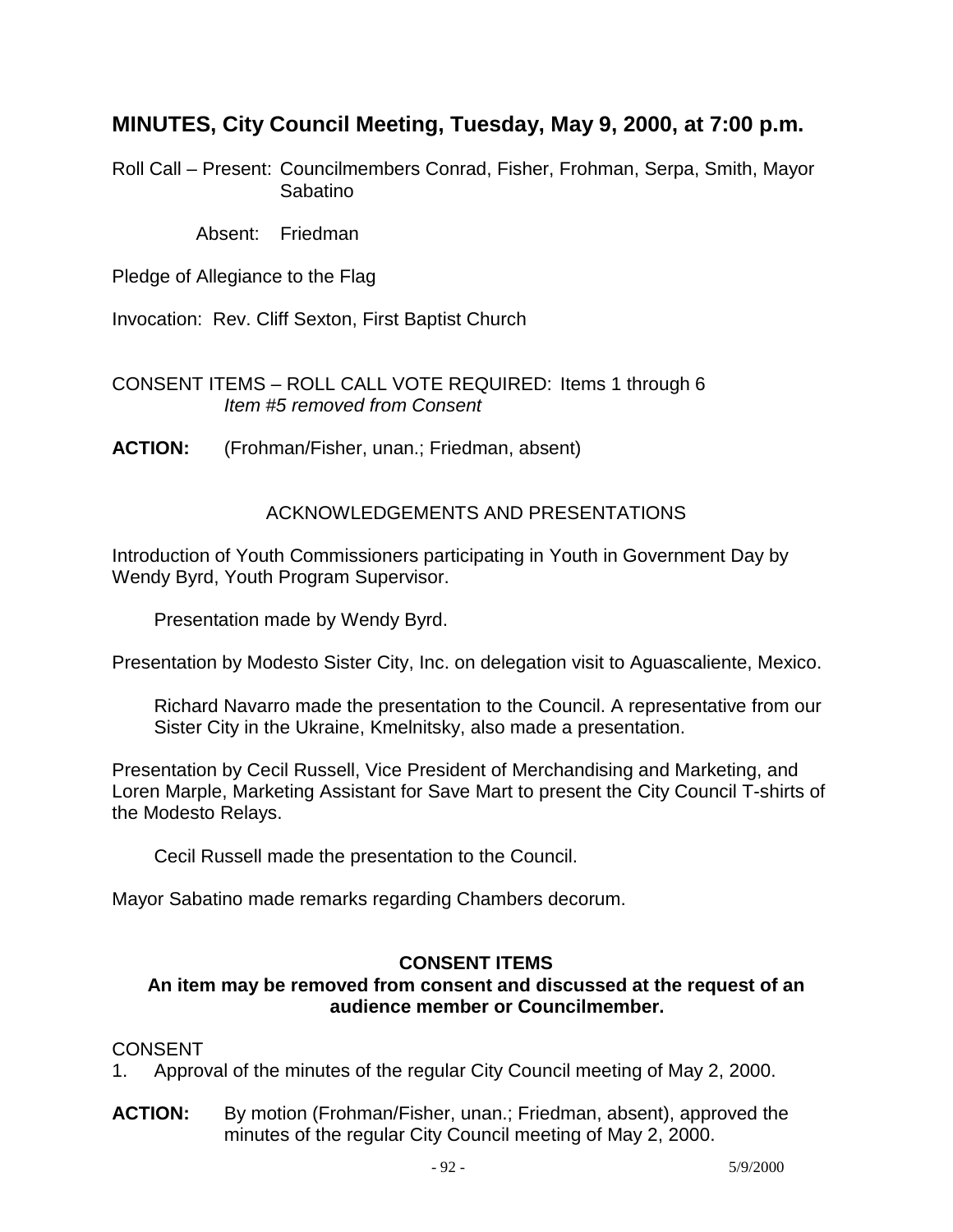- 2. Consider awarding contract for the College Avenue storm drain MID Lateral No. 4 to Princeton Avenue project to SEMCO for \$353,740.00, and consider approving appropriation transfer. (Total estimated cost: \$417,413.20 (contract \$353,740; other \$63,673).
- **ACTION: Res. 2000-210** adopted (Frohman/Fisher, unan.; Friedman, absent) awarding contract for the College Avenue storm drain – MID Lateral No. 4 to Princeton Avenue project to SEMCO for \$353,740.00.

 **Res. 2000-211** adopted (Frohman/Fisher, unan.; Friedman, absent) approving appropriation transfer for the College Avenue storm drain – MID Lateral No. 4 to Princeton Avenue project.

### CONSENT

- 3. Consider accepting as complete the contract of Conco-West, Inc. for the California Avenue sewer lift station rehabilitation project and authorize the City Clerk to file the Notice of Completion. (Original contract: \$200,770) (Final cost: \$214,533.10. Funds are budgeted.)
- **ACTION: Res. 2000-212** adopted (Frohman/Fisher, unan.; Friedman, absent) accepting as complete the contract of Conco-West, Inc. for the California Avenue sewer lift station rehabilitation project and authorize the City Clerk to file the Notice of Completion.

#### **CONSENT**

- 4. Consider accepting as complete the contract of Howk System, Inc. for the Tully Road sewage lift station replacement project and authorize the City Clerk to file the Notice of Completion. (Original contract: \$218,500) (Final cost: \$218,500. Funds are budgeted.)
- **ACTION: Res. 2000-213** adopted (Frohman/Fisher, unan.; Friedman, absent) accepting as complete the contract of Howk System, Inc. for the Tully Road sewage lift station replacement project and authorize the City Clerk to file the Notice of Completion.

#### *Item #5 removed from Consent*

5. Consider authorizing call for bids for stop sign replacement for Engineering & Transportation – Traffic Engineering Services Division. Suggested bid opening: June 20, 2000, at 11:00 a.m. (Total estimated cost: \$50,000. Funds are budgeted.)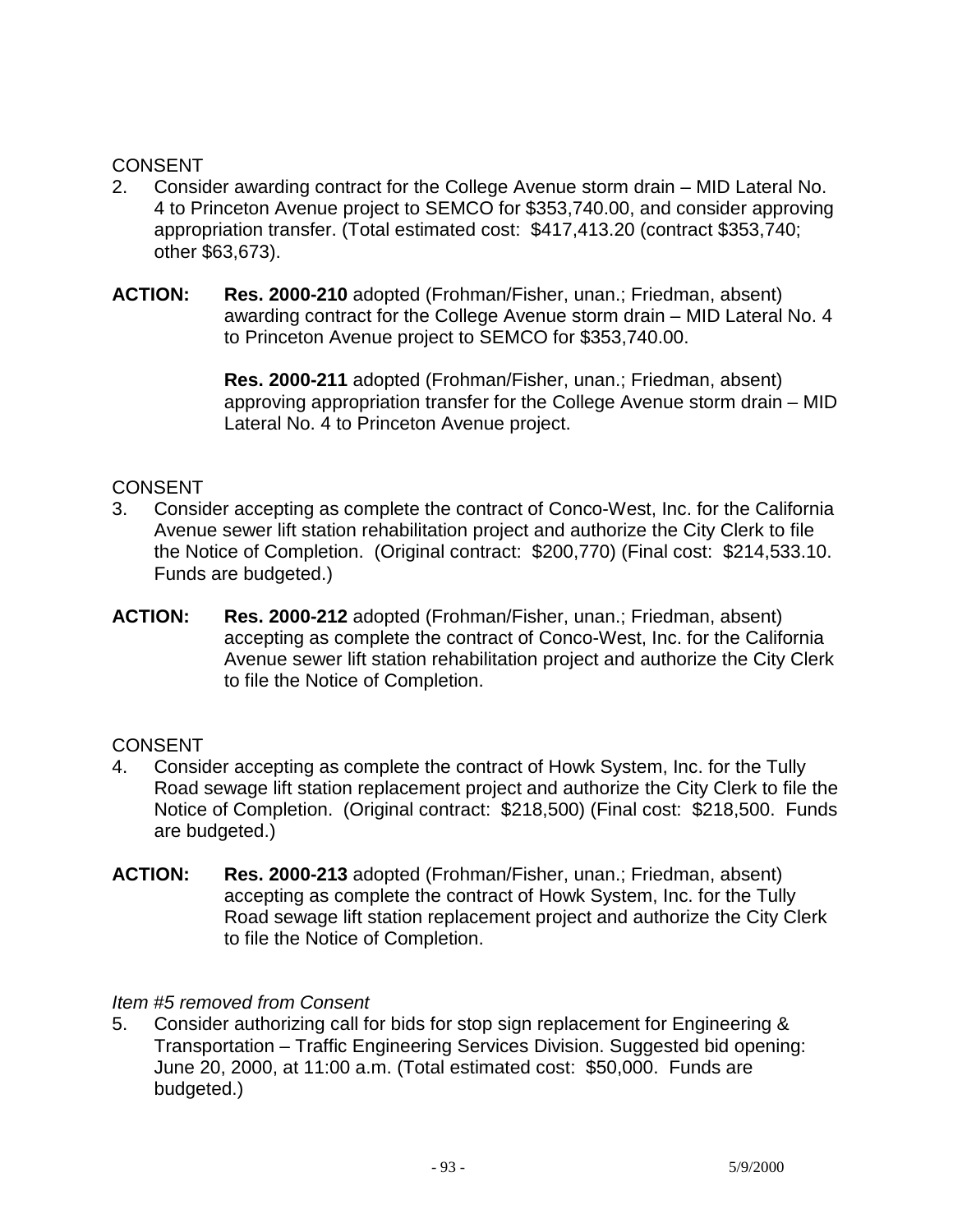**ACTION: Res. 2000-214** adopted (Fisher/Frohman, unan.; Friedman, absent) authorizing call for bids for stop sign replacement for Engineering & Transportation – Traffic Engineering Services Division with the bid opening held on June 20, 2000, at 11:00 a.m.

### **CONSENT**

- 6. Consider authorizing call for bids for street name sign replacement for Engineering & Transportation – Traffic Engineering Services Division. Suggested bid opening: June 27, 2000, at 11:00 a.m. (Total estimated cost: \$50,000. Funds are budgeted.)
- **ACTION: Res. 2000-215** adopted (Frohman/Fisher, unan.; Friedman, absent) authorizing call for bids for street name sign replacement for Engineering & Transportation – Traffic Engineering Services Division with the bid opening held on June 27, 2000, at 11:00 a.m.

### **HEARINGS**

7. Hearing to consider an amendment to City of Modesto 1999-2000 Annual Action Plan.

*Councilmember Fisher excused due to conflict of interest* 

**ACTION: Res. 2000-216** adopted (Frohman/Conrad, unan.; Fisher & Friedman, absent) approving items 1 and 2 as listed in Exhibit A in the staff report regarding STANCO and the Randazzo project.

> **Res. 2000-217** adopted (Fisher/Frohman, unan.; Friedman, absent) approving an amendment to City of Modesto 1999-2000 Annual Action Plan excluding Items 1 and 2 in the Exhibit A of the staff report regarding STANCO and Randazzo project.

#### *Item #8 dropped from Agenda*

8. Hearing to consider approving the fluoridation of the community's drinking water. **(This item will not be considered at this meeting. The hearing is scheduled for May 30, at 6:30 p.m.)**

### NEW BUSINESS

- 9. Third Quarter Budget Status Report, Fiscal Year 1999-2000.
- **ACTION:** By motion (Fisher/Frohman, unan.), acknowledged receipt of report.

 **Res. 2000-218** adopted (Fisher/Frohman, unan.; Friedman, absent) amending the Fiscal year 1999-2000 Budget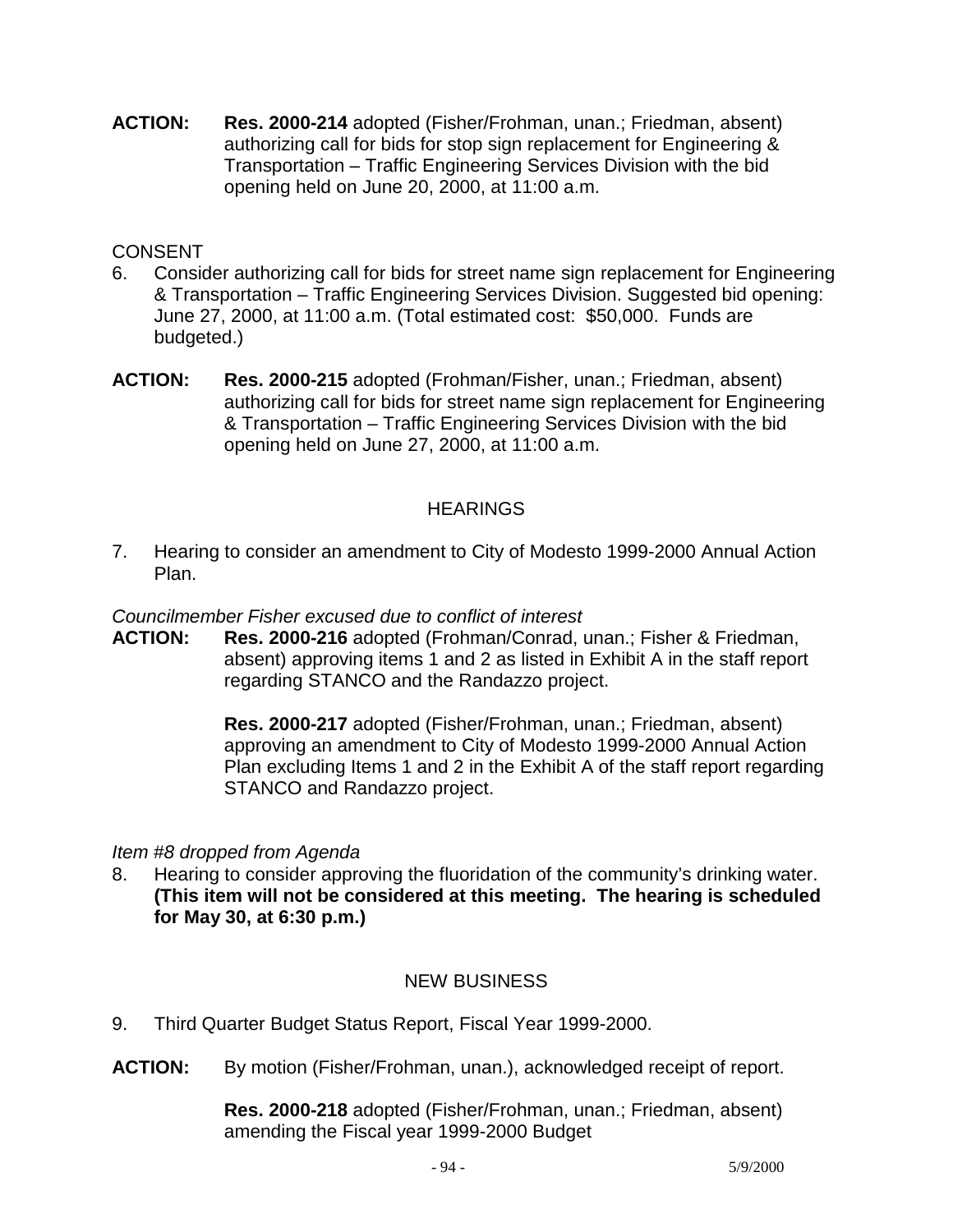- 10. Presentation of Proposed 2000-2001 Operating Budget and Proposed 2000-2001 Capital Improvement Program.
- **ACTION: Res. 2000-219** adopted (Smith/Fisher, unan.; Friedman, absent) setting public hearing May 23,2000.

 By motion (Smith/Fisher, unan.; Friedman, absent) referred the Proposed Operating Budget and Capital Improvement Program to the Financial Policy Committee.

### ORAL COMMUNICATIONS

- Dale Williams commented on the Census count regarding the homeless.
- Councilmember Serpa requested status of building permit system and requested that the Transportation Policy Committee review the possible roundabout on Paradise Road.
- Cheryl Perrien commented on the roundabout on Bowen Avenue and expressed her concerns. This item will be reviewed by Transportation Policy Committee.
- Dave Geer commented on the future availability of the United Pentecostal Church and the possibility of its use for a Performing Arts Center.
- Mayor Sabatino requested the letters from appraisers regarding any potential conflicts for Councilmember Fisher and the Performing Arts Center be submitted to the Fair Political Practices Commission.

### MATTERS TOO LATE FOR THE AGENDA

None.

### ADJOURNMENT

The meeting adjourned at 9:15 p.m.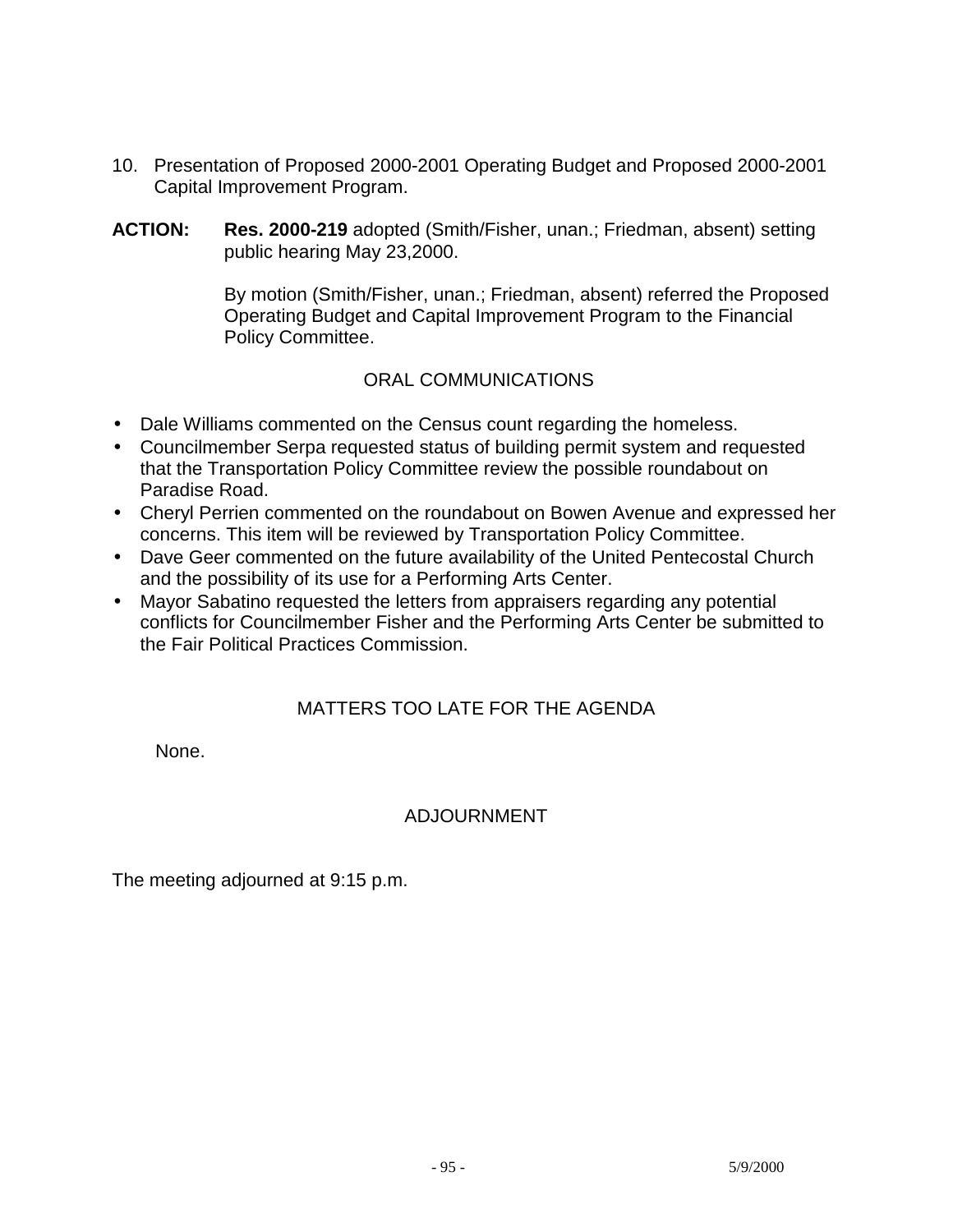# **MINUTES, City Council Meeting, Tuesday, May 16, 2000, at 4:00 p.m.**

Roll Call – Present: Councilmembers Conrad, Fisher, Friedman, Frohman, Serpa, Smith, Mayor Sabatino

Pledge of Allegiance to the Flag Invocation: Rev. David Shackelford, Big Valley Grace Community Church

CONSENT ITEMS – ROLL CALL VOTE REQUIRED: Items 1-6, and 9-11 *Items 7, 8 and 12 removed from Consent* 

**ACTION:** Frohman/Friedman, unan.

### ACKNOWLEDGEMENTS AND PRESENTATIONS

 Recognition of Zeke Hernandez, Plant Mechanic in the Operations and Maintenance Department, for being named the State's California Water Environment Association Mechanical Technician Person of the Year for 1999.

**ACTION:** Presentation made by Mayor Sabatino and Robert Howard.

 Presentation of a proclamation recognizing the contributions of public works services and facilities to the community's health, safety, comfort and quality of life by proclaiming May 21 – 27, 2000 as "National Public Works Week"

**ACTION:** Proclamation presented by Mayor Sabatino.

 Acknowledgement and commendation of Floyd Sanderson on his service to the City of Modesto as Interim Chief of Police. (Proclamation commending Floyd Sanderson needed.)

**ACTION:** Presentation of proclamation presented by Mayor Sabatino.

#### **CONSENT ITEMS**

#### **An item may be removed from consent and discussed at the request of an audience member or Councilmember.**

- 1. Approval of the minutes of the regular City Council meeting of May 9, 2000.
- **ACTION:** By motion (Frohman/Friedman, unan.), approved the minutes of the regular City Council meeting of May 9, 2000.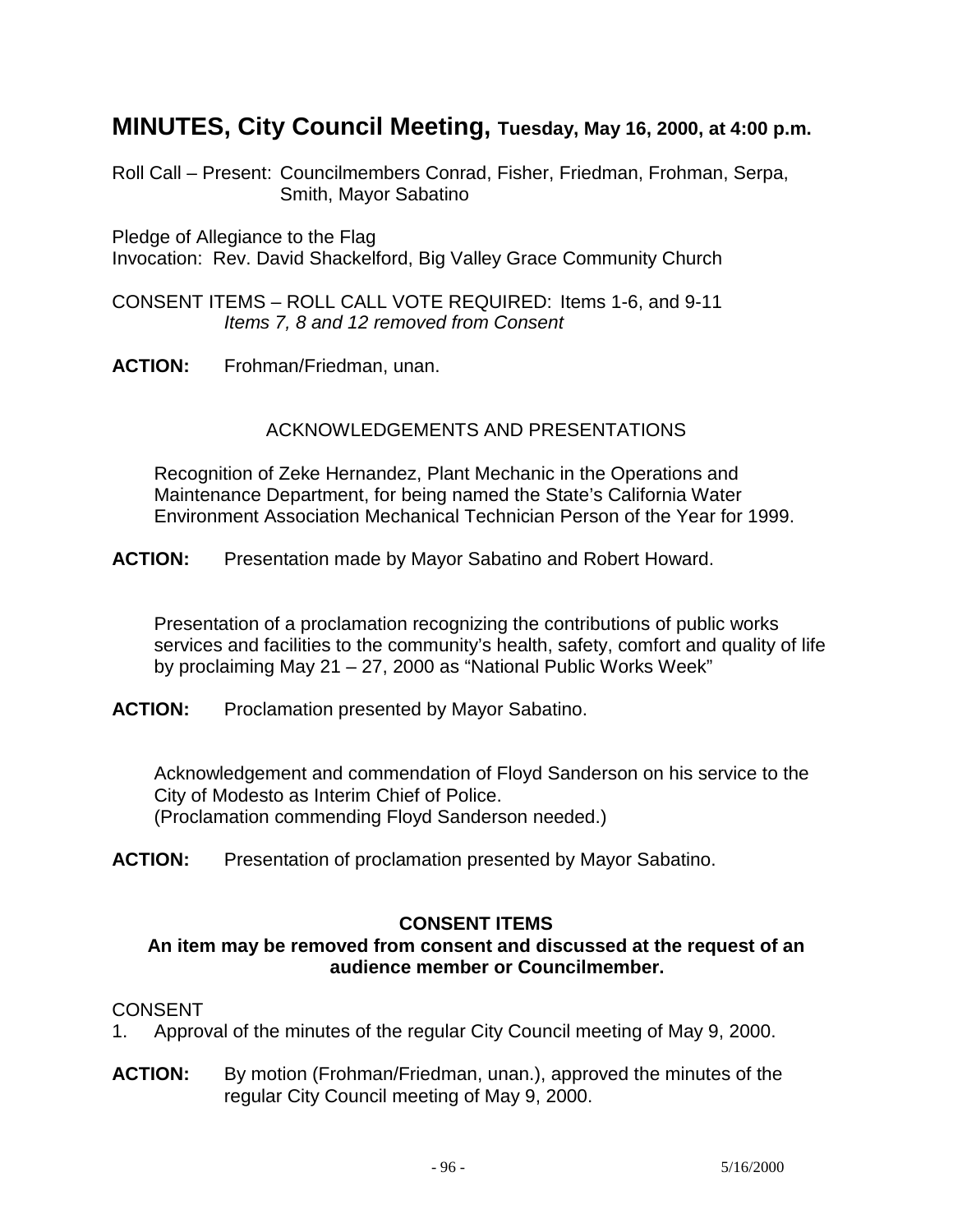- 2. Consider authorizing a call for bids for reservation software for the Recreation and Neighborhoods Department. Suggested bid opening: June 20, 2000, at 11:00 a.m.
- **ACTION: Res. 2000-221** adopted (Frohman/Friedman, unan.) authorizing a call for bids for reservation software for the Recreation & Neighborhoods Department with bid opening scheduled for June 20, 2000 at 11:00 a.m.

### **CONSENT**

- 3. Consider authorizing a call for bids for traffic control sign replacement for Engineering and Transportation Department – Traffic Engineering Service Division. Suggested bid opening: June 27, 2000, at 11:00 a.m.
- **ACTION: Res. 2000-222** adopted (Frohman/Friedman, unan.) authorizing a call for bid for traffic control sign replacement for Engineering & Transportation Department with bid opening scheduled for June 27, 2000 at 11:00 a.m.

### **CONSENT**

- 4. Consider accepting as complete the contract of George Reed, Inc. for the Briggsmore Avenue – road construction and drainage improvements project as complete and authorize the City Clerk to file a Notice of Completion. (Original contract: \$1,637,437.55)
- **ACTION: Res. 2000-223** adopted (Frohman/Friedman, unan.) accepting as complete the contract of George Reed, Inc. for the Briggsmore Avenue – road construction and drainage improvements project as complete and authorize the City Clerk to file a Notice of Completion.

### CONSENT

- 5. Consider declaring Valley Color Graphics low bidder and authorizing the purchase of printing of the monthly newsletter for Fiscal Year 2000-2001 for the total price of \$29,694, and consider authorizing the printing of the monthly newsletter for two years, up to and including Fiscal Year 2000-2003, for a total 3-year cost of \$89,670.
- **ACTION: Res. 2000-224** adopted (Frohman/Friedman, unan.) declaring Valley Color Graphics low bidder and authorizing the purchase of printing of the monthly newsletter for Fiscal Year 2000-2001 for the total price of \$29,694, and authorizing the printing of the monthly newsletter for two years, up to and including Fiscal Year 2000-2003, for a total 3-year cost of \$89,670.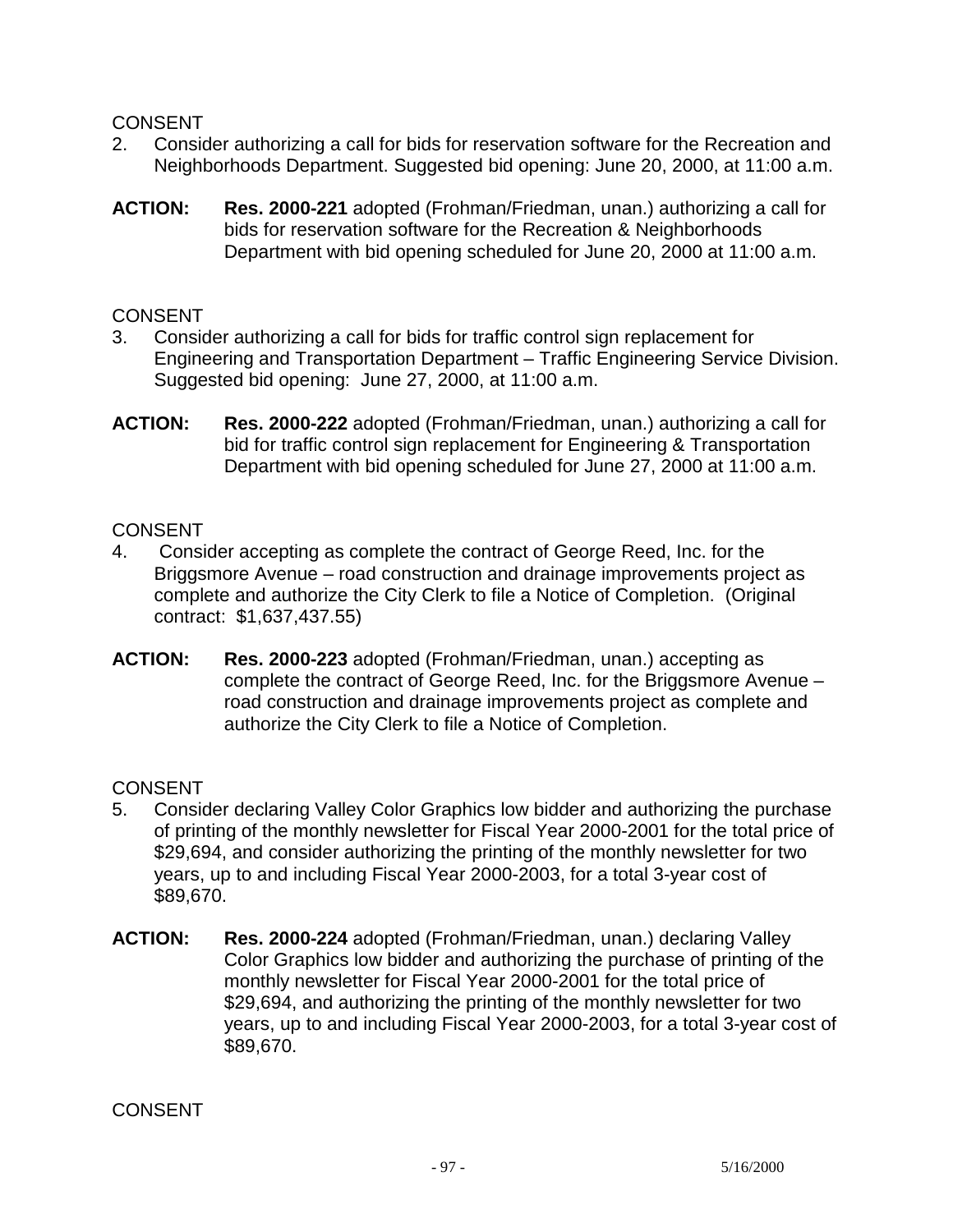- 6. Consider declaring surplus a HP9000 Server and authorizing disposal by sealed bid, public auction, or through the Internet. (Resolution declaring equipment surplus and authorizing disposal by sealed bid, public auction, or through the Internet needed.)
- **ACTION: Res. 2000-225** adopted (Frohman/Friedman, unan.) declaring surplus a HP9000 Server and authorizing disposal by sealed bid, public auction, or through the Internet.

### *Item #7 removed from Consent*

- 7. Consider authorizing the purchase of the BRASS budget software and implementation services from American Management Systems, Inc. for a total cost of \$226,000.
- **ACTION: Res. 2000-226** adopted (Frohman/Friedman, unan.) authorizing the purchase of the BRASS budget software and implementation services from American Management Systems, Inc. for a total cost of \$226,000.

*Item #8 removed from Consent* 

- 8. Consider authorizing the City Manager to execute an agreement with the Stanislaus County Office of Education for the use of the surface parking lot at 11<sup>th</sup> and H Streets.
- **ACTION: Res. 2000-227** adopted (Serpa/Fisher, unan.) authorizing the City Manager to execute a three-year agreement with the Stanislaus County Office of Education for the use of the surface parking lot at  $11<sup>th</sup>$  and H Streets.

### **CONSENT**

- 9. Consider approving agreement with D'Andre, Peterson, Bobus & Bruscino to represent the City in workers' compensation litigation.
- **ACTION: Res. 2000-228** adopted (Frohman/Friedman, unan.) approving agreement with D'Andre, Peterson, Bobus & Bruscino to represent the City in workers' compensation litigation.

### **CONSENT**

10. Consider authorizing the submittal of two federal fund applications to the Federal Aviation Administration (FAA) and authorize the City Manager to sign both applications on behalf of the City in the amount of \$270,000 for completing an update to the Airport Master Plan and environmental impact report and a federal fund application in the amount of \$380,000 to complete repaving taxiway A and B, expanding the air carrier and transient apron, and seal coating the general aviation and terminal service road.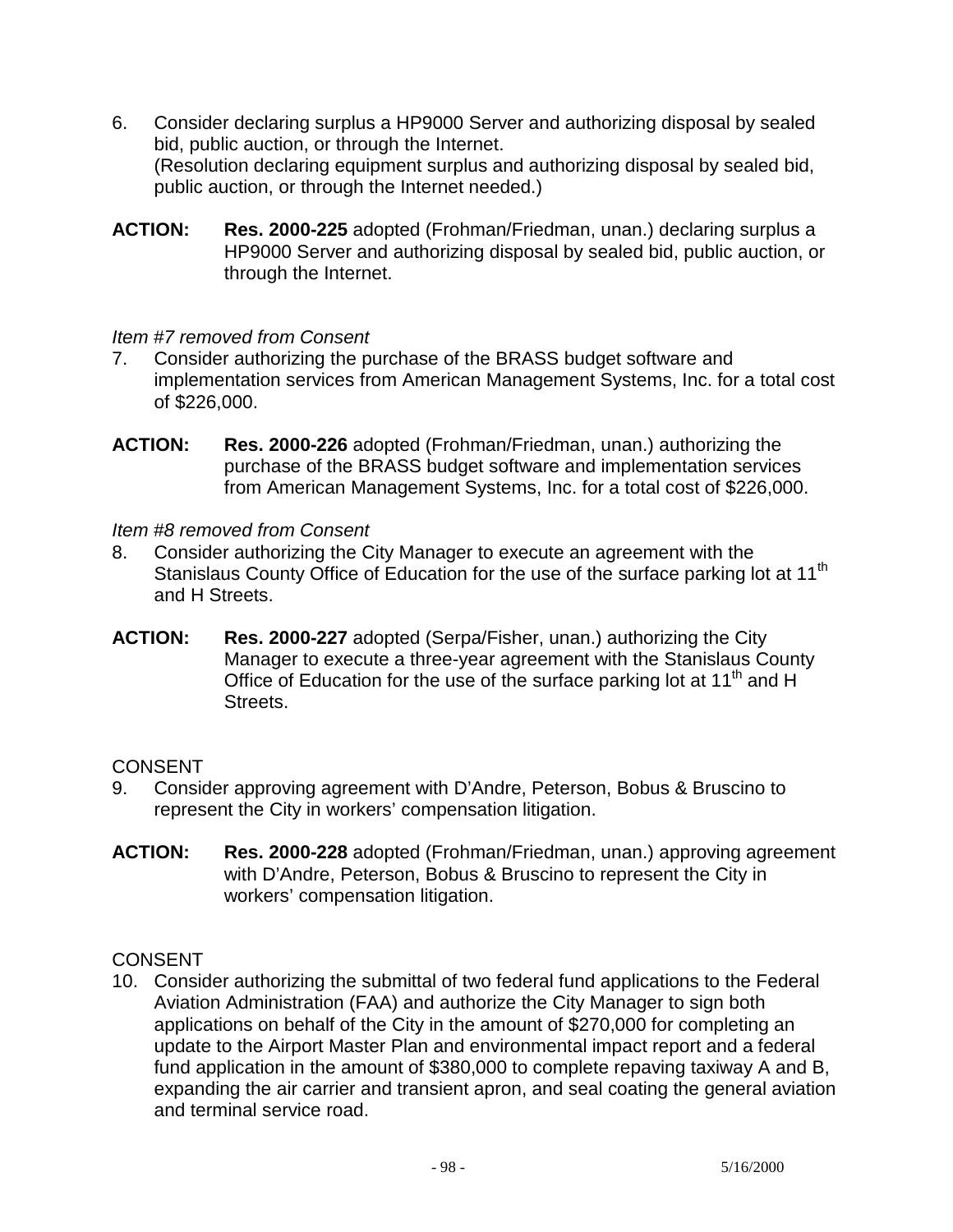**ACTION: Res. 2000-229** adopted (Frohman/Friedman, unan.) authorizing the submittal of two federal fund applications to the Federal Aviation Administration (FAA) and authorize the City Manager to sign both applications on behalf of the City in the amount of \$270,000 for completing an update to the Airport Master Plan and environmental impact report and a federal fund application in the amount of \$380,000 to complete repaving taxiway A and B, expanding the air carrier and transient apron, and seal coating the general aviation and terminal service road.

### **CONSENT**

- 11. Consider approval of the final map of Nottingham No. 5 subdivision and authorizing the City Manager to sign an agreement with the subdividers as required by Section 4-4.604(c) of the Municipal Code. (Owners: Stewart W. and Betty J. Bradley)
- **ACTION: Res. 2000-230** adopted (Frohman/Friedman, unan.) approving the final map of Nottingham No. 5 subdivision and authorizing the City Manager to sign an agreement with the subdividers as required by Section 4-4.604(c) of the Municipal Code.

### *Item #12 removed from Consent*

- 12. Consider authorizing assignment of rights under the Development Agreement between Costa Limited Partners and the City of Modesto related to the development of P-D(532).
- **ACTION: Res. 2000-231** adopted (Smith/Friedman, unan.) authorizing assignment of rights under the Development Agreement between Costa Limited Partners and the City of Modesto related to the development of P-D(532).

### **HEARINGS**

- 13. Hearing to consider revising the assessment of street tree fees to developers in subdivisions.
- **ACTION: Res. 2000-232** adopted (Friedman/Fisher, unan.) revising the assessment of street tree fees to developers in subdivisions.
- 14. Hearing to consider amending the Modesto Municipal Code to regulate bingo operations and establish application fees, volunteer identification card fees, billable fees for monitoring for compliance, and annual audit of financial records required because of non-compliance with laws, rules and/or regulations.
- **ACTION:** By motion (Friedman/Fisher, majority; Serpa, no), introduced Ord. No. 3176–C.S. amending the Modesto Municipal Code to regulate bingo operations and establish application fees, volunteer identification card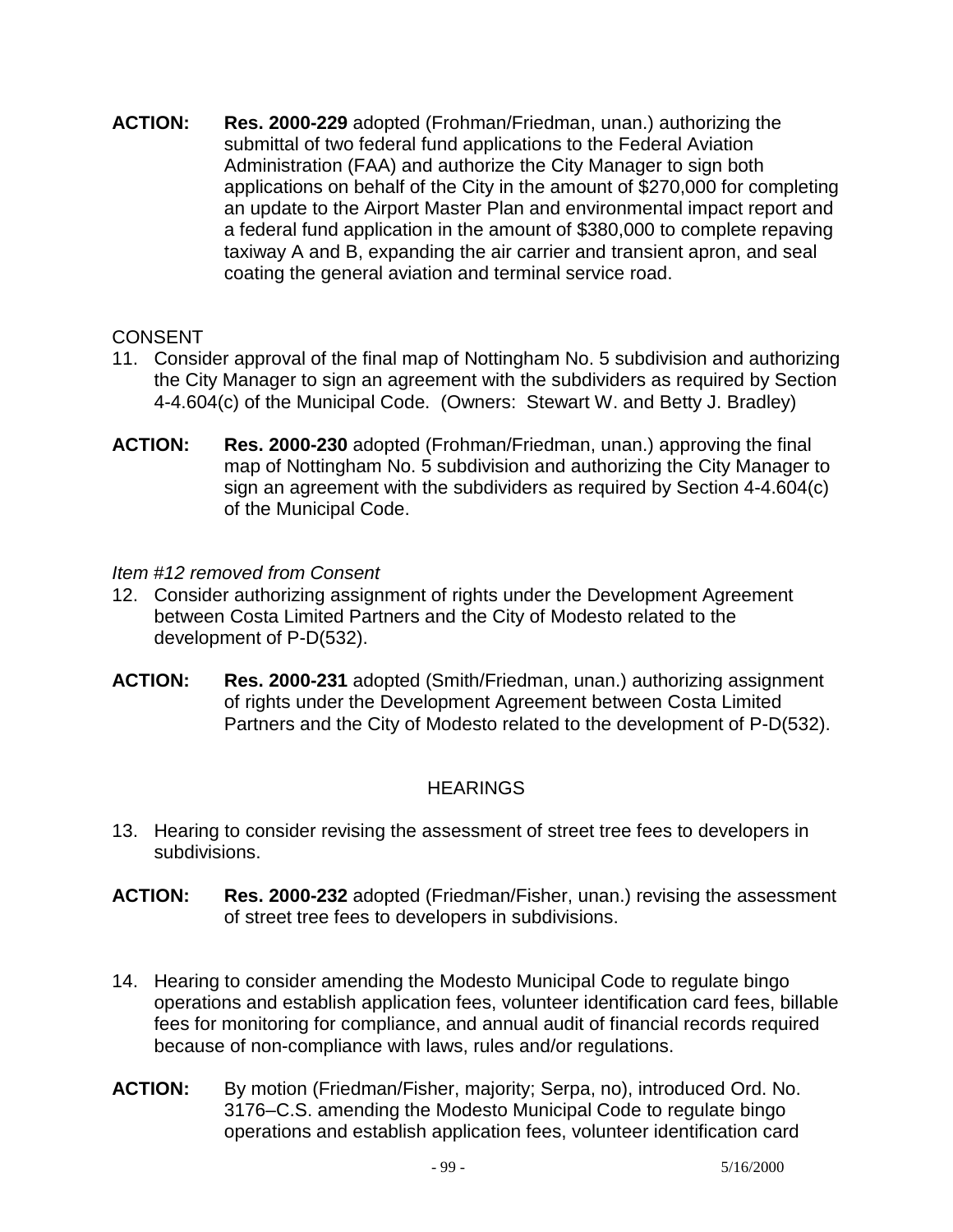fees, billable fees for monitoring for compliance, and annual audit of financial records required because of non-compliance with laws, rules and/or regulations.

**ACTION: Res. 2000-233** adopted (Friedman/Fisher, majority; Serpa, no) establishing fees and limiting administrative costs to bingo operators to more than one percent of each operations annual gross.

### NEW BUSINESS

- 15. Consider approving the Revised "Visioning Project 2000" (Countywide Visioning Project).
- **ACTION: Res. 2000-234** adopted (Frohman/Friedman, majority; Serpa, no) approving the Revised "Visioning Project 2000" (Countywide Visioning Project) with four statements of concern to be included in the resolution.

# ORAL COMMUNICATIONS

- Patrick McGrath voiced his concern of interviews being requested from Stanislaus County TaxPayers Association members and him regarding the Pat Dobbs/Pete Kolf incident on April 25, 2000. He requested a list of those interviewed.
- Pat Dobbs commented that she did not give any names to the Police Department.
- John Michael Flint noted the same concern as Mr. McGrath.
- City Manager Crist clarified that he requested the Police Department to establish what the facts were and what happened. Upon completion, the issue will be reviewed in public.
- David Geer noted his attendance at the April 25 Council meeting.
- Dale Williams requested that audience members be given an opportunity to comment on agenda items prior to a vote taken.
- Mr. Williams commented on items the District Election Ad Hoc committee was considering.
- Responses were made to Mr. Williams from the City Attorney and Councilmembers.
- Pat Dobbs commented regarding Mr. Flint's statement.
- Bob Shook noted his concern of lack of citizen notification of City meetings.
- Mayor Sabatino requested the Police report regarding the Pat Dobbs/Pete Kolf incident be completed as soon as possible and turned over to the Grand Jury.
- Councilmember Fisher commented regarding the Police investigation for the Pat Dobbs/Pete Kolf issue.
- Patrick McGrath commented on Councilmember Fisher's comments.
- Councilmember Serpa requested the report be thorough and expeditious.
- Councilmember Smith commented on the State budget surplus and noted cities would receive \$250 million according to the Governor's plan.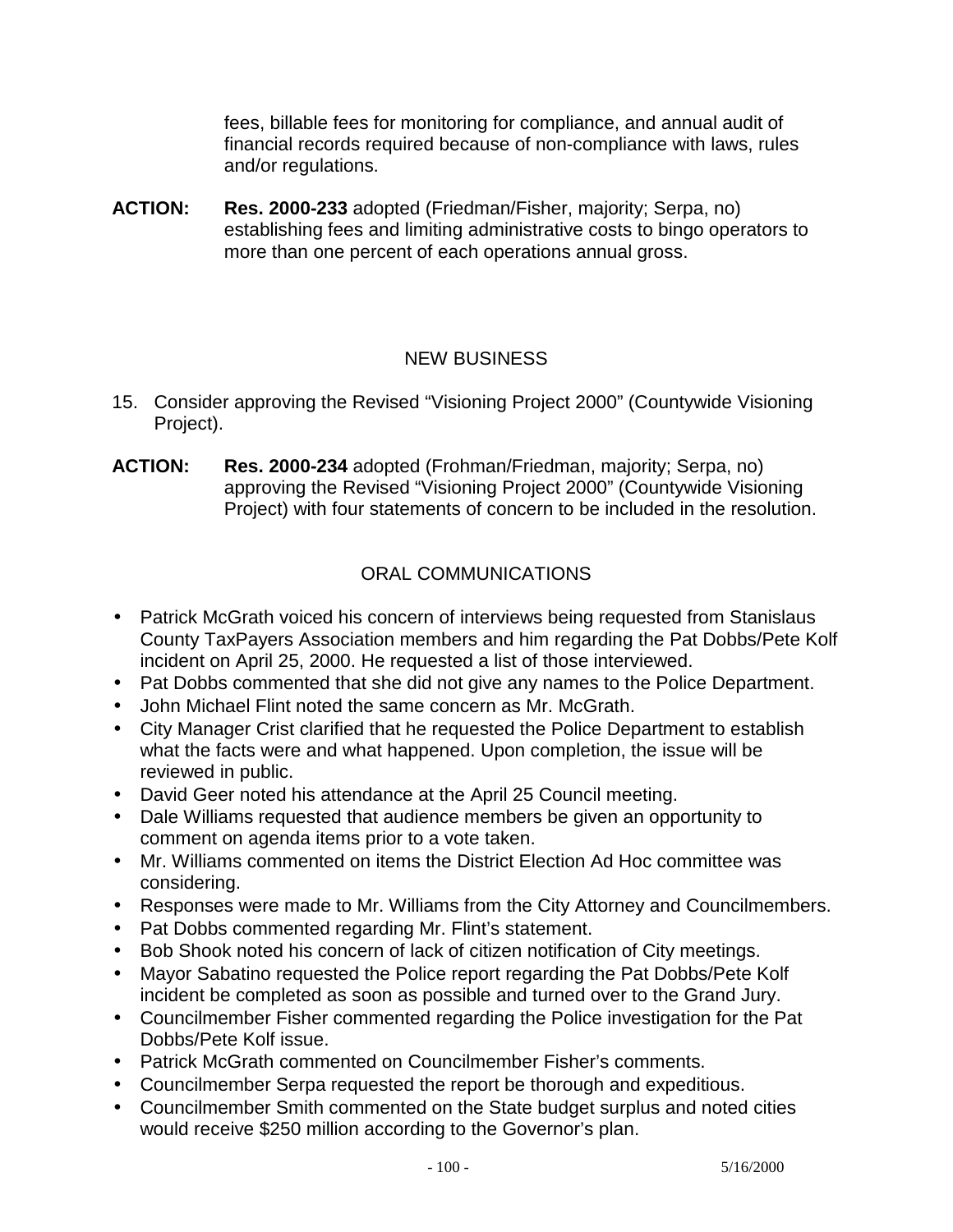### MATTERS TOO LATE FOR THE AGENDA

None.

### ADJOURNMENT

The meeting adjourned to Closed Session at 7:23 p.m.

### CLOSED SESSION

The meeting adjourned to a Closed Session in the Conference Room to consider the following:

 CONFERENCE WITH LABOR NEGOTIATOR: (Pursuant to Section 54957.6 of the Government Code)

| Agency Representatives: Paul Baxter, Deputy City Manager |
|----------------------------------------------------------|
| Robin Renwick, Personnel Director                        |

 Unrepresented Employees: All employees classified as "Management and Confidential"

CONFERENCE WITH LEGAL COUNSEL – ANTICIPATED LITIGATION

 Initiation of litigation pursuant to subdivision (c) of Section 54956.9 of the Government Code:

The City Attorney returned at 7:55 p.m. and reported by a 6-0 vote (Councilmember Serpa absent) the Council accepted a proposal by Brendan Theaters to settle the litigation referred to in the closed session notice. Under the settlement agreement, the Plaintiff will file a dismissal and the City and Brendan mutually release each other. A copy of the settlement agreement will be provided to anyone requesting it.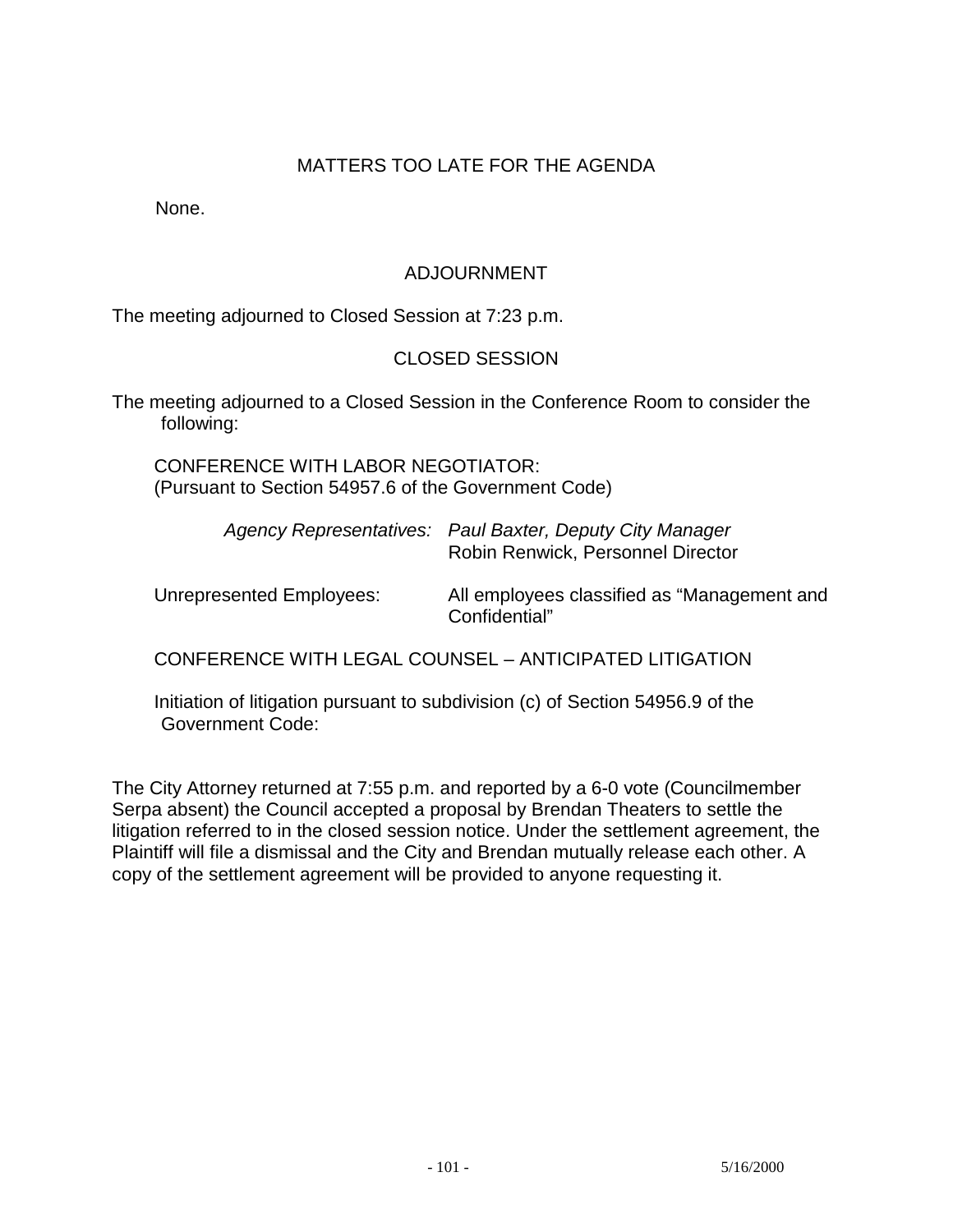### **MINUTES, City Council Meeting, Tuesday, May 23, 2000, at 7:00 p.m.**

Roll Call – Present: Councilmembers Conrad, Fisher, Friedman, Frohman, Serpa, Smith, Mayor Sabatino

Absent: None

Pledge of Allegiance to the Flag

*Mayor Sabatino opened the meeting in honor of Donna Macedo, a 24-year employee of the City of Modesto who passed away Saturday, May 20,2000.* 

Invocation: Pastor Archie Levias, Seed of Joy Church

CONSENT ITEMS – ROLL CALL VOTE REQUIRED: Items 1-5, & 8-14 *Items 6, 7, & 15 removed from Consent* 

**ACTION:** Friedman/Fisher, unan.

#### ACKNOWLEDGEMENTS AND PRESENTATIONS

- Presentation of a proclamation proclaiming June 12 18, 2000 as United States Army Week.
- **ACTION:** Mayor Sabatino read proclamation.

Presentation of awards honoring Outstanding Youth for 1999.

**ACTION:** Presentations given by Wendy Byrd and Mayor Sabatino.

Jack Crist introduced Don Burnett, Interim Police Chief.

#### **CONSENT ITEMS**

#### **An item may be removed from consent and discussed at the request of an audience member or Councilmember.**

#### CONSENT

- 1. Approval of the minutes of the regular City Council meeting of May 16, 2000.
- **ACTION:** By motion (Friedman/Fisher, unan.), approved the minutes of the regular City Council meeting of May 16, 2000.

- 2. Consider rejecting bids for the project titled "Primary Clarifier No. 1 & 2 Renewal".
- **ACTION: Res. 2000-235** adopted (Friedman/Fisher, unan.) rejecting bids for the project titled "Primary Clarifier No. 1 & 2 Renewal".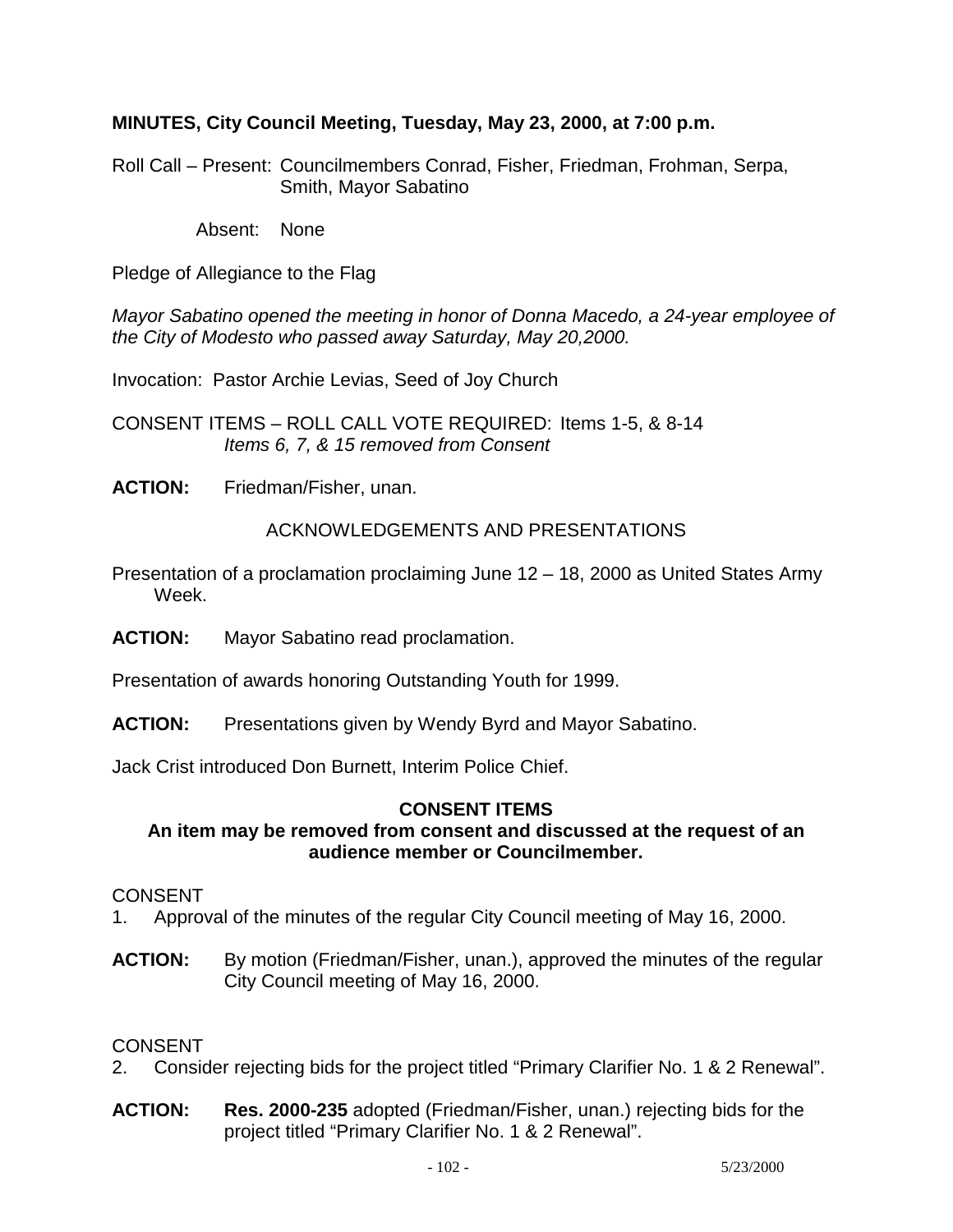- 3. Consider amending the Capital Improvement Program to estimate \$40,466 in revenue and appropriate \$40,466 to Capital Project, McHenry Museum Stairs.
- **ACTION: Res. 2000-236** adopted (Friedman/Fisher, unan.) amending the Capital Improvement Program to estimate \$40,466 in revenue and appropriate \$40,466 to Capital Project, McHenry Museum Stairs.

#### **CONSENT**

- 4. Consider authorizing the City Manager to execute a \$53,959 funding request for beverage container and litter reduction funds from the California Department of Conservation, Division of Recycling. Funds will be used to provide recycling containers at schools and parks, hire a 1,000-hour employee to collect recyclables, and to develop/distribute educational and promotional materials.
- **ACTION: Res. 2000-237** adopted (Friedman/Fisher, unan.) authorizing the City Manager to execute a \$53,959 funding request for beverage container and litter reduction funds from the California Department of Conservation, Division of Recycling to be used to provide recycling containers at schools and parks, hire a 1,000-hour employee to collect recyclables, and to develop/distribute educational and promotional materials.

#### **CONSENT**

- 5. Consider accepting resignation of Lee DeLaMare from the Landmark Preservation Commission.
- **ACTION: Res. 2000-238** adopted (Friedman/Fisher, unan.) accepting with regret the resignation of Lee DeLaMare from the Landmark Preservation Commission.

#### *Item #6 removed from Consent*

- 6. Consider amending the 1999-00 Capital Improvement Program to add grantfunded projects. Funds received from Congestion Management and Air Quality (CMAQ) in the amount of \$2,263.406.
- **ACTION: Res. 2000-239** adopted (Frohman/Fisher, unan.) amending the 1999-00 Capital Improvement Program to add grant-funded projects to use funds received from Congestion Management and Air Quality (CMAQ) in the amount of \$2,263.406.

*Item #7 removed from Consent*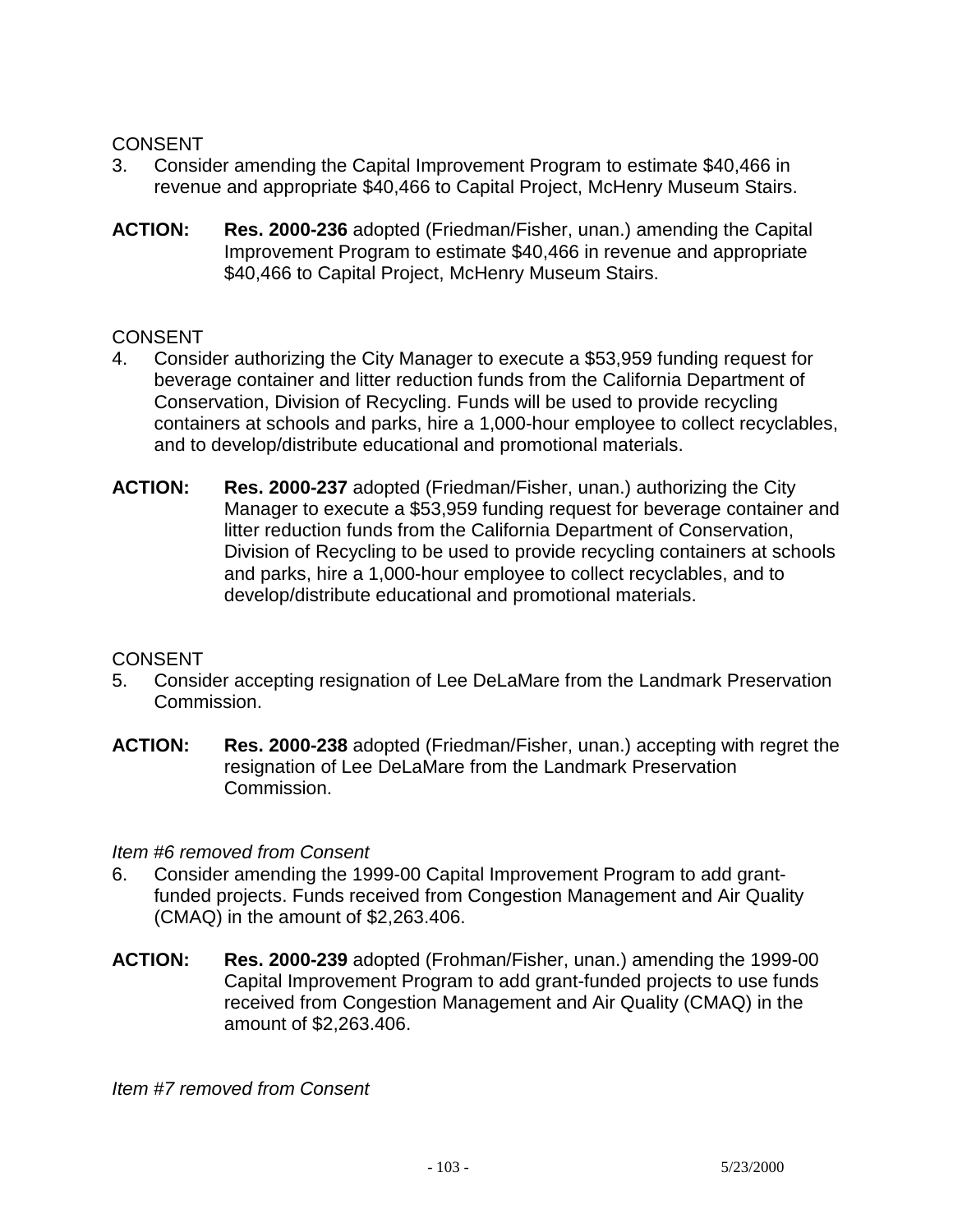- 7. Consider authorizing the City Manager to execute a Storm Water License Agreement with Modesto Irrigation District to allow discharge of storm water from the Kiernan Business Park Drainage Basin to the Modesto Irrigation District lateral.
- **ACTION: Res. 2000-240** adopted (Smith/Fisher, unan.) authorizing the City Manager to execute a Storm Water License Agreement with Modesto Irrigation District to allow discharge of storm water from the Kiernan Business Park Drainage Basin to the Modesto Irrigation District lateral.

- 8. Consider designating Desarrollo Latino-Americano Inc. (DLA) as a Community Based Development Organization (CBDO).
- **ACTION: Res. 2000-241** adopted (Friedman/Fisher, unan.) designating Desarrollo Latino-Americano Inc. (DLA) as a Community Based Development Organization (CBDO).

### **CONSENT**

- 9. Consider authorizing the City Manager to execute an agreement for a grant in the amount of \$90,000 with Desarrollo Latino-Americano for the Workforce Development Program. CDBG funding was allocated from the economic loan activity and approved by Council at the May 9, 2000 meeting.
- **ACTION: Res. 2000-242** adopted (Friedman/Fisher, unan.) authorizing the City Manager to execute an agreement for a grant in the amount of \$90,000 with Desarrollo Latino-Americano for the Workforce Development Program. CDBG funding was allocated from the economic loan activity and approved by Council at the May 9, 2000 meeting.

- 10. Consider amending the Capital Improvement Program to estimate \$7,000 in revenue received from AT&T Wireless as a development mitigation fee for relocation of antennas and to appropriate \$7,000 to the Park Fund's Miscellaneous Improvements Project to be used for purchase of items such as benches, play equipment and other amenities.
- **ACTION: Res. 2000-243** adopted (Friedman/Fisher, unan.) amending the Capital Improvement Program to estimate \$7,000 in revenue received from AT&T Wireless as a development mitigation fee for relocation of antennas and to appropriate \$7,000 to the Park Fund's Miscellaneous Improvements Project to be used for purchase of items such as benches, play equipment and other amenities.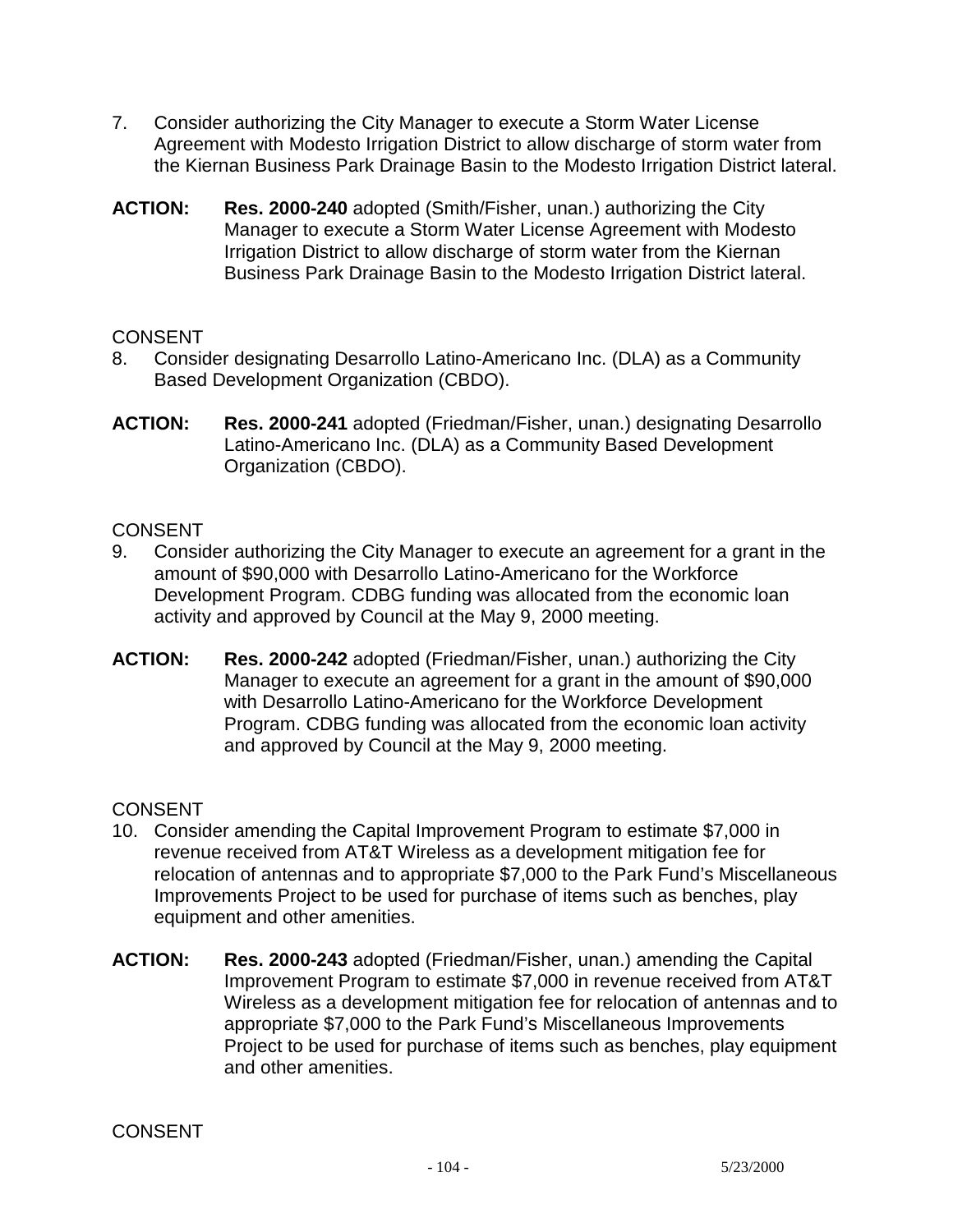- 11. Consider adopting a policy to provide guidelines and procedures to be used when considering a site for designation of Mills Act contract.
- **ACTION: Res. 2000-244** adopted (Friedman/Fisher, unan.) adopting a policy to provide guidelines and procedures to be used when considering a site for designation of Mills Act contract.

- 12. Consider introduction of an ordinance amending the Modesto Municipal Code to 1) repeal Chapter 4, of Title 7, relating to use of park and recreation areas and facilities, and add said chapter to Title 12 of the Modesto Municipal Code, 2) change the name of Title 12 from Community Services and Neighborhood Connections to Recreation and Neighborhoods, and 3) amend Article 2, Use of Park and Recreation Areas and Facilities 12-4.201 Definitions, and 12-4.202, General Regulations Governing Use of Parks to add landscaped public area and/or right-of-way to the definition of "Park"; allow Recreation and Neighborhoods Director to assign management of function to Department staff; allow for smoke free areas in children's play areas (playgrounds/tot lots, wading pools, skate parks).
- **ACTION:** By motion (Friedman/Fisher, unan.), introduced **Ord. No. 3177–C.S**. amending the Modesto Municipal Code.

### **CONSENT**

- 13. Consider accepting the improvements for Nottingham No. 4 subdivision and authorize the City Clerk to File Notice of Completion and to release securities upon expiration of statutory periods (Owners: Stewart W. and Betty J. Bradley).
- **ACTION: Res. 2000-245** adopted (Friedman/Fisher, unan.) accepting the improvements for Nottingham No. 4 subdivision and authorize the City Clerk to File Notice of Completion and to release securities upon expiration of statutory periods.

### **CONSENT**

- 14. Consider authorizing a call for bids for construction materials testing services to be opened on June 6, 2000 at 11 a.m.
- **ACTION: Res. 2000-246** adopted (Friedman/Fisher, unan.) authorizing a call for bids for construction materials testing services to be opened on June 6, 2000 at 11 a.m.

### *Item #15 removed from Consent*

15. Consider waiving formal bid procedures by five (5) affirmative votes and authorize the purchase of five (5) Lighted Crosswalk-Emitting Systems from Jam Service Inc. for a total amount of \$89,214.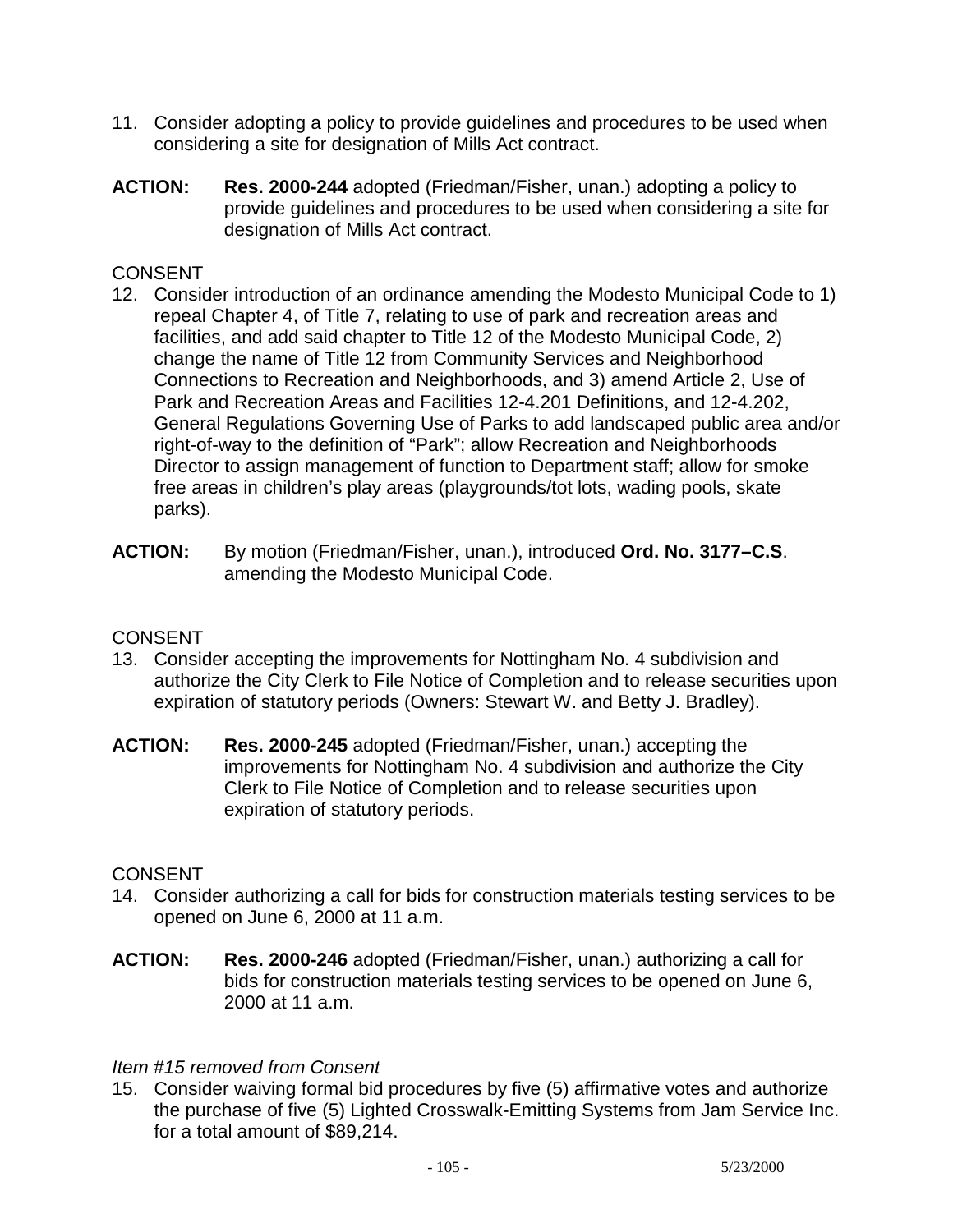**ACTION: Res. 2000-247** adopted (Smith/Friedman, unan.) waiving formal bid procedures by five (5) affirmative votes and authorize the purchase of five (5) Lighted Crosswalk-Emitting Systems from Jam Service Inc. for a total amount of \$89,214.

### UNFINISHED BUSINESS

*Item 16 removed from Agenda* 

- 16. Consider placing the citizen-proposed charter amendment entitled "Election Reform Act of 2000" on the November 2000 ballot, at the request of Councilmember Conrad.
- **ACTION:** Councilmember Conrad requested this item be continued to a future meeting.

### *Item #17 removed from Agenda*

- 17. Consider placing the citizen-proposed charter amendment entitled "Term Limits Act of 2000" on the November 2000 ballot, at the request of Councilmember Conrad.
- **ACTION:** Councilmember Conrad requested this item be continued to a future meeting.

### **HEARINGS**

- 18. Hearing to consider the appeal of Francis R. Ruggieri, on behalf of Dennis Slewoo, who operates the Chevron USA Service Station and convenience store at 3300 McHenry Avenue. This appeal is being heard due to the hearing Examiner's denial of an application for an off-sale alcoholic beverage license continued from the March 7, 2000 meeting.
- **ACTION:** By motion (Friedman/Frohman, majority; Conrad & Sabatino, no) item continued for 30 days. The Chevron station owner and the Sherwood Homeowners Association will continue their meetings to attempt to reach a compromise.
- 19. Hearing to consider Citizens Housing and Community Development Committee recommendation for funding allocations and adoption of FY 00-01 Annual Action Plan.
- **ACTION:** This item continued to June 27, 2000 Council meeting.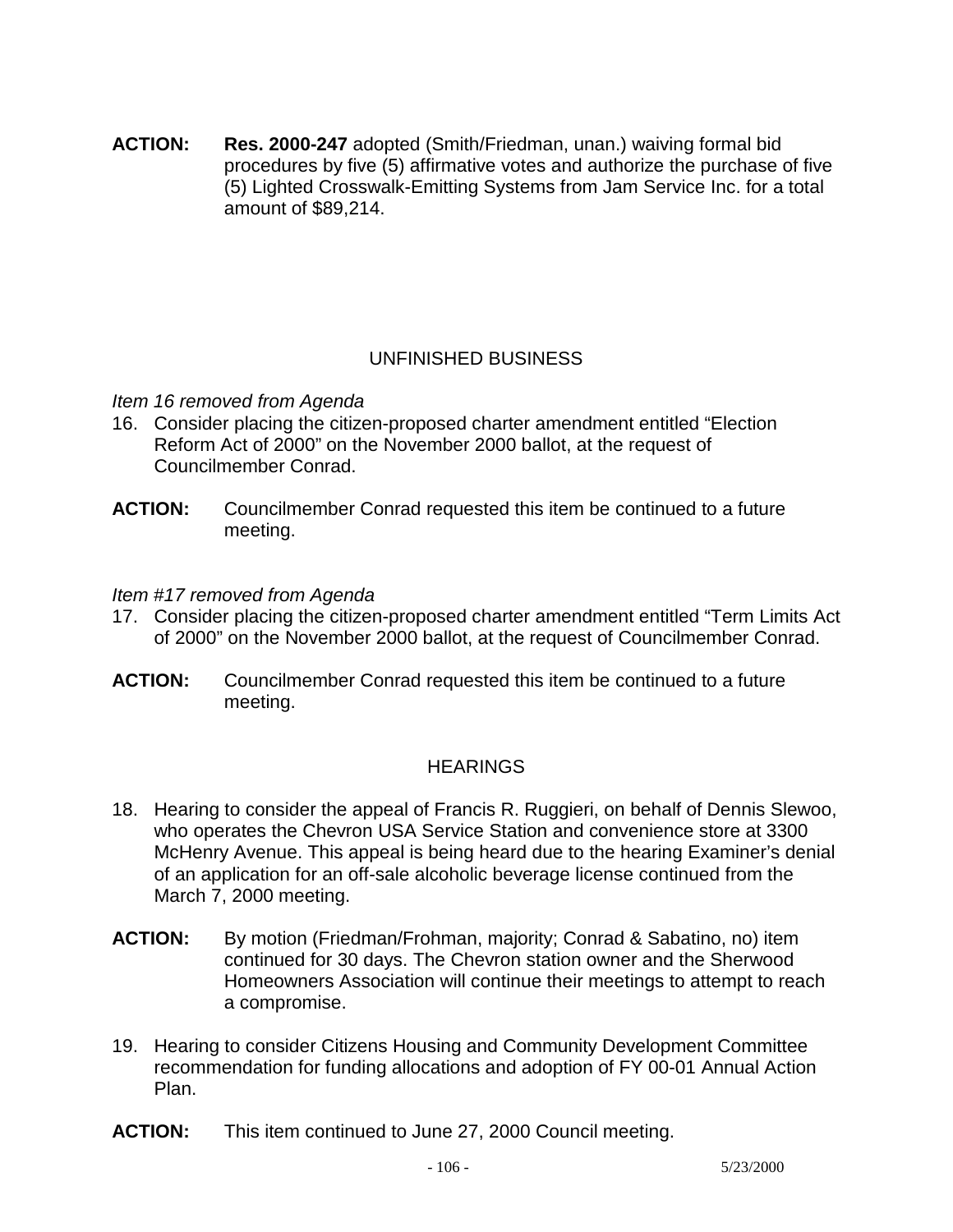- 20. Hearing to consider a request for an exemption of Capital Facilities Fees (CFF) for 20 very-low income or low-income fully accessible housing units being constructed by Accessible Space Inc. near the intersection of Snyder Avenue and Dale Road.
- **ACTION: Res. 2000-248** adopted (Friedman/Fisher, unan.) approving a request for an exemption of Capital Facilities Fees (CFF) for 20 very-low income or low-income fully accessible housing units being constructed by Accessible Space Inc. near the intersection of Snyder Avenue and Dale Road.
- 21. Hearing to consider annexation of additional territory to the Carver-Bangs/Pelandale-Snyder Community Facilities District No. 1998-2 and calling election (Annexation #1).
- **ACTION: Res. 2000-249** adopted (Friedman/Fisher, unan.) approving annexation of additional territory to the Carver-Bangs/Pelandale-Snyder Community Facilities District No. 1998-2 and calling election (Annexation #1).
- 22. Hearing to consider the proposed Operating Budget for Fiscal Year 2000-01 and Proposed 2001 through 2010 Capital Improvement Program Budget for the City of Modesto.
- **ACTION:** No action required.

### NEW BUSINESS

- 23. Consider approving a multi-year Memorandum of Understanding between the City and the Modesto Police Management Association.
- **ACTION: Res. 2000-250** adopted (Friedman/Frohman, unan.) approving a multiyear Memorandum of Understanding between the City and the Modesto Police Management Association.

**Res. 2000-251** adopted (Friedman/Frohman, unan.) amending the City's payment of the Employee Retirement Contributions.

- 24. Consider approving an amendment to the Memorandum of Understanding between the City and the Modesto Police Officer Association. (Resolution approving multi-year MOU between City and MPOA needed.)
- **ACTION: Res. 2000-252** adopted (Frohman/Fisher, unan.) approving an amendment to the Memorandum of Understanding between the City and the Modesto Police Officer Association.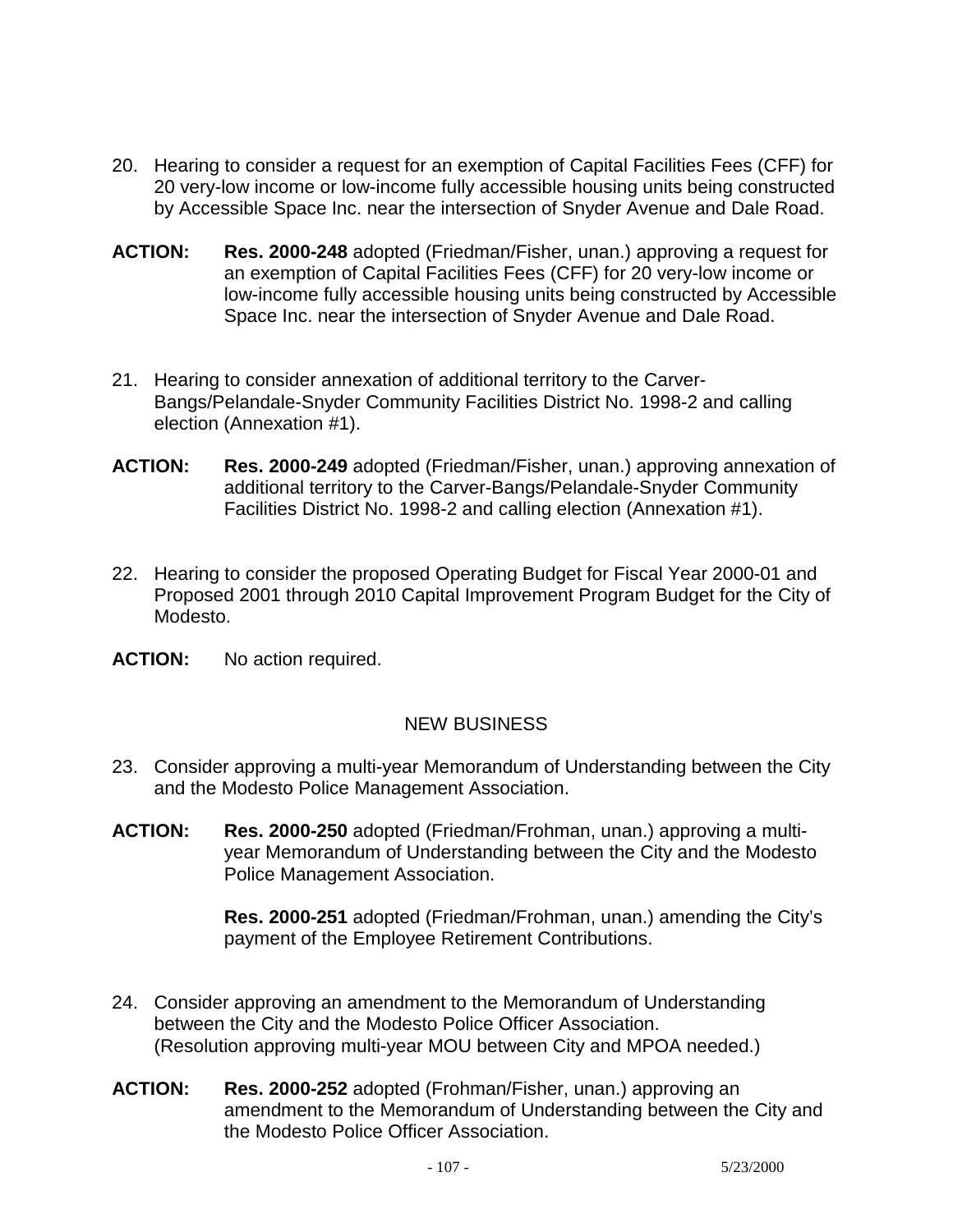**Res. 2000-253** adopted (Friedman/Frohman, unan.) amending the City's payment of the Employee Retirement Contributions.

## ORAL COMMUNICATIONS

- Daniel Hopkins noted that the doors to the building were locked when he tried to enter coming to the Council meeting. He commented on Church of the Nazarene Convention held in Modesto and the non-profit rate for hotel accommodations and Convention & Visitors Bureau services they received. He complimented the CVB and Centre Plaza staff for assisting with their event.
- Jim Reed noted his concern of private companies, specifically FM Golf, advertising on the City's Web site. City Manager Crist assured Mr. Reed that he would receive answers to all of his questions.
- Councilmember Serpa noted the special meeting regarding fluoride scheduled for May 30, 2000 at 6:30 p.m.

# MATTERS TOO LATE FOR THE AGENDA

None.

### ADJOURNMENT

The meeting adjourned at 10:22 p.m.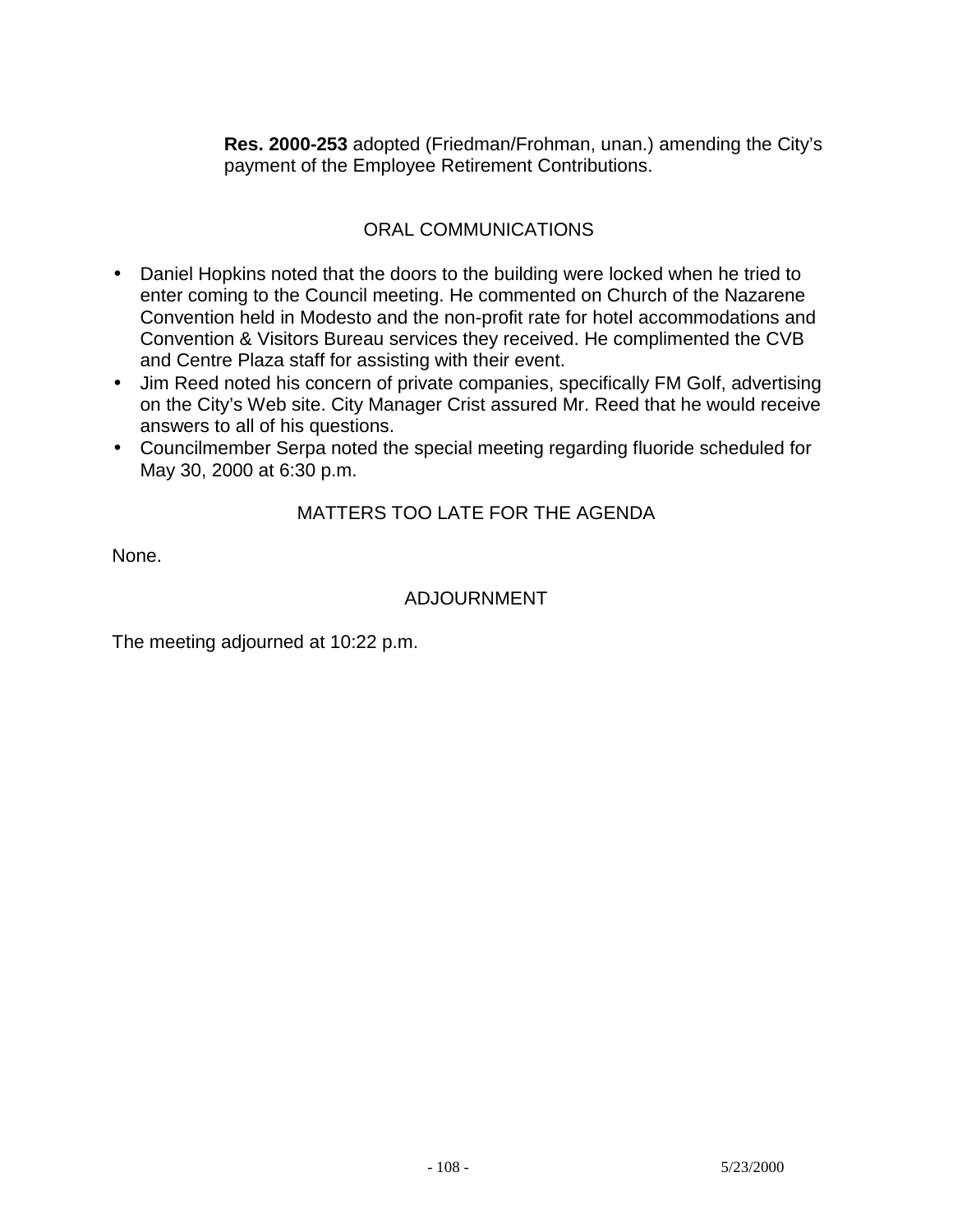# **MINUTES, Special City Council Meeting, Tuesday, May 30, 2000, at 6:30 p.m.**

Roll Call – Present: Councilmembers Conrad, Fisher, Friedman, Frohman, Serpa, Smith, Mayor Sabatino

Absent: None

Pledge of Allegiance to the Flag Invocation – Councilmember Bill Conrad **HEARING** 

Hearing to consider approving the fluoridation of the Community's drinking water.

**ACTION: Res. 2000-254** adopted (Friedman/Smith, majority; Conrad, Frohman & Sabatino, no) approving the fluoridation of the Community's drinking water.

## ORAL COMMUNICATIONS

Steve Burke referred to the letter addressed to the Council from his attorneys regarding fluoride.

# ADJOURNMENT

The meeting adjourned at 1:25 a.m.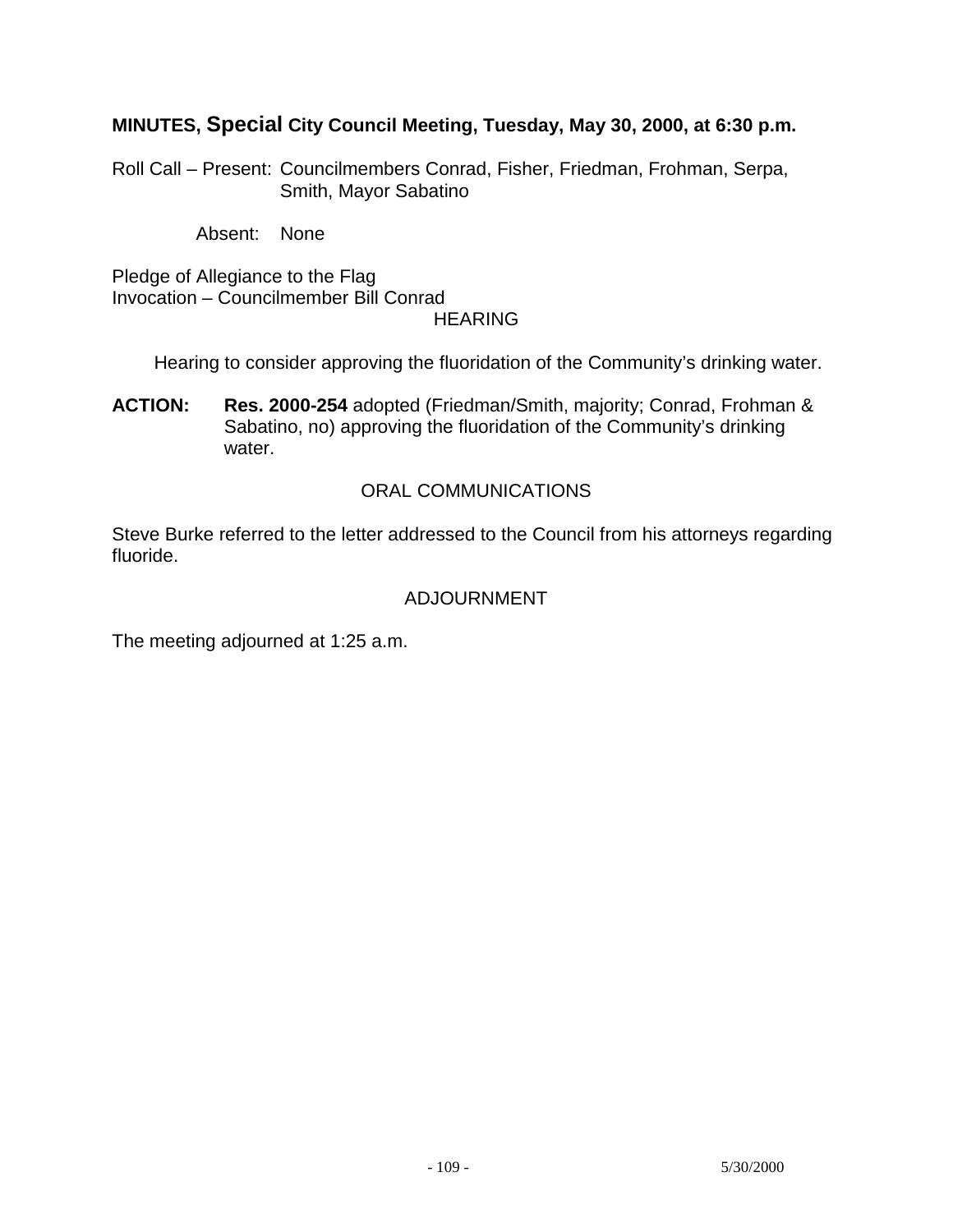## **MINUTES, Tuesday, June 6, 2000, at 4:00 p.m.**

Roll Call – Present: Councilmembers Conrad, Fisher, Friedman, Frohman, Serpa, Smith, Mayor Sabatino Absent: None

Pledge of Allegiance to the Flag Invocation: Councilmember Bill Conrad

CONSENT ITEMS – ROLL CALL VOTE REQUIRED: Items 1, 2, 3 – 12, 14, 16 – 26 Items 2a, 13, 19 removed from Consent Item 16 removed from agenda

**ACTION:** Friedman/Smith unan.

CONSENT ITEMS – ROLL CALL VOTE REQUIRED: Item 15

**ACTION:** Friedman/Fisher, unan.; Smith, absent

ACKNOWLEDGEMENTS AND PRESENTATIONS

 Recognition of Police Officers involved in shootings and support personnel involved in saving their lives.

**ACTION:** Mayor Sabatino made presentations to Police officers.

## **CONSENT ITEMS**

## **An item may be removed from consent and discussed at the request of an audience member or Councilmember.**

#### CONSENT

- 1. Approval of the minutes of the regular City Council meeting of May 23, 2000.
- **ACTION:** By motion, (Friedman/Smith, unan.) approved the minutes of the regular City Council meeting of May 23, 2000, to include that a citizen requested Items 16 and 17 be removed from agenda.

#### CONSENT

2. Final adoption of:

2a. removed from Consent

a. Ord. No. 3176-C.S. amending the Municipal Code relating to Bingo Games.

**ACTION:** By motion, (Friedman/Fisher, majority; Serpa, no) approved final adoption.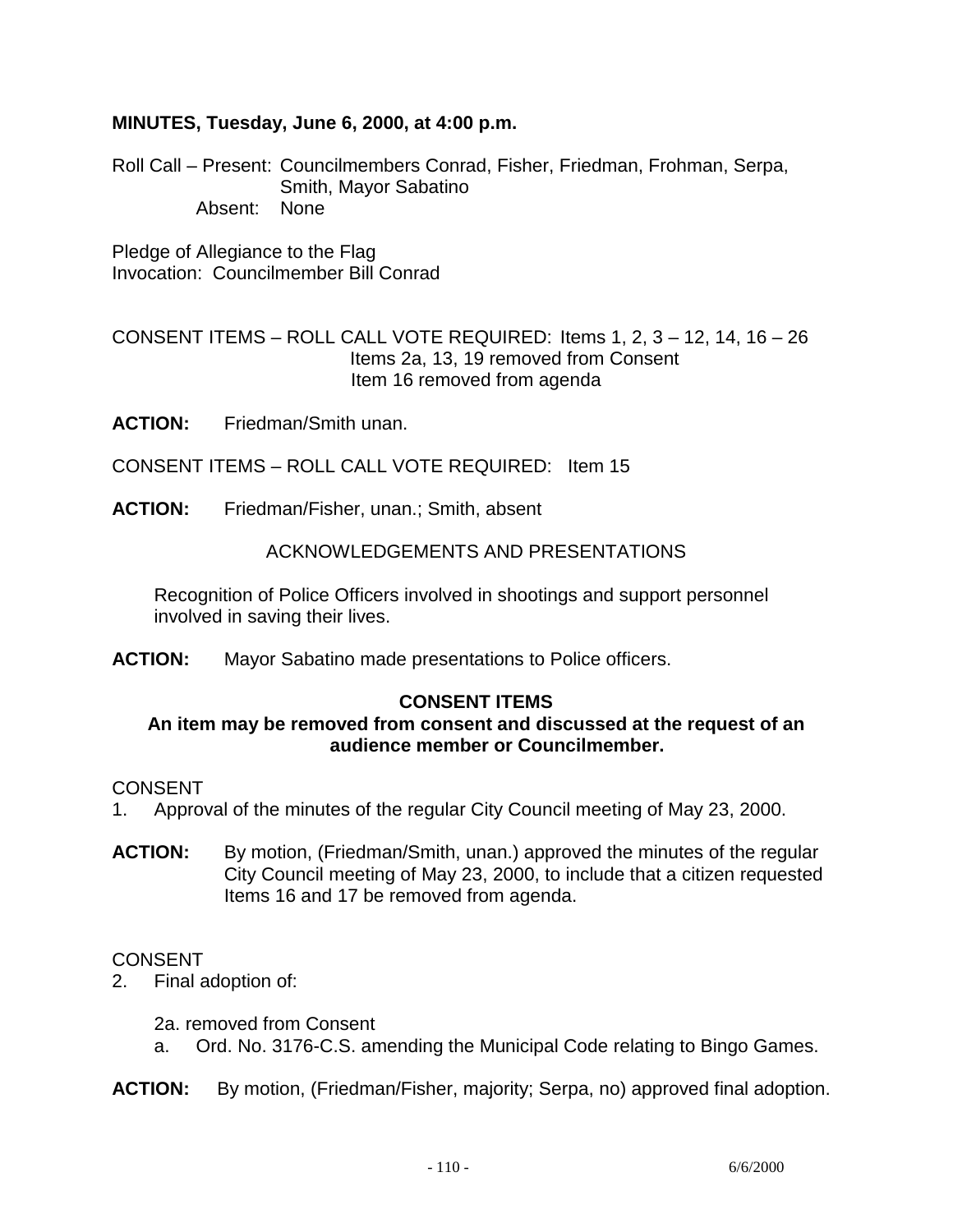- b. Ord. No. 3177-C.S. amending the Municipal Code relating to use of Park and Recreation areas and facilities and changing the name from "Community Services and Neighborhood Connections Department" to "Recreation and Neighborhoods Department."
- **ACTION:** By motion, (Friedman/Smith, unan.) approved final adoption.

## **CONSENT**

- 3. Consider awarding contract for cape sealing and restriping bus yard to California ISS, Inc. for \$40,594.45; consider amending the budget to fully fund the project. (Total estimated cost: \$45,871.73 (contract \$40,594.45; contingency and construction administration \$5,277.28).)
- **ACTION: Res. 2000-255** adopted (Friedman/Smith, unan.) awarding contract for cape sealing and restriping bus yard to California ISS, Inc. for \$40,594.45.

 **Res. 2000-256** adopted (Friedman/Smith, unan.) amending the budget to fully fund cape sealing restriping bus yard project.

## **CONSENT**

- 4. Consider accepting the contract of Mauldin-Dorfmeier Construction, Inc. as complete for the Coffee Road and Claratina Avenue sanitary sewer subtrunk and sewer lift station – North Beyer Park Neighborhood project and authorize the City Clerk to file a Notice of Completion. (Original contract: \$794,082) Final cost: \$868,776.43. Funds are budgeted.
- **ACTION: Res. 2000-257** adopted (Friedman/Smith, unan.) accepting the contract of Mauldin-Dorfmeier Construction, Inc. as complete and authorizing the City Clerk to file a Notice of Completion.

## **CONSENT**

- 5. Consider accepting the contract of Mauldin-Dorfmeier Construction, Inc. as complete for the parallel outfall sewer project and authorize the City Clerk to file a Notice of Completion. (Original contract: \$3,667,505) (Final cost: \$3,975,361.23. Funds are budgeted.)
- **ACTION: Res. 2000-258** adopted (Friedman/Smith, unan.) accepting the contract of Mauldin-Dorfmeier Construction, Inc. as complete and authorizing the City Clerk to file a Notice of Completion

## **CONSENT**

6. Consider accepting the contract of Mozingo Construction Company as complete for the River Road waterline project and authorize the City Clerk to file a Notice of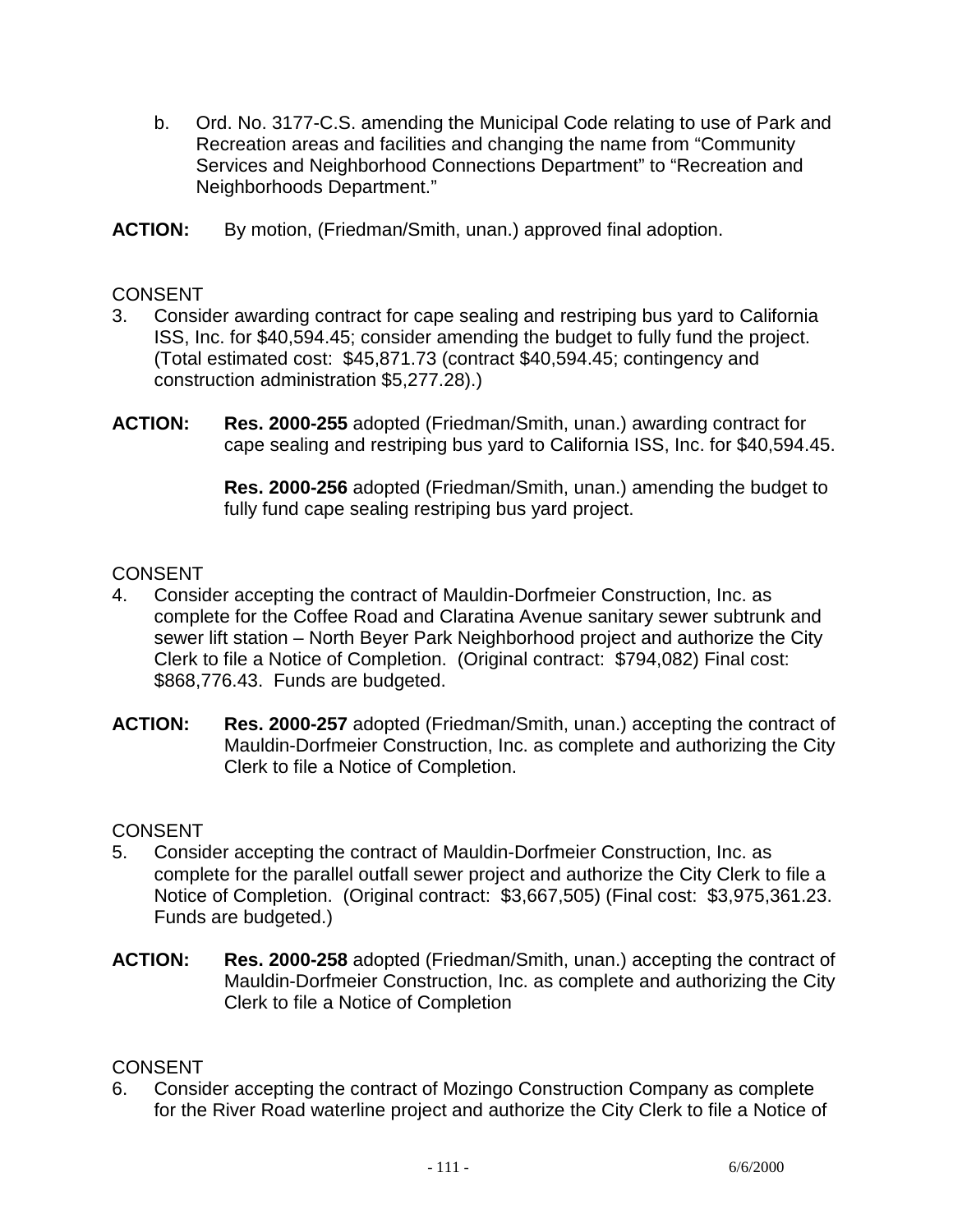Completion. (Original contract: \$332,146) (Final cost: \$349,130. Funds are budgeted.)

**ACTION: Res. 2000-259** adopted (Friedman/Smith, unan.) accepting the contract of Mozingo Construction Company as complete and authorizing the City Clerk to file a Notice of Completion.

# **CONSENT**

- 7. Consider accepting the contract of Fagundes and Son, Inc. as complete for the 1999 storm drain repairs project and authorize the City Clerk to file a Notice of Completion. (Original contract: \$184,000) (Final cost: \$184,551.10. Funds are budgeted.)
- **ACTION: Res. 2000-260** adopted (Friedman/Smith, unan.) accepting the contract of Fagundes and Son, Inc. as complete authorizing the City Clerk to file a Notice of Completion.

# **CONSENT**

- 8. Consider accepting the contract of Interstate Construction, Inc. as complete for the construction of Modesto/Ceres urbanized area – system flow and surveillance – signalization project and authorize the City Clerk to file a Notice of Completion. (Original contract: \$1,024,220) (Final cost: \$1,020,748.13) Funds are budgeted.)
- **ACTION: Res. 2000-261** adopted (Friedman/Smith, unan.) accepting the contract of Interstate Construction, Inc. as complete and authorizing the City Clerk to file a Notice of Completion.

# **CONSENT**

- 9. Consider accepting the contract of Surebuilt, Inc. as complete for the Dryden golf cart shed project and authorize the City Clerk to file a Notice of Completion. (Original contract: \$135,553) (Final cost: \$137,801.32 Funds are budgeted.)
- **ACTION: Res. 2000-262** adopted (Friedman/Smith, unan.) accepting the contract of Surebuilt, Inc. as complete and authorizing the City Clerk to file a Notice of Completion.

# **CONSENT**

10. Consider accepting the contract of Ross F. Carroll, Inc. as complete for the rockwell replacement/addition project (1999/2000) and authorize the City Clerk to file a Notice of Completion. (Original contract: \$436,399) (Final cost: \$534,152 Funds are budgeted.)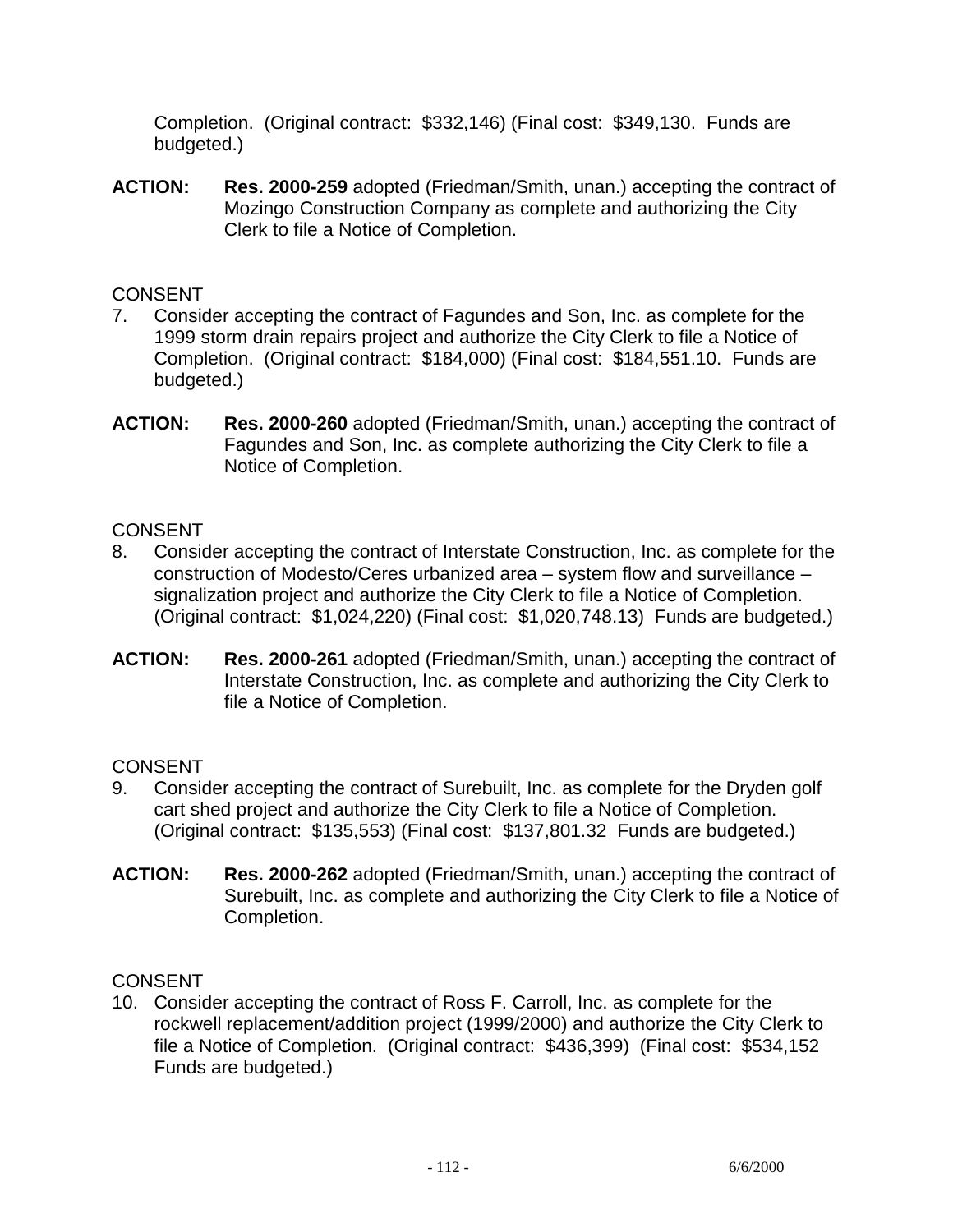**ACTION: Res. 2000-263** adopted (Friedman/Smith, unan.) accepting the contract of Ross F. Carroll, Inc. as complete and authorizing the City Clerk to file a Notice of Completion.

# **CONSENT**

- 11. Consider waiving formal bid procedures and authorize the purchase of Fairbanks Morse Vertical Turbine Solids Handling (VTSH) pumps and related hardware from JM Squared for the Operations and Maintenance Department-Water Quality Division for discharging primary wastewater to the Secondary Treatment Facility for a total amount of \$349,917.95.
- **ACTION: Res. 2000-264** adopted (Friedman/Smith, unan.) waiving formal bid procedures and authorizing the purchase.

# **CONSENT**

12. Consider approving an agreement with Dr. Philip Trompetter to provide counseling and psychotherapy services to sworn police officers, participate in Modesto Police SWAT activations and hostage negotiations, and provide crisis debriefing. (Total estimated cost: \$38,445. Funds are budgeted.)

**ACTION: Res. 2000-265** adopted (Friedman/Smith, unan.) approving agreement.

# Removed from Consent

13. Consider commending the Modesto Police Reserves for their contributions to the City of Modesto's welfare and safety; consider commending the Modesto Police Department Explorers for their contributions of service to the citizens of the City of Modesto; and consider commending the Modesto Police Department citizen volunteers for contributions of service to the citizens of the City of Modesto.

> Councilmember Serpa requested that the three resolutions be read into the record and the resolutions were not available.

**ACTION:** By motion, (Serpa/Frohman, unan.) item continued to June 13, 2000 City Council meeting.

# **CONSENT**

- 14. Consider approving a soda vending machine license agreement with the Sacramento Coca-Cola Bottling Company, Inc. dba Modesto Coca-Cola Bottling Company to install coin-operated soda vending machines in various City parks.
- **ACTION: Res. 2000-266** adopted (Friedman/Smith, unan.) approving a soda vending machine license agreement.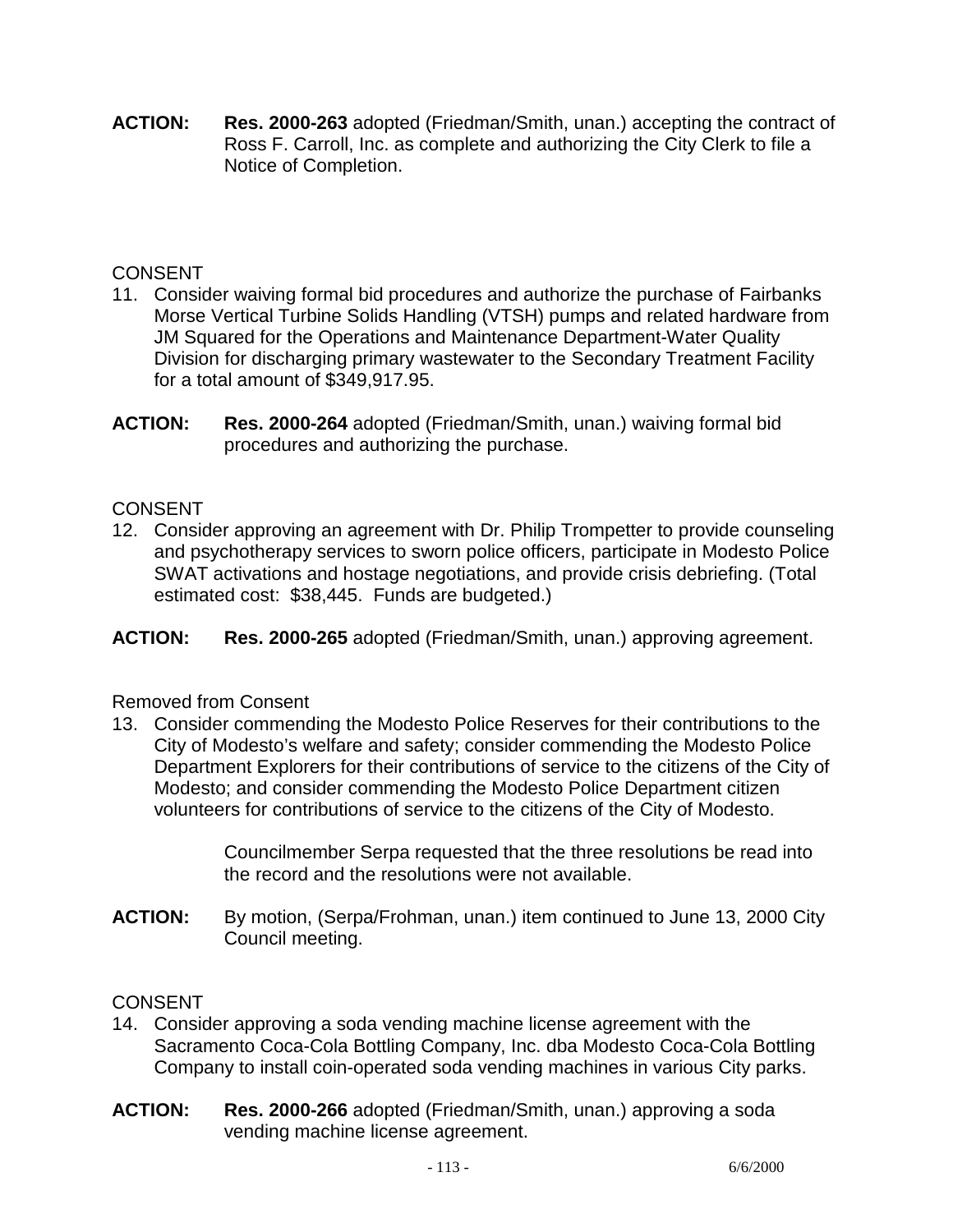CONSENT – Councilmember Smith excused due to a conflict of interest.

- 15. Consider approving agreement with Ray Wade Christiansen and John Robert Christiansen for the acquisition of their property located at 700 Franklin Street for the Kansas/Needham overcrossing project; consider approving two agreements with American Medical Response-West for relocation costs and to reimburse them for the payment of rent at two locations and conveyance of their rights to their lease for the property and conveyance of goodwill and payment for the tenantowned improvements; and consider authorizing the City Manager to sign acceptance forms for the deeds involved in the acquisition. (Total estimated cost: \$307,900 (contract \$302,900; estimated escrow \$5,000) Funds are budgeted.)
- **ACTION: Res. 2000-267** adopted (Friedman/Fisher,unan.; Smith, absent) approving agreement with Ray Wade Christiansen and John Robert Christiansen for the acquisition of their property.

 **Res. 2000-268** adopted (Friedman/Fisher,unan.; Smith, absent) approving two agreements with American Medical Response-West for relocation costs and to reimburse them for the payment of rent at two locations and conveyance of their rights to their lease for the property and conveyance of goodwill and payment for the tenant-owned improvements.

 **Res. 2000-269** adopted (Friedman/Fisher,unan.; Smith, absent) authorizing the City Manager to sign acceptance forms for the deeds involved in the acquisition.

Removed from agenda.

16. Consider introducing an ordinance amending the Modesto Municipal Code regarding property owner's responsibility for maintaining the house sewer lateral.

# **CONSENT**

17. Consider approving an amendment to the treatment and delivery agreement with Modesto Irrigation District to eliminate references to the Del Este Water Company and to simplify annual payments to MID.

(Resolution approving amendment to agreement needed.)

**ACTION: Res. 2000-270** adopted (Friedman/Smith, unan.) approving an amendment to the treatment and delivery agreement with Modesto Irrigation District.

## **CONSENT**

18. Consider approving agreement with Ball Janik for federal legislative services. (Total estimated cost: \$33,000. Funds are budgeted.)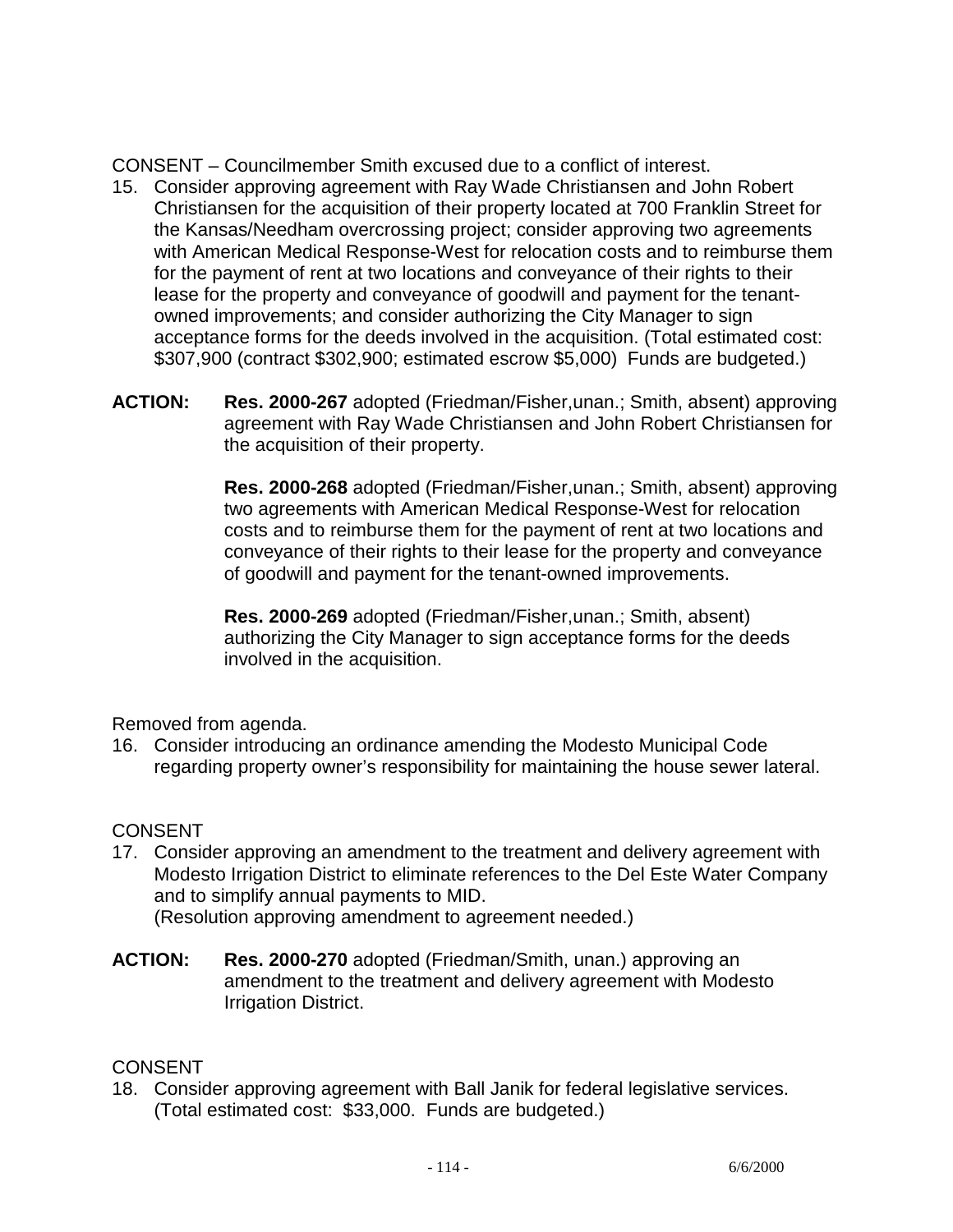## **ACTION: Res. 2000-271** adopted (Friedman/Smith, unan.) approving agreement.

Removed from consent.

- 19. Consider salary and benefit changes for unrepresented Management and Confidential employees and changes to the City Council Expense Allowance Policy. (Total estimated cost: General Fund \$322,560; other funds \$180,160)
- **ACTION: Res. 2000-272** adopted (Frohman/Friedman, unan.) amending the Salary Schedule and authorizing benefit changes for Fiscal Year 2000-2001.

 **Res. 2000-273** adopted (Frohman/Friedman, unan.) amending the City's payment of the Employees' Retirement contributions.

 **Res. 2000-273A** adopted (Frohman/Fisher) denying the City Council Expense Policy revision.

 Councilmember Conrad requested Council's current staff assistance and method of handling complaints to be referred to EDCIGR, and Council compensation and salary survey referred to FPC for review.

## **CONSENT**

- 20. Consider establishing a money purchase plan for the City Manager to be administered by the ICMA Retirement Corporation and authorize the Risk Manager to serve as the coordinator of the Plan with authority to execute all necessary agreements.
- **ACTION: Res. 2000-274** adopted (Friedman/Smith, unan.) establishing a money purchase plan for the City Manager to be administered by the ICMA Retirement Corporation and authorizing the Risk Manager to serve as the coordinator of the Plan with authority to execute all necessary agreements.

#### **CONSENT**

- 21. Consider approving the City Engineer's Report for Landscape Maintenance District No. 1 for Dry Creek Meadows Subdivision Nos. 1-6; and consider adoption a Resolution of Intention setting a public hearing July 11, 2000 at 7:00 p.m. on the levy of the proposed assessment.
- **ACTION: By motion,** (Friedman/Smith, unan.) approved the City Engineer's Report.

 **Res. 2000-275** adopted (Friedman/Smith, unan.) approving a Resolution of Intention setting a public hearing July 11, 2000 at 7:00 p.m.

#### CONSENT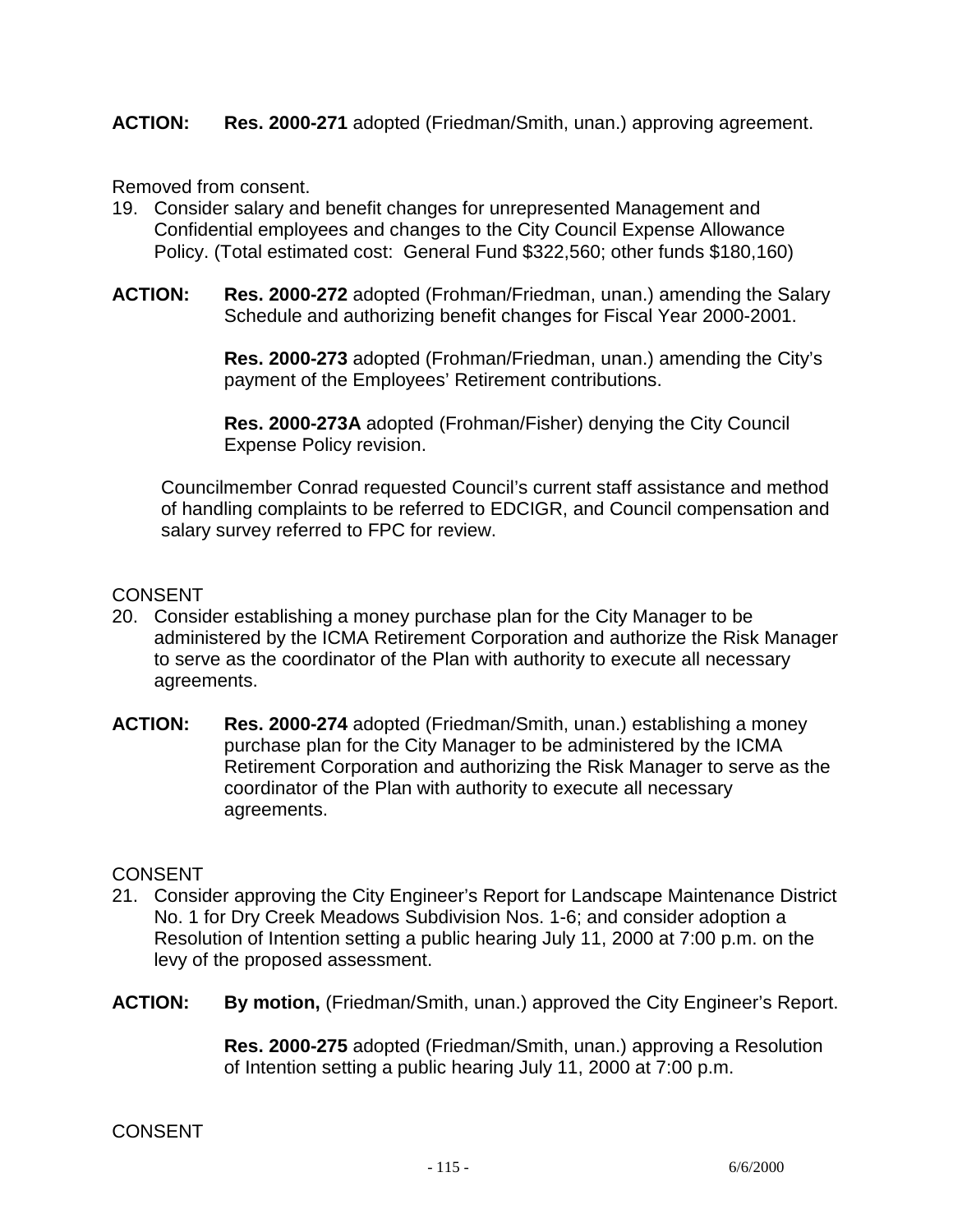- 22. Consider approving the City Engineer's Report for Landscape Maintenance District No. 2 for Dry Creek Meadows Subdivision Nos. 7-10, Creekwood Meadows Subdivision and Yosemite Meadows Subdivisions Units 1 and 2; and consider adoption a Resolution of Intention setting a public hearing July 25, 2000 at 7:00 p.m. on the levy of the proposed assessment.
- **ACTION: By motion,** (Friedman/Smith, unan.) approved the City Engineer's Report.

 **Res. 2000-276** (Friedman/Smith, unan.) adopted approving a Resolution of Intention setting a public hearing July 25, 2000 at 7:00 p.m.

## **CONSENT**

- 23. Letter of resignation from the Anti-Graffiti Task Force from Bill Seavy.
- **ACTION: Res. 2000-277** adopted (Friedman/Smith, unan.) accepting the resignation from the Anti-Graffiti Task Force from Bill Seavy.

## **CONSENT**

- 24. Consider accepting the report submitted by the City Manager concerning the Grand Jury findings in Grand Jury Case No. 00-21-GL, Unsafe for Pedestrians to Cross Tully Road between Coldwell and Stoddard Avenues. (Motion accepting City Manager's report needed.)
- **ACTION: By motion,** (Friedman/Smith, unan.) accepted the report submitted by the City Manager.

## **CONSENT**

- 25. Consider approving a Resolution Canvassing the Election for the Carver-Bangs/Pelandale-Snyder Community Facilities District No. 1998-2, and Ordering Annexation of Territory to the Carver-Bangs/Pelandale-Snyder Community Facilities District No. 1998-2 (Annexation #1)
- **ACTION: Res. 2000-278** adopted (Friedman/Smith, unan.) approving a Resolution Canvassing the Election for the Carver-Bangs/Pelandale-Snyder Community Facilities District No. 1998-2, and Ordering Annexation of Territory to the Carver-Bangs/Pelandale-Snyder Community Facilities District No. 1998-2 (Annexation #1).

# **CONSENT**

26. Consider accepting the improvements in Bella Tuscany Units 1 and 2 Subdivisions and authorize City Clerk to file Notices of Completion and to release securities upon expiration of statutory periods. (Owner: Rodney K. Lowe, Inc.)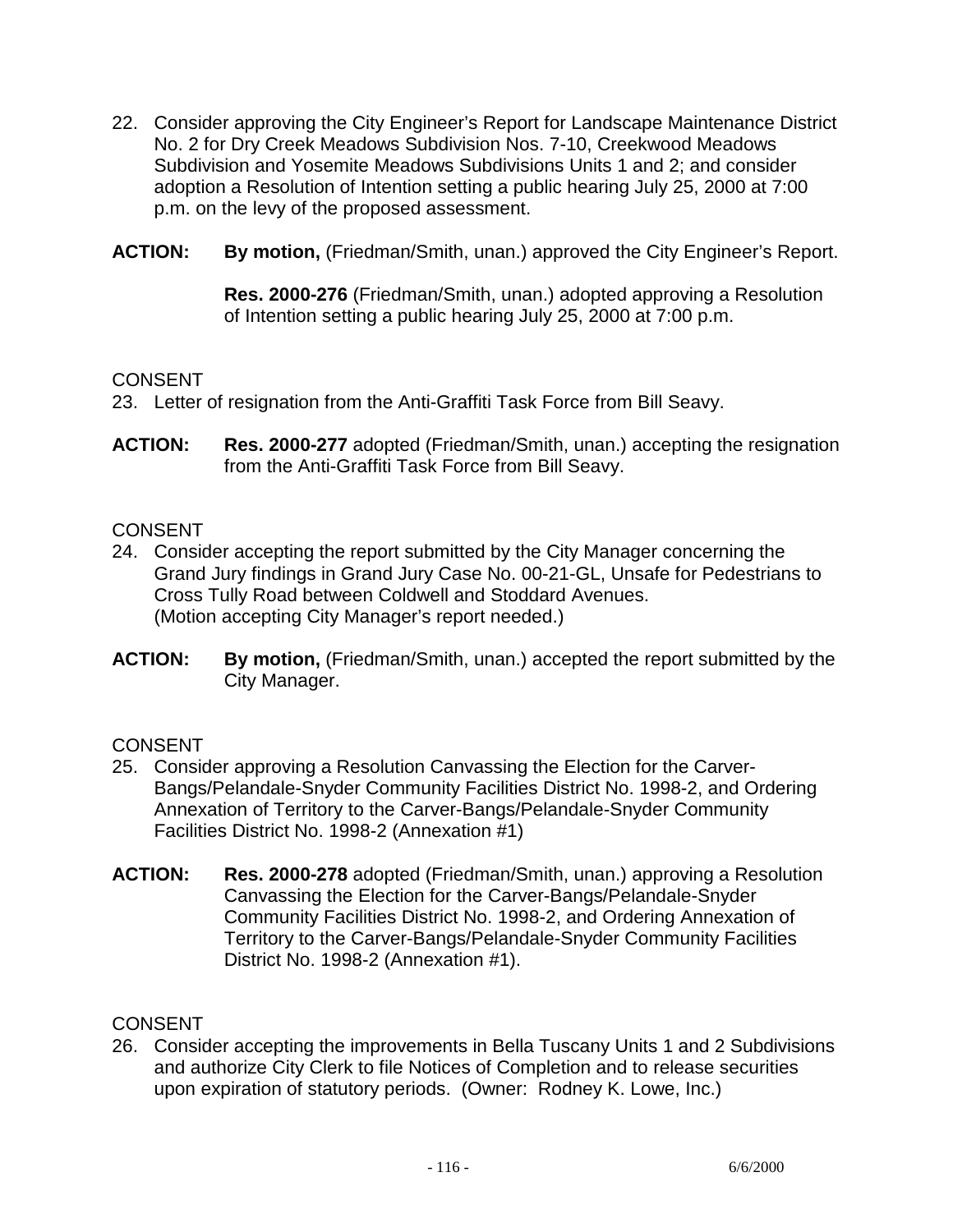**ACTION: Res. 2000-279** adopted (Friedman/Smith, unan.) accepting the improvements in Bella Tuscany Unit 1 Subdivision and authorize City Clerk to file Notices of Completion and to release securities upon expiration of statutory periods.

> **Res. 2000-280** adopted (Friedman/Smith, unan.) accepting the improvements in Bella Tuscany Unit 2 Subdivision and authorize City Clerk to file Notices of Completion and to release securities upon expiration of statutory periods.

# **HEARINGS**

- 27. Hearing to consider an amendment to Section 7-3-9 of the Zoning Map to rezone from Medium-High Residential Zone, R-3, to Planned Development Zone, as an addition to P-D(527) for expansion of a mini-warehouse storage facility, property located on the west side of Tully Road south of West Union Avenue. (Lance Ellis)
- **ACTION: By motion,** (Conrad/Frohman, unan.) introduced Ord. No. 3178–C.S. amending Section 7-3-9 of the Zoning Map to rezone from Medium-High Residential Zone, R-3, to P-D(527).

 **Res. 2000-281** adopted (Conrad/Frohman, unan.) approving development plan.

 **Res. 2000-282** adopted (Conrad/Frohman, unan.) approving required findings based on Initial Study.

- 28. Hearing to consider extending the franchise of Cable One to construct, operate and maintain a cable communication system within the City of Modesto.
- **ACTION: By motion,** (Fisher/Friedman, unan.) introduced No. Ord.3179–C.S. extending the franchise of Cable One.
- **ACTION: Res. 2000-283** adopted (Fisher/Friedman, unan.) scheduling public workshop regarding cable on July 19, 2000, at 6:00 p.m.
- 29. Joint hearing with the Redevelopment Agency to consider and act upon the sale and development of certain real property pursuant to a proposed Disposition and Development Agreement between the Agency and Westland Development Company.
- **ACTION: By motion,** (Frohman/Friedman, unan.) hearing continued to July 5, 2000, at 4:00 p.m.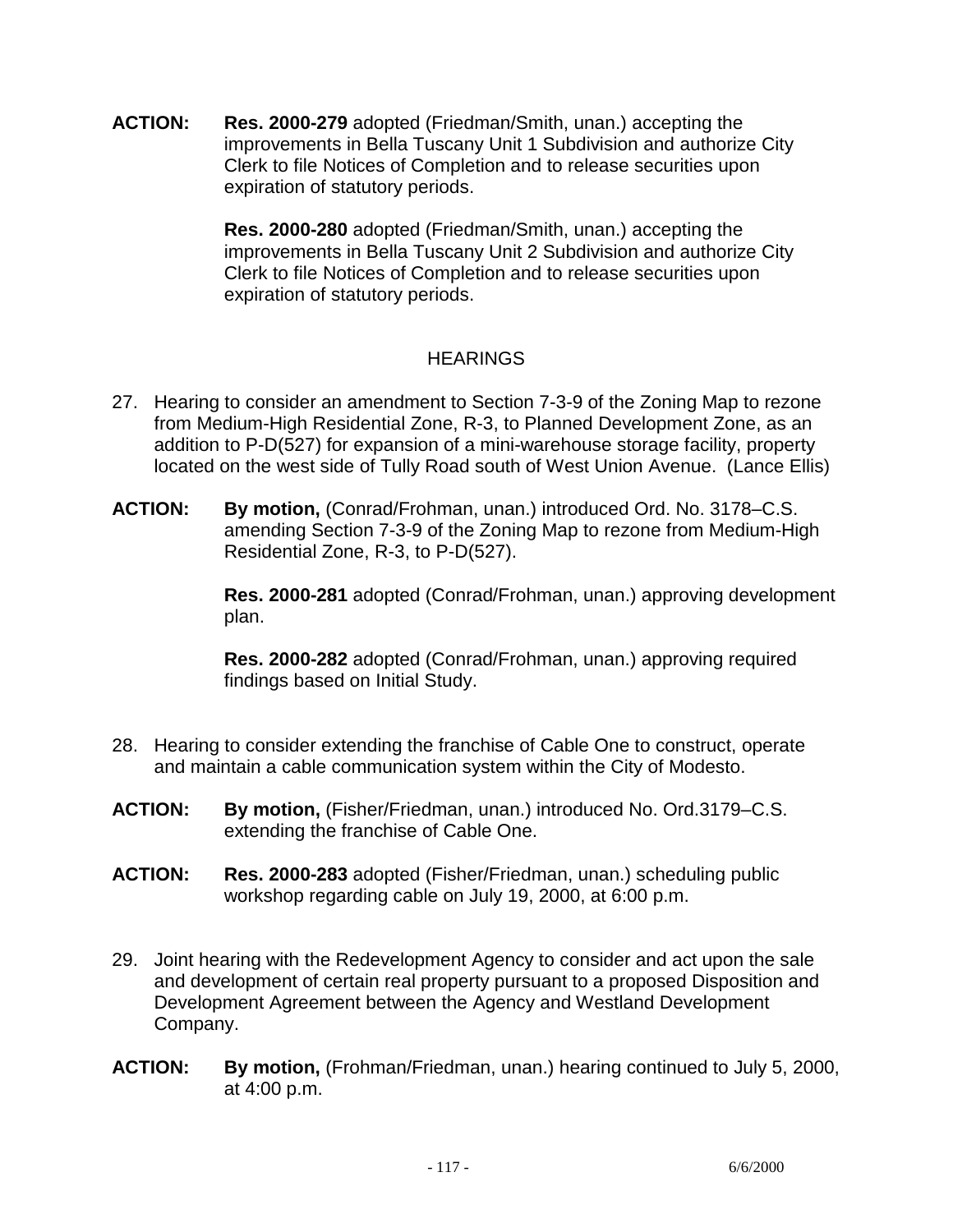## NEW BUSINESS

Councilmembers Fisher and Smith excused due to a conflict of interest.

- 29A. Consider approving an agreement with Noble 95 Trust for the acquisition of its property located at 1601 Ninth Street for the Kansas/Needham overcrossing project; consider approving two agreements with Choice Electric, Inc. dba Choice Light Supply for relocation costs and conveyance of their rights to their lease for the property and for the conveyance of good will and to rent property from the City after close of escrow and to cover the acquisition of the tenant-owned improvements; consider approving two agreements with Tom Strohmeyer dba Valley Jeep Rebuilders for relocation costs and conveyance of rights to their lease for the property and conveyance of good will and to rent property from the City after the close of escrow; and consider authorizing the City Manager to sign acceptance forms for the deeds involved in this acquisition. (Total estimated cost: \$635,000 (contract \$625,000; estimated escrow \$10,000) Funds are budgeted.)
- **ACTION: Res. 2000-284** adopted (Friedman/Conrad, unan.; Fisher, Smith, absent) approving agreement with Noble 95 Trust for the acquisition of property at 1601 Ninth Street.

 **Res. 2000-285** adopted (Friedman/Conrad, unan.; Fisher, Smith, absent) approving agreement with Choice Electric, Inc. for relocation costs and conveyance of rights to lease and for conveyance of good will and to rent property from the City.

**Res. 2000-286** adopted (Friedman/Conrad, unan.; Fisher, Smith, absent) approving agreement with Choice Electric, Inc. for acquisition of tenantseller's interest in real property.

**Res. 2000-287** adopted (Friedman/Conrad, unan.; Fisher, Smith, absent) approving agreement with Tom Strohmeyer for relocation costs and conveyance of rights to lease and for conveyance of good will and to rent property from the City.

 **Res. 2000-288** adopted (Friedman/Conrad, unan.; Fisher, Smith, absent) approving agreement with Tom Strohmeyer for acquisition of tenantseller's interest in real property.

**Res. 2000-289** adopted (Friedman/Conrad, unan.; Fisher, Smith, absent) authorizing City Manager to sign acceptance forms for deeds.

# WRITTEN COMMUNICATIONS

30. Letter from Fred Ballard regarding hazardous conditions which exist on Coralwood Road at both the intersections of Dragoo Park Drive and the main entrance to Coralwood Home Community at Towery Avenue and the installation of "All-Way" Stop Signs.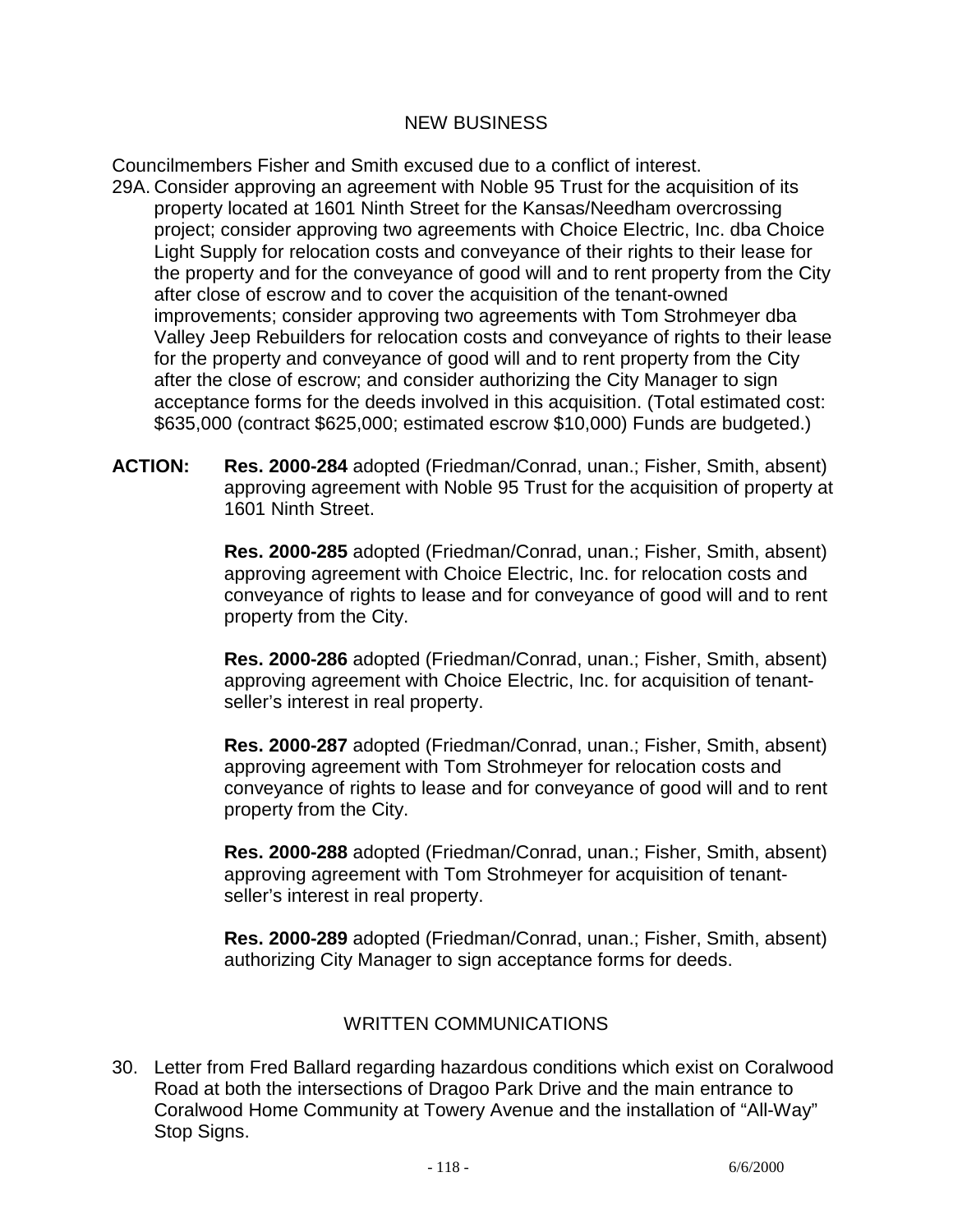# **ACTION: By order of the chair,** referred to the Transportation Policy Committee.

## ORAL COMMUNICATIONS

Dale Williams reported the census response rate was raised by 8%.

 Frank Cousineau thanked the Council for their thorough consideration of the fluoride issue, but will pursue any legal and ethical option available.

 Councilmember Frohman responded to Mr. Cousineau and clarified his statement of the May 30, 2000 City Council meeting. He also listed alternatives to fluoride delivery other than in the city's water supply.

 Dale Williams noted the ABCD Workshop he attended and the speaker, Henry Moore. He noted his attendance at the open house for the dedication of Juvenile Hall. He expressed his concern of a delay in a 911 response call he made.

Councilmember Serpa responded to Dale Williams.

Dale Williams also announced the citizen soldier training he will be attending.

Danny Gottlieb expressed his concern of fluoridating the City's water.

 Pat Dobbs suggested to rebroadcast the Council meetings. It was confirmed that the meetings are rebroadcast on Sundays.

Dale Williams acknowledged two National Guard Units.

# MATTERS TOO LATE FOR THE AGENDA

None

## ADJOURNMENT

The meeting adjourned to Closed Session at 6:15 p.m.

## CLOSED SESSION

 The meeting adjourned to a Closed Session in the Council Conference Room to consider the following:

 CONFERENCE WITH LEGAL COUNSEL – ANTICIPATED LITIGATION Initiation of litigation pursuant to subdivision (c) of Section 54956.9 of the Government Code.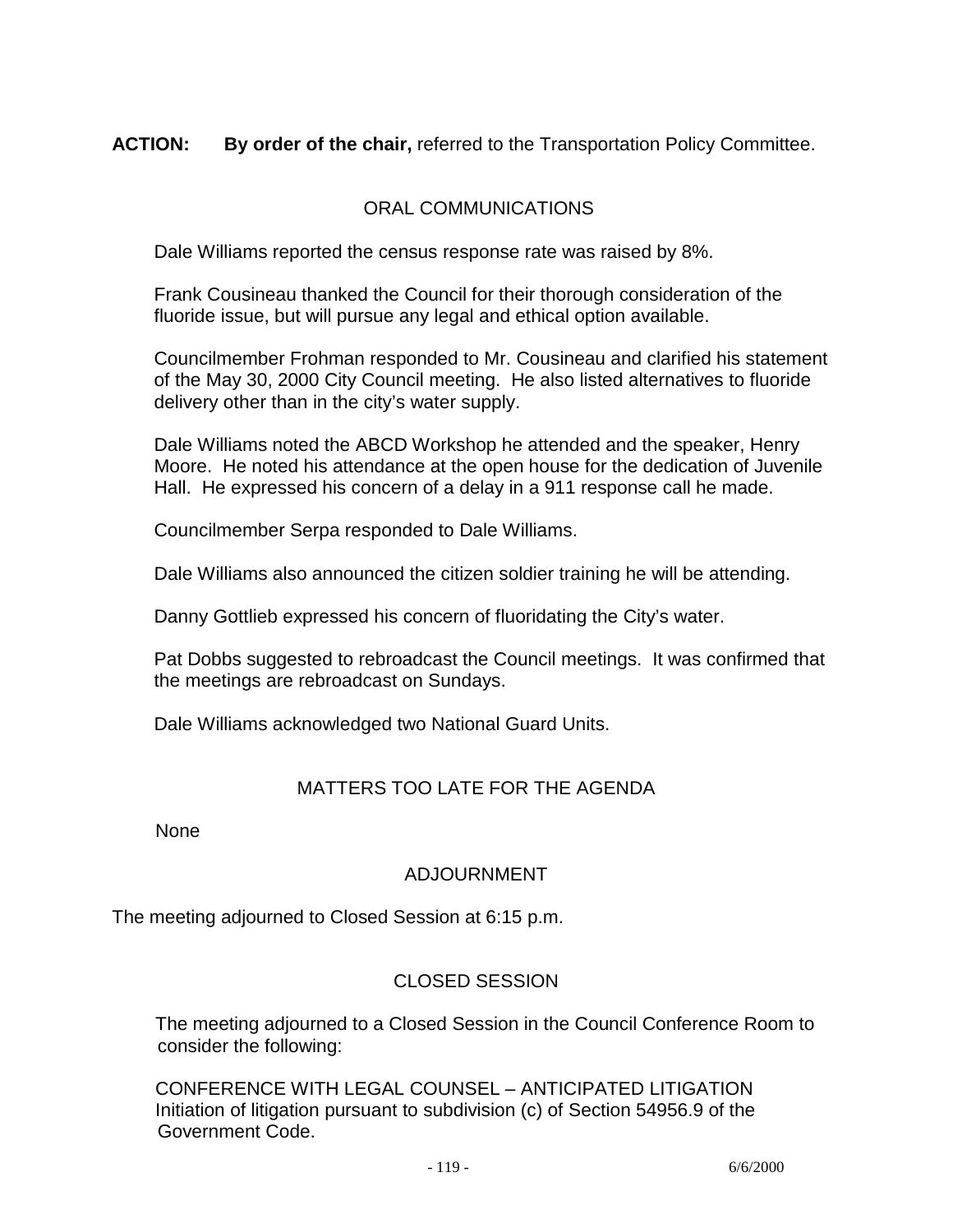# CONFERENCE WITH LABOR NEGOTIATOR: (Pursuant to Section 54957.6 of the Government Code) Agency negotiators: Jack R. Crist, City Manager Peter Cowles, Operations & Maintenance **Director**  Robin Renwick, Personnel Director Employee Organization: Modesto City Employees Association

The City Attorney returned at 6:35 p.m. to report no action had been taken.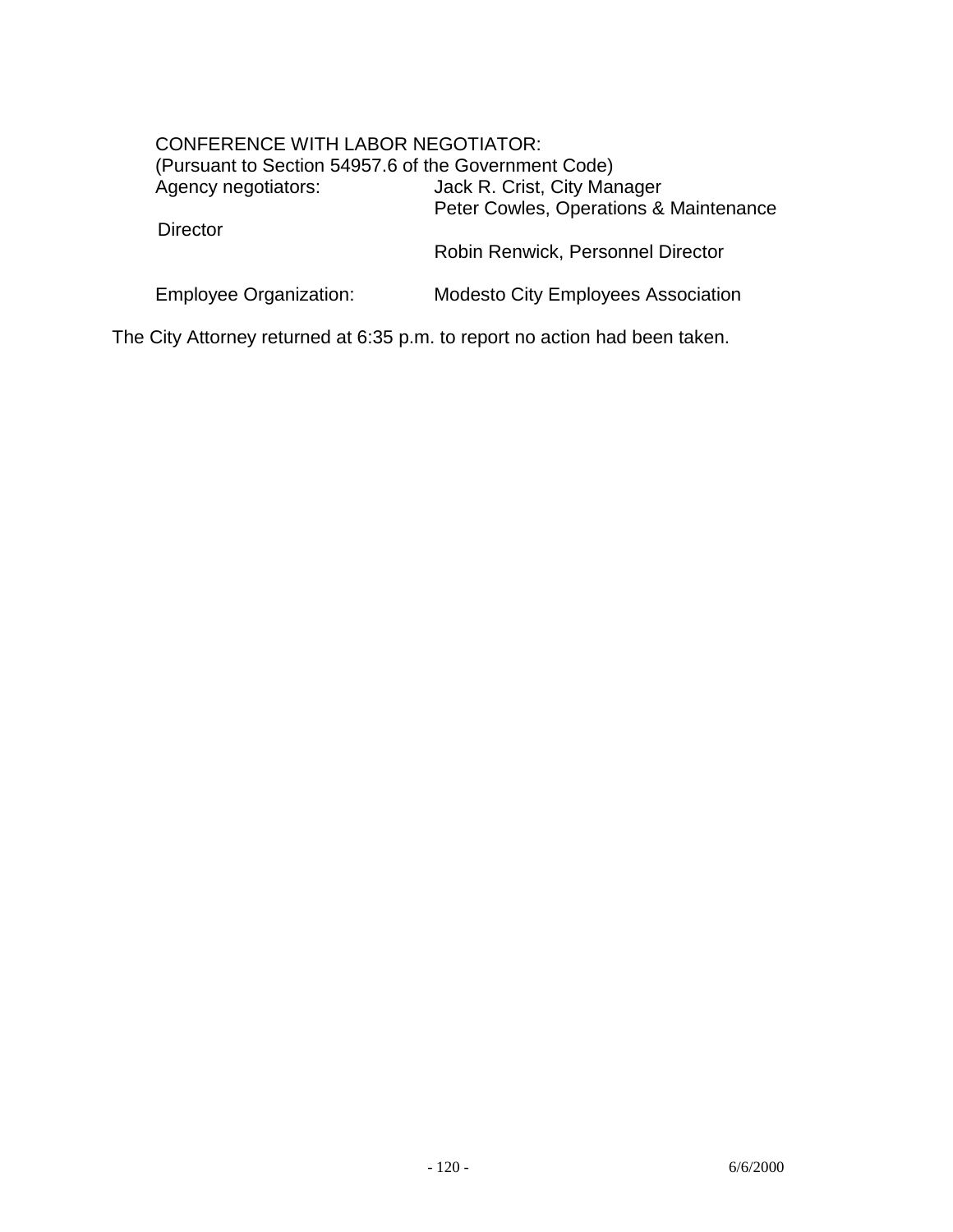# **MINUTES, Tuesday, June 13, 2000, at 7:00 p.m.**

Roll Call – Present: Councilmembers Conrad, Fisher, Friedman, Frohman, Serpa, Smith, Mayor Sabatino Absent: None

Pledge of Allegiance to the Flag Invocation: Councilmember Bill Conrad

CONSENT ITEMS – ROLL CALL VOTE REQUIRED: Items 1-4, 6, 8 & 11 *Items 5, 7, 9 & 10 removed from Consent* 

**ACTION:** Friedman/Frohman, unan.

## ACKNOWLEDGEMENTS AND PRESENTATIONS

- A. Consider commending the Modesto Police Reserves for their contributions to the city of Modesto's welfare and safety; consider commending the Modesto Police Department Explorer's for their contributions of service to the citizens of Modesto; and consider commending the Modesto Police Department citizen volunteers for contributions of service to the citizens of the City of Modesto. (Continued from June 6, 2000 City Council meeting.)
- **ACTION: Res. 2000-290** adopted (Frohman/Friedman, unan.) commending the Modesto Police Reserves for their contributions to the City of Modesto's welfare and safety.  **Res. 2000-291** adopted (Frohman/Friedman, unan.) commending the Modesto Police Department Explorer's for their contributions of service to the citizens of Modesto.

 **Res. 2000-292** adopted (Frohman/Friedman, unan.) commending the Modesto Police Department citizen volunteers for contributions of service to the citizens of the City of Modesto.

- B. Presentation of the Key to the City of Aguascalientes, Mexico to Mayor Sabatino by Richard Navarro of the Sister Cities Committee.
	- Richard Navarro made the presentation to Council.
- C. Presentation of Tee Shirts from George Gardner and Jerry Richichi, Mo-Band conductor.
	- Presentation of tee shirts made by George Gardner and Jerry Richichi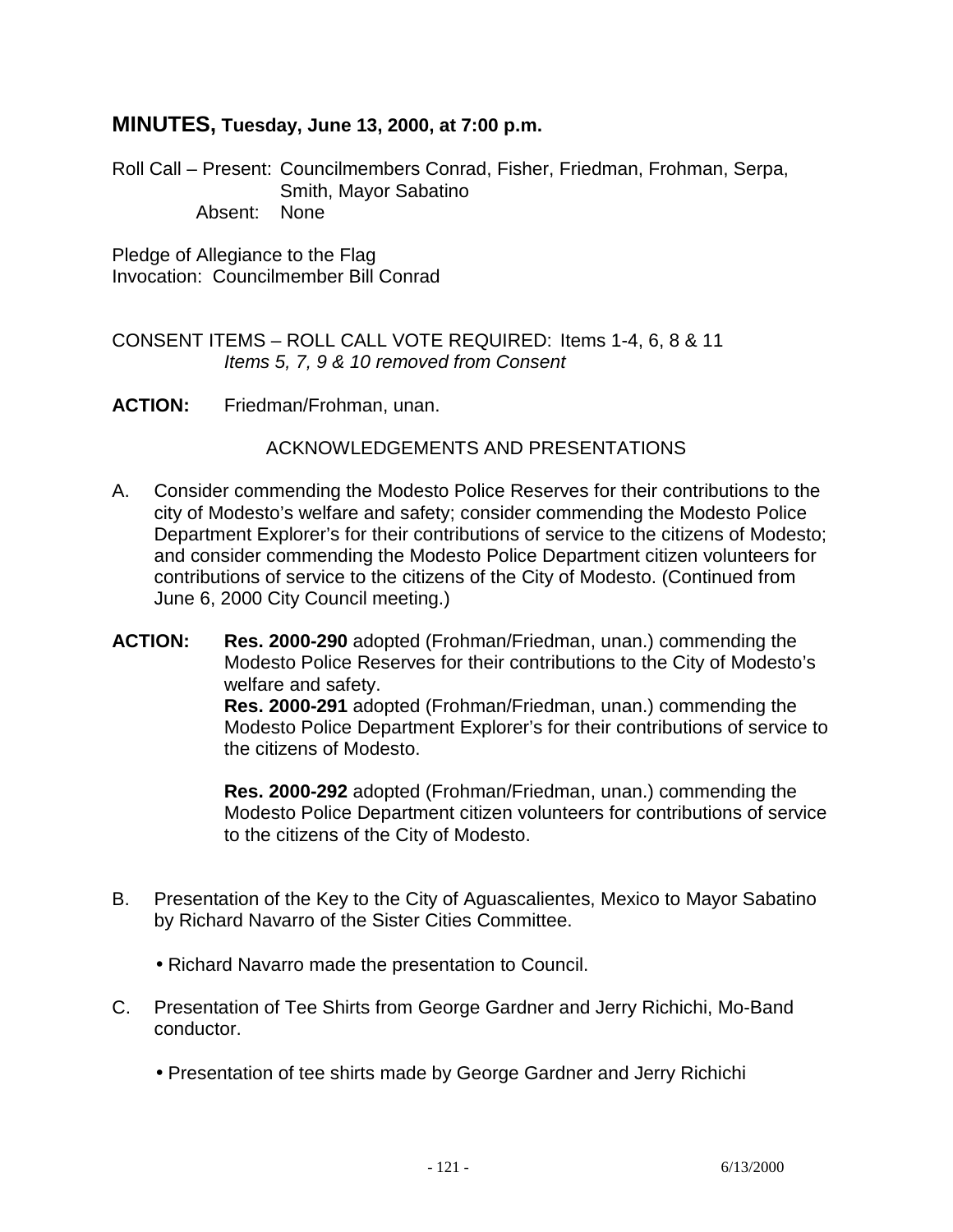## **CONSENT ITEMS**

# **An item may be removed from consent and discussed at the request of an audience member or Councilmember.**

## **CONSENT**

- 1. Approval of the minutes of the special City Council meeting of May 30, 2000, and regular City Council meeting of June 6, 2000.
- **ACTION: By motion** (Friedman/Frohman, unan.)**,** approved the minutes of the special City Council meeting of May 30, 2000, and regular City Council meeting of June 6, 2000.

## **CONSENT**

- 2. Consider authorizing a call for bids for fire hydrants and water meters. Suggested bid opening: June 27, 2000, at 11:00 a.m. (Total estimated cost for one year \$134,000. Funds to be budgeted.)
- **ACTION: Res. 2000-293** adopted (Friedman/Frohman, unan.) authorizing a call for bids to be opened on June 27, 2000 at 11:00 a.m. for fire hydrants and water meters.

## **CONSENT**

- 3. Consider rejecting all bids for janitorial services at Modesto Centre Plaza and authorizing a new call for bids. Suggested bid opening: June 27, 2000 at 11:00 a.m. (Total estimated cost: \$90,000. Funds are budgeted.)
- **ACTION: Res. 2000-294** adopted (Friedman/Frohman, unan.) rejecting all bids for janitorial services at Modesto Centre Plaza and authorizing a new call for bids to be opened on June 27, 2000 at 11:00 a.m.

## **CONSENT**

- 4. Consider rejecting all bids for heating, ventilation and air conditioning (HVAC) services and authorizing a new call for bids. Suggested bid opening: June 27, 2000 at 11:00 a.m. (Total estimated cost: \$30,000 for one year. Funds are budgeted.)
- **ACTION: Res. 2000-295** adopted (Friedman/Frohman, unan.) rejecting all bids for heating, ventilation and air conditioning (HVAC) services and authorizing a new call for bids to be opened on June 27, 2000 at 11:00 a.m.

## *Item #5 removed from Consent*

5. Consider declaring a 1996 Ford Crown Victoria as surplus and authorizing the disposal of the equipment by sealed bid, auction, or other means of disposal.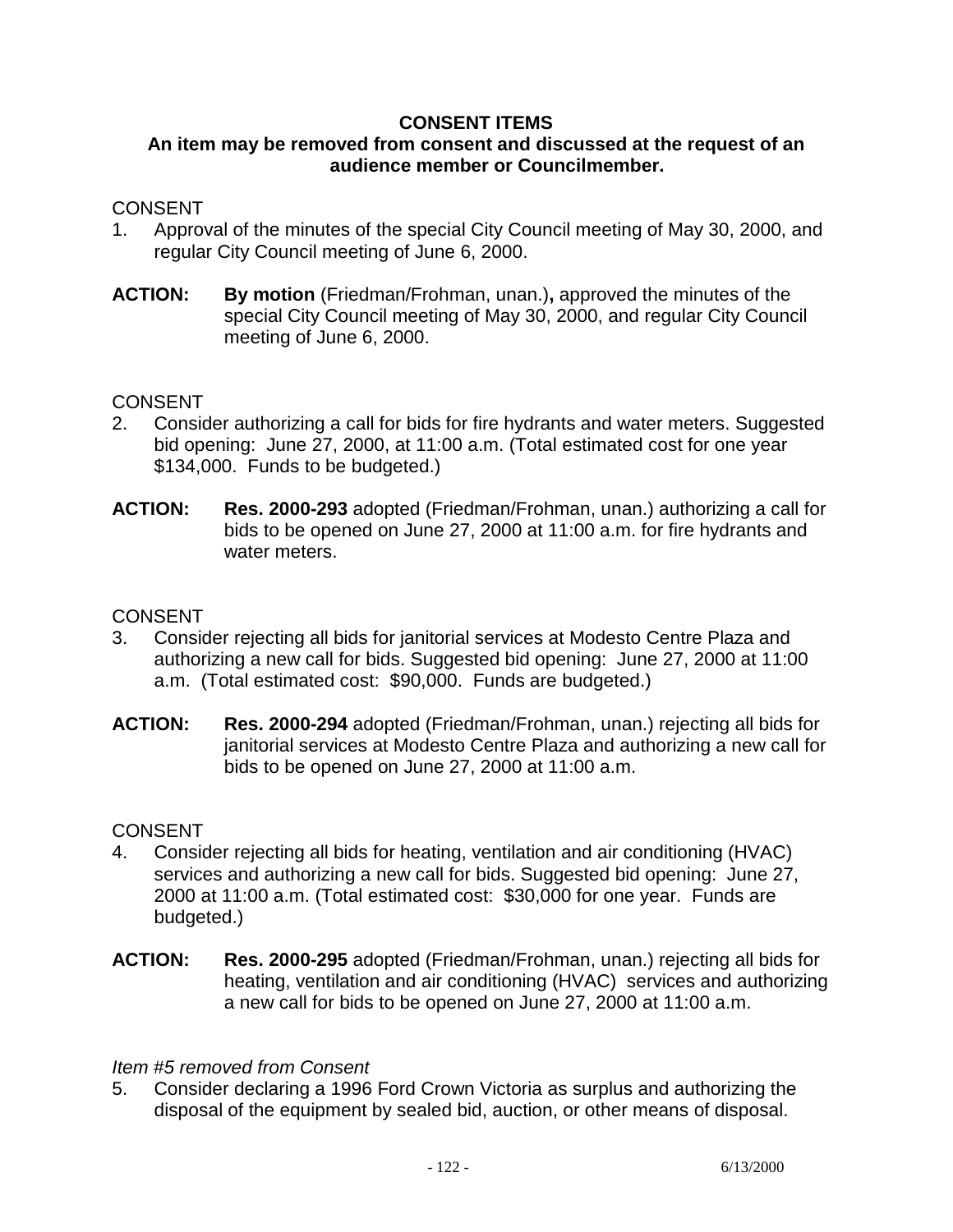**ACTION: Res. 2000-296** adopted (Conrad/Fisher, unan.) declaring a 1996 Ford Crown Victoria as surplus and authorizing the disposal of the equipment by sealed bid, auction, or other means of disposal

# **CONSENT**

- 6. Consider amending the budget to appropriate \$3,000 from the General Fund Reserve to Cultural Promotions for the King-Kennedy Board of Directors' Juneteenth activities.
- **ACTION: Res. 2000-297** adopted (Friedman/Frohman, unan.) amending the budget to appropriate \$3,000 from the General Fund Reserve to Cultural Promotions for the King-Kennedy Board of Directors' Juneteenth activities.

## *Item #7 removed from Consent*

- 7. Consider authorizing staff to solicit Requests for Proposals for relocation of the steam engine in Beard Brook Park to the new Amtrak station.
- **ACTION: Res. 2000-298** adopted (Friedman/Smith, majority; Conrad & Frohman, no) authorizing staff to solicit Requests for Proposals for relocation of the steam engine in Beard Brook Park to the new Amtrak station.

# **CONSENT**

- 8. Consider approving the final map of Kensington Park Unit No. 2 Subdivision, accepting the public improvements, and authorizing the City Manager to sign an agreement with the subdividers as required by Section 4-4.604(c) of the Municipal Code. (Owners: Florsheim Bros.)
- **ACTION: Res. 2000-299** adopted (Friedman/Frohman, unan.) approving the final map of Kensington Park Unit No. 2 Subdivision, accepting the public improvements, and authorizing the City Manager to sign an agreement with the subdividers as required by Section 4-4.604(c) of the Municipal Code.

# *Item #9 removed from Consent*

- 9. Consider approval of submission of annual claim for Local Transportation Funds to the Stanislaus Council of Government in the amount of \$4,007,412 for transit purposes only to support a total transit operating and capital program of \$12,044,618.
- **ACTION: Res. 2000-300** adopted (Frohman/Friedman, unan.) approving submission of annual claim for Local Transportation Funds to the Stanislaus Council of Government in the amount of \$4,007,412 for transit purposes only to support a total transit operating and capital program of \$12,044,618.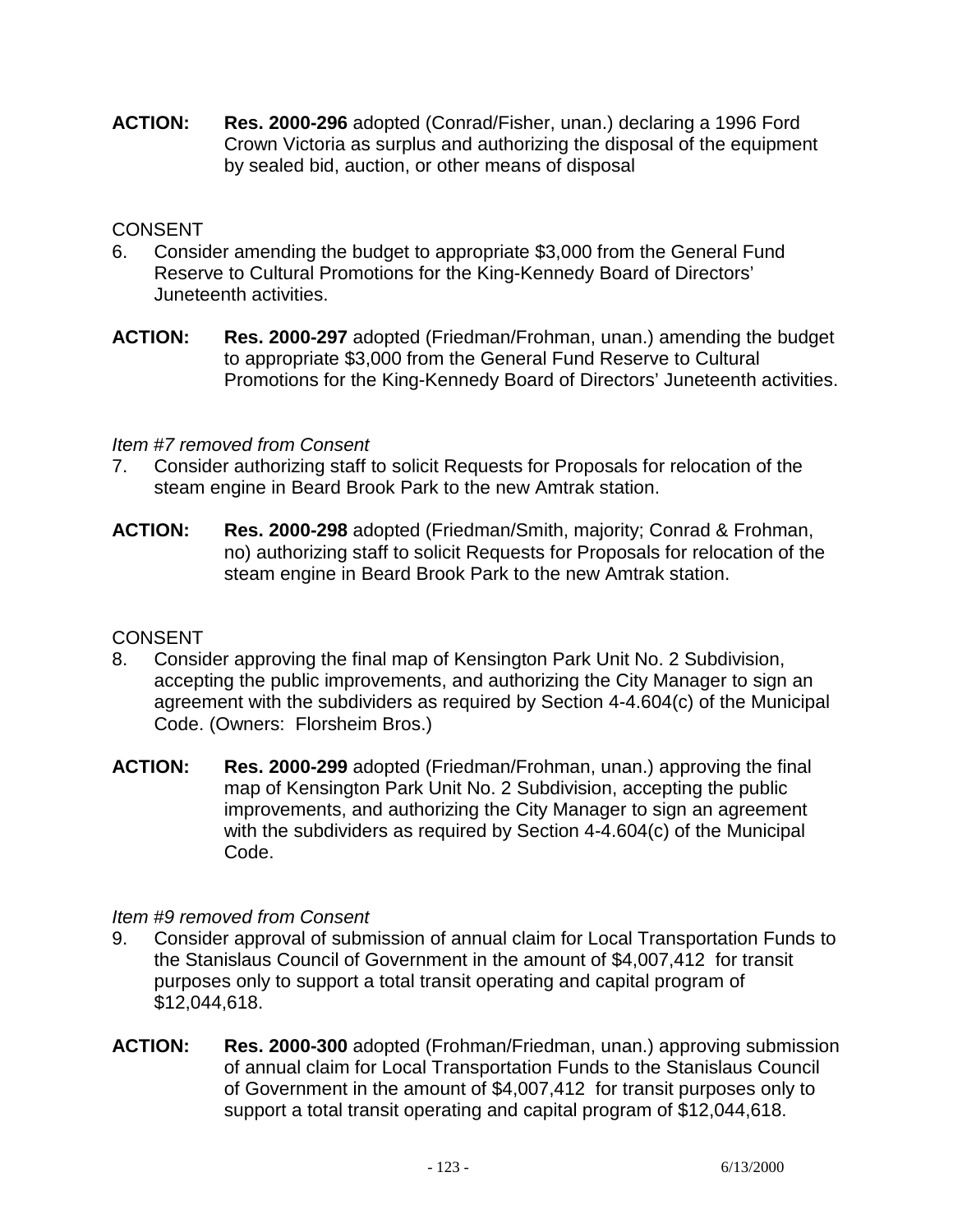## *Item #10 removed from Consent*

- 10. Consider approving recommendation of the Employee Benefits Committee to continue to offer employee and dependant health coverage through National Health, PacifiCare, Lifeguard, Landmark Chiropractic Network and PacifiCare Behavior Health; to continue to provide dental and vision coverage through the City's self-insured program; and authorize the Risk Manager to serve as the coordinator for the various plans with authority to execute all necessary agreements.
- **ACTION: Res. 2000-301** adopted (Frohman/Smith, unan.) approving recommendation of the Employee Benefits Committee to continue to offer employee and dependant health coverage through National Health, PacifiCare, Lifeguard, Landmark Chiropractic Network and PacifiCare Behavior Health; to continue to provide dental and vision coverage through the City's self-insured program; and authorize the Risk Manager to serve as the coordinator for the various plans with authority to execute all necessary agreements.

# **CONSENT**

- 11. Consider adopting a Resolution of Intention to annex territory to the Village One Mello-Roos Community Facilities District No. 1996-1 (Annexation #4).
- **ACTION: Res. 2000-302** adopted (Friedman/Frohman, unan.) approving a Resolution of Intention to annex territory to the Village One Mello-Roos Community Facilities District No. 1996-1 (Annexation #4).

# **HEARINGS**

## *The following appeal has been withdrawn.*

- 12. Hearing to consider the appeal of Mrs. Gary F. Smith to a Planning Commission decision concerning the application of Florsheim Development for a revised vesting tentative subdivision map, Arbor Glen, property located on the south side of Claratina Avenue, east of McHenry Avenue.
- 13. Hearing to consider an amendment to the urban Area General Plan to change the land use from residential to commercial for seven acres along the west side of Carpenter Road between Woodland and Torrid Avenues and to rezone 5.9 acres of that area from Low-Density Residential, R-1, to Highway Commercial, C-3 Zone.
- **ACTION: Res. 2000-303** adopted (Frohman/Friedman, unan.) approving amendment to General Plan.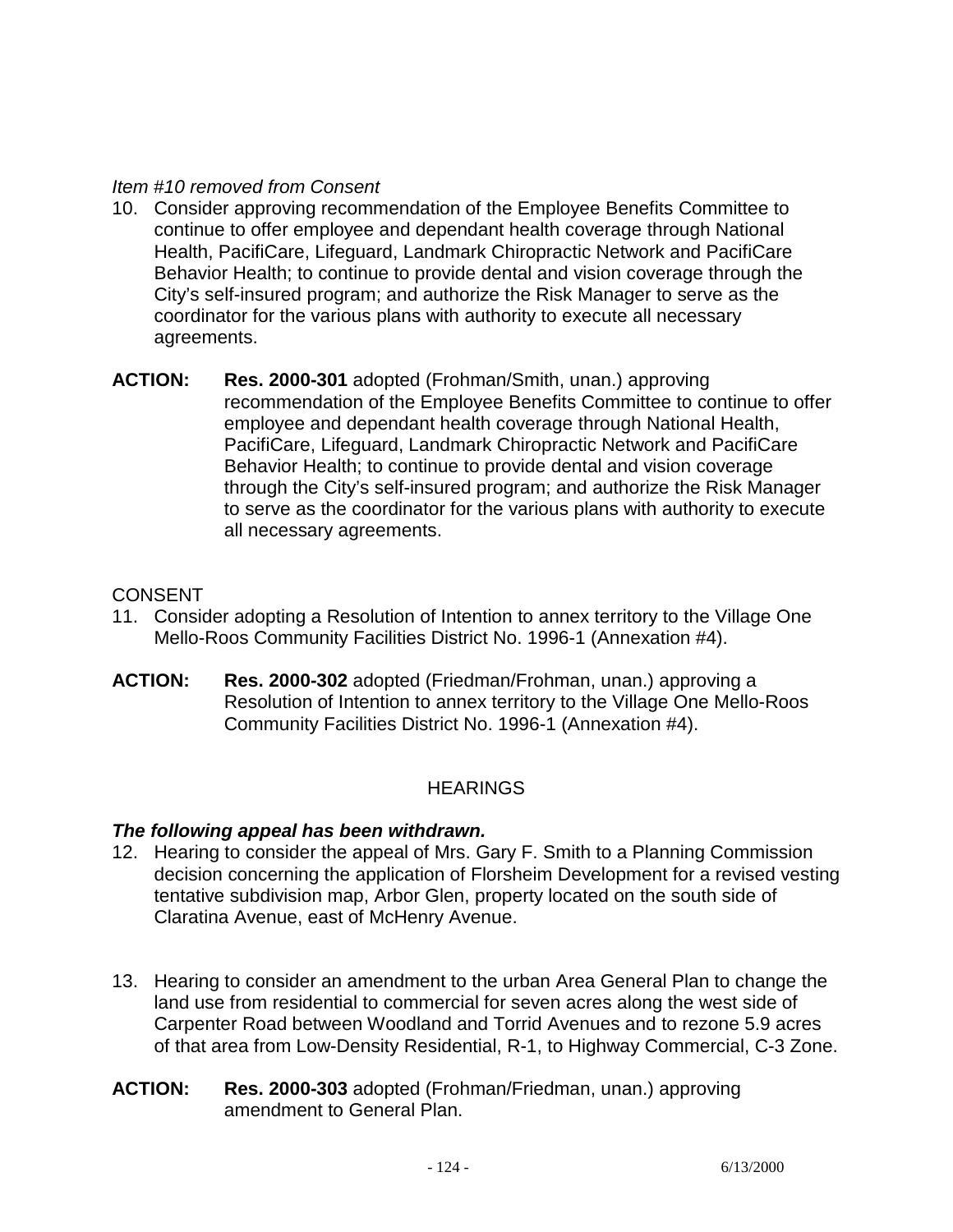**By motion** (Frohman/Friedman, unan.), introduced Ord. 3180–C.S. amending Section 25-3-8 of the Zoning Map.

 **Res. 2000-304** adopted (Frohman/Friedman, unan.) approving required findings based on the Initial Study.

- 14. Hearing to consider setting the Specific Plan Reimbursement Fee for the Empire North Unit 1 Specific Plan Area.
- **ACTION: Res. 2000-305** adopted (Fisher/Smith, unan.) making required Specific Plan Reimbursement Fee findings and setting Specific Plan Reimbursement Fee for the Empire North Unit No. 1 Specific Plan Area.

# NEW BUSINESS

- 15. Review of Financial Policy Committee recommendations for Fiscal Year 2000-2001 Operating Budget and Fiscal Year 2000-2001 Capital Improvement Program.
- **ACTION: By motion** (Fisher/Friedman, unan), accepted Financial Policy Committee recommendations with amendments and directing staff to incorporate into the budget adoption report to be presented for approval at June 20, 2000 City Council meeting
- 16. Consider approving agreement with Management Partners, Incorporated for consultant services relating to a review of the City's business processes in support of the City Council's legislative and policy-making activities. (Total estimated cost: \$49,900. Funds are budgeted.)
- **ACTION: Res. 2000-306** adopted (Smith/Frohman, unan.) approving agreement with Management Partners, Incorporated for consultant services relating to a review of the City's business processes in support of the City Council's legislative and policy-making activities.
- 17. Consider supporting the retention of the 209 Area Code in Stanislaus County.
- **ACTION: Res. 2000-307** adopted (Frohman/Fisher, unan.) supporting the retention of the 209 Area Code in Stanislaus County.
- 18. Consider approving endorsing the recruitment of United Airlines to provide regularly scheduled service between Modesto City-County Airport and Los Angeles International Airport.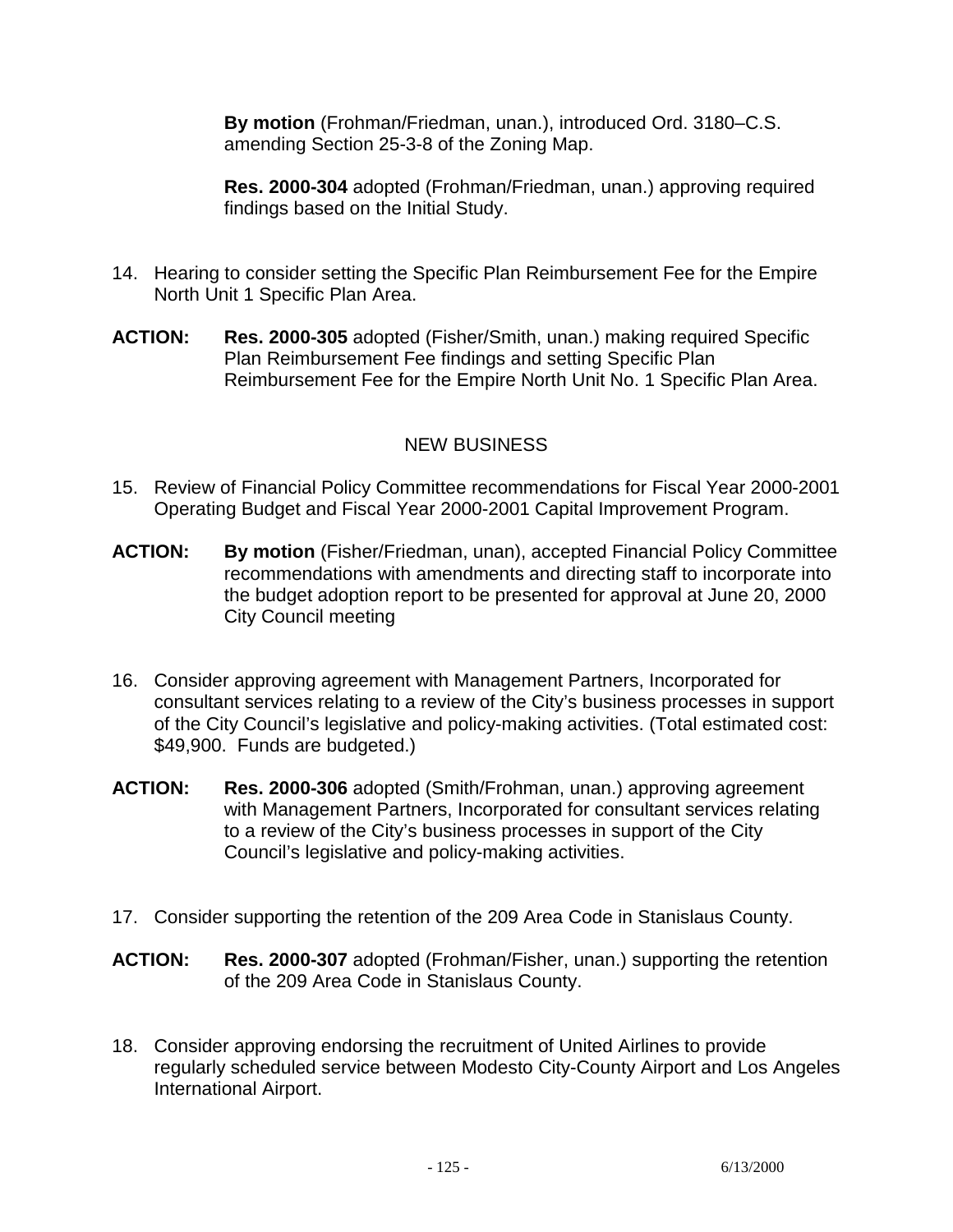- **ACTION: Res. 2000-308** adopted (Fisher/Smith, unan.) endorsing the recruitment of United Airlines to provide regularly scheduled service between Modesto City-Council Airport and Los Angeles International Airport.
- 19. Consider supporting staff recommendations for local projects and programs using Tobacco Settlement Fund, Children and Families First Fund and Welfare to Work Fiscal Incentives allocated to Stanislaus County.
- **ACTION: By motion** (Friedman/Smith, unan.) item continued to June 20, 2000.
- 20. Modesto Police Department Report on the investigation of alleged remarks made during the April 25, 2000 City Council meeting.
- **ACTION: By motion** (Fisher/Conrad, unan.)**,** acknowledged receipt of report.

## Item #21 removed from Agenda

21. Request of Mayor Sabatino to rescind the resolution which supported the formation of a Service Authority for Freeways and Expressways (SAFE) for installing call boxes on State Routes within Stanislaus County.

# ORAL COMMUNICATIONS

None.

# WRITTEN COMMUNICATIONS

- 22 Letter from E. Paul Fulfer, Charles V. Duncan, Jr., Michael L. Brady and Frank Cousineau requesting a ballot measure "To prohibit the use of the City of Modesto's water supply to deliver products or substances intended to affect the physical or mental functions of persons consuming the water."
- **ACTION: By motion** (Conrad/Frohman, motion failed)**,** to direct the City Attorney to draft a ballot measure for an advisory vote.

# MATTERS TOO LATE FOR THE AGENDA

None.

## ADJOURNMENT

The meeting adjourned at 11:50 p.m.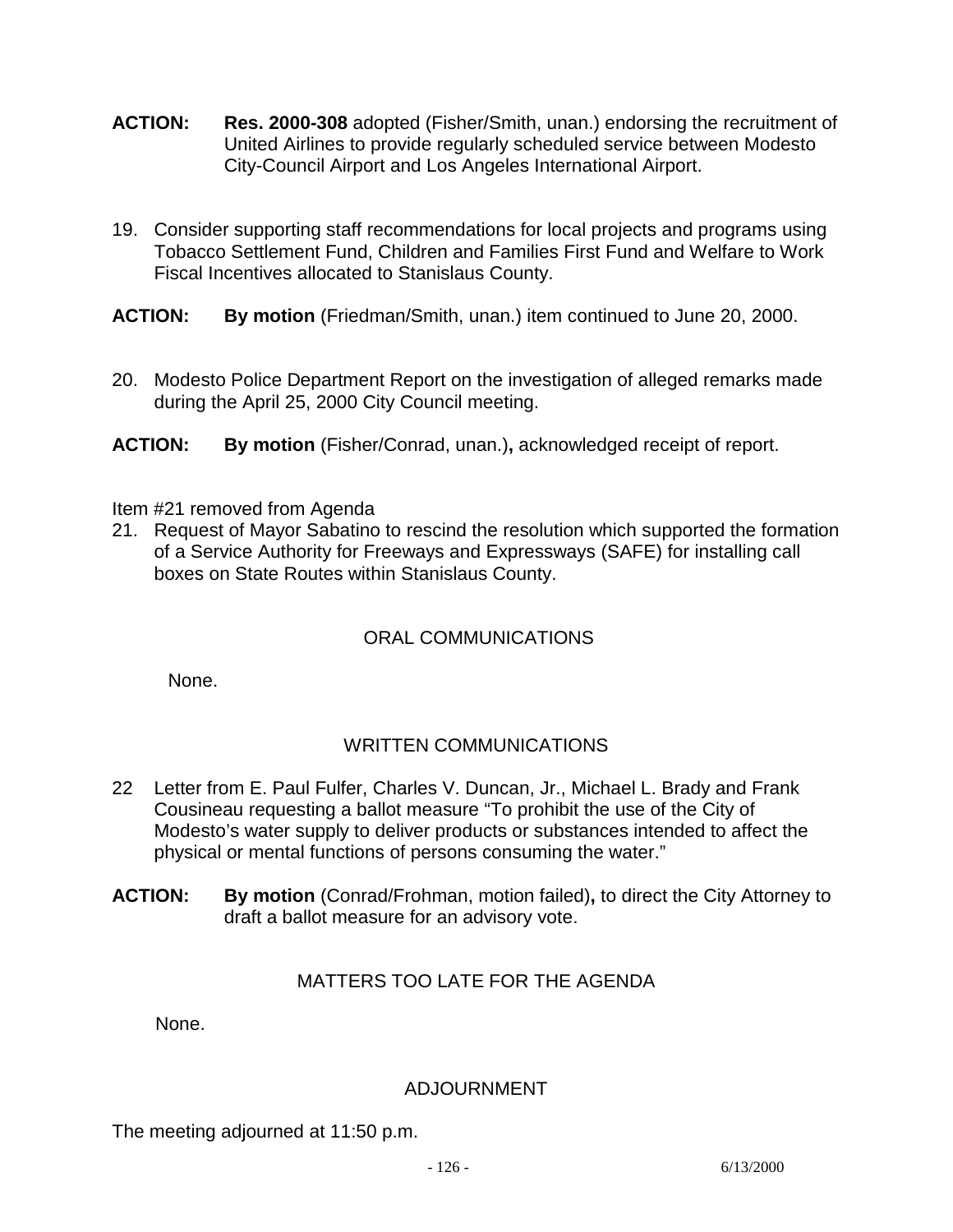## **MINUTES, City Council Meeting, Tuesday, June 20, 2000, at 4:00 p.m.**

Roll Call – Present: Councilmembers Conrad, Fisher, Friedman, Frohman, Serpa, Smith, Mayor Sabatino

Absent: None

Pledge of Allegiance to the Flag

Invocation: Rev. Dan Hopkins, First Church of the Nazarene

CONSENT ITEMS – ROLL CALL VOTE REQUIRED: Items 1 through 3  *Item 2b removed from Consent* 

**ACTION:** Friedman/Fisher, unan.

## ACKNOWLEDGEMENTS AND PRESENTATIONS

 Presentation by the Workforce Development Collaborative on the progress of the program and the Collaborative's recent trip to the NLC Convening in Denver, Colorado in April, 2000.

**ACTION:** Presentations given by Phil Testa, Community Development Director, Mike Garcia, American GI Forum, and Cindy Morano, National League of Cities.

## **CONSENT ITEMS**

## **An item may be removed from consent and discussed at the request of an audience member or Councilmember.**

## CONSENT

- 1. Approval of the minutes of the regular City Council meeting of June 13, 2000.
- **ACTION:** By motion (Friedman/Fisher, unan.), approved the minutes of the regular City Council meeting of June 13, 2000.

## CONSENT

- 2. Final adoption of:
	- a. Ord. No. 3178-C.S. amending Section 7-3-9 of the Zoning Map to rezone from R-3 to P-D(527) as an addition to P-D(527), property located on the west side of Tully Road, south of West Union Avenue. (Lance E. Ellis)

#### *Item 2b removed from Consent*

 b. Ord. No. 3179-C.S. amending Ord. No. 2293-C.S. entitled "An Ordinance Granting Capital Cities Cable, Inc. a Nonexclusive Franchise to Construct,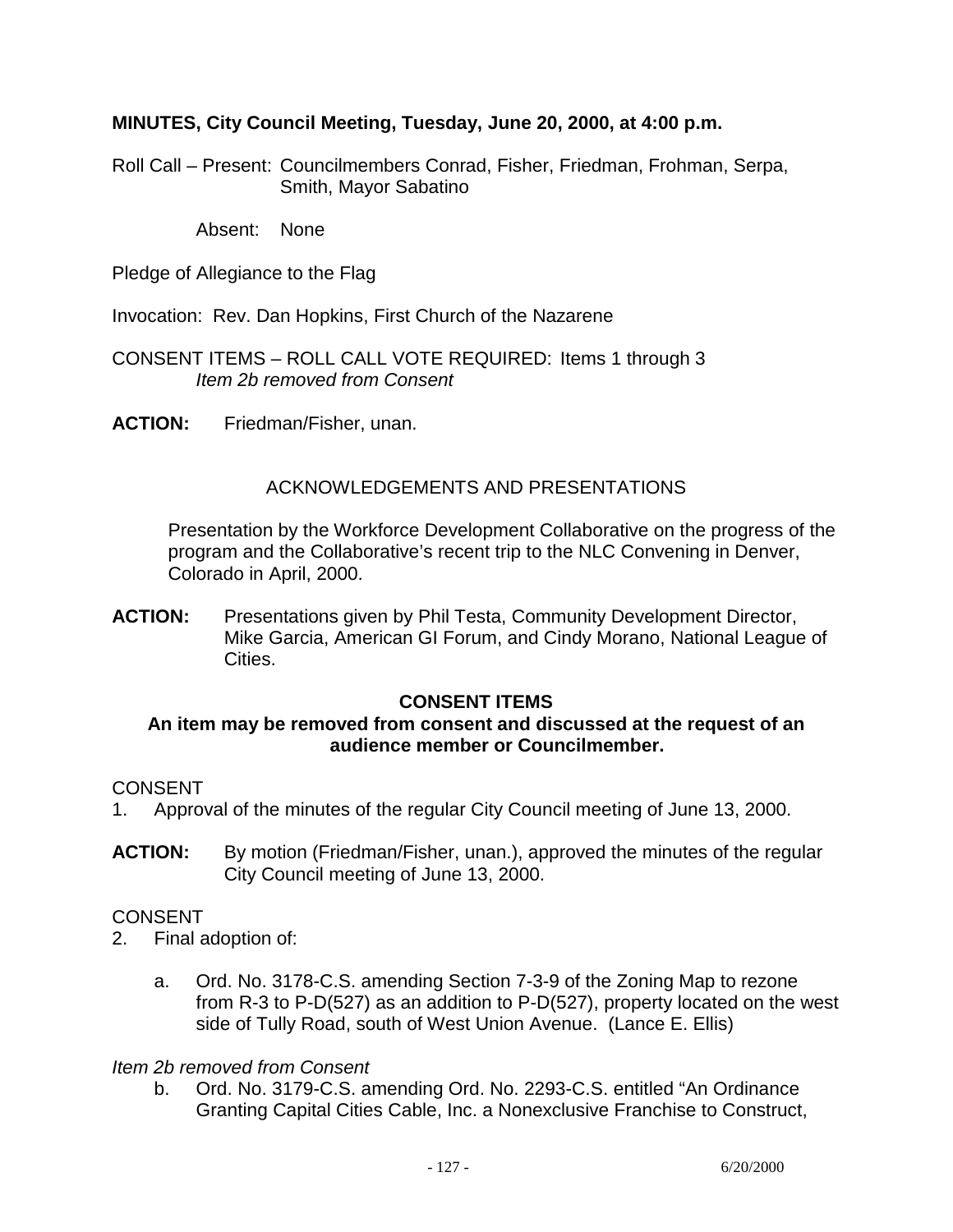Operate and Maintain a Cable Communications System Within the City of Modesto" to extend the term.

(Motion adopting needed.)

**ACTION:** By motion (Friedman/Fisher, unan.), approved adoption of **Ord. No. 3178- C.S.** amending Section 7-3-9 of the Zoning Map to rezone from R-3 to P-D(527) as an addition to P-D(527), property located on the west side of Tully Road, south of West Union Avenue.

> By motion (Friedman/Fisher, majority; Conrad, no), approved adoption of **Ord. No. 3179-C.S.** amending Ord. No. 2293-C.S. entitled "An Ordinance Granting Capital Cities Cable, Inc. a Nonexclusive Franchise to Construct, Operate and Maintain a Cable Communications System Within the City of Modesto" to extend the term.

# **CONSENT**

- 3. Consider accepting as complete the contract of Grover Landscape Services, Inc. for the Woodland Tot Lot project and authorize the City Clerk to file a Notice of Completion. Original contract and final cost: \$82,198.78. Funds are budgeted.
- **ACTION: Res. 2000-309** adopted (Friedman/Fisher, unan.)accepting as complete the contract of Grover Landscape Services, Inc. for the Woodland Tot Lot project and authorize the City Clerk to file a Notice of Completion.

# UNFINISHED BUSINESS

- 4. Consider supporting staff recommendations for local projects and programs using Tobacco Settlement Fund, Children and Families First Fund and Welfare to Work Fiscal Incentives allocated to Stanislaus County. (Continued from June 13, 2000 City Council meeting.)
- **ACTION: Res. 2000-310** adopted (Friedman/Fisher, unan.) providing recommendations that include youth, economic development, infrastructure, transportation, and healthcare. The County is requested to allocate in funds for shares to the cities in conjunction with their representatives for local projects and programs using Tobacco Settlement Fund, Children and Families First Fund and Welfare to Work Fiscal Incentives allocated to Stanislaus County.

# NEW BUSINESS

5. Consider dedicating the new City of Modesto Police Headquarters Building and the Patrol Operations Building to the memory of former Chief of Police, Gerald McKinsey, and by naming the buildings the "G. L. McKinsey Police Complex."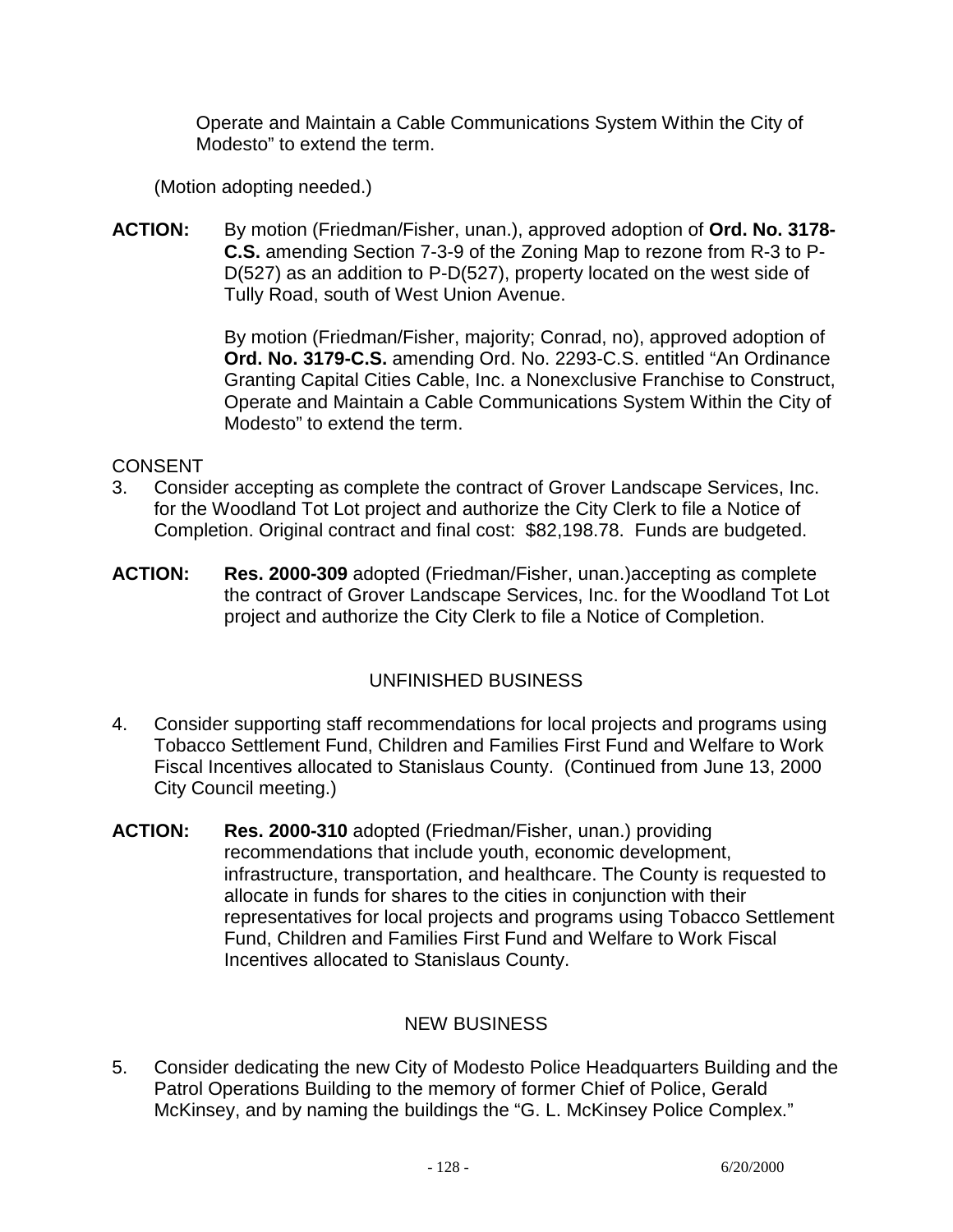- **ACTION: Res. 2000-311** adopted (Smith/Serpa, unan.) dedicating the new Modesto Police Headquarters Building ad the Patrol Operations Building to the memory of Gerald McKinsey and naming the buildings the "G. L. McKinsey Police Complex"
- 6. Consider accepting report on the City of Modesto's Pavement Management System and an overview of the current condition of street pavement.
- **ACTION:** By motion (Frohman/Fisher, unan.), accepted report on the City of Modesto's Pavement Management System and an overview of the current condition of street pavement.
- 7. Consider approving the status report on the City's Advanced Traffic Management System (ATMS) and directing staff regarding operational strategies. (Motion approving status report and directing staff needed.)
- **ACTION:** By motion (Frohman/Smith, unan.), accepted approving the status report on the City's Advanced Traffic Management System (ATMS) and directing staff regarding operational strategies.
- 8. Consider Mayor's Ad Hoc Financial Advisory Committee Report.
- **ACTION:** By motion (Fisher/Friedman, unan.), acknowledged receipt of report.
- 9. Consider adoption of Fiscal Year 2000-2001 Operating Budget and Fiscal Year 2000-2001 Capital Improvement Program Budget.
- **ACTION:** By order of the chair, item continued to June 27, 2000.

# ORAL COMMUNICATIONS

- Bill Cameron commented on stop light being installed at Dallas and Hatch, suggested that both Police Chief candidates pictures be put in the newspaper, and the Performing Arts Center.
- Dave Geer commented on City's long-range budget planning.

# WRITTEN COMMUNICATIONS

- 10. Letter from Derik Bakker, Fresh Ideas Flower Co., appealing Fire Marshall's denial of an application to sell fire works.
- **ACTION:** At the request of Derik Bakker, item continued to June 27, 2000.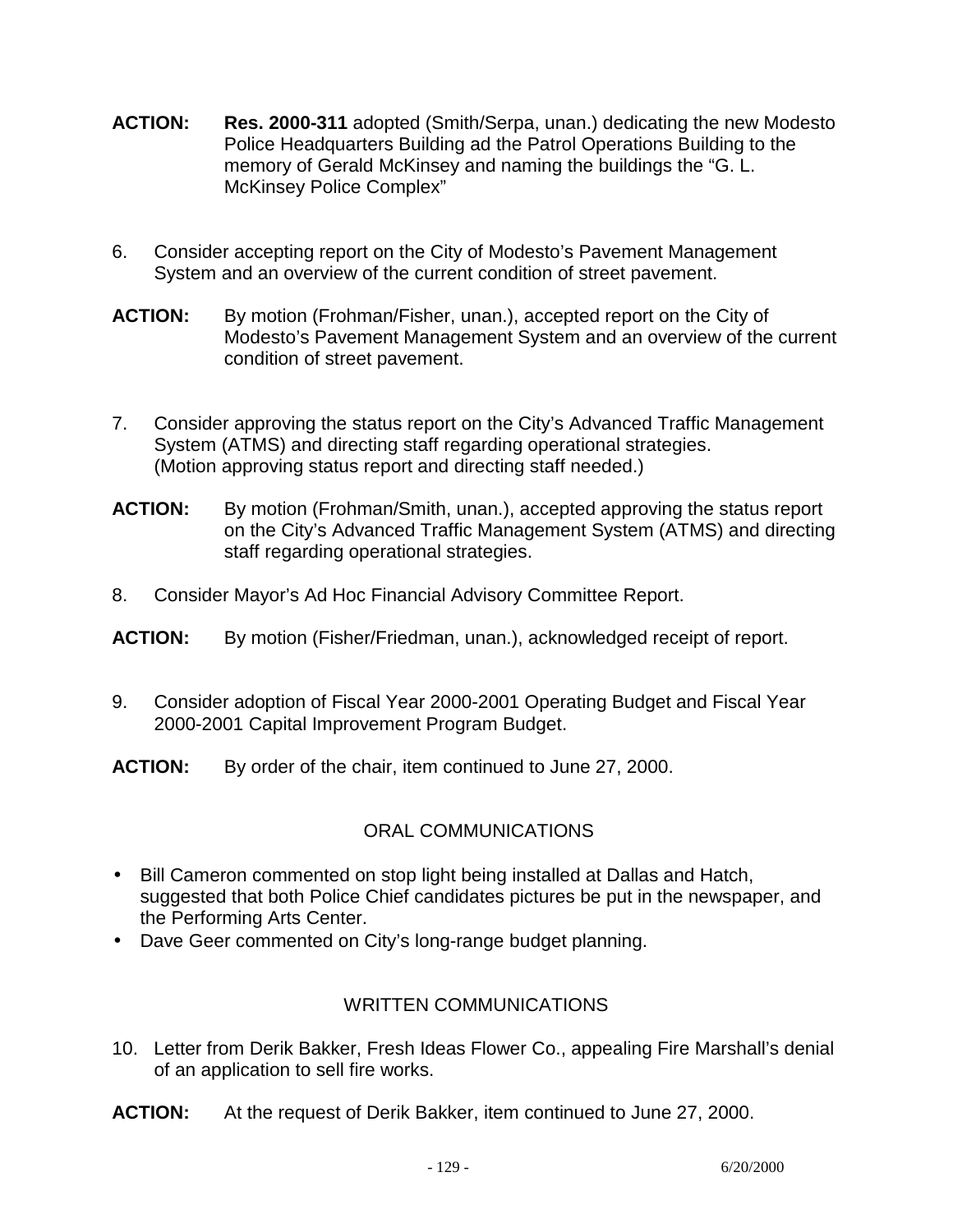# MATTERS TOO LATE FOR THE AGENDA

None.

# ADJOURNMENT

The meeting adjourned to Closed Session at 7:00 p.m.

# CLOSED SESSION

 The meeting adjourned to a Closed Session in the Council Conference Room to consider the following:

CONFERENCE WITH LEGAL COUNSEL – ANTICIPATED LITIGATION

 Initiation of litigation pursuant to subdivision (c) of Section54956.9 of the Government Code: One case.

PUBLIC EMPLOYEE PERFORMANCE EVALUATION:

 *Title: City Attorney* 

The City Attorney returned at 8:05 p.m. and reported no action taken.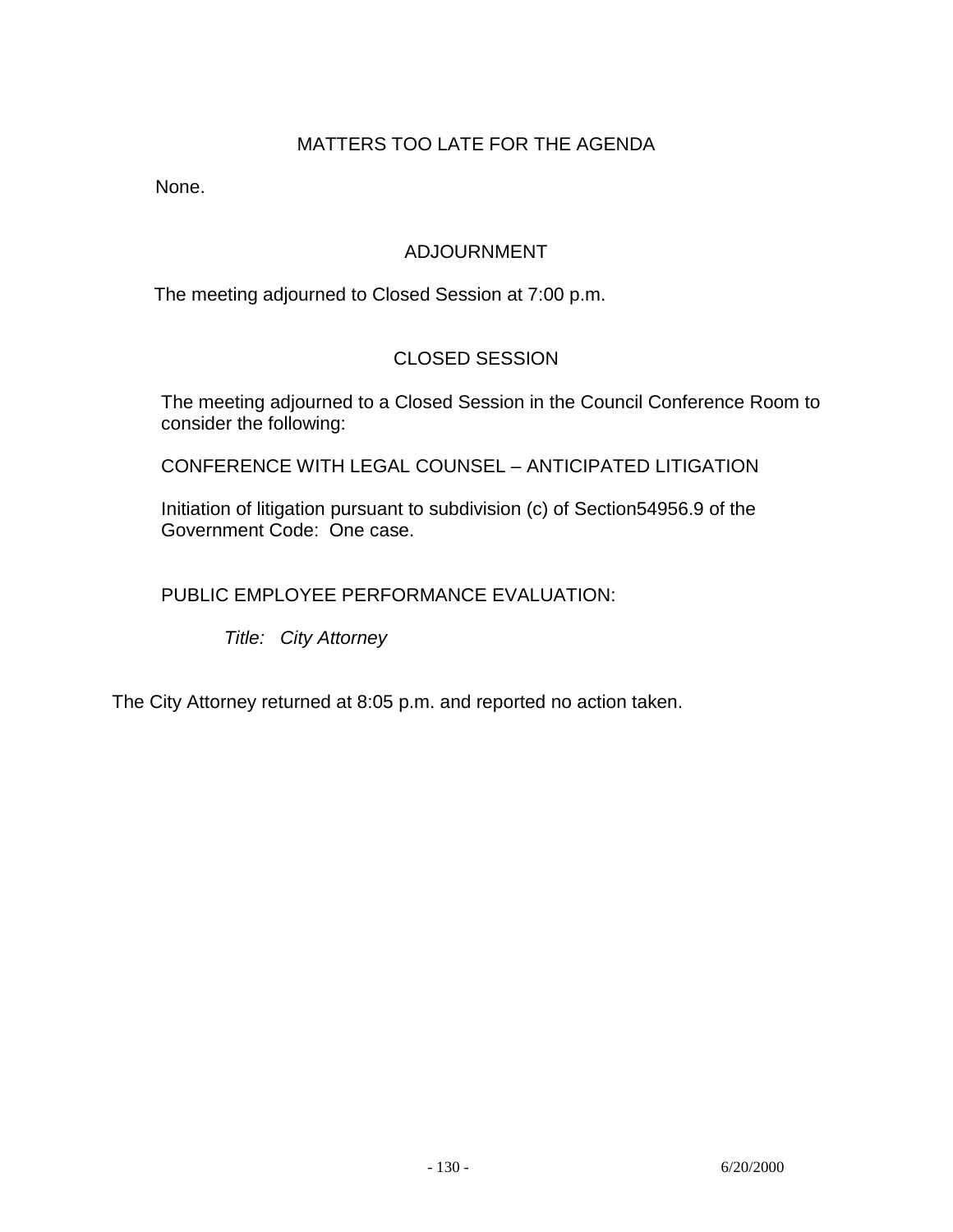MINUTES, **City Council Meeting,** Tuesday, June 27, 2000, at 7:00 p.m.

Roll Call – Present: Councilmembers Conrad, Fisher, Friedman, Frohman, Serpa, Smith, Mayor Sabatino

Absent: None

Pledge of Allegiance to the Flag

Invocation: Rev. Dave Marston, Big Valley Grace Community Church

CONSENT ITEMS – ROLL CALL VOTE REQUIRED: Items 1 through 9  *Items 3 and 9 removed from Consent* 

**ACTION:** Friedman/Fisher, unan.

## ACKNOWLEDGEMENTS AND PRESENTATIONS

None.

## **CONSENT ITEMS**

## **An item may be removed from consent and discussed at the request of an audience member or Councilmember.**

## CONSENT

- 1. Approval of the minutes of the regular City Council meeting of June 20, 2000.
- **ACTION: By motion** (Friedman/Fisher, unan.)**,** approved the minutes of the regular City Council meeting of June 20, 2000.

## **CONSENT**

- 2. Consider rejecting all bids received for the wastewater collection maintenance building project.
- **ACTION: Res. 2000-312** adopted (Friedman/Fisher, unan.) rejecting all bids received for the wastewater collection maintenance building project.

## *Item #3 removed from Consent*

3. Consider awarding the contract for the Carpenter Road improvements south of Maze Boulevard to Teichert Construction for \$197,556.70; and consider approving an appropriation transfer to fully fund the project. Total cost: \$223,239.70 (contract \$197,556.70; construction administration and contingency \$25,683).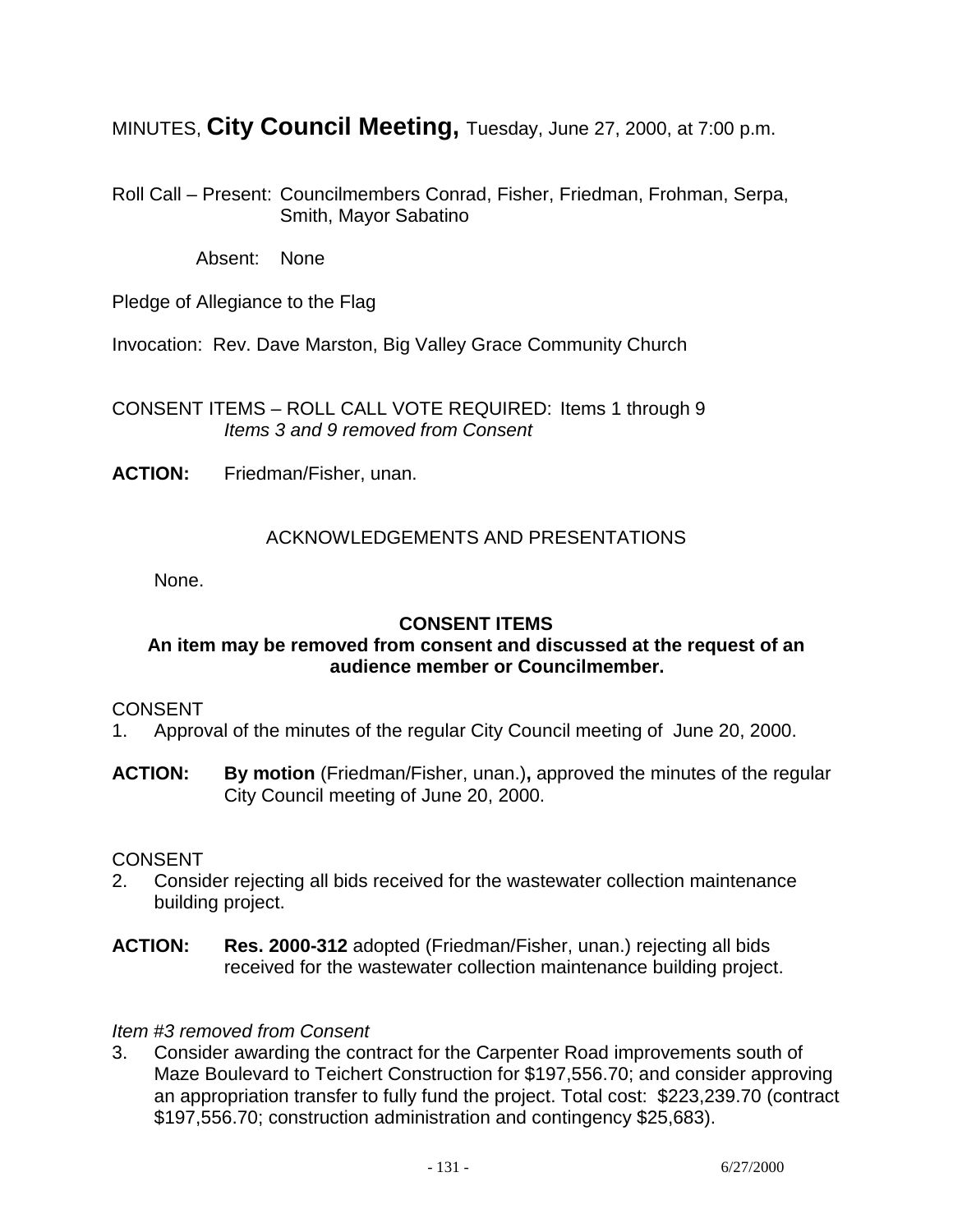**ACTION: Res. 2000-313** adopted (Frohman/Fisher, majority; Friedman, absent) awarding the contract for the Carpenter Road improvements south of Maze Boulevard to Teichert Construction for \$197,556.70.

> **Res. 2000-314** adopted (Frohman/Fisher, majority; Friedman, absent) approving an appropriation transfer to fully fund the Carpenter Road improvements south of Maze Boulevard project.

# **CONSENT**

- 3. Consider awarding the contract for the traffic signal installation project at State Route 99 southbound ramps and Kansas Avenue to Steiny and Company for \$93,492; and consider amending the budget to estimate an additional \$17,000 in Federal funds. Total cost: \$116,600 (contract \$93,492; construction administration and contingency \$23,108).
- **ACTION: Res. 2000-315** adopted (Friedman/Fisher, unan.) awarding the contract for the traffic signal installation project at State Route 99 southbound ramps and Kansas Avenue to Steiny and Company for \$93,492.

 **Res. 2000-316** adopted (Friedman/Fisher, unan.) amending the budget to estimate an additional \$17,000 in Federal funds for the traffic signal installation project at State Route 99 southbound ramps and Kansas Avenue.

# **CONSENT**

- 5. Consider awarding the contract for the College Avenue overlay project Cecil Way to Needham Avenue to Granite Construction Company for \$493,962. Total cost: \$558,177.35 (contract \$493,962; construction administration and contingency \$64,215).
- **ACTION: Res. 2000-317** adopted (Friedman/Fisher, unan.) awarding the contract for the College Avenue overlay project – Cecil Way to Needham Avenue to Granite Construction Company for \$493,962.

# **CONSENT**

- 6. Consider accepting as complete the contract of Ross F. Carroll, Inc. for the Northgate sewer lift station replacement project and authorize the City clerk to file a Notice of Completion. (Original contract: \$182,374) Final cost: \$192,049. Funds are budgeted.
- **ACTION: Res. 2000-318** adopted (Friedman/Fisher, unan.) accepting as complete the contract of Ross F. Carroll, Inc. for the Northgate sewer lift station replacement project and authorize the City clerk to file a Notice of Completion.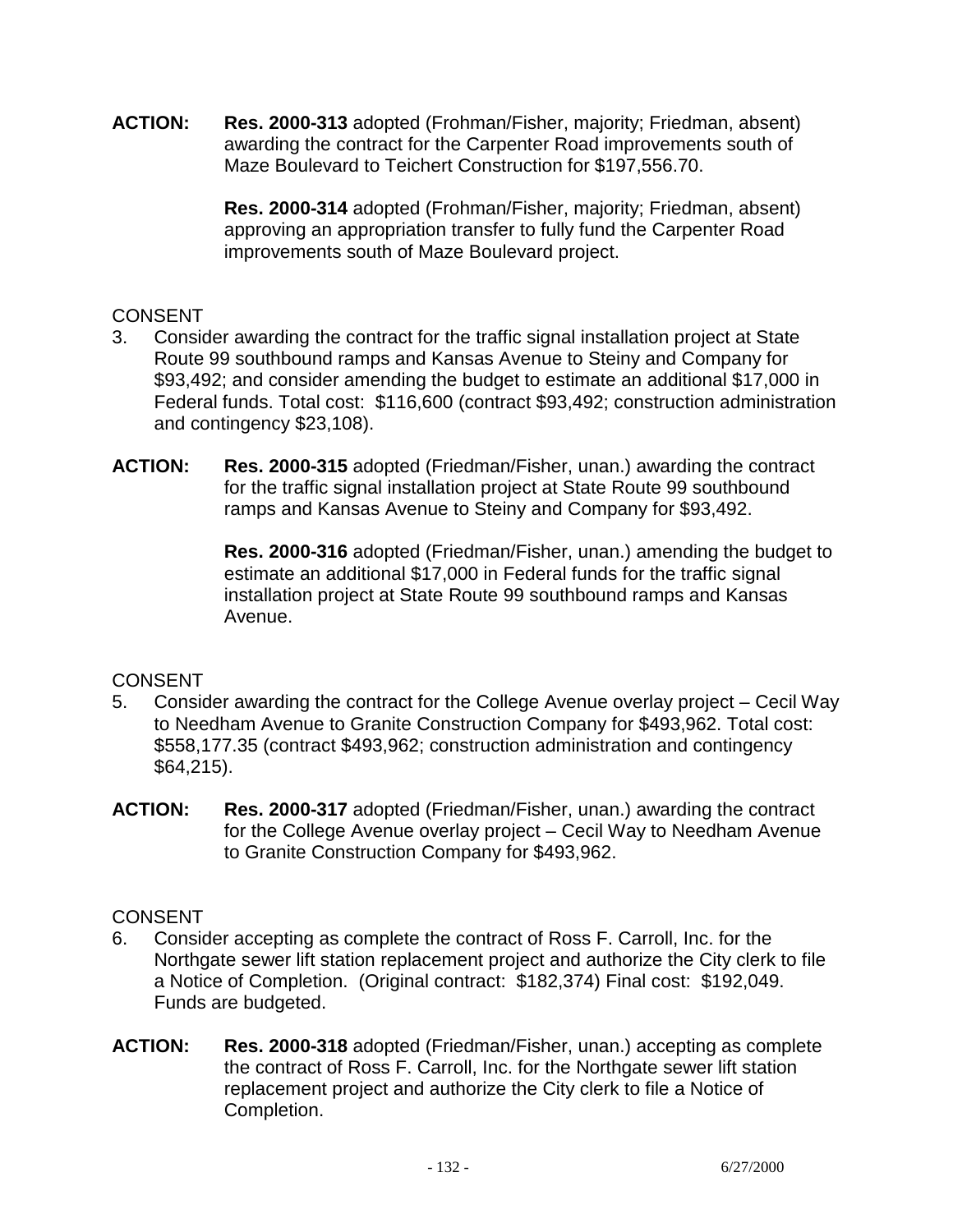## **CONSENT**

- 7. Consider approving angle parking on J Street between  $7<sup>th</sup>$  and  $8<sup>th</sup>$  Street. (St. Stanislaus Catholic Church as requested that staff install angle parking on J Street between  $7<sup>th</sup>$  Street and  $8<sup>th</sup>$  Street to maximize parking stall yields.
- **ACTION: Res. 2000-319** adopted (Friedman/Fisher, unan.) approving angle parking on J Street between  $7<sup>th</sup>$  and  $8<sup>th</sup>$  Street.

## **CONSENT**

- 8. Consider accepting the improvements for Opera House Subdivision and authorizing the City Clerk to file the Notice of Completion and to release securities upon expiration of statutory periods. (Owners: Ling Investments)
- **ACTION: Res. 2000-320** adopted (Friedman/Fisher, unan.) accepting the improvements for Opera House Subdivision and authorizing the City Clerk to file the Notice of Completion and to release securities upon expiration of statutory periods.

#### *Item #9 removed from Consent*

- 9. Consider approving agreement with Chamber of Commerce for funding to the Convention and Visitors Bureau for a period not to exceed six months at \$18,861.95 per month. Funds are budgeted)
- **ACTION: Res. 2000-321** adopted (Friedman/Fisher, majority; Conrad, no) approving agreement with Chamber of Commerce for funding to the Convention and Visitors Bureau for a period not to exceed six months at \$18,861.95 per month.

## UNFINISHED BUSINESS

- 10. Consider amending the Classification Plan for Area Manager and Neighborhood Organizer; and consider amending the Class Range Table to establish a salary for the classifications. (Continued from March 14, 2000 City Council meeting.)
- **ACTION:** Motion (Fisher/Smith) failed with a 5/2 vote (Fisher & Friedman, yes).
- 11. Mayor's Ad Hoc Financial Advisory Committee Report. (This is returning to Council to provide an opportunity for public input.)

**ACTION:** No action taken.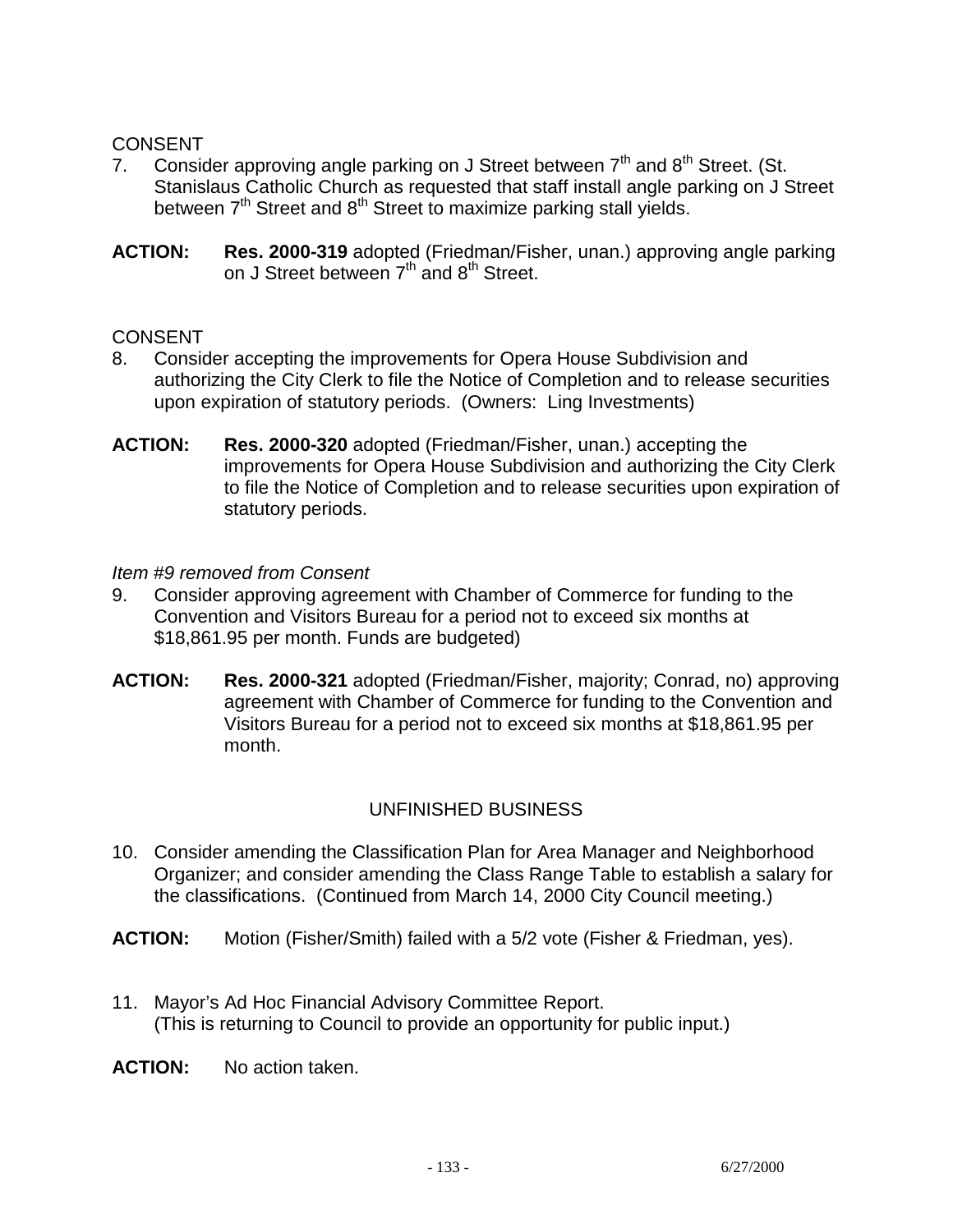- 12. Consider adoption of Fiscal Year 2000-2001 Operating Budget and Fiscal Year 2000-2001 Capital Improvement Program Budget. (Continued from June 20, 2000 City Council meeting.)
- **ACTION: By motion** (Fisher/Frohman, majority; Conrad & Serpa, no)**,**  acknowledged receipt of report of Fiscal Year 2000-2001 Operating Budget and Fiscal Year 2000-2001 Capital Improvement Program Budget.

 **By motion** (Fisher/Frohman, majority; Conrad & Serpa, no)**,** adopted Ord. 3181-C.S. approving 2000-2001 Operating Budget and first year of the Fiscal Year 2000-2001 through 2009-2010 CIP Budget, including \$12,000 for the Teen Fair. The following CIP items were voted on separately due to various conflict of interests:

- Centre Plaza Furniture, Fixtures, & Equipment, CIP pg 40, adopted (Frohman/Friedman, unan.; Fisher, Smith & Sabatino, absent)
- 2000/01 Federally Funded Pavement Maintenance, CIP pg71, adopted (Frohman/Friedman, unan.; Conrad, Smith & Sabatino, absent)
- 9<sup>th</sup> Street Railroad Relocation, CIP pg 73, adopted (Frohman/Friedman, unan.; Fisher, Smith & Sabatino, absent)
- Kansas Avenue Emerald to  $8<sup>th</sup>$ , CIP pg 80, adopted (Friedman/Frohman, unan.; Smith absent)
- Roundabouts, CIP pg 89, failed (Frohman/Conrad, yes; Serpa & Sabatino, no; Fisher, Friedman & Smith, absent)
- Traffic Signal Modifications (Gas Tax/CMAQ), CIP pg 94, adopted (Frohman/Friedman, unan.; Fisher, Smith & Sabatino, absent)
- Upgrade/Infill New Traffic Signals (CFF Streets), CIP pg 97, adopted (Friedman/Fisher, unan.; Conrad, absent)
- Bus Maintenance Facility, CIP pg 116, adopted (Conrad/Frohman, unan.; Fisher, Smith & Sabatino, absent)
- Annual Catch Basin & Valley Gutter Repairs, CIP pg 122, adopted (Frohman/Fisher, unan.; Sabatino absent)
- Cultural Services Agreement, adopted (Frohman/Fisher, majority; Conrad, no; Friedman, absent)
- Stanislaus Partners in Education, adopted (Fisher/Friedman, unan.; Conrad, absent)

 **Res. 2000-322** adopted (Fisher/Frohman, majority; Conrad & Serpa, no)**,**  establishing the 2000-2001 Fiscal Year Appropriation Limit, including the price and population factors to be used in the calculation.

 **Res. 2000-323** adopted (Frohman/Friedman, unan.) to set aside \$7.1 million in reserves until the response is made to the Grand Jury report regarding Proposition 218.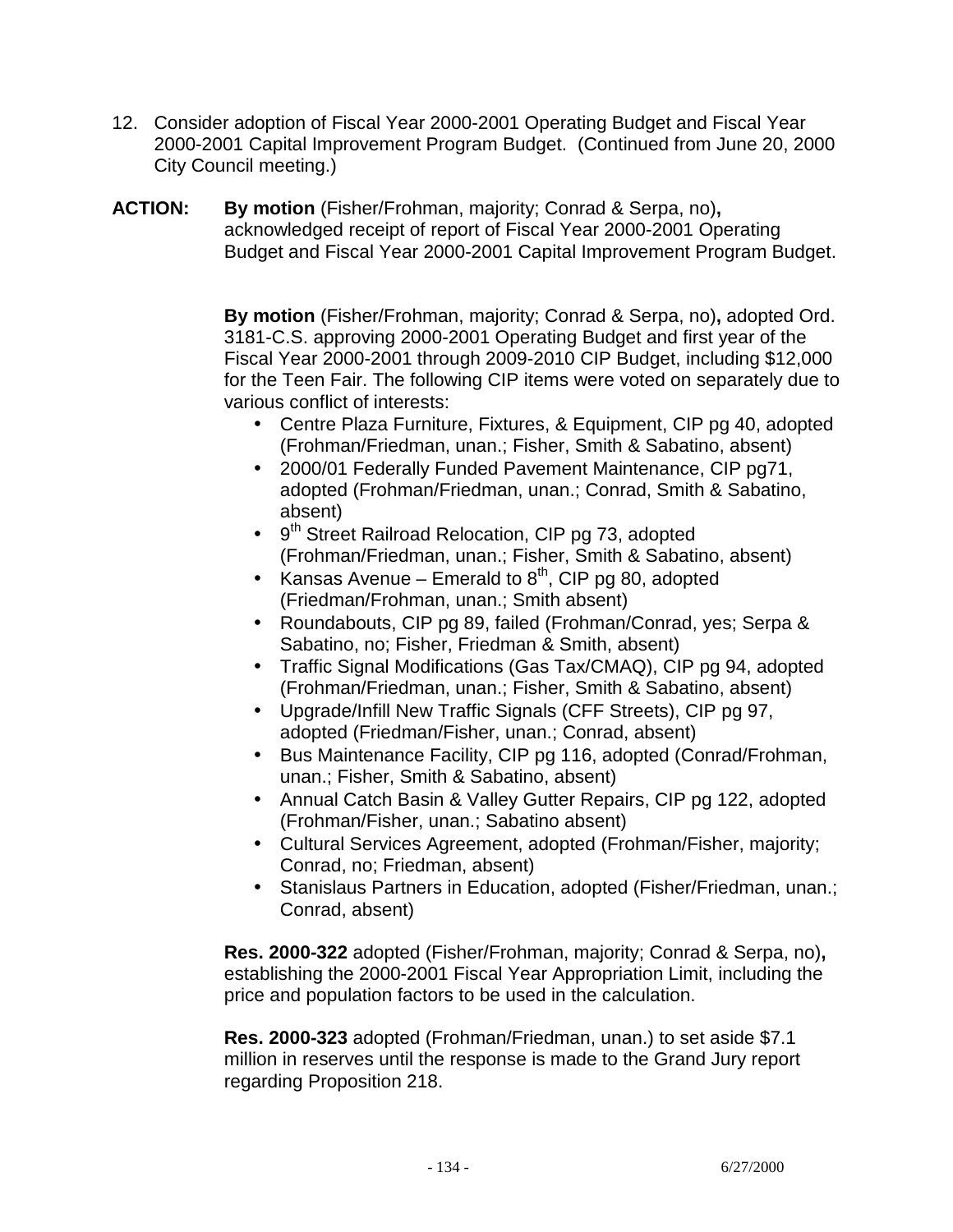## HEARINGS

- 13. Hearing to consider appeal of Francis R. Ruggieri, on behalf of Dennis Slewoo, who operates the Chevron USA Service Station and convenience store at 3300 McHenry Avenue to a decision of the hearing office denying an application for an off-sale beverage license. (Continued from March 7 and May 23 City Council meetings.)
- **ACTION: Res. 2000-324** adopted (Fisher/Smith, unan.) granting appeal with the following six conditions: (1) Alcohol sales from 6:00am to 10:00pm; (2) No single bottles or cans; (3) The entry from Robinhood will be blocked by two steel beams and a metal wire from 10:00pm to 4:00am seven days each week from May through September and Friday and Saturday nights year round (The only exception is when fuel is being delivered; (4) No signs, banners and/or neon signs promoting alcohol outside the store; (5) Limited selling space (two cooler doors only); (6) Only two major brands (such as Budweiser and Coors products) will be sold.
- 14. Hearing to consider the City of Modesto 2000-2001 Annual Action Plan and the Five-year Consolidated Plan (July 1, 2000 through June 30, 2005).
- **ACTION: Res. 2000-325** adopted (Fisher/Smith, unan.) approving the City of Modesto 2000-2001 Annual Action Plan and the Five-year Consolidated Plan (July 1, 2000 through June 30, 2005).

 By motion (Fisher/Smith, unan.) hearing will be rescheduled to August 15, 2000 with a review by the Financial Policy Committee prior to the continuance. Council will submit comments to Financial Policy Committee to be discussed during their review.

# NEW BUSINESS

- 15. At the request of Councilmember Serpa, consider a proposal by Burchell Nursery William Burchell, and The Vintage Company - Bob Campana, to renovate and modernize the existing fountain at Briggsmore and McHenry. A number of local groups have expressed interest in maintaining the fountain area including the Women's Garden Club, the Kiwanis Clubs of Modesto, and the Yosemite Chapter of the California Association of Nurserymen and this is being coordinated by Dick Hagerty. The renovation and maintenance will be at no cost to the City. (An oral report will be given by William Burchell and Bob Campana.)
- **ACTION: By motion** (Serpa/Fisher, unan.)**,** directed staff to work with MID on project.
- 16. Consider changing the format and order of business for City Council meeting agenda, changing the meeting times of regular Council meetings, and changing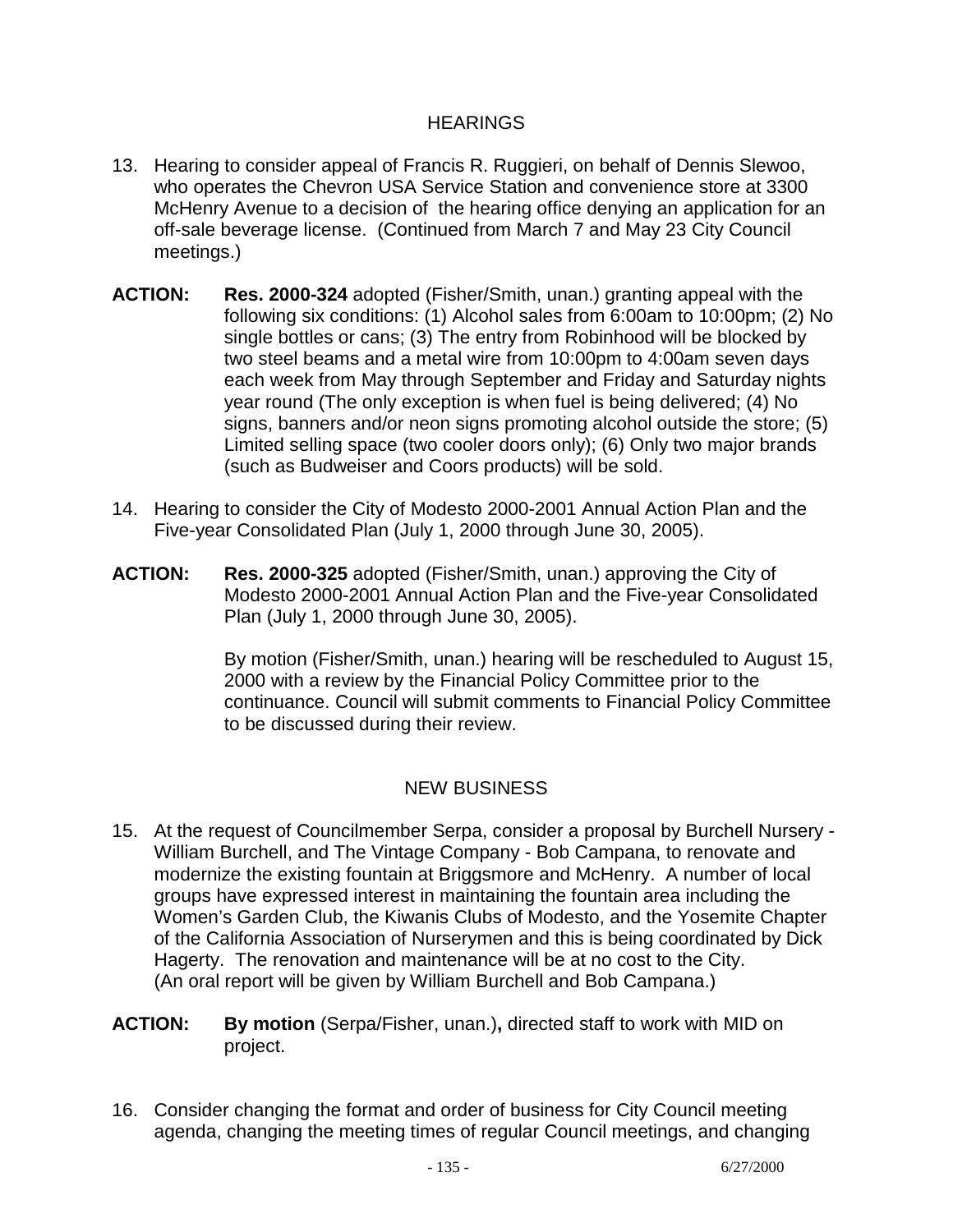the manner in which Council votes are recorded; consider directing the Finance Department to solicit proposals for the purchase and installation of a lighted voting board system and authorizing the purchase of same for an amount not to exceed \$12,000; consider directing the City Clerk to include information on each Council agenda about whether or not any item has previously been reviewed by a Council committee and also noting the originating department of the item, and directing the City Clerk to prepare forms for distribution to members of the public at each Council meeting who wish to address the Council.

**ACTION: By motion** (Conrad/Fisher, unan.)**,** continued item to July 5, 2000.

17. Designation of Voting Delegate and Alternate Voting Delegate for League of California Cities Annual Conference September 7 through September 9, 2000 in Anaheim, California.

(Motion designating Voting Delegate and Voting Alternate needed.)

**ACTION: By motion** (Fisher/Friedman, unan.)**,** designated Armour Smith as Voting Delegate for League of California Cities Annual Conference September 7 through September 9, 2000 in Anaheim, California.

# ORAL COMMUNICATIONS

None.

# WRITTEN COMMUNICATIONS

- 18. Letter from Derik Bakker, Fresh Ideas Flower Co., appealing Fire Marshall's denial of an application to sell fire works.
- **ACTION: Res. 2000-326** (Conrad/Smith, majority; Fisher & Serpa, no) granting application to sell fireworks.

 By motion, referred current fireworks ordinance to Public Safety Committee for review and possible change.

# MATTERS TOO LATE FOR THE AGENDA

None.

# ADJOURNMENT

The meeting adjourned to Closed Session at 12:07 a.m.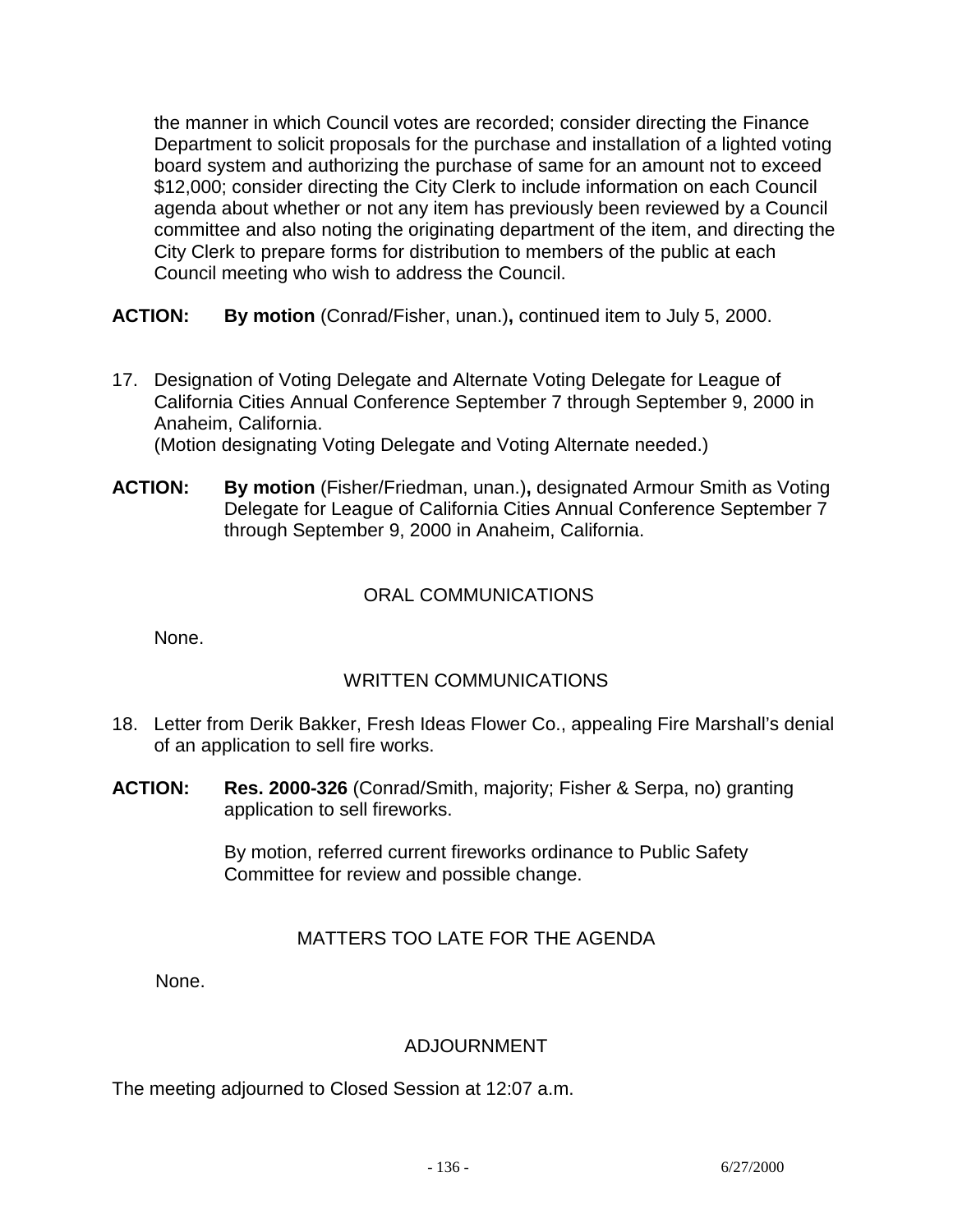## CLOSED SESSION

 The meeting will adjourn to a Closed Session in the Council Conference Room to consider the following:

 CONFERENCE WITH LEGAL COUNSEL – EXISTING LITIGATION (Pursuant to Section 54956.9(a) of the Government Code)

City of Modesto, et al.

Name of case:  $Brenden Theatre Corporation vs.$ 

Stanislaus County Superior Court Case No. 182872

The City Attorney returned at 12:25 a.m. to report the Council, on a 7-0 vote, approved a settlement agreement with Brendan Theaters. Under the agreement, Brendan will dismiss its lawsuit in exchange for a mutual release.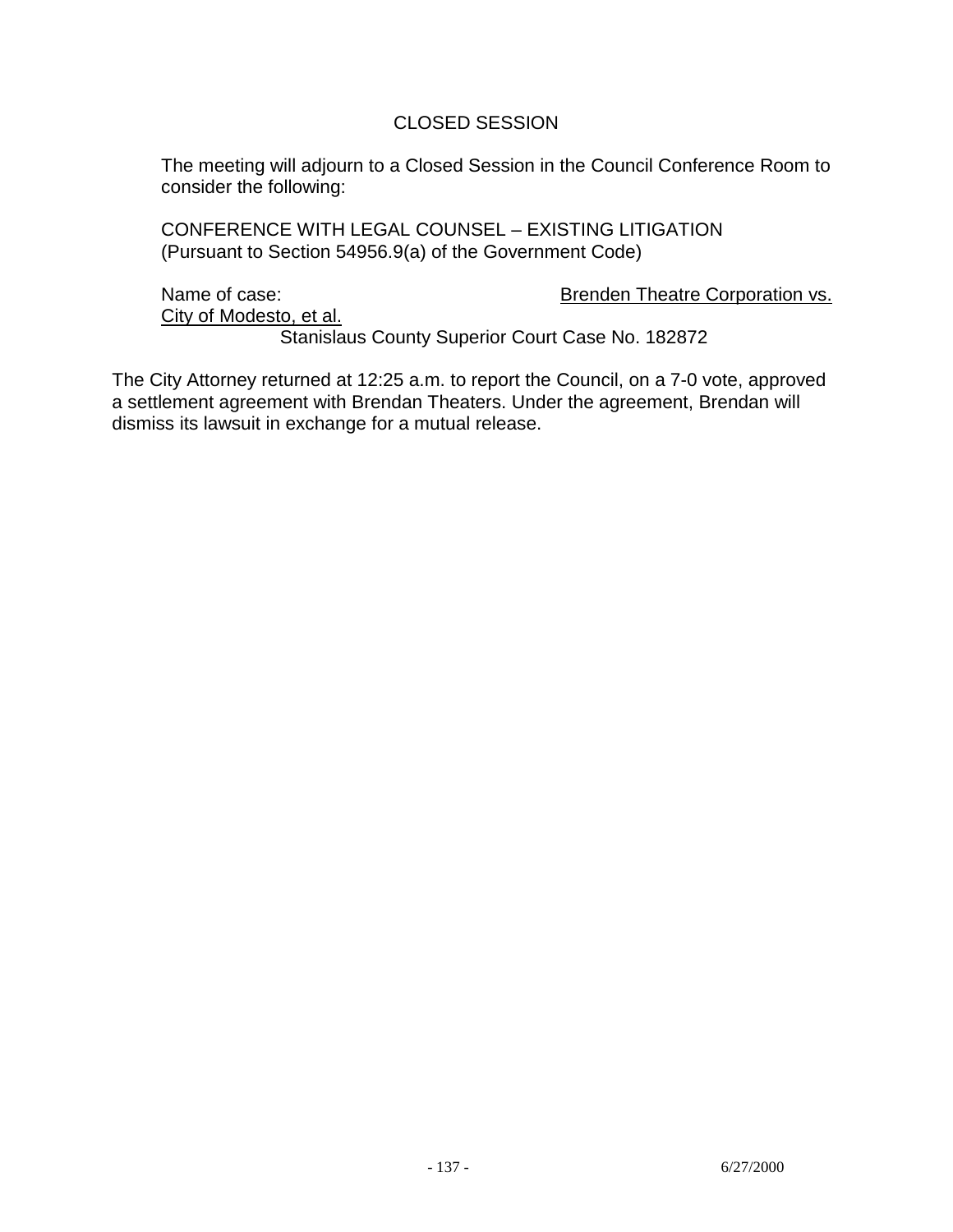## **MINUTES, City Council Meeting, Wednesday, July 5, 2000, at 4:00 p.m.**

Roll Call – Present: Councilmembers Conrad, Fisher, Friedman, Frohman, Serpa, Smith, Mayor Sabatino

Absent: None

Pledge of Allegiance to the Flag

Invocation: Rev. Jim Bouck, Big Valley Grace Community Church

CONSENT ITEMS – ROLL CALL VOTE REQUIRED: Items 1 through 13 *Item 4,-6, 9, 11, & 13 removed from Consent* 

## **ACTION: Friedman/Frohman, unan.**

## ACKNOWLEDGEMENTS AND PRESENTATIONS

Presentation by Fire Department on receiving Thermal Imaging Cameras.

Presentation given by Fire Chief Doug Hannink.

# **CONSENT ITEMS**

## **An item may be removed from consent and discussed at the request of an audience member or Councilmember.**

## CONSENT

- 1. Approval of the minutes of the regular City Council meeting of June 27, 2000.
- **ACTION:** By motion (Friedman/Frohman, unan.), approved the minutes of the regular City Council meeting of June 27, 2000.

## *Item #2 removed from Agenda*

2. Consider authorizing a call for bids for the dismantling, moving and rebuilding of the Yosemite Community College District pistol range for an estimated cost of \$550,000. Suggested bid opening: July 16, 2000, at 11:00 a.m.

# CONSENT

3. Consider approving the extension of the current contract with Dell Computers for one additional year, for the purchase of personal computers for the 2000-01 Fiscal Year at an estimated cost of \$290,000, including (California Multiple Awards Schedules (CMAS) fees.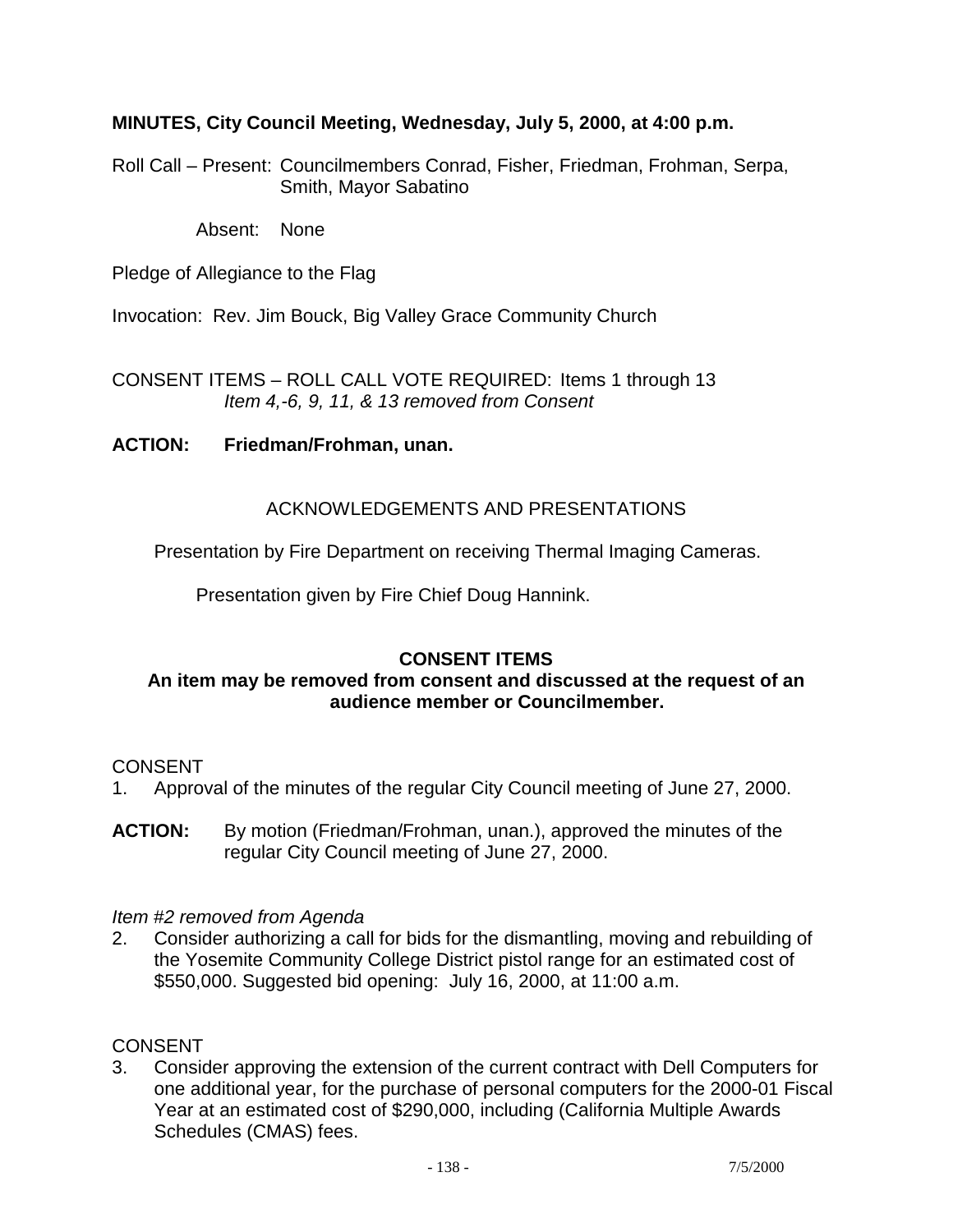**ACTION: Res. 2000-327** adopted (Friedman/Frohman, unan.), approving the extension of the current contract with Dell Computers for one additional year, for the purchase of personal computers for the 2000-01 Fiscal Year at an estimated cost of \$290,000, including (California Multiple Awards Schedules (CMAS) fees.

## *Item #4 removed from Consent*

*Councilmember Fisher & Mayor Sabatino absent due to conflict of interest* 

- 4. Consider awarding contract for modifying eight traffic signals along College Avenue and Tully Road to Collins Electrical for \$548,400; consider amending the budget to estimate an additional \$192,995 in federal funds. In addition, consider approving an appropriation transfer in the amount of \$25,005. Total estimated cost: \$647,112 (contract \$548,400; other amount \$98,712)
- **ACTION: Res. 2000-328** adopted (Frohman/Conrad, unan., Fisher & Sabatino, absent) awarding contract for modifying eight traffic signals along College Avenue and Tully Road to Collins Electrical for \$548,400.

 **Res. 2000-329** adopted (Frohman/Conrad, unan., Fisher & Sabatino, absent) amending the budget to fully fund the modification of eight traffic signals along College Avenue and Tully Road project.

 **Res. 2000-330** adopted (Frohman/Conrad, unan., Fisher & Sabatino, absent) approving an appropriation transfer in the amount of \$25,005 for the modification of eight traffic signals along College Avenue and Tully Road project.

## *Item #5 removed from Consent*

- 5. Consider approving lease agreement with Theodore M. Cook to increase the rent from \$696.21 per month to \$730 per month, property at 500 Ninth Street, Suite H, for storage of artifacts. Total estimated cost: \$8,760. Funds are budgeted.
- **ACTION: Res. 2000-331** adopted (Conrad/Frohman, unan.) approving a lease agreement with Theodore M. Cook to increase the rent from \$696.21 per month to \$730 per month, property at 500 Ninth Street, Suite H, for storage of artifacts.

## *Item #6 removed from Consent*

*Councilmember Fisher absent due to conflict of interest* 

6. Consider amending City Council Resolution Nos. 96-294, 97-533 and 98-383 ordering the Pelandale-Snyder Reorganization to clarify the City's intention to not succeed to a protested Williamson Act Contract.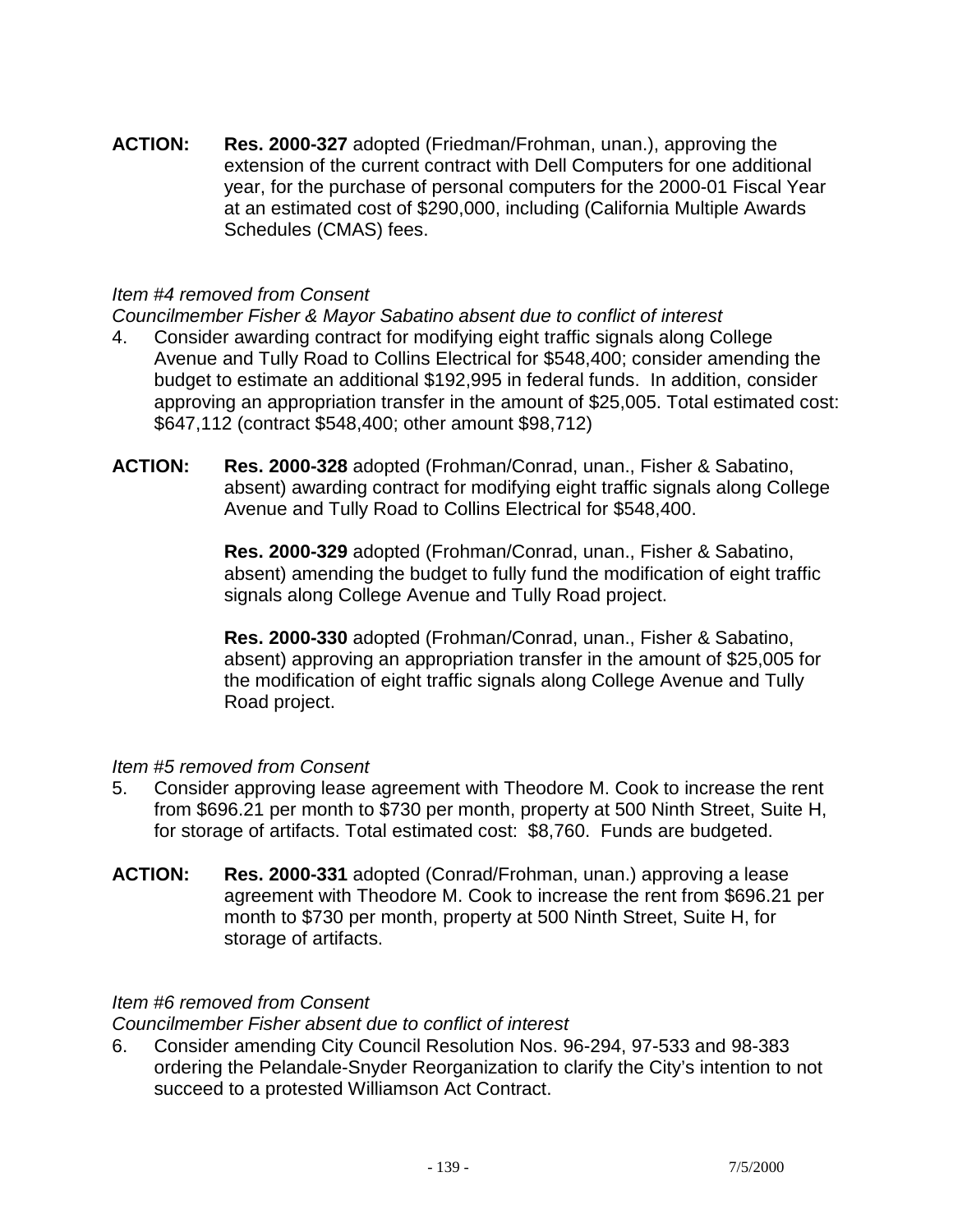**ACTION: Res. 2000-332** adopted (Friedman/Conrad, unan.; Fisher, absent) amending City Council Resolution Nos. 96-294, 97-533 and 98-383 ordering the Pelandale-Snyder Reorganization to clarify the City's intention to not succeed to a protested Williamson Act Contract.

# **CONSENT**

- 7. Consider approving the final map of Millbrook Estates Unit No. 3 Subdivision and authorizing the City Manager to sign an agreement with the subdividers as required by Section 4-4.604(c) of the Municipal Code. (Owners: Bright Development)
- **ACTION: Res. 2000-333** adopted (Friedman/Frohman, unan.), approving the final map of Millbrook Estates Unit No. 3 Subdivision and authorizing the City Manager to sign an agreement with the subdividers as required by Section 4-4.604(c) of the Municipal Code.

## **CONSENT**

- 8. Consider approving an amendment to an agreement with Chris Ricci for the Exclamation Festival to be held on July 22, 2000 to change area of street closure, which is currently between 11<sup>th</sup> and 14<sup>th</sup> Streets, to occur between 10<sup>th</sup> and 13<sup>th</sup> Streets.
- **ACTION: Res. 2000-334** adopted (Friedman/Frohman, unan.), approving an amendment to an agreement with Chris Ricci for the Exclamation Festival to be held on July 22, 2000 to change area of street closure, which is currently between 11<sup>th</sup> and 14<sup>th</sup> Streets, to occur between 10<sup>th</sup> and 13<sup>th</sup> Streets.

## *Item #9 removed from Consent*

- 9. Consider authorizing issuance of a request for proposals for a qualified consultant to prepare CEQA documents necessary to obtain permits for accepting and processing medical waste at the Stanislaus Resource (Waste to Energy) Facility.
- **ACTION: Res. 2000-335** adopted (Friedman/Fisher, majority; Frohman, no) authorizing issuance of a request for proposals for a qualified consultant to prepare CEQA documents necessary to obtain permits for accepting and processing medical waste at the Stanislaus Resource (Waste to Energy) Facility.

# **CONSENT**

10. Consider approving a lease agreement with Kevin and Debra Crawford for the lease of City-owned property at 4205 Gomes Road.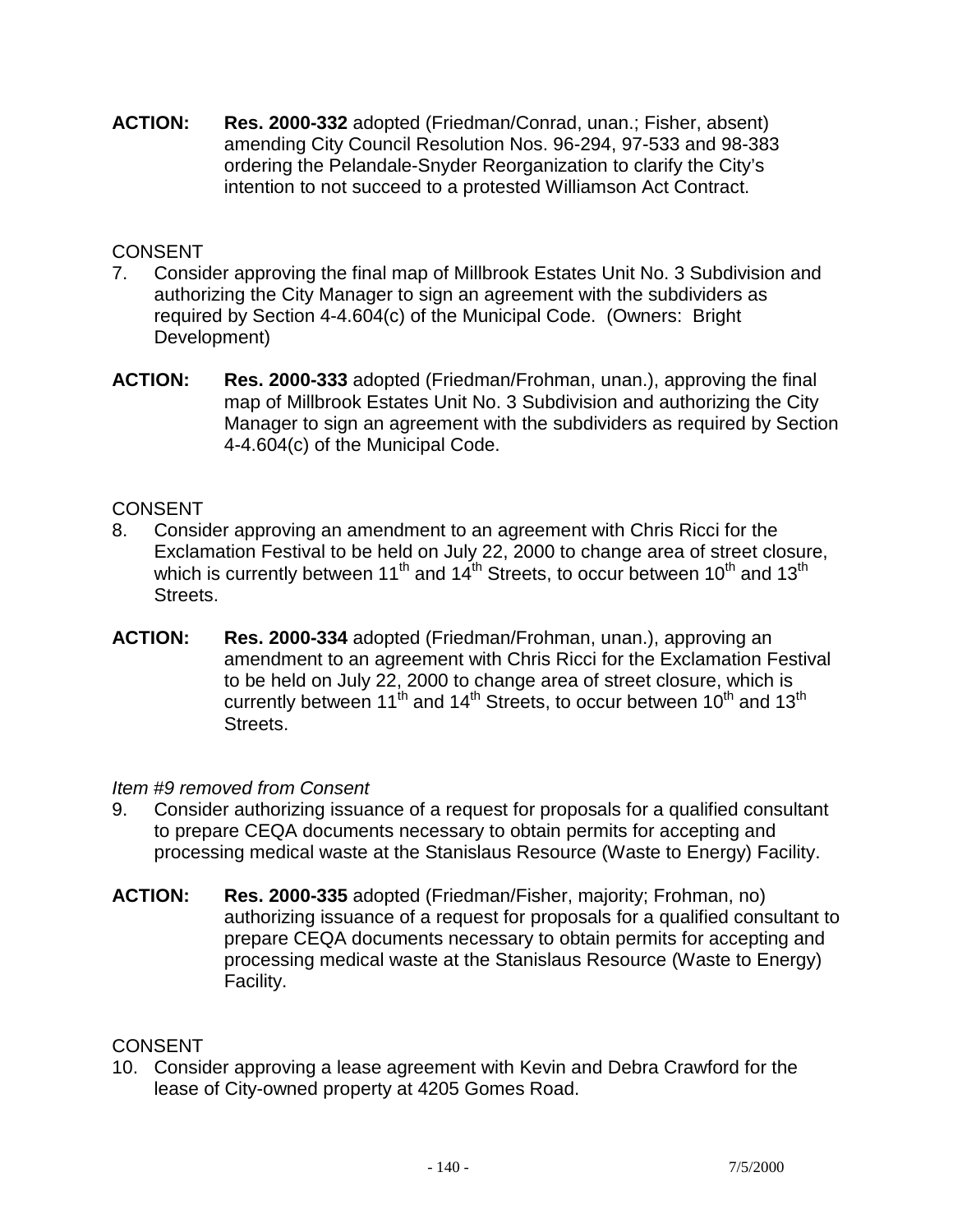**ACTION: Res. 2000-336** adopted (Friedman/Frohman, unan.), approving a lease agreement with Kevin and Debra Crawford for the lease of City-owned property at 4205 Gomes Road.

## *Item #11 removed from Consent*

- 11. Consider amending Classification Plan to create the classifications of Computer Forensics Investigator and Senior Business Analyst and consider setting salary ranges, and to delete Development Services Division Manager.
- **ACTION: Res. 2000-337** adopted (Friedman/Fisher, unan.) amending Classification Plan to create the classification of Computer Forensics Investigator, and to delete Development Services Division Manager.

 **Res. 2000-338** adopted (Friedman/Fisher, majority; Serpa, no) amending Classification Plan to create the classification of Senior Business Analyst.

 **Res. 2000-339** adopted (Friedman/Fisher, unan.), amending the Class Range Table to establish salaries for the classifications of Computer Forensics Investigator.

 **Res. 2000-340** adopted (Fisher/Friedman, majority; Serpa, no) amending the Class Range Table to establish salaries for the classification of Senior Business Analyst.

# **CONSENT**

- 12. Consider approving agreement with Yosemite Community College District and Modesto Junior College to participate in the subsidized Federal Work-Study Program for the 2000-2001 program year; consider approving agreement with Yosemite Junior College District and Modesto Junior College to participate in the subsidized CalWORKS Work Study Program for the 2000-2001 program year.
- **ACTION: Res. 2000-341** adopted (Friedman/Frohman, unan.), approving agreement with Yosemite Community College District and Modesto Junior College to participate in the subsidized Federal Work-Study Program for the 2000-2001 program year.

 **Res. 2000-342** adopted (Friedman/Frohman, unan.), approving agreement with Yosemite Junior College District and Modesto Junior College to participate in the subsidized CalWORKS Work Study Program for the 2000-2001 program year.

## *Item #13 removed from Consent*

13. Consider approving a Website External Link Policy.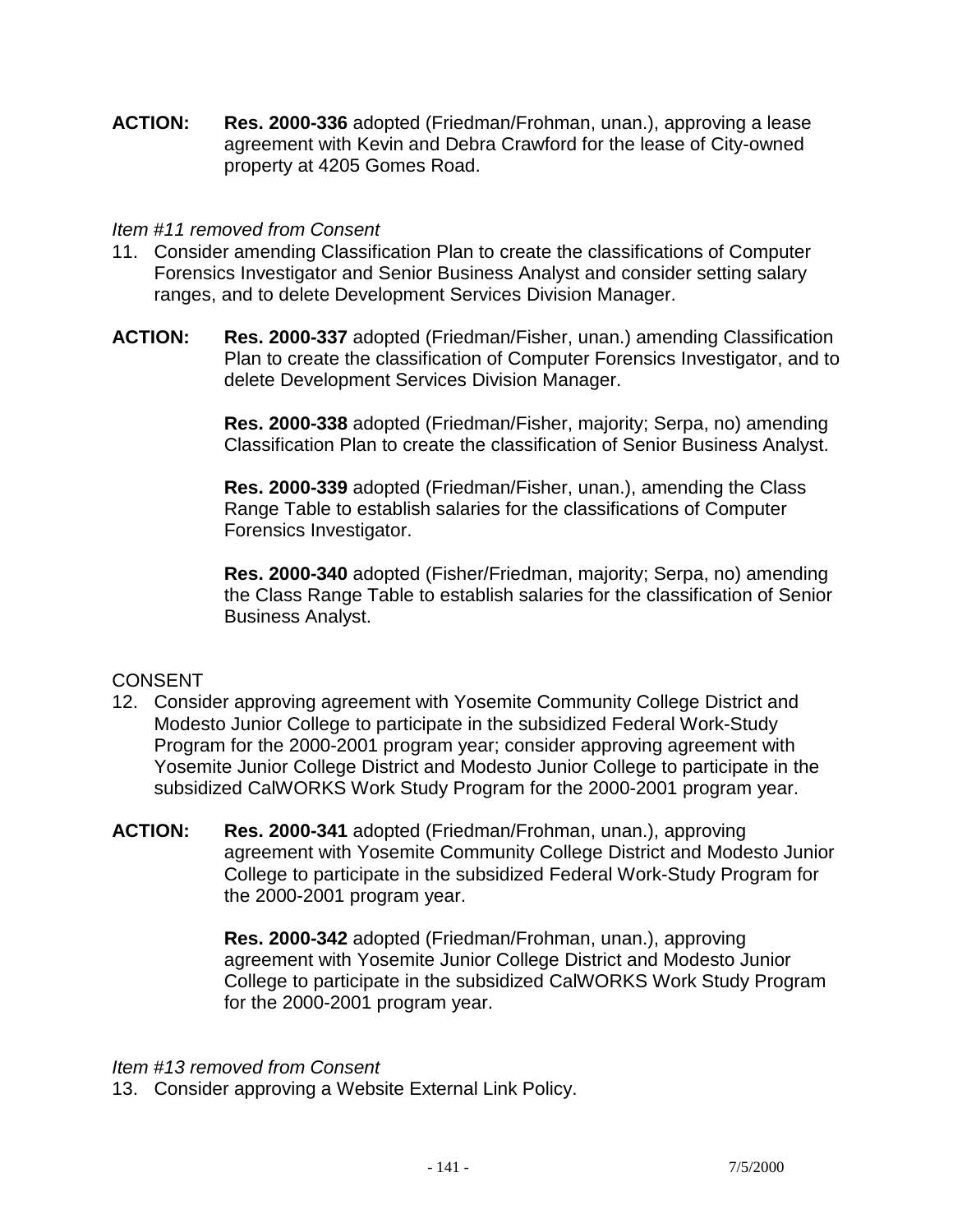**ACTION: By motion** (Conrad/Frohman, unan.) item returned to staff and continued to a future date.

# UNFINISHED BUSINESS

- 14. Consider changing the format and order of business for City Council meeting agenda, changing the meeting times of regular Council meetings, and changing the manner in which Council votes are recorded; consider directing the Finance Department to solicit proposals for the purchase and installation of a lighted voting board system and authorizing the purchase of same for an amount not to exceed \$12,000; consider directing the city Clerk to include information on each council agenda about whether or not any item has previously been reviewed by a Council committee and also noting the originating department of the item, and directing the City Clerk to prepare forms for distribution to members of the public at each Council meeting who wish to address the Council.
- **ACTION: By motion**, introduced Ord.3182–C.S. (Fisher/Friedman, majority; Conrad, Serpa, & Sabatino, no) changing the format and order of business for City Council meeting agenda, and changing the meeting times of regular Council meetings. All Council meeting times changed to begin at 5:00 p.m.

 **Res. 2000-343** adopted (Fisher/Friedman, majority; Conrad, Serpa & Sabatino, no) directing the city Clerk to include information on each council agenda about whether or not any item has previously been reviewed by a Council committee and also noting the originating department of the item, and directing the City Clerk to prepare forms for distribution to members of the public at each Council meeting who wish to address the Council.

 **By motion** (Conrad/Frohman, majority; Fisher, Friedman & Smith, no) the City Council accepted lighted vote board system concept without funding.

 **By motion** (Conrad/Frohman, majority; Fisher & Friedman, no) proposals for purchase and installation of a lighted vote board system for amount not to exceed \$12,000 referred to staff and Economic Development and Intergovernmental Relations Committee.

# **HEARINGS**

## *Item #15 is continued to July 18, 2000*

15. Consider approving a Disposition and Development Agreement with Westland Development Company for their proposed office project at  $12<sup>th</sup>$  and I Streets (the westerly half of Block 94) and related County-owned parking structure. (Continued from June 6, 2000 City Council meeting.)

# NEW BUSINESS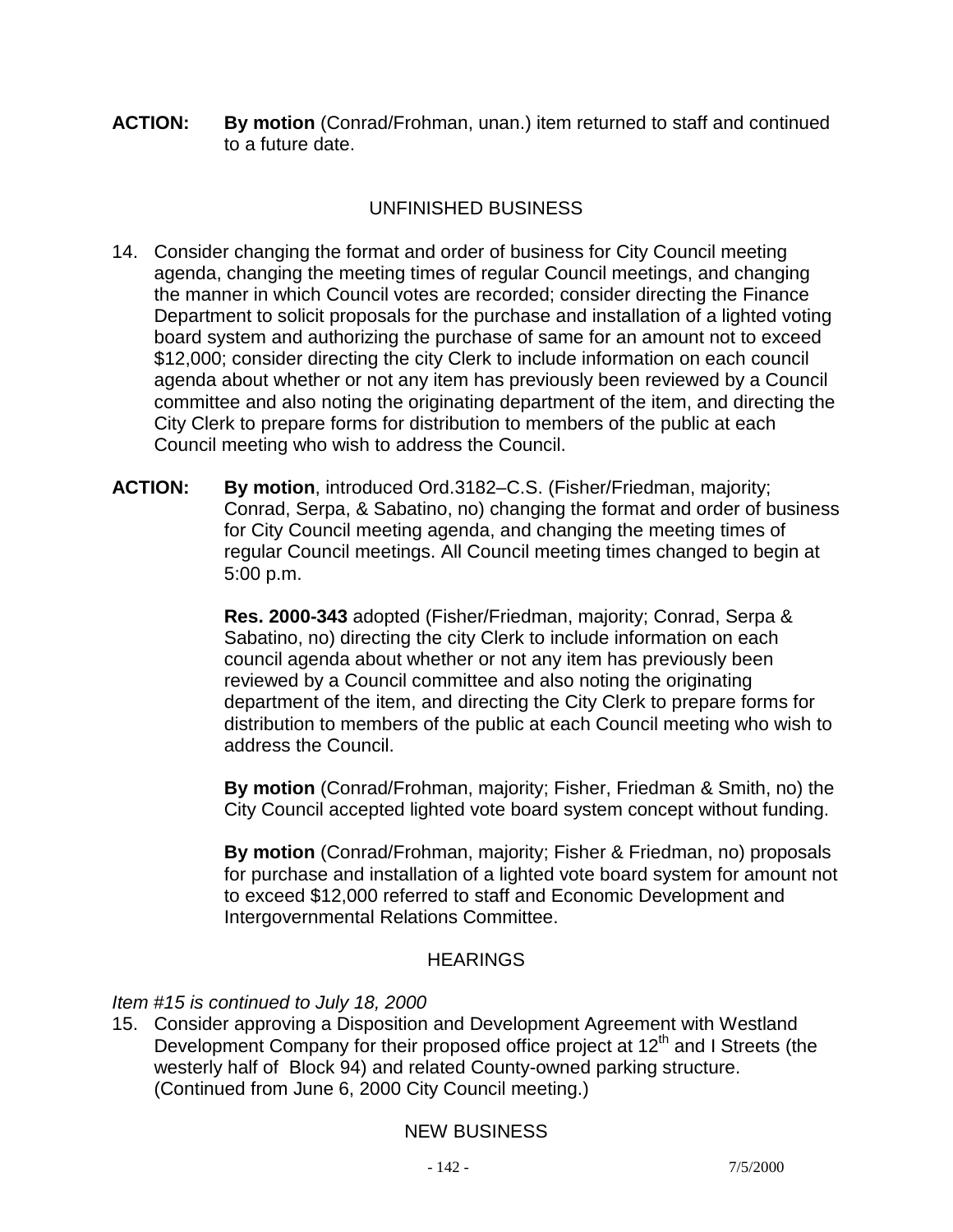16. Progress report on Performing Arts Center discussions.

**ACTION:** No action taken.

## ORAL COMMUNICATIONS

• Tom Ronayne commented on his investigation of the Fire Chief.

## WRITTEN COMMUNICATIONS

- 17. Letter from Modestans for Safe Drinking Water requesting information about fluoride and requesting that the question "Shall the City of Modesto fluoridate its water supply?" be placed on the November 7, 2000 ballot.
- **ACTION:** Motion failed (Conrad/Frohman) to place advisory measure on General Municipal Election of November 2001 asking the question if Modesto should fluoridate its water supply.

#### MATTERS TOO LATE FOR THE AGENDA

None.

## ADJOURNMENT

The meeting adjourned to Closed Session at 7:45 p.m.

## CLOSED SESSION

 The meeting adjourned to a Closed Session in the Council Conference Room to consider the following:

 CONFERENCE WITH LEGAL COUNSEL – EXISTING LITIGATION (Pursuant to Section 54956.9(a) of the Government Code)

| Name of case:                                                  |  | Richard Fernandez v. City of Modesto, |  |
|----------------------------------------------------------------|--|---------------------------------------|--|
|                                                                |  | <b>Workers Compensation Appeal</b>    |  |
| $D_{22}$ $D_{32}$ $D_{42}$ $D_{12}$ $D_{13}$ $D_{14}$ $D_{15}$ |  |                                       |  |

Board Case No. SAC 274387

 CONFERENCE WITH LABOR NEGOTIATOR: (Pursuant to Section 54957.6 of the Government Code)

Agency Representatives: example and Paul Baxter, Deputy City Manager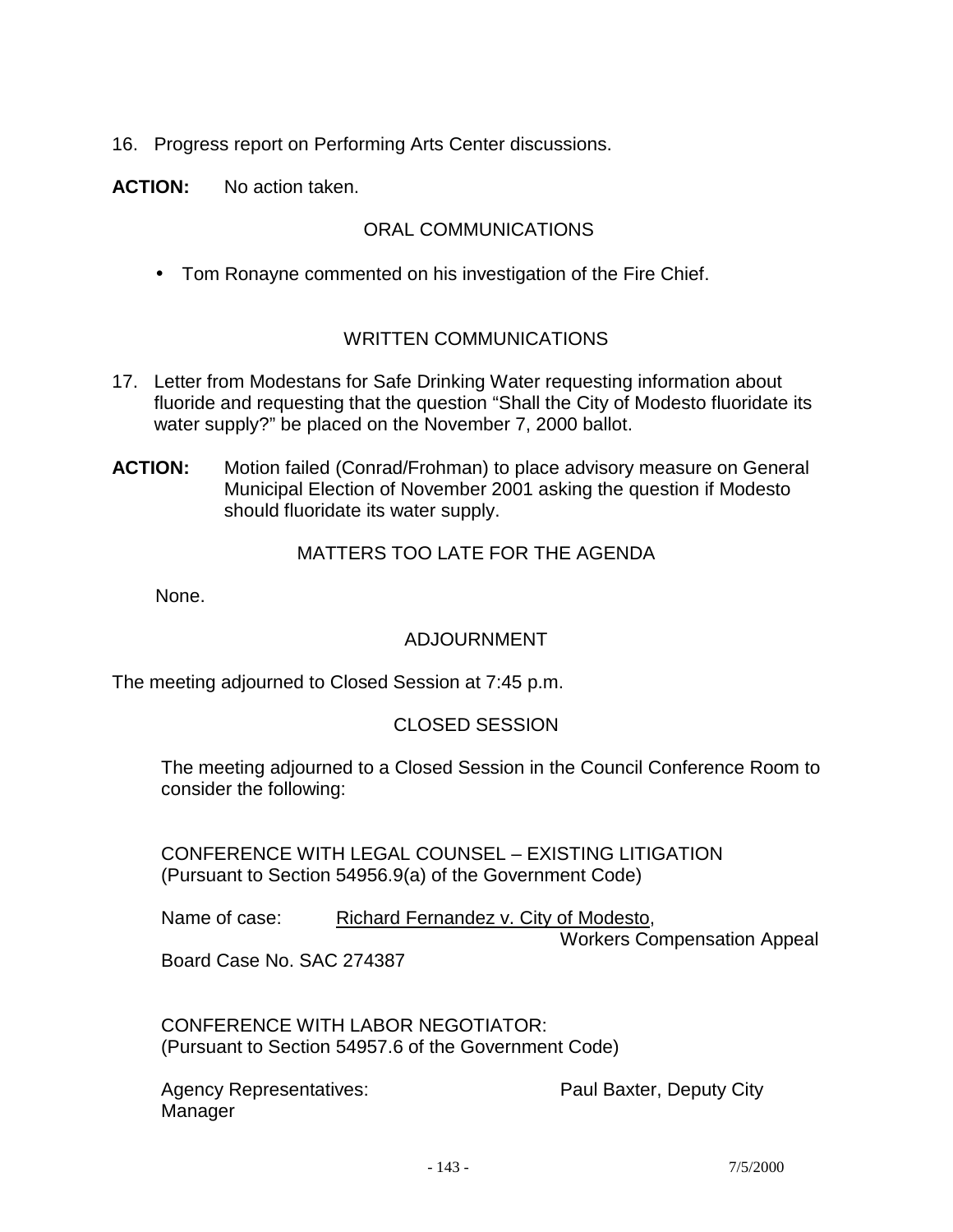Robin Renwick, Personnel

**Director** 

Confidential"

Employee Organization: Unrepresented Management and

### CONFERENCE WITH LABOR NEGOTIATOR: (Pursuant to Section 54957.6 of the Government Code)

Maintenance Director

Agency Representatives: Peter Cowles, Operations &

Robin Renwick, Personnel

**Director** 

**Association** 

Employee organization: The Modesto City Employees

The City Attorney returned at 9:03 p.m. to report that the Council, with a 7/0 vote, authorized a \$110,000 payment to the plaintiff to settle the Workers Compensation claim.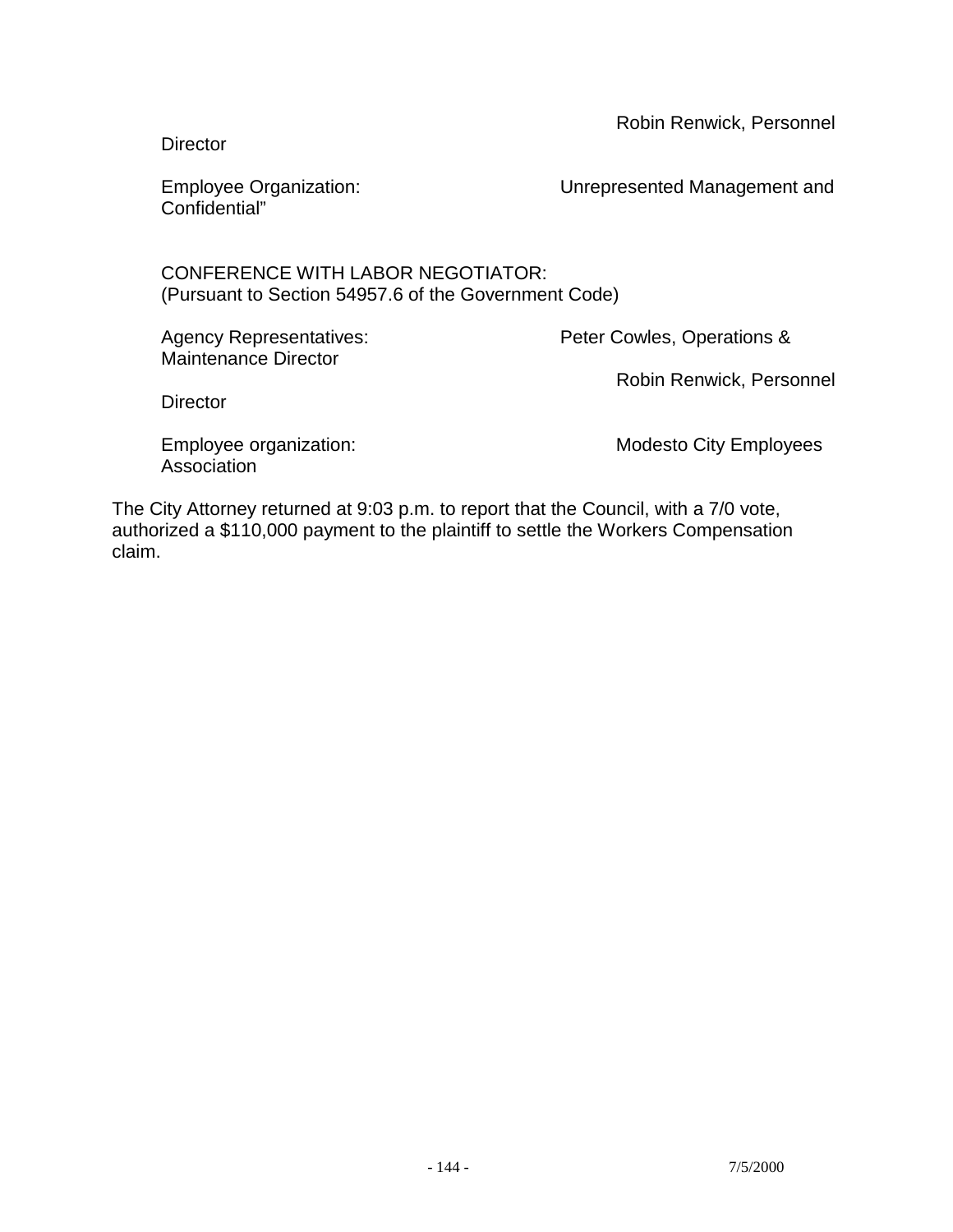### **MINUTES, City Council Meeting, Tuesday, July 11, 2000, at 7:00 p.m.**

Roll Call – Present: Councilmembers Conrad, Fisher, Friedman, Frohman, Serpa, Smith, Mayor Sabatino

Absent: None

Pledge of Allegiance to the Flag

Invocation: Rev. Joel Richards, La Loma

CONSENT ITEMS – ROLL CALL VOTE REQUIRED: Items 1 through 3

**ACTION:** Friedman/Fisher, unan.

*Councilmember Fisher excused due to conflict of interest*  CONSENT ITEMS – ROLL CALL VOTE REQUIRED: Items 4 and 5

**ACTION:** Friedman/Conrad, unan.; Fisher, absent

### ACKNOWLEDGEMENTS AND PRESENTATIONS

 Presentation of Certificates of Recognition to Mark Jones and Jerry Hall for their heroic actions in saving the life of Brian Suska.

#### **ACTION:** Presentations made by Mayor Sabatino **CONSENT ITEMS An item may be removed from consent and discussed at the request of an audience member or Councilmember.**

### CONSENT

- 1. Consider approving lease agreement with Pahrump Heifer Ranch for land at the secondary site used for cannery segregation material and treated effluent.
- **ACTION: Res. 2000-344** adopted (Friedman/Fisher, unan.) approving lease agreement with Pahrump Heifer Ranch for land at the secondary site used for cannery segregation material and treated effluent.

### CONSENT

1A. Approval of the minutes of the regular City Council meeting of July 5, 2000.

**ACTION:** By motion (Friedman/Fisher, unan.), approved the minutes of the regular City Council meeting of July 5, 2000.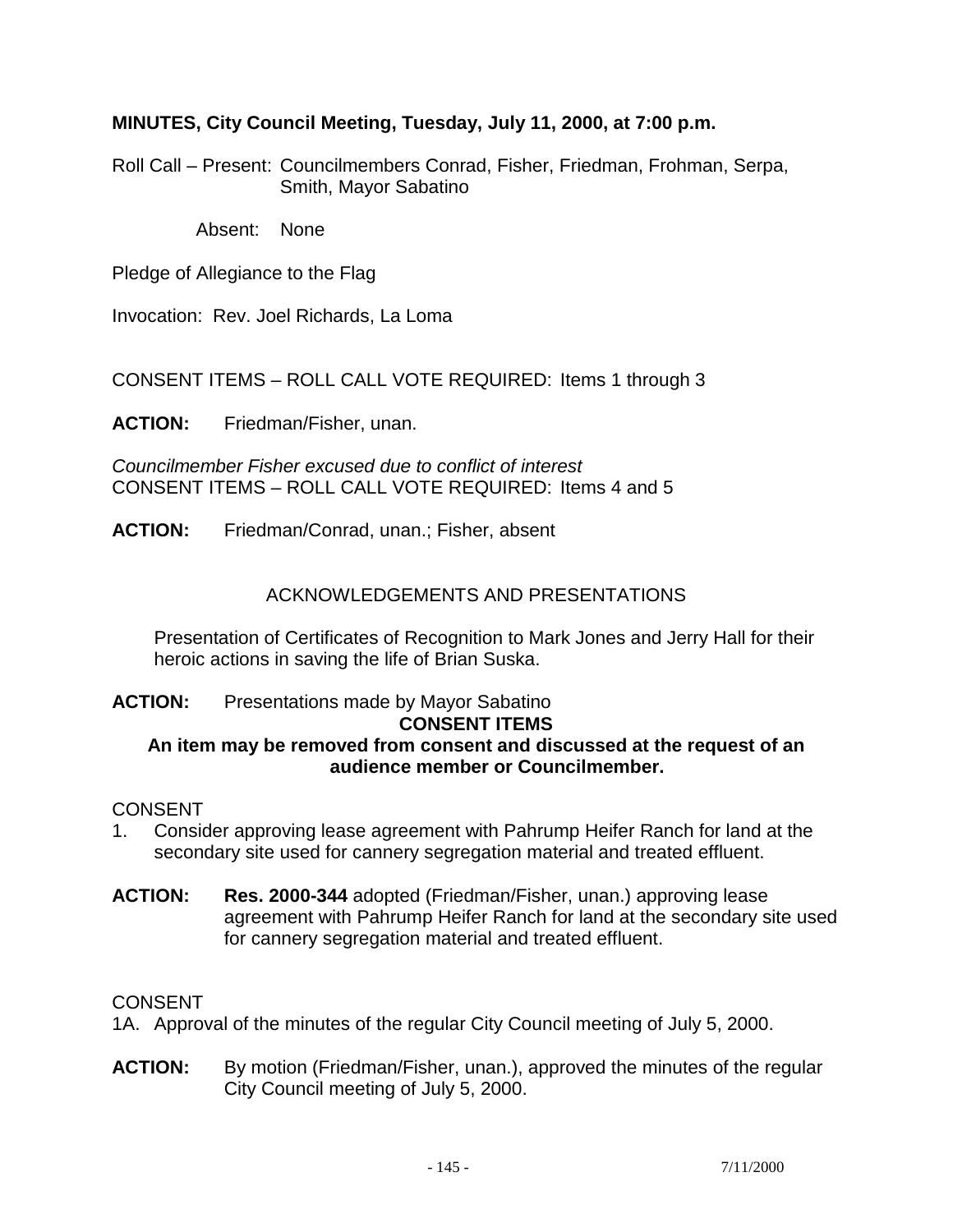# **CONSENT**

- 2. Consider setting a public hearing to consider Bertolotti Disposal's request to enter into a service agreement for solid waste collection services, and to consider recommendation to adopt a formal policy on service providers for solid waste collection in former County areas that are annexed to the City of Modesto.
- **ACTION: Res. 2000-345** adopted (Friedman/Fisher, unan.) approving a Resolution of Intention to enter into a service agreement with Bertolotti Disposal for solid waste collection services, and to adopt a formal policy on service providers for solid waste collection in former County areas that are annexed to the City of Modesto, setting hearing on July 25, 2000 at 7:00 p.m.

### **CONSENT**

- 3. Consider approving final map of Chateau Provence Phase 2 Subdivision and authorizing the City Manager to sign an agreement with the subdividers as required by Section 4-4.604(c) of the Municipal Code. (Owners: Anderson Homes)
- **ACTION: Res. 2000-346** adopted (Friedman/Fisher, unan.) approving final map of Chateau Provence Phase 2 Subdivision and authorizing the City Manager to sign an agreement with the subdividers as required by Section 4- 4.604(c) of the Municipal Code.

### *Councilmember Fisher excused due to conflict of interest*  CONSENT

- 4. Consider approving final map of Davante Villas Subdivision and authorizing the City Manager to sign an agreement with the subdividers as required by Section 4- 4.604(c) of the Municipal Code. (Owners: Davante Villas)
- **ACTION: Res. 2000-347** adopted (Friedman/Conrad, unan.; Fisher, absent) approving final map of Davante Villas Subdivision and authorizing the City Manager to sign an agreement with the subdividers as required by Section 4-4.604(c) of the Municipal Code.

### *Councilmember Fisher excused due to conflict of interest*  CONSENT

- 5. Consider approving final map of Olympic Park Unit No. 1 Subdivision and authorizing the City Manager to sign an agreement with the subdividers as required by Section 4-4.604(c) of the Municipal Code. (Owners: Davante Villas)
- **ACTION: Res. 2000-348** adopted (Friedman/Conrad, unan.; Fisher, absent) approving final map of Olympic Park Unit No. 1 Subdivision and authorizing the City Manager to sign an agreement with the subdividers as required by Section 4-4.604(c) of the Municipal Code.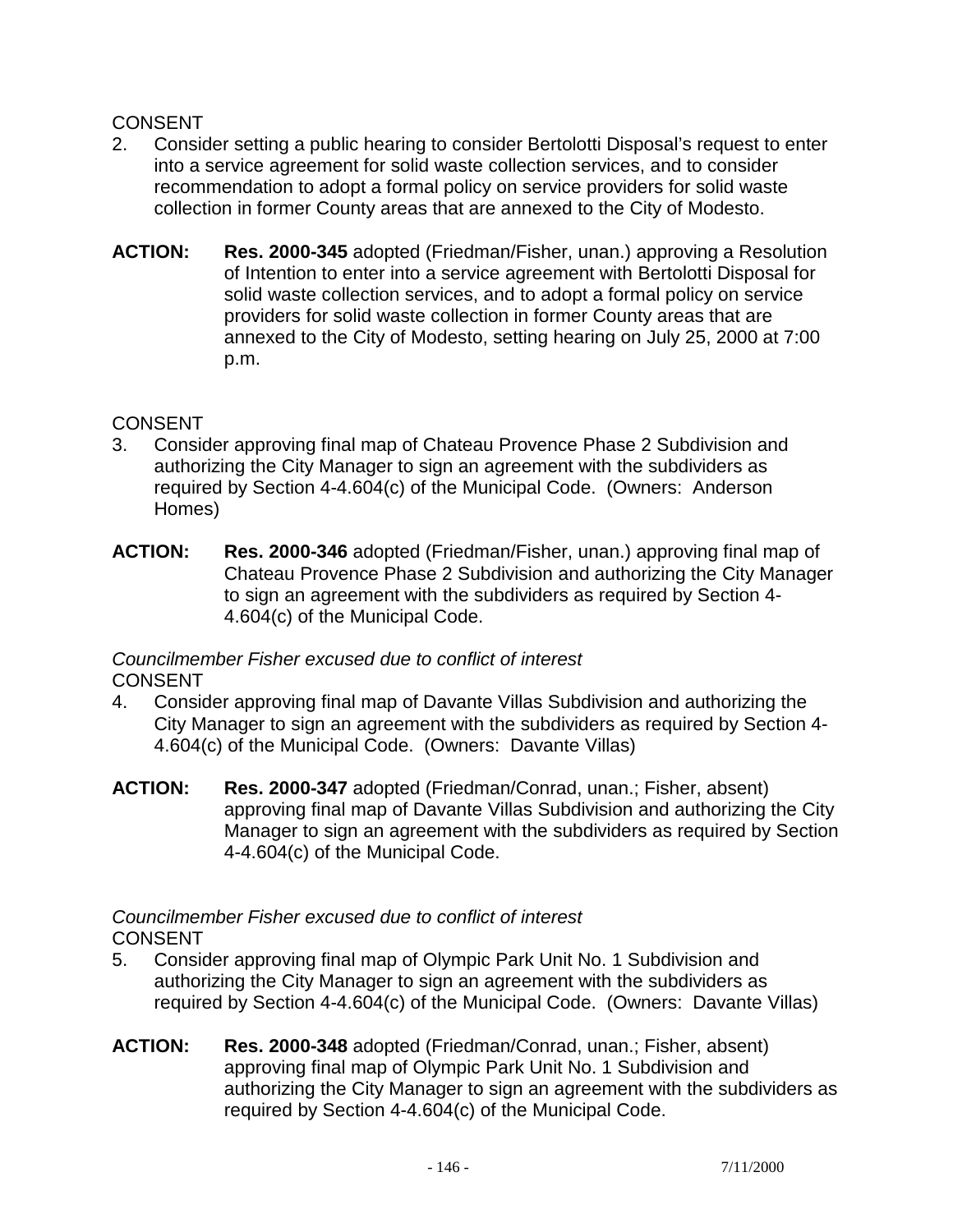# UNFINISHED BUSINESS

*Councilmembers Fisher & Smith and Mayor Sabatino excused due to conflict of interest*  5A. Consider further discussion on Performing Arts Center.

**ACTION:** By motion (Frohman/Serpa, unan.; Fisher, Smith & Sabatino, absent) directed staff to report at the July 18, 2000 meeting regarding financing options.

### HEARING

- 6. Hearing to consider confirming the diagram and assessment, and levying the proposed assessment for Landscape Maintenance District No. 1 for Dry Creek Meadows Subdivision Nos. 1-6.
- **ACTION: Res. 2000-349** adopted (Friedman/Fisher, unan.) confirming the diagram and assessment, and levying the proposed assessment for Landscape Maintenance District No. 1 for Dry Creek Meadows Subdivision Nos. 1-6.

# NEW BUSINESS

- 7. Consider supporting the closure of Powell Street and Chrysler Street at the boundary of Prescott Estates; consider amending FY00-01 budget to appropriate \$107,544 to provide for additional Police Officers to Prescott Estates area for 90 days; consider designating Prescott Estates as an Emergency Housing Maintenance Target Program Area; and consider allocating \$500,000 in CDBG funding and authorizing City Manager to negotiate loans to complete roof repairs to fifty condominiums at Prescott Estates.
- **ACTION: Res. 2000-350** adopted (Frohman/Fisher, unan.) supporting the closure of Powell Street and Chrysler Street at the boundary of Prescott Estates

 **Res. 2000-351** adopted (Smith/Fisher, unan.) amending FY00-01 budget to appropriate \$107,544 to provide for additional Police Officers to Prescott Estates area for 90 days.

 **Res. 2000-352** adopted (Serpa/Friedman, unan.) designating Prescott Estates as an Emergency Housing Maintenance Target Program Area.

 **Res. 2000-353** adopted (Fisher/Smith, unan.) allocating \$500,000 in CDBG funding and authorizing City Manager to negotiate loans to complete roof repairs to fifty condominiums at Prescott Estates.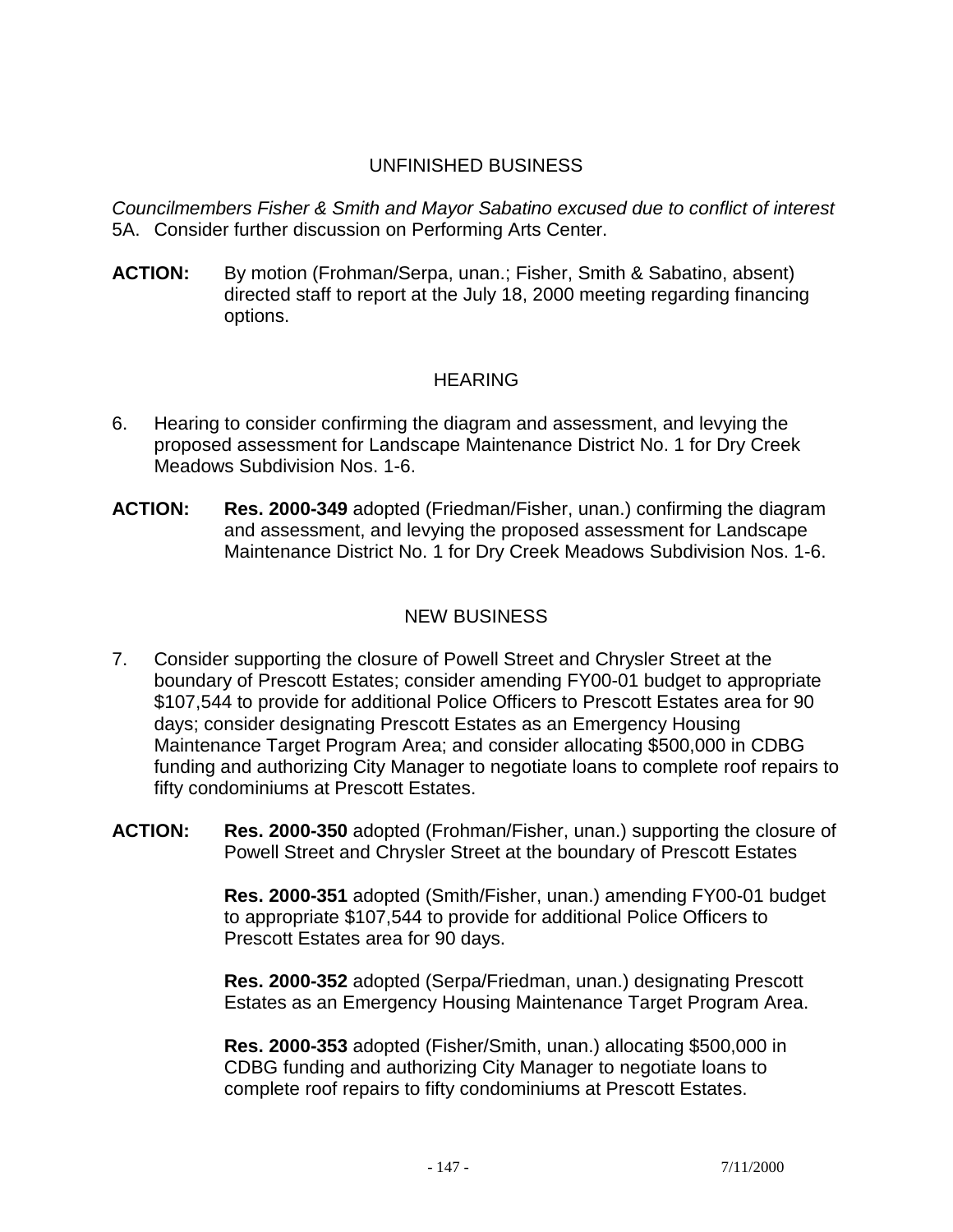- 7A. Consider recommendation from the City Manager regarding creation of a City Council Audit Committee and appointment of members.
- **ACTION:** By motion (Fisher/Smith, unan.) directed staff to draft an Ordinance to create a City Council Audit Committee.

### ORAL COMMUNICATIONS

• Councilmember Frohman spoke regarding a citizen's comments at the July 5, 2000 Council meeting regarding the Fire Chief.

### MATTERS TOO LATE FOR THE AGENDA

None.

### ADJOURNMENT

The meeting adjourned to Closed Session at 10:21 p.m.

# CLOSED SESSION

 The meeting will adjourn to a Closed Session in the Council Conference Room to consider the following:

CONFERENCE WITH LEGAL COUNSEL – ANTICIPATED LITIGATION

 Initiation of litigation pursuant to subdivision (c) of Section54956.9 of the Government Code: One case.

The City Attorney returned at 11:00 p.m. to report no action had been taken.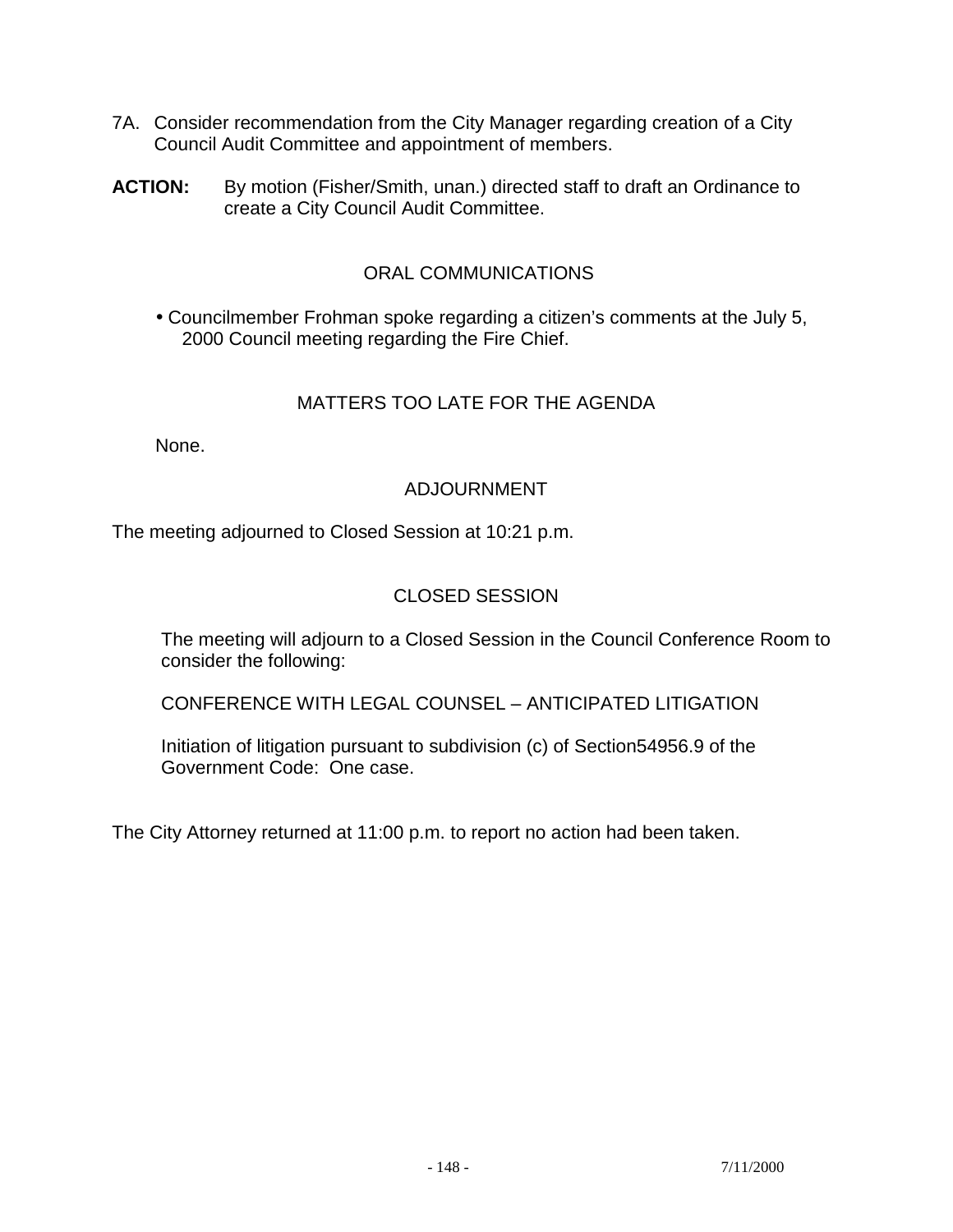### **MINUTES, Special City Council Meeting, Tuesday, July 13, 2000, at 4:00 p.m.**

Roll Call – Present: Councilmembers Conrad, Fisher (at 4:25), Friedman, Frohman (at 4:30), Smith, Mayor Sabatino

Absent: Serpa

The business considered at this special City Council meeting consisted of a workshop regarding Joint Use Flood Control/Recreation Facilities (Dual-Use Basins).

 Presentation given by Community Development Director Phil Testa, Recreation & Neighborhoods Director Jim Niskanen, Engineering & Transportation Director Glen Lewis, and the Consultant, Stantec.

Dennis Wilson spoke under the public comment period.

The workshop was to provide information only. No action was taken by the Council.

Meeting adjourned at 5:20pm.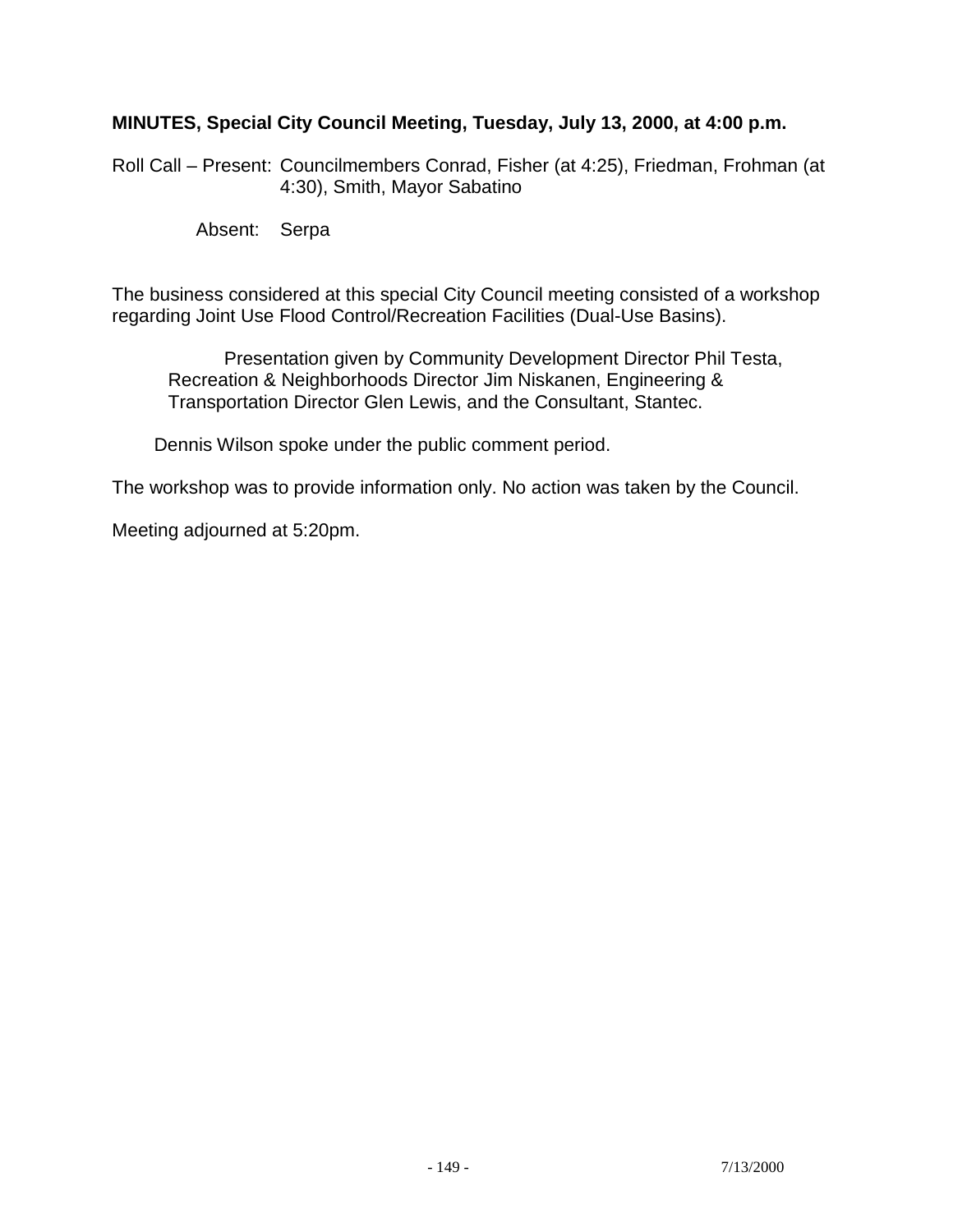### **MINUTES, City Council Meeting, Tuesday, July 18, 2000, at 4:00 p.m.**

Roll Call – Present: Councilmembers Conrad, Friedman, Frohman, Serpa, Smith, Mayor Sabatino

Absent: Councilmember Fisher

Pledge of Allegiance to the Flag

Invocation: Rev. Dick McKee, First Baptist Church

CONSENT ITEMS – ROLL CALL VOTE REQUIRED: Items 1, 2, 3, 4, 6, 7, 10, 11, 12, 14 , 15, 17

 *Item 13 removed from agenda* 

 *Items 5, 8, 9 & 16 removed from Consent* 

**ACTION: Friedman/Conrad, unan., Fisher, absent** 

### ACKNOWLEDGEMENTS AND PRESENTATIONS

None

### **CONSENT ITEMS**

### **An item may be removed from consent and discussed at the request of an audience member or Councilmember.**

### CONSENT

- 1. Approval of the minutes of the regular City Council meeting of July 11, 2000.
- **ACTION:** By motion, (Friedman/Conrad; unan., Fisher, absent) approved the minutes of the regular City Council meeting of July 11, 2000.

### CONSENT

- 2. Final adoption of Ord. No. 3180 amending Section Map 25-3-8 of the Zoning Map to rezone from R-1 to C-3, property located on the west side of Carpenter Road between Woodland and Torrid Avenues.
- **ACTION:** By motion, (Friedman/Conrad, unan.; Fisher, absent) final adoption of Ord. No. 3180-C.S. approved.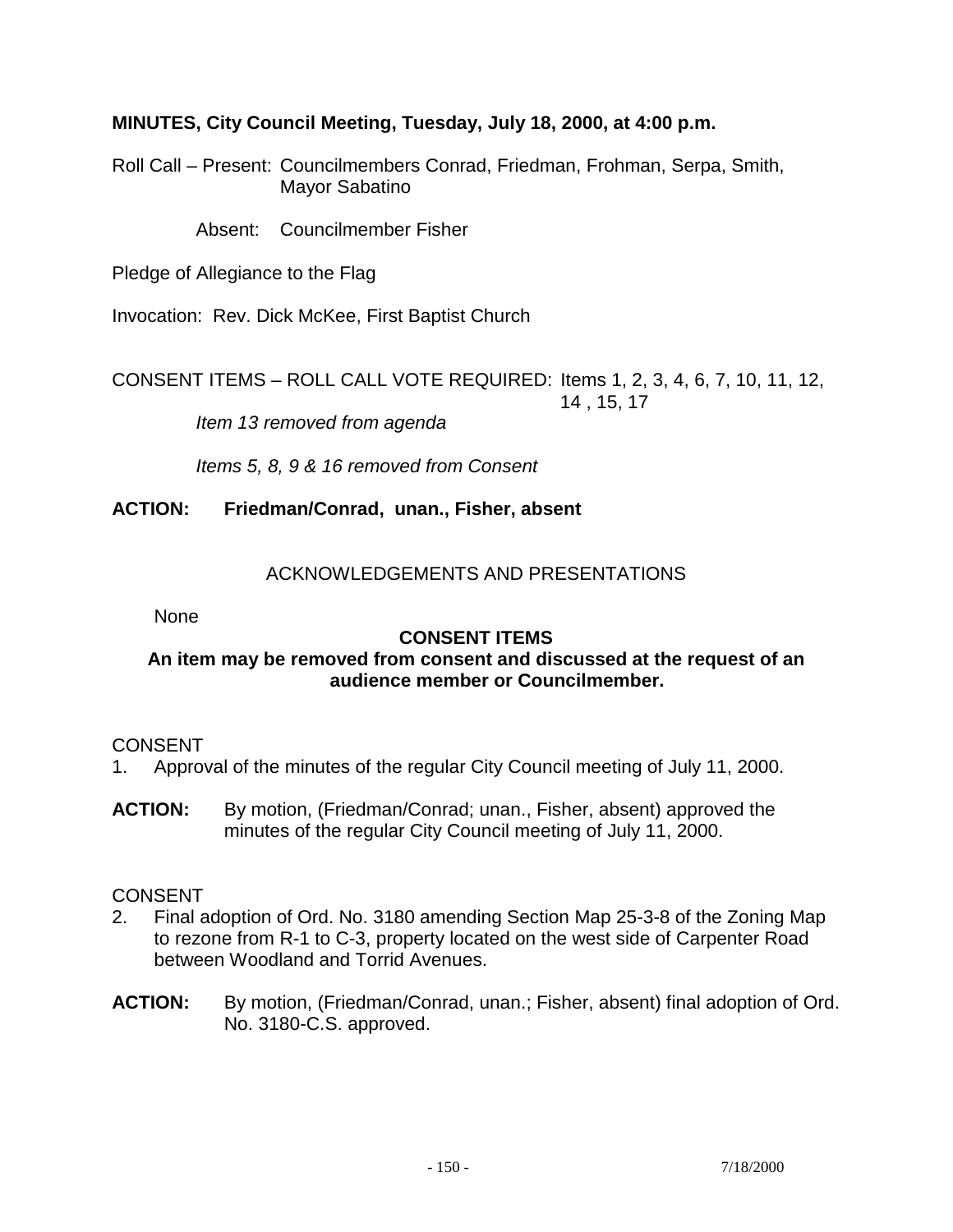# **CONSENT**

- 3. Consider authorizing a call for bids for the dismantling, moving and rebuilding of the Yosemite Community College District pistol range for an estimated cost of \$550,000. Suggested bid opening: August 1, 2000 at 11:00 a.m. Funds are budgeted.)
- **ACTION: Res. 2000-354** adopted (Friedman/Conrad, unan.; Fisher, absent) authorizing call for bids to be opened on August 1, 2000 at 11:00 a.m.

 **Res. 2000-355** adopted (Friedman/Conrad, unan.; Fisher, absent) approving the Mitigated Negative Declaration for the Modesto Police Training Center

### **CONSENT**

- 4. Consider authorizing request for proposals for pruned refuse transfer services for the estimated annual cost of \$130,000. Suggested proposal opening: August 1, 2000 at 11:00 a.m. Funds are budgeted.)
- **ACTION: Res. 2000-356** adopted (Friedman/Conrad, unan.; Fisher, absent) authorizing request for proposals to be opened on August 1, 2000 at 11:00 a.m.

Removed from Consent

- 5. Consider rejecting all bids received for the Coldwell Avenue and Ninth Street improvements project.
- **ACTION: Res. 2000-357** adopted (Friedman/Conrad, majority; Frohman, no; Fisher, absent) rejecting all bids.

### **CONSENT**

- 6. Consider accepting as complete the contract of Steel River, Inc. for the Pelandale Expressway – irrigation relocation project and authorizing the City Clerk to file the Notice of Completion. (Original contract: \$311,069. Final cost: \$301,668.51. Funds are budgeted.
- **ACTION: Res. 2000-358** adopted (Friedman/Conrad, unan.; Fisher, absent) accepting contract as complete.

### **CONSENT**

7. Consider approving agreement with Jamison & Moore Construction for relocation costs and reconveyance of their rights to rental of the property and conveyance of goodwill for property needed for the Kansas/Needham overcrossing project; consider approving agreement with Jamison & Moore Construction for acquisition of the tenant-owned improvements; and consider authorizing City Manager to sign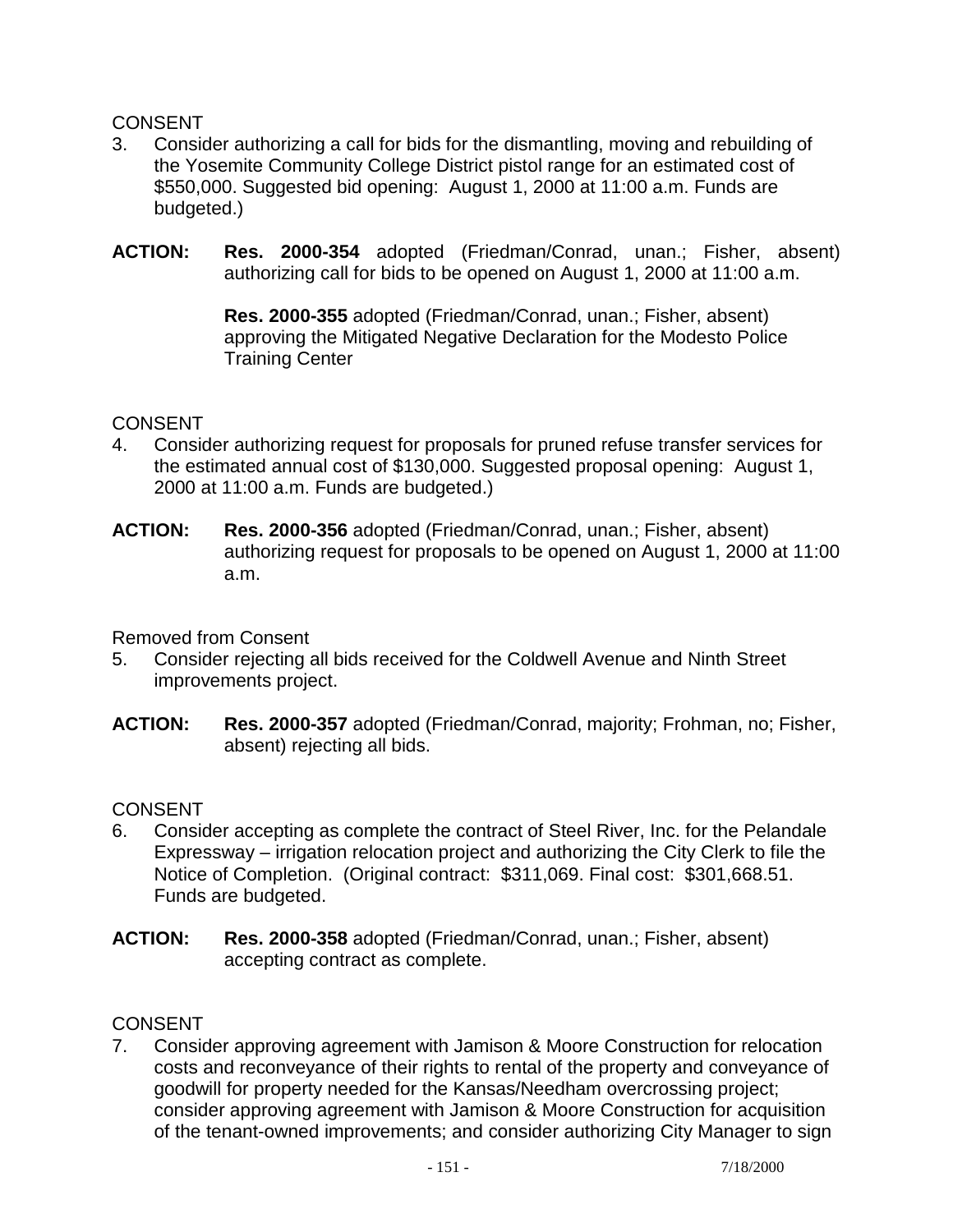acceptance forms for the deeds involved in the acquisition. Total estimated cost: \$30,370. Funds are budgeted.

**ACTION: Res. 2000-359** adopted (Friedman/Conrad, unan.; Fisher, absent) approving agreement with Jamison & Moore Construction for relocation costs and reconveyance of their rights to rental of the property and conveyance of goodwill for property needed for the Kansas/Needham overcrossing project.

> **Res. 2000-360** adopted (Friedman/Conrad, unan.; Fisher, absent) approving agreement with Jamison & Moore Construction for acquisition of the tenant-owned improvements on property needed for the Kansas/Needham overcrossing project.

 **Res. 2000-361** adopted (Friedman/Conrad, unan.; Fisher, absent) authorizing City Manager to sign acceptance forms for the deeds involved in the acquisition of property needed for the Kansas/Needham overcrossing project.

### Removed from Consent

- 8. Consider approving agreement with Kelly Door, Inc. for relocation costs and reconveyance of their rights to rental of the property and conveyance of goodwill and allows rental of the property after close of escrow for property needed for the Kansas/Needham overcrossing project; consider approving agreement with Kelly Door, Inc. for acquisition of the tenant-owned improvements; consider approving agreement with Joseph E. Smuts, III dba Continental Painting for relocation costs and reconveyance of their rights to rental of the property and conveyance of goodwill and allows rental of the property after close of escrow for property needed for the Kansas/Needham overcrossing project; consider approving agreement with Joseph E. Smuts III dba Continental Painting for acquisition of the tenant-owned improvements; and consider authorizing City Manager to sign acceptance forms for the deeds involved in the acquisition. Total estimated cost: \$186,000 (contract \$130,000; est. additional rent \$6,000; already advanced \$50,000). Funds are budgeted.)
- **ACTION: Res. 2000-362** adopted (Smith/Friedman, majority; Serpa, no; Fisher, absent) approving agreement with Kelly Door, Inc. for relocation costs and reconveyance of their rights to rental of the property and conveyance of goodwill and allows rental of the property after close of escrow for property needed for the Kansas/Needham overcrossing project.

 **Res. 2000-363** adopted (Smith/Friedman, majority; Serpa, no; Fisher, absent) approving agreement with Kelly Door, Inc. for acquisition of the tenant-owned improvements on property needed for the Kansas/Needham overcrossing project.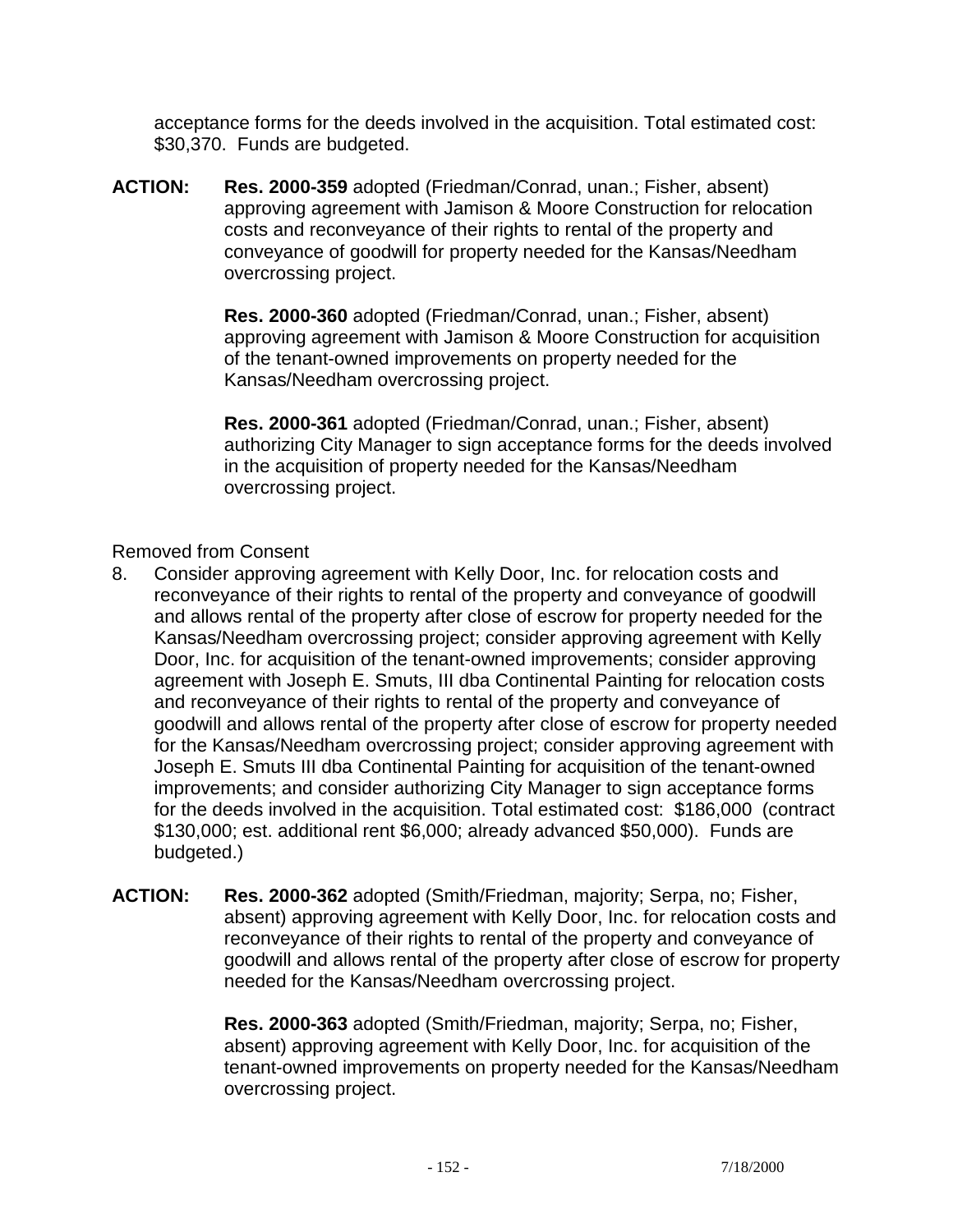**Res. 2000-364** adopted (Smith/Friedman, majority; Serpa, no; Fisher, absent) approving agreement with Joseph E. Smuts, III dba Continental Painting for relocation costs and reconveyance of their rights to rental of the property and conveyance of goodwill and allows rental of the property after close of escrow for property needed for the Kansas/Needham overcrossing project.

 **Res. 2000-365** adopted (Smith/Friedman, majority; Serpa, no; Fisher, absent) approving agreement with Joseph E. Smuts III dba Continental Painting for acquisition of the tenant-owned improvements on property needed for the Kansas/Needham overcrossing project.

 **Res. 2000-366** adopted (Smith/Friedman, majority; Serpa, no; Fisher, absent) authorizing City Manager to sign acceptance forms for the deeds involved in the acquisition of property needed for the Kansas/Needham overcrossing project.

Removed from Consent

- 9. Consider approving agreement with Richard A. and Barbara Ferguson for the acquisition of property needed for the Pelandale Expressway project. Estimated total cost: \$95,100 (contract \$93,100; escrow \$2,000) Funds are budgeted.
- **ACTION: Res. 2000-367** adopted (Smith/Friedman, majority; Serpa, no; Fisher, absent) approving agreement with Richard A. and Barbara Ferguson for the acquisition of property needed for the Pelandale Expressway project.

# **CONSENT**

- 10. Consider approving a lease agreement with Howard Rogers and H.L. Rogers Enterprises to lease office space in the Modesto Airport's old administration building.
- **ACTION: Res. 2000-368** adopted (Friedman/Conrad, unan.; Fisher, absent) approving a lease agreement with Howard Rogers and H.L. Rogers Enterprises to lease office space in the Modesto Airport's old administration building.

# **CONSENT**

- 11. Consider approving a lease agreement with Stanislaus County Affordable Housing Corporation (STANCO) for City-owned property at 308 Locust.
- **ACTION: Res. 2000-369** adopted (Friedman/Conrad, unan.; Fisher, absent) approving a lease agreement with Stanislaus County Affordable Housing Corporation (STANCO) for City-owned property at 308 Locust.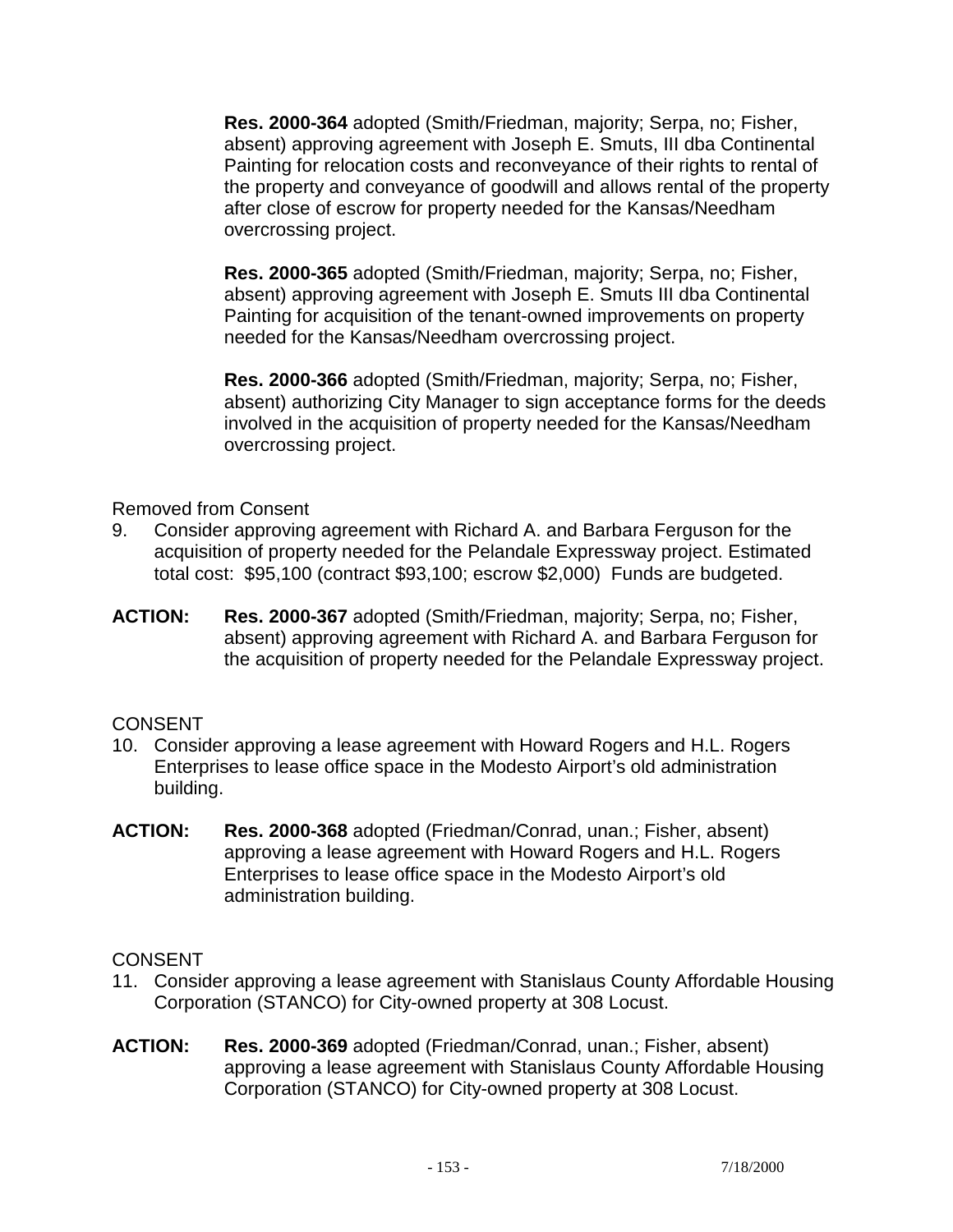### CONSENT

- 12. Consider approving agreement with California Federal Bank (CalFed) for performing the check disbursing and accounting services for the Housing Rehabilitation Program.
- **ACTION: Res. 2000-370** adopted (Friedman/Conrad, unan.; Fisher, absent) approving agreement with California Federal Bank (CalFed) for performing the check disbursing and accounting services for the Housing Rehabilitation Program.

Removed from agenda

13. Consider authorizing City Manager to execute a common use agreement with Modesto Irrigation District for the installation, operation and maintenance of a storm drain pipeline under and across MID's Lateral No. 6. (Northgate Village Shopping Center)

### **CONSENT**

- 14. Consider approving an application for a National Fire Safety Campaign Grant program funds in the amount of \$25,000.
- **ACTION: Res. 2000-371** adopted (Friedman/Conrad, unan.; Fisher, absent) approving an application for a National Fire Safety Campaign Grant program funds in the amount of \$25,000.

# **CONSENT**

- 15. Consider accepting the resignation of Andrew S. Mendlin from the Citizens Housing & Community Development Committee.
- **ACTION: Res. 2000-372** adopted (Friedman/Conrad, unan.; Fisher, absent) accepting the resignation of Andrew S. Mendlin from the Citizens Housing & Community Development Committee.

# Removed from Consent

- 16. Consider accepting the California Law Enforcement Technology Equipment Purchase Program Grant in the amount of \$200,000 for the acquisition of a Crime Analysis System; consider amending the 2000-01 Police Operating Budget to appropriate grant revenue.
- **ACTION: Res. 2000-373** adopted (Frohman/Friedman, unan.; Fisher, absent) accepting the California Law Enforcement Technology Equipment Purchase Program Grant in the amount of \$200,000 for the acquisition of a Crime Analysis System.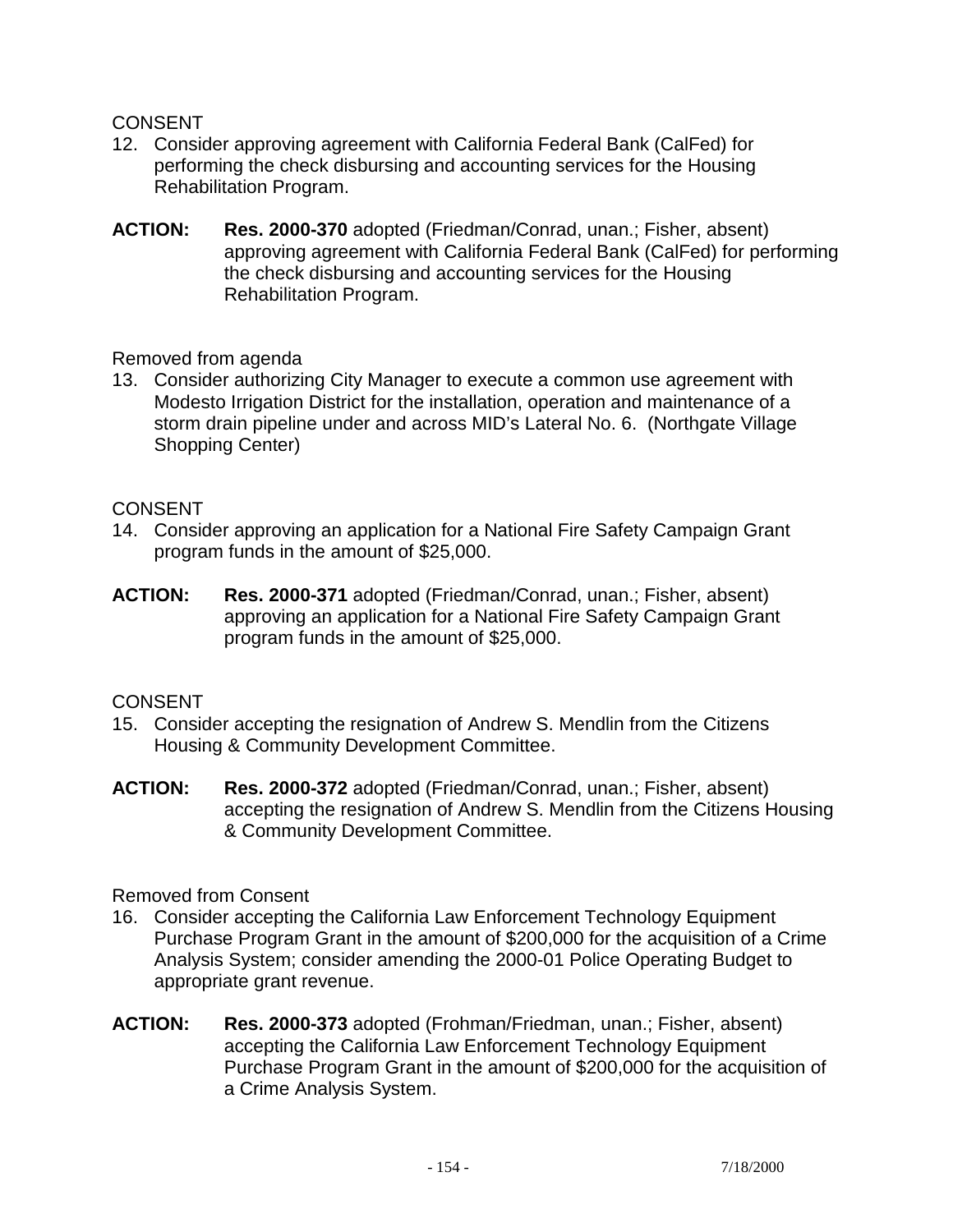**Res. 2000-374** adopted (Frohman/Friedman, unan.; Fisher, absent) consider amending the 2000-01 Police Operating Budget to appropriate grant revenue for the acquisition of a Crime Analysis System.

### **CONSENT**

- 17. Consider approving agreement with Community Reinvestment Fund, Inc. for loan servicing of the Housing and Economic Development loan portfolios.
- **ACTION: Res. 2000-375** adopted (Friedman/Conrad, unan.; Fisher, absent) approving agreement with Community Reinvestment Fund, Inc. for loan servicing of the Housing and Economic Development loan portfolios.

# UNFINISHED BUSINESS

Councilmember Smith and Mayor Sabatino excused due to a conflict of interest. 18. Continued discussion regarding the Performing Arts Center.

- **ACTION:** By motion, (Frohman/Friedman, unan.; Fisher, Smith, Mayor Sabatino, absent) continued to July 25, 2000 City Council meeting to discuss an economic analysis, special tax to fund the center and the possibility of an advisory vote.
- 19. Final adoption of Ord. No. 3182-C.S. amending the Municipal Code relating to City Council organization and procedure.
- **ACTION: A motion,** (Friedman/Frohman; Conrad, Frohman, Serpa, Mayor Sabatino, no; Fisher absent) to approve final adoption of Ord. No. 3182- C.S. failed to carry.

**By motion,** (Serpa/Frohman, unan.; Fisher, absent) **Ord. No. 3183-C.S.** introduced amending the Municipal Code relating to City Council organization and procedure to change the time of Council meetings to 5:15 p.m.

- 20. Consider adoption of an ordinance amending Section 2-1.18 of the Modesto Municipal Code to authorize the creation of an Audit Committee as the eighth standing committee of the City Council, and consider adoption of a resolution setting forth the responsibilities of the Council Audit Committee.
- **ACTION: By motion,** (Serpa/Smith, unan.; Fisher, absent) introduced Ord. 3184– C.S. amending Modesto Municipal Code to authorize the creation of an Audit Committee as the eighth standing committee of the City Council.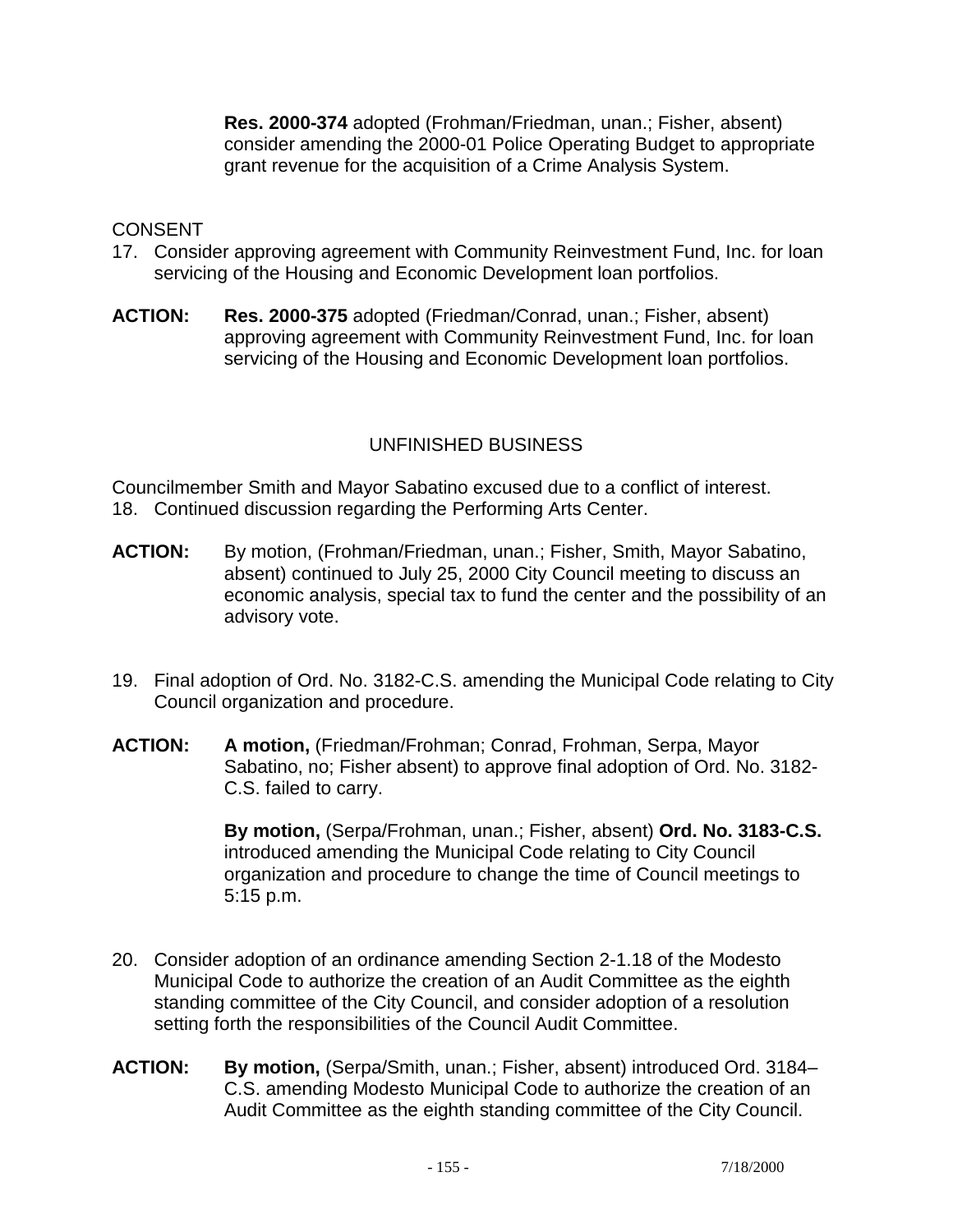**Res. 2000-376** adopted (Serpa/Smith, unan.; Fisher, absent) setting forth the responsibilities of the Council Audit Committee.

# **HEARINGS**

- 21. Hearing to consider annexation of additional territory to the Village One Mello-Roos Community Facilities District No. 1996-1 (Annexation No. 4).
- **ACTION: Res. 2000-377** adopted (Friedman/Smith, unan.; Fisher, absent) calling an election for annexation of additional territory to the Village One Mello-Roos Community Facilities District No. 1996-1 (Annexation No. 4).

Countilmember Smith and Mayor Sabatino excused due to a conflict of interest.

- 22. Hearing to consider approving a Disposition and Development Agreement with Westland Development Company for their proposed office project at 12<sup>th</sup> and I Streets (the westerly half of Block 94) and related County-owned parking structure. (Continued from June 6 and July 5, 2000 meetings.)
- **ACTION: By motion,** (Frohman/Conrad, unan.; Fisher, Smith and Mayor Sabatino, absent) hearing continued to July 25, 2000 City Council meeting.

# NEW BUSINESS

- 23. Consider the following actions needed for the acquisition of a Police Records Management System: a) authorizing City Manager to execute agreement with HTE, Inc. for Police Records Management System for \$1,042,703; b) authorizing expenditure of \$100,000 for related hardware and software; c) amending the budget and estimating grant revenue and appropriating carryover revenue contained in the Supplemental Law Enforcement Services Fund.
- **ACTION: Res. 2000-378** adopted (Serpa/Friedman, unan; Fisher, absent) authorizing City Manager to execute agreement with HTE, Inc. for Police Records Management System for \$1,042,703.

 **Res. 2000-379** adopted (Serpa/Friedman, unan.; Fisher, absent) adopted authorizing expenditure of \$100,000 for related hardware and software.

 **Res. 2000-380** adopted (Serpa/Friedman, unan.; Fisher, absent) amending the budget and estimating grant revenue and appropriating carryover revenue contained in the Supplemental Law Enforcement Services Fund.

# ORAL COMMUNICATIONS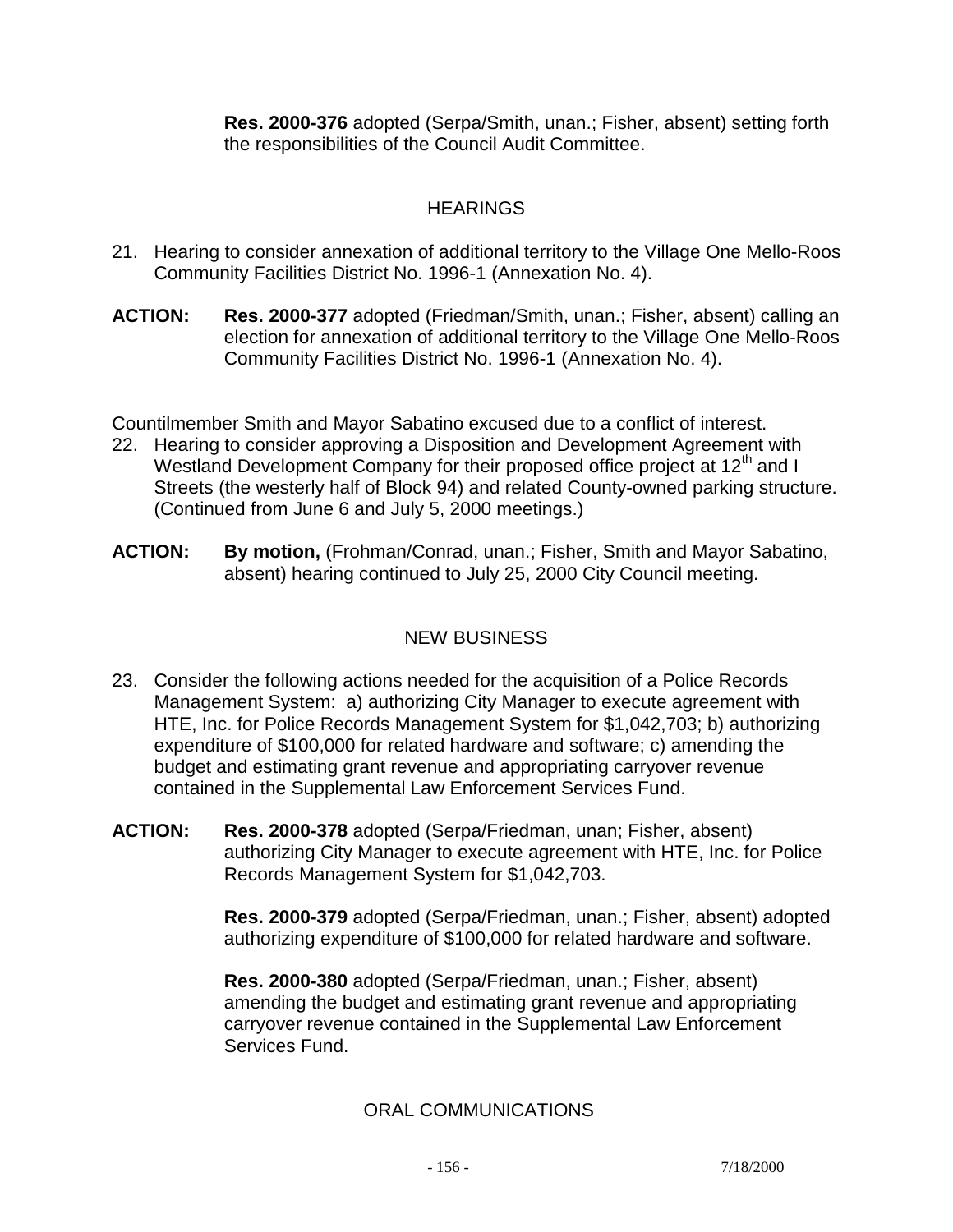Dale Williams commented on positive effect City is having on Prescott Estates and meeting in Muncy Park not being advertised.

# MATTERS TOO LATE FOR THE AGENDA

None.

# ADJOURNMENT

The meeting adjourned to Closed Session at 8:12 p.m.

# CLOSED SESSION

The meeting adjourned to a Closed Session in the Council Conference Room to consider the following:

 CONFERENCE WITH LABOR NEGOTIATOR: (Pursuant to Section 54957.6 of the Government Code)

> *Agency Representatives: Peter Cowles, Operations & Maintenance Director*

Robin Renwick, Personnel Director

Employee Organization: Modesto City Employees Association

CONFERENCE WITH LEGAL COUNSEL – ANTICIPATED LITIGATION

 Initiation of litigation pursuant to subdivision (c) of Section 54956.9 of the Government Code: One Case.

CONFERENCE WITH LEGAL COUNSEL – ANTICIPATED LITIGATION

 Initiation of litigation pursuant to subdivision (c) of Section 54956.9 of the Government Code: One Case.

 CONFERENCE WITH LEGAL COUNSEL – EXISTING LITIGATION (Pursuant to subdivision (a) of Section 54956.9 of the Government Code)

 Name of case: Tri Valley Growers, a California cooperative association, Debtor United States Bankruptcy Court Northern District of California **Oakland** Division, Bankruptcy No. 00-44089-J11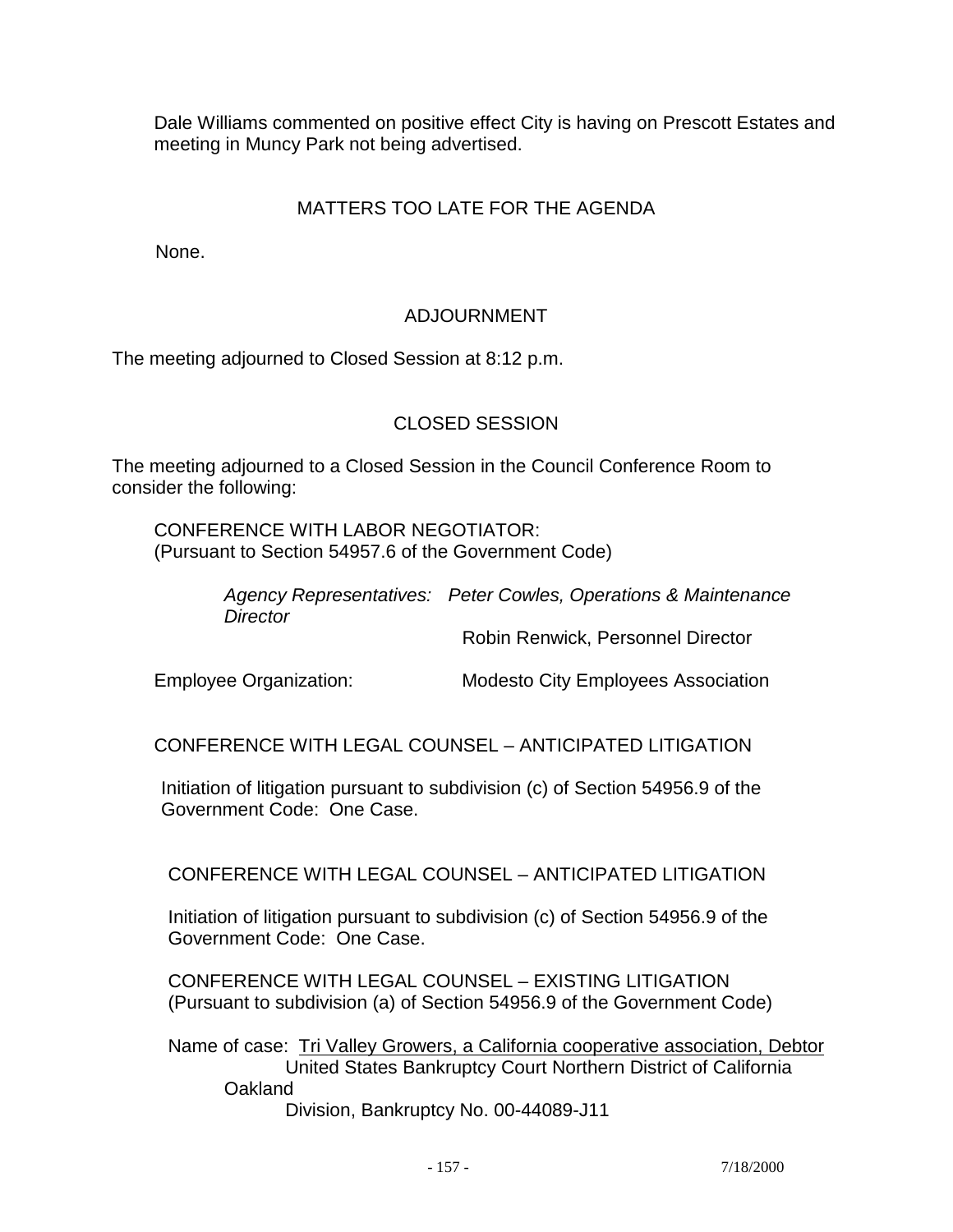### **DROPPED FROM AGENDA**

CONFERENCE WITH LEGAL COUNSEL – ANTICIPATED LITIGATION

Significant exposure to litigation pursuant to subdivision (b) of Section 54956.9 of the Government Code: One case.

The City Attorney returned at 9:50 p.m. to report no action had been taken.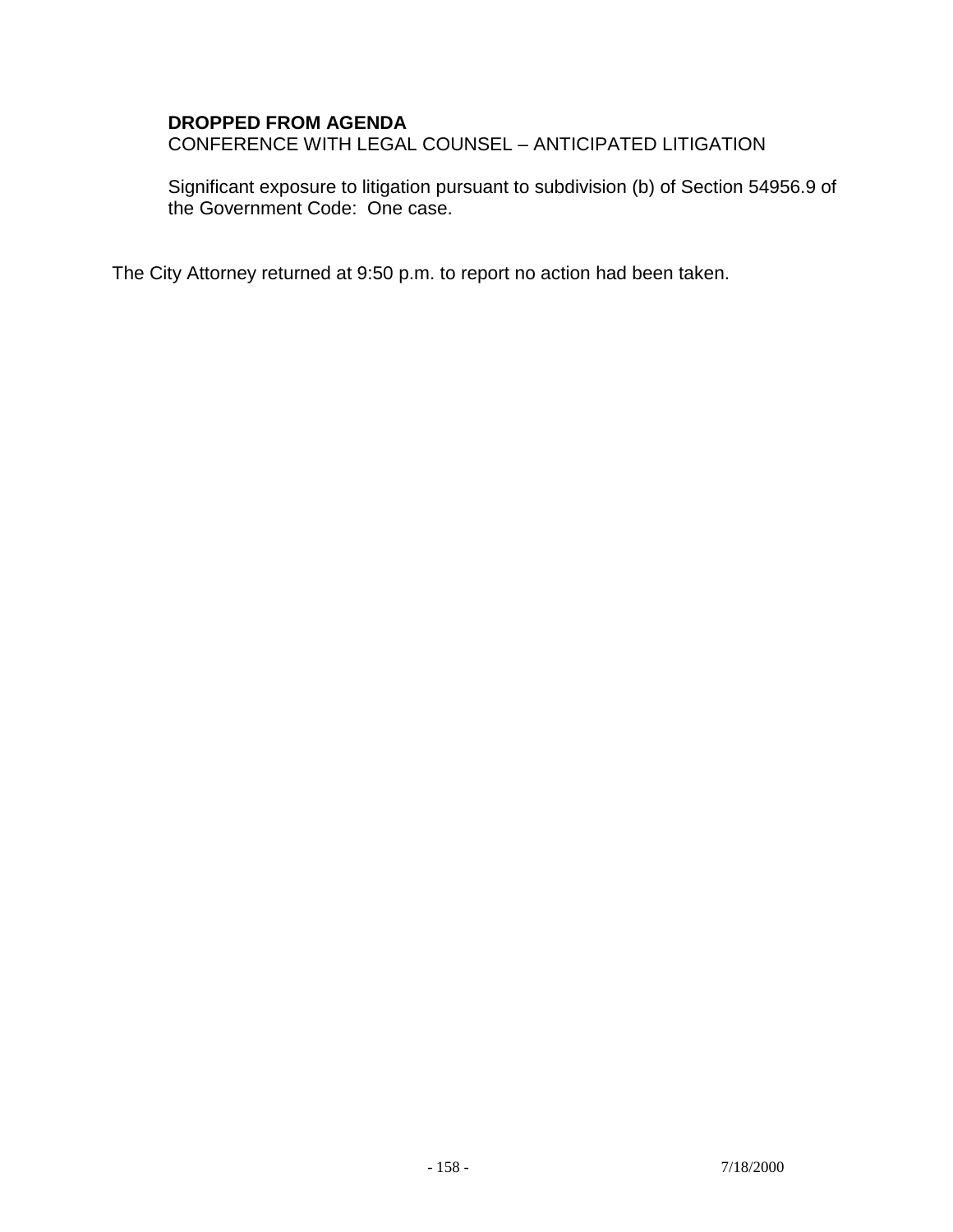### **MINUTES, Special City Council Meeting, Tuesday, July 19, 2000 at 6:00 p.m.**

Roll Call – Present: Councilmembers Conrad, Fisher, Friedman, Frohman, Smith, Mayor Sabatino

Absent: Councilmember Serpa

 A public hearing was held to consider Cable One's compliance with the terms of its cable television franchise to construct, operate and maintain a cable communications system within the City of Modesto and to allow Cable One an opportunity to report on its compliance with the terms of the franchise and to respond to reports and comments.

 The staff report for this item was presented by Donna Hansen, Assistant to the City Manager.

Council received comments from the audience regarding Cable One.

This workshop was for information only. No action was taken by the Council.

 *The meeting adjourned at 8:00 p.m.*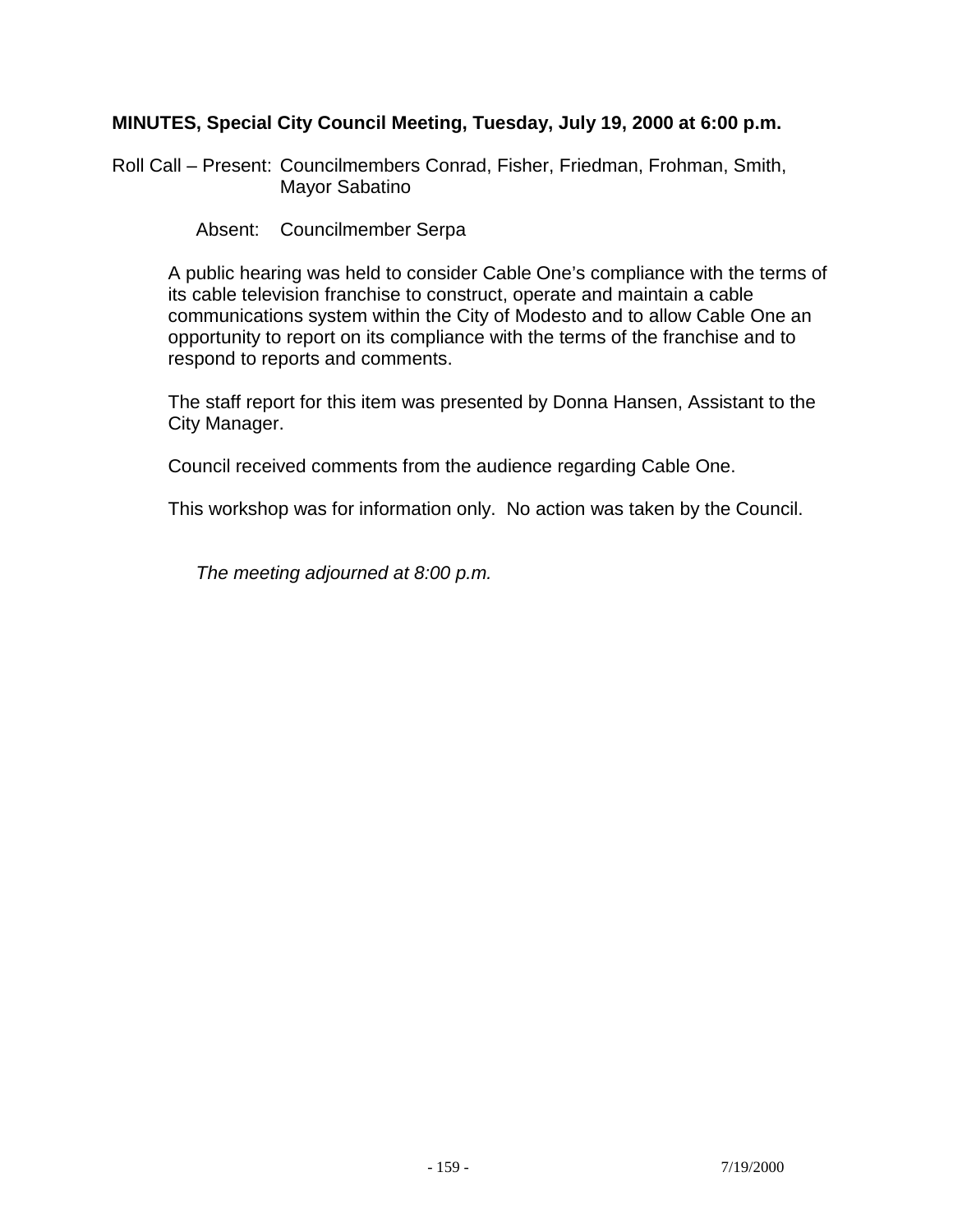### **MINUTES, City Council Meeting, Tuesday, July 25, 2000, at 7:00 p.m.**

Roll Call – Present: Councilmembers Conrad, Fisher, Friedman, Frohman, Serpa, Smith, Mayor Sabatino

Absent: None

Pledge of Allegiance to the Flag

Invocation: Nightingale Raj, Bahai Faith

CONSENT ITEMS – ROLL CALL VOTE REQUIRED: Items 1-4, 6, and 8-10

Items #5 & 7 removed from

**Consent** 

**ACTION:** (Frohman/Friedman, unan.)

### ACKNOWLEDGEMENTS AND PRESENTATIONS

 Presentation from Shel Izsak – "Cows Cows Cows." Shel Izsak made the presentation regarding "Cows Cows Cows"

 Presentation of a Proclamation regarding "National Night Out," August 1, 2000 to Barbara Parsens and Rosie Fabela.

 Proclamation presented to Barbara Parsens and Rose Fabela by Mayor Sabatino.

### **CONSENT ITEMS**

### **An item may be removed from consent and discussed at the request of an audience member or Councilmember.**

### **CONSENT**

- 1. Approval of the minutes of the regular City Council meeting of July 18, 2000.
- **ACTION: By motion** (Frohman/Friedman, unan.)**,** approved the minutes of the regular City Council meeting of July 18, 2000.

### CONSENT

- 2. Final adoption of:
	- a. Ord. No. 3183-C.S. relating to City Council organization and procedure.
	- b. Ord. No. 3184-C.S. relating to City Council Standing Committees.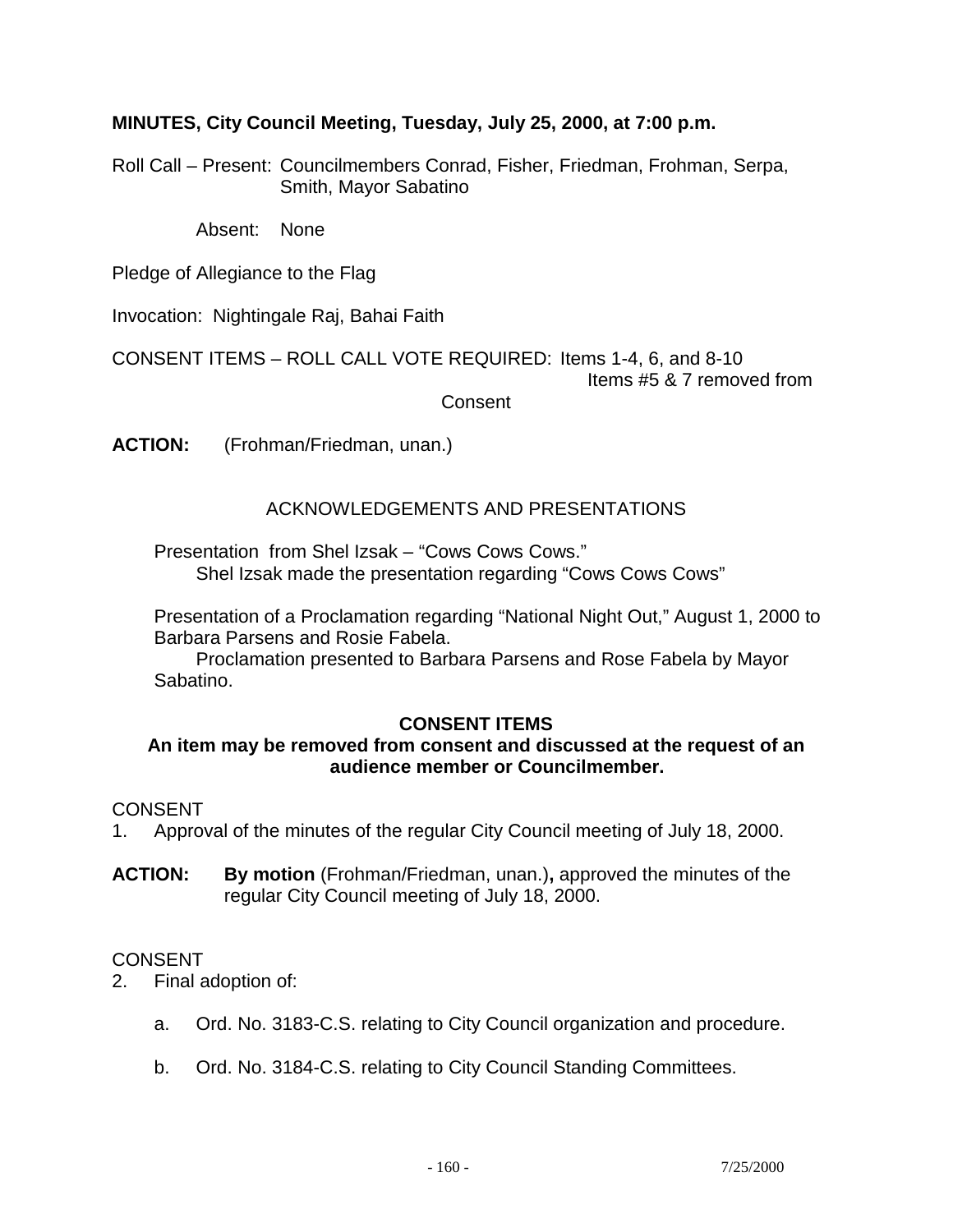**ACTION: By motion** (Frohman/Friedman, unan.)**,** approved final adoption of Ord. No. 3183-C.S. relating to City Council organization and procedure.

> **By motion** (Frohman/Friedman, unan.)**,** approved final adoption of Ord. No. 3184-C.S. relating to City Council Standing Committees.

# **CONSENT**

- 3. Consider awarding contract for the pavement maintenance (cape seals 2000) project to Western States Surfacing, Inc. for \$209,409.54, and consider amending the budget to recognize additional revenue and appropriate it for this project needed.) Total estimated cost: \$236,632.78 (contract \$209,409.54; contingency & construction administration \$27,223.24) Funds are budgeted.
- **ACTION: Res. 2000-381** adopted (Frohman/Friedman, unan.) awarding contract for the pavement maintenance (cape seals 2000) project to Western States Surfacing, Inc. for \$209,409.54.

 **Res. 2000-382** adopted (Frohman/Friedman, unan.) amending the budget to recognize additional revenue and appropriate it for the pavement maintenance (cape seals 2000) project.

# **CONSENT**

- 4. Consider accepting the contract of T&S Construction Company, Inc. for the Carpenter Road waterline between Maze Boulevard and Chicago Avenue project as complete and authorize the City Clerk to file the Notice of Completion. (Original cost: \$426,190). Final cost: \$432,819.76. Funds are budgeted.
- **ACTION: Res. 2000-383** adopted (Frohman/Friedman, unan.) accepting the contract of T&S Construction Company, Inc. for the Carpenter Road waterline between Maze Boulevard and Chicago Avenue project as complete and authorize the City Clerk to file the Notice of Completion.

# *Item #5 removed from Consent*

- 5. Consider appointing debee lloyd as Poet Laureate of the City of Modesto.
- **ACTION: Res. 2000-384** adopted (Frohman/Friedman, unan.) appointing debee lloyd as Poet Laureate of the City of Modesto.

# **CONSENT**

6. Consider approval of the final map of Rose Lane No. 6 subdivision and authorizing the City Manager to sign an agreement with the subdividers as required by Section 4-4.604(c) of the Municipal Code. (Owners: Florsheim Bros.) (Resolution approving final map needed.)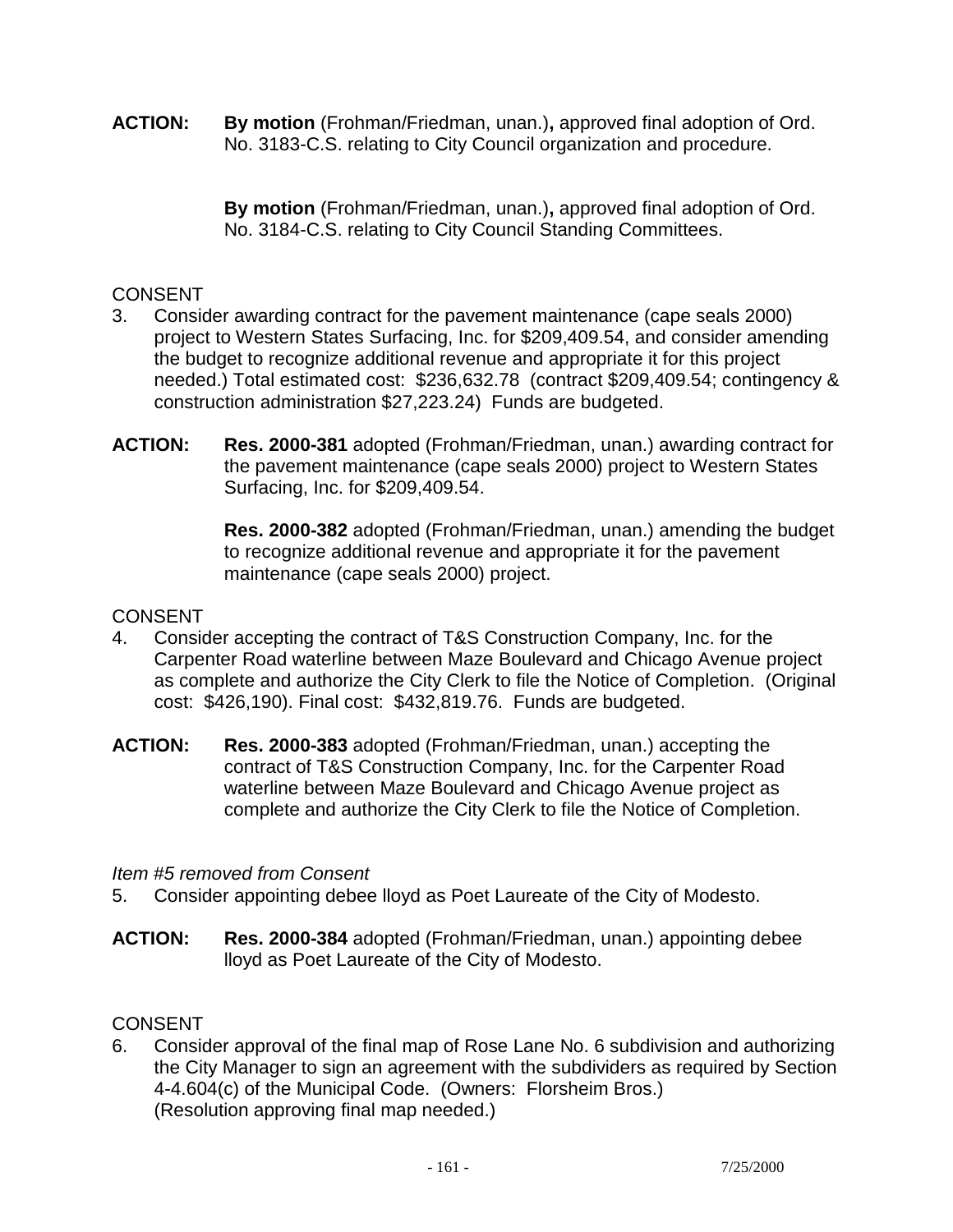**ACTION: Res. 2000-385** adopted (Frohman/Friedman, unan.) approving the final map of Rose Lane No. 6 subdivision and authorizing the City Manager to sign an agreement with the subdividers as required by Section 4-4.604(c) of the Municipal Code.

### *Item #7 removed from Consent*

- 7. Consider approving a policy that will allow the development of the remaining vacant corporate aircraft hangar area at the Modesto City-County Airport. (Resolution approving policy needed.)
- **ACTION: Res. 2000-386** adopted (Friedman/Frohman, unan.) approving a policy that will allow the development of the remaining vacant corporate aircraft hangar area at the Modesto City-County Airport.

# **CONSENT**

- 8. Consider approving a lease agreement with Modesto Executive Air Charter for property at the Modesto City-County Airport. (Resolution approving agreement needed.)
- **ACTION: Res. 2000-387** adopted (Frohman/Friedman, unan.) approving a lease agreement with Modesto Executive Air Charter for property at the Modesto City-County Airport.

# **CONSENT**

- 9. Consider approving a lease agreement with Foster Poultry Farms for property at the Modesto City-County Airport. (Resolution approving agreement needed.)
- **ACTION: Res. 2000-388** adopted (Frohman/Friedman, unan.) approving a lease agreement with Foster Poultry Farms for property at the Modesto City-County Airport.

# CONSENT

- 10. Consider authorizing Stanislaus County to levy and collect the City of Modesto's assessments of four 1915 Act Improvement Districts ( Improvement District No. 27, Improvement District No. 28, Improvement District No 29 and Public Facilities District No. 6) on 2000-01 tax bills. (Four resolutions needed.)
- **ACTION: Res. 2000-389** adopted (Frohman/Friedman, unan.) authorizing Stanislaus County to levy and collect the City of Modesto's assessments of the1915 Act Improvement Districts, Improvement District No. 27, on 2000-01 tax bills.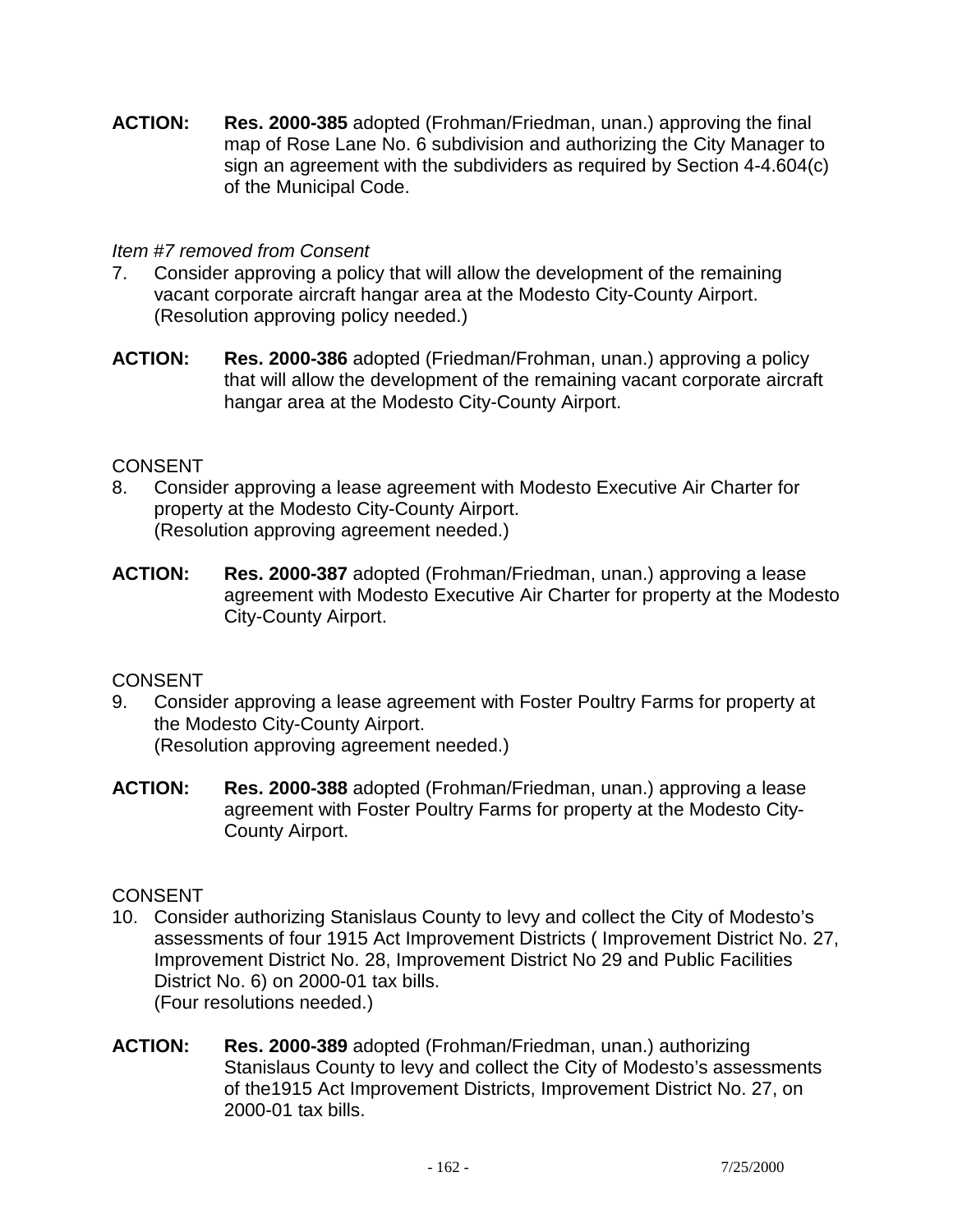**Res. 2000-390** adopted (Frohman/Friedman, unan.) authorizing Stanislaus County to levy and collect the City of Modesto's assessments of the 1915 Act Improvement Districts, Improvement District No.28, on 2000-01 tax bills.

 **Res. 2000-391** adopted (Frohman/Friedman, unan.) authorizing Stanislaus County to levy and collect the City of Modesto's assessments of the 1915 Act Improvement Districts, Improvement District No. 29, and Public Facilities District No. 6) on 2000-01 tax bills.

 **Res. 2000-392** adopted (Frohman/Friedman, unan.) authorizing Stanislaus County to levy and collect the City of Modesto's assessments of the 1915 Act Improvement Districts, Public Facilities District No. 6, on 2000-01 tax bills.

# UNFINISHED BUSINESS

*Item #17 was heard prior to Item #11* 

- 11. Continued discussion regarding the Performing Arts Center.
- **ACTION:** By motion (Serpa/Frohman) proposed a \$7.5 million contribution from Redevelopment Agency and in no year would it exceed 75% of redevelopment projections. The motion was amended (Conrad/Frohman, unan.) to include a staff study, consider vote of the citizens for advisory vote or Transient Occupancy Tax increase, and consider use of Convention & Visitors Bureau and Capitol Facilities Fees. This item will return to Council at the August 1 Council meeting.

### *Item #12 was heard after Item #13*

12. Final report on the gun sales in the Modesto Police Department and reforms in Property and Evidence handling.

 (Resolution ratifying the 1996-97 sale of surplus City-owned guns to Modesto Police Officers, as deemed legal by the Stanislaus County District Attorney needed; motion accepting report regarding prohibition of future gun sales and remedial actions take to reform Police Department Property and Evidence handling and management structure needed; motion accepting the results of the formal audit of the Police Department Property and Evidence unit and procedures, performed in July and August of 1999 needed.)

**ACTION: Res. 2000-393** adopted (Smith/Fisher, majority; Conrad, no) directing City Manager to authorize the 1996-97 sale of 47 surplus City-owned guns on prospective basis to Modesto Police Officers, as deemed legal by the Stanislaus County District Attorney.

> **By motion** (Smith/Fisher, majority; Conrad, no)**,** accepted report regarding prohibition of future gun sales and remedial actions take to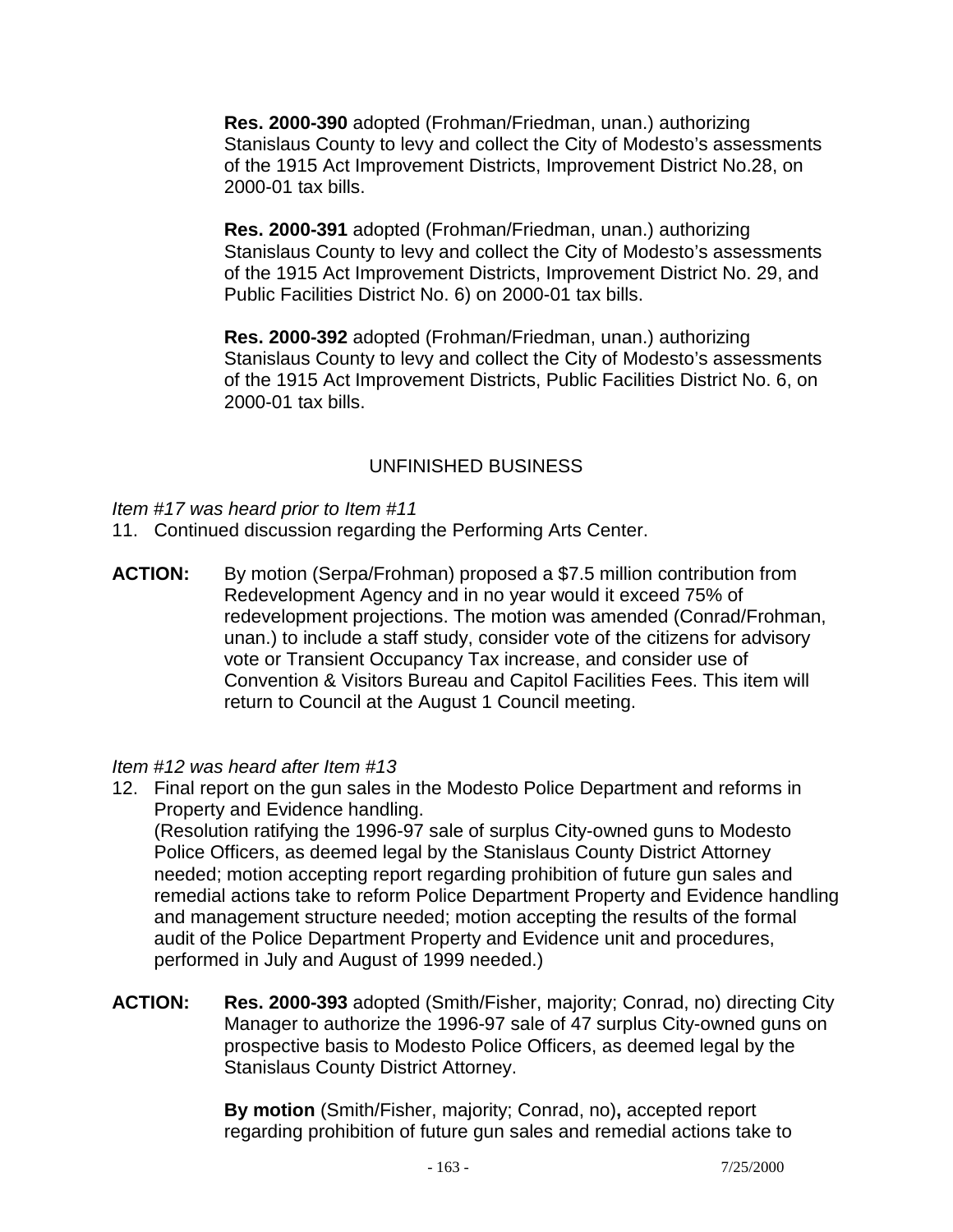reform Police Department Property and Evidence handling and management structure.

 **By motion** (Smith/Fisher, majority; Conrad, no)**,** accepted. the results of the formal audit of the Police Department Property and Evidence unit and procedures, performed in July and August of 1999

**By motion** (Serpa/Frohman, majority; Fisher, no) directing departments to request a review for compliance by the City Attorney prior to the sale of any surplus property.

# **HEARINGS**

### *Item #13 heard after Item #11*

13. Hearing to consider approving a Disposition and Development Agreement with Westland Development Company for their proposed office project at 12<sup>th</sup> and I Streets (the westerly half of Block 94) and related County-owned parking structure. (Continued from June 6, July 5, and July 18, 2000 City Council meetings.) (Resolution approving and authorizing the Disposition and Development Agreement needed.)

**ACTION: By motion,** (Serpa/Frohman, unan.) item continued to August 8, 2000.

14. Hearing to consider confirming the diagram and assessment and levying the proposed assessment for Landscape Maintenance District No. 2 for Dry Creek Meadows Subdivisions No. 7 – 10, Creekwood Meadows Subdivision and Yosemite Meadows Subdivision Units 1 and 2. (Resolution confirming the diagram and assessment and levying the proposed

assessment needed.)

- **ACTION: Res. 2000-394** adopted (Conrad/Friedman, unan.) confirming the diagram and assessment and levying the proposed assessment for Landscape Maintenance District No. 2 for Dry Creek Meadows Subdivisions No. 7 – 10, Creekwood Meadows Subdivision and Yosemite Meadows Subdivision Units 1 and 2.
- 15. Hearing to consider Pelandale-Snyder Specific Plan Amendment No. 9, an application by Brian Velthoen to redesignate 3.5 acres located on the north side of Snyder Avenue, east of Dale Road from Multifamily Residential to Multi-family Residential/Commercial. (Resolution approving or denying amendment needed.)
- **ACTION: By motion** (Frohman/Friedman, majority; Serpa, no), continued to August 8, 2000.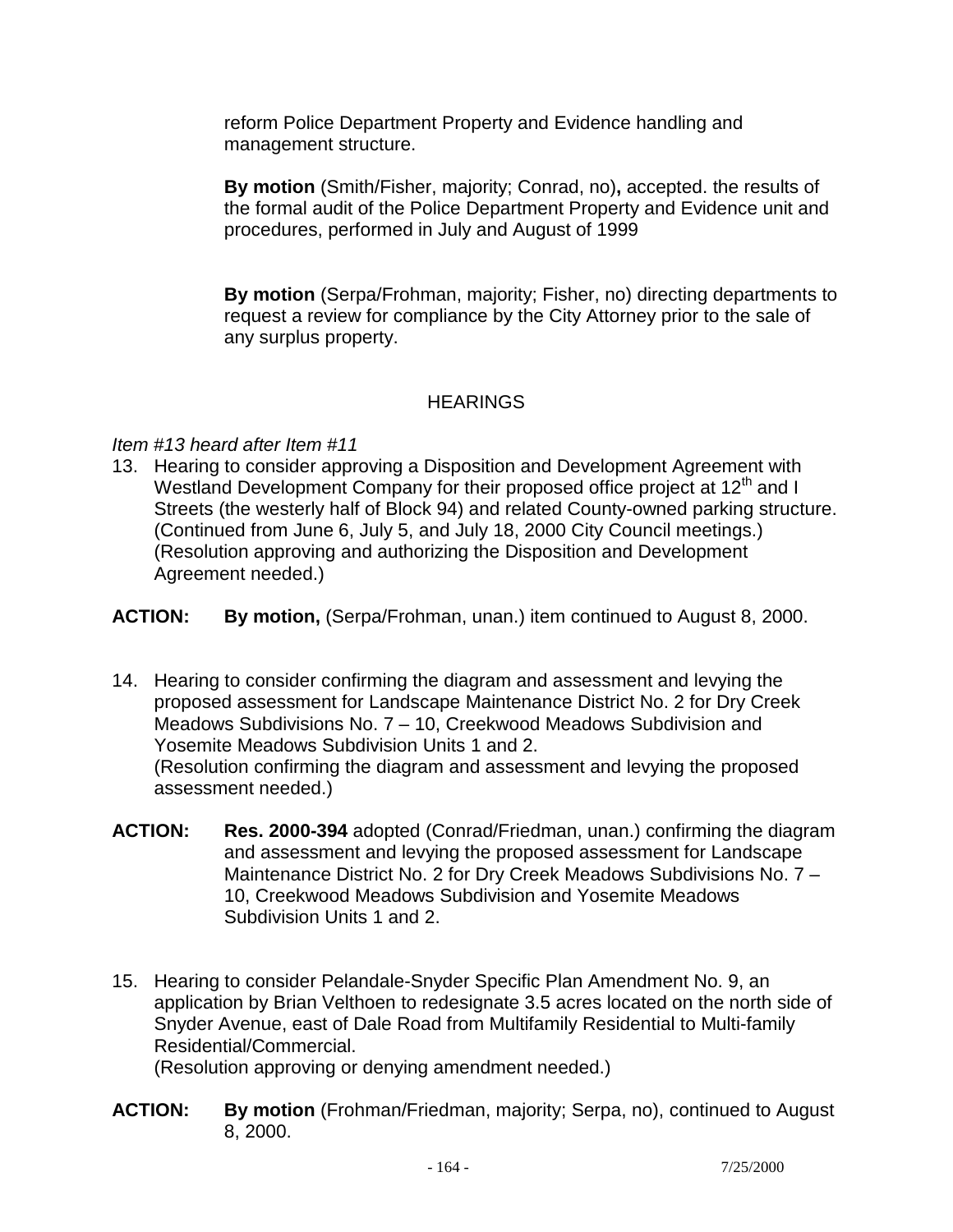- 16. Hearing to consider the request of Bertolotti Disposal to enter into a service agreement for solid waste collection services within the City of Modesto, and to consider adopting a formal policy on service providers for solid waste collection in former County areas that are annexed to the City. (Motion continuing to a date certain needed.)
- **ACTION: By motion** (Frohman/Conrad, majority; Serpa, no)**,** continued to August 15, 2000.

### NEW BUSINESS

#### *Item #17 heard after Consent items.*

- 17. At the request of Councilmember Frohman and Mayor Sabatino, consider placing district elections and term limits on November 2000 election.
- **ACTION: By motion** (Smith/Frohman, majority; Conrad & Sabatino, no) to continue item to August 1, 2000.
- 18. Consider approving Memorandum of Understanding (MOU) with Modesto City Employees Association, and consider authorizing City to report Employer Paid Member Contribution (EPMC) as salary. (Resolution approving MOU needed, and resolution authorizing the City to report EPMC as salary needed.)
- **ACTION: Res. 2000-395** adopted (Serpa/Fisher, unan.) approving Memorandum of Understanding (MOU) with Modesto City Employees Association.

 **Res. 2000-396** adopted (Serpa/Fisher, unan.) authorizing City to report Employer Paid Member Contribution (EPMC) as salary.

# ORAL COMMUNICATIONS

None.

# WRITTEN COMMUNICATIONS

- 19. Letter from Tim Carazo, TC Landscaping Maintenance, regarding the removal and replacement of a tree at 1112 Grantland Court and changing the tree ordinance.
- **ACTION:** No action taken. Citizen was not present in the audience.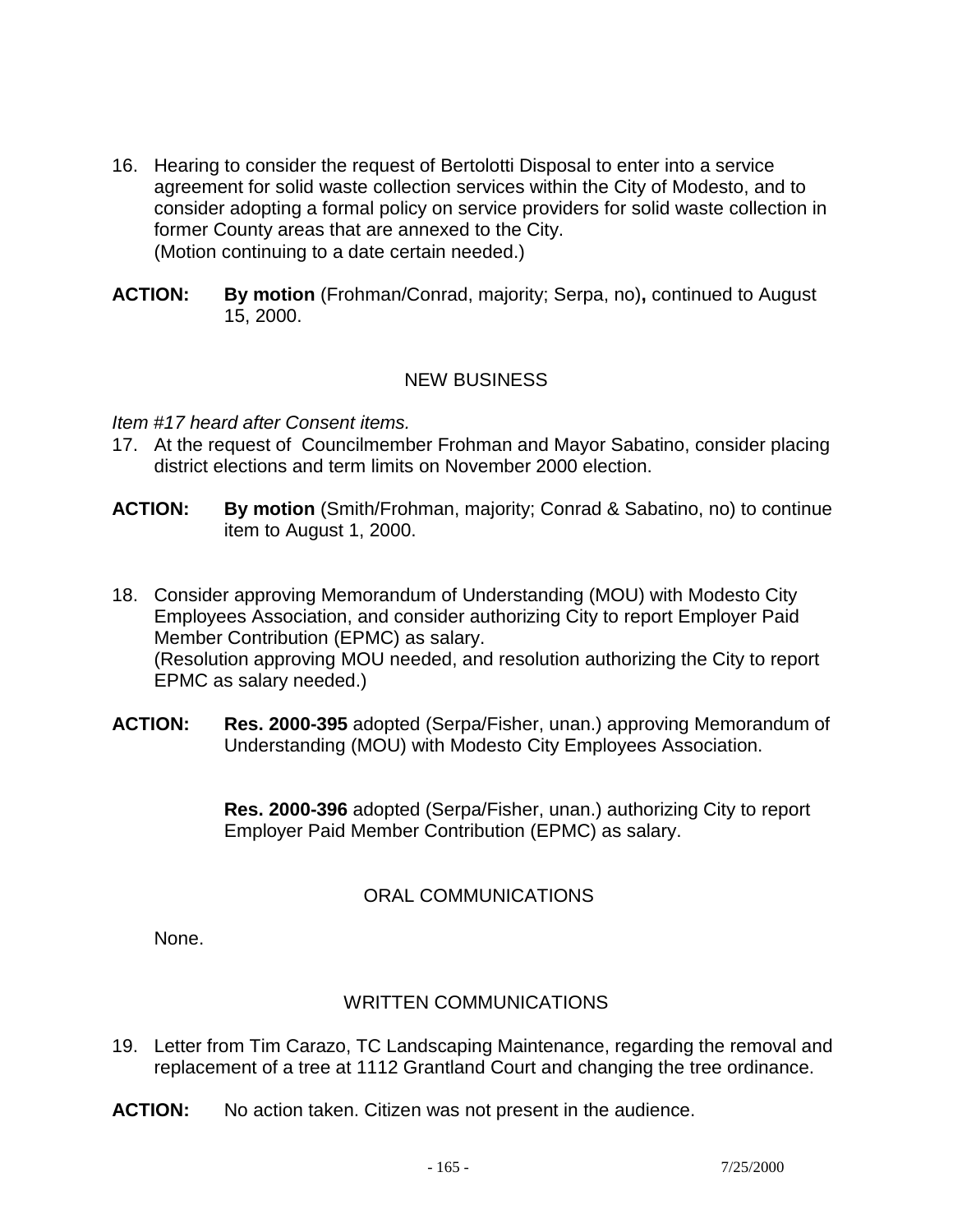### **MISCELLANEOUS**

#### 20. Appointments

Citizens Advisory Committee on Recycling

**ACTION: Res. 2000-397** adopted (Frohman/Friedman, unan.) appointing Edward Lotko and Ken Westervelt to the Citizens Advisory Committee on Recycling each with a term expiration of January 1, 2004.

Disabled Access Appeals Board

**ACTION: Res. 2000-398** adopted (Frohman/Friedman, unan.) appointing Toni Hector and Erma White to the Disabled Access Appeals Board each with a term expiration of January 1, 2004.

Downtown Improvement District

**ACTION: Res. 2000-399** adopted (Frohman/Friedman, unan.) appointing Robyn G. Elliott to the Downtown Improvement District each with a term expiration of January 1, 2004.

Equal Opportunity/Disability Commission

**ACTION: Res. 2000-400** adopted (Frohman/Friedman, unan.) appointing Charles Beamer, Rawlen Davis and Galena Gilstrap to the Equal Opportunity/Disability Commission each with a term expiration of January 1, 2004.

Golf Course Advisory Committee

**ACTION: Res. 2000-401** adopted (Frohman/Friedman, unan.) appointing Arnie Blank and Donald Kiger to the Golf Course Advisory Committee each with a term expiration of January 1, 2004.

Housing Rehabilitation Loan Committee

**ACTION: Res. 2000-402** adopted (Frohman/Friedman, unan.) appointing John De La Mora to the Housing Rehabilitation Loan Committee with a term expiration of January 1, 2004.

Human Relations Commission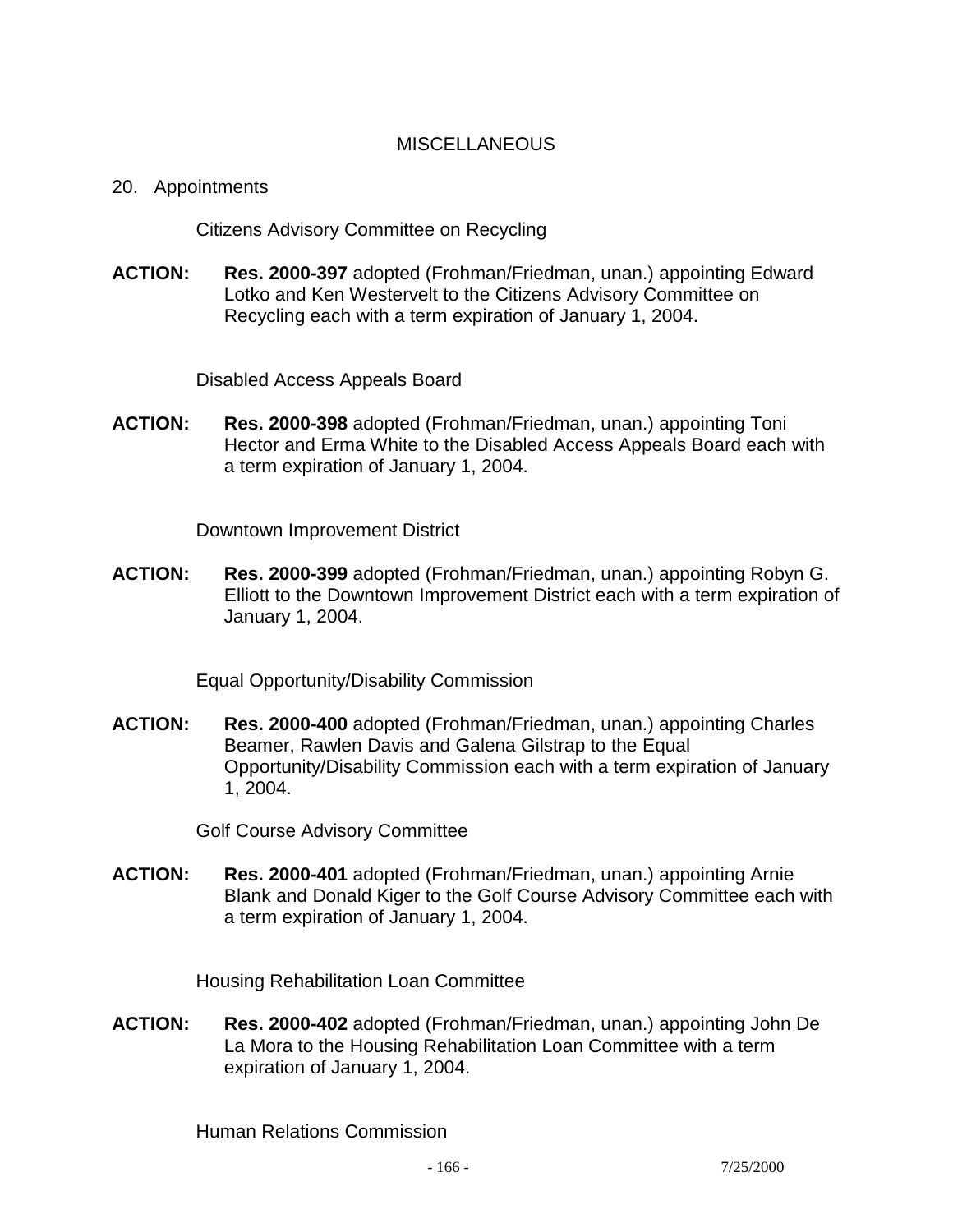**ACTION: Res. 2000-403** adopted (Frohman/Friedman, unan.) appointing Jeff Perine to the Human Relations Commission with a term expiration of January 1, 2004.

# MATTERS TOO LATE FOR THE AGENDA

None.

# ADJOURNMENT

The meeting adjourned at 1:35 a.m.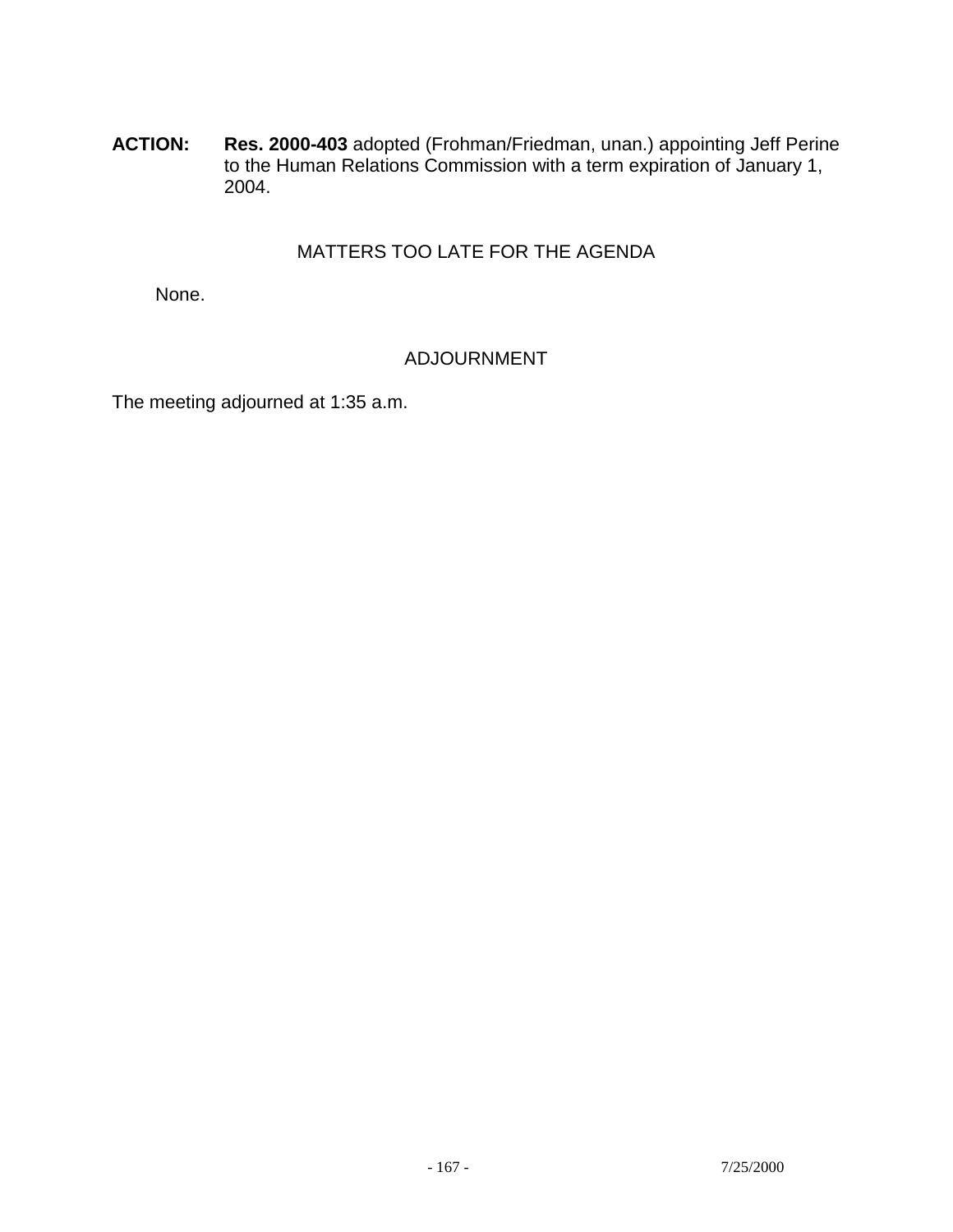### **MINUTES, City Council Meeting, Tuesday, August 1, 2000, at 4:00 p.m.**

Roll Call – Present: Councilmembers Conrad, Fisher, Friedman, Frohman, Serpa, Smith, Mayor Sabatino

Absent: None

Pledge of Allegiance to the Flag

Invocation: Rev. Brad Hawn, First Baptist Church

CONSENT ITEMS – ROLL CALL VOTE REQUIRED: Items 1 through 8 Item #1 dropped from Agenda Items #3-5 removed from Consent

#### **ACTION: Friedman/Smith, unan.**

### ACKNOWLEDGEMENTS AND PRESENTATIONS

- a. Presentation by Carol Shipley, Assistant District Attorney, regarding the Multi-Disciplinary Interview Center and a Multi-Disciplinary Interview Team for countywide use in the investigation of child abuse cases.
- **ACTION:** Assistant District Attorney Carol Shipley gave presentation.

### **CONSENT ITEMS**

#### **An item may be removed from consent and discussed at the request of an audience member or Councilmember.**

#### *Item #1 removed from Consent calendar*  CONSENT

1. Approval of the minutes of the special City Council meetings of July 13 and July 19, 2000 and the regular City Council meeting of July 25, 2000.

### **CONSENT**

- 2. Consider awarding contract for the Oakdale Road and Scenic Drive Improvements project to Fagundes and Sons, Inc. for \$647,938; consider authorizing the City Manager to execute an agreement with SaveMart Supermarkets, Inc. and ICI Development Company to fund improvements at the intersection of Oakdale Road and Scenic Drive; and consider amending the budget to recognize additional revenue from the developer and to appropriate the additional expense.
- **ACTION: Res. 2000-404** adopted (Friedman/Smith, unan.) awarding contract for the Oakdale Road and Scenic Drive Improvements project to Fagundes and Sons, Inc. for \$647,938.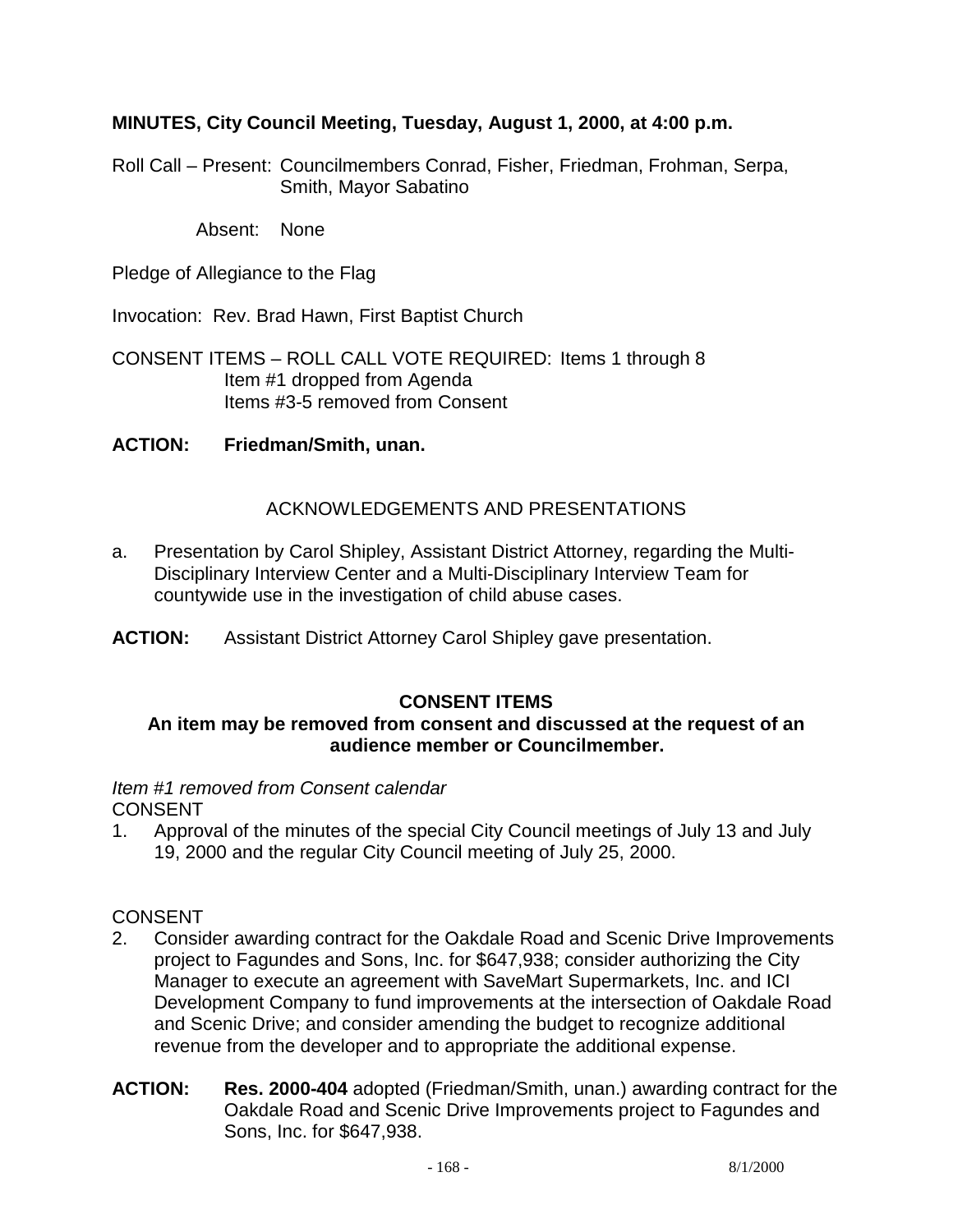**Res. 2000-405** adopted (Friedman/Smith, unan.) authorizing the City Manager to execute an agreement with SaveMart Supermarkets, Inc. and ICI Development Company to fund improvements at the intersection of Oakdale Road and Scenic Drive.

 **Res. 2000-406** adopted (Friedman/Smith, unan.) amending the budget to recognize additional revenue from the developer and to appropriate the additional expense of improvements at the intersection of Oakdale Road and Scenic Drive.

*Item #3 removed from Consent due to Councilmember Fisher conflict of interest* 

- 3. Consider approving agreement with J. Edward Gish, Inc., dba Woodland Stairs and Millwork for relocation costs and reconveyance of their rights to rental of the property and conveyance of goodwill for property needed for the Kansas/Needham overcrossing project; consider approving agreement with J. Edward Gish, Inc., dba Woodland Stairs and Millwork for acquisition of the tenant-owned improvements; and consider authorizing City Manager to sign acceptance forms for the deeds involved in the acquisition.
- **ACTION: Res. 2000-407** adopted (Frohman/Friedman, unan.; Fisher, absent) approving agreement with J. Edward Gish, Inc., dba Woodland Stairs and Millwork for relocation costs and reconveyance of their rights to rental of the property and conveyance of goodwill for property needed for the Kansas/Needham overcrossing project.

 **Res. 2000-408** adopted (Frohman/Friedman, unan.; Fisher, absent) approving agreement with J. Edward Gish, Inc., dba Woodland Stairs and Millwork for acquisition of the tenant-owned improvements.

 **Res. 2000-409** adopted (Frohman/Friedman, unan.; Fisher, absent) authorizing City Manager to sign acceptance forms for the deeds involved in the acquisition of property needed for the Kansas/Needham overcrossing project.

# *Item #4 removed from Consent*

- 4. Consider approving an agreement with Ray Wade Christiansen, John Robert Christiansen, and the Bradford Family Trust Dated 1-2-90 for the acquisition of a portion of their property located at 321 Kansas Avenue for the Kansas/Needham overcrossing project; consider approving an agreement with Ewing Irrigation Products for reimburse them to relocate pipes and a shed from right of way being purchased; and consider authorizing City Manager to sign acceptance forms for the deeds involved in this acquisition.
- **ACTION: Res. 2000-410** adopted (Friedman/Frohman, unan.) approving an agreement with Ray Wade Christiansen, John Robert Christiansen, and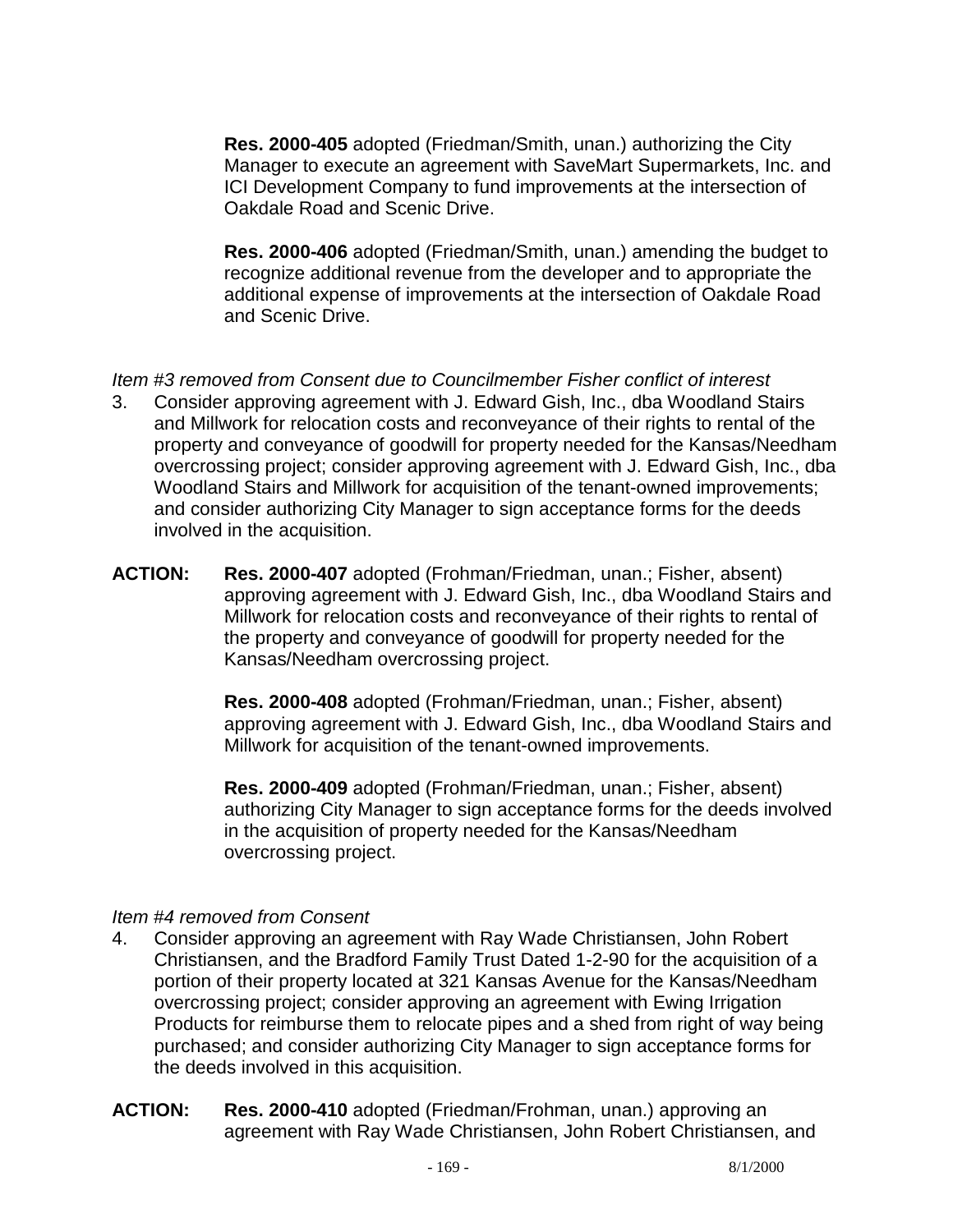the Bradford Family Trust Dated 1-2-90 for the acquisition of a portion of their property located at 321 Kansas Avenue for the Kansas/Needham overcrossing project.

 **Res. 2000-411** adopted (Friedman/Frohman, unan.) approving an agreement with Ewing Irrigation Products for reimburse them to relocate pipes and a shed from right of way being purchased for the Kansas/Needham overcrossing project.

 **Res. 2000-412** adopted (Friedman/Frohman, unan.) authorizing City Manager to sign acceptance forms for the deeds involved in the acquisition of property needed for the Kansas/Needham overcrossing project.

*Item #5 removed from Consent* 

5. Quarterly Treasurer's Report – June 30, 2000.

**ACTION: By motion** (Friedman/Fisher, unan.), acknowledged receipt of report.

### **CONSENT**

6. Funding status of PERS Miscellaneous Retirement Plan.

# **ACTION: No action taken.**

# **CONSENT**

- 7. Consider approving a resolution canvassing the election for the Village One Community Facilities District No. 1996-1 (Village One Annexation #4) and ordering annexation of territory to the Village One Community Facilities District No. 1996-1.
- **ACTION: Res. 2000-413** adopted (Friedman/Frohman, unan.) approving a resolution canvassing the election for the Village One Community Facilities District No. 1996-1 (Village One Annexation #4) and ordering annexation of territory to the Village One Community Facilities District No. 1996-1.

# **CONSENT**

- 8. Letter from Sebastian Jones requesting the adoption of an ordinance for funeral escort services.
- **ACTION: By motion** (Friedman/Frohman, unan.)**,** referred to Public Safety Committee.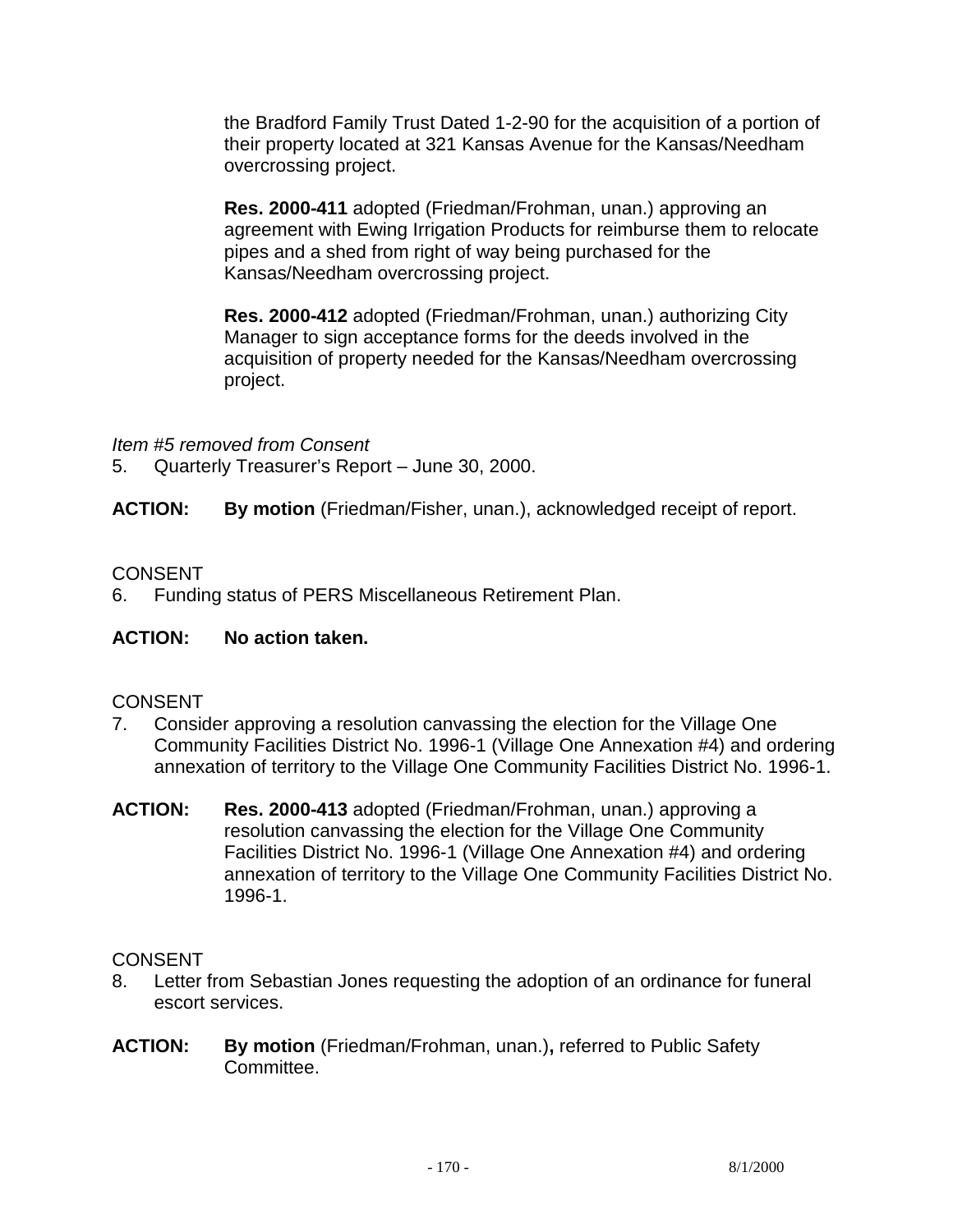### UNFINISHED BUSINESS

- 9. Consideration of the Final Report of the Ad Hoc Committee on District Elections and Term Limits. Copies of the Report are available for inspection and review by the public at the following locations: The City Clerk's Office, the Modesto branch of the Stanislaus County Public Library, the Stanislaus County Law Library, and City Hall at the Mall.
- **ACTION: By motion** (Fisher/Conrad, unan.)**,** accepted final report and also the Dissenting Opinion submitted by Patrick McGrath.
- 10. Report from County Clerk Karen Mathews regarding petition signature verification process, at the request of Councilmembers Fisher, Friedman and Smith.
- **ACTION: By motion** (Fisher/Conrad, unan.) requested County Elections Office to conduct a complete signature verification of the Charter amendment petitions, with the petition on term limits being verified first.

**By motion** (Conrad/Frohman, unan.) directed a notice of Special City Council meeting for August 10, 2000 at 6:00pm to place the initiatives on the November 2000 ballot if the Council determines in its discretion that enough signatures have been verified so that the initiatives will qualify.

10A. At the request of Mayor Sabatino, consider authorizing the expenditure of necessary funds to pay for overtime costs incurred by the County Elections Official to enable the completion of the signature verification process of the Charter amendment petitions for district elections, term limits and change of election date in time for placement on November, 2000, ballot.

### **ACTION: No action taken.**

11. Continued discussion of placement of district elections and term limits on November 2000 election.

# **ACTION: No action taken.**

*Councilmembers Fisher, Smith and Mayor Sabatino excused due to conflict of interest*  12. Continued discussion regarding the Performing Arts Center.

**ACTION: Res. 2000-414** (Serpa/Frohman, unan.; Fisher, Smith and Sabatino, absent) authorizing 2% Transient Occupancy Tax increase to be placed on the November 2000 ballot with 1% implemented in the first year and 1% the year after. A commitment of 30% of Redevelopment Agency tax increment surplus was also approved in concept to fund the Center.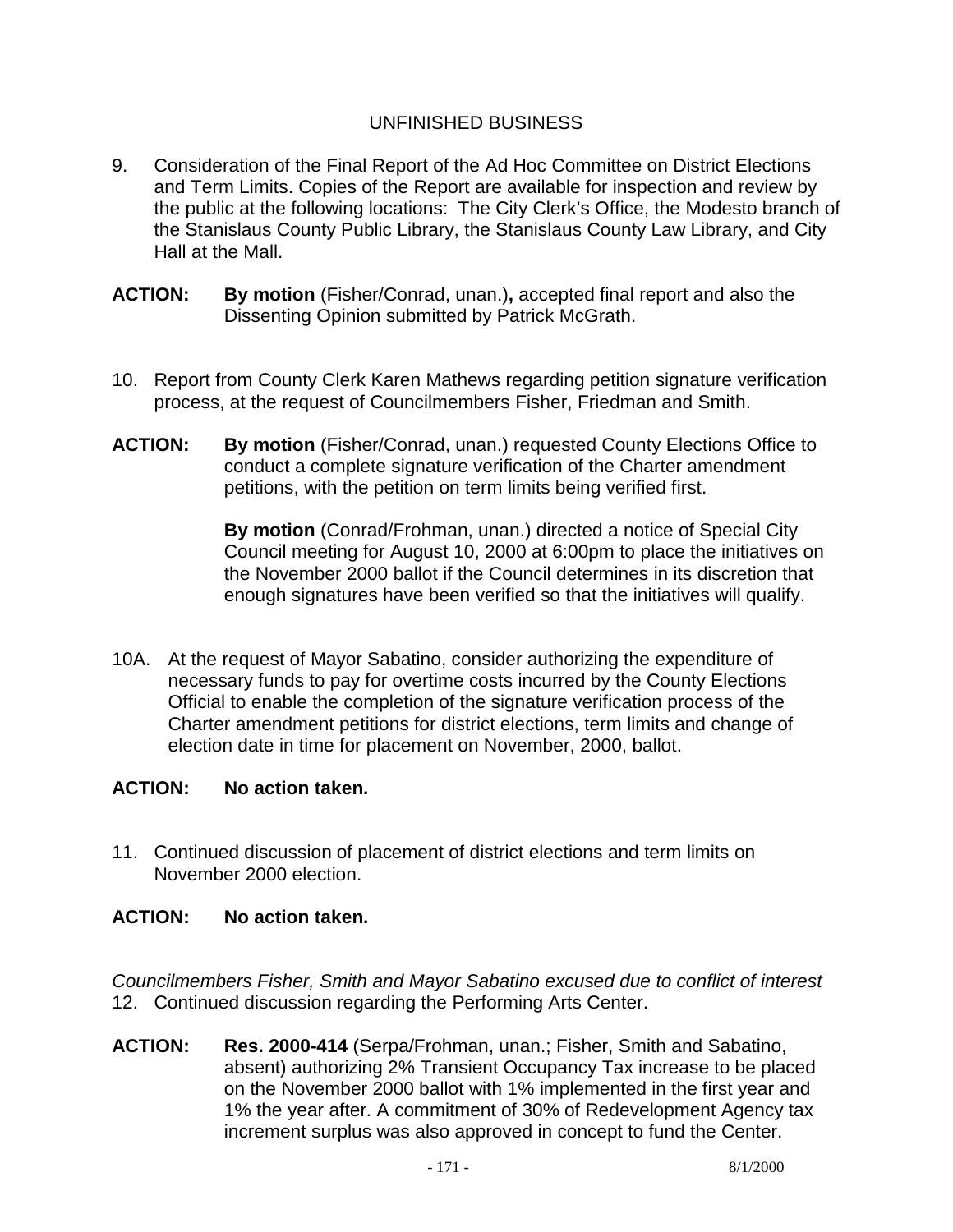Transient Occupancy Tax will be a special tax to fund the Performing Arts Center.

# NEW BUSINESS

- 13. Consider adopting a resolution finding that Washington Street between First Street and H Street is no longer needed for vehicular traffic and closing Washington Street between First Street and H Street to through traffic; consider authorizing the City Manager to execute an agreement with Modesto City Schools relative to the street closure; consider amending the Fiscal Year 2000-2001 Budget to estimate additional revenue. Total estimated cost: \$50,000.
- **ACTION: Res. 2000-415** adopted (Fisher/Smith, majority; Frohman, no) finding that Washington Street between First Street and H Street is no longer needed for vehicular traffic and closing Washington Street between First Street and H Street to through traffic.

 **Res. 2000-416** adopted (Fisher/Smith, majority; Frohman, no) authorizing the City Manager to execute an agreement with Modesto City Schools relative to the street closure of that Washington Street between First Street and H Street.

 **Res. 2000-417** adopted (Fisher/Smith, majority; Frohman, no) amending the Fiscal Year 2000-2001 Budget to estimate additional revenue.

# ORAL COMMUNICATIONS

• Councilmember Serpa commended staff on placement of neon reflective signs and commented on Little League World Series.

# MATTERS TOO LATE FOR THE AGENDA

None.

# ADJOURNMENT

The meeting adjourned at 10:00 p.m.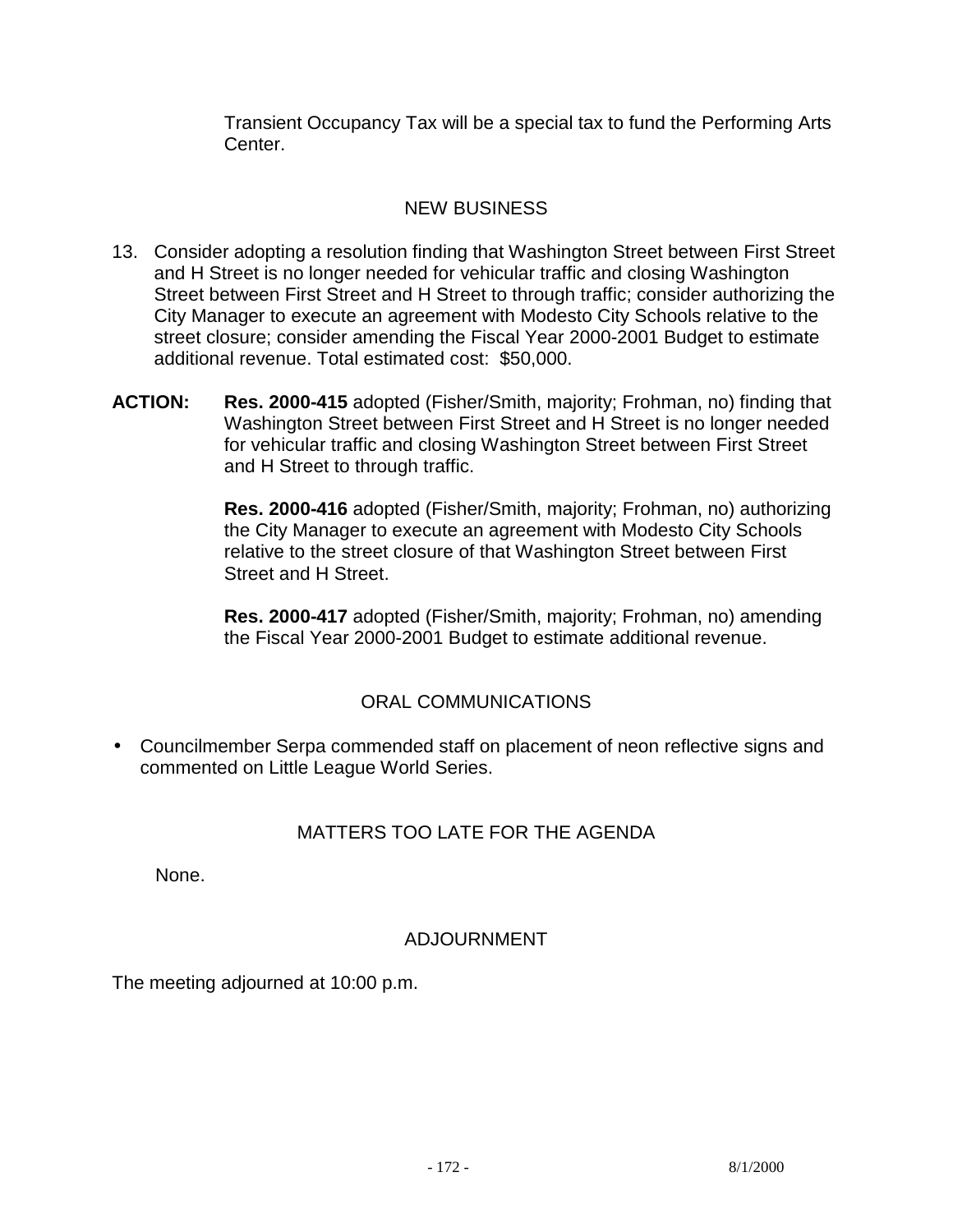### **MINUTES, City Council Meeting, Tuesday, August 8, 2000, at 7:00 p.m.**

Roll Call – Present: Councilmembers Conrad, Fisher, Friedman, Frohman, Serpa, Smith, Mayor Sabatino

Absent: None

Pledge of Allegiance to the Flag

Invocation: Rev. Anthony J. Morello, PhD, St.Dunstan's Episcopal Church

*CONSENT ITEMS – ROLL CALL VOTE REQUIRED: Items 2, 4-7 & 9 Items 1 and 3 removed from Consent Items 8 and 14A dropped from Agenda* 

**ACTION: Friedman/Fisher, unan.** 

### ACKNOWLEDGEMENTS AND PRESENTATIONS

None.

### **CONSENT ITEMS**

### **An item may be removed from consent and discussed at the request of an audience member or Councilmember.**

*Item #1 removed from Consent* 

- 1. Approval of the minutes of the special City Council meetings of July 13 and July 19, 2000 and the regular City Council meetings of July 25, and August 1, 2000.
- **ACTION: By motion** (Fisher/Friedman, unan.)**,** approved the minutes of the special City Council meetings of July 13 and July 19, 2000 and the regular City Council meetings of July 25 (as corrected), and August 1, 2000.

### CONSENT

- 2. Consider adding one van to the Modesto Dial-A-Ride system to improve service during peak travel periods. (Annual cost is estimated at \$100,000; funds are budgeted.)
- **ACTION: Res. 2000-418** adopted (Friedman/Fisher, unan.) adding one van to the Modesto Dial-A-Ride system to improve service during peak travel periods.

#### *Item #3 removed from Consent*

3. Consider expanding the Modesto Dial-A-Ride service in the Salida area.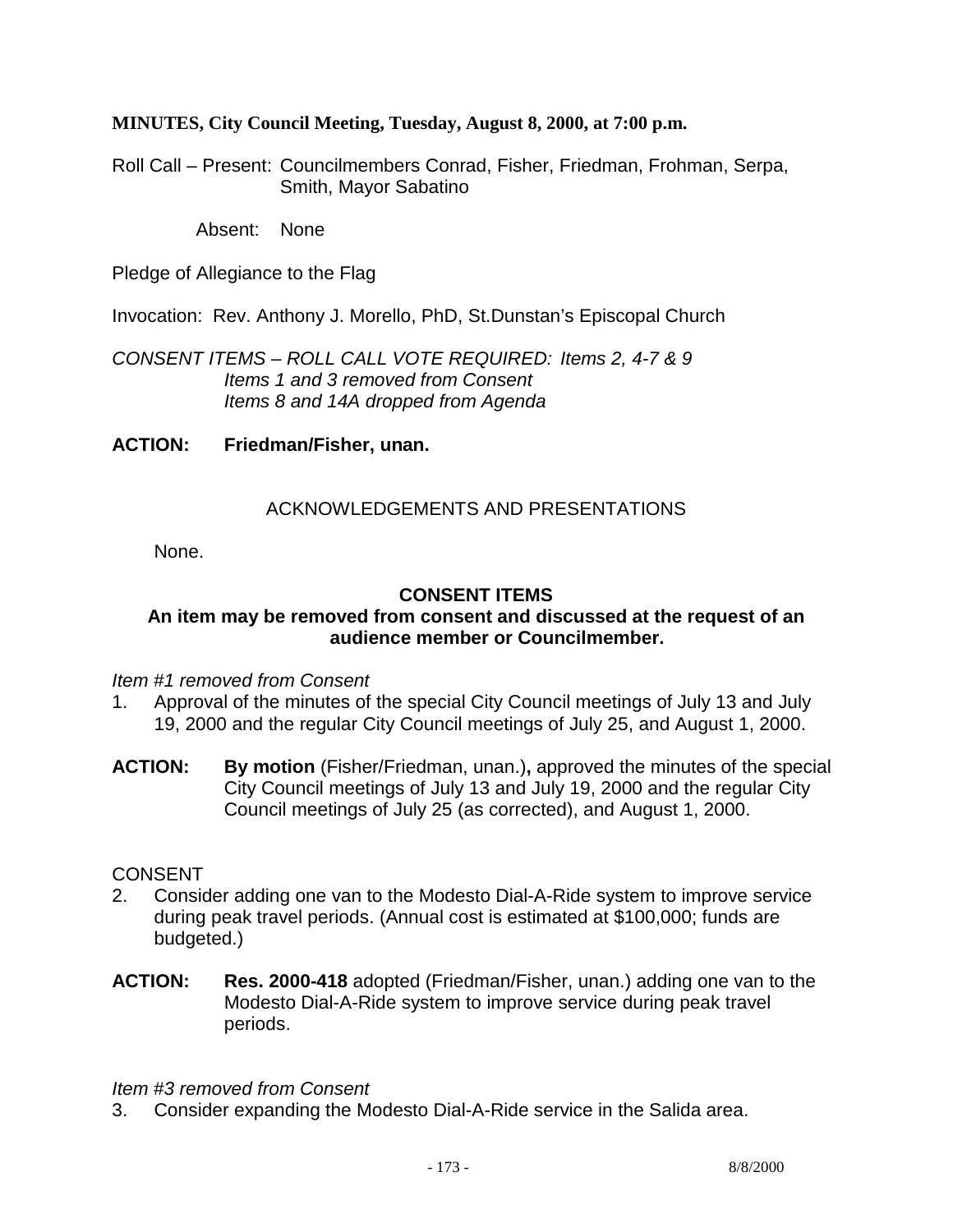**ACTION:** By motion (Frohman/Fisher, unan.), approved expansion of Modesto Area Dial-A-Ride service in the Salida area.

# **CONSENT**

- 4. Consider authorizing request for bids to be opened August 22, 2000 at 11:00 a.m. for liquid chlorine with two one-year extensions for the Water Quality Control Division of the Operations & Maintenance Department.
- **ACTION: Res. 2000-419** adopted (Friedman/Fisher, unan.) authorizing request for bids to be opened August 22, 2000 at 11:00 a.m. for liquid chlorine with two one-year extensions for the Water Quality Control Division of the Operations & Maintenance Department.

# **CONSENT**

- 5. Consider authorizing the Purchasing Officer to purchase vehicles throughout FY 2000-01 in a cumulative amount not to exceed the budgeted amount of \$3,244,454.00.
- **ACTION: Res. 2000-420** adopted (Friedman/Fisher, unan.) authorizing the Purchasing Officer to purchase vehicles throughout FY 2000-01 in a cumulative amount not to exceed the budgeted amount of \$3,244,454.00.

# **CONSENT**

- 6. Consider declaring American AVK and General Plumbing Supply low bidders and authorizing the purchase of fire hydrants and water valves for FY 2000-01 for a total cost of \$193,972.00, and authorizing the purchase of fire hydrants and water valves for an additional two years up to and including June 30, 2003.
- **ACTION: Res. 2000-421** adopted (Friedman/Fisher, unan.) declaring American AVK and General Plumbing Supply low bidders and authorizing the purchase of fire hydrants and water valves for FY 2000-01 for a total cost of \$193,972.00, and authorizing the purchase of fire hydrants and water valves for an additional two years up to and including June 30, 2003.

# **CONSENT**

- 7. Consider approval of the final map of The Dominion subdivision, accepting the public improvements, and authorizing the City Manager to sign an agreement with the subdividers as required by Section 4-4.604(c) of the Municipal Code (owners: Dominion Developers, L.P.)
- **ACTION: Res. 2000-422** adopted (Friedman/Fisher, unan.) approving the final map of The Dominion subdivision, accepting the public improvements, and authorizing the City Manager to sign an agreement with the subdividers as required by Section 4-4.604(c) of the Municipal Code.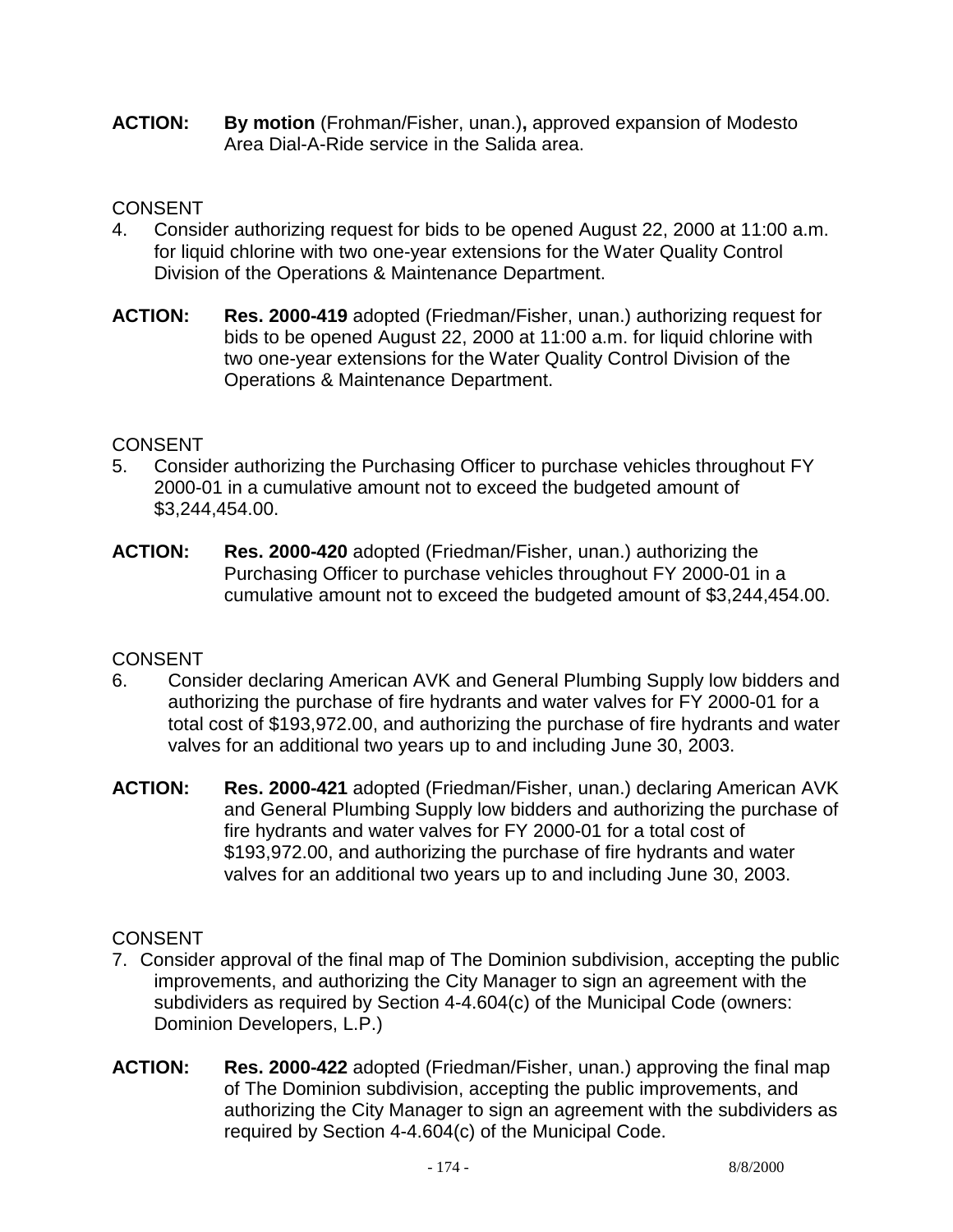### *Item #8 dropped from Agenda*

8. Consider approval of the final map of Arbor Lane No. 1 subdivision, accepting the public improvements, and authorizing the City Manager to sign an agreement with the subdividers as required by Section 4-4.604(c) of the Municipal Code (owners: Florsheim Bros.)

### **CONSENT**

- 9. Consider declaring surplus five police canine puppies and authorizing the sealed bid disposition of the puppies.
- **ACTION: Res. 2000-423** adopted (Friedman/Fisher, unan.) declaring surplus five police canine puppies and authorizing the sealed bid disposition of the puppies.

### UNFINISHED BUSINESS

9A. Consider submitting the district elections and term limits initiatives to the voters because either:

 1. The County Elections Officials have certified the signature counts on one or both of the initiatives;

Or alternatively:

 2. The City Council has determined in its discretion that due to the number of signatures that have thus far been verified by the County Elections Official the Council is satisfied that one or both of the measures will qualify.

Action required: Under alternative one the following resolutions must be adopted:

 1. A resolution accepting the certification of the signature count for the term limits initiative and ordering the City Clerk to place the proposed charter amendments on an election date to be determined by the City Council.

 2. A resolution accepting the certification of the signature count for the district elections initiative and ordering the City Clerk to place the proposed charter amendments on an election date to be determined by the City Council.

- 3. A resolution approving the transmittal of the ballot measures to the City Attorney to prepare an impartial analysis.
- 4. **(OPTIONAL)** A resolution authorizing a member or group of members of the Council to prepare ballot arguments for or against one or both of the initiatives.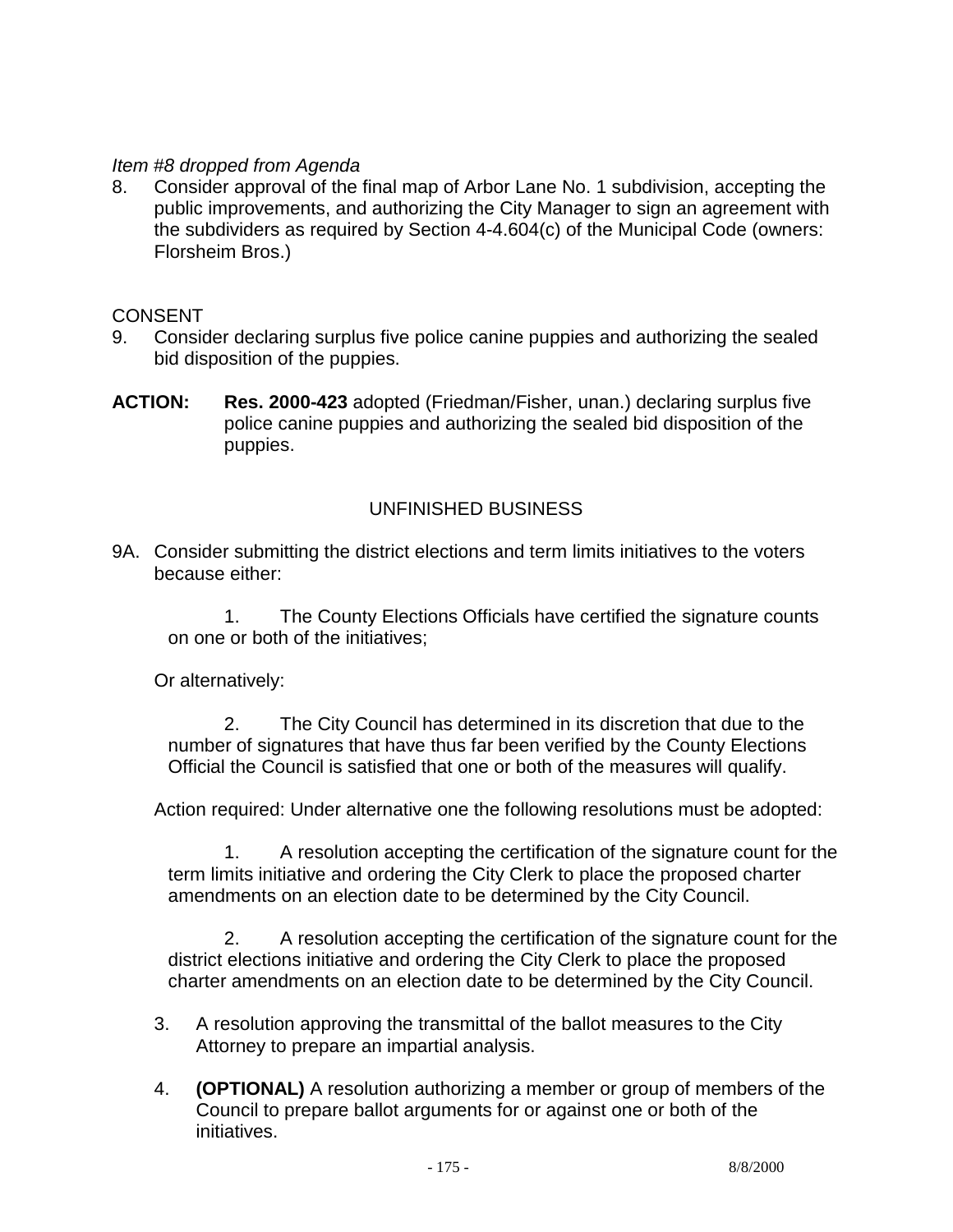Under alternative two the following resolutions must be adopted:

- 1. A resolution submitting the term limits initiative to the qualified electors of the City of Modesto at an election date to be determined by the City Council.
- 2. A resolution submitting the district elections initiative to the qualified electors of the City of Modesto at an election date to be determined by the City Council.
- 3. A resolution approving the transmittal the ballot measures to the City Attorney to prepare an impartial analysis of each ballot measure.
- 4. **(OPTIONAL)** A resolution authorizing a member of the Council or a group of members of the Council to prepare ballot arguments for or against one or both of the measures.
- **ACTION:** By motion (Fisher/Friedman, unan.) agreed to hold special meeting on August 10, 2000.

 By motion (Smith/Mayor, unan.) agreed to change time of special meeting on August 10, 2000 to 5:00pm.

*Councilmembers Fisher, Smith and Mayor Sabatino excused due to conflict of interest* 

- 10. Consider ballot measure to increase by two percentage points the Transient Occupancy Tax and calling for a special election on November 7, 2000.
- **ACTION: Res. 2000-424** adopted (Serpa/Frohman, unan.; Fisher, Smith & Sabatino absent) approving ballot measure to increase Transient Occupancy Tax and calling for a special election on November 7, 2000.

 **Res. 2000-425** adopted (Serpa/Frohman, unan.; Fisher, Smith & Sabatino absent) transmitting ballot measure to City Attorney to prepare an impartial analysis.

 **Res. 2000-426** adopted (Serpa/Frohman, unan.; Fisher, Smith & Sabatino absent) authorizing a member of Council or a group of members of Council to prepare ballot arguments in favor or against the measures.

# **HEARINGS**

*Councilmembers Fisher, Smith and Mayor Sabatino excused due to conflict of interest*  11. Hearing to consider Disposition and Development Agreement with Westland Development Company for the development of a multi-story office building and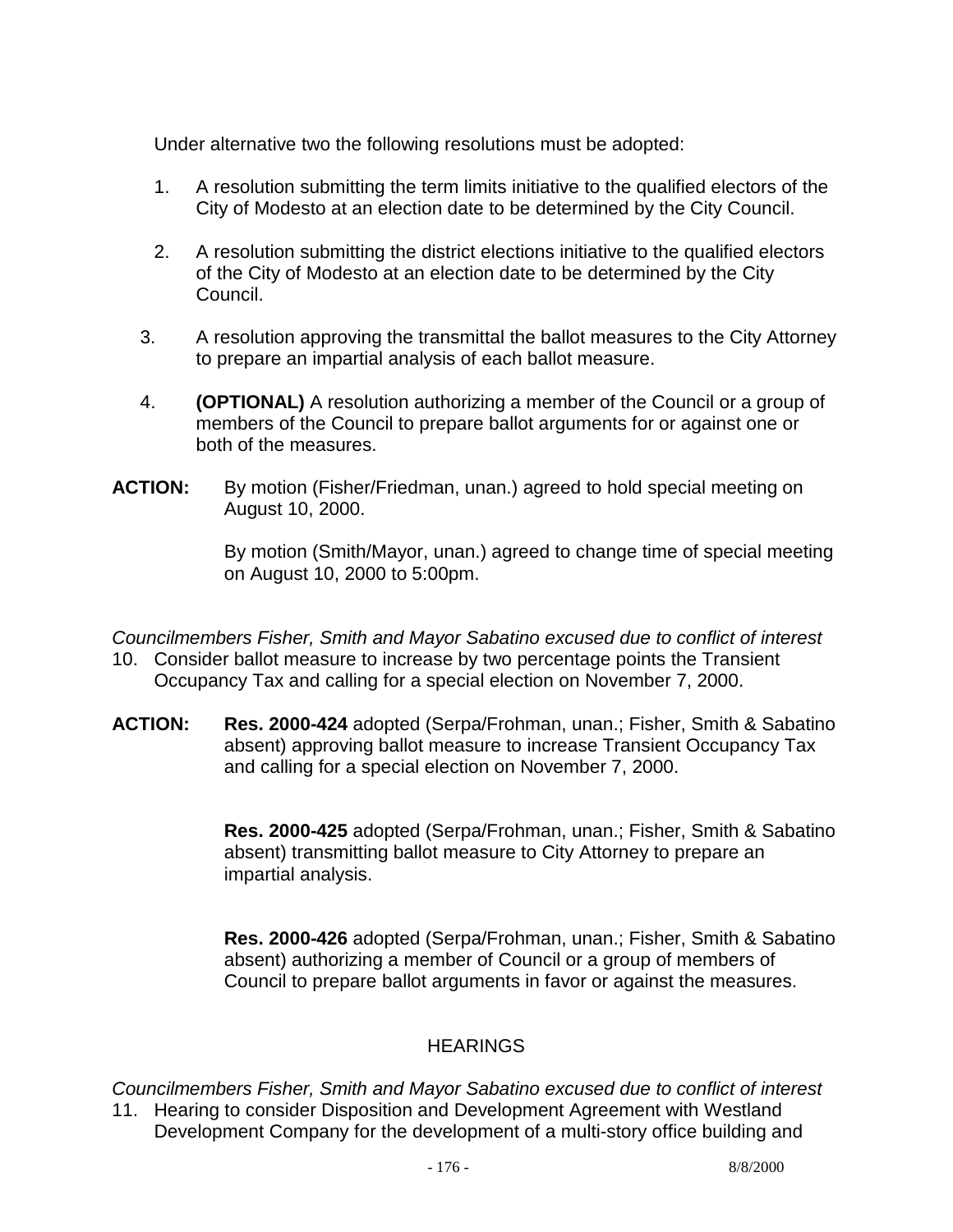parking garage. (Continued from June 6, July 5, July 18 and July 25, 2000 City Council meetings.)

**ACTION: Res. 2000-427** adopted (Frohman/Friedman, unan.; Fisher, Smith & Sabatino absent) approving and authorizing the Disposition and Development Agreement with Westland Development Company for the development of a multi-story office building and parking garage.

> **Res. 2000-427A** adopted (Frohman/Friedman, unan.; Fisher, Smith & Sabatino absent) making CEQA findings presented in the initial study.

Mayor Sabatino introduced new Police Chief Roy Wasden.

- 12. Hearing to consider Pelandale-Snyder Specific Plan Amendment No. 9, an application by Brian Velthoen to re-designate 3.5 acres located on the north side of Snyder Avenue east of Dale Road from Multi-family Residential to MFR/Commercial. (Continued from July 25, 2000 meeting.)
- **ACTION: Res. 2000-428** adopted (Conrad/Smith, majority; Frohman, Serpa, Sabatino, no) approving Pelandale-Snyder Specific Plan Amendment No. 9, an application by Brian Velthoen to re-designate 3.5 acres located on the north side of Snyder Avenue east of Dale Road from Multi-family Residential to MFR/Commercial.
- 13. Hearing to consider an amendment to the Urban Area General Plan to redesignate 40 acres in the Kiernan/Carver Comprehensive Planning District from Business Park to Residential Uses. Continued from October 26, November 16, December 14, 1999, January 11, January 25, and April 11, 2000 City Council meetings. A letter from Mana-Wagner Properties withdrawing appeal has been received.
- **ACTION: No action required,** appeal withdrawn.

# NEW BUSINESS

- 14. Consider adopting a long-range public transportation plan and make appropriate findings in accordance with CEQA.
- **ACTION: By motion** (Friedman/Fisher, unan.)**,** adopted long-range public transportation plan.

 **Res. 2000-429** adopted (Friedman/Fisher, unan.) approving the CEQA findings.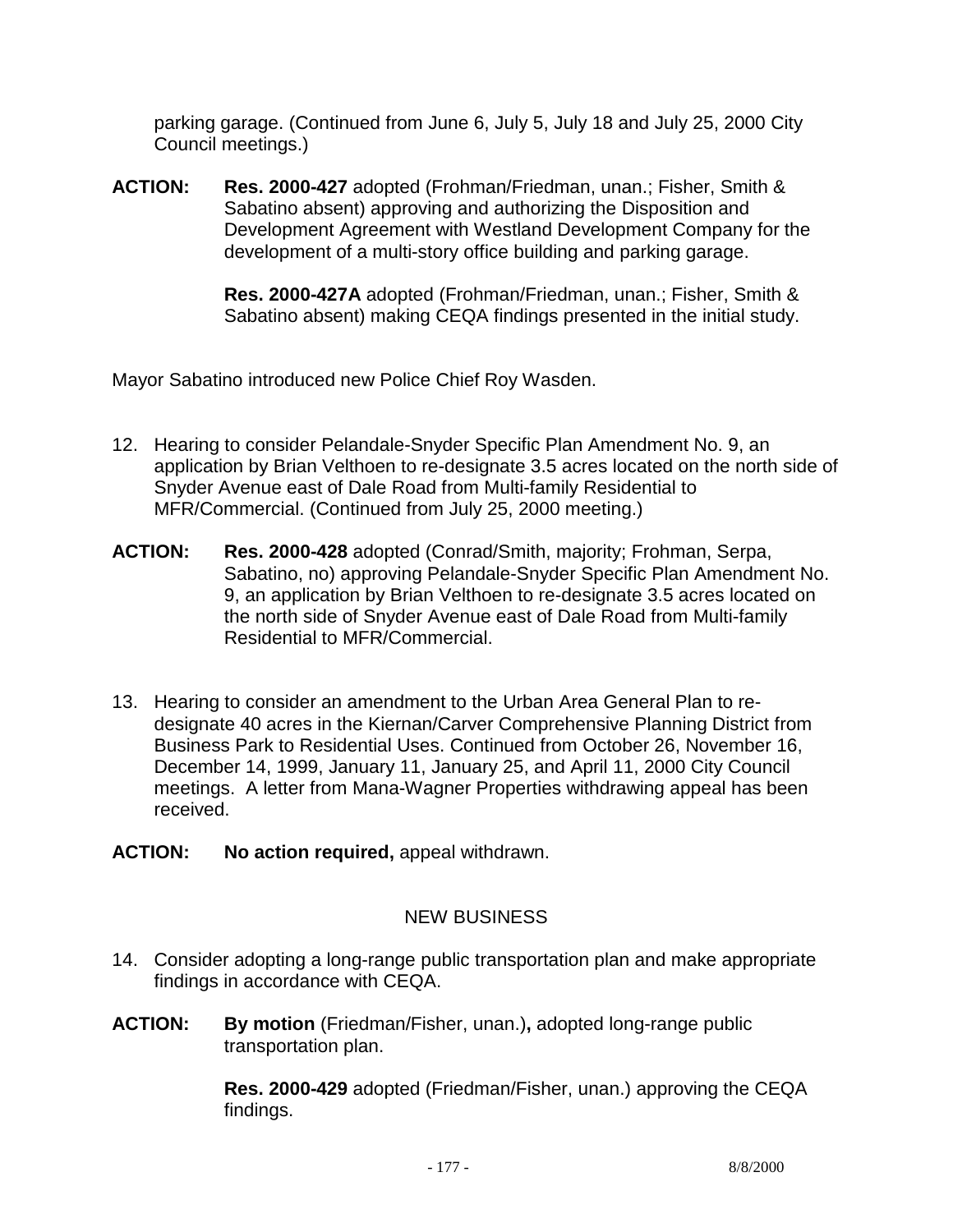### *Item 14A dropped from Agenda*

14A. Consider approving a policy for the ultralight vehicle operators to use Modesto City-County Airport, and consider introduction of an ordinance amending the Modesto Municipal Code to allow ultralight operations at the Airport.

### ORAL COMMUNICATIONS

- Mark Williams, Water Technologies, spoke about bid not being received on time and not opened.
- Bill Cameron spoke about Performing Arts Center. Wants to pledge a donation in the name of a friend who passed away.

### **MISCELLANEOUS**

15. Appointments:

Citizens Redevelopment Advisory Committee

**ACTION: By motion** (Serpa/Friedman, majority; Sabatino, no) item referred back to Economic Development and Intergovernmental Relations Committee.

Economic Development Loan Committee

**ACTION: Res. 2000-430** adopted (Serpa/Friedman, unan.) appointing Everett Jackson (term expiration January 1, 2004), Lisa Michael and Richard Rand (each with term expiration of January 2005) to the Economic Development Loan Committee.

Landmark Preservation Commission

**ACTION: Res. 2000-431** adopted (Serpa/Friedman, unan.) appointing John Crabb and Julius Manrique to the Landmark Preservation Commission each with term expiration of January 1, 2005.

Local Cable Programming Committee

**ACTION: Res. 2000-432** adopted (Serpa/Friedman, unan.) appointing Dr. Pelaji Kyauka to the Local Cable Programming Committee with term expiration of January 1, 2002.

### MATTERS TOO LATE FOR THE AGENDA

None.

### ADJOURNMENT

The meeting adjourned at 11:00 p.m.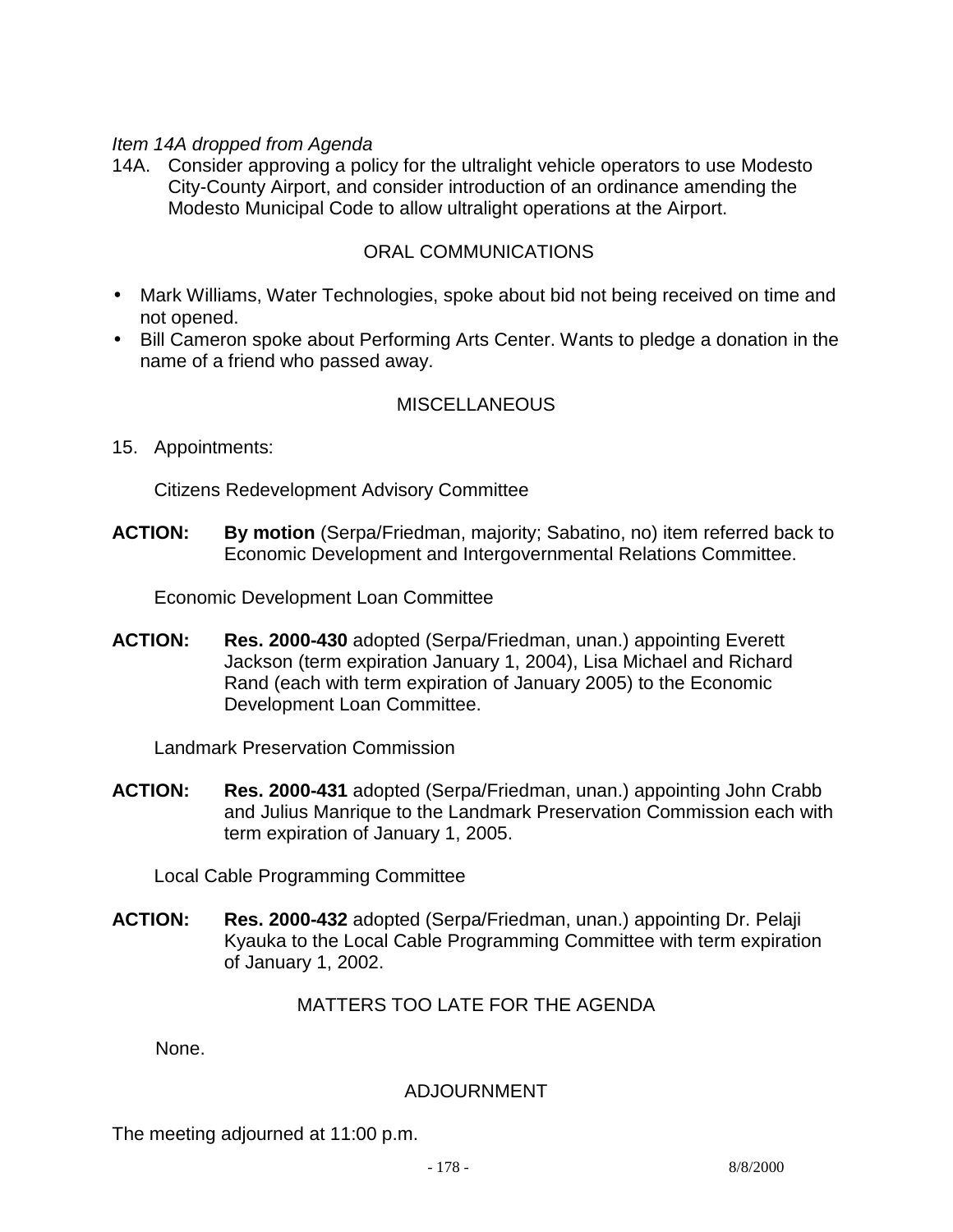### **MINUTES, Special City Council Meeting, Tuesday, August 8, 2000, at 6:30 p.m.**

Roll Call – Present: Councilmembers Conrad, Fisher, Friedman, Frohman, Serpa, Smith, Mayor Sabatino

Absent: None

The business considered at this special City Council meeting consisted of the following:

 CONFERENCE WITH LEGAL COUNSEL – ANTICIPATED LITIGATION (Significant exposure to litigation pursuant to subdivision (b) of Section 54956.9 of the Government Code: One case)

**ACTION:** No action taken

Meeting adjourned at 6:55 p.m.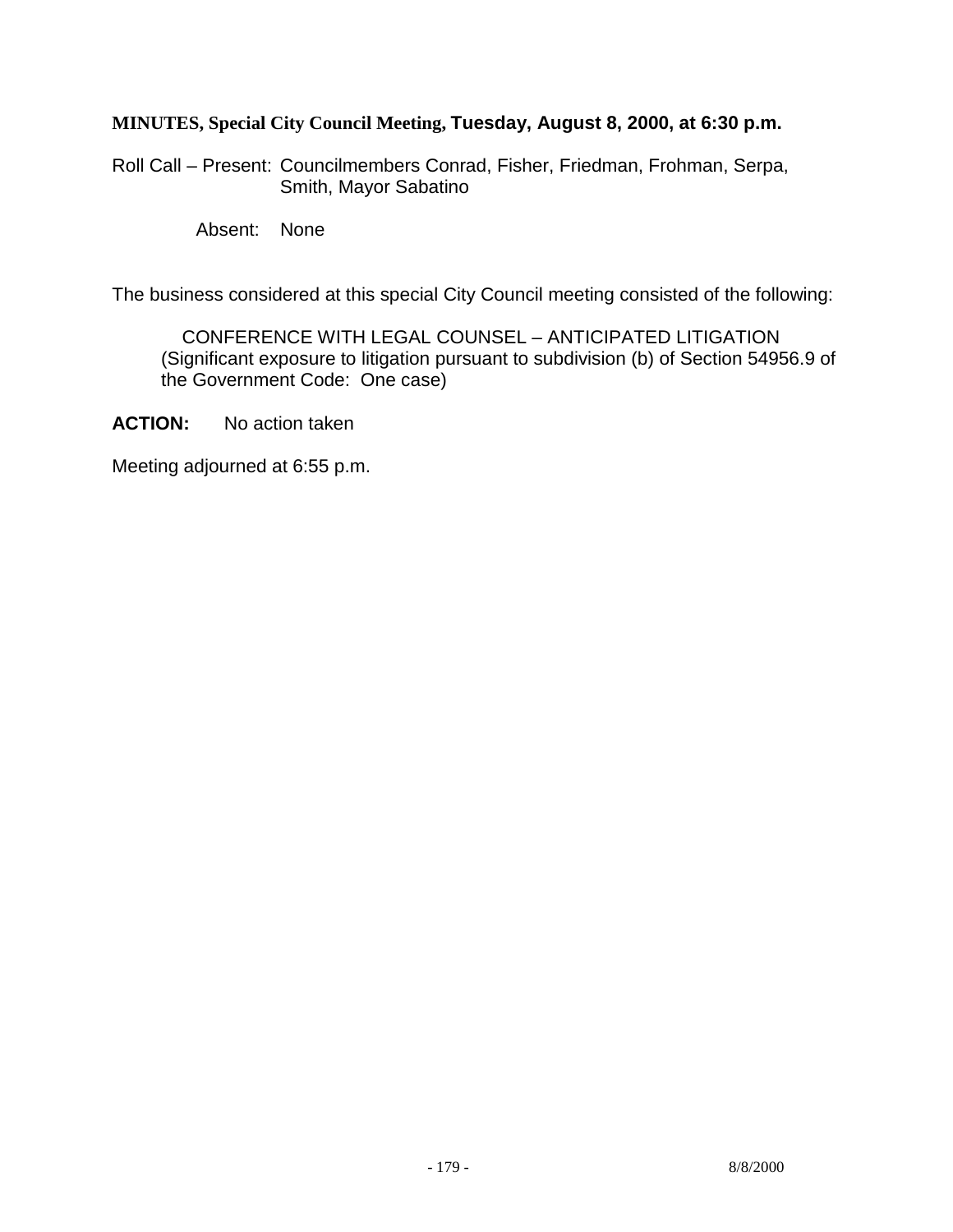#### **MINUTES, Special City Council Meeting, Thursday, August 10, 2000, at 5:00 p.m.**

Roll Call – Present: Councilmembers Conrad, Fisher, Friedman, Frohman, Serpa, Smith, Mayor Sabatino

Absent: None

Pledge of Allegiance to the Flag

Recitation of the Lord's Prayer

### NEW BUSINESS

Consider submitting the district elections and term limits initiatives to the voters because either:

1. The County Elections Officials have certified the signature counts on one or both of the initiatives;

Or alternatively:

2. The City Council has determined in its discretion that due to the number of signatures that have thus far been verified by the County Elections Official the Council is satisfied that one or both of the measures will qualify.

Action required: Under alternative one the following resolutions must be adopted:

- 1. A resolution accepting the certification of the signature count for the term limits initiative and ordering the City Clerk to place the proposed charter amendments on an election date to be determined by the City Council.
- 2. A resolution accepting the certification of the signature count for the district elections initiative and ordering the City Clerk to place the proposed charter amendments on an election date to be determined by the City Council.
- 3. A resolution approving the transmittal of the ballot measures to the City Attorney to prepare an impartial analysis.
- 4. **(OPTIONAL)** A resolution authorizing a member or group of members of the Council to prepare ballot arguments for or against one or both of the initiatives.

Under alternative two the following resolutions must be adopted: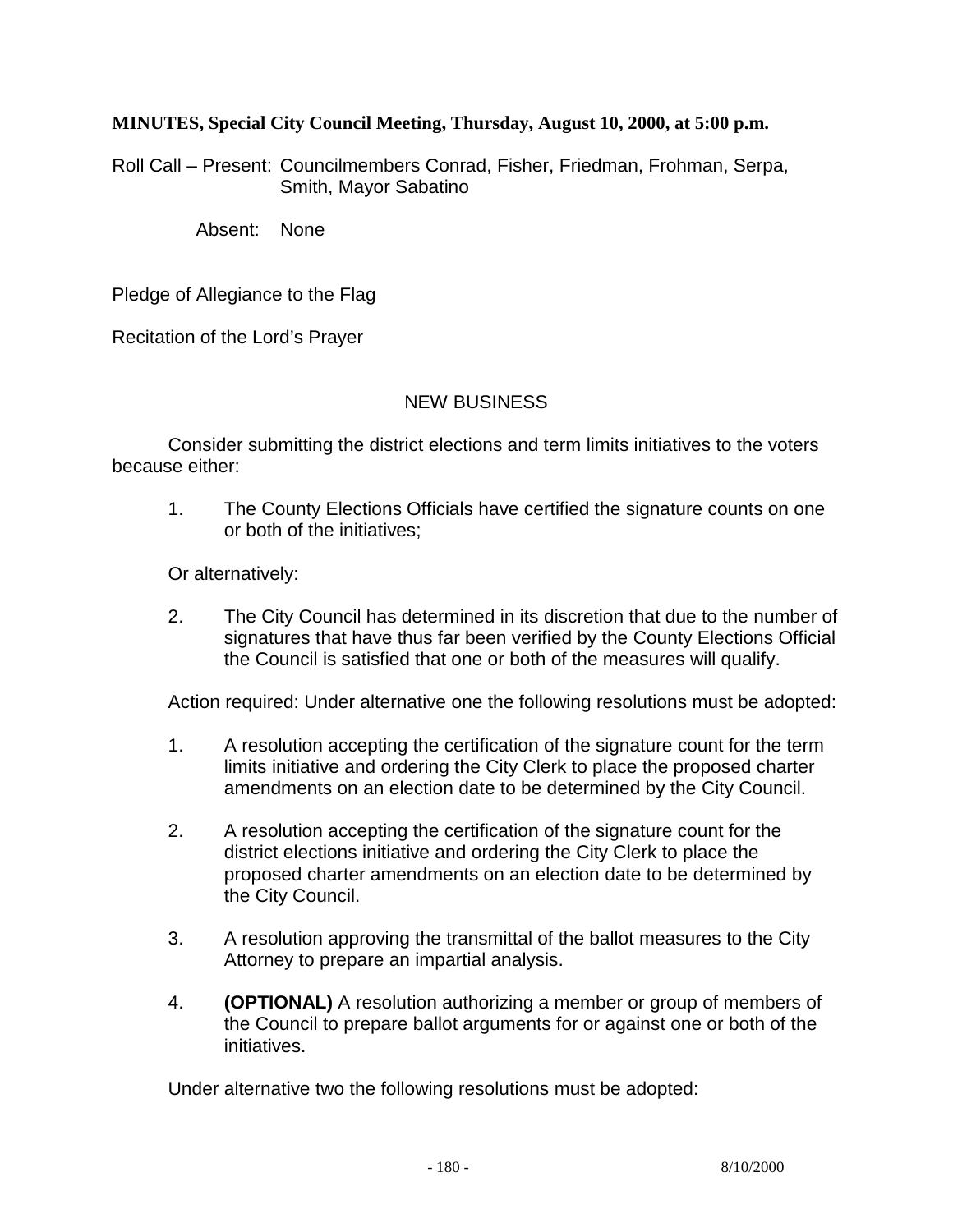- 1. A resolution submitting the term limits initiative to the qualified electors of the City of Modesto at an election date to be determined by the City Council.
- 2. A resolution submitting the district elections initiative to the qualified electors of the City of Modesto at an election date to be determined by the City Council.
- 5. A resolution approving the transmittal the ballot measures to the City Attorney to prepare an impartial analysis of each ballot measure.
- 6. **(OPTIONAL)** A resolution authorizing a member of the Council or a group of members of the Council to prepare ballot arguments for or against one or both of the measures.
- **ACTION:** A motion of Councilmember Frohman to place the term limits petition on November 2000 ballot and wait until the district elections petition is verified died for lack of second.

**By motion** (Fisher/Friedman; majority; Conrad, Frohman, Sabatino, no) it was determined to let initiative process proceed as it is designed and not put anything on ballot.

Councilmember Smith excused at 6:55pm.

# ORAL COMMUNICATIONS

- Councilmember Frohman commented he bears no ill will to anyone for voting their conscience.
- Daniel Marsh spoke about Tri-Valley plant closure.
- Daniel Hopkins spoke about decorum by Mayor and Councilmembers and his position on ballot measure.
- Mayor Sabatino commented on a Modesto Bee article.
- Councilmember Fisher commented on the State laws regulating how matters can be presented and responded to under "Oral Communications"
- Tom Maher expressed concerns about inadequate staffing at Fire Stations and the need for more Police Officers.

# MATTERS TOO LATE FOR THE AGENDA

None.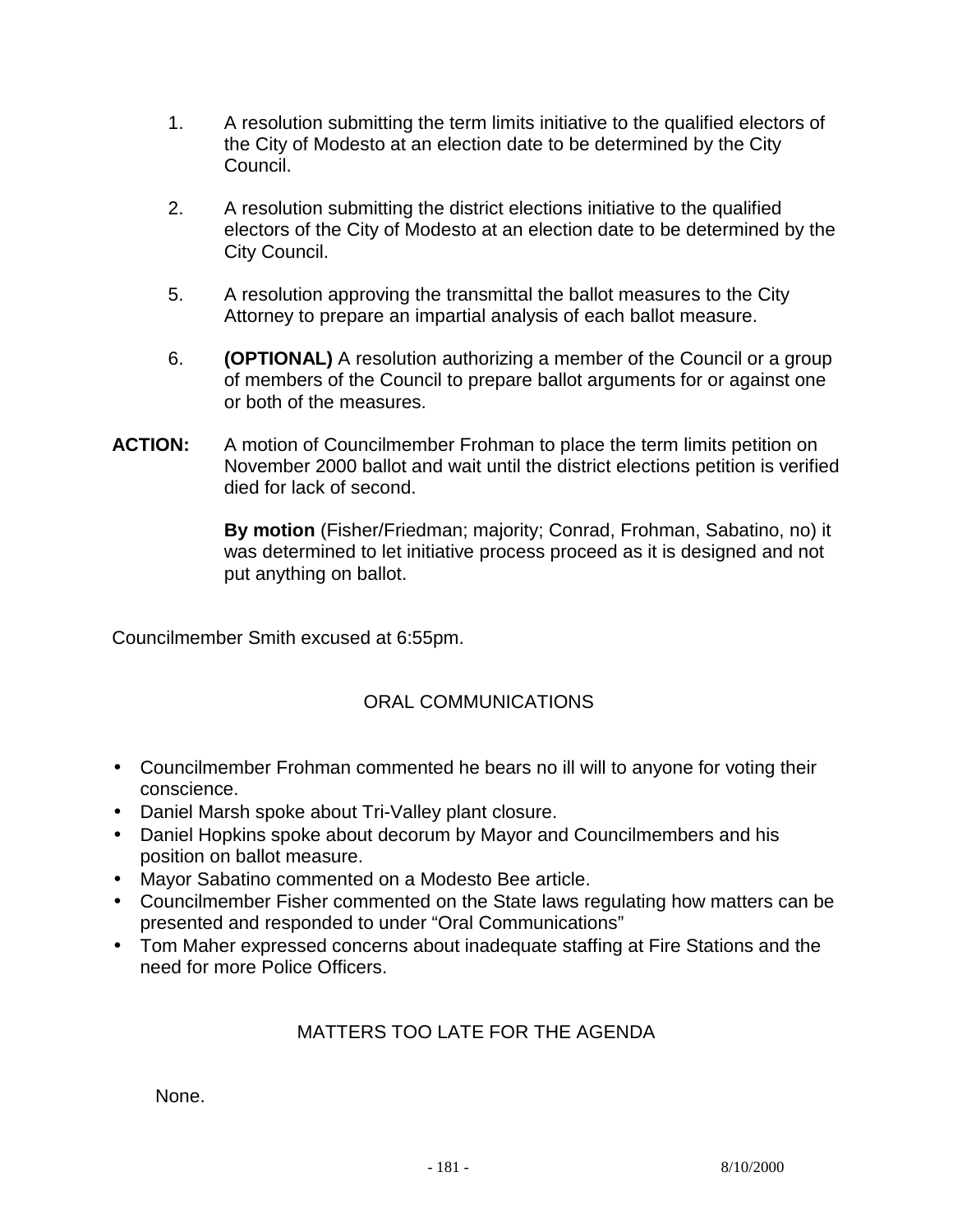# ADJOURNMENT

The meeting adjourned at 7:18 p.m.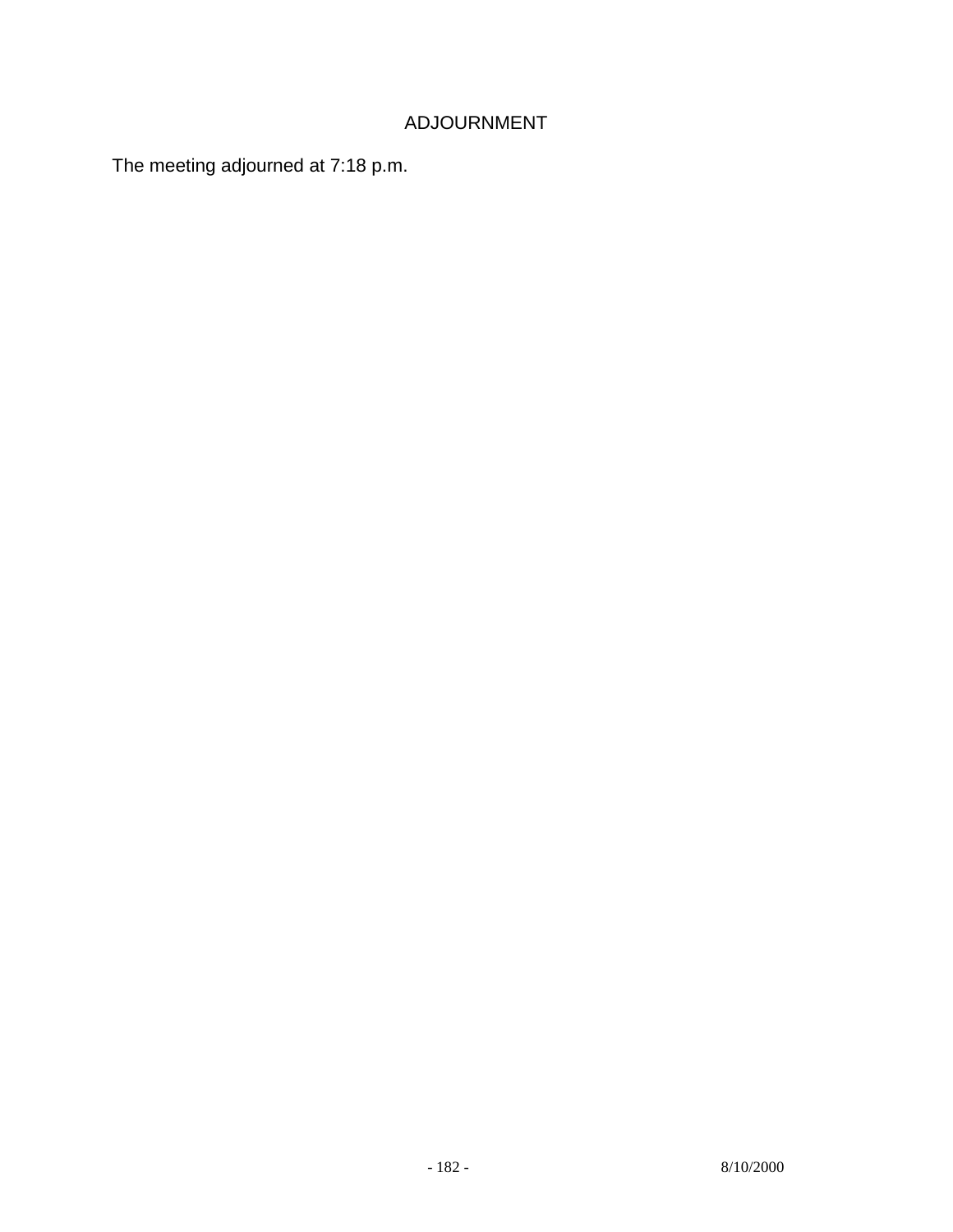MINUTES, **City Council Meeting**, Tuesday, August 15, 2000, at 4:00 p.m.

Roll Call – Present: Councilmembers Conrad, Fisher, Friedman, Frohman, Serpa, Smith, Mayor Sabatino

Absent: None

Pledge of Allegiance to the Flag

Invocation: Councilmember Bill Conrad

CONSENT ITEMS – ROLL CALL VOTE REQUIRED: Items 1-10 & 12 Item 11 removed from Consent

### **ACTION: Friedman/Frohman, unan.**

### ACKNOWLEDGEMENTS AND PRESENTATIONS

 Presentation of Proclamation to the members of the musical group, Flying Blind, declaring August 19, 2000 as "Flying Blind Day."

**ACTION:** Presentation made by Mayor Sabatino

Proclamation presented by Mayor Sabatino to Interim Policy Chief Don Burnett.

### **CONSENT ITEMS**

#### **An item may be removed from consent and discussed at the request of an audience member or Councilmember.**

#### CONSENT

- 1. Approval of the minutes of the regular City Council meeting of August 8, 2000.
- **ACTION: By motion** (Friedman/Frohman, unan.)**,** approved the minutes of the regular City Council meeting of August 8, 2000.

- 2. Consider adopting revised resolution of support for the retention of the 209 Area Code in Stanislaus County and advise the California Public Utilities Commission that the City of Modesto supports Alternative Relief Plan 10B.
- **ACTION: Res. 2000-433** adopted (Friedman/Frohman, unan.) approving revision of resolution of support for the retention of the 209 Area code in Stanislaus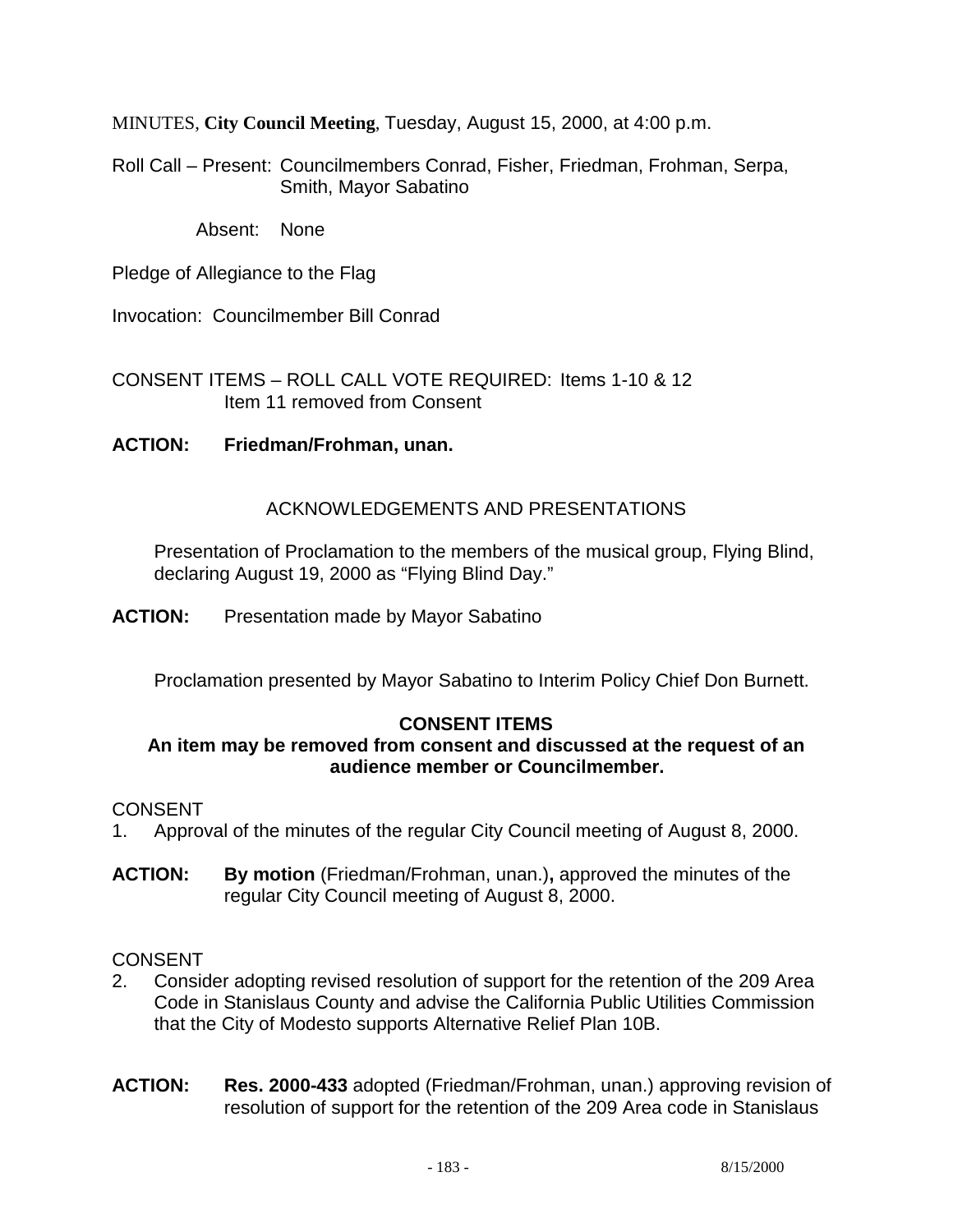County and advising the California Public Utilities Commission that the City of Modesto supports Alternative Relief Plan 10B.

# **CONSENT**

- 3. Consider awarding contract to Teichert Construction for the Modesto City-County Airport project to rehabilitate taxiways "A" and "B", construct electrical vault building and relocate/upgrade electrical vault equipment for \$755,870. (A contract change order will be issued to eliminate a portion of the work and reduce the contract amount to \$557,230).Total estimated cost: \$640,815 (contract \$557,230; other \$83,585) Funds are budgeted.
- **ACTION: Res. 2000-434** adopted (Friedman/Frohman, unan.) awarding contract to Teichert Construction for the Modesto City-County Airport project to rehabilitate taxiways "A" and "B", construct electrical vault building and relocate/upgrade electrical vault equipment for \$755,870.

### **CONSENT**

- 4. Consider accepting contract of Fagundes & Son, Inc. as complete for the Enterprise Business Park waterline project and authorize the City Clerk to file a Notice of Completion. Final cost: \$270,330.93. Funds are budgeted.
- **ACTION: Res. 2000-435** adopted (Friedman/Frohman, unan.) accepting contract of Fagundes & Son, Inc. as complete for the Enterprise Business Park waterline project and authorize the City Clerk to file a Notice of Completion.

### **CONSENT**

- 5. Consider approving an appropriation transfer in the amount of \$41,465 to fully fund the Primary Plant Headworks and Cannery Segregation Project.
- **ACTION: Res. 2000-436** adopted (Friedman/Frohman, unan.) approving an appropriation transfer in the amount of \$41,465 to fully fund the Primary Plant Headworks and Cannery Segregation Project.

- 6. Consider restating terms of office and procedures for the Citizens Housing and Community Development Committee to include dissolution of the Housing Maintenance and Counseling Subcommittee and rescinding Resolution No. 96- 576.
- **ACTION: Res. 2000-437** adopted (Friedman/Frohman, unan.) restating terms of office and procedures for the Citizens Housing and Community Development Committee to include dissolution of the Housing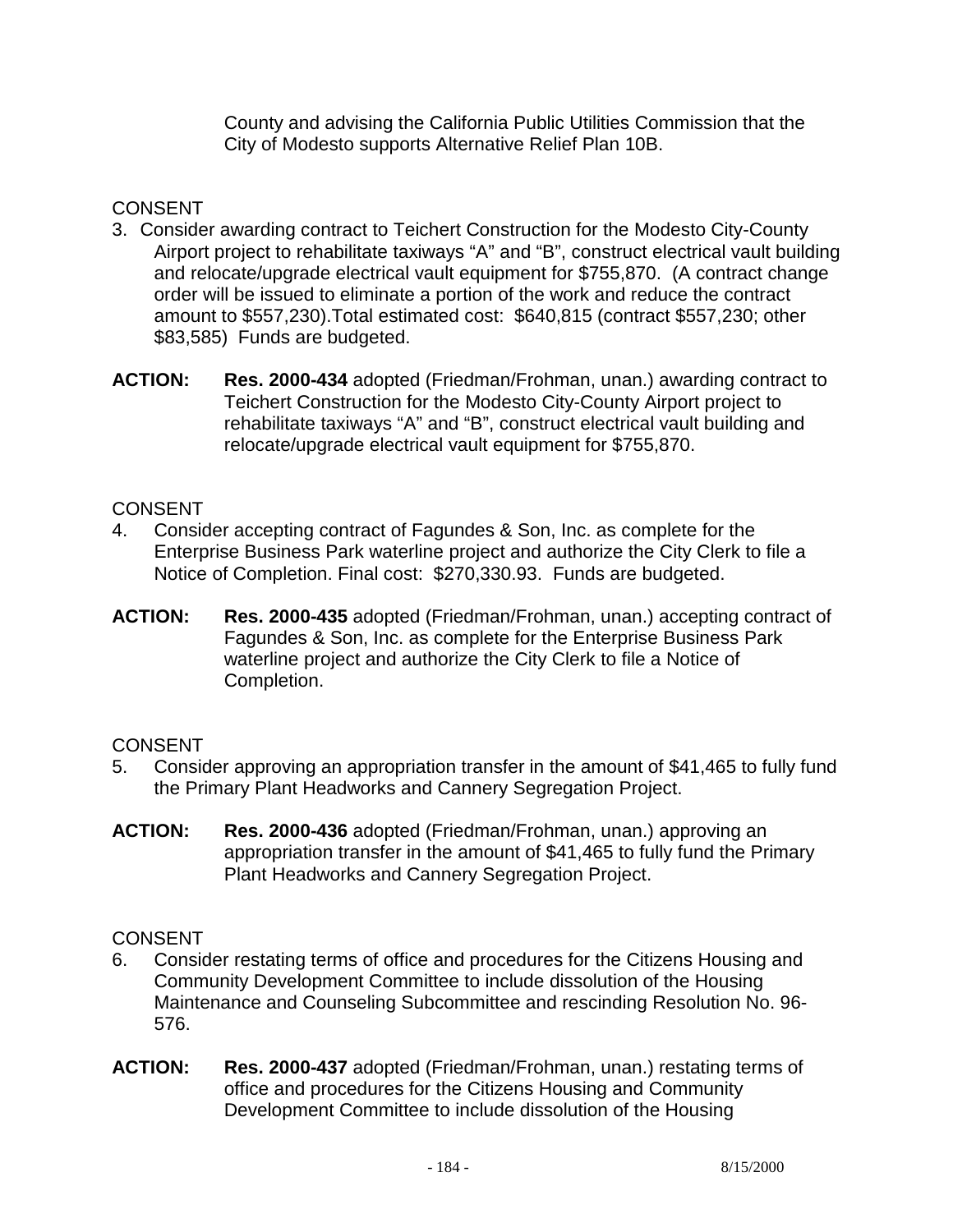Maintenance and Counseling Subcommittee and rescinding Resolution No. 96-576.

### **CONSENT**

- 7. Consider approving request for fee waiver and use of amplified music at Graceada Park on Friday, September 8, 2000; and consider amending the budget to appropriate funds in the amount of \$785 to cover the cost of services and fees.
- **ACTION: Res. 2000-438** adopted (Friedman/Frohman, unan.) approving request for fee waiver and use of amplified music for Rally for Recovery at Graceada Park on Friday, September 8, 2000.

 **Res. 2000-439** adopted (Friedman/Frohman, unan.) amending the budget to appropriate funds in the amount of \$785 to cover the cost of services and fees for the Rally for Recovery at Graceada Park on Friday, September 8, 2000.

# **CONSENT**

- 8. Consider adopting the Risk Management Manual. (Resolution approving the Risk Management Manual needed.)
- **ACTION: Res. 2000-440** adopted (Friedman/Frohman, unan.) approving the Risk Management Manual.

# **CONSENT**

- 9. Consider approving an agreement with Modesto Irrigation District for the installation, operation and maintenance of a storm drain pipeline under and across MID's Lateral 6.
- **ACTION: Res. 2000-441** adopted (Friedman/Frohman, unan.) approving an agreement with Modesto Irrigation District for the installation, operation and maintenance of a storm drain pipeline under and across MID's Lateral 6.

- 10. Consider approval of final map of Legends Village Unit No. 4 subdivision and authorizing the City Manager to sign an agreement with the subdividers as required by Section 4-4.604(c) of the Municipal Code. (Owners: JKB Homes, Corp.)
- **ACTION: Res. 2000-442** adopted (Friedman/Frohman, unan.) approving the final map of Legends Village Unit No. 4 subdivision and authorizing the City Manager to sign an agreement with the subdividers as required by Section 4-4.604(c) of the Municipal Code.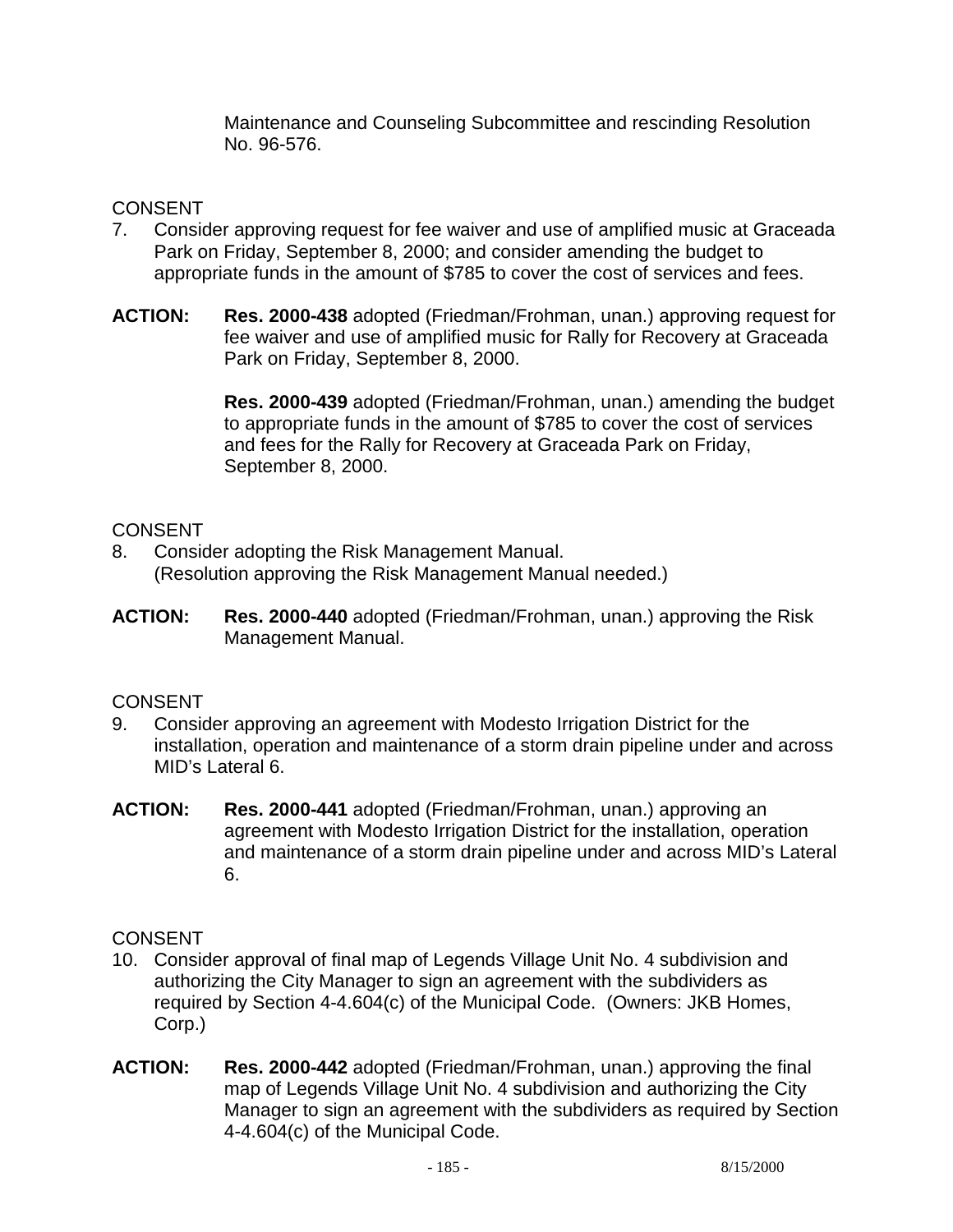#### *Councilmembers Conrad & Friedman excused due to conflict of interest*

- 11. Consider approval of final map of Arbor Lane No. 1 subdivision in the Coffee-Claratina Specific Plan Area and authorizing the City Manager to sign an agreement with the subdividers as required by Section 4-4.604(c) of the Municipal Code. (Owners: Florsheim Bros.)
- **ACTION: Res. 2000-443** adopted (Fisher/Smith, unan.; Conrad & Friedman, absent) approving the final map of Arbor Lane No. 1 subdivision in the Coffee-Claratina Specific Plan Area and authorizing the City Manager to sign an agreement with the subdividers as required by Section 4-4.604(c) of the Municipal Code.

### CONSENT

- 12. Consider amending the Position Classification Plan to create the classifications of Events Supervisor I and Events Supervisor II, to delete the classification of Events Supervisor and Business Development Division Manager and to amend the classification for Maintenance Worker I, Maintenance Mechanic Crewleader-Pumps and Airport Operations and Maintenance Supervisor; and consider changing or creating salaries as necessary.
- **ACTION: Res. 2000-444** adopted (Friedman/Frohman, unan.) amending the Position Classification Plan to create the classifications of Events Supervisor I and Events Supervisor II, to delete the classification of Events Supervisor and Business Development Division Manager and to amend the classification for Maintenance Worker I, Maintenance Mechanic Crewleader-Pumps and Airport Operations and Maintenance Supervisor.

 **Res. 2000-445** adopted amending the Class Range Tables as necessary relating to the creation of the classifications of Events Supervisor I and Events Supervisor II, the deletion of the classification of Events Supervisor and Business Development Division Manager and the amendment of the classification for Maintenance Worker I, Maintenance Mechanic Crewleader-Pumps and Airport Operations and Maintenance Supervisor.

### **HEARINGS**

13. Hearing to consider Bertolotti Disposal's request to enter into a service agreement for solid waste collection services and recommendation to adopt a formal policy on service providers for solid waste collection in former County areas that are annexed to the City.

(Continued from July 25, 2000 City Council meeting.)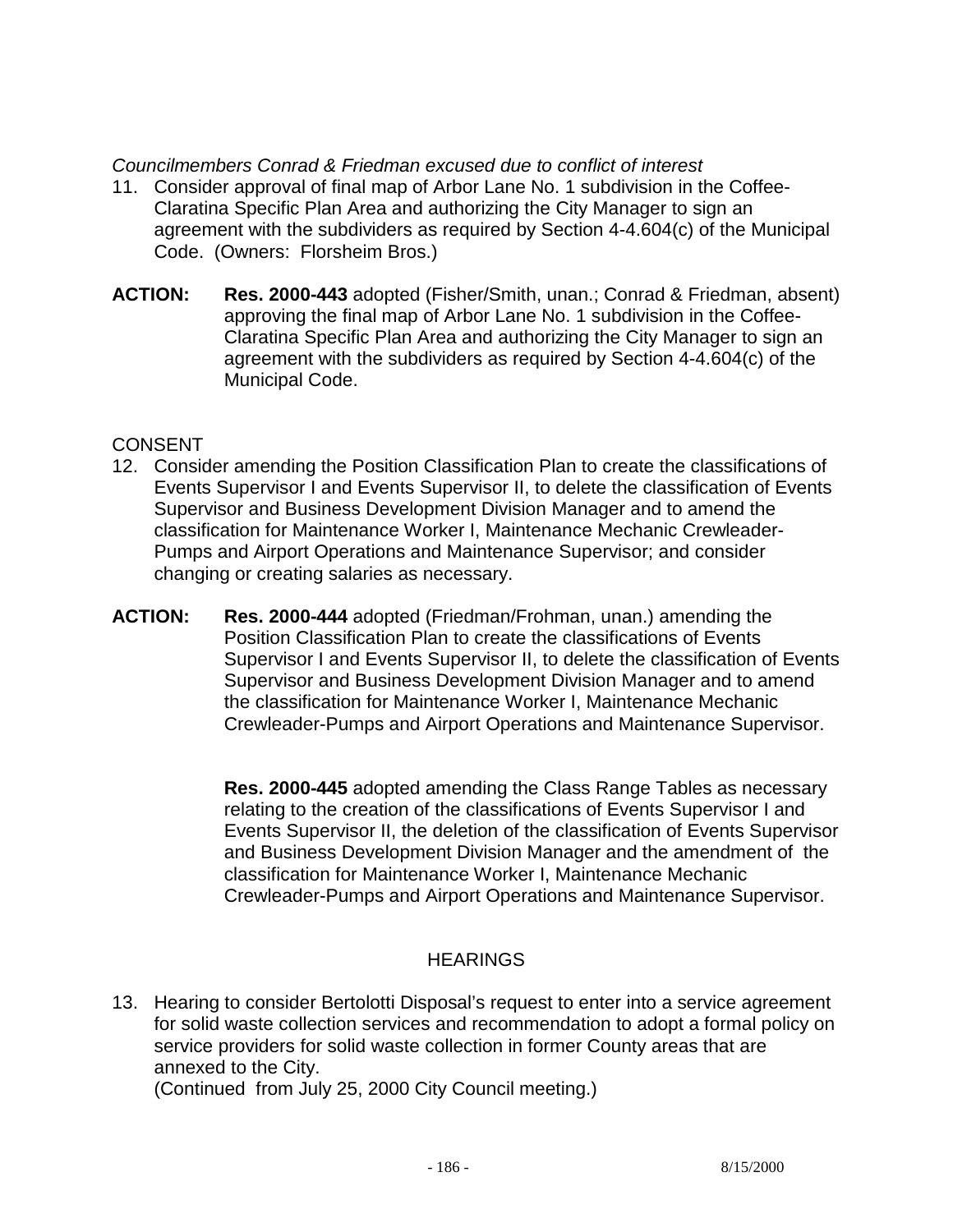**ACTION: By motion** (Smith/Fisher, unan.) continued item 60 days and return to Utility Services and Franchise Committee for recommendation to Council.

# NEW BUSINESS

- 14. Consider rescinding the designation of \$7.2 million of the General Fund's fund balances for the possible refund of utility fund transfers to the General Fund for the period of July, 1997 to September, 1999.
- **ACTION: Res. 2000-446** adopted (Frohman/Fisher, majority; Conrad, Serpa, Sabatino, no) returning \$7.2 million to the General Fund and to allocate a maximum of \$367,000 annually to be earmarked for street repair for streets that are in need of repair due to the installation and maintenance of water and sewer lines. The \$367,000 will be reviewed annually for any adjustment needed.

# ORAL COMMUNICATIONS

- Councilmember Serpa commented on a minute excerpt from the May 2, 2000 Council meeting and noted changes in committee assignments, and declined the appointment of Chair of the Financial Policy Committee.
- Mayor Sabatino responded to Councilmember Serpa's comments and gave his reason for making the change in committee appointments.
- Shell Downing spoke regarding the auction of the German Shepherd puppies.
- Jack Crist explained background check will be conducted and noted the City would work with Ms. Downing.
- Councilmember Frohman acknowledged Jim Miller from the Modesto Bee and his acceptance of a new position in Sacramento.

# WRITTEN COMMUNICATIONS

- 15. Letter from Mr. Mack Wilson regarding an issue with the Modesto Police Department.
- **ACTION:** Continued to September 5, 2000.

# MATTERS TOO LATE FOR THE AGENDA

None.

### ADJOURNMENT

The meeting adjourned to Closed Session at 6:50 p.m.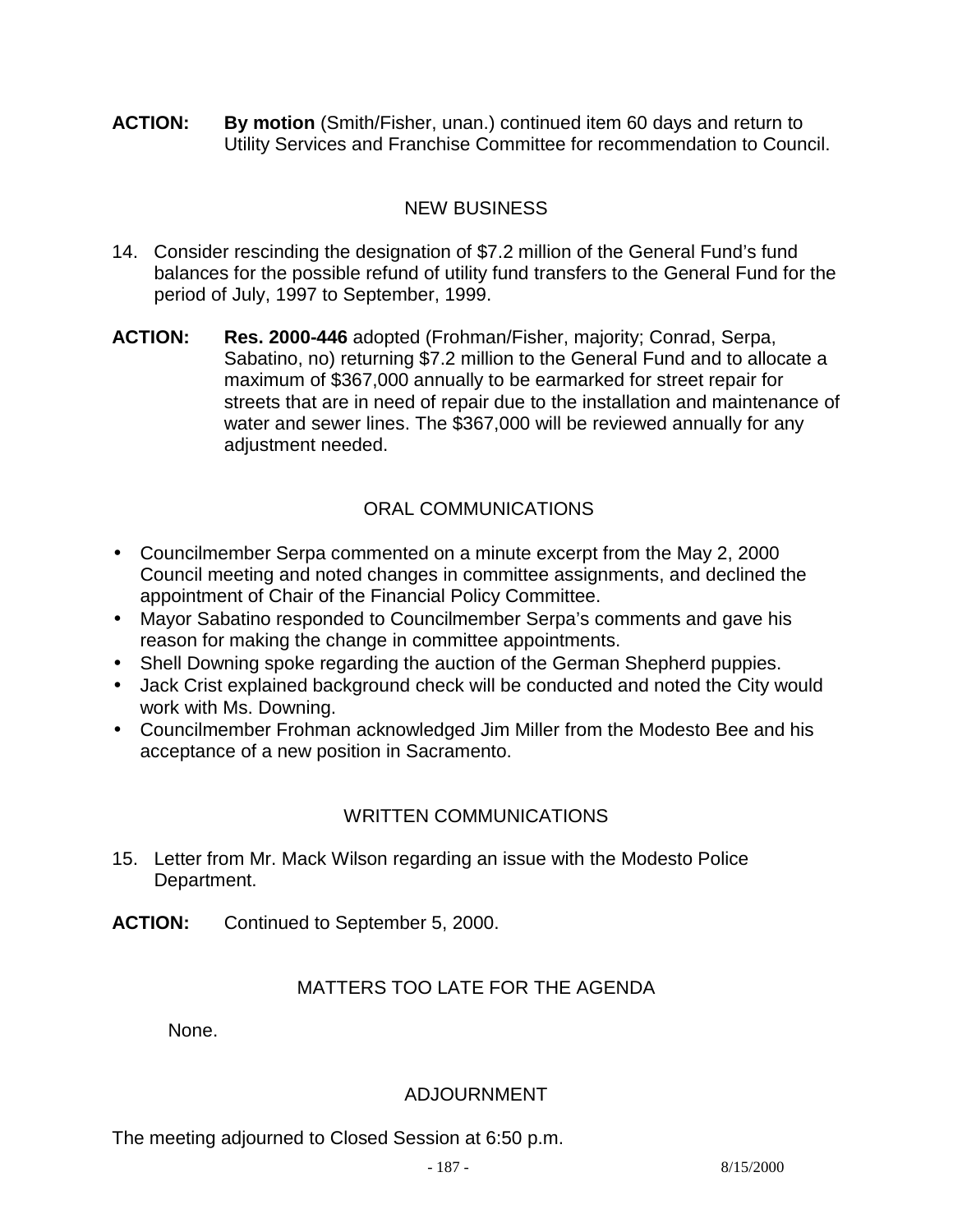### CLOSED SESSION

 The meeting adjourned to the Council Conference Room for a Closed Session as follows:

 CONFERENCE WITH LABOR NEGOTIATOR: (Pursuant to Section 54957.6 of the Government Code)

 *Agency negotiator: Robin Renwick, Personnel Director* 

 *Employee Organization: Modesto City Fire Fighters Association* 

 *CONFERENCE WITH LEGAL COUNSEL – EXISTING LITIGATION (Pursuant to Section 54956.9(A) of the Government Code)* 

 *Name of case: James Howard v. City of Modesto Workers Compensation Appeal Board Case Nos. STK152983, 152984, 152985, 149765 and 41010* 

The City Attorney returned at 7:20 p.m. and reported no action had been taken.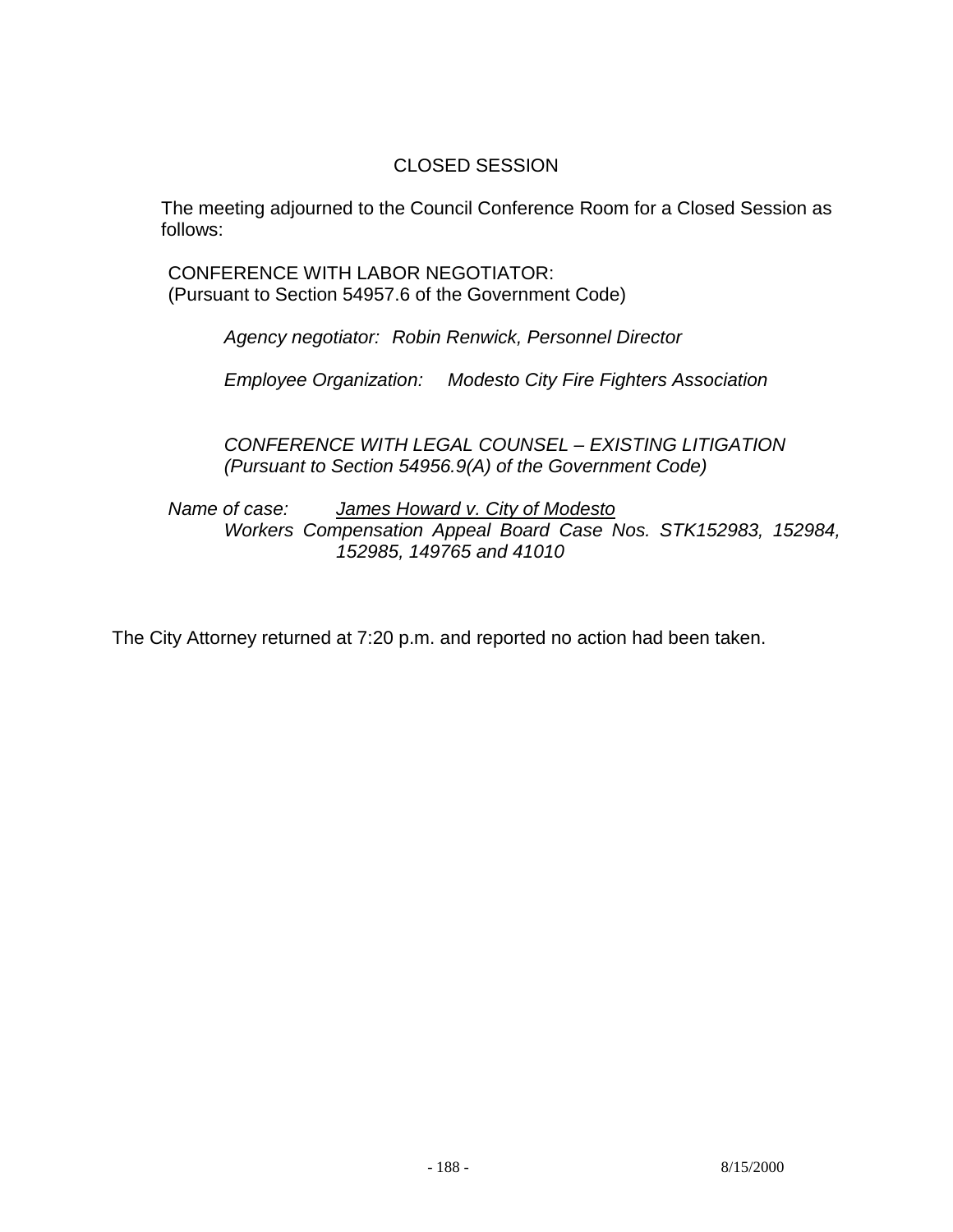**MINUTES, City Council Meeting,** Tuesday, August 22, 2000, at 7:00 p.m.

Roll Call – Present: Councilmembers Conrad, Fisher, Friedman, Frohman, Serpa, Smith, Mayor Sabatino

Absent:

Pledge of Allegiance to the Flag

Invocation: Rev. Clifford Sexton, First Baptist Church

CONSENT ITEMS – ROLL CALL VOTE REQUIRED: Items 1, 2, 3 *Item 4 removed from consent* 

**ACTION:** (Frohman/Fisher, unan.)

CONSENT ITEMS – ROLL CALL VOTE REQUIRED: Item 5

**ACTION:** (Fisher/Smith, unan.; Conrad, Friedman, absent)

#### ACKNOWLEDGEMENTS AND PRESENTATIONS

 Introduction of new Convention and Visitors Bureau Manager, Sam Burns, by Gary Plummer, Chamber of Commerce President.

Gary Plummer introduced Sam Burns.

#### **CONSENT ITEMS**

#### **An item may be removed from consent and discussed at the request of an audience member or Councilmember.**

#### CONSENT

- 1. Approval of the minutes of the special City Council meeting of August 10 and regular City Council meeting of August 15, 2000.
- **ACTION:** By motion, (Frohman/Fisher, unan.) approved the minutes.

#### **CONSENT**

2. Consider accepting grant funding in the amount of \$159,483 from the Environmental Enhancement and Mitigation Program for a Class I bicycle trail within the Hetch Hetchy utility easement.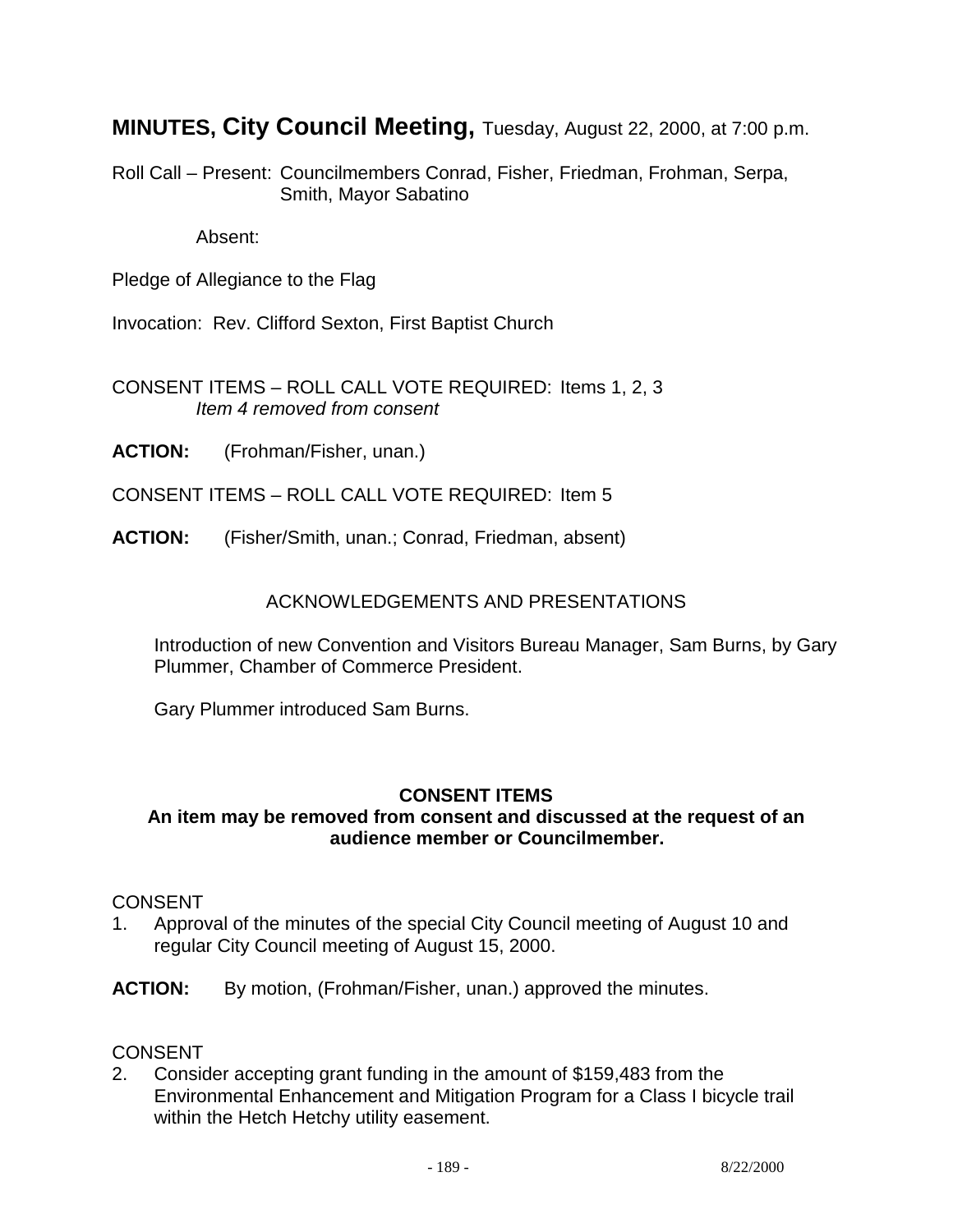**ACTION: Res. 2000-447** adopted (Frohman/Fisher, unan.) accepting grant, authorizing City Manager to sign agreement.

**Res. 2000-448** adopted (Frohman/Fisher, unan.) amending budget.

**Res. 2000-449** adopted (Frohman/Fisher, unan.) approving appropriation transfer.

### **CONSENT**

- 3. Consider supporting proposed projects for Reduce Motor Vehicle Emissions (REMOVE) grant applications through the San Joaquin Valley Air Pollution Control District.
- **ACTION: Res. 2000-450** adopted (Fhroman/Fisher, unan.) supporting proposed projects for REMOVE grant funding.

Removed from Consent

- 4. Consider authorizing a 5% salary increase and a one-time 5% bonus for the City Attorney, and a 4% salary increase for the City Clerk & Auditor.
- **ACTION: Res. 2000-451** adopted (Frohman/Friedman, unan.) authorizing salary increase and one-time bonus for City Attorney.

**Res. 2000-452** adopted (Frohman/Friedman, maj.; Serpa, no) authorizing salary increase for City Clerk & Auditor.

CONSENT – *Councilmembers Conrad and Friedman excused due to conflict of interest.*

- 5. Consider approval of the final map of Legacy Unit No. 1 subdivision in the Carver-Bangs Specific Plan, accepting the public improvements, and authorizing the City Manager to sign an agreement with the subdividers as required by Section 4- 4.604(c) of the Municipal Code. (Owners: The Fitzpatrick Company)
- **ACTION: Res. 2000-453** (Fisher/Smith, unan.; Conrad, Friedman, absent) adopted approving final map, accepting public improvements, and authorizing City Manager to sign agreement.

# **CONSENT**

5A. Consider certifying signatures contained in an initiative amending the Modesto City Charter providing for term limits for members of the Modesto City Council and changing the date of Regular Municipal Elections from November to March. ("The Term Limits Act of 2000")

**ACTION: Res. 2000-454** (Frohman/Fisher, unan.) adopted certifying signatures.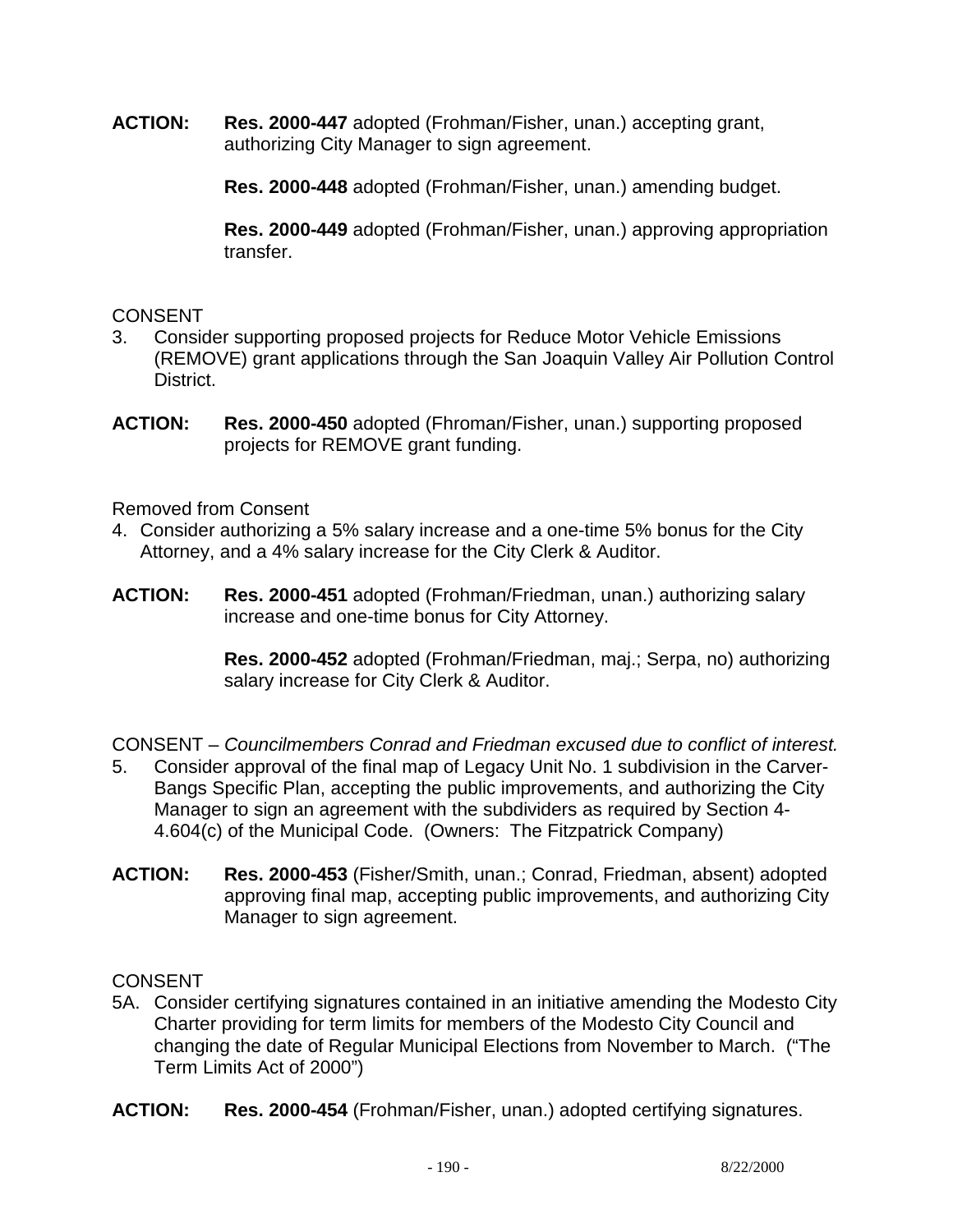# UNFINISHED BUSINESS

- 6. At the request of Councilmember Friedman, discussion of Forward Modesto V.
- ACTION: By motion, (Friedman/Smith, unan.) referred to committee appointed by Mayor Sabatino consisting of Councilmembers Fisher, Frohman and Mayor Sabatino.

# NEW BUSINESS

- 7. Consider authorizing City Manager to submit response to the 1999/00 Civil Grand Jury Final Report regarding the Modesto Fire Department.
- **ACTION: Res. 2000-455** adopted (Friedman/Fisher, unan.) authorizing submission of response.
- 8. Consider authorizing the City Manager to execute an agreement with EIP Associates to prepare a Focused Environmental Impact Report for Modesto Junior College Commercial Center, for a total amount not to exceed \$80,000.
- **ACTION: Res. 2000-456** adopted (Conrad/Fisher, maj.; Frohman and Sabatino, no) approving agreement with an unconditional reimbursement of costs within 3 years from the applicant.
- 9. Consider report on the recommended solutions regarding the homeless issues in the La Loma Neighborhood.
- **ACTION:** By motion, (Conrad/Fisher, unan.) accepted report and referred to Human Services Committee.

### ORAL COMMUNICATIONS

None

### WRITTEN COMMUNICATIONS

- 10. Letter from Father E.S. Joseph, St. Ephrim Scholarship Education Fund, regarding denial of bingo permit, denial of access to report used as basis for denial, and permit approval.
- **ACTION:** No action taken. Appeal process will be completed when the Police Chief returns from vacation.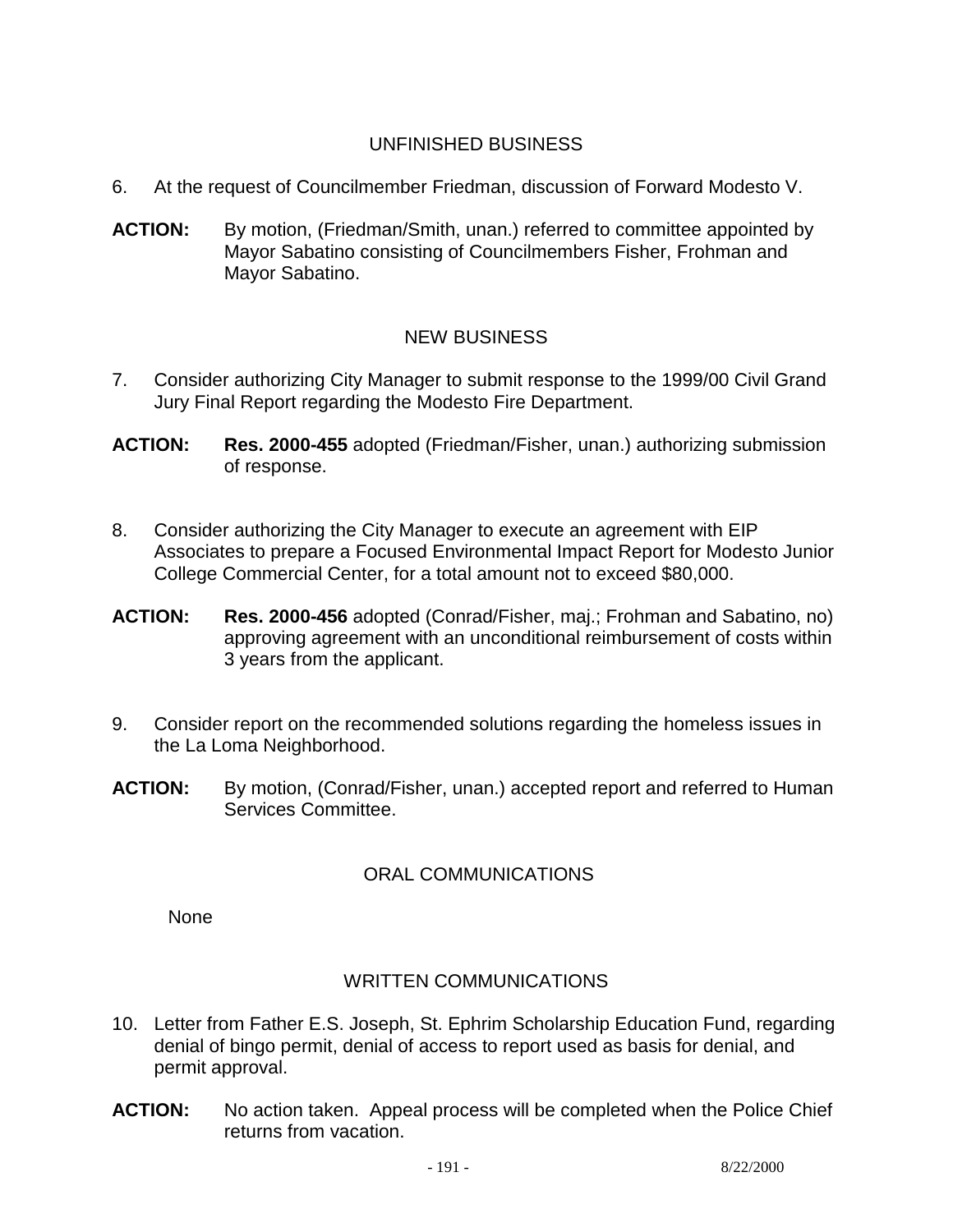# MATTERS TOO LATE FOR THE AGENDA

None

# ADJOURNMENT

The meeting adjourned at 11:05 p.m.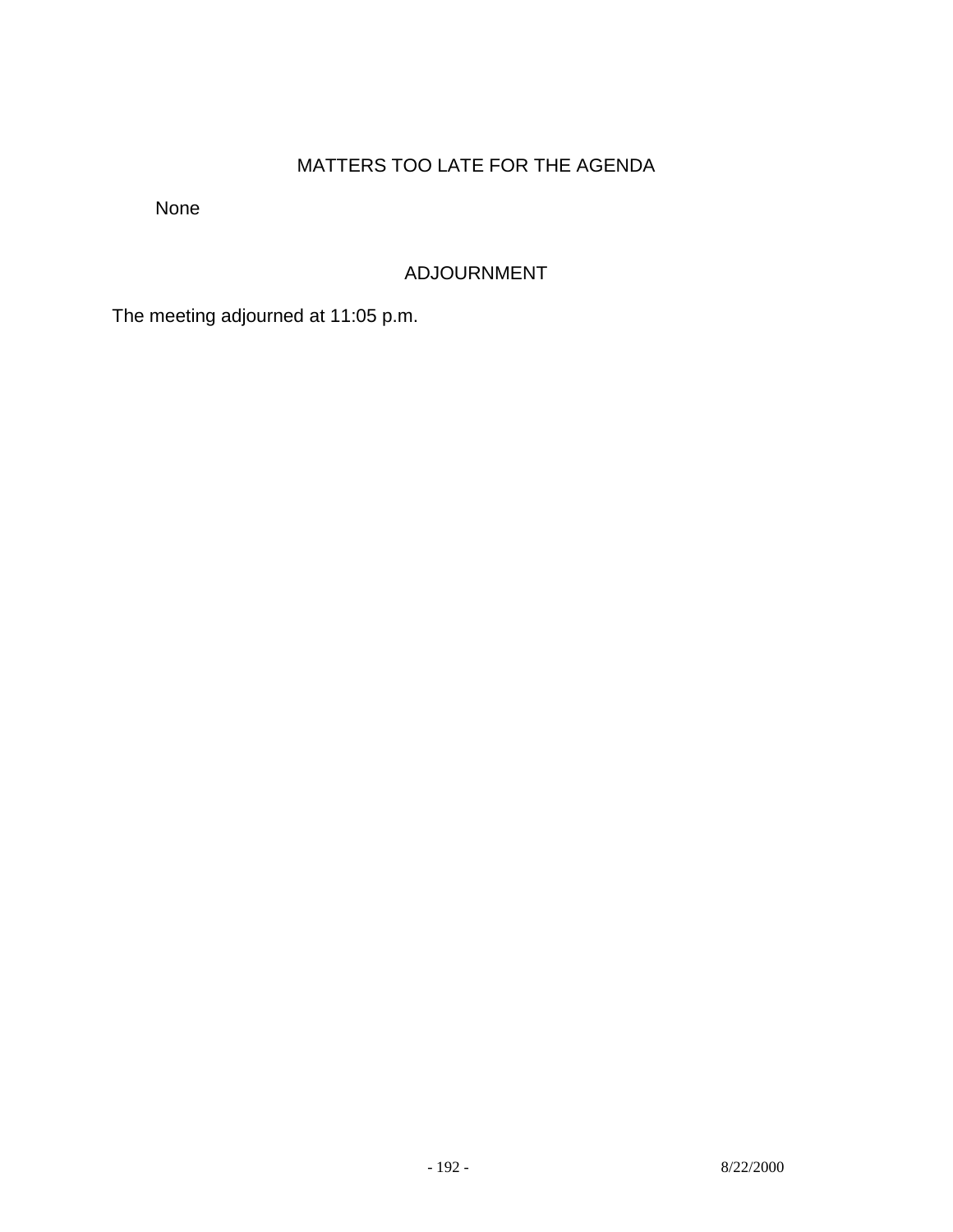### **MINUTES, City Council Meeting, Tuesday, September 5, 2000, at 5:15 p.m.**

Roll Call – Present: Councilmembers Conrad, Fisher, Friedman, Frohman, Serpa, Smith, Mayor Sabatino Absent: None

Pledge of Allegiance to the Flag

Invocation: Vern Deatherage, Gospel Mission

Declare Conflicts of Interest

CONSENT ITEMS – ROLL CALL VOTE REQUIRED: Items 1 through 9  *Items 6 & 7 removed from Consent* 

#### **ACTION: Frohman/Friedman, unan.**

#### **CONSENT ITEMS**

#### **An item may be removed from consent and discussed at the request of an audience member or Councilmember.**

#### CONSENT

- 1. Approval of the minutes of the regular City Council meeting of August 22, 2000 and the special City Council meeting of August 25, 2000. *City Clerk*
- **ACTION: By motion** (Frohman/Friedman, unan.), approved the minutes of the regular City Council meeting of August 22, 2000 and the special City Council meeting of August 25, 2000.

#### CONSENT

- 2. Consider awarding contract for the Primary Clarifiers No. 1 and 2 Renewal project to Auburn constructors for \$895,400; consider approving an appropriation transfer to fully fund the project. Total estimated cost: \$1,011,802 (contract: \$895,400; other \$116,402) *Engineering & Transportation*
- **ACTION: Res. 2000-457** adopted (Frohman/Friedman, unan.) awarding contract for the Primary Clarifiers No. 1 and 2 Renewal project to Auburn constructors for \$895,400.

 **Res. 2000-458** adopted (Frohman/Friedman, unan.) approving an appropriation transfer to fully fund the Primary Clarifiers No. 1 and 2 Renewal project.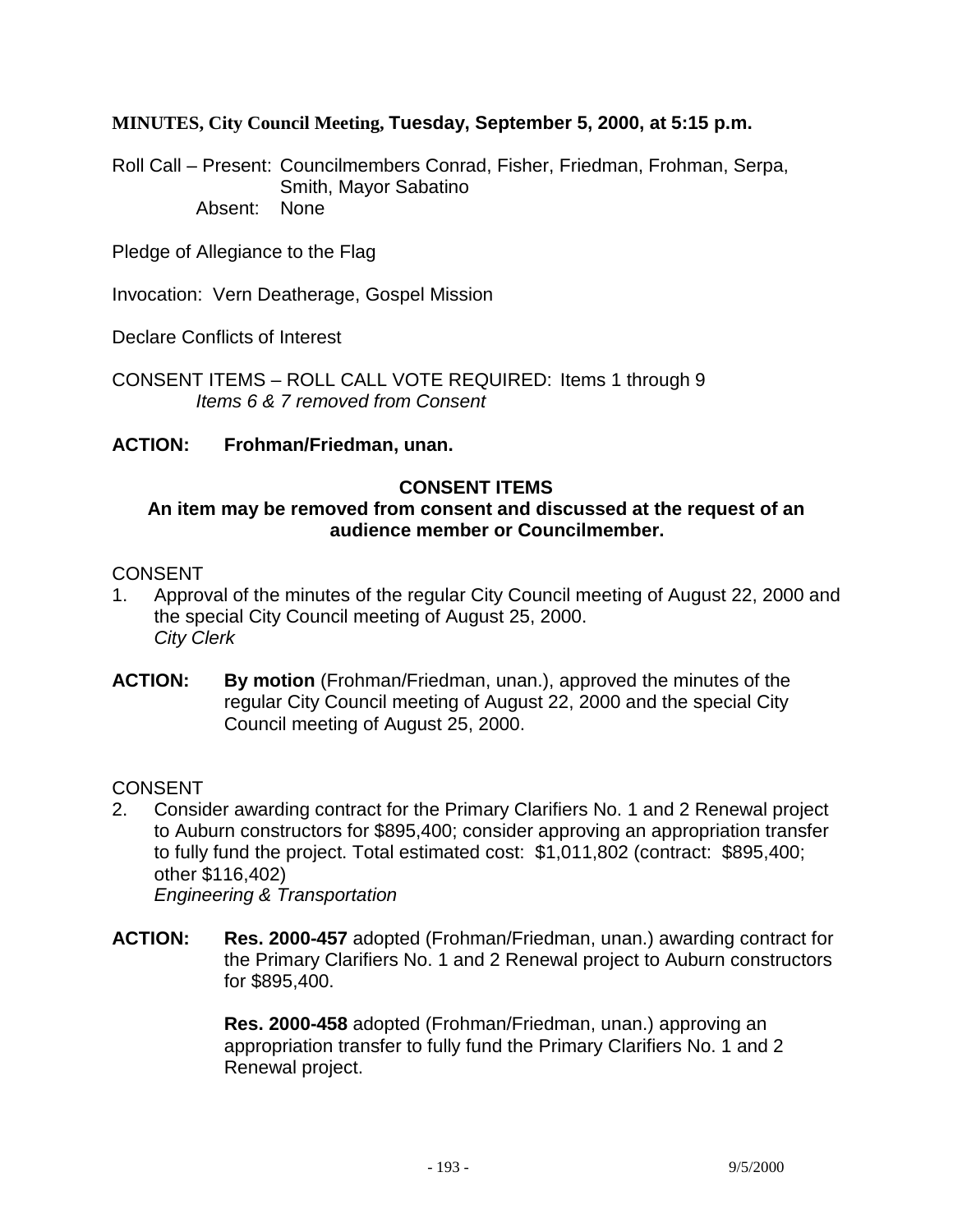### CONSENT

- 3. Consider amending the budget to appropriate \$77,000 from the 1999 Pavement Maintenance Fund and \$74,200 from the 2000 Pavement Maintenance Fund to the Kansas Avenue – Emerald to  $8<sup>th</sup>$  account; consider amending the storm drain budget to appropriate \$40,000 from the Storm Drain Fund Reserves to the Kansas Avenue – Emerald to  $8<sup>th</sup>$  account; consider awarding the contract for the Kansas Avenue reconstruction project to George Reed, Inc. for \$747,109. Total estimated cost: \$844,200 (contract \$747,109; other \$97,091) *Engineering & Transportation*
- **ACTION: Res. 2000-459** adopted (Frohman/Friedman, unan.) amending the budget to appropriate \$77,000 from the 1999 Pavement Maintenance Fund and \$74,200 from the 2000 Pavement Maintenance Fund to the Kansas Avenue – Emerald to  $8<sup>th</sup>$  account and amending the storm drain budget to appropriate \$40,000 from the Storm Drain Fund Reserves to the Kansas Avenue – Emerald to  $8<sup>th</sup>$  account.

 **Res. 2000-460** adopted (Frohman/Friedman, unan.) awarding the contract for the Kansas Avenue reconstruction project to George Reed, Inc. for \$747,109.

### **CONSENT**

- 4. Consider accepting as complete the contract of Rutherford and Smith Construction, Inc. for the construction of ranch cannery pump station and forcemain project and authorizing the City Clerk to file a Notice of Completion. Final cost: \$3,578,334.69. Funds are budgeted. *Engineering & Transportation*
- **ACTION: Res. 2000-461** adopted (Frohman/Friedman, unan.) accepting as complete the contract of Rutherford and Smith Construction, Inc. for the construction of ranch cannery pump station and forcemain project and authorizing the City Clerk to file a Notice of Completion.

- 5. Consider authorizing the City Manager to execute a Joint Powers agreement with Stanislaus County for the purpose of acquiring right of way for the Pelandale/McHenry intersection improvements project; and consider making the findings that the project is within the scope of the General Plan Master Environmental Report (EIR). *Engineering & Transportation*
- **ACTION: Res. 2000-462** adopted (Frohman/Friedman, unan.) authorizing the City Manager to execute a Joint Powers agreement with Stanislaus County for the purpose of acquiring right of way for the Pelandale/McHenry intersection improvements project.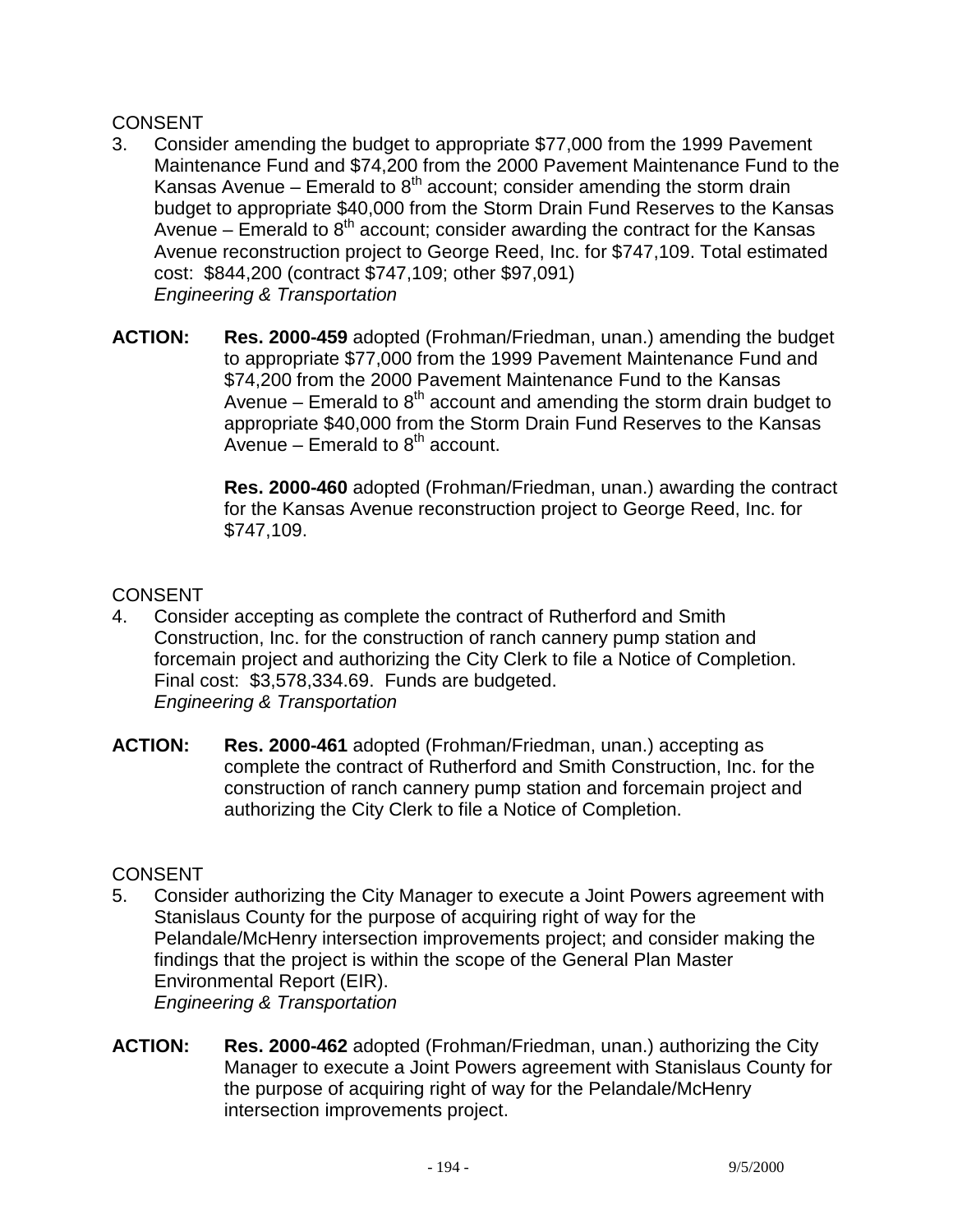**Res. 2000-463** adopted (Frohman/Friedman, unan.) making the findings that the project is within the scope of the General Plan Master Environmental Report (EIR).

### *Item #6 removed from Consent*

- 6. Consider approving an amendment to the catering agreement with DoubleTree Hotel as it pertains to use by non-profit organizations. *Recreation & Neighborhoods/Financial Policy Committee*
- **ACTION: By motion** (Smith/Fisher, unan.) returned item to Financial Policy Committee.

### *Item #7 removed from Consent*

7. Consider authorizing a Request for Proposals (RFP) for a financial program review and reconciliation of HUD funds received by the City of Modesto from 1997 through 2000.

*Recreation & Neighborhoods/Financial Policy Committee* 

**ACTION: Res. 2000-464** adopted (Frohman/Friedman, unan.) authorizing a Request for Proposals (RFP) for a financial program review and reconciliation of HUD funds received by the City of Modesto from 1997 through 2000, with a review by the financial Policy Committee and the Audit Committee. The contract will return to the Council for consideration and final approval.

### **CONSENT**

- 8. Consider declaring Pioneer Americas Inc. the low responsive and responsible bidder for liquid chlorine for an estimated \$106,047 for the Operations & Maintenance Department – Secondary Waste Water Treatment Plant. *Finance*
- **ACTION: Res. 2000-465** adopted (Frohman/Friedman, unan.) declaring Pioneer Americas Inc. the low responsive and responsible bidder for liquid chlorine for an estimated \$106,047 for the Operations & Maintenance Department – Secondary Waste Water Treatment Plant.

- 9. Consider supporting Proposition 35, "The Fair Competition and Taxpayer Savings Act" Initiative. *Engineering & Transportation/Financial Policy Committee*
- **ACTION: Res. 2000-466** adopted (Frohman/Friedman, unan.) supporting Proposition 35, "The Fair Competition and Taxpayer Savings Act" Initiative.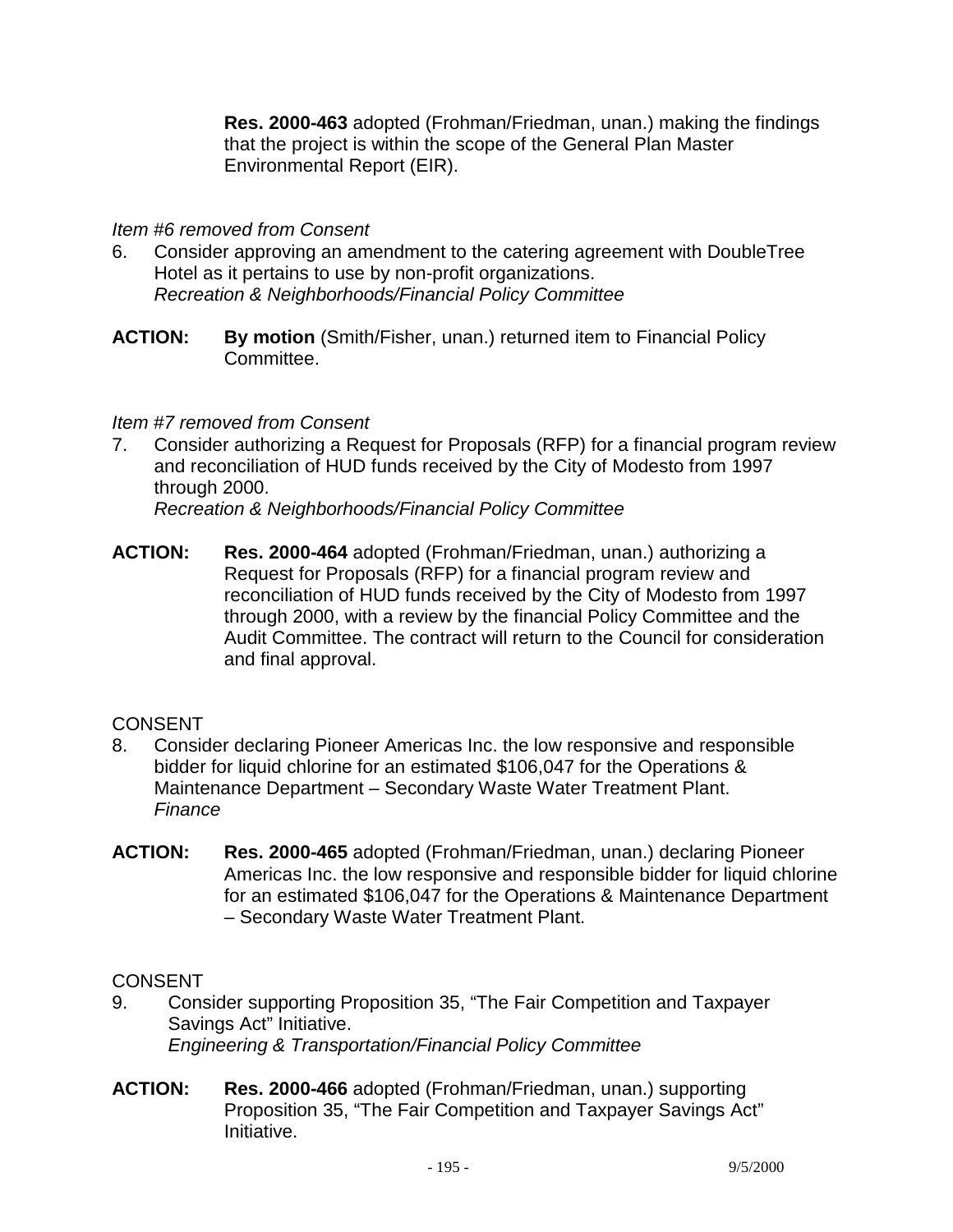### ACKNOWLEDGEMENTS AND PRESENTATIONS

- 10. Presentation by Pete Bakker, owner of Coit Services, Inc. and Coit Restoration, of a video entitled "Modesto – Our Quality of Life".
- **ACTION:** No action was taken.

### ORAL COMMUNICATIONS

• Miguel Donoso noted public safety concerns at the El Capitan Motel and requested an ethnic breakdown of Modesto Police Department workforce.

### WRITTEN COMMUNICATIONS

- 11. Letter from Mr. Mack Wilson regarding an issue with the Modesto Police Department.
- **ACTION:** No action was taken.
- 12. Letter from Barbara Deatherage requesting to address the City Council regarding the August 23<sup>rd</sup> Modesto Bee article by Suzanne Hurt regarding the homeless problems in the La Loma area.
- **ACTION:** No action was taken.
- 13. Letter from James Lissner regarding cost of obtaining Police reports.
- **ACTION:** By motion (Serpa/Frohman, unan.) item was referred to the Police Department.

### **HEARINGS**

14. Hearing to consider designation of the property located at 124 Sycamore Avenue as a Modesto Landmark Preservation Site. (Dorothy and Arthur Scully, Property Owners)

(Item requested to be continued to October 10, 2000 to allow review by Human Services Committee)

*Recreation & Neighborhoods* 

#### **ACTION: By motion** (Friedman/Fisher, unan.)**,** item continued to October 10, 2000.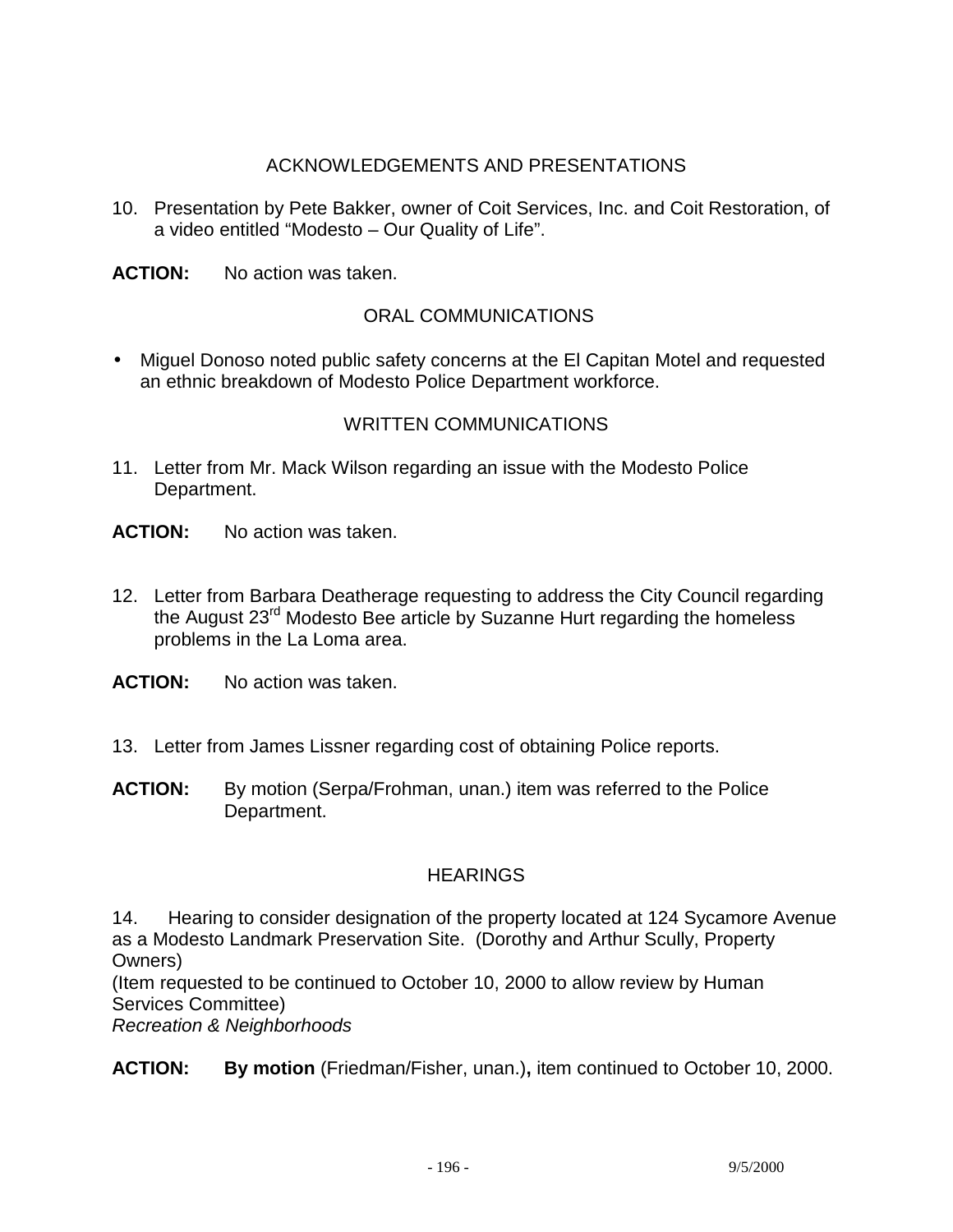15. Hearing to consider designation of the property at 400 Tuolumne Boulevard as a Landmark Preservation Site. (Municipal Golf Course – City of Modesto, Property Owner)

(Item requested to be continued to October 10, 2000 to allow review by Human Services Committee)

*Recreation & Neighborhoods* 

**ACTION: By motion** (Friedman/Fisher, unan.) item continued to October 10, 2000.

# NEW BUSINESS

- 16. Consider approving the Internet/Intranet Technology Action Plan and authorize a fund transfer in the amount of \$107,000 from the General Fund Reserve for implementation. *City Manager/Utility Services & Franchises Committee*
- **ACTION: Res. 2000-467** adopted (Frohman/Friedman, unan.) approving the Internet/Intranet Technology Action Plan and authorize a fund transfer in the amount of \$107,000 from the General Fund Reserve for implementation.
- 17. Consider authorizing the City Attorney to convey the City's response to the 1999- 2000 Stanislaus County Civil Grand Jury's Final Report regarding Modesto sewer and water rates. *City Attorney*
- **ACTION: Res. 2000-468** adopted (Sabatino/Fisher, majority; Conrad, no) authorizing the City Attorney to convey the City's response to the 1999- 2000 Stanislaus County Civil Grand Jury's Final Report regarding Modesto sewer and water rates including clarifications made to responses 15, 21, 22, 24, 26 and 35.
- 18. Consider approving a resolution of intention to amend the contract between the City and CalPERS to provide 2% at 55 retirement formula and Third Level of 1959 Survivors Benefits for miscellaneous members.  *Personnel*
- **ACTION: Res. 2000-469** adopted (Frohman/Friedman, unan.) approving a resolution of intention to amend the contract between the City and CalPERS to provide Section 21354 (2% at 55 Full and Modified formula) and Section 21573 (Third Level of 1959 Survivor Benefits) for local miscellaneous members and authorizing City Clerk to certify compliance with Government Code Section 7507.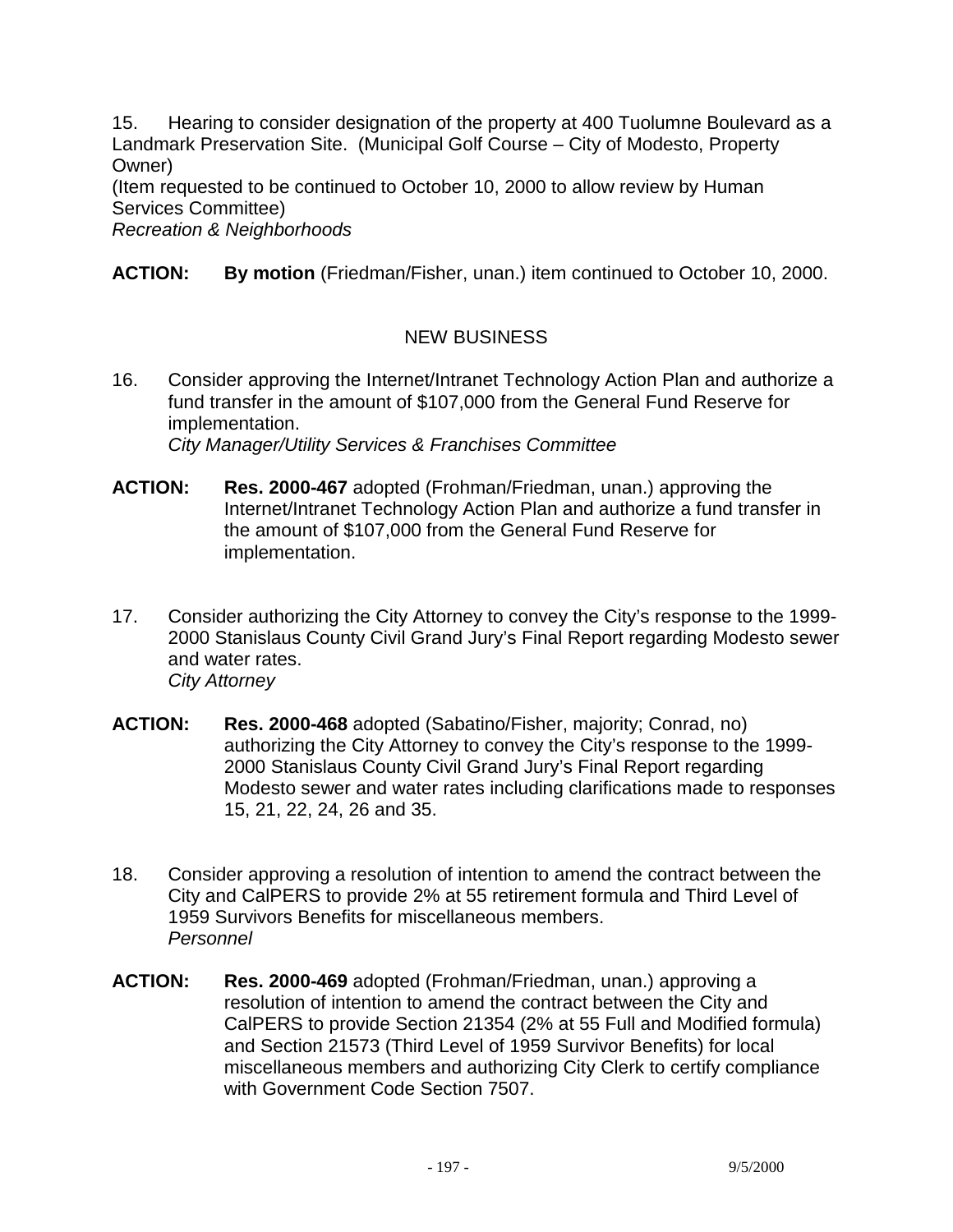**Res. 2000-470** adopted (Frohman/Friedman, unan.) approving an agreement with CalPERS to pool 1959 Survivor Benefits.

 **By motion** (Frohman/Friedman, unan.) introduced Ordinance **3185-C.S**. to amend contract between the City and CalPERS to provide for 2% at 55 retirement formula and Third Level of 1959 Survivor's Benefits for miscellaneous members

- 19. Consider awarding a contract to Yeoman's Pump, Inc. for the Scenic Bend lift station – pumps for \$160,310.88. Total estimated cost: \$168,326 (contract \$160,310.88; other \$8,015.12) Funds are budgeted.) *Engineering & Transportation*
- **ACTION: Res. 2000-471** adopted (Fisher/Conrad, unan.) rejecting all bids received for Scenic Bend lift station – pumps project.

### COUNCIL COMMENTS AND REPORTS

None.

# MATTERS TOO LATE FOR THE AGENDA

None.

### ADJOURNMENT

The meeting adjourned at 9:30 p.m.

### CLOSED SESSION

The meeting adjourned to Closed Session to consider the following:

 CONFERENCE WITH LABOR NEGOTIATOR: (Pursuant to section 54957.6 of the Government Code)

 *Agency negotiator: Robin Renwick, Personnel Director* 

Employee Organization: Modesto City Fire Fighters Association

The City Attorney returned at 10:25 p.m. and reported no action had been taken.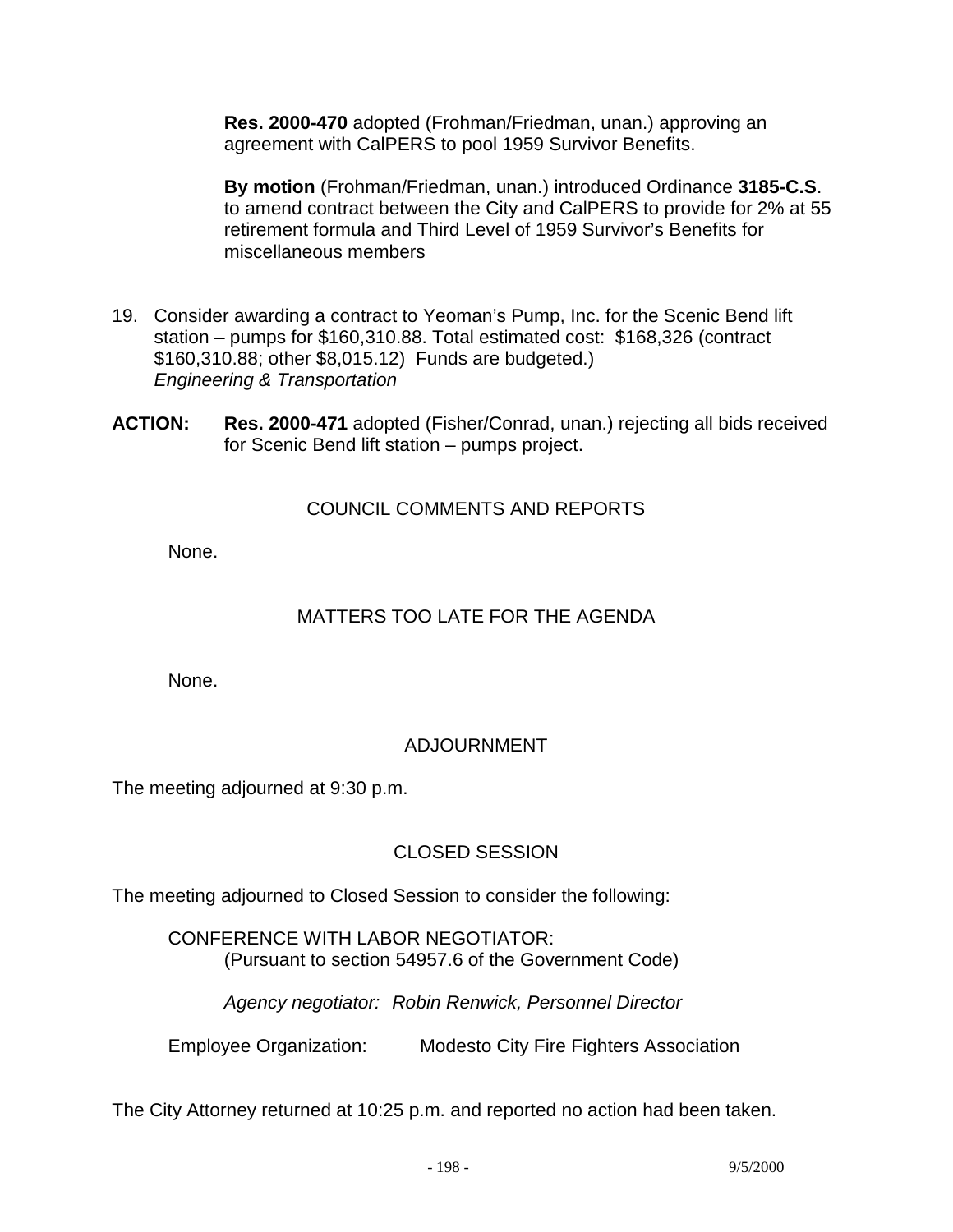**MINUTES, City of Modesto, Tuesday, September 12, 2000, at 5:15 p.m.** 

ROLL CALL – Present: Councilmembers Conrad, Fisher, Friedman, Frohman, Serpa, Smith, Mayor Sabatino Absent: None

PLEDGE OF ALLEGIANCE TO THE FLAG

INVOCATION: Reverend Cliff Sexton, First Baptist Church

### *DECLARE CONFLICT OF INTERESTS - None*

CONSENT ITEMS – ROLL CALL VOTE REQUIRED: Items 1 through 2

**ACTION:** Friedman/Fisher, unan.

### **CONSENT ITEMS**

#### **An item may be removed from consent and discussed at the request of an audience member or Councilmember.**

#### CONSENT

- 1. Approval of the minutes of the regular City Council meeting of September 5, 2000.
- **ACTION: By motion** (Friedman/Fisher, unan.), approved the minutes of the special and regular City Council meeting of September 5, 2000.

#### CONSENT

- 2. Consider approving a lease agreement with Leonard Reisz for lease of City-owned orchard property at 4205 Gomes Road. *Operations & Maintenance*
- **ACTION: Res. 2000-472** adopted (Friedman/Fisher, unan.), approving a lease agreement with Leonard Reisz for lease of City-owned orchard property at 4205 Gomes Road.

### ACKNOWLEDGEMENTS AND PRESENTATIONS

- 3. Introduction of Recreation and Neighborhoods Department mascots, Mac and Maggie Magpie.
- **ACTION:** Recreation and Neighborhoods Director Jim Niskanen introduced Mac and Maggie Magpie.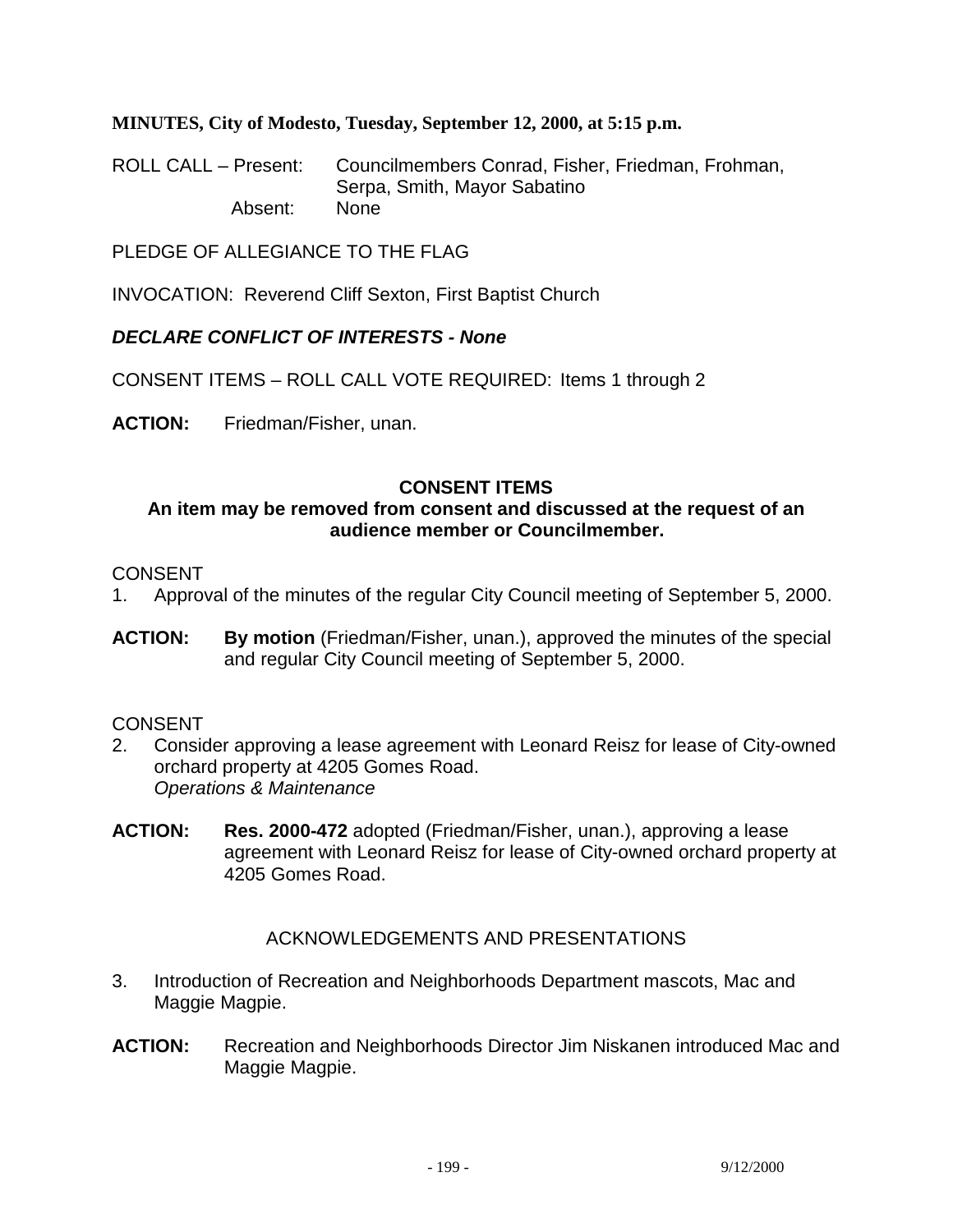### ORAL COMMUNICATIONS

- Alison Boucher, Friends of the Tuolumne, made requests to improve the Gateway Project Plan.
- Councilmember Smith congratulated Little A's on their success in leading their division.

### UNFINISHED BUSINESS

- 4. Oral report from Police Department regarding Prescott Estates.
- **ACTION:** No action taken.

#### **HEARINGS**

#### *Councilmember Fisher absent due to conflict.*

- 5. Hearing to consider the Planning Commission recommendation to amend the permitted uses allowed in P-D(225) to include on-sale liquor in addition to beer and wine, property located on the east side of North Carpenter Road south of Kansas Avenue at 500 North Carpenter Road (Legends Café, Art Mitchell) *Community Development Department*
- **ACTION: By motion** (Friedman/Conrad, unan.; Fisher, absent)**,** introduced Ord. No.3186–C.S. amending the permitted uses allowed in P-D(225) to include on-sale liquor in addition to beer and wine, property located on the east side of North Carpenter Road south of Kansas Avenue at 500 North Carpenter Road (Legends Café, Art Mitchell).
- 6. Hearing to consider adopting a resolution increasing parking rates.  *Operations & Maintenance Department; Transportation Policy Committee*
- **ACTION: Res. 2000-473** adopted (Sabatino/Fisher, unan.) increasing parking rates with a six-month review on the special events rate, review all rates annually and to include inflaters on all rate.

### NEW BUSINESS

- 7. Consider approving policies relating to sewer rate equity and equity adjustment; a proposed equity adjustment; 3% across-the-board sewer rate increase; and consider setting November 14, 2000 as the Proposition 218 public hearing date. *Engineering & Transportation; Utility Services & Franchise Committee; Sewer Rate Advisory Group; Downtown Improvement District*
- **ACTION: Res. 2000-474** adopted (Fisher, Smith, unan.) setting November 14, 2000 as a public hearing with the intent to consider the policies, the proposed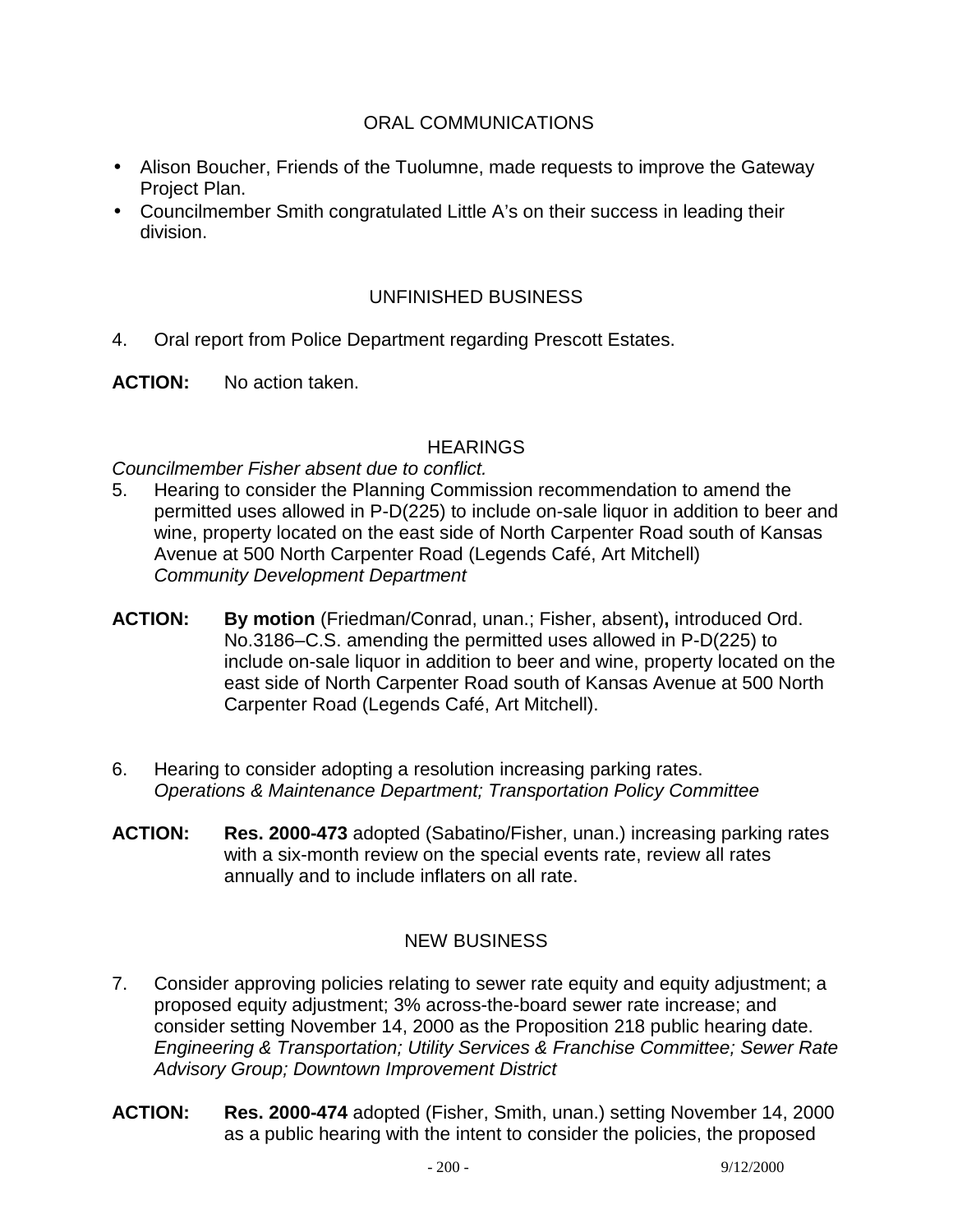equity adjustment, and the 3% across-the-board sewer rate increase, and also consider revising reserve policy.

# COUNCIL COMMENTS AND REPORTS

- 8. Consider authorizing a formal request be sent to the Stanislaus County Board of Supervisors for an amendment to our Bradley Burns Sales Tax Agreement to discontinue the five percent (5%) transfer to Stanislaus County. *City Manager*
- **ACTION: Res. 2000-475** adopted (Fisher/Conrad, unan.) authorizing the City Manager and Mayor to initiate discussion with the Stanislaus County Board of Supervisors for an amendment to our Bradley Burns Sales Tax Agreement to discontinue the five percent (5%) transfer to Stanislaus County, and to invite Mayors from Turlock and Oakdale to participate in discussion for the same purpose on behalf of their cities. A background of other cities was also requested by the Council.

# MATTERS TOO LATE FOR THE AGENDA

None.

### ADJOURNMENT

The meeting adjourned at 8:19 p.m.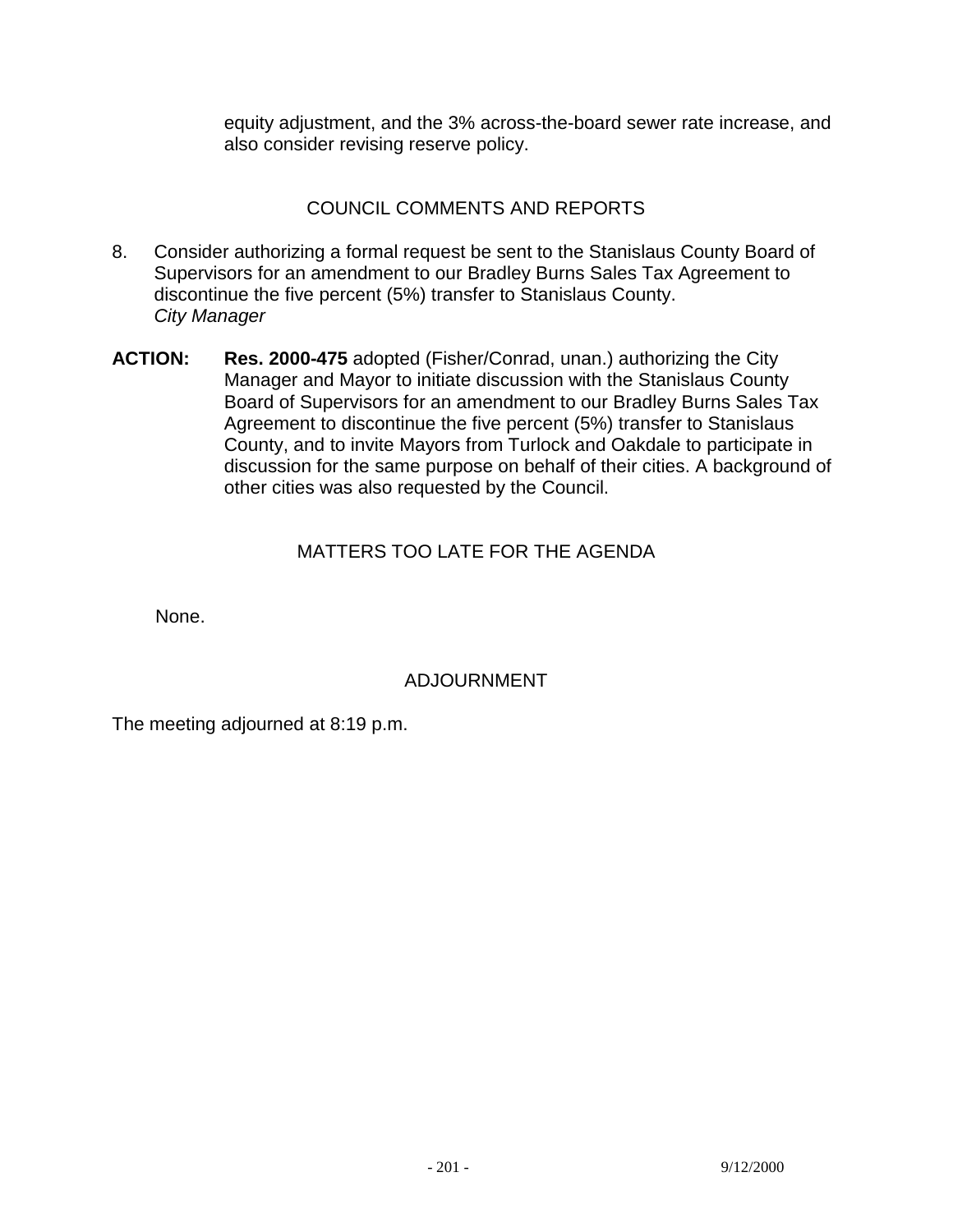**MINUTES, City Council Meeting, Tuesday, September 19, 2000, at 5:15 p.m.** 

Roll Call – Present: Councilmembers Conrad, Fisher, Friedman, Frohman, Serpa, Smith, Mayor Sabatino Absent:

Pledge of Allegiance to the Flag

Invocation: Rev. John Fraioli, Big Valley Grace Church

Declare Conflicts of Interest - None

CONSENT ITEMS – ROLL CALL VOTE REQUIRED: Items 1 through 5

**ACTION:** Friedman/Fisher, unan.

### **CONSENT ITEMS**

#### **An item may be removed from consent and discussed at the request of an audience member or Councilmember.**

#### CONSENT

- 1. Approval of the minutes of the regular City Council meeting of September 12, 2000.
- **ACTION: By motion** (Friedman/Fisher, unan.), approved the minutes of the regular City Council meeting of September 12, 2000.

#### **CONSENT**

2. Consider authorizing Request for Proposals (RFP) for the development, improvement or preservation of low- and moderate-income affordable housing units using HOME funds. A total of \$1,027, 658 of assistance is available for Fiscal Year 2000-01.

 *(Recreation & Neighborhoods)* 

**ACTION: Res. 2000-476** adopted (Friedman/Fisher, unan.) authorizing Request for Proposals (RFP) for the development, improvement or preservation of low- and moderate-income affordable housing units using HOME funds.

#### **CONSENT**

3. Consider approval of the final map of Madison Pointe Subdivision in the Pelandale-Snyder Specific Plan area and authorizing the City Manager to sign an agreement with the subdividers as required by Section 4-4.604(c) of the Municipal Code. (Owners: Western Pacific Housing-Windsor Pointe, LLC.)  *(CDD/Development Services)*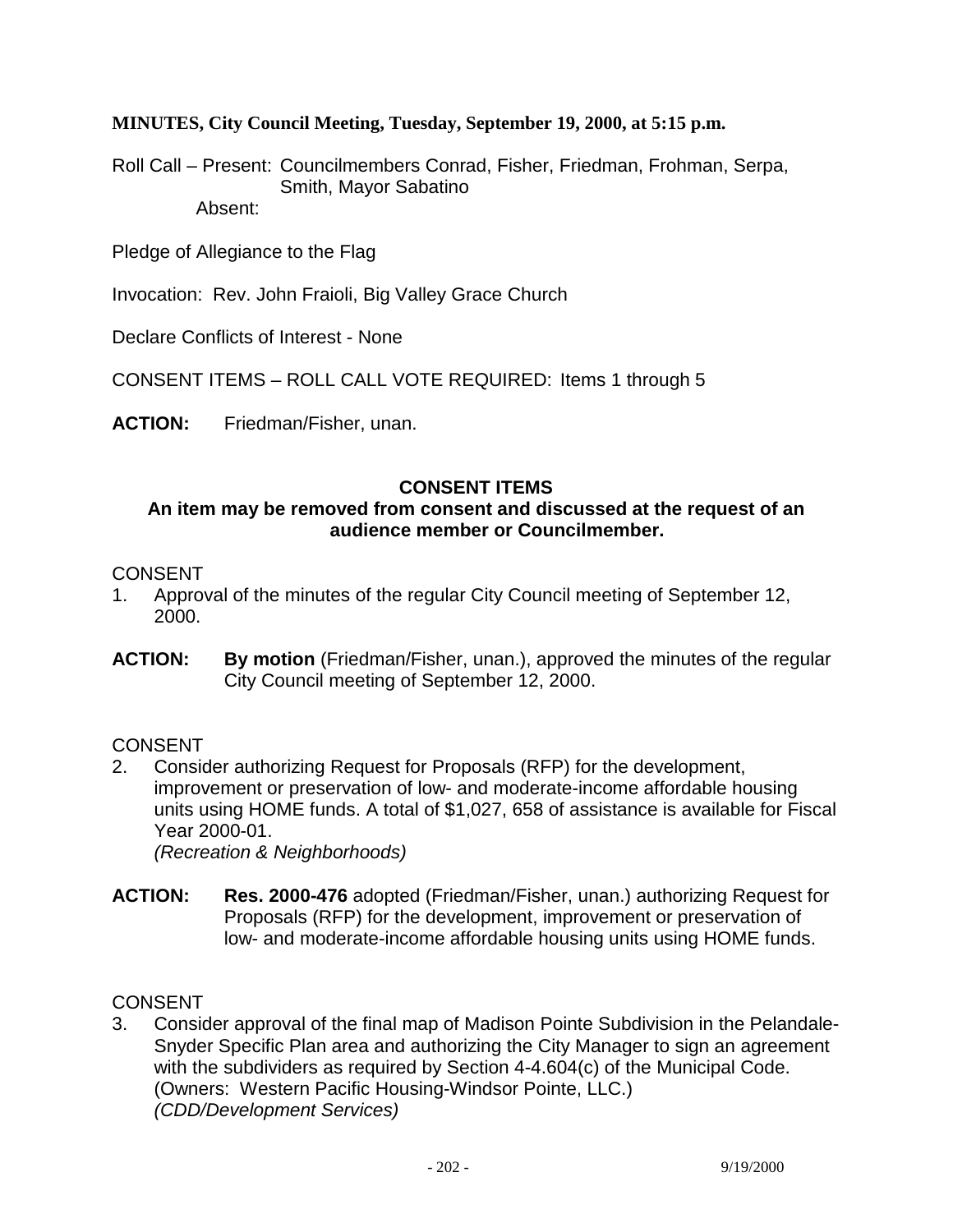**ACTION: Res. 2000-477** adopted (Friedman/Fisher, unan.) approving the final map of Madison Pointe Subdivision in the Pelandale-Snyder Specific Plan area and authorizing the City Manager to sign an agreement with the subdividers as required by Section 4-4.604(c) of the Municipal Code.

### **CONSENT**

Consider authorizing benefit changes for unrepresented Management and Confidential employees to align with recent MCEA MOU provisions. Total estimated cost: \$9,180. Funds are budgeted.) *(Personnel)* 

**ACTION: Res. 2000-478** adopted (Friedman/Fisher, unan.) authorizing benefit changes for unrepresented Management and Confidential employees to align with recent MCEA MOU provisions.

### CONSENT

- 4. Final adoption of Ord. No. 3186-C.S. amending permitted uses allowed in P-D(225), property located on the east side of North Carpenter Road south of Kansas Avenue at 500 North Carpenter Road (Legends, Café, Art Mitchell).
- **ACTION: By motion** (Friedman/Fisher, unan.)**,** approved final adoption of Ord. No. 3186-C.S. amending permitted uses allowed in P-D(225), property located on the east side of North Carpenter Road south of Kansas Avenue at 500 North Carpenter Road.

### ACKNOWLEDGEMENTS AND PRESENTATIONS

Presentation of a Proclamation regarding Pollution Prevention Week, September 18-24, 2000.

- **ACTION:** Presentation made by Mayor Sabatino. Bev Mc Cullough accepted proclamation.
- Presentation of a Proclamation regarding Latino Behavioral Health Week, September 17-23, 2000.
- **ACTION:** Presentation made by Mayor Sabatino. Dan Souza accepted proclamation.

### ORAL COMMUNICATIONS

• Comments were received from concerned members of the community regarding the death of Alberto Sepulveda: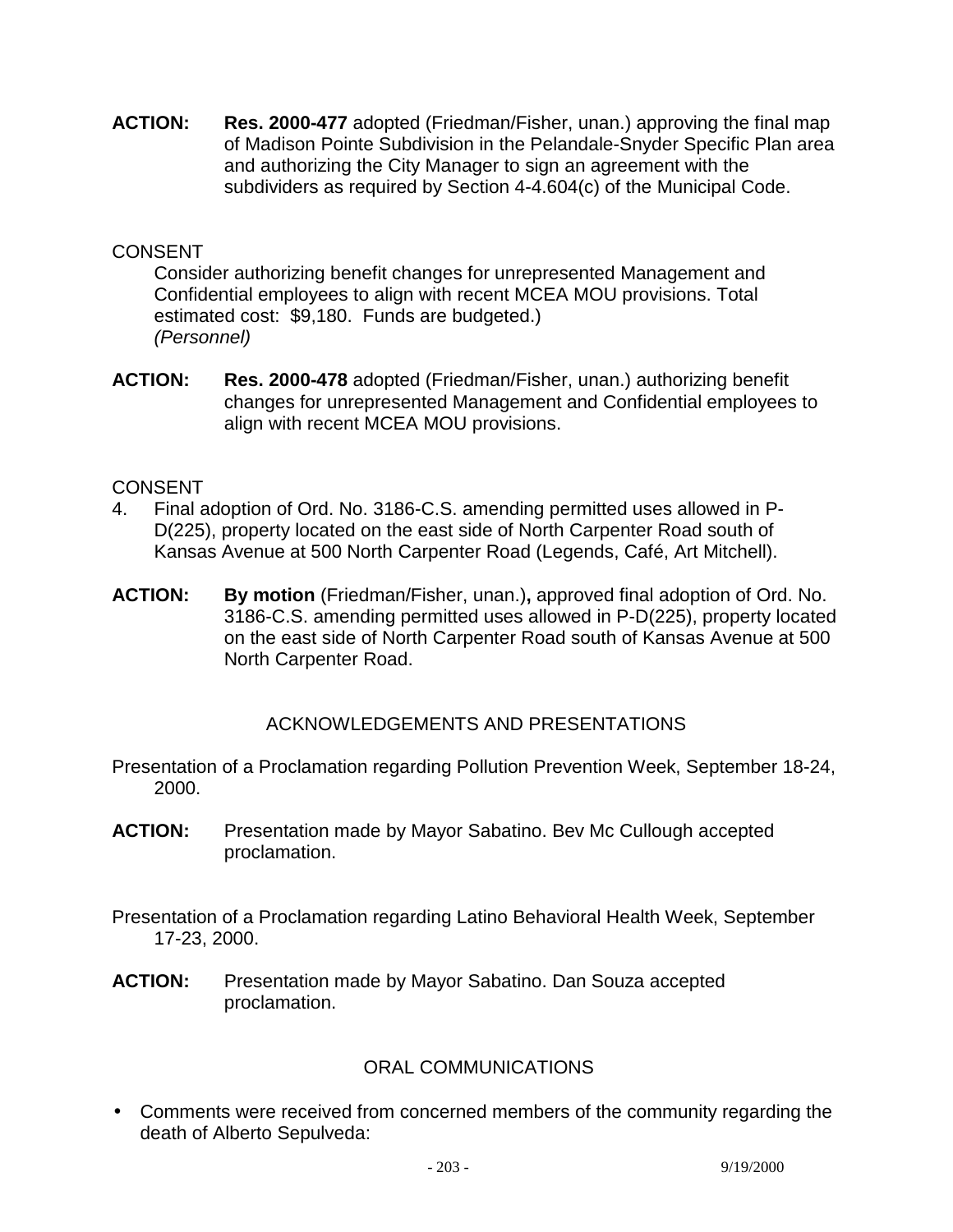- Moises Sepulveda, Larry Hill, Raul Ortega, Norma Anaya Barron, Pablo Amaro, Gabriela Thompson-Gajara, Moises Sepulveda Jr., Hector Berra, Jeannette Martinez, Daniel Garcia Sr., Vangie Garca, Bob Shook, Ricardo Garcia, Hazel Tadlock, Elizabeth Mendoza, Ruth Valez-Laherock, Sadel Rodriguez, Ruben Martinez, Jose Cuevas, Donna Gonzalez, Mac Wilson, John Solavana, Marcus Ramirez, Phyllis Adelanto, Michael Garcia
- Oliver Sheldon spoke regarding Prescott Estates and noted the need to clean up the area.

# NEW BUSINESS

*Item #6 continued to September 26, 2000* 

- 6. Consider designating Voting and Alternate Voting Delegates, Annual Congress of Cities, December 5-9, 2000, Boston, Massachusetts.  *(City Clerk)*
- 7. Consider designating a specific crosswalk in the community the "Alberto Sepulveda Safety Crossing" at the suggestion of Councilmember Frohman.
- **ACTION:** No action taken

#### COUNCIL COMMENTS AND REPORTS

None.

### MATTERS TOO LATE FOR THE AGENDA

None.

### ADJOURNMENT

The meeting adjourned at 7:20 p.m.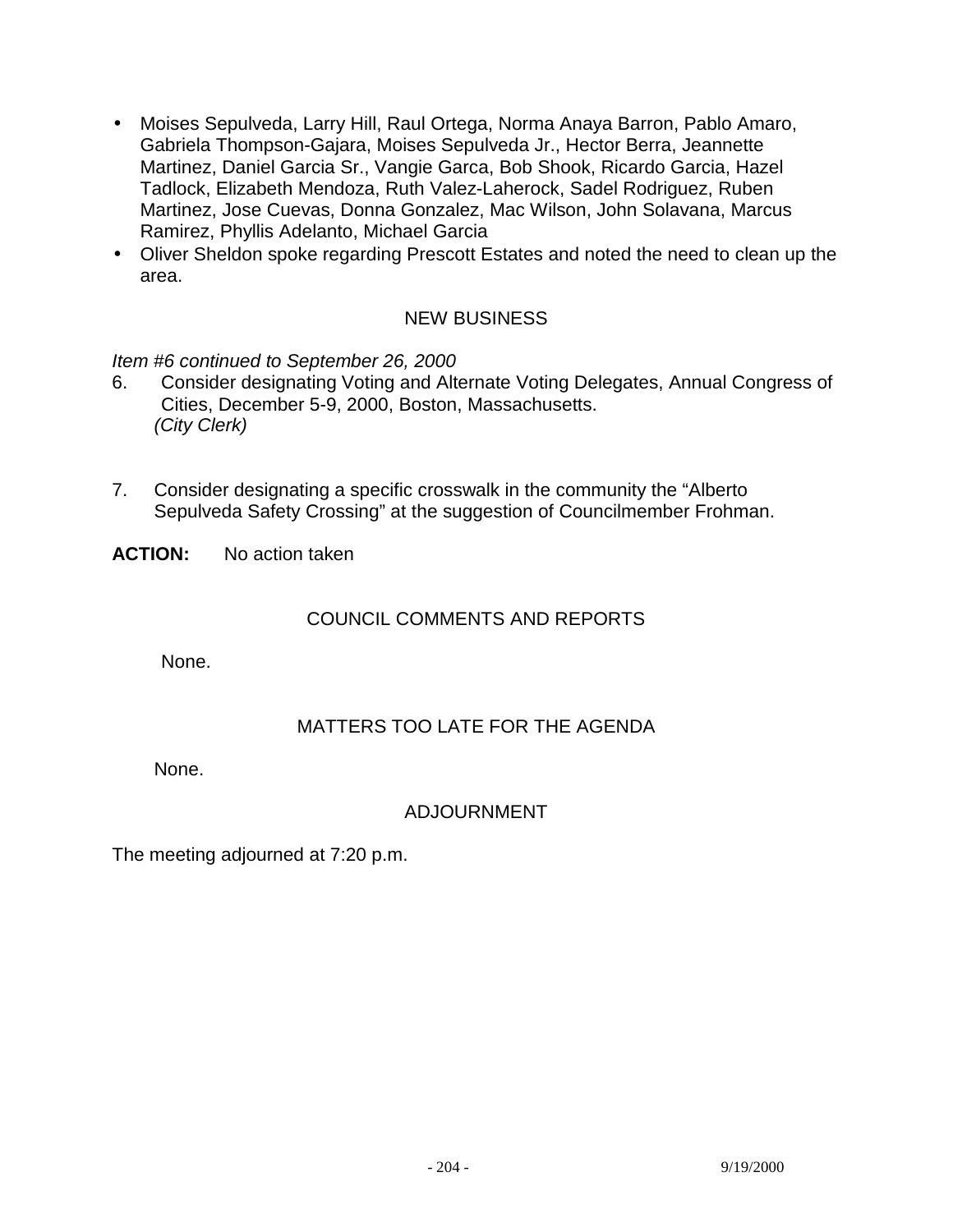MINUTES, Special City Council Meeting – Workshop, Saturday, September 23, 2000, at 8:30 a.m.

Roll Call – Present: Councilmembers Conrad, Fisher, Friedman, Frohman, Serpa, Smith, Mayor Sabatino

Absent: None

The business considered at said special workshop City Council meeting consisted of the following:

1. Discussion and formulation of economic development strategies.

Discussion took place regarding economic development strategies by the Council and Charter officers.

2. Oral Communications

None.

- 3. Council Comments and Reports None.
- 4. Matters Too Late for the Agenda None.

# ADJOURNMENT

The meeting adjourned to Closed Session at 2:20 p.m.

The City Attorney returned at 3:20 p.m. and reported no action was taken.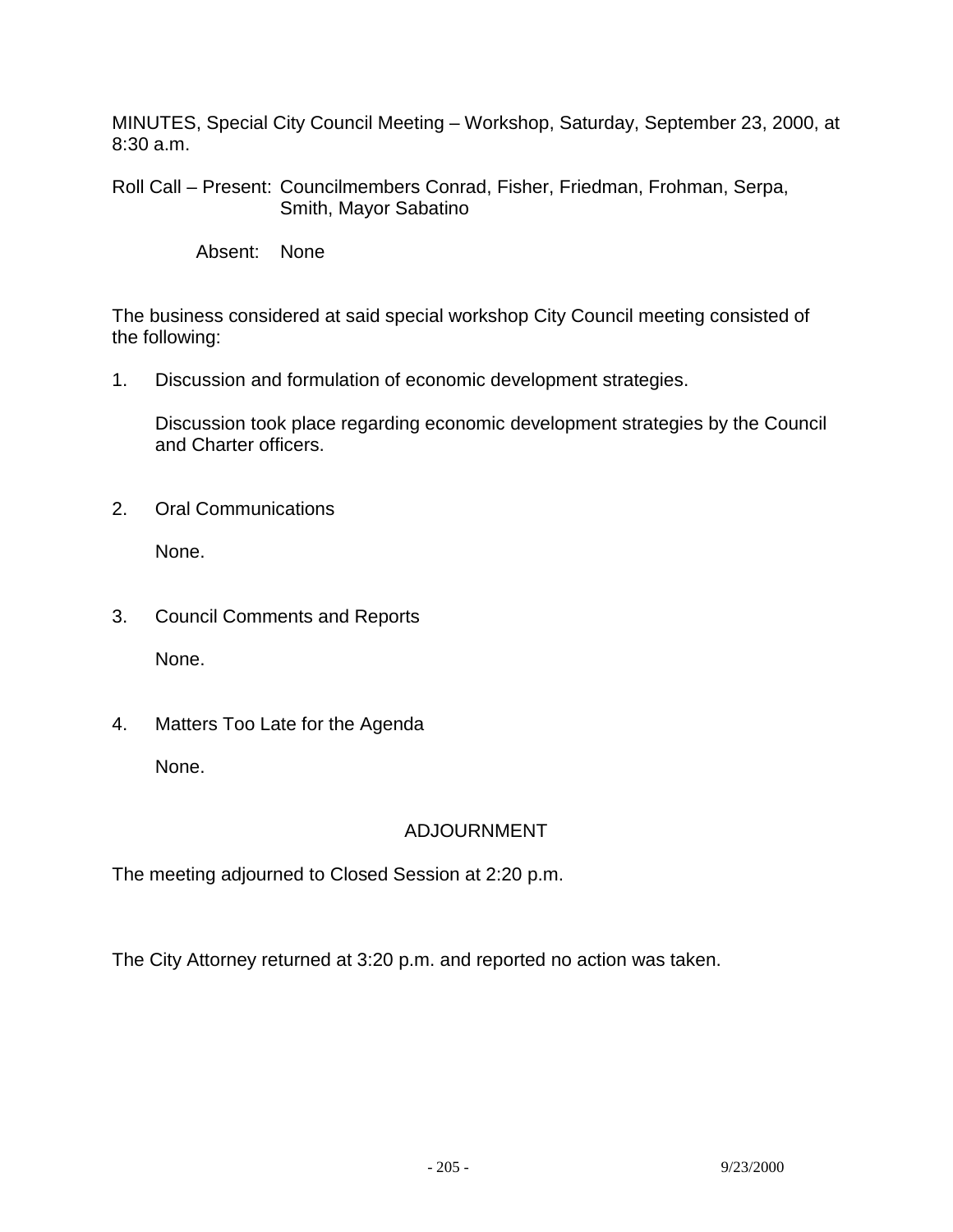MINUTES, **City Council Meeting,** Tuesday, September 26, 2000, at 5:15 p.m.

Roll Call – Present: Councilmembers Conrad, Fisher, Friedman, Frohman, Serpa, Smith, Mayor Sabatino

Absent: None

Pledge of Allegiance to the Flag

Invocation: Rev. Rev. David Seifert, Big Valley Grace Community Church

Declare Conflicts of Interest - None

CONSENT ITEMS – ROLL CALL VOTE REQUIRED: Items 1 through 16 *Items 5, 9, 13, 15 removed from Consent* 

**ACTION:** Fisher/Friedman, unan.

#### **CONSENT ITEMS**

#### **An item may be removed from consent and discussed at the request of an audience member or Councilmember.**

#### **CONSENT**

- 1. Approval of the minutes of the regular City Council meeting of September 19, 2000.
- **ACTION:** By motion (Fisher/Friedman, unan.), approved the minutes of the regular City Council meeting of September 19, 2000.

#### **CONSENT**

- 2. Final adoption of Ord. No. 3185-C.S. authorizing an amendment to the contract between the City of Modesto and the Board of Administration of the California Public Employees' Retirement System.
- **ACTION: By motion** (Fisher/Friedman, unan.), approved final adoption of Ord. No. 3185-C.S. authorizing an amendment to the contract between the City of Modesto and the Board of Administration of the California Public Employees' Retirement System.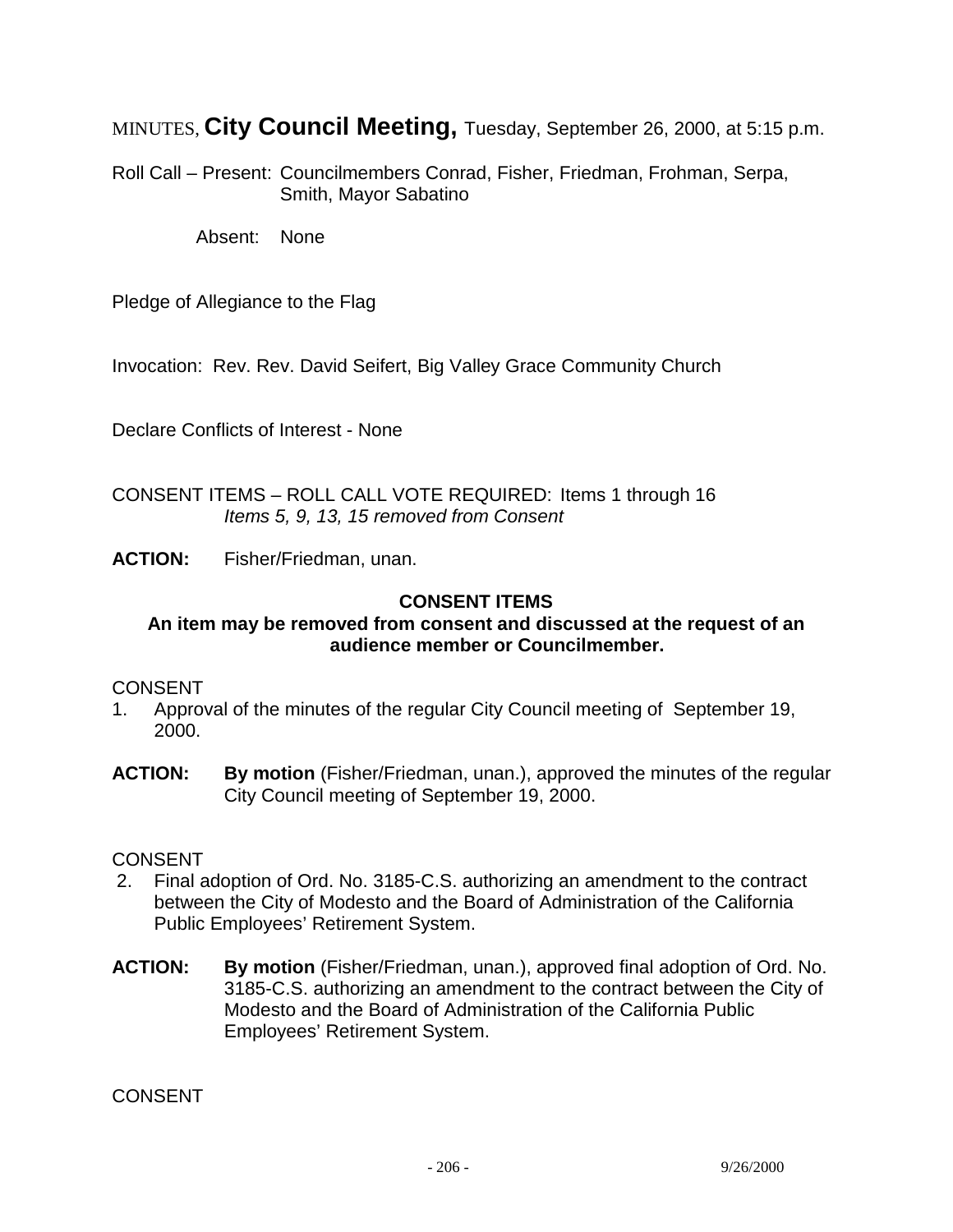- 3. Consider accepting as complete the contract of Conco-West, Inc. for the clarifier control box rehabilitation project and authorize the City Clerk to file the Notice of Completion. (Original contract: \$101,600)
- **ACTION: Res. 2000-479** adopted (Fisher/Friedman, unan.) accepting as complete the contract of Conco-West, Inc. for the clarifier control box rehabilitation project and authorize the City Clerk to file the Notice of Completion.

### **CONSENT**

- 4. Consider accepting as complete the contract of Mozingo Construction Company. for the Bangs Avenue water and sewer mains project and authorize the City Clerk to file the Notice of Completion. (Original contract: \$1,705,854.36) Final cost: \$1,701,194.58. Funds are budgeted.
- **ACTION: Res. 2000-480** adopted (Fisher/Friedman, unan.) accepting as complete the contract of Mozingo Construction Company. for the Bangs Avenue water and sewer mains project and authorize the City Clerk to file the Notice of Completion.

### *Item #5 removed from Consent*

- 5. Consider declaring used Police Department furnishings as surplus and authorizing the disposal of the surplus furnishings by Modesto Junk Company.
- **ACTION: Res. 2000-481** adopted (Serpa/Frohman, unan.) declaring used Police Department furnishings as surplus and authorizing the disposal of the surplus furnishings by Modesto Junk Company.

# **CONSENT**

- 6. Consider rejecting all bids received for construction materials testing services and authorizing a new call for bids on October 10, 2000 at 11:00 a.m. Estimated cost for Fiscal Year 2000-01 \$50,000; 2001-02 \$50,000; Fiscal Year 2000-2-03 \$50,000.
- **ACTION: Res. 2000-482** adopted (Fisher/Friedman, unan.) rejecting all bids received for construction materials testing services and authorizing a new call for bids on October 10, 2000 at 11:00 a.m.

- 7. Consider authorizing the City Manager to execute a settlement agreement between Rick Armstrong Engineering & Building Contractor, Burtson Construction and the City of Modesto.
- **ACTION: Res. 2000-483** adopted (Fisher/Friedman, unan.) authorizing the City Manager to execute a settlement agreement between Rick Armstrong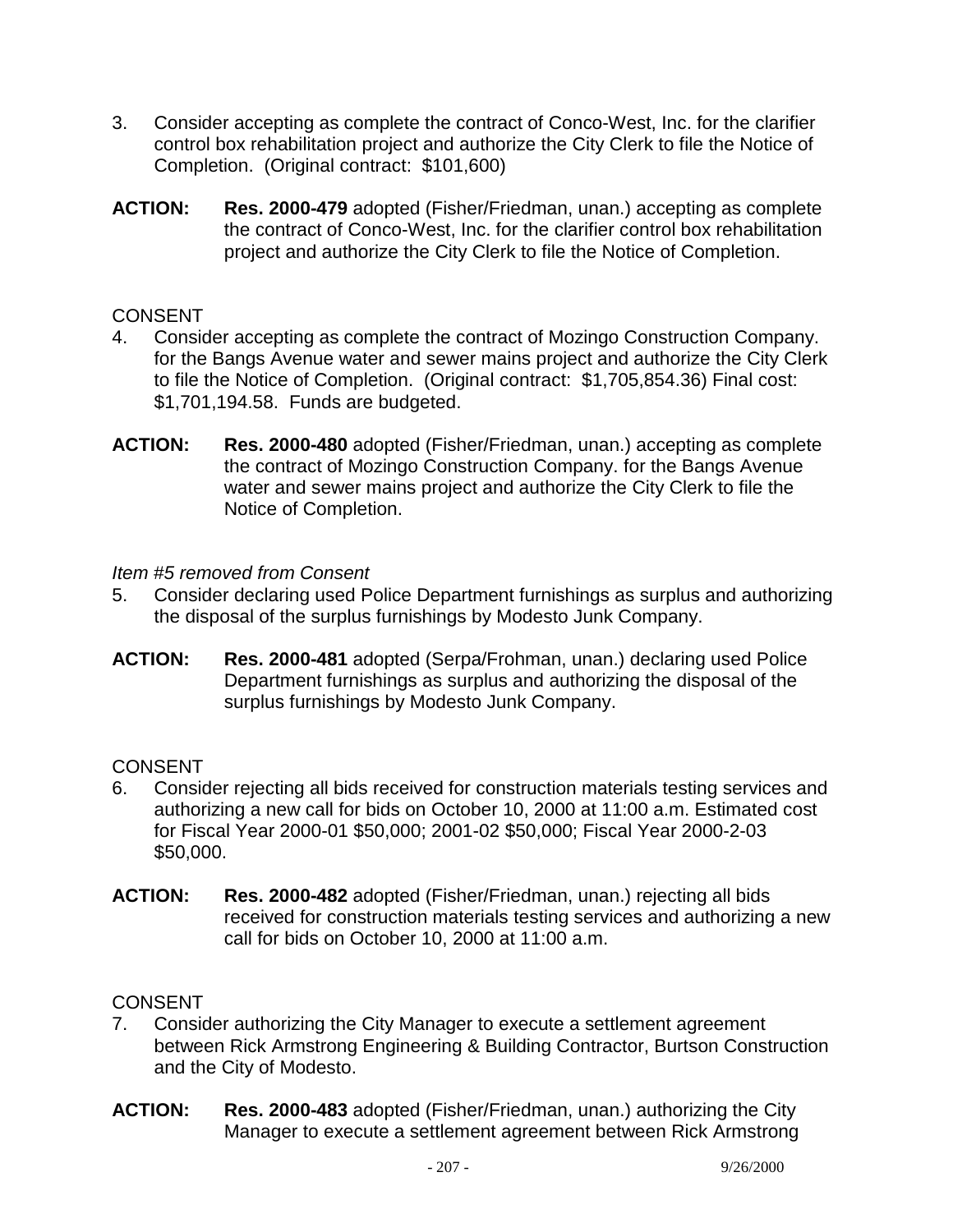Engineering & Building Contractor, Burtson Construction and the City of Modesto.

### **CONSENT**

- 8. Consider accepting Federal AIP 24 grant in the amount of \$380,000 for improvements to the airport including the final phase of the reconstruction of taxiways A and B, resurfacing the general aviation service road, and Phase 1 to expand and reconstruct the air carrier and transient aircraft ramp next to the passenger terminal; and consider accepting Federal AIP 25 grant in the amount of \$270,000 for the completion of an Airport Master Plan and Environmental Impact Report, and authorizing the City Manager to sign both grant offers on behalf of the City.
- **ACTION: Res. 2000-484** adopted (Fisher/Friedman, unan.) accepting Federal AIP 24 grant in the amount of \$380,000 for improvements to the airport including the final phase of the reconstruction of taxiways A and B, resurfacing the general aviation service road, and Phase 1 to expand and reconstruct the air carrier and transient aircraft ramp next to the passenger terminal.

 **Res. 2000-485** adopted (Fisher/Friedman, unan.) accepting Federal AIP 25 grant in the amount of \$270,000 for the completion of an Airport Master Plan and Environmental Impact Report, and authorizing the City Manager to sign both grant offers on behalf of the City.

### *Item #9 removed from Consent*

*Councilmembers Conrad & Friedman excused due to conflict of interest* 

- 9. Consider approval of the final map of Sereno Unit No. 3 subdivision (formerly The Bluffs Subdivision), on Parker Road east of railroad tracks, accepting the public improvements, and authorizing the City Manager to sign an agreement with the subdividers as required by Section 4-4.604(c) of the Municipal Code. (Owners: The Bluffs Senior Housing Development)
- **ACTION: Res. 2000-486** adopted (Fisher/Smith, unan.; Conrad & Friedman, absent) approving the final map of Sereno Unit No. 3 subdivision (formerly The Bluffs Subdivision), on Parker Road east of railroad tracks, accepting the public improvements, and authorizing the City Manager to sign an agreement with the subdividers as required by Section 4-4.604(c) of the Municipal Code.

### **CONSENT**

10. Consider approving addendum to the professional services agreement with Dr. Philip Trompetter for provision of psychological services to Community Service officers. Total estimated cost: \$1,800. Funds are budgeted.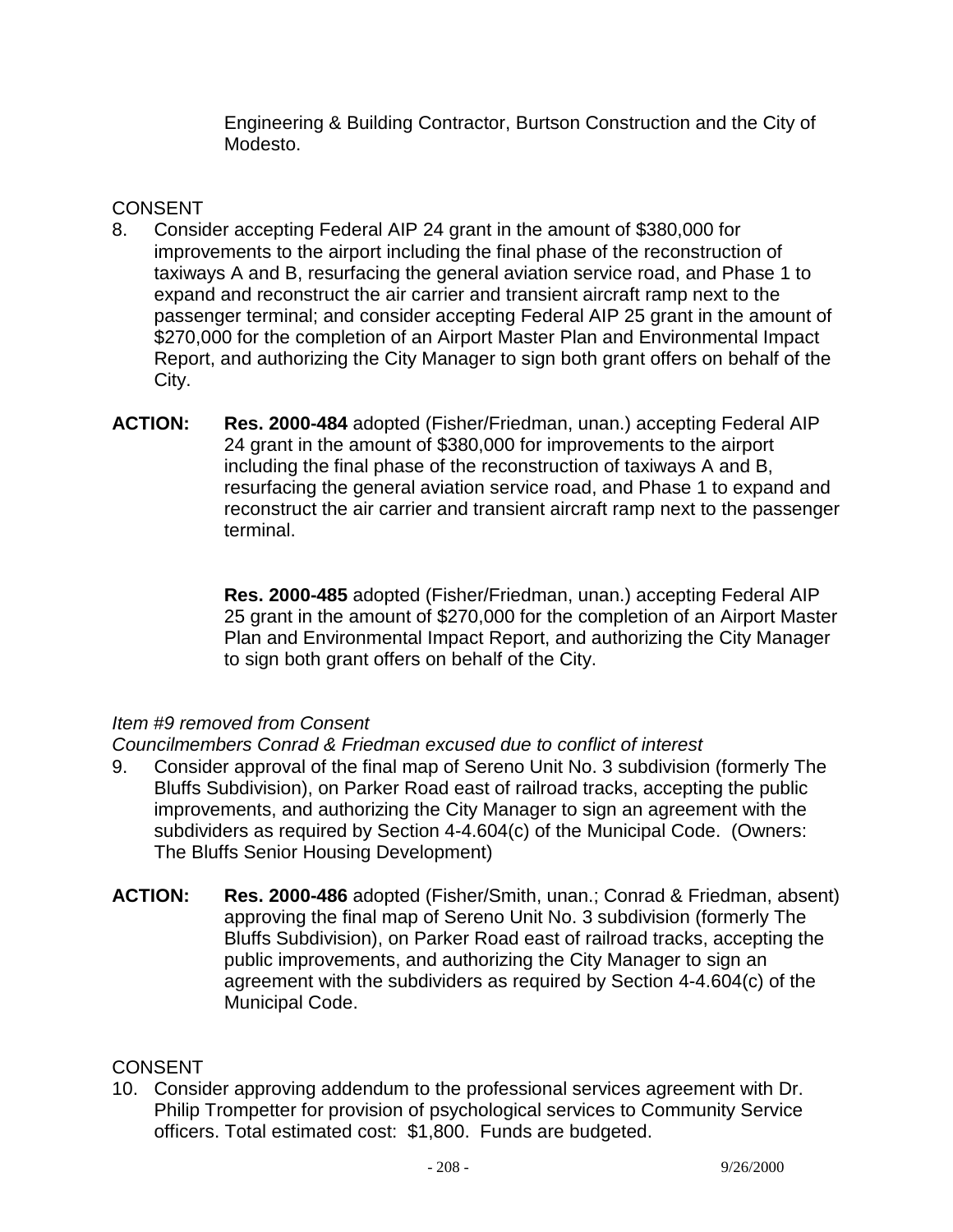**ACTION: Res. 2000-487** adopted (Fisher/Friedman, unan.) approving addendum to the professional services agreement with Dr. Philip Trompetter for provision of psychological services to Community Service officers.

### CONSENT

- 11. Consider amending the Position Classification Plan to amend the job specifications of Systems Analyst, Assistant City Clerk/Auditor, Deputy City Clerk, Housing Finance Specialist, and Drafting and Graphics Technician; and amending the Position Classification Plan to delete the classifications of Police Administrative Assistant, Public Improvement Specialist and Landscape Technician; consider amending the Class Range Table to amend the salary for Assistant City Attorney; and to delete the classifications of Police Administrative Assistant, Public Improvement Specialist and Landscape Technician.
- **ACTION: Res. 2000-488** adopted (Fisher/Friedman, unan.) amending the Position Classification Plan to amend the job specifications of Systems Analyst, Assistant City Clerk/Auditor, Deputy City Clerk, Housing Finance Specialist, and Drafting and Graphics Technician; and amending the Position Classification Plan to delete the classifications of Police Administrative Assistant, Public Improvement Specialist and Landscape Technician.

 **Res. 2000-489** adopted (Fisher/Friedman, unan.) amending the Class Range Table to amend the salary for Assistant City Attorney; and to delete the classifications of Police Administrative Assistant, Public Improvement Specialist and Landscape Technician.

#### **CONSENT**

- 12. Consider adopting the appropriate resolutions to amend the conflict of interest codes for the following departments: Office of the City Manager, Community Development, Engineering & Transportation, Fire, Operations & Maintenance, Personnel, Police and Community services and Neighborhood Connections (Recreation & Neighborhoods).
- **ACTION: Res. 2000-490** adopted (Fisher/Friedman, unan.) amending the conflict of interest codes for the Office of the City Manager.

 **Res. 2000-491** adopted (Fisher/Friedman, unan.) amending the conflict of interest codes for the Community Development Department.

 **Res. 2000-492** adopted (Fisher/Friedman, unan.) amending the conflict of interest codes for the Engineering & Transportation Department.

 **Res. 2000-493** adopted (Fisher/Friedman, unan.) amending the conflict of interest codes for the Fire Department.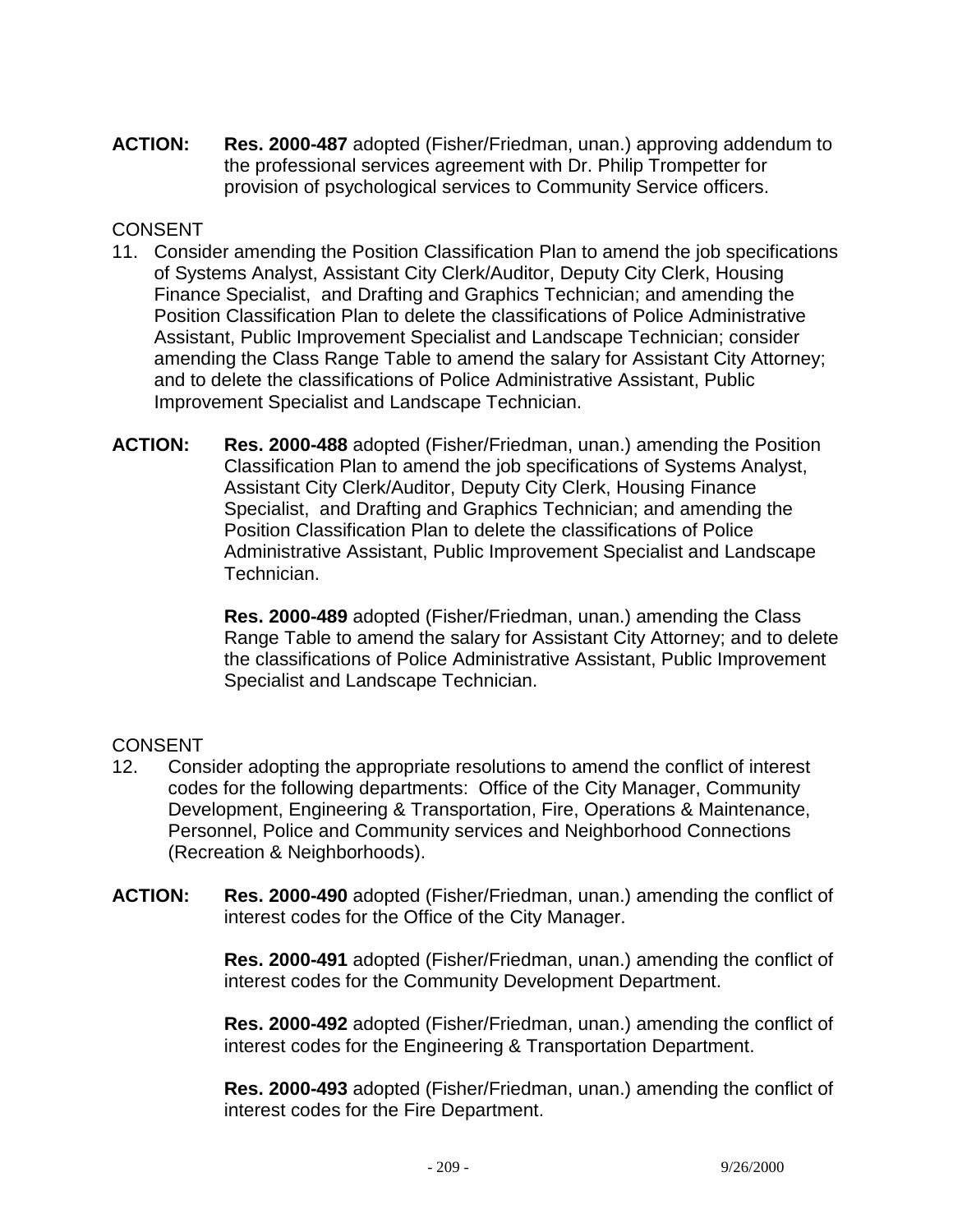**Res. 2000-494** adopted (Fisher/Friedman, unan.) amending the conflict of interest codes for the Operations & Maintenance Department.

 **Res. 2000-495** adopted (Fisher/Friedman, unan.) amending the conflict of interest codes for the Personnel Department.

 **Res. 2000-496** adopted (Fisher/Friedman, unan.) amending the conflict of interest codes for the Police Department

 **Res. 2000-497** adopted (Fisher/Friedman, unan.) amending the conflict of interest codes for the Community Services and Neighborhood Connections (Recreation & Neighborhoods) Department.

### *Item #13 removed from Consent*

- 13. Consider approving agreement with McHenry Museum Society for staff at Museum store. Total est: exp. \$17,427; total est. rev. \$18,746
- **ACTION: Res. 2000-498** adopted (Fisher/Friedman, unan.) approving agreement with McHenry Museum Society for staff at Museum store.

### **CONSENT**

- 14. Consider approving agreement with Candi Cope for concession services at the Modesto Skate Park.
- **ACTION: Res. 2000-499** adopted (Fisher/Friedman, unan.) approving agreement with Candi Cope for concession services at the Modesto Skate Park.

### *Item #15 removed from Consent*

- 15. Consider amending Sections 3-1.125, 3-1.138 and 3-1.141 of Article 1 of Chapter 1 of Title 3 of the Modesto Municipal Code, relating to the Fire Code.
- **ACTION: By motion** (Serpa/Friedman, majority; Conrad, Frohman & Sabatino, no)**,** introduced Ordinance No. 3187- C.S. amending Sections 3-1.125, 3-1.138 and 3-1.141 of Article 1 of Chapter 1 of Title 3 of the Modesto Municipal Code, relating to the Fire Code.

- 16. Consider designating Voting Delegate, Annual Congress of Cities, December 5- 9, 2000, Boston, Massachusetts.
- **ACTION: By motion** (Fisher/Friedman, unan.)**,** designating Councilmember Armour Smith as Voting Delegate, Annual Congress of Cities, December 5-9, 2000, Boston, Massachusetts.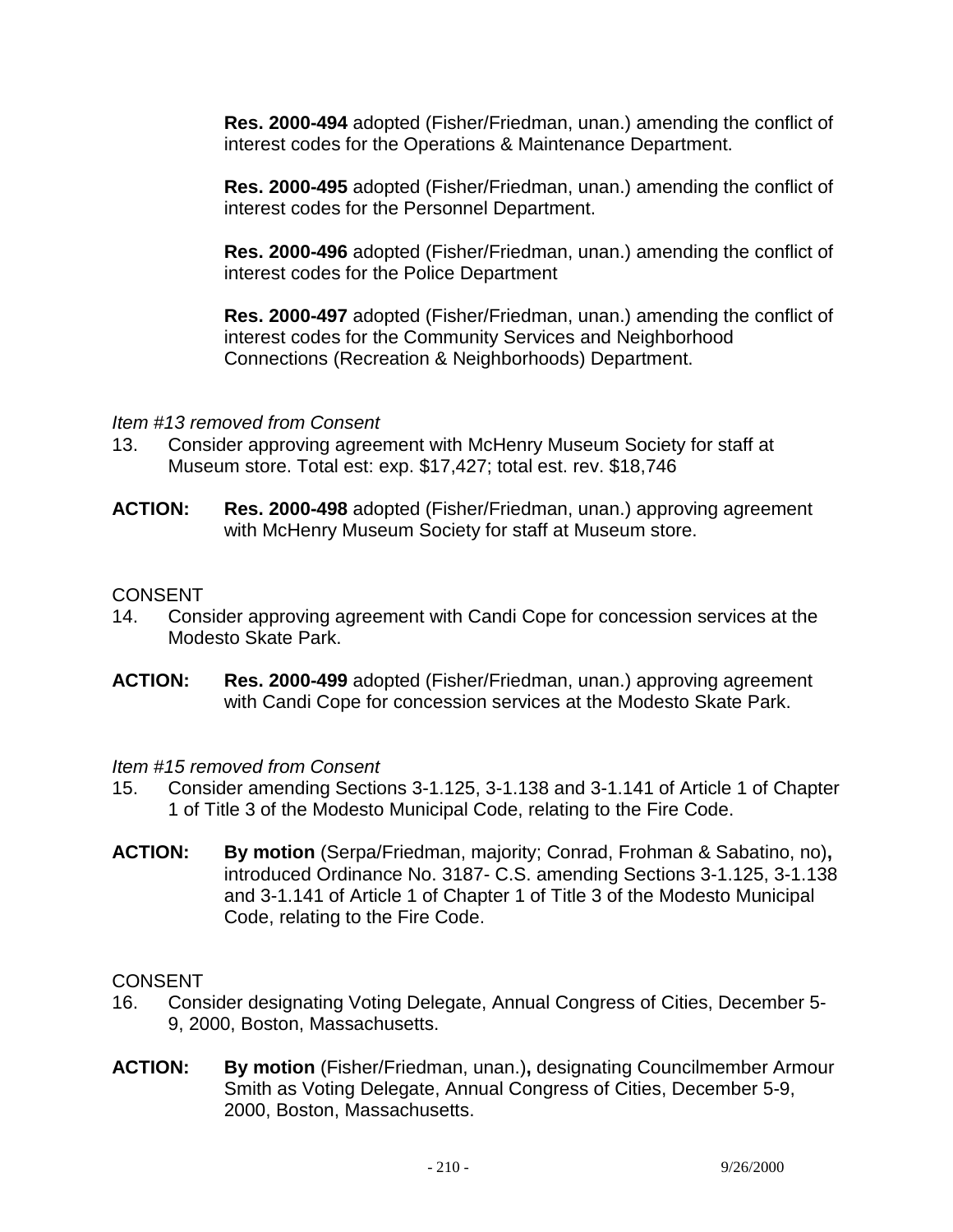# ACKNOWLEDGEMENTS AND PRESENTATIONS

None.

### ORAL COMMUNICATIONS

- The following audience members spoke regarding the death of Alberto Sepulveda: Miguel Donoso, Raymond Ontiveroz, Michael Garcia, Raul Ortega, Daniel Garcia, Brian Muhammad, John Matalca, Jorge LeRand, Dale Williams
- Robert Galloway spoke regarding concerns of increasing rent in Prescott Estates
- Dale Williams spoke regarding concerns in Prescott Estates

### WRITTEN COMMUNICATIONS

Item #17 dropped from the Agenda

17. Letter from Mike and Dolly Cason requesting discussion of traffic speed on Coralwood Road and actions they would like taken.

### UNFINISHED BUSINESS

- 18. City of Modesto/County of Stanislaus Sales Tax Revenue Division Agreement. (Council concurrence on a strategy to remove this financial burden from each city in the County needed.) *Mayor*
- **ACTION: By motion** (Conrad/Smith, una.) referred to City Manager and City Attorney to study for 30 days and then refer to Financial Policy Committee. A review will also included with other cities in the County. This item will return to Council in 60 days.

### **HEARINGS**

- 19. Hearing to consider the Police Department's plan for the use of the 24-month 1999 Federal Local Law Enforcement block grant funds in the amount of \$361,750.
- **ACTION: Res. 2000-500** adopted (Serpa/Friedman, unan.) amending the 2000-01 Budget estimating revenues of \$361,750 and appropriating funds.

 **Res. 2000-501** adopted (Serpa/Friedman, unan.) appropriating \$36,175 from the Supplemental Law Enforcement Services Fund as match to the \$325,575 Federal grant.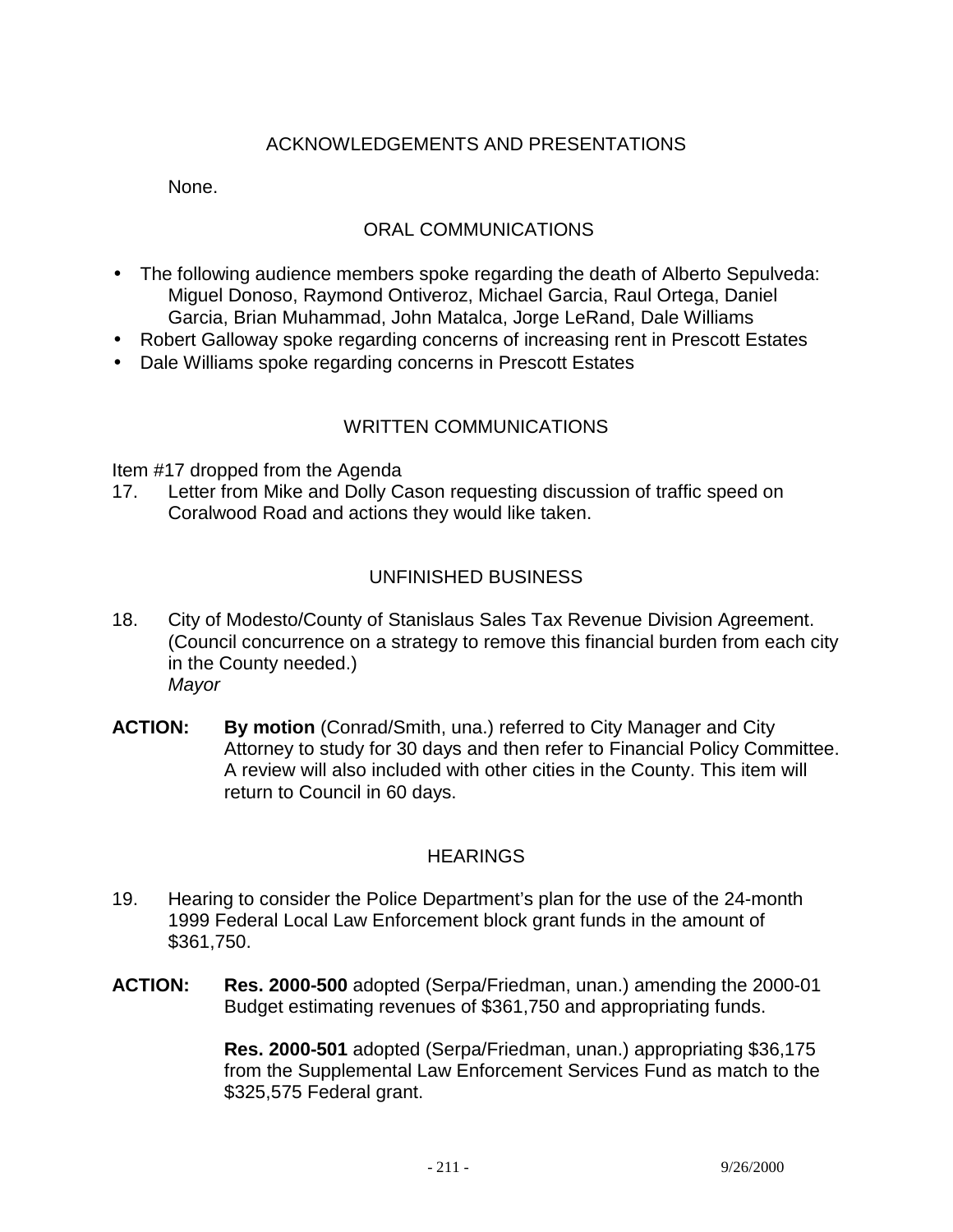- 20. Hearing to consider the application of Donald L. Sanders for an amendment to Section 8-4-9 of the Zoning Map to rezone from R-1 to P-D(542) for retail commercial development, property on the southwest and southeast corners of Hatch Road and Dallas Street.
- **ACTION: By motion** (Friedman/Frohman, unan.)**,** introduced Ordinance No. 3188- C.S. amending Section 8-4-9 of the Zoning Map to rezone from R-1 to P-D(542) for retail commercial development.

**Res. 2000-502** adopted (Friedman/Frohman, unan.) approving development plan for retail commercial development of property located on the southwest and southeast corners of Hatch Road and Dallas Street.

**Res. 2000-503** adopted (Friedman/Frohman, unan.) certifying conformity with the General Plan Master Environmental Impact Report the development plan for retail commercial development of property located on the southwest and southeast corners of Hatch Road and Dallas Street.

### *Councilmember Fisher absent due to conflict of interest*

- 21. Hearing to consider the application of Ross Briles for an amendment to Section 14-3-9 of the Zoning Map to rezone from R-1 to P-D(543), property located on the south side of East Floyd Avenue east of Oakdale Road at 2254 Floyd Avenue.
- **ACTION: By motion** (Smith/Friedman, unan.; Fisher, absent)**,** introduced an Ordinance No. 3189-C.S. amending Section 14-3-9 of the Zoning Map to rezone from R-1 to P-D(543).

**Res. 2000-504** adopted (Smith/Friedman, unan.; Fisher, absent) approving development plan for property located on the south side of East Floyd Avenue east of Oakdale Road at 2254 Floyd Avenue.

**Res. 2000-505** adopted (Smith/Friedman, unan.; Fisher, absent) certifying conformity with the General Plan Master Environmental Impact Report regarding development plan for property located on the south side of East Floyd Avenue east of Oakdale Road at 2254 Floyd Avenue.

- 22. Hearing to consider General Amendment No. 12, an application by Marchbrook Building Company to amend the General Plan to redesignate the portion of Claus Road between Claribel Avenue and Briggsmore Avenue from a Class A Expressway to a Class B Expressway.
- **ACTION: Res. 2000-506** denied (Serpa/Frohman, unan.) General Plan Amendment No. 12 to redesignate the portion of Claus Road between Claribel Avenue and Briggsmore Avenue from a Class A Expressway to a Class B Expressway.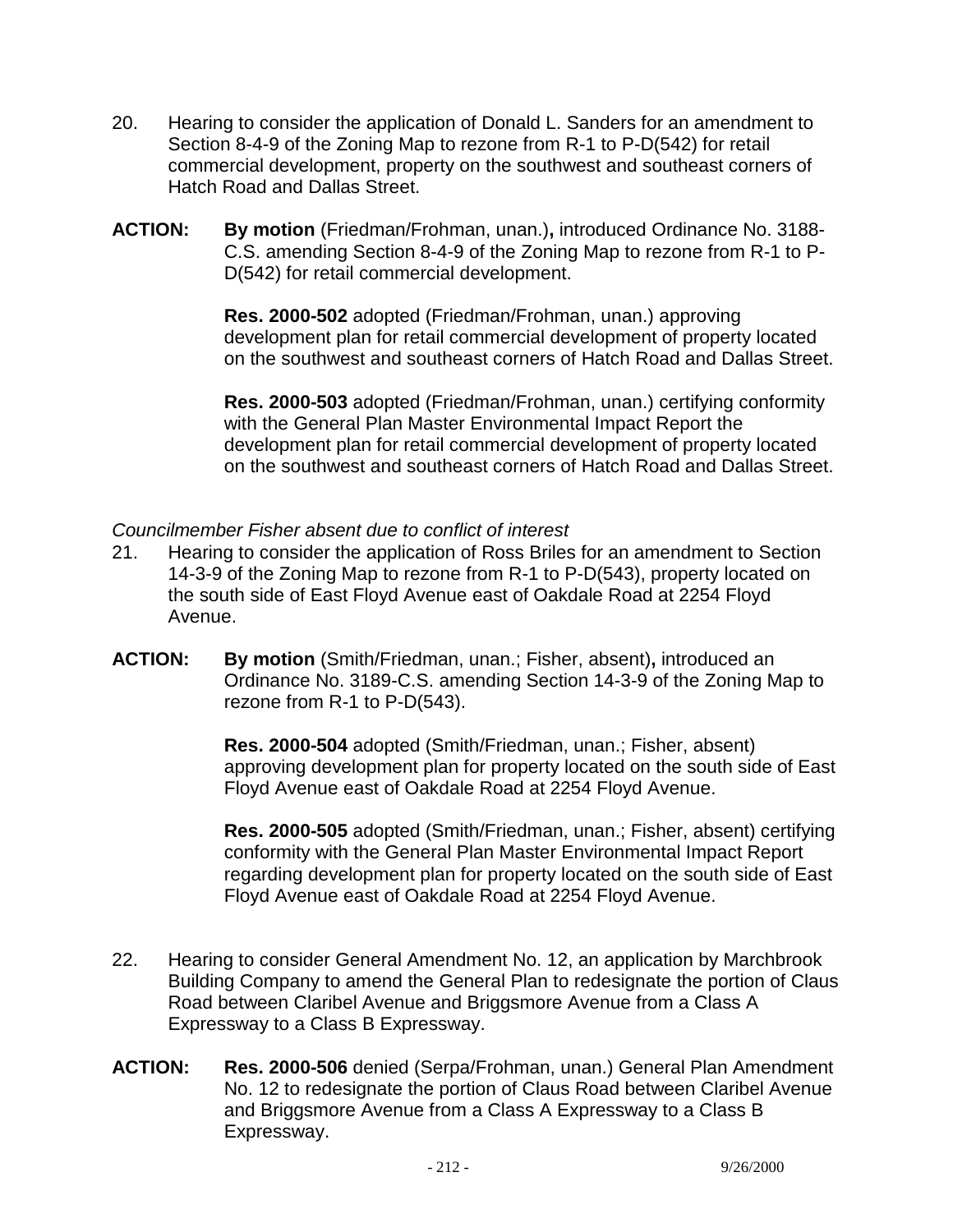- 23. Hearing to consider Village One Specific Plan Amendment No. 15, an application by Marchbrook Building Company to amend the Village One Specific Plan to realign the future Claus Road Expressway, redesignate 14 acres from Business Park to Village Residential, and reduce the noise setback along Claus Road.
- **ACTION: Res. 2000-507** adopted (Serpa/Frohman, unan.) approving the reduction of noise setback and denying the remainder of the proposed Village One Specific Plan Amendment No. 15.

 **Res. 2000-508** adopted (Serpa/Frohman, unan.) finding project within the scope of the General Plan Master Environmental Report.

### **MISCELLANEOUS**

#### Appointments

*Item #24 removed from Council Agenda and continued to a future meeting*  24. Community Qualities Forum

Culture Commission

#### COUNCIL COMMENTS AND REPORTS

None.

### MATTERS TOO LATE FOR THE AGENDA

None.

# ADJOURNMENT

The meeting adjourned at 9:54 p.m.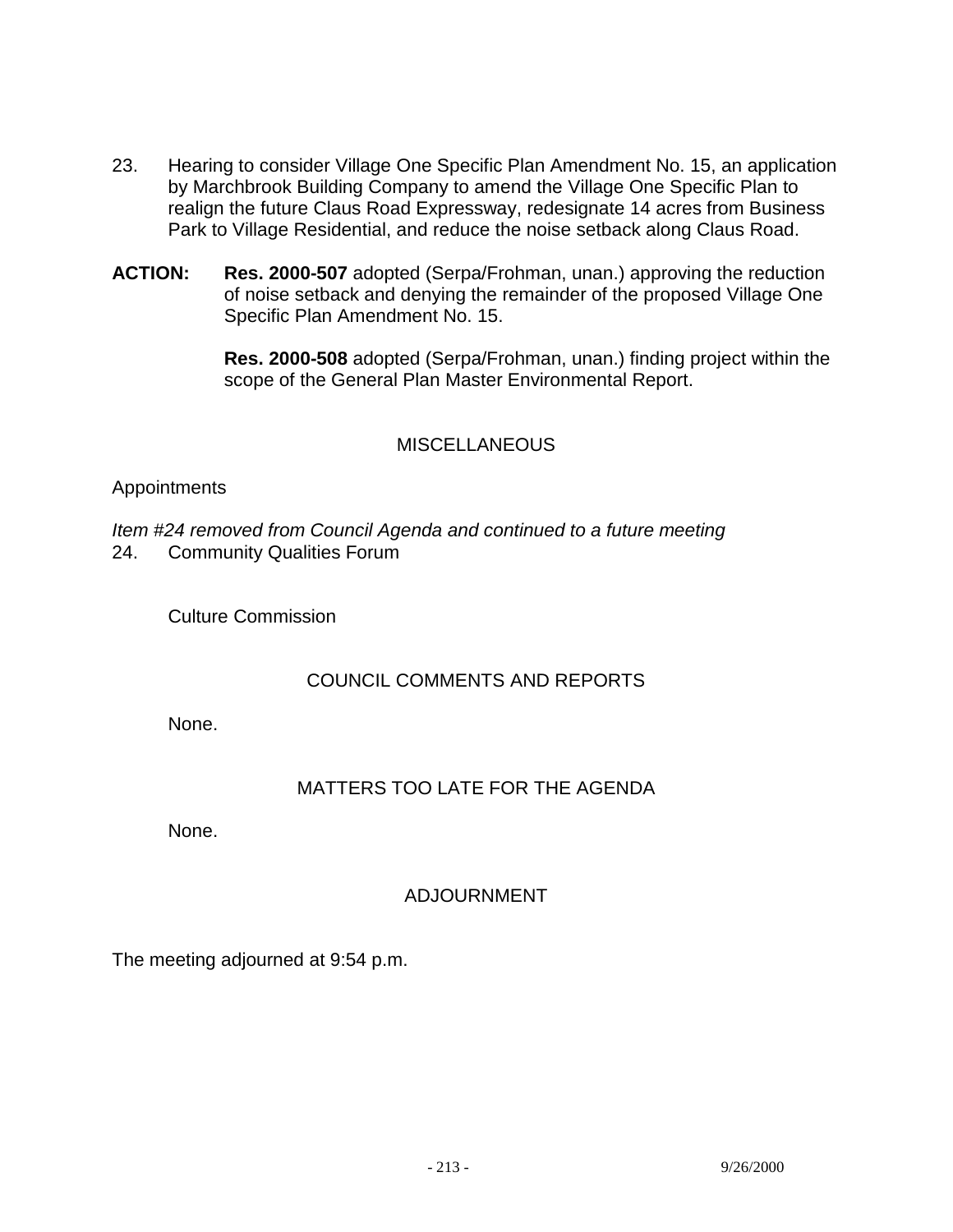#### **MINUTES, City Council Meeting, Tuesday, October 3, 2000, at 5:15 p.m.**

Roll Call – Present: Councilmembers Conrad, Fisher, Friedman, Frohman, Serpa, Smith, Mayor Sabatino

Absent: None

Pledge of Allegiance to the Flag

Invocation: Rev. Ross Paterson, First Baptist Church

*Declare Conflicts of Interest – Conrad & Friedman, Item #5; Fisher, Item #7b* 

CONSENT ITEMS – ROLL CALL VOTE REQUIRED: Items 1-4, & 6-7a

**ACTION:** Conrad/Friedman, unan.

*Councilmembers Conrad & Friedman absent due to conflict of interest*  CONSENT ITEMS – ROLL CALL VOTE REQUIRED: Item 5

**ACTION:** Fisher/Frohman, unan.; Conrad & Friedman, absent)

*Councilmember Fisher absent due to conflict of interest*  CONSENT ITEMS – ROLL CALL VOTE REQUIRED: Item 7a

**ACTION:** Conrad/Friedman, unan.; (Fisher, absent)

### **CONSENT ITEMS**

### **An item may be removed from consent and discussed at the request of an audience member or Councilmember.**

#### **CONSENT**

- 1. Approval of the minutes of the special City Council meetings of August 22, and September 23, 2000 and the regular City Council meeting of September 26, 2000.
- **ACTION: By motion** (Conrad/Friedman, unan.)**,** approved the minutes of the special City Council meetings of August 22, and September 23, 2000 and the regular City Council meeting of September 26, 2000.

### CONSENT

2. Consider accepting as complete the contract of Teichert Construction for the runway 10R-28L resurfacing, runway 10R-28L light and signal relocation, runway 10L-28R runup apron construction, security lighting rehabilitation, rotating beacon rehabilitation and PAPI installation project at the Airport and authorizing the City Clerk to file a Notice of Completion. (Original contract: \$753,969) Final cost: \$777,527.07. Funds are budgeted.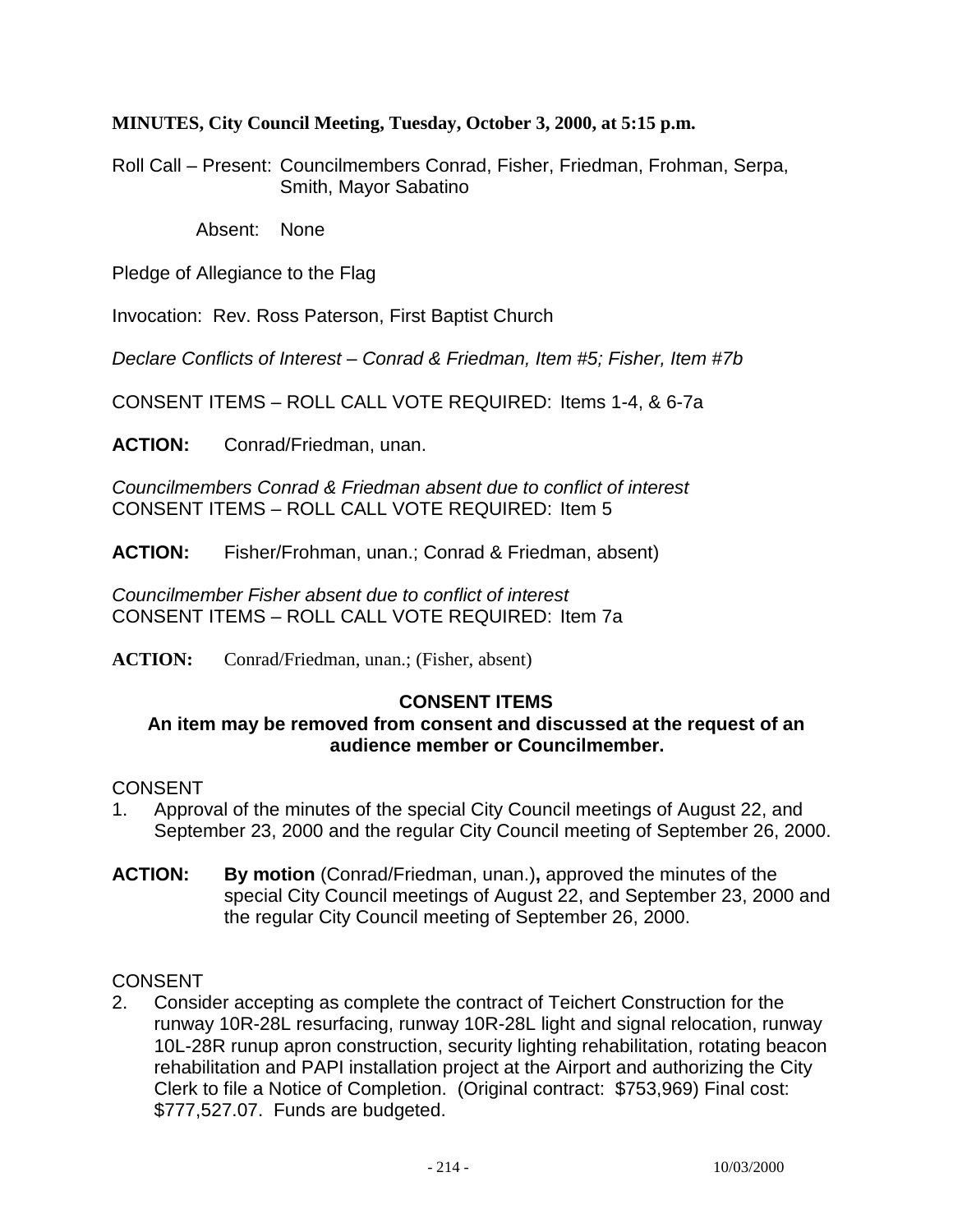**ACTION: Res. 2000-509** adopted (Conrad/Friedman, unan.) accepting as complete the contract of Teichert Construction for the runway 10R-28L resurfacing, runway 10R-28L light and signal relocation, runway 10L-28R runup apron construction, security lighting rehabilitation, rotating beacon rehabilitation and PAPI installation project at the Airport and authorizing the City Clerk to file a Notice of Completion.

### **CONSENT**

- 3. Consider accepting as complete the contract of Howk Systems, Inc. for the Carver/Scott lift station rehabilitation project as complete and authorize the City Clerk to file a Notice of Completion. (Original contract: \$199,400) Final cost: \$201,500. Funds are budgeted.
- **ACTION: Res. 2000-510** adopted (Conrad/Friedman, unan.) accepting as complete the contract of Howk Systems, Inc. for the Carver/Scott lift station rehabilitation project as complete and authorize the City Clerk to file a Notice of Completion.

### CONSENT

- 4. Consider approving an agreement with the Mathney Family Trust, the George R. Wills and Beverly A. Wills 1992 Trust, and Frank W. Roberts, Jr. for the acquistion of their property located at the intersection of McHenry and Downey; consider approving an agreement with Denny's Inc., consider accepting Right of Entry; consider authorizing City Manager to sign acceptance forms for the deeds involved in this acquisition for the McHenry/Downey right turn lane project; and consider making CEQA findings. Total estimated cost: \$15,254 (contract \$12,254; estimated escrow \$3,000) Funds are budgeted.
- **ACTION: Res. 2000-511** adopted (Conrad/Friedman, unan.) approving an agreement with the Mathney Family Trust, the George R. Wills and Beverly A. Wills 1992 Trust, and Frank W. Roberts, Jr. for the acquisition of their property located at the intersection of McHenry and Downey.

 **Res. 2000-512** adopted (Conrad/Friedman, unan.) approving an agreement with Denny's Inc. regarding the McHenry/Downey right turn lane project.

 **Res. 2000-513** adopted (Conrad/Friedman, unan.) accepting Right of Entry for the McHenry/Downey right turn lane project.

 **Res. 2000-514** adopted (Conrad/Friedman, unan.) authorizing City Manager to sign acceptance forms for the deeds involved in the acquisition of property for the McHenry/Downey right turn lane project.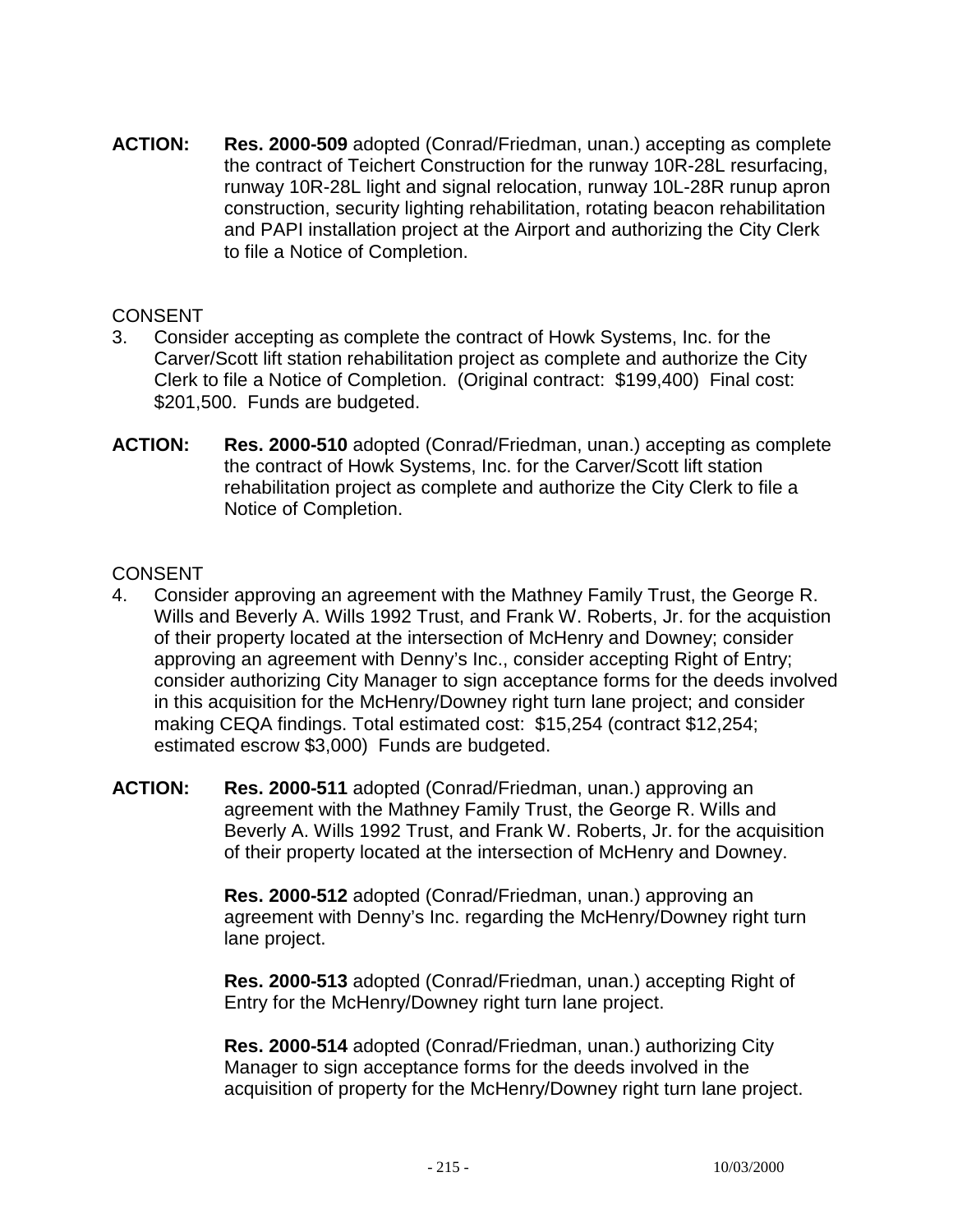**Res. 2000-515** adopted (Conrad/Friedman, unan.) making CEQA findings regarding the McHenry/Downey right turn lane project.

## **CONSENT**

*Councilmembers Conrad & Friedman absent due to conflict of interest* 

- 5. Consider accepting the improvements for Rose Lane No. 5 subdivision, except for the storm drain basin, located in the North Beyer Park Specific Plan Area, and authorize the City Clerk to file the Notice of Completion and to release securities upon expiration of statutory periods. (Owners: Florsheim Bros.)
- **ACTION: Res. 2000-516** adopted (Fisher/Frohman, unan.; Conrad & Friedman, absent) accepting the improvements for Rose Lane No. 5 subdivision, except for the storm drain basin, located in the North Beyer Park Specific Plan Area, and authorize the City Clerk to file the Notice of Completion and to release securities upon expiration of statutory periods.

# **CONSENT**

- 6. Consider authorizing application for \$269,474 in federal Local Law Enforcement block Grant funds for purchase of mobile data terminals for police vehicles.
- **ACTION: Res. 2000-517** adopted (Conrad/Friedman, unan.) authorizing application for \$269,474 in federal Local Law Enforcement block Grant funds for purchase of mobile data terminals for police vehicles.

# **CONSENT**

- 7. Final adoption of:
	- a. Ord. No. 3188-C.S. amending Section 8-4-9 of the Zoning Map to rezone from R-1 to P-D(542) property located on the southeast and southwest corners of Hatch Road and Dallas Street. (Donald L. Sanders)
	- b. Ord. No. 3189-C.S. amending Section14-3-9 of the Zoning Map to rezone from R-1 to P-D(543) property located on the south side of Floyd Avenue. (Ross Briles)
- **ACTION: By motion** (Conrad/Friedman, unan.)**,** approved final adoption of Ord. No. 3188-C.S. amending Section 8-4-9 of the Zoning Map to rezone from R-1 to P-D(542) property located on the southeast and southwest corners of Hatch Road and Dallas Street.

### *Councilmember Fisher absent due to conflict of interest*

**By motion** (Conrad/Friedman, unan.; Fisher, absent), approved final adoption of Ord. No. 3189-C.S. amending Section14-3-9 of the Zoning Map to rezone from R-1 to P-D(543) property located on the south side of Floyd Avenue.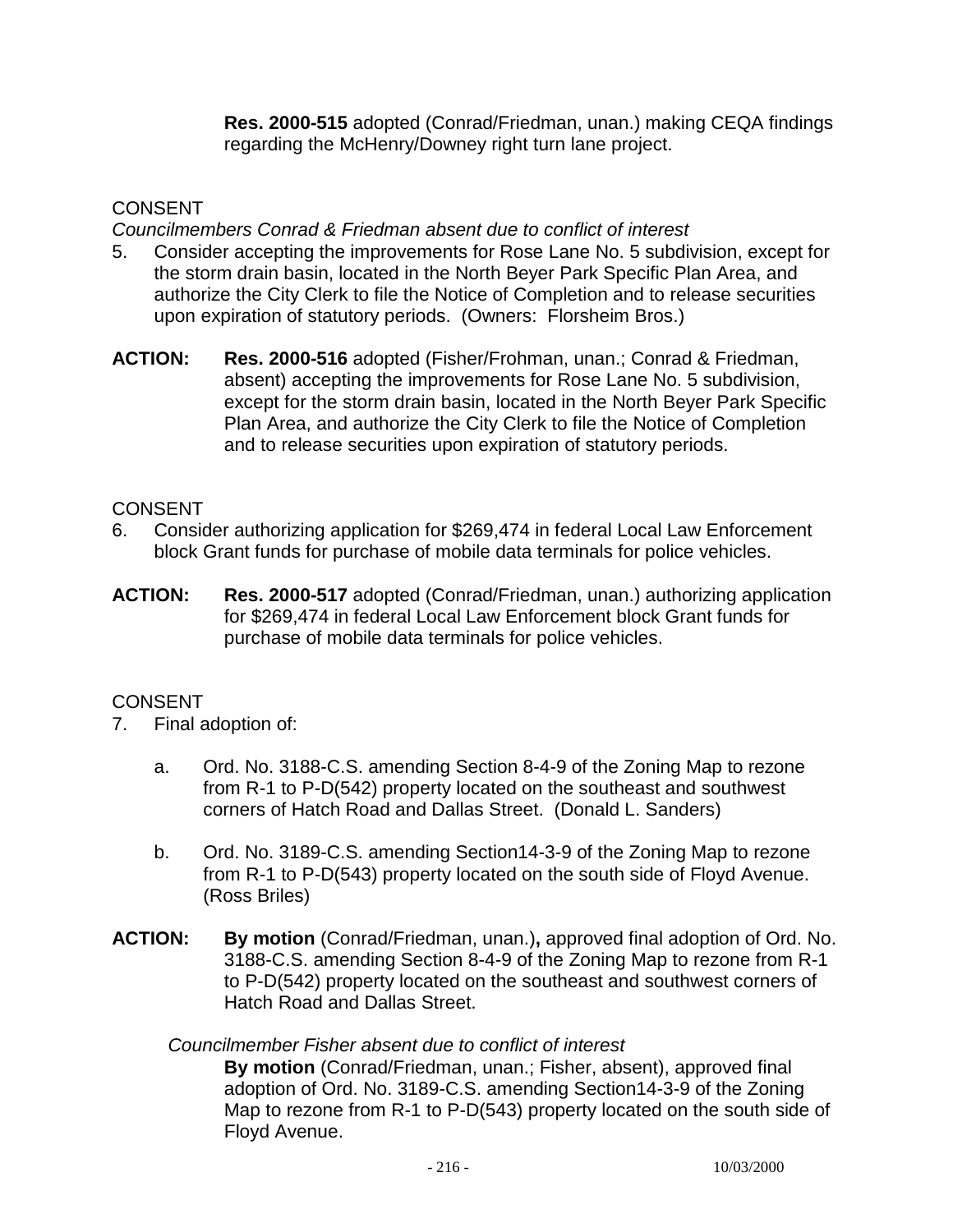# ACKNOWLEDGEMENTS AND PRESENTATIONS

 Proclamation regarding National Employ the Older Worker Week to Green Thumb, a national non-profit organization which is dedicated to assisting mature workers in their efforts to obtain positions in the rapidly changing workplace.

**ACTION:** Mayor Sabatino made presentation to Carol Bassler & Carletta Steele.

 Trees for Tots - 2000 Millennium Green Project event at Dry Creek Regional Park on October 14, 2000.

**ACTION:** Presentation made by Operations & Maintenance staff.

 *Lightning Bolt Weobles from Pack 6 were introduced by the Mayor* 

# ORAL COMMUNICATIONS

- Jim Reed commented on use of the City's Web page, golf concession contracts, and Council participation in day-to-day operations. Mayor Sabatino confirmed that the golf concession contracts would be reviewed by Audit Committee on October 19, 2000.
- Moises Sepulveda Jr. requested the candlelight vigil be rescheduled from October 4, 2000 to October 12, 2000. Mayor confirmed.
- Councilmember Smith reported on Modesto's \$608,000 appropriation from the State and that the Governor vetoed a bill to cap the property tax transfer to the State.

# WRITTEN COMMUNICATIONS

8. Letter from Greg Opinski Construction, Inc. regarding Modesto Police Headquarters Building.

**ACTION:** No action taken.

# UNFINISHED BUSINESS

- 9. Final adoption of Ord. No. 3187-C.S. amending Sections 3-1.125, 3-1.138 and 3- 1.141 of Article 1 of Chapter 1 of Title 3 of the Modesto Municipal Code relating to the Fire Code. (Motion adopting needed.)
- **ACTION: By motion** (Friedman/Fisher, majority; Conrad, Frohman & Sabatino, no)**,**  approved final adoption of Ord. No. 3187-C.S. amending Sections 3-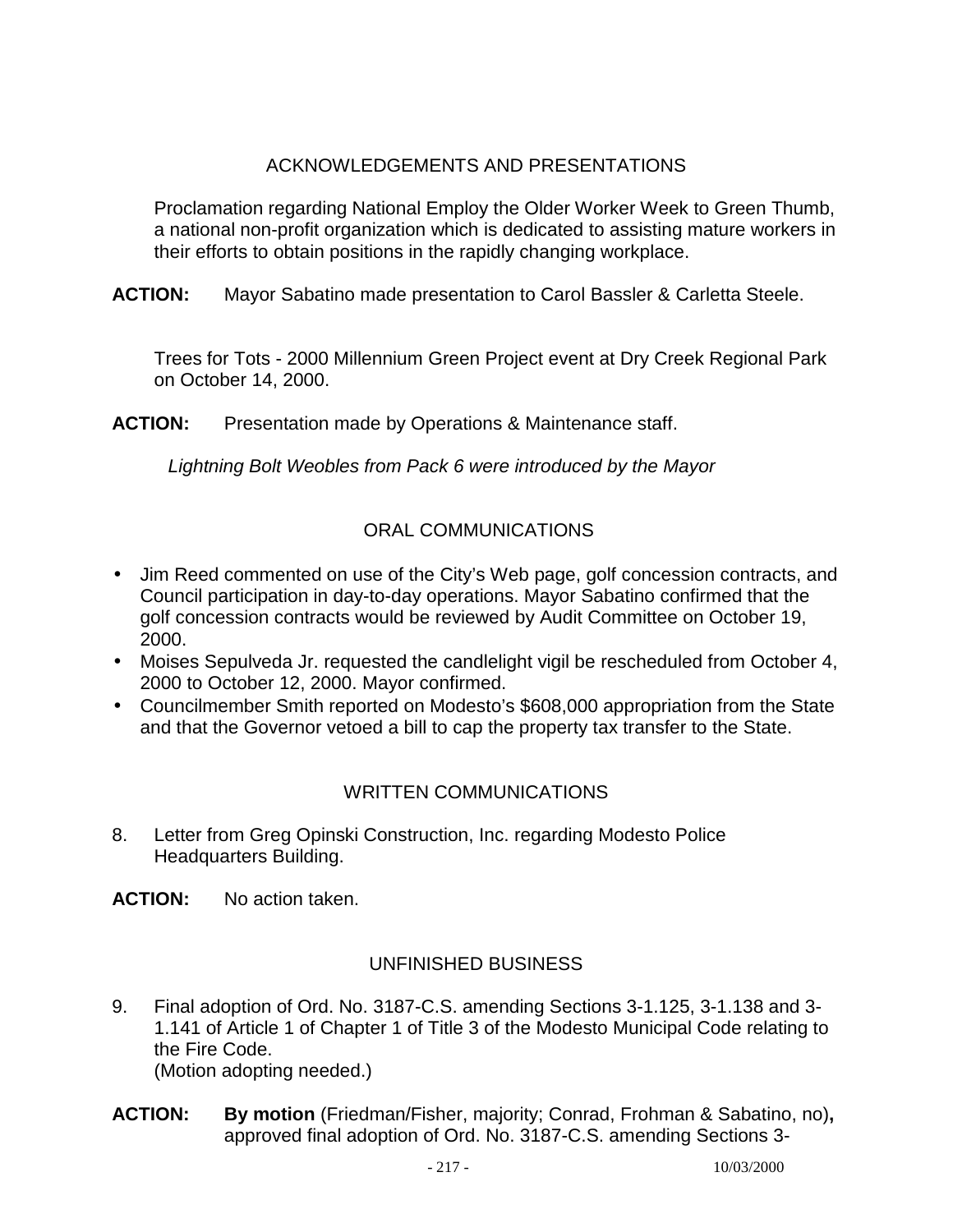1.125, 3-1.138 and 3-1.141 of Article 1 of Chapter 1 of Title 3 of the Modesto Municipal Code relating to the Fire Code.

# **HEARINGS**

- 10. Hearing to consider the North 99/Woodland Reorganization to the City of Modesto consisting of the annexation of the territory to the City of Modesto and the Modesto Municipal Sewer District No. 1 and the detachment from the Woodland Avenue Fire Protection District.
- **ACTION: Res. 2000-518** adopted (Friedman/Fisher, unan.) ordering the North 99/Woodland Reorganization to the City of Modesto consisting of the annexation of the territory to the City of Modesto and the Modesto Municipal Sewer District No. 1 and the detachment from the Woodland Avenue Fire Protection District.

Staff was requested to clarify contamination of the site.

## COUNCIL COMMENTS AND REPORTS

None.

# MATTERS TOO LATE FOR THE AGENDA

None.

# ADJOURNMENT

The meeting adjourned to Closed Session at 6:05 p.m.

## CLOSED SESSION

 The meeting adjourned to a Closed Session in the Council Conference Room to consider the following:

 CONFERENCE WITH REAL PROPERTY NEGOTIATOR (Pursuant to Section 54956.8 of the Government Code)

 Property: Purchase, sale or lease of property and/or public facilities located at the Northwest corner of Carpenter Road and Whitmore for a regional sports complex (baseball, soccer, little league and football fields and related amenities).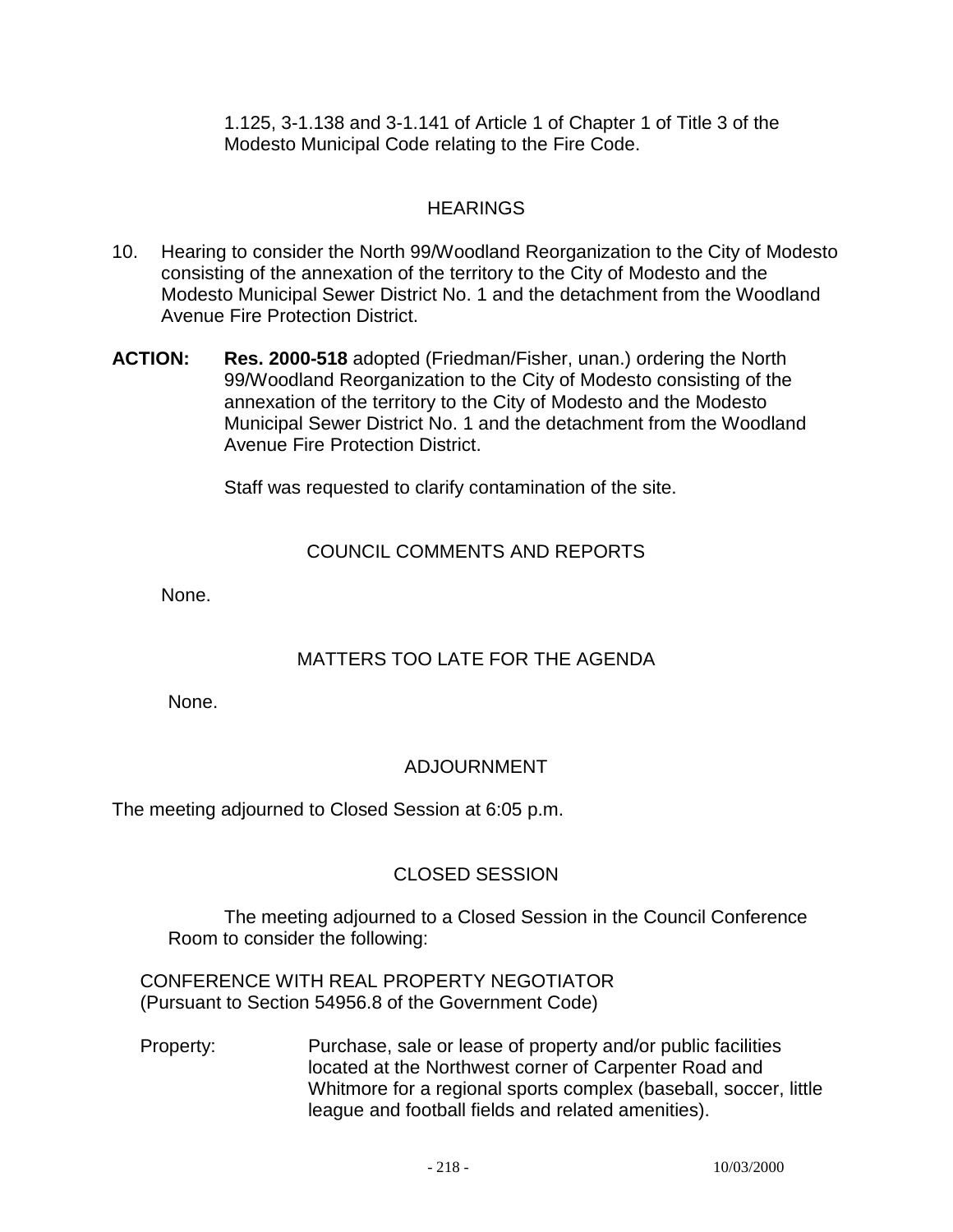*APN: 17-42-03-812 consisting of approximately 152.57 acres* 

|  | Negotiating party: M A G, A LIMITED PARTNERSHIP, Shiro B, and Walter G.<br>Morimoto, owners |
|--|---------------------------------------------------------------------------------------------|
|  | Under negotiation: Price and terms of payment for portion of each parcel to be<br>acquired. |

The City Attorney returned at 7:15 p.m. to report that no reportable action had been taken.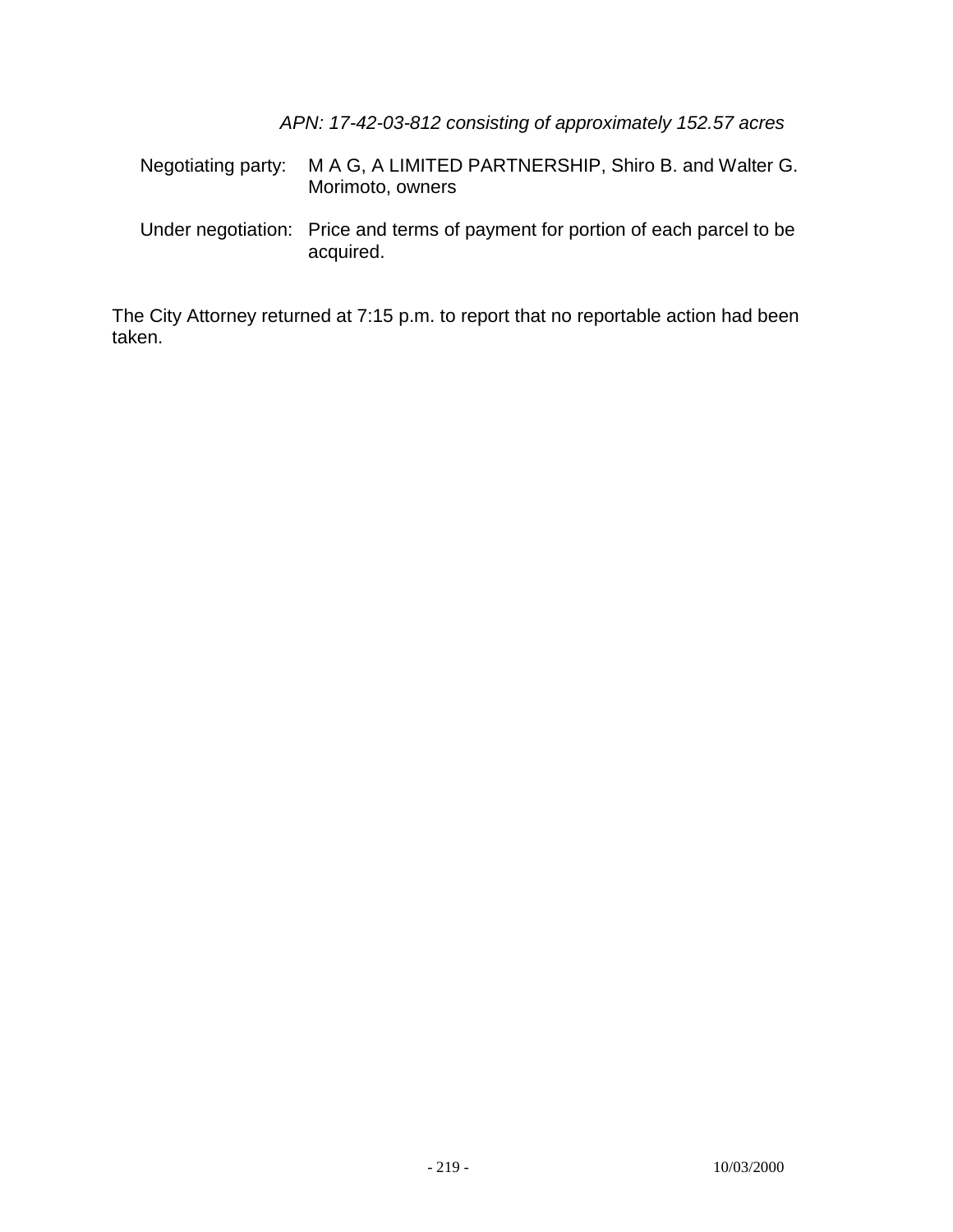MINUTES, **Special City Council Meeting - Closed Session,** Tuesday, October 3, 2000, at 4:30 p.m.

Roll Call – Present: Councilmembers Conrad, Fisher, Friedman, Frohman, Serpa, Smith, Mayor Sabatino

Absent: None

The business considered at this special City Council meeting consisted of the following:

 CONFERENCE WITH LEGAL COUNSEL – ANTICIPATED LITIGATION (Significant exposure to litigation pursuant to subdivision (b) of Section 54956.9 of the Government Code: One Case)

Meeting adjourned at 5:10 p.m.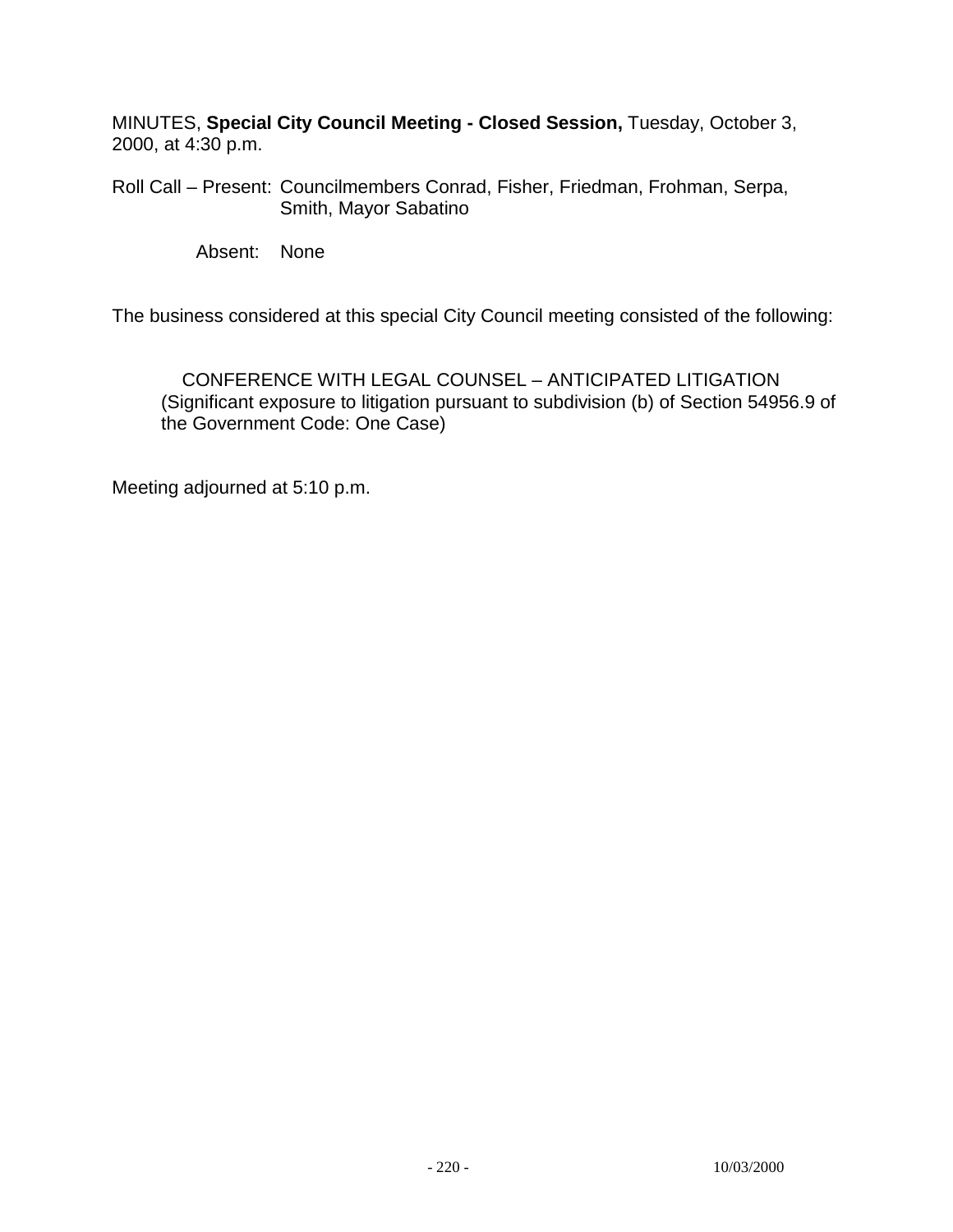MINUTES, **City Council Meeting,** Tuesday, October 10, 2000, at 5:15 p.m.

Roll Call – Present: Councilmembers Conrad, Fisher, Friedman, Frohman, Serpa, Smith, Mayor Sabatino

Absent: None

Pledge of Allegiance to the Flag

Invocation: Rev. Lonnie Skiles, Big Valley Grace Community Church

Declare Conflicts of Interest: Councilmember Fisher, Item #7; Councilmember Fisher & Sabatino, Item #14

CONSENT ITEMS – ROLL CALL VOTE REQUIRED: Items 1-6 & 8

**ACTION:** Serpa/Friedman, unan.

*Councilmember Fisher absent due to conflict of interest*  CONSENT ITEMS – ROLL CALL VOTE REQUIRED: Item 7

**ACTION:** Friedman/Frohman, unan.; Fisher, absent

## **CONSENT ITEMS**

#### **An item may be removed from consent and discussed at the request of an audience member or Councilmember.**

#### **CONSENT**

- 1. Approval of the minutes of the regular City Council meeting of October 3, 2000. *City Clerk*
- **ACTION: By motion** (Serpa/Friedman, unan.), approved the minutes of the regular City Council meeting of October 3, 2000.

## **CONSENT**

- 2. Consider authorizing a call for bids for a high-pressure compressed air breathing system with storage tanks and authorizing the trade-in of the Bauer VT35 air compressor. Suggested bid opening: October 24, 2000 at 11:00 a.m. Total estimated cost: \$65,000. Funds are budgeted.) *Finance*
- **ACTION: Res. 2000-518A** adopted (Serpa/Friedman, unan.) authorizing a call for bids for a high-pressure compressed air breathing system with storage tanks and authorizing the trade-in of the Bauer VT35 air compressor.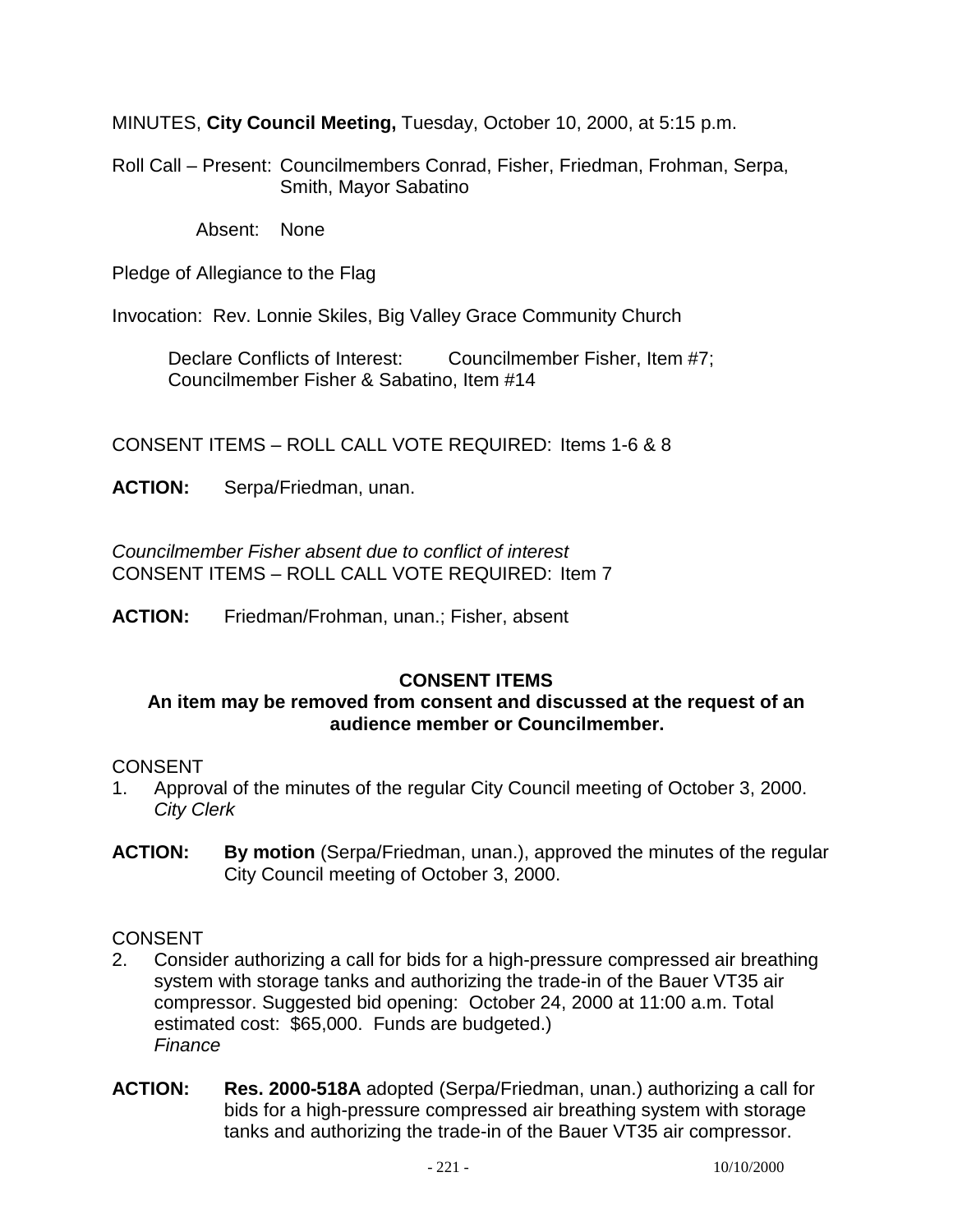## **CONSENT**

- 3. Consider authorizing City Manager to execute an agreement with Dokken Engineering for professional design services for roadway approaches to the Carpenter Road Bridge over Tuolumne River. Total estimated cost: \$103,295. Funds are budgeted. *Engineering & Transportation*
- **ACTION: Res. 2000-519** adopted (Serpa/Friedman, unan.) authorizing City Manager to execute an agreement with Dokken Engineering for professional design services for roadway approaches to the Carpenter Road Bridge over Tuolumne River.

#### CONSENT

- 4. Consider amending the Classification Plan to adopt the job specification and establish a salary for Recreation Coordinator. *Personnel*
- **ACTION: Res. 2000-520** adopted (Serpa/Friedman, unan.) amending the Classification Plan to adopt the job specification for Recreation Coordinator.

 **Res. 2000-521** adopted (Serpa/Friedman, unan.) amending the Class Range Table to establish salary for Recreation Coordinator.

#### CONSENT

- 5. Consider adding Disabled Bowling to the City's recreation program. *Recreation & Neighborhoods/Committee Review:Human Services Committee*
- **ACTION: Res. 2000-522** adopted (Serpa/Friedman, unan.) adding the Disabled Bowling Program to City's recreation program activities.

 **Res. 2000-523** adopted (Serpa/Friedman, unan.) amending the budget to appropriate \$7,500 from the General Fund Contingency Reserve to fund the Disabled Bowling Program.

 **Res. 2000-524** adopted (Serpa/Friedman, unan.) revising Activity Fees and Revenue to include Adaptive Bowling at 25% cost of recovery for the Disabled Bowling Program.

 **Res. 2000-525** adopted (Serpa/Friedman, unan.) increasing the Recreation and Neighborhoods Department's ABS target for FY 00-01 and subsequent years due to the Disabled Bowling Program.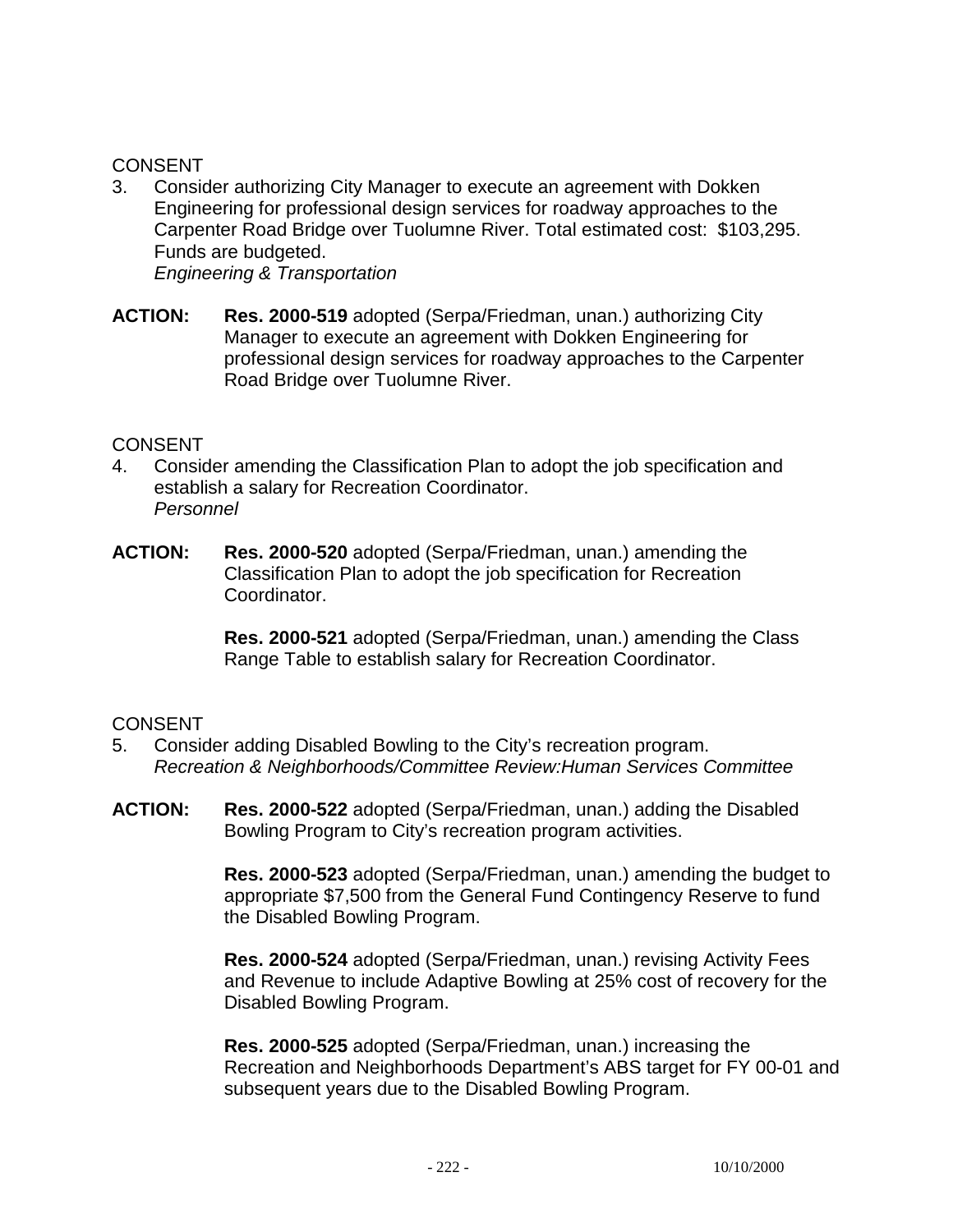### **CONSENT**

- 6. Consider re-naming the City park, currently referred to as "Floyd II Park" and located at 2025 Wolcott Way and Ellison, Brewer's Rose Park. *Recreation and Neighborhoods/Committee Review:Human Services Committee*
- **ACTION: Res. 2000-526** adopted (Serpa/Friedman, unan.) re-naming the City park, currently referred to as "Floyd II Park" and located at 2025 Wolcott Way and Ellison, Brewer's Rose Park.

## *Councilmember Fisher absent due to conflict of interest*

- 7. Consider authorizing the purchase of seven Harley Davidson Police motorcycles from Mitchell's Modesto Harley Davidson and approve the trade-in of seven used motorcycles for a total cost of \$36,844.11. Funds are budgeted. *Finance*
- **ACTION: Res. 2000-527** adopted (Friedman/Frohman, unan.; Fisher, absent) authorizing the purchase of seven Harley Davidson Police motorcycles from Mitchell's Modesto Harley Davidson and approve the trade-in of seven used motorcycles.

#### **CONSENT**

- 8. Acknowledge receipt of report announcing the National League of Cities James C. Howland Gold Award for Urban Enrichment presented to the City for participation in the Tenth Street Place project and authorize donation of the \$2,000 cash award to the Greater Modesto Foundation. *Community Development*
- **ACTION: By motion** (Serpa/Friedman, unan.), acknowledged receipt of report announcing the National League of Cities James C. Howland Gold Award for Urban Enrichment presented to the City for participation in the Tenth Street Place project and authorize donation of the \$2,000 cash award to the Greater Modesto Foundation.

## ACKNOWLEDGEMENTS AND PRESENTATIONS

- 9. a. Presentation of the 2000 National Economic Development Partnership Award from the Council for Urban Economic Development for the Tenth Street Place project to the City of Modesto and the Modesto Redevelopment Agency.
- **ACTION:** Presentation made by Community Development Director Phil Testa
	- b. Presentation of Modesto Poet Laureate, debee loyd, who will read her poem "The Farmer's Market."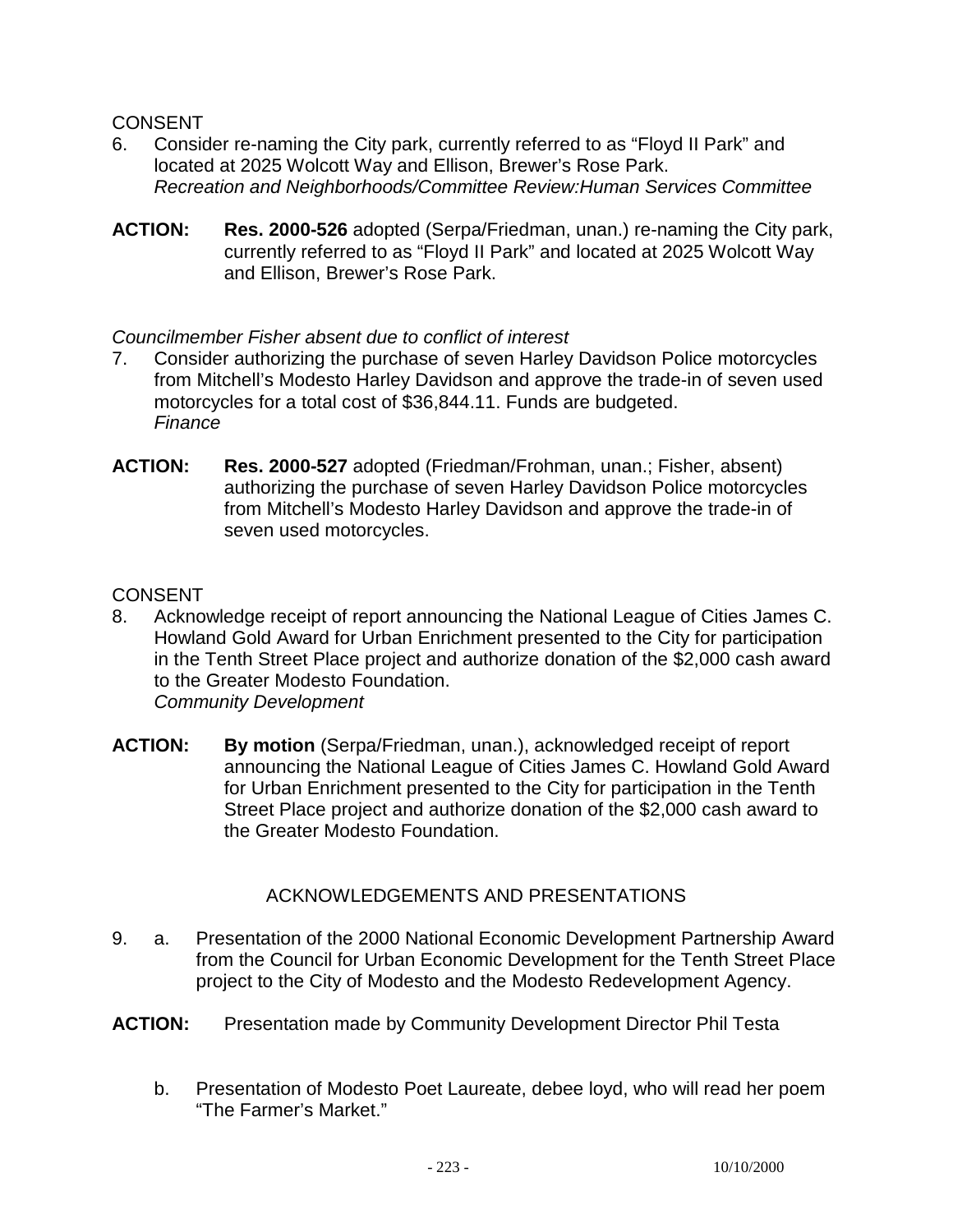**ACTION:** Poem recited by debee loyd.

## ORAL COMMUNICATIONS

- Bob Shook spoke in support of the Performing Arts Center and also noted the need to include an educational facility within the Center.
- John Mataka requested the Council to consider a Citizen Police Review Board. This suggestion was referred to the Public Safety Committee.
- Moises Sepulveda Jr. requested the picture of Alberto Sepulveda be posted in City Hall and invited the Council to the vigil scheduled on October 12, 2000.

## **HEARINGS**

- *10. Hearing to consider designation of Municipal Golf Course at 400 Tuolumne Boulevard a Modesto Landmark Preservation Site. (Continued from September 5, 2000 Council meeting.) Recreation & Neighborhoods/Committee Review: Human Services*
- **ACTION: By motion** (Serpa/Frohman, unan.) item referred back to Landmark Preservation Commission.
- 11. Hearing to consider designation of the property at 124 Sycamore Avenue as a Modesto Landmark Preservation Site. (Continued from September 5, 2000 City Council meeting.)  *Recreation & Neighborhoods/Committee Review: Human Services*
- **ACTION: Res. 2000-528** adopted (Frohman/Smith, unan.; Sabatino, no) designating the property at 124 Sycamore Avenue as a Modesto Landmark Preservation Site.
- 12. Public hearing to consider Bertolotti Disposal's request to enter into a service agreement for solid waste collection services and recommendation to adopt a formal policy on service providers for solid waste collection in former County areas that are annexed to the City of Modesto. (Continued from July 25, 2000 and August 15, 2000 Council meetings.)  *Engineering & Transportation/Committee Review: Utility Services & Franchises*
- **ACTION: By motion** (Fisher/Friedman, unan.), continued hearing to October 24, 2000.
- 13. Hearing to consider the City of Modesto Consolidated Annual Performance and Evaluation Report for Fiscal Year 1999-2000. *Recreation & Neighborhoods*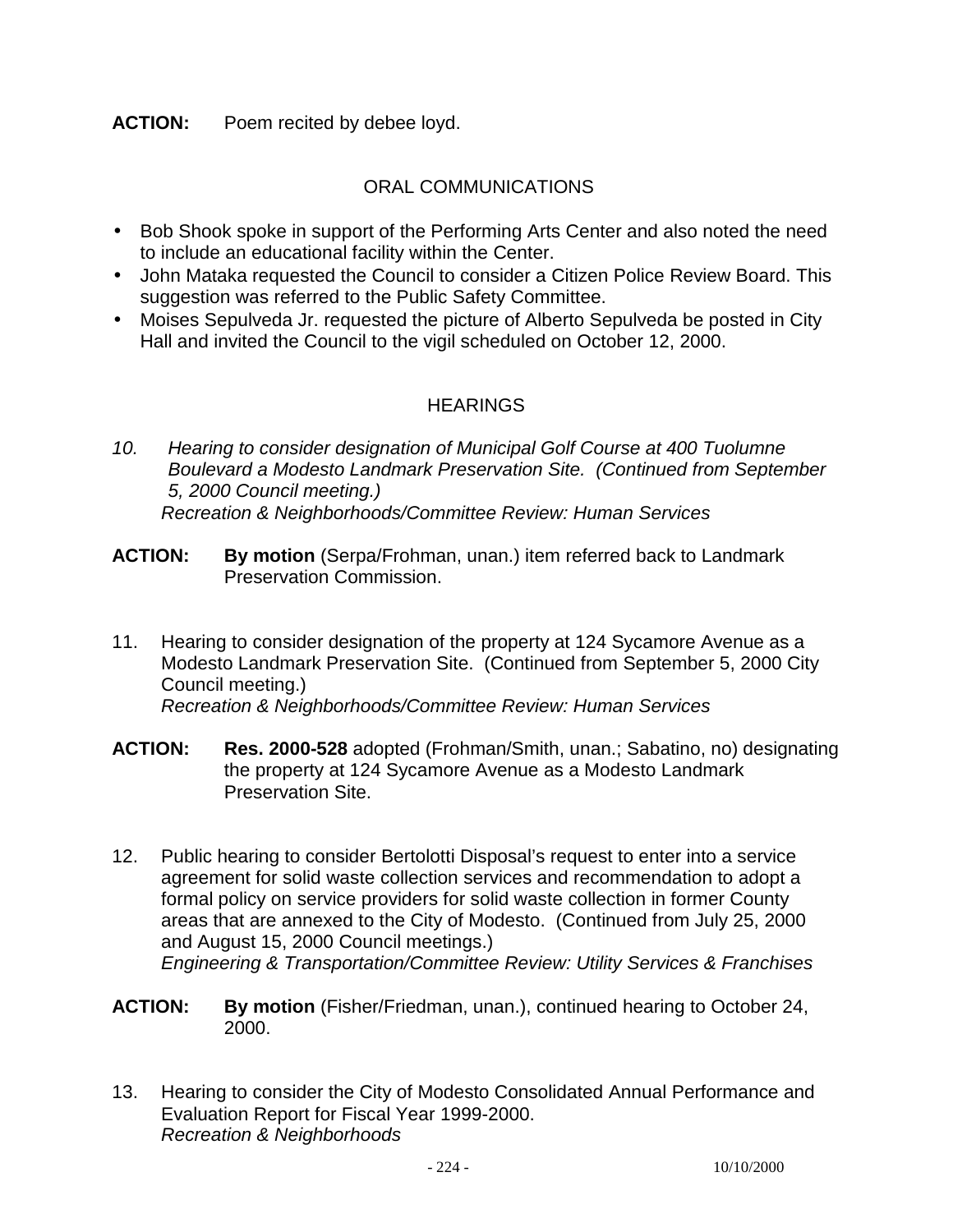# **ACTION: By motion** (Fisher/Friedman, unan.) item continued to October 24, 2000.

*Councilmember Fisher & Mayor Sabatino absent due to conflict of interest* 

- 14. Joint hearing with the Modesto Redevelopment Agency to consider a Disposition and Development Agreement with Hinchey/Bray Development (Valley Tower, LLC) for the development of a multi-story office building and parking garage. *Community Development*
- **ACTION: Res. 2000-529** adopted (Smith/Friedman, majority; Conrad, no) approving the Disposition and Development Agreement with Hinchey/Bray Development (Valley Tower, LLC) for the development of a multi-story office building and parking garage, subject to a good faith attempt to negotiate a parking solution with nearby property owners during the construction of the project.

 **Res. 2000-530** adopted (Smith/Friedman, majority; Conrad, no) approving required findings based on Initial Study.

## COUNCIL COMMENTS AND REPORTS

- Mayor Sabatino commented on the Finance ad hoc committee and his concern of an attack on the committee and reviewed the utility transfer to the General Fund
- Councilmember Serpa requested to more forward on appointments for the Community Qualities Forum

# MATTERS TOO LATE FOR THE AGENDA

None.

# ADJOURNMENT

The meeting adjourned at 8:20 p.m.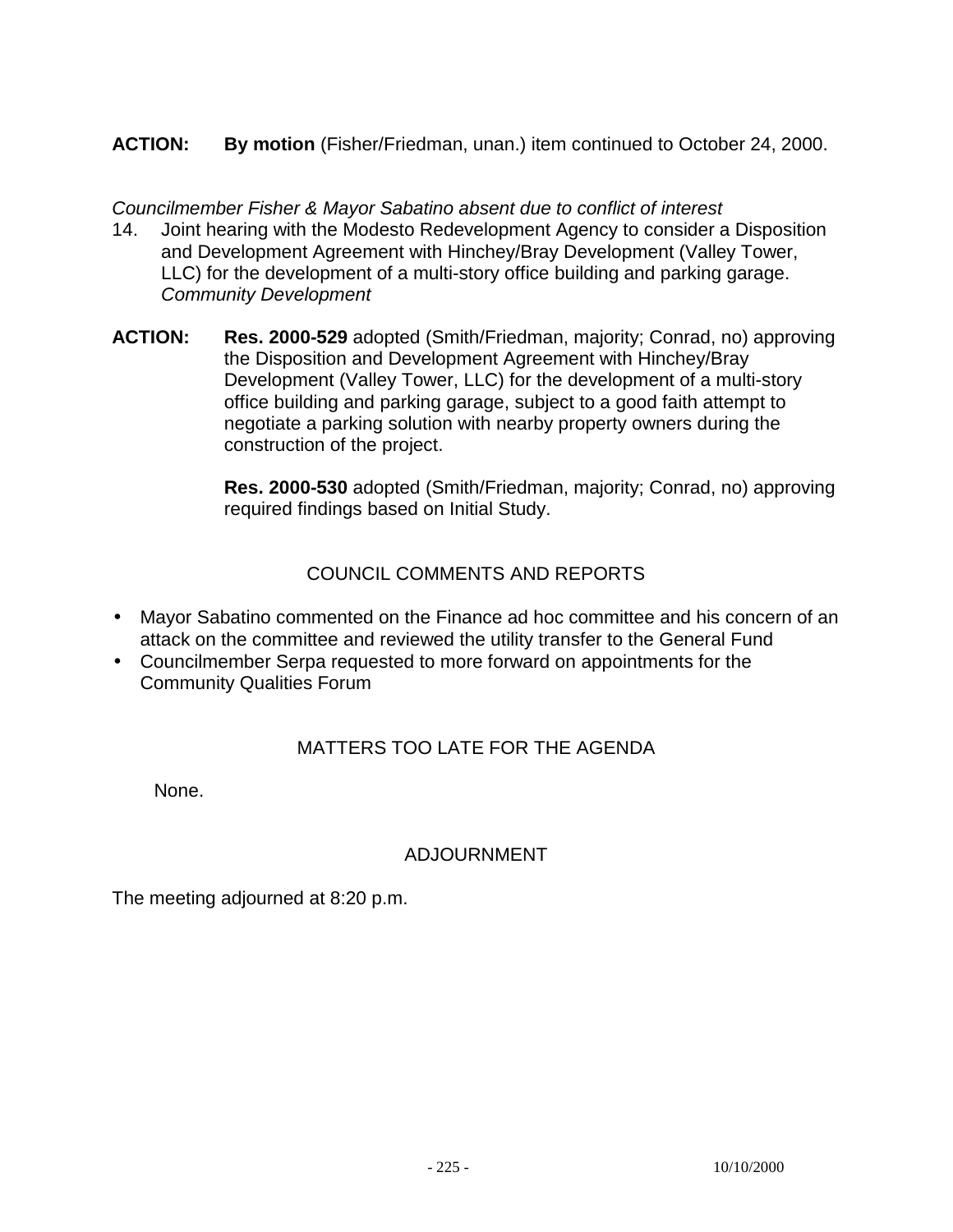MINUTES, City Council Meeting, Tuesday, October 17, 2000, at 5:15 p.m.

Roll Call – Present: Councilmembers Conrad, Fisher, Friedman, Frohman, Serpa, Smith, Mayor Sabatino

Absent: None

Pledge of Allegiance to the Flag

Invocation: Rev. David Oates, Big Valley Grace Community Church

Declare Conflicts of Interest: Conrad & Friedman, Item 7  *Conrad, Item 6* 

CONSENT ITEMS – ROLL CALL VOTE REQUIRED: Items 1 through 7 *Items 4 & 5 removed from Consent* 

**ACTION**: Friedman/Fisher, unan.

## **CONSENT ITEMS**

## **An item may be removed from consent and discussed at the request of an audience member or Councilmember.**

#### **CONSENT**

- 1. Approval of the minutes of the regular City Council meeting of October 10, 2000. *City Clerk*
- **ACTION**: **By motion**, (Friedman/Fisher, unan.) approved the minutes of the regular City Council meeting of October 10, 2000.

## CONSENT

2. Consider accepting as complete the contract of 7/11 Material Inc. for the Maze Boulevard sidewalk project and authorize the City Clerk to file a Notice of Completion. Original cost: \$26,932.95. Final cost: \$30,692.95. Funds are budgeted.

*Engineering & Transportation* 

**ACTION**: **Res. 2000-531** adopted (Friedman/Fisher, unan.) accepting as complete the contract of 7/11 Material Inc. for the Maze Boulevard sidewalk project and authorize the City Clerk to file a Notice of Completion.

#### **CONSENT**

3. Consider accepting as complete the contract of 7/11 Material Inc. for the annual sunken sidewalk at rockwells 99/00 project and authorize the City Clerk to file a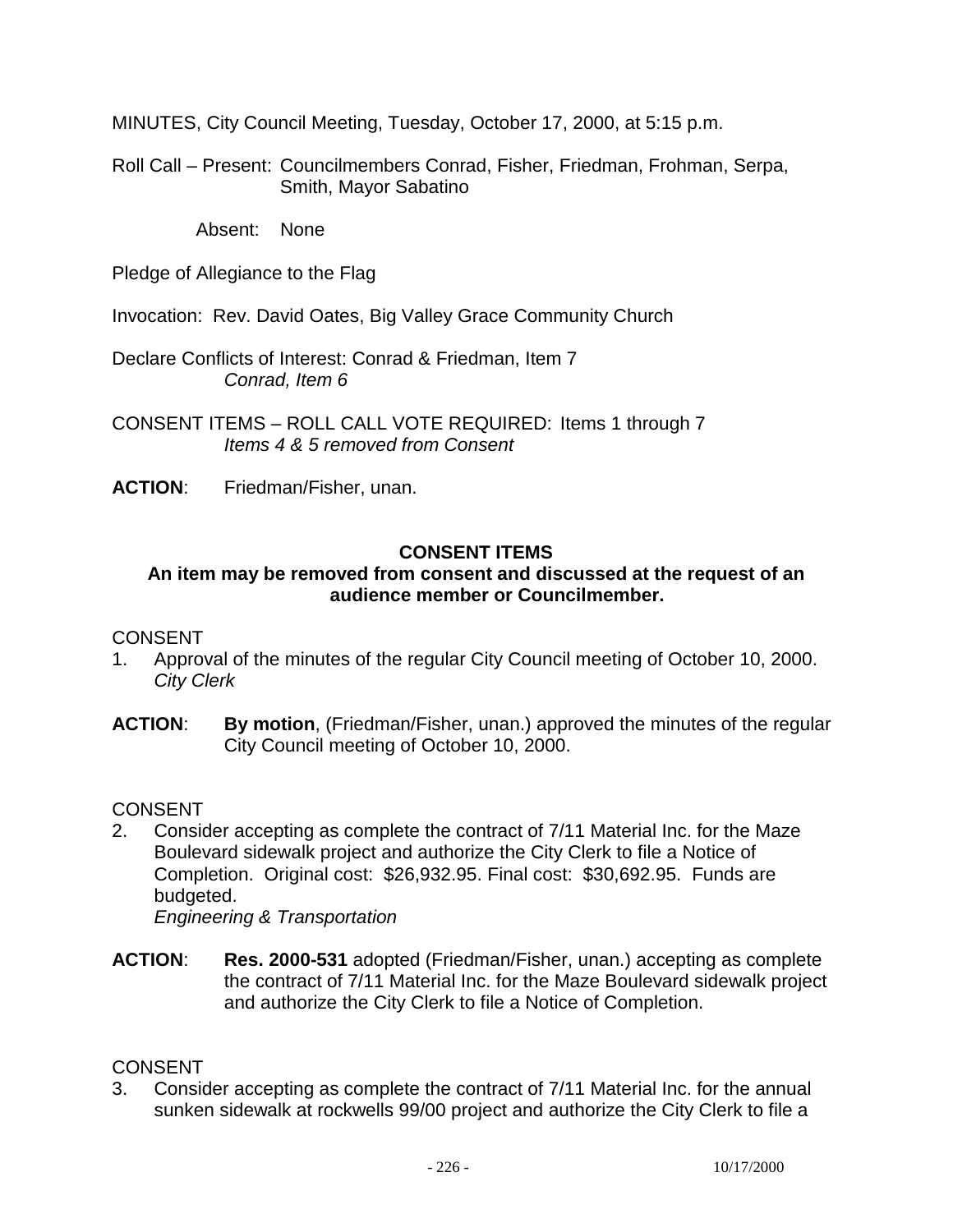Notice of Completion. Original cost: \$97,269.25. Final cost: \$100,771.23. Funds are budgeted. *Engineering & Transportation* 

**ACTION**: **Res. 2000-532** adopted (Friedman/Fisher, unan.) accepting as complete the contract of 7/11 Material Inc. for the annual sunken sidewalk at rockwells 99/00 project and authorize the City Clerk to file a Notice of Completion.

## *Item #4 removed from Consent*

- 4. Consider authorizing the purchase of mobile data computers from Litton Industries Industries for the Police Department in an amount totaling \$700,000 over the next two years, and consider amending the budget to recognize grant-funded revenue. *Finance*
- **ACTION**: **Res. 2000-533** adopted (Serpa/Frohman, unan.) authorizing the purchase of mobile data computers from Litton Industries for the Police Department in an amount totaling \$700,000 over the next two years.

**Res. 2000-534** adopted (Serpa/Frohman, unan.) amending budget to fund the purchase of mobile data computers from Litton Industries for the Police Department in an amount totaling \$700,000 over the next two years.

#### *Item #5 removed from Consent*

- 5. Consider authorizing City Manager to execute agreements for pruned refuse receiving and transfer services with Waste Management dba Modesto Disposal and Gilton Resource Recovery for a combined cost not to exceed \$126,700 for the initial term of October 17, 2000 through October 18, 2001; and consider authorizing the City Manager to execute a maximum of two consecutive one-year extensions for a combined three year cost not to exceed \$380,100. *Finance*
- **ACTION**: **Res. 2000-535** adopted (Smith/Frohman, unan.) approving agreement with Waste Management dba Modesto Disposal and authorizing City Manager to execute two extensions

**Res. 2000- 536** adopted (Smith/Frohman, unan.) approving agreement with Gilton Resource Recovery and authorizing City Manager to execute two extensions.

#### **CONSENT**

*Councilmember Conrad absent due to conflict of interest* 

6. Consider Resolution of Intention to form a Mello-Roos Community Facilities District for Coffee-Claratina (CFD No. 2000-2).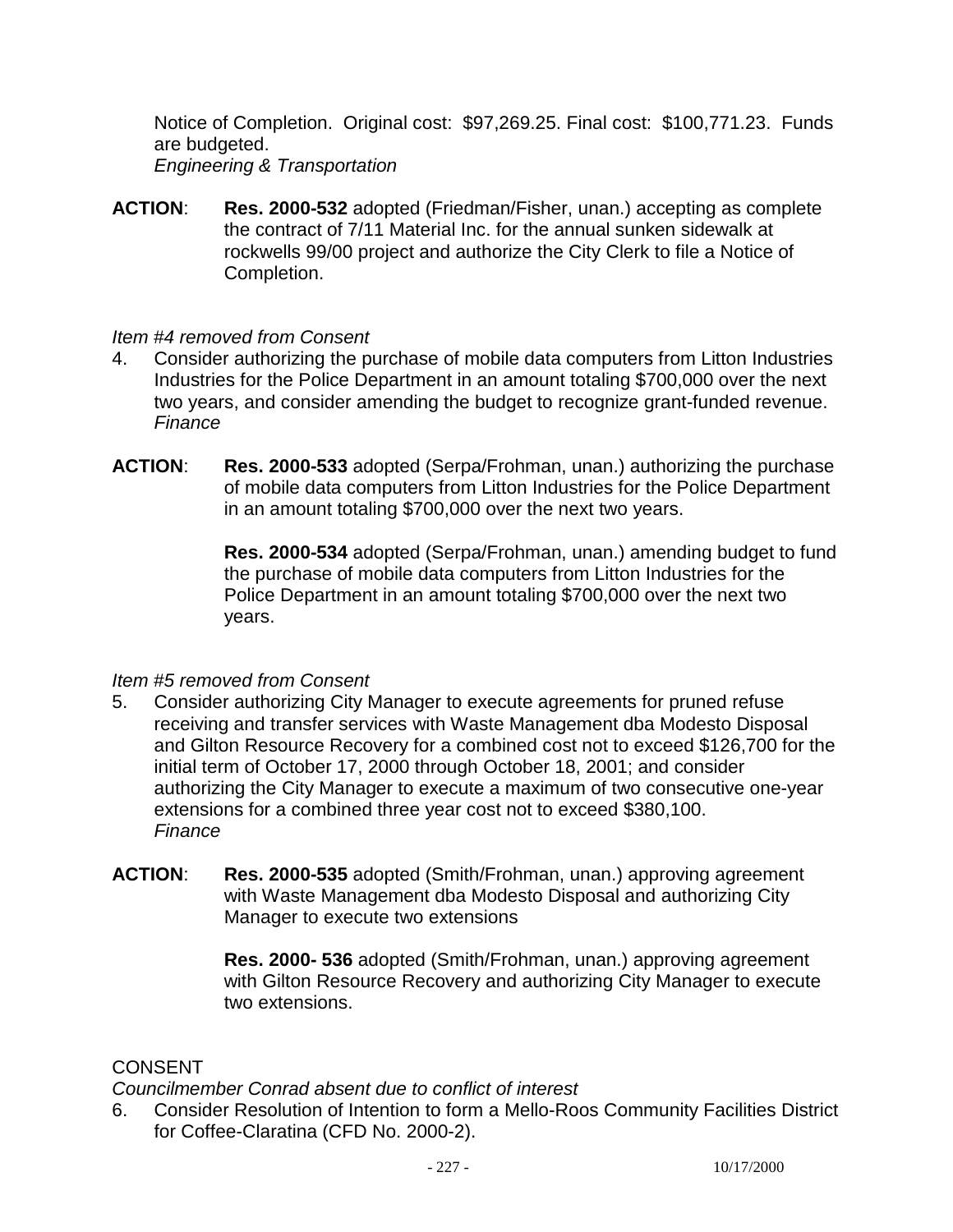## *City Attorney*

**ACTION**: **Res. 2000-537** adopted (Friedman/Fisher, unan.; Conrad, absent) a Resolution of Intention to form a Mello-Roos Community Facilities District for Coffee-Claratina (CFD No. 2000-2).

## *Councilmembers Conrad & Friedman absent due to conflict of interest*  CONSENT

- 7. Consider accepting the improvements for Rose Lane No. 6 Subdivision, and accepting the storm drain basin, located in the North Beyer Park Specific Plan area, and authorize the City Clerk to file Notice of Completion and to release securities upon expiration of statutory periods. (Owner: Florsheim Bros.) *Community Development*
- **ACTION**: **Res. 2000-538** adopted (Fisher/Frohman, unan.; Conrad & Friedman, absent) accepting the improvements for Rose Lane No. 6 Subdivision, and accepting the storm drain basin, located in the North Beyer Park Specific Plan area, and authorize the City Clerk to file Notice of Completion and to release securities upon expiration of statutory periods.

## ACKNOWLEDGEMENTS AND PRESENTATIONS

- 8. a. Presentation of a Certificate of Recognition to Jeffery Amador for his quick response and calm demeanor at a gathering on September 16, 2000, which possibly resulted in saving a life.
- **ACTION**: Mayor Sabatino presented Jeffery with the certificate.
	- b. Presentation of a Proclamation to Miss Harmony Wheeler, the winner of the Miss California Preteen Achievement 2000 Award.
- **ACTION**: Mayor Sabatino presented the proclamation to Harmony.
	- c. Presentation of a Proclamation to Haven Women's Center observing October 2000 as "National Domestic Violence Awareness Month."
- **ACTION**: Mayor Sabatino presented the proclamation to the Center representatives.

## ORAL COMMUNICATIONS

- Dale Williams commented regarding evicted families from Prescott Estates.
	- Staff members responded to Mr. Williams' concerns.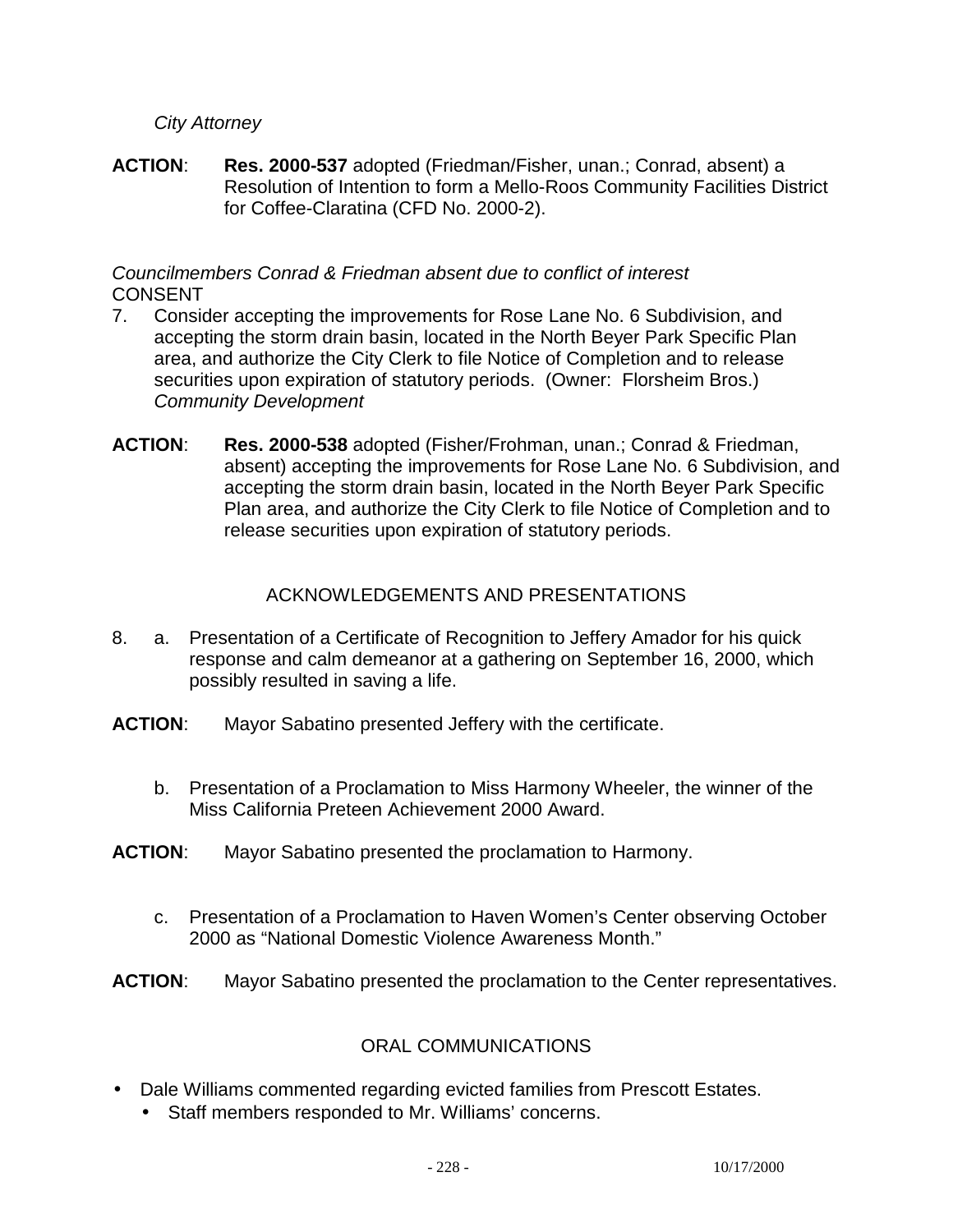# **HEARINGS**

- 9. Hearing to consider approving the execution and delivery of Multifamily Housing Refunding Revenue Bonds for Shadowbrook Apartments pursuant to Section 147(f) of the Internal Revenue Code of 1986, as amended. *Finance*
- **ACTION**: **By motion**, (Fisher/Friedman, unan.) item continued to November 7, 2000.

## NEW BUSINESS

- 10. Oral presentation regarding the Stanislaus Drug Court. *Police*
- **ACTION**: Program reviewed by Judge Don Shaver and comments were received from drug court graduates. No action taken.
- 11. Legislative Process Review Report Management Partners. *City Manager*
- **ACTION**: **Res. 2000-539** adopted (Fisher/Friedman, unan.) accepting Legislative Process Review Report – Management Partners and directing staff regarding implementation of recommendations.

## **MISCELLANEOUS**

#### Appointments

- 12. Citizens Housing & Community Development Committee
- **ACTION**: **Res. 2000-540** adopted (Fisher/Conrad, unan.) appointing Charles Chituras, Brad Pitts, and Caroline Mitton to the Citizens Housing & Community Development Committee each with an expiration date of January 1, 2005.

Community Qualities Forum

**ACTION**: **Res. 2000-541** adopted (Fisher/Conrad, unan.) appointing Steven Barbieri, M. David Lopez, Alan Strauss, and Lee Sturgill to the Community Qualities Forum each with an expiration date of January 1, 2005.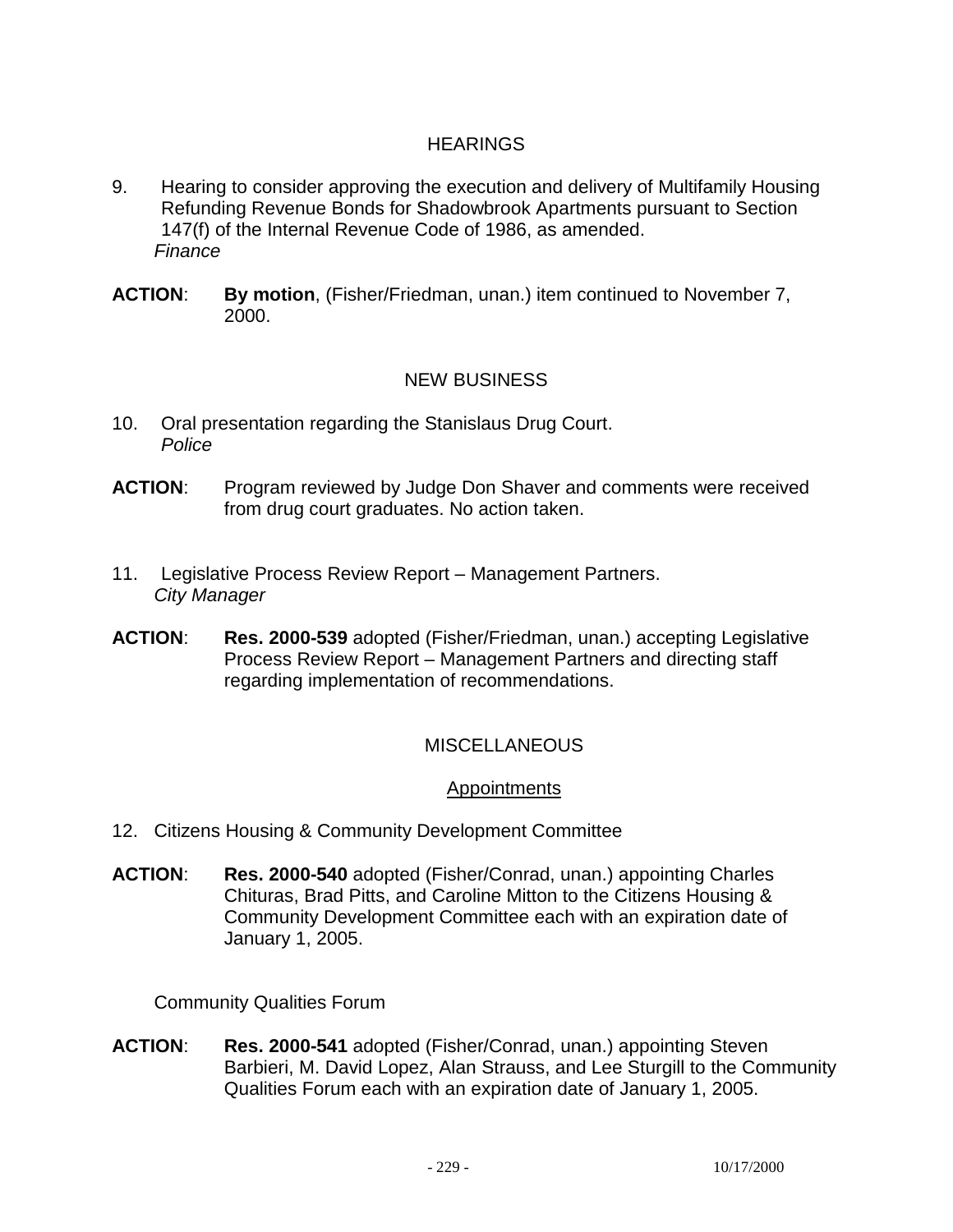## Culture Commission

**ACTION**: **Res. 2000-542** adopted (Fisher/Conrad, unan.) appointing Kent Faulkner to the Culture Commission with an expiration date of January 1, 2004.

## COUNCIL COMMENTS AND REPORTS

- Raul Ortega spoke regarding Empowerment Conference to be held for dislocated workers.
- Councilmember Fisher requested a business park development strategies item be placed on a future agenda.
- Councilmember Smith requested Proposition 36 be placed on a future agenda.
- Councilmember Smith reported on Trees for Tots event.

## MATTERS TOO LATE FOR THE AGENDA

None.

# ADJOURNMENT

The meeting adjourned at 7:35 p.m.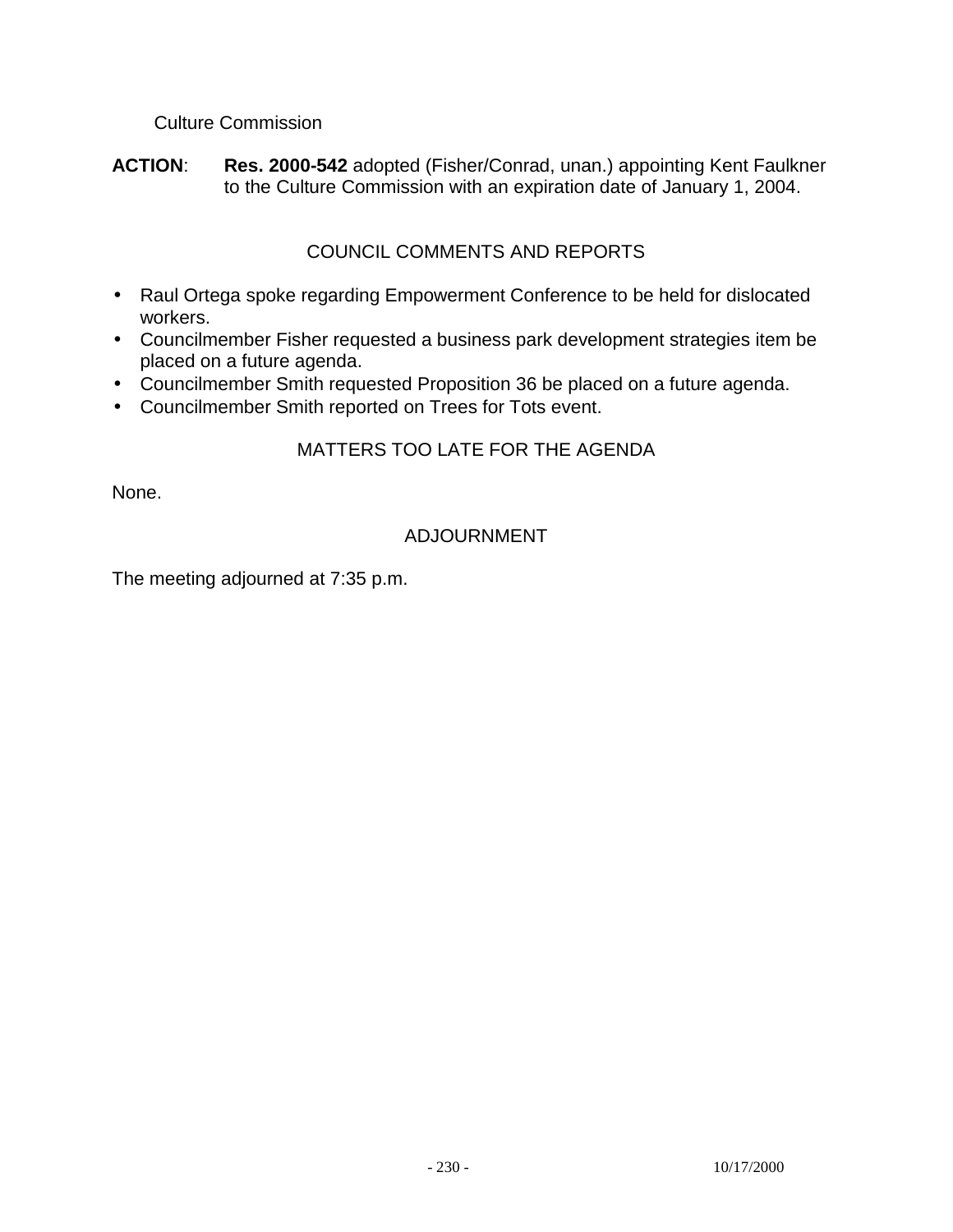## **MINUTES, City Council Meeting, Tuesday, October 24, 2000, at 5:15 p.m.**

Roll Call – Present: Councilmembers Conrad, Fisher, Friedman, Frohman, Serpa, Smith, Mayor Sabatino

Absent: None

Pledge of Allegiance to the Flag

Invocation: Rev. Dave Marsten, Big Valley Grace Community Church

Declare Conflicts of Interest - None

CONSENT ITEMS – ROLL CALL VOTE REQUIRED: Items 2 – 10, 12, 15 *Items 1, 11, 13 and 14 removed from Consent* 

**ACTION**: Friedman/Fisher, unan.

#### **CONSENT ITEMS**

#### **An item may be removed from consent and discussed at the request of an audience member or Councilmember.**

#### *Removed from Consent*

- 1. Approval of the minutes of the special City Council meeting of October 16, 2000 and the regular City Council meeting of October 17, 2000. *City Clerk*
- **ACTION**: By motion, (Fisher/Friedman, unan.) approved the minutes of the special City Council meeting of October 16, 2000 and the regular City Council meeting of October 17, 2000 with corrections to the October 17, 2000 minutes noting Councilmember Fisher's request for business park discussions was for the Council meeting of October 24, 2000. It was confirmed that this issue would be discussed at the October 30, 2000 special City Council meeting.

#### **CONSENT**

- 2. Consider awarding the contract for the outfall rehabilitation Phase 1 project to J. W. Ebert Corp. for \$763,600, and consider authorizing the City Manager to execute "Right of Entry" agreements. Total estimated cost: \$863,000 (contract: \$763,600; contingency & const. admin. \$99,400) Funds are budgeted.) *Engineering & Transportation*
- **ACTION**: **Res. 2000-543** adopted (Friedman/Fisher, unan.) awarding the contract for the outfall rehabilitation – Phase 1 project to J. W. Ebert Corp.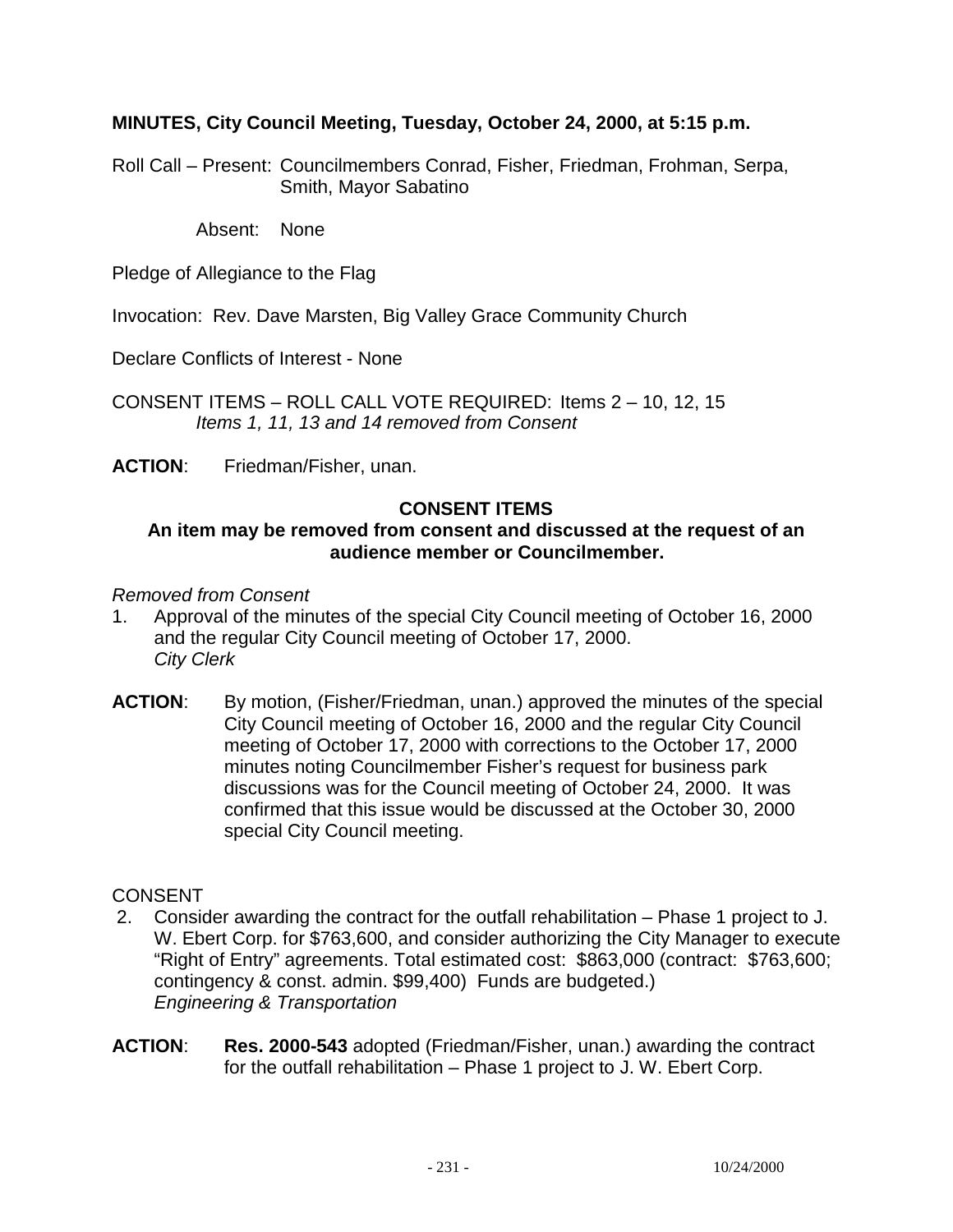**Res. 2000-544** adopted (Friedman/Fisher, unan.) authorizing the City Manager to execute "Right of Entry" agreements for outfall rehabilitation project.

## CONSENT

- 3. Consider authorizing a call for bids for prefabricated restrooms for the Recreation and Neighborhoods Department. (Suggested bid opening: November 14, 2000 at 11:00 a.m. Total estimated cost: \$115,000. Funds are budgeted.  *Finance*
- **ACTION**: **Res. 2000-545** adopted (Friedman/Fisher, unan.) authorizing a call for bids for prefabricated restrooms for the Recreation and Neighborhoods Department.

## **CONSENT**

- 4. Consider declaring as surplus one 1977 Oshkosh Model M-1500 crash/rescue truck and authorizing the Purchasing Division to sell the unit. *Finance*
- **ACTION**: **Res. 2000-546** adopted (Friedman/Fisher, unan.) declaring as surplus one 1977 Oshkosh Model M-1500 crash/rescue truck and authorizing the Purchasing Division to sell the unit.

## **CONSENT**

- 5. Consider waiving formal bid procedures and authorizing the purchase of three used buses from Transit Sales International for Engineering & Transportation Department – Modesto Area Express (Max). Total estimated cost: \$106,301.25. Funds are budgeted. *Finance*
- **ACTION**: **Res. 2000-547** adopted (Friedman/Fisher, unan.) waiving formal bid procedures and authorizing the purchase of three used buses from Transit Sales International for Engineering & Transportation Department – Modesto Area Express (Max).

## **CONSENT**

- 6. Consider approval of the final map of Chateau Maison Subdivision in the Pelandale-Snyder Specific Plan and authorizing the City Manager to sign an agreement with the subdividers as required by Section 4-4.604(c) of the Municipal Code. (Owners: Western Pacific Housing-Windsor Pointe, LC) *Community Development*
- **ACTION**: **Res. 2000-548** adopted (Friedman/Fisher, unan.) approving the final map of Chateau Maison Subdivision in the Pelandale-Snyder Specific Plan and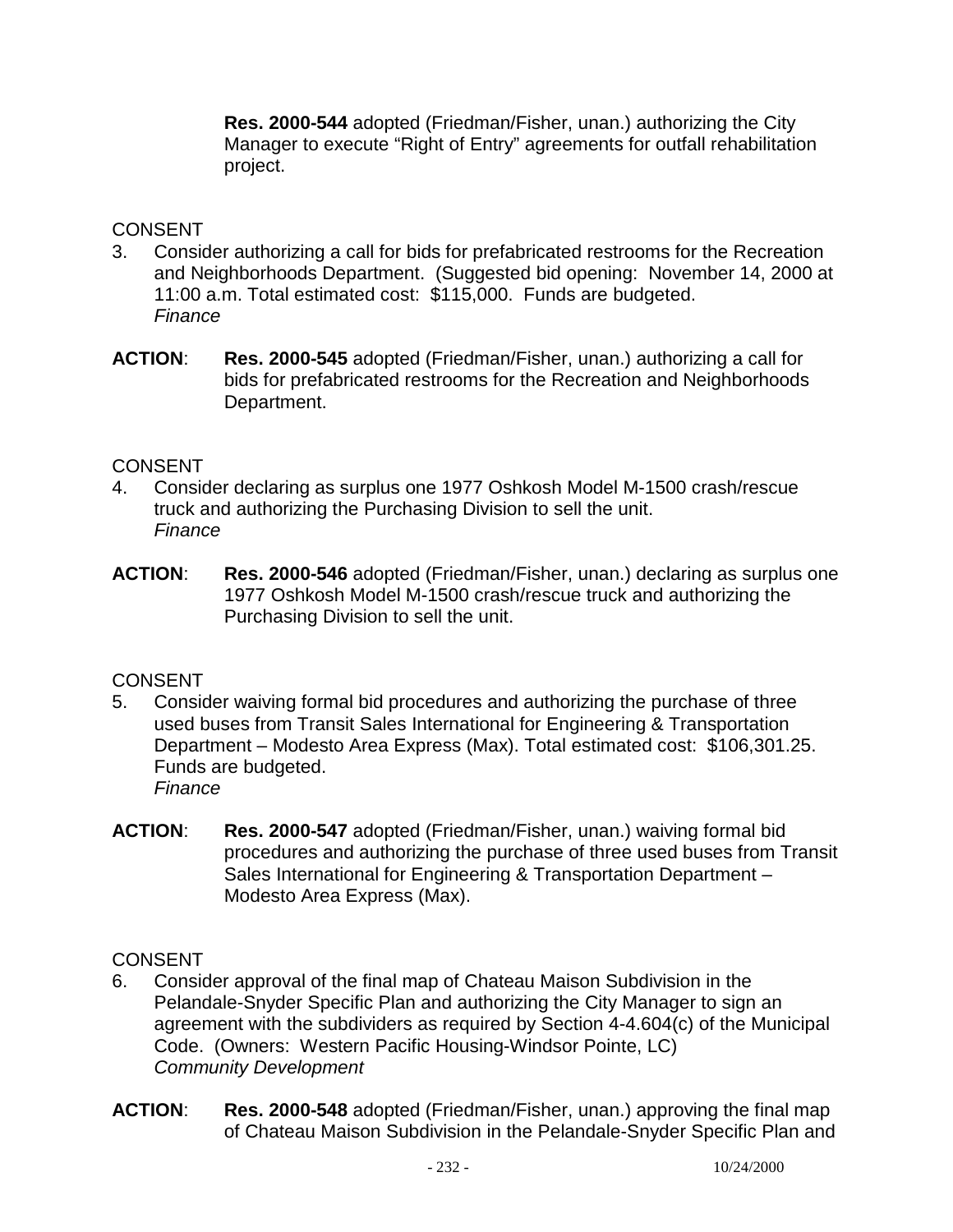authorizing the City Manager to sign an agreement with the subdividers as required by Section 4-4.604(c) of the Municipal Code.

## **CONSENT**

- 7. Consider allocating four lots purchased with Community Development Block Grant (CDBG) funding to Desarrollo-Latino-Americano, a not for profit agency. *Recreation & Neighborhoods*
- **ACTION**: **Res. 2000-549** adopted (Friedman/Fisher, unan.) allocating four lots purchased with Community Development Block Grant (CDBG) funding to Desarrollo-Latino-Americano, a not for profit agency.

#### **CONSENT**

- 8. Consider approving a lease agreement with Tara Fairbairn for lease of City-owned property at 801 N. McClure Road. *Community Development*
- **ACTION**: **Res. 2000-550** adopted (Friedman/Fisher, unan.) approving a lease agreement with Tara Fairbairn for lease of City-owned property at 801 N. McClure Road.

#### **CONSENT**

- 9. Consider accepting resignation of Kenneth D. Shireman from the Community Qualities Forum. *City Manager*
- **ACTION**: **Res. 2000-551** adopted (Friedman/Fisher, unan.) accepting resignation of Kenneth D. Shireman from the Community Qualities Forum.

#### **CONSENT**

10. Consider authorizing the City Manager to sign a California "Trees for the Millennium" Initiative grant application and any subsequent agreements with the State Department of Forestry and Fire Protection for \$50,000 in funding to plant and care for approximately 600-800 trees within the city boundaries along State Route 99.

*(Operations & Maintenance)* 

**ACTION**: **Res. 2000-552** adopted (Friedman/Fisher, unan.) authorizing the City Manager to sign a California "Trees for the Millennium" Initiative grant application and any subsequent agreements with the State Department of Forestry and Fire Protection for \$50,000 in funding.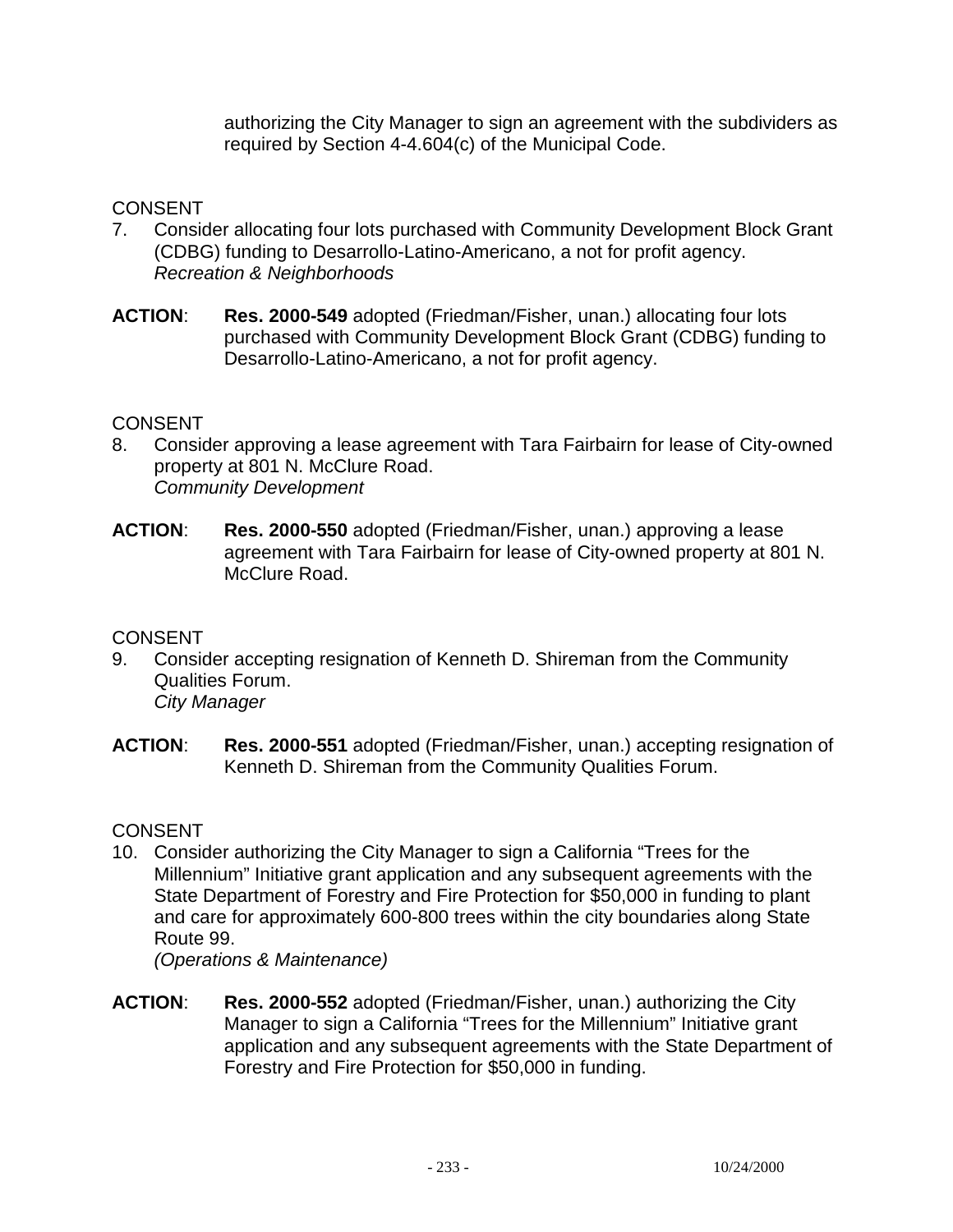*Removed from Consent* 

- 11. Consider annual report from Modesto Sister Cities International. *Recreation and Neighborhoods*
- **ACTION**: **By motion**, (Frohman/Fisher, unan.) acknowledged receipt of report from Modesto Sister Cities International and referred to Human Servicres and to the Financial Policy Committee during budget review.

#### **CONSENT**

- 12. Consider amending the job specification of Public Information Technician and Assistant Traffic Engineer; consider amending the Class Range Table to amend the salary for the classification of Assistant City Clerk. *Personnel*
- **ACTION**: **Res. 2000-553** adopted (Friedman/Fisher, unan.) amending the job specification of Public Information Technician and Assistant Traffic Engineer.

 **Res. 2000-554** adopted (Friedman/Fisher, unan.) amending the Class Range Table to amend the salary for the classification of Assistant City Clerk.

#### *Removed from Consent*

13. Consider approving Local Programming Grant in the amount of \$3,456 to Steve Burke.

*City Manager*

**ACTION**: **Res. 2000-555** adopted (Fisher/Serpa, unan.) approving Local Programming Grant in the amount of \$3,456 to Steve Burke.

*Removed from Consent* 

14. Consider approving Local Programming Grant in the amount of \$3,150 to Randy Magnus.

*City Manager*

**ACTION**: **Res. 2000-556** adopted (Fisher/Serpa, unan.) approving Local Programming Grant in the amount of \$3,150 to Randy Magnus.

## CONSENT

15. Consider joinder in amicus briefs in: Emeryville Redevelopment Agency v. Elementis, Alameda Books, Inc. v. City of Los Angeles, Young v. City of Simi Valley, Cornette v. Department of Transportation, Delmer v. City of Riverside, Eastman Kodak Co. v. City and County of San Francisco, Servantes v. City and County of San Francisco and Tocher v. City of Santa Ana.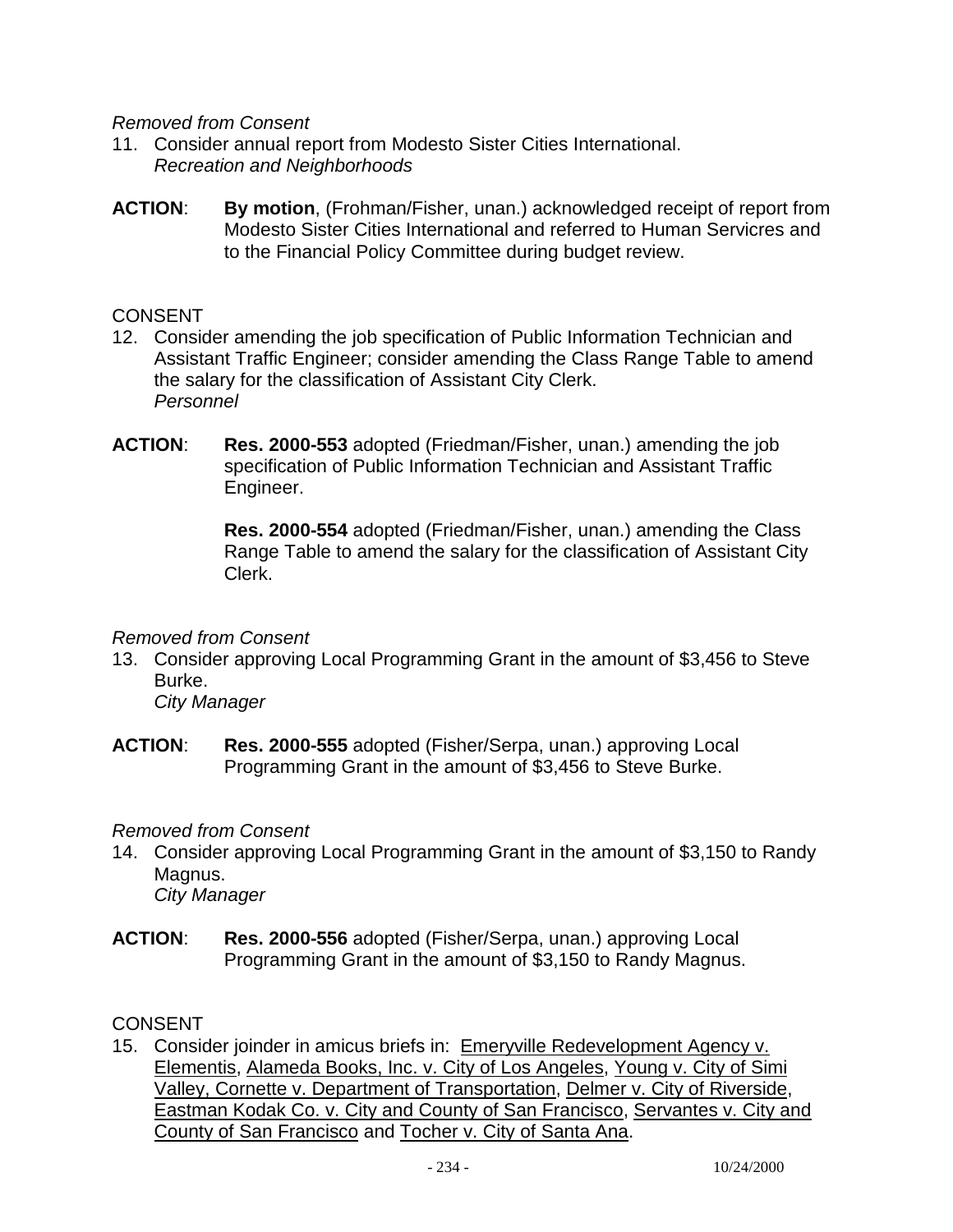**ACTION**: **By motion,** (Friedman/Fisher, unan.) authorized joinder in amicus briefs.

# ACKNOWLEDGEMENTS AND PRESENTATIONS

None.

## ORAL COMMUNICATIONS

None.

## WRITTEN COMMUNICATIONS

- 16. Letter from Mark Ethridge Woodward and Paul LaGrone regarding Separation of Church and State.
- **ACTION**: No action taken.

## HEARINGS

- 17. Hearing to consider Bertolotti Disposal's request to enter into a service agreement for solid waste collection services, and recommendation to adopt a formal policy on service providers for solid waste collection in former county areas that are annexed to the City of Modesto. (Continued from July 25, August 15 and October 10, 2000 City Council meetings.) *Engineering & Transportation:Utility Services and Franchises Committee*
- **ACTION**: By motion, (Friedman/Fisher, unan.) continued to December 12, 2000.
- 18. Hearing to consider the City of Modesto Consolidated Annual Performance and Evaluation Report for Fiscal Year 1999-2000. (Continued from October 10, 2000 City Council meeting.) *Recreation & Neighborhoods*
- **ACTION**: **Res. 2000-557** adopted (Friedman/Fisher, unan.) approving Consolidated Annual Performance and Evaluation Report and authorizing City Manager to submit to U.S. Department of Housing and Urban Development with the condition that corrections are referred to the City Manager prior to submittal to H.U.D.
- 19. Hearing to consider approving an amendment to the City of Modesto 2000/2001 Annual Action Plan.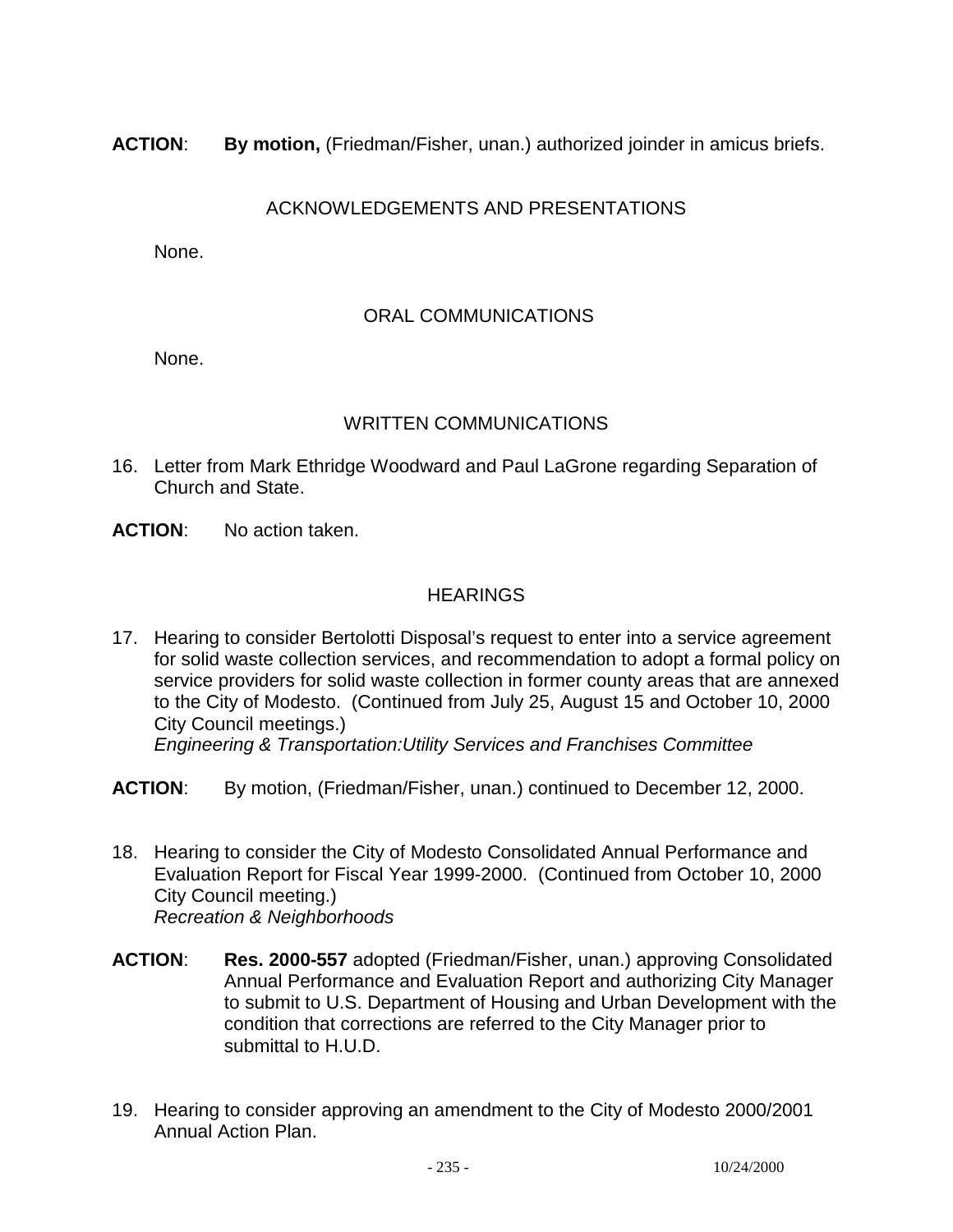*Recreation & Neighborhoods:Financial Policy* 

**ACTION**: **Res. 2000-558** adopted (Fisher/Friedman, unan.) approving an amendment to the City of Modesto 2000/2001 Annual Action Plan reallocating 2000/2001 program funding to other Community Development Block Grant eligible activities, with the change of Project Sentinel to Administrative Services and a strong emphasis on reaching a resolution to the Prescott Estates loan.

> **Res. 2000-559** adopted (Fisher/Friedman, unan.) amending budget to allocate an additional \$44,930 from the General Fund Reserve to various accounts, reallocate expenditures and re-estimate revenues and increasing the Department's current and future ABS targets by \$44,930.

- 20. Hearing to consider the application of Marchbrook Building Company for an amendment to Precise Plan No. 10, property located on the east side of Fine Avenue north of Kodiak Drive. *Community Development*
- **ACTION**: **By motion,** (Fisher/Friedman, unan.) introduced Ord. No. 3190–C.S. approving amendment to Precise Plan No. 10

**Res. 2000-560** adopted (Fisher/Friedman, unan.) finding project on the east side of Fine Avenue north of Kodiak Drive by Marchbrook Building Company in conformance with Village One Specific Plan EIR.

# NEW BUSINESS

- *21. Consider approving changing the bulky item pickup program from mass set outs in specified neighborhoods, to an "on-call" system where the resident schedules the collection day by appointment with the garbage hauler, and the items are collected the same day they are placed out. Engineering & Transportation*
- **ACTION**: **Res. 2000-561** adopted (Smith/Fisher, unan.) approving changes in the bulky item pickup program from mass set outs in specified neighborhoods, to an "on-call" system where the resident schedules the collection day by appointment with the garbage hauler, and the items are collected the same day they are placed out.
- 22. Consider approving appropriation transfer in the amount of \$60,000 for the City's share of installation of a traffic signal at the Crows Landing Road/School Street intersection near Shackelford School. *Engineering & Transportation:Transportation Policy Committee.*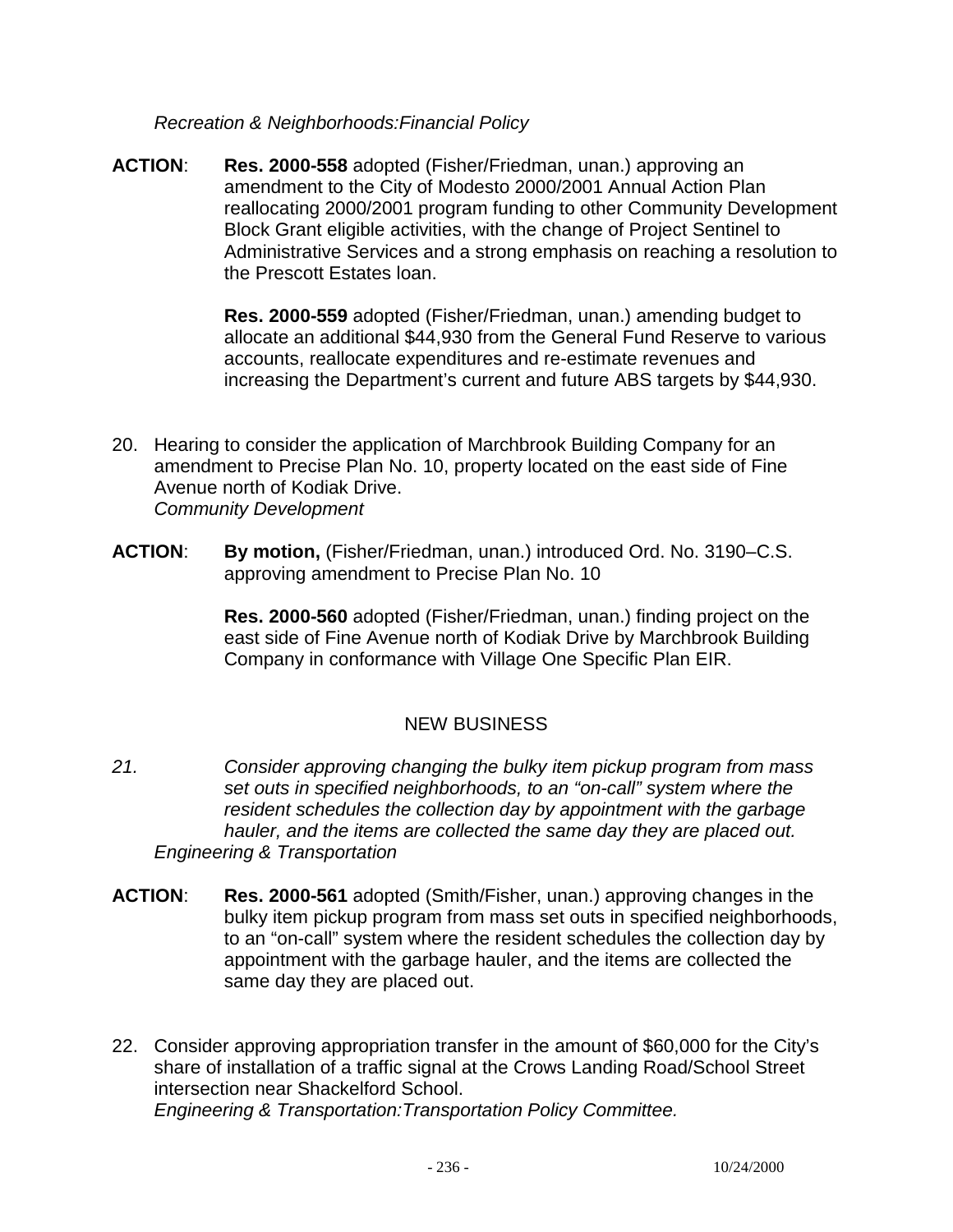**ACTION**: **Res. 2000-562** adopted (Serpa/Frohman, majority; Smith, no) approving appropriation transfer in the amount of \$60,000 for the City's share of installation of a traffic signal at the Crows Landing Road/School Street intersection near Shackelford School.

> **By motion,** (Serpa/Frohman, unan.) item to return in two weeks after staff evaluation of lights being placed down the middle of street as an addition to the signal installation.

# COUNCIL COMMENTS AND REPORTS

- 23. At the request of Councilmember Smith, consider opposing State Ballot Proposition 36 – The Drugs, Probation and Treatment Program Initiative.
- **ACTION**: **Res. 2000-563** adopted (Smith/Frohman, unan.) opposing State Ballot Proposition 36 – The Drugs, Probation and Treatment Program Initiative.
- 24. Mayor Sabatino recommends that the City Council adopt a resolution requesting access to the books and records of the Modesto Chamber of Commerce's Convention & Visitors Bureau.
- **ACTION**: **Res. 2000-564** adopted (Fisher/Sabatino, unan.) requesting access to the books and records of the Convention & Visitors Bureau to be delivered to the City Clerk's office and requesting the City Manager to continue search for an auditor.

MATTERS TOO LATE FOR THE AGENDA

None.

## ADJOURNMENT

The meeting adjourned at 10:10 p.m.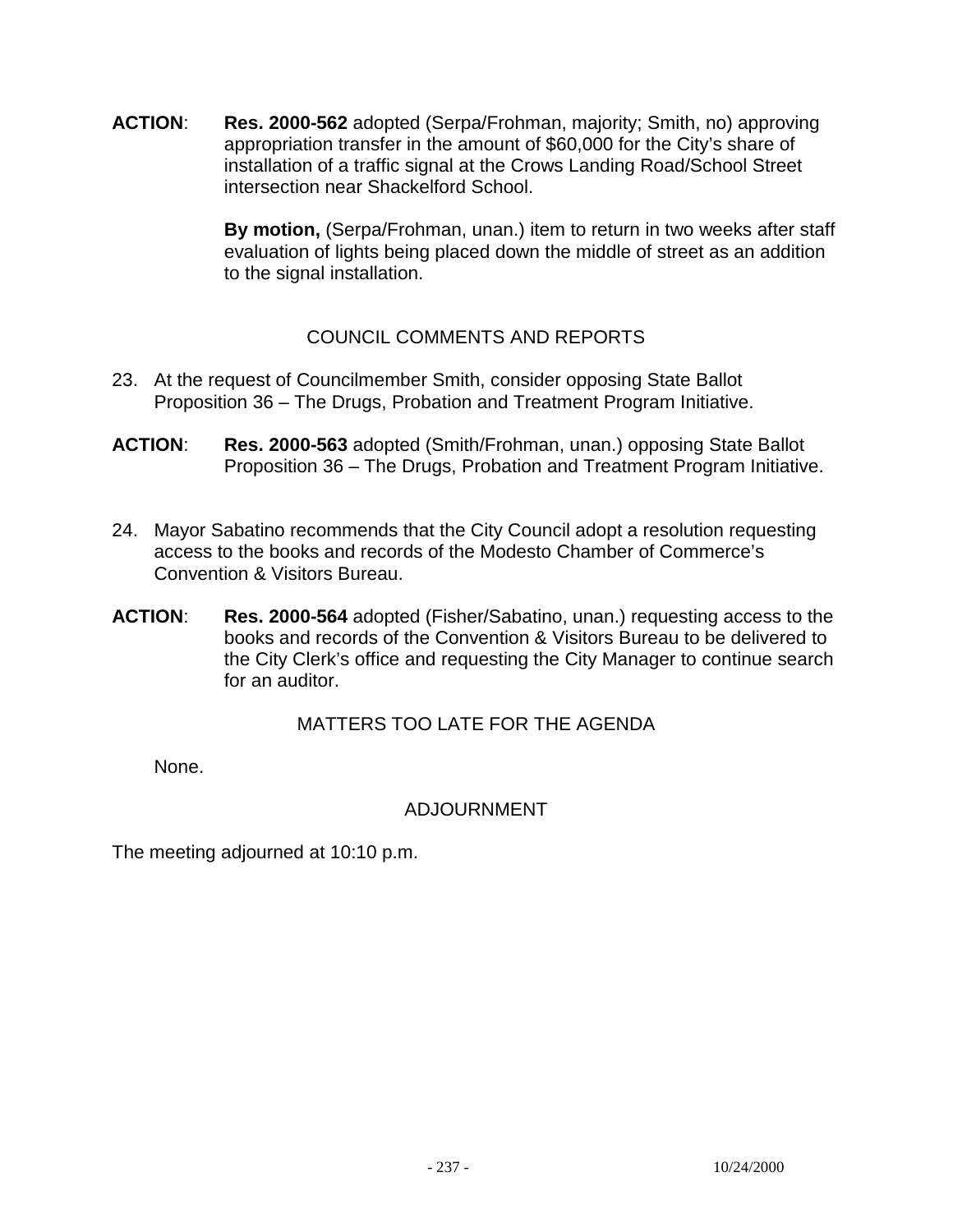## **COUNCIL MINUTES, Tuesday, November 7, 2000, at 5:15 p.m.**

Roll Call – Present: Councilmembers Conrad, Fisher, Friedman, Frohman, Serpa, Smith, Mayor Sabatino

Absent: None

Pledge of Allegiance to the Flag

Invocation: Councilmember Conrad

Declare Conflicts of Interest - None

CONSENT ITEMS – ROLL CALL VOTE REQUIRED: Items 1 through 8

**ACTION**: (Friedman/Fisher, unan.)

#### **CONSENT ITEMS**

#### **An item may be removed from consent and discussed at the request of an audience member or Councilmember.**

#### CONSENT

- 1. Approval of the minutes of the regular City Council meeting of October 24, 2000, and the special City Council meeting of October 30, 2000.
- **ACTION**: **By motion** (Friedman/Fisher, unan.), approved the minutes of the regular City Council meeting of October 24, 2000, and the special City Council meeting of October 30, 2000.

#### **CONSENT**

- 2. Consider awarding a contract for Rockwell Replacement/Addition 2000-2001 to D. A. Wood Construction for \$449,905. Total estimated cost: \$508,392.65. (contract \$449,905; construction contingency & administration \$58,487.65) Funds are budgeted.
- **ACTION**: **Res. 2000-565** adopted (Friedman/Fisher, unan.), awarding a contract for Rockwell Replacement/Addition 2000-2001 to D. A. Wood Construction for \$449,905.

#### CONSENT

- 3. Consider rejecting bids received for the Bellenita Park restroom replacement project.
- **ACTION**: **Res. 2000-566** adopted (Friedman/Fisher, unan.), rejecting bids received for the Bellenita Park restroom replacement project. Resolution rejecting bids.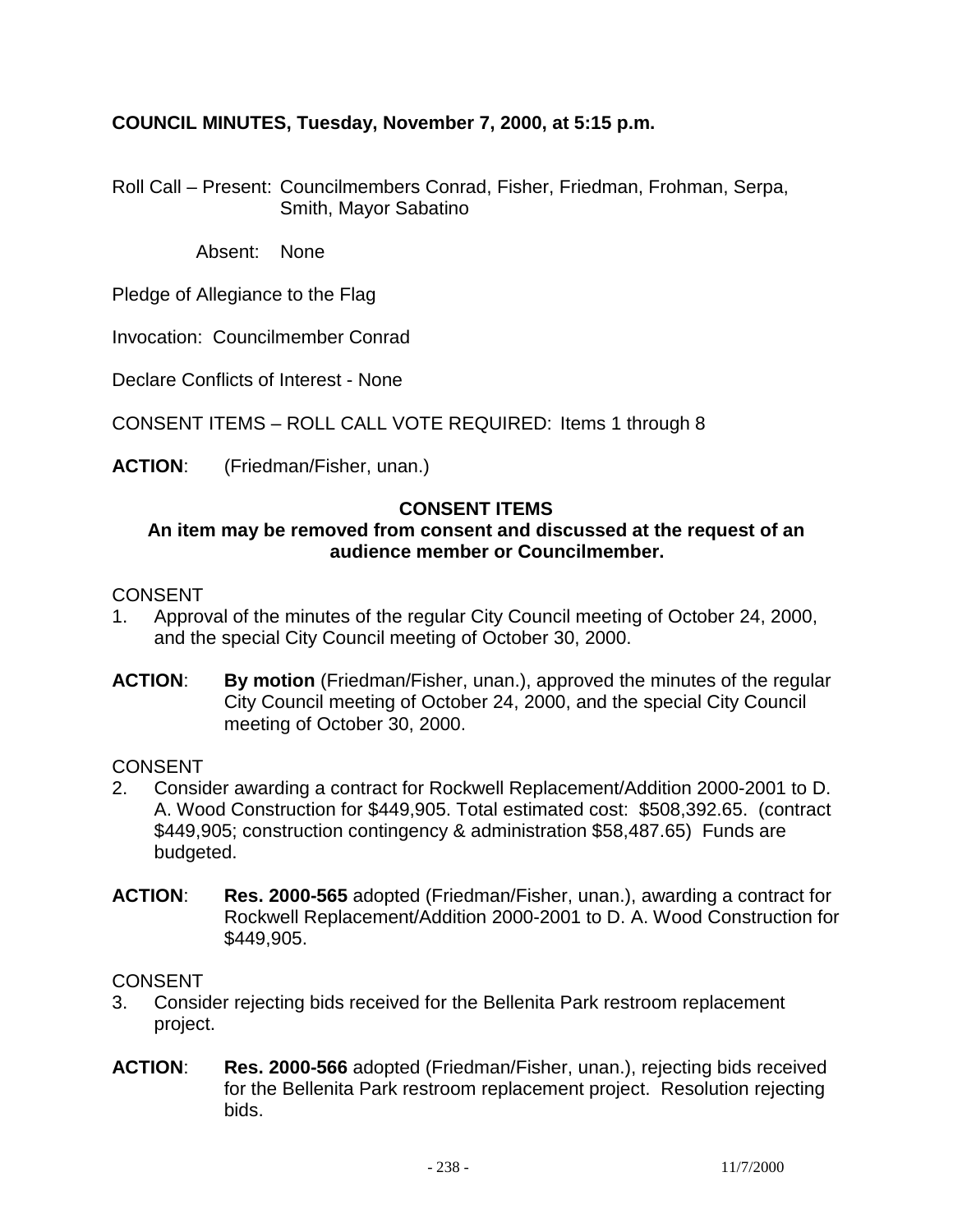### CONSENT

- 4. Consider amending the Municipal Code to reinsert and renumber three sections relating to the sewer collection and disposal rules and regulations.
- **ACTION**: Introduced **Ord. 3191-CS** (Friedman/Fisher, unan.), amending the Municipal Code to reinsert and renumber three sections relating to the sewer collection and disposal rules and regulations.

#### CONSENT

- 5. Quarterly Treasurer's Report September 30, 2000.
- **ACTION**: **By motion** (Friedman/Fisher, unan.)**,** acknowledged receipt of report.

## **CONSENT**

- 6. Consider accepting resignation of Johnny M. Crabb from the Landmark Preservation Commission.
- **ACTION**: **Res. 2000-567** adopted (Friedman/Fisher, unan.), accepting with regret the resignation of Johnny M. Crabb from the Landmark Preservation Commission.

## CONSENT

- 7. Final adoption of Ord. No. 3190-C.S. amending the Precise Plan for Area No. 10 of the Village One Specific Plan to allow a gated subdivision with a private lake on property located on the east side of Fine Avenue. (Marchbrook Building Company)
- **ACTION**: **By motion,** approved (Friedman/Fisher, unan.), final adoption of Ord. 3190-CS amending the Precise Plan for Area No. 10 of the Village One Specific Plan to allow a gated subdivision with a private lake on property located on the east side of Fine Avenue.

## CONSENT

- 8. Consider accepting the work under the agreement with Keller Group for furniture for the New Police Headquarters at 600  $10<sup>th</sup>$  Street as complete, and authorize the City Clerk to file a Notice of Completion. Final cost: \$291,469.77. Funds are budgeted.
- **ACTION**: **Res. 2000-568** adopted (Friedman/Fisher, unan.), accepting the work under the agreement with Keller Group for furniture for the New Police Headquarters at 600 10<sup>th</sup> Street as complete, and authorize the City Clerk to file a Notice of Completion.

## ACKNOWLEDGEMENTS AND PRESENTATIONS

Mayor Sabatino acknowledged Pueblo Pack 49.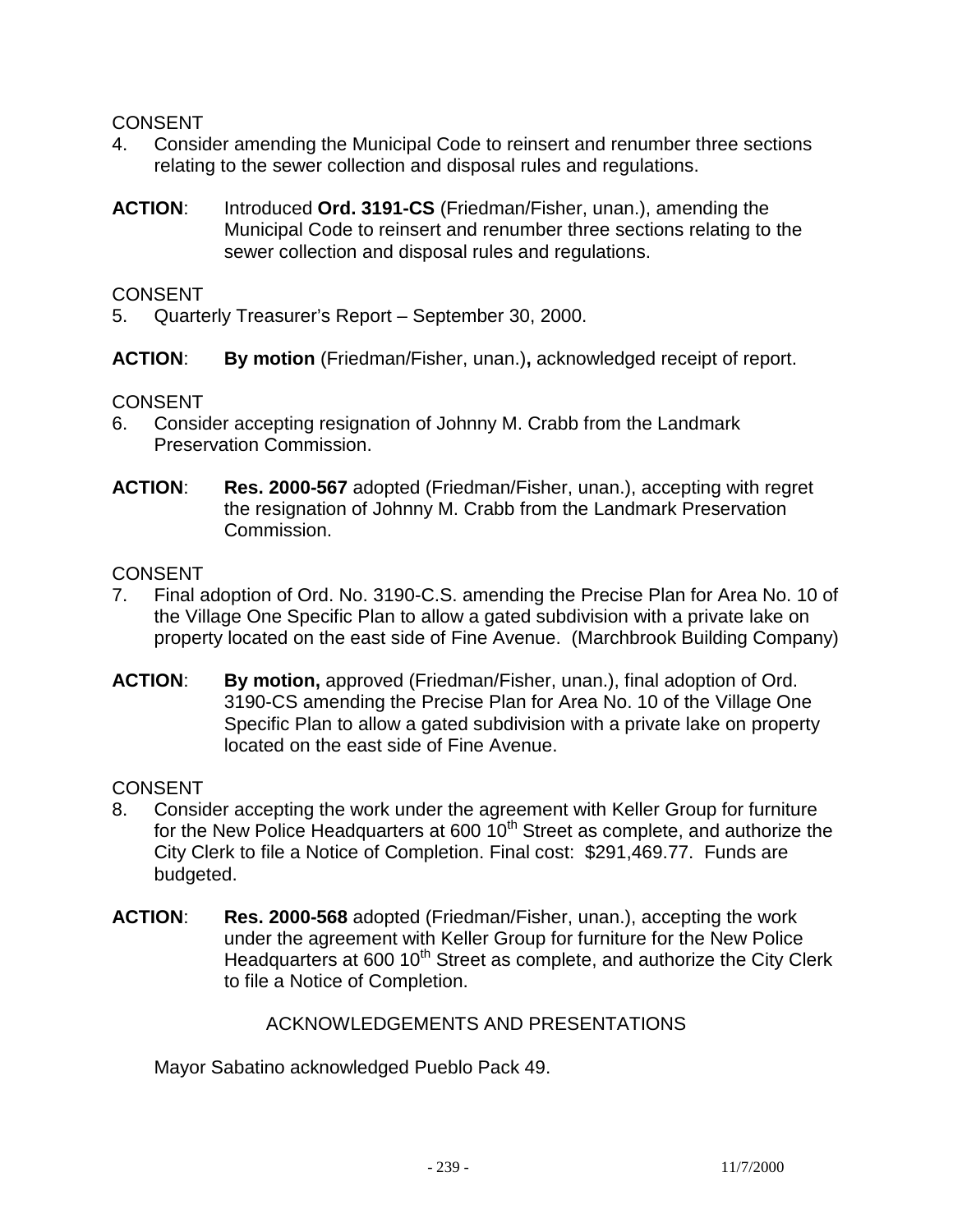Acknowledgement of Modesto's second place award for "National Night Out 2000" from the National Association of Town Watch for cities with populations from 100,000 to 249,999.

**ACTION**: Police Department staff made presentation

 Presentation by Operations & Maintenance regarding status of community beautification efforts.

**ACTION**: Operations & Maintenance staff made presentation.

## ORAL COMMUNICATIONS

• Daniel Marsh announced that the polls closed at 8:00pm and reminded citizens it was Election Day.

## UNFINISHED BUSINESS

- 9. Consider approving staff recommendations regarding traffic improvements at the Crows Land Road/School Street intersection near Shackelford School in conjunction with Stanislaus County.
- **ACTION**: **Res. 2000-569** adopted (Serpa/Frohman, unan.) approving staff recommendations regarding traffic improvements at the Crows Land Road/School Street intersection near Shackelford School in conjunction with Stanislaus County and directed staff to conduct additional research regarding a flashing light at the intersection.

#### **HEARINGS**

- 10. Hearing to consider approving the execution and delivery of Multifamily Housing Refunding Revenue Bonds for Shadowbrook Apartments pursuant to Section 147(f) of the Internal Revenue Code of 1986, as amended. Continued from October 17, 2000 City Council meeting.
- **ACTION**: **By motion** (Fisher/Friedman, unan.)**,** item continued to November 14, 2000.
- 11. Hearing to consider Notice of Breach of Cable One's Cable Television Franchise.
- **ACTION**: Introduced **Ord. 3192–CS** (Conrad/Fisher, unan.) extending the cable franchise to December 20, 2000.

 **Res. 2000-570** adopted (Conrad/Fisher, unan.) finding Cable One in breach of their franchise. Motion included a request to AT&T to provide broadband Internet services to Modesto when transfer takes place.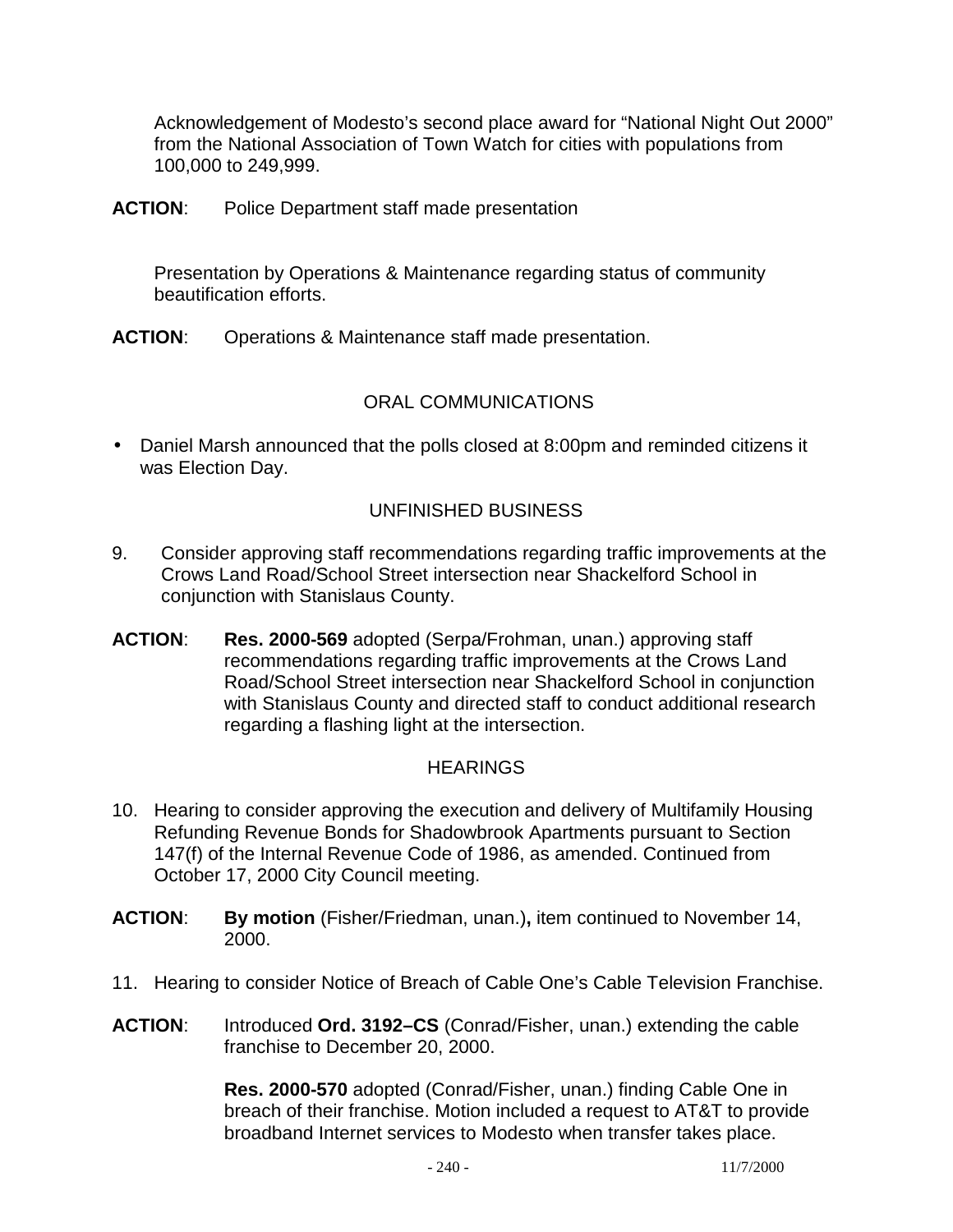## COUNCIL COMMENTS AND REPORTS

- 12. Request from Mayor Sabatino to consider directing staff to prepare an ordinance amending the Modesto Municipal Code to change City Council seating at dais from alphabetical to Chair No.
- **ACTION**: A motion (Sabatino/Conrad) directing staff to prepare an ordinance failed to carry.

## MATTERS TOO LATE FOR THE AGENDA

None.

# ADJOURNMENT

The meeting adjourned at 9:41pm to Closed Session.

## CLOSED SESSION

 The meeting will adjourn to the Conference Room for a Closed Session as follows:

 CONFERENCE WITH LEGAL COUNSEL – EXISTING LITIGATION (Pursuant to Section 54956.9(a) of the Government Code)

Name of Case: Jeff Stejskal and Lisa Stejskal v. City of Modesto, Stanislaus County Superior Court Actions No. 156057 and No. 253724

CONFERENCE WITH LEGAL COUNSEL – ANTICIPATED LITIGATION

 Initiation of litigation pursuant to subdivision (c) of Section 54956.9 of the Government Code: One case.

 CONFERENCE WITH REAL PROPERTY NEGOTIATOR (Pursuant to Section 54956.8 of the Government Code)

 Property: Purchase, sale or lease of property and/or public facilities located at the northwest corner of Carpenter Road and Whitmore for a regional sports complex (baseball, soccer, little league and football fields and related amenities).

APN: 17-42-03-812 consisting of approximately 152.57 acres

 Negotiating party: M A G, a limited partnership, Shiro B. and Walter G. Morimoto, owners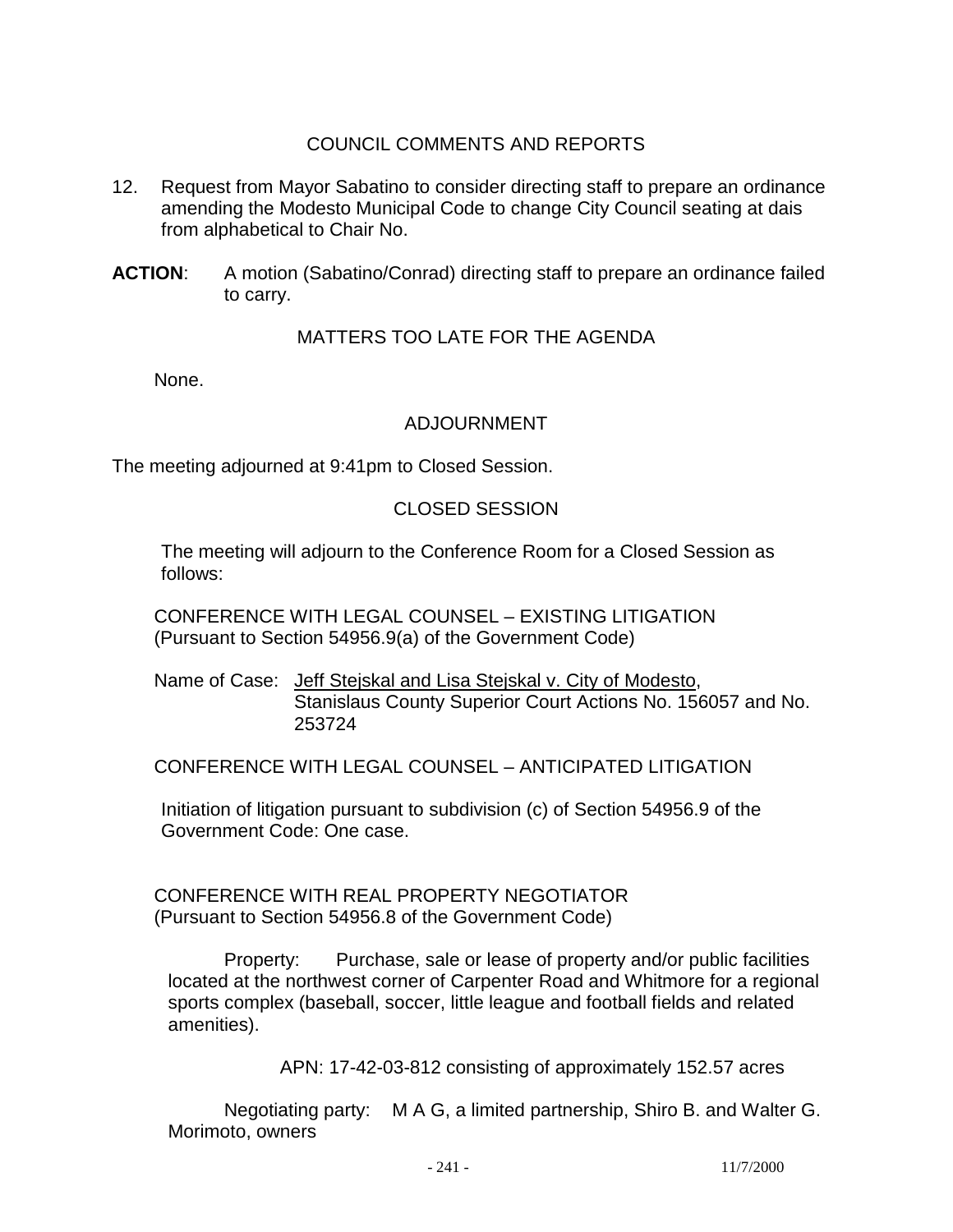*Under negotiation: Price and terms of payment for portion of each parcel to be acquired* 

 *CONFERENCE WITH LABOR NEGOTIATOR: (Pursuant to Section 54957.6 of the Government Code)* 

 *Agency Negotiator: Jack Crist, City Manager Robin Renwick, Personnel Director* 

 *Employee Organization: Modesto City Fire Fighters Association* 

The City Attorney returned at 10:40 p.m. to report no action had been taken.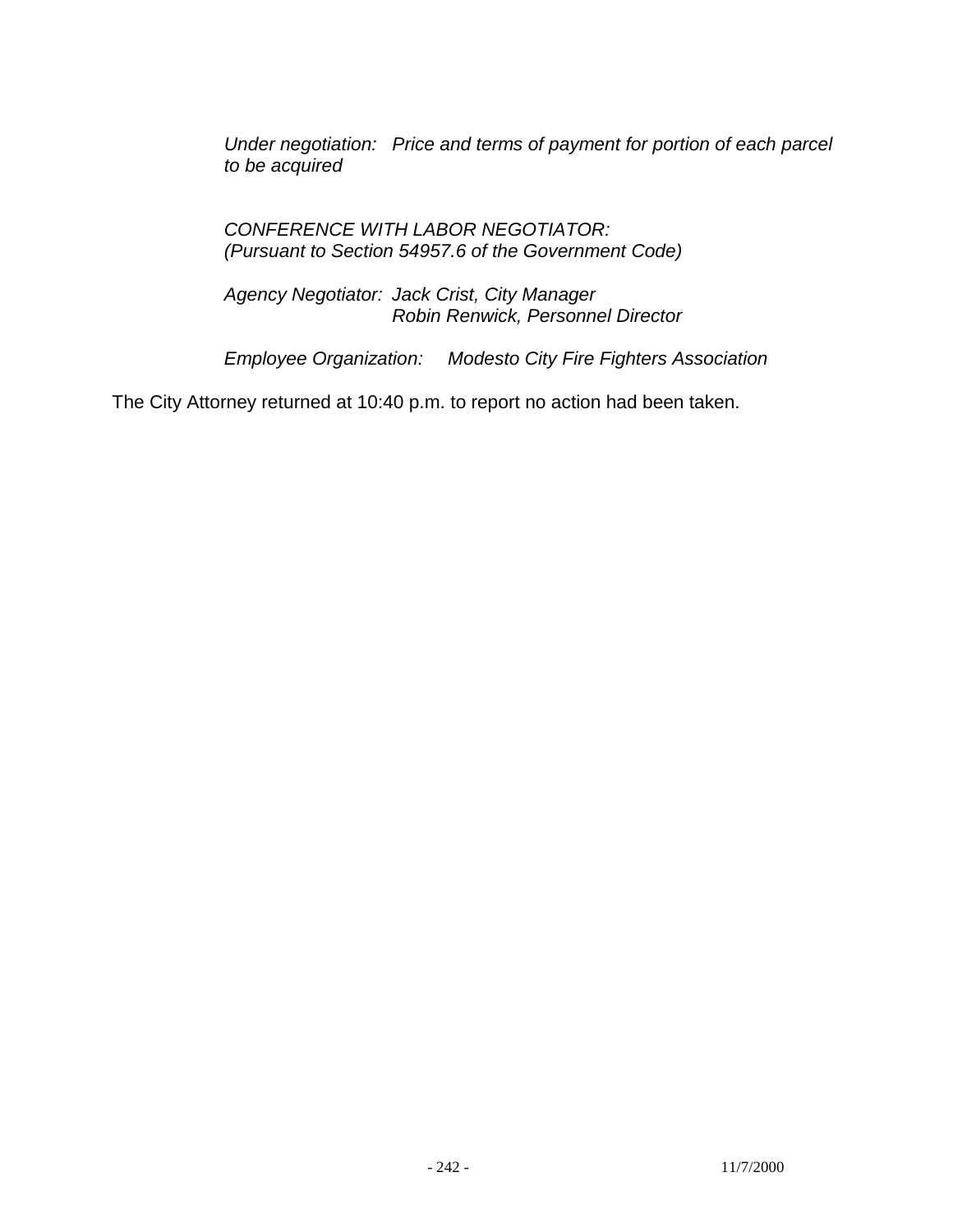**Special City Council Meeting - Closed Session, Tuesday, November 7, 2000, at 4:30 p.m.** 

Roll Call – Present: Councilmembers Conrad, Fisher, Friedman, Frohman, Serpa, Smith, Mayor Sabatino

Absent: None

The business considered at this special City Council meeting consisted of the following:

*At the beginning of this Special Meeting, the City Attorney announced that facts and circumstances justifying this Closed Session are that the City Council is considering making a finding that Cable One is in breach of its cable franchise agreement.* 

 CONFERENCE WITH LEGAL COUNSEL – ANTICIPATED LITIGATION (Significant exposure to litigation pursuant to subdivision (b) of Section 54956.9 of the Government Code: One case)

Meeting adjourned at 5:10 p.m. No reportable action was taken.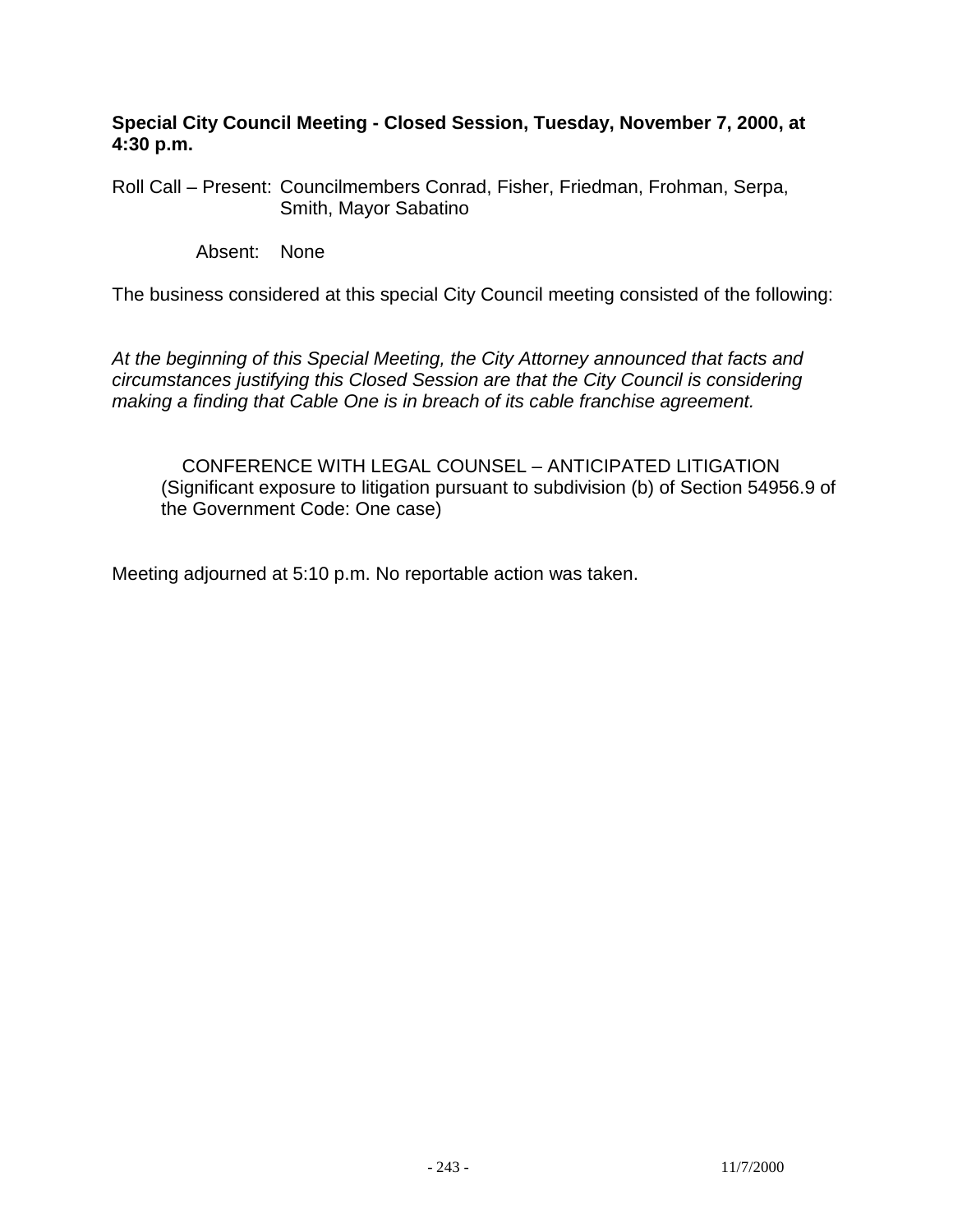## **MINUTES, City Council Meeting, Tuesday, November 14, 2000, at 5:15 p.m.**

Roll Call – Present: Councilmembers Conrad, Fisher, Friedman, Frohman, Serpa, Smith, Mayor Sabatino

Absent: None

Pledge of Allegiance to the Flag

Invocation: Rev. Allen Peters, Destiny Christian Center

Declare Conflicts of Interest

CONSENT ITEMS – ROLL CALL VOTE REQUIRED: Items 1 through 9 *Item #1 removed from Consent* 

**ACTION:** Frohman/Fisher, unan.

#### **CONSENT ITEMS**

#### **An item may be removed from consent and discussed at the request of an audience member or Councilmember.**

*Item #1 removed from Consent* 

- 1. Approval of the minutes of the special and regular City Council meetings of November 7, 2000. *City Clerk*
- **ACTION:** By motion (Friedman/Fisher, unan.), approved the minutes of the special and regular City Council meetings of November 7, 2000, with an amendment noting the Mayor's absence during closed session.

**CONSENT** 

- 2. Consider authorizing Request for Proposals for modifying twelve Gillig Corporation buses for Engineering and Transportation Department – Transit Division. (Suggested bid opening: January 9, 2001 at 11:00 a.m. Resolution authorizing Request for Proposals needed. Total estimated cost: \$1,367,000. Funds are budgeted.) *Finance*
- **ACTION: Res. 2000-571** adopted (Frohman/Fisher, unan.) authorizing Request for Proposals for modifying twelve Gillig Corporation buses for Engineering and Transportation Department – Transit Division, with bid opening on January 9, 2001 at 11:00 a.m.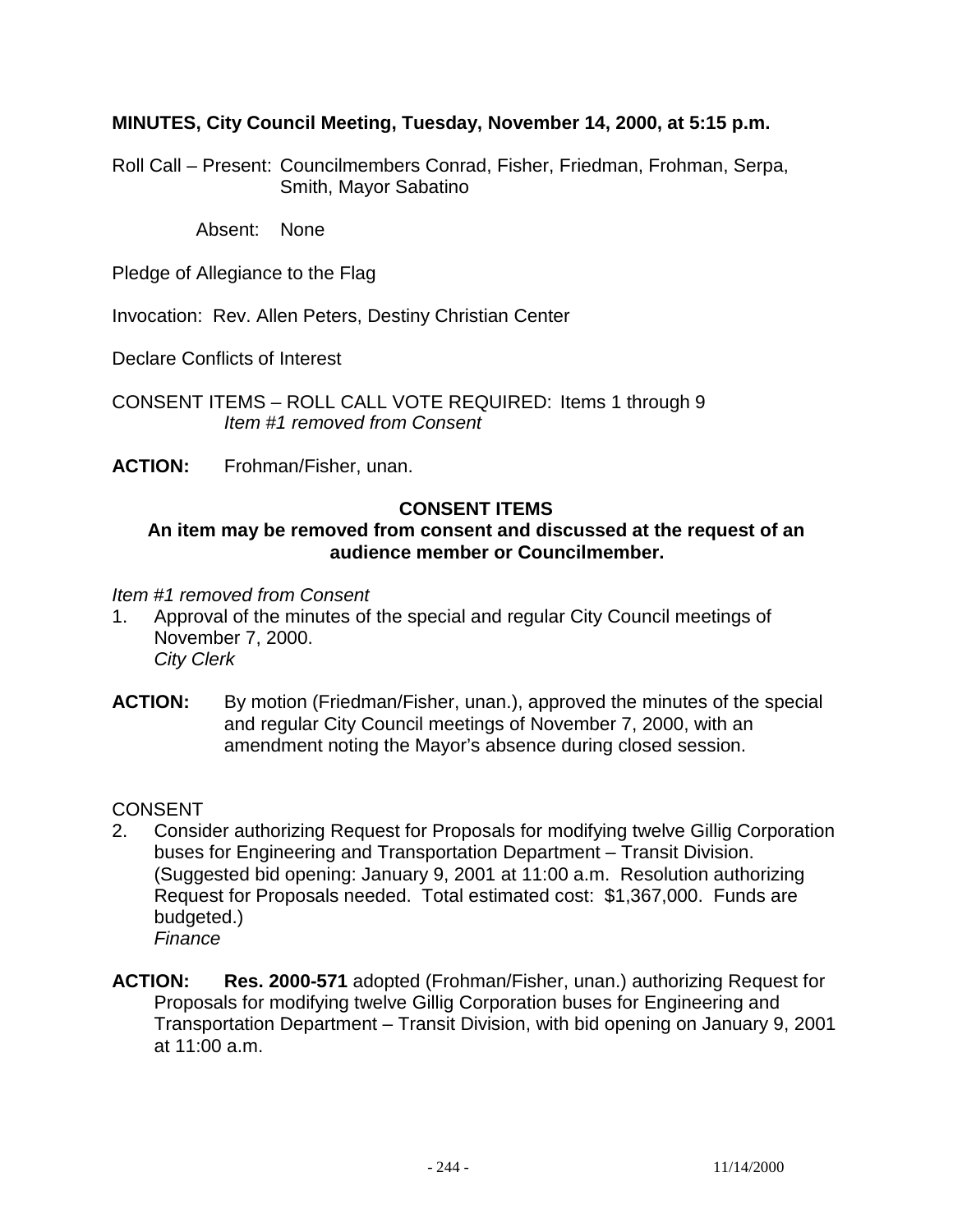## **CONSENT**

- 3. Consider acceptance as complete the contract of Duley's Landscape, Inc. for the Woodland Park project and authorize the City Clerk to file a Notice of completion. (Original contract: \$498,310.90) Final cost: \$499,363.43. Funds are budgeted. *Engineering & Transportation*
- **ACTION: Res. 2000-572** adopted (Frohman/Fisher, unan.) accepting as complete the contract of Duley's Landscape, Inc. for the Woodland Park project and authorize the City Clerk to file a Notice of completion.

## CONSENT

- 4. Consider acceptance as complete the contract of Grover Landscape Services, Inc. for the Creekwood Neighborhood Park, Phase 1 project and authorize the City Clerk to file a Notice of Completion. (Original contract: \$498,310.90) Final cost: \$499,363.43. Funds are budgeted. *Engineering & Transportation*
- **ACTION: Res. 2000-573** adopted (Frohman/Fisher, unan.) accepting as complete the contract of Grover Landscape Services, Inc. for the Creekwood Neighborhood Park, Phase 1 project and authorize the City Clerk to file a Notice of Completion.

#### **CONSENT**

- 5. Consider authorizing the Modesto Police Department to enforce State Vehicle Code Violations on private property at the Vintage Faire Mall. *Police/Committee Review: Public Safety*
- **ACTION: Res. 2000-574** adopted (Frohman/Fisher, unan.) authorizing the Modesto Police Department to enforce State Vehicle Code Violations on private property at the Vintage Faire Mall.

#### **CONSENT**

- 6. Consider authorizing Request for Proposals from architectural firms for modifications to the Maddux Youth Center and authorizing the City Manager to execute documents with the consultant to be selected. *Recreation & Neighborhoods*
- **ACTION: Res. 2000-575** adopted (Frohman/Fisher, unan.) authorizing Request for Proposals from architectural firms for modifications to the Maddux Youth Center and authorizing the City Manager to execute documents with the consultant to be selected.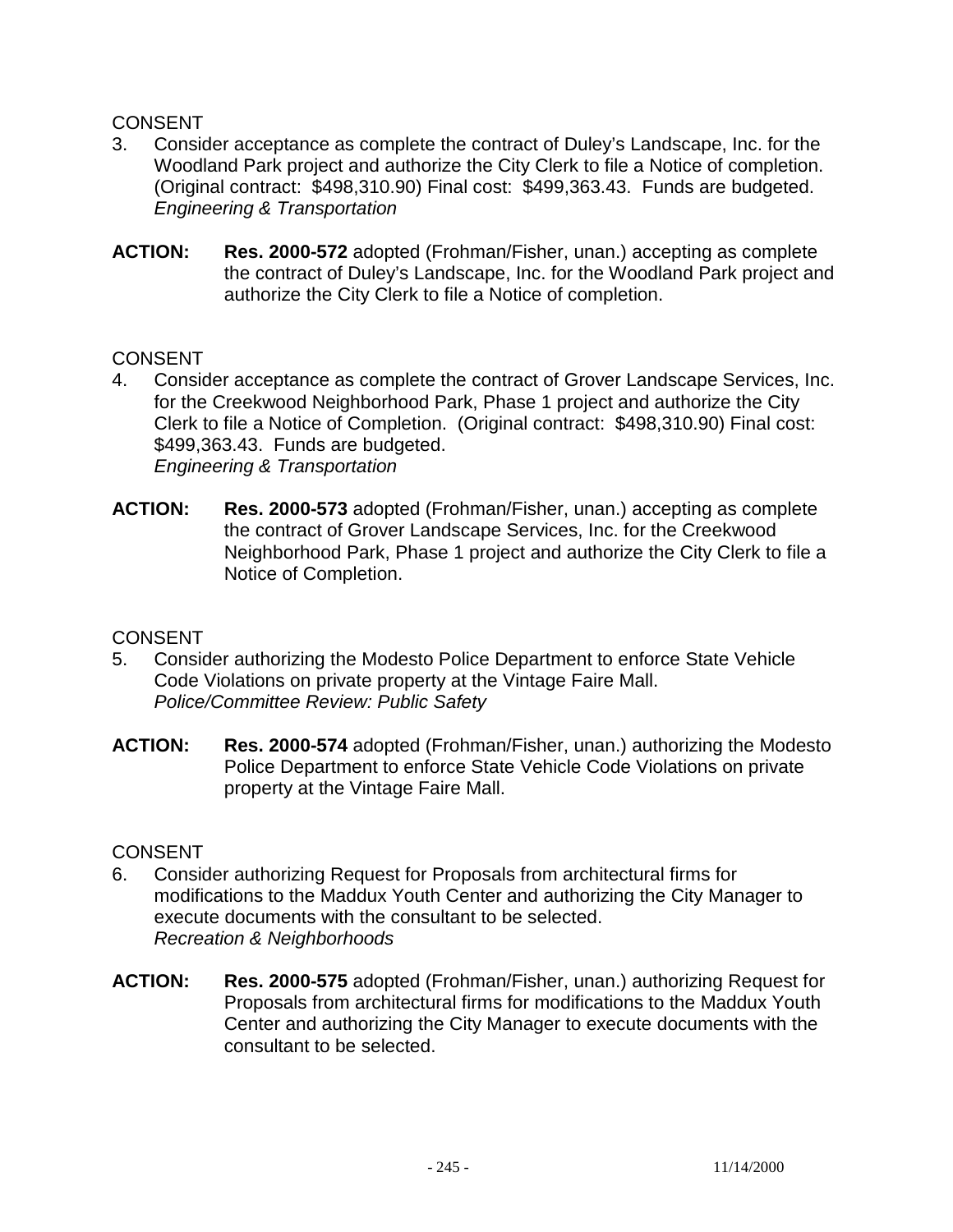# CONSENT

7. Consider rescinding Resolution No. 2000-205 and approving the transfer (sale) of 308 Ruberto to the Y.M.C.A. for \$100.00 for development as a program center; forgiving a \$45,920.46 deferred payment loan (DPL) against the property; and authorizing the City Manager to execute all documents to effect the transfer (sale) and subsequent documents required to comply with the agreement between the City and the Y.M.C.A. Estimated escrow and closing costs: \$750. Funds are budgeted.

*Recreation & Neighborhoods/Committee Review: Community Development & Housing* 

**ACTION: Res. 2000-576** adopted (Frohman/Fisher, unan.) rescinding Resolution No. 2000-205 and approving the transfer (sale) of 308 Ruberto to the Y.M.C.A. for \$100.00 for development as a program center; forgiving a \$45,920.46 deferred payment loan (DPL) against the property; and authorizing the City Manager to execute all documents to effect the transfer (sale) and subsequent documents required to comply with the agreement between the City and the Y.M.C.A.

# *Item #8 dropped from Agenda*

CONSENT

8. Consider authorizing the purchase of facility reservation, program registration, and sports scheduling software from Escorn Software Services, Ltd. for the total cost of \$89,3500; authorize the purchase of additional hardware and operating systems for a total cost of \$34,127; and consider amending the CIP budget to allocate \$39,707 from Recreation and Neighborhoods Department Carry-over to Reservation Software. *Finance* 

**ACTION:** Item continued to November 21, 2000.

## **CONSENT**

- 9. Final adoption of:
	- a. Ord. No. 3191-C.S. amending the Municipal Code relating to the sewer collection and disposal rules and regulations.
	- b. Ord. No. 3192-C.S. extending the term of franchise of Cable One, Inc. to extend the term to permit resolution of breach and compliance issues.

(Motion adopting needed.)

**ACTION: By motion** (Frohman/Fisher, unan.)**,** approved final adoption of Ord. No. 3191-C.S. amending the Municipal Code relating to the sewer collection and disposal rules and regulations, and final adoption of Ord. No. 3192- C.S. extending the term of franchise of Cable One, Inc. to extend the term to permit resolution of breach and compliance issues.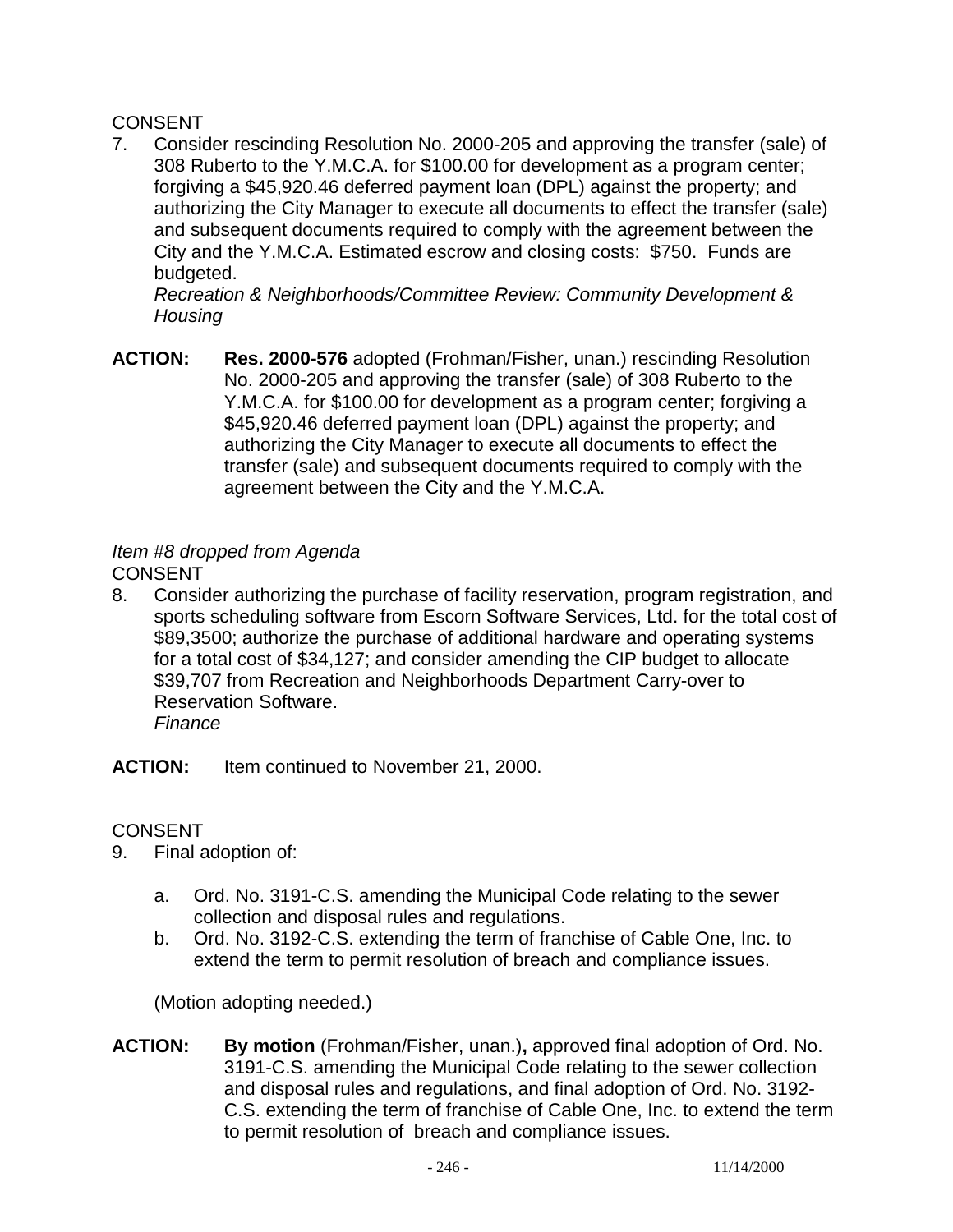## ACKNOWLEDGEMENTS AND PRESENTATIONS

 Presentation of rewards to citizens by Wayne Henry, Chairman, and Scott Ousdahl, Member, Anti-Graffiti Steering Committee.

**ACTION:** Presentations given by Wayne Henry and Scott Ousdahl with the assistance of Captain Young and Detective Tyler.

# ORAL COMMUNICATIONS

• Councilmember Frohman commented on an electric vehicle hybrid and suggested new city buses purchased use that this hybrid system. He also commented on the failure of Measure F and questioned the status of the Performing Arts Center committee.

## WRITTEN COMMUNICATIONS

- 10. Letter from Steve Smith, spokesperson for the Mayor's Ad Hoc Committee on the Convention and Visitor's Bureau, regarding their assignment.
- **ACTION: By motion** (Fisher/Friedman, unan.) item was returned to Audit Committee. Audit Committee will bring item back to Council on December 5, 2000 to consider extension of Convention & Visitor Bureau contract to allow time to complete audit.

## UNFINISHED BUSINESS

- 11. Staff update on Prescott Estates. (Motion accepting report needed.) *Recreation & Neighborhoods*
- **ACTION: By motion** (Fisher/Friedman, unan.) acknowledged receipt of report.

Council recessed at 8:40pm and reconvened at 8:50pm.

#### **HEARINGS**

12. Hearing to consider approving the execution and delivery of Multifamily Housing Refunding Revenue Bonds for Shadowbrook Apartments pursuant to Section 147(f) of the Internal Revenue Code of 1986, as amended. (Continued from October 17, and October 24, 2000 City Council meetings.)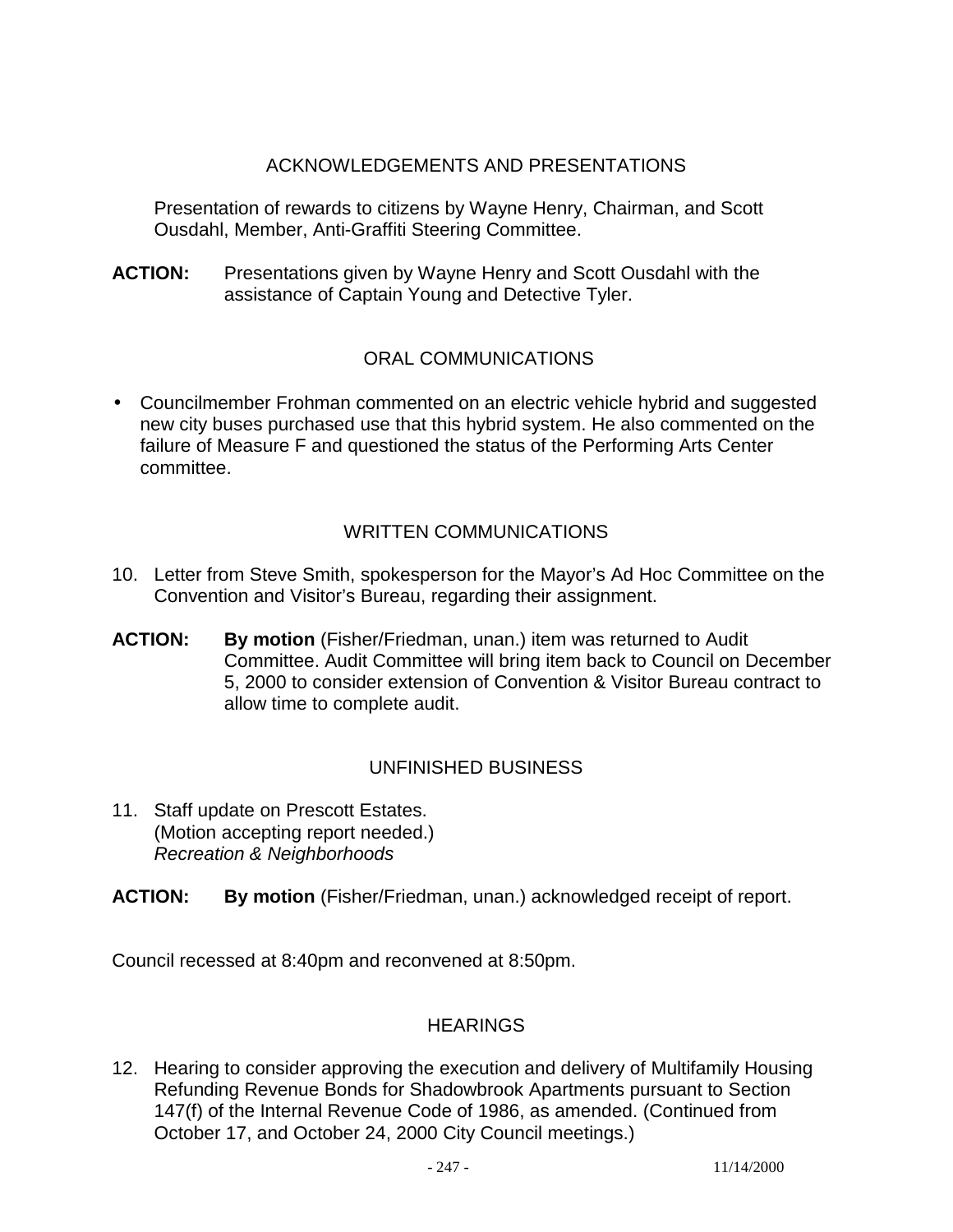*Finance*

**ACTION: Res. 2000-577** adopted (Friedman/Frohman, unan.) authorizing issuance of multifamily housing revenue bonds for the refinancing of and financing of improvements to the Shadowbrook Apartments in an aggregate principal amount not to exceed \$12,000,000.

> **Res. 2000-578** adopted (Friedman/Frohman, unan.) approving the issuance of the bonds and other related documents.

13. Hearing to consider approving 1) policies relating to sewer rate equity and equity adjustment process; 2) revising Sewer Fund Reserve Policy from 25% of annual operating expenditures to between 15-20%; 3) the proposed equity adjustment; 4) the 3% across-the-board sewer rate increase. (Protest letters on file in the City Clerk's office.)

 (Resolution approving policies relating to sewer rate equity and adjustment process, revising Sewer Fund Reserve Policy; the proposed equity adjustment, and the 3% across-the-board sewer rate increase needed.) *Engineering & Transportation* 

**ACTION: Res. 2000-579** adopted (Fisher/Friedman, unan) approving policies relating to sewer rate equity and equity adjustment process.

> **Res. 2000-580** adopted (Smith/Friedman, unan.) revising Sewer Fund Reserve Policy from 25% of annual operating expenditures to between 15- 20%.

 **Res. 2000-581** adopted (Friedman/Fisher, unan.) approving the proposed equity adjustment.

A motion (Smith/Fisher) to adopt a the 3% across-the-board sewer rate increase failed to carry.

# NEW BUSINESS

- 14. Consider accepting the Annual Equal Opportunity Plan Status Report for Fiscal Year 1999-2000. *Personnel*
- **ACTION: Res. 2000-582** adopted (Sabatino/Serpa, unan.) accepting the Annual Equal Opportunity Plan Status Report for Fiscal Year 1999-2000.

# MISCELLANEOUS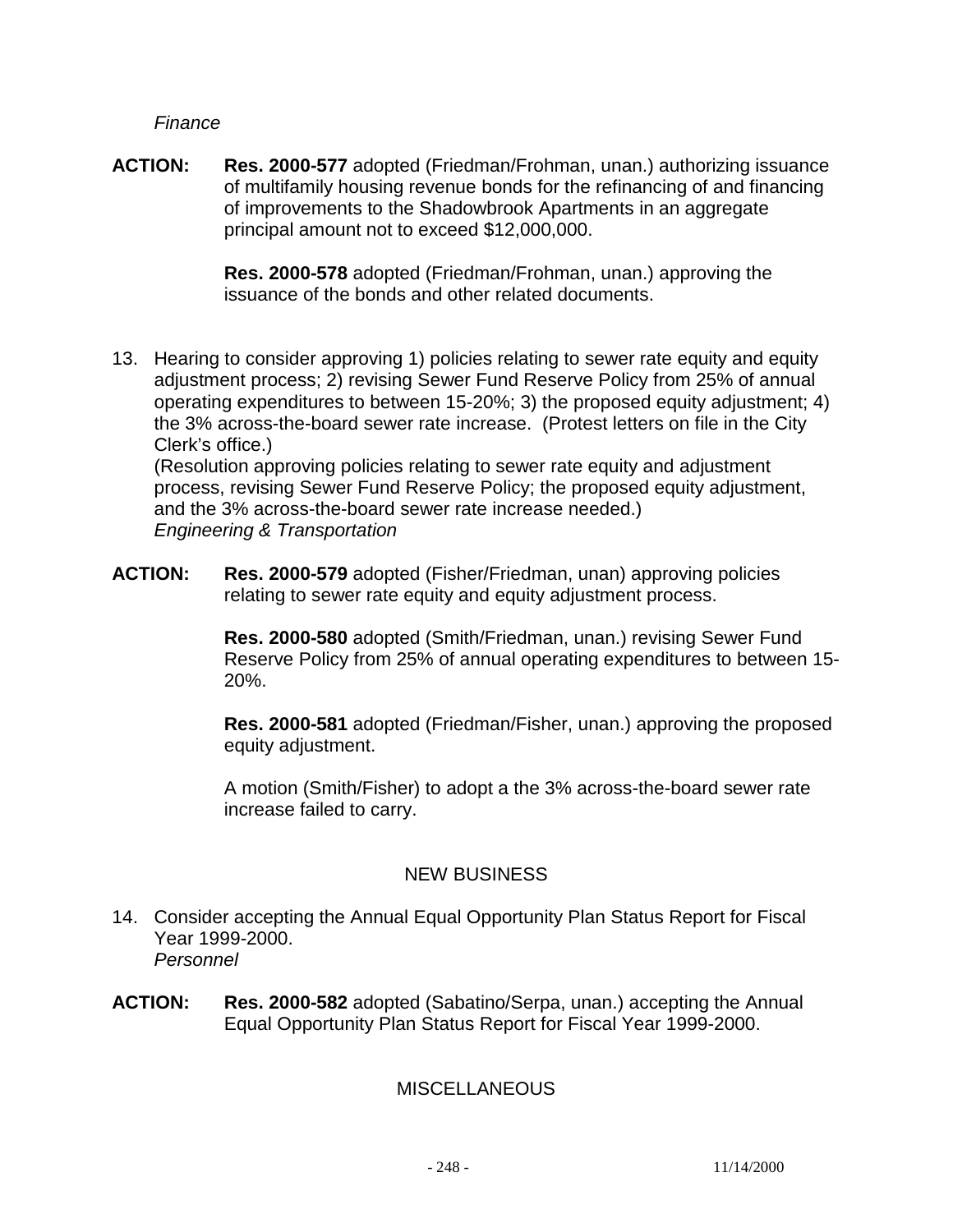#### COUNCIL COMMENTS AND REPORTS

To be listed on the agenda Councilmembers must provide items to the City Clerk no later than 5:00 p.m. of the Wednesday prior to the meeting, otherwise there can be no Council discussion or Council action with respect to a Councilmember comment or report.

- 15. At the request of Councilmember Serpa, consider a motion directing Chief of Police to pay no more than \$503.00 for the repurchase of the canine recently sold to Sgt. Balentine in the event a decision is made to put the canine into service with canine unit. Further, in that event, neither Officer Corder or Sgt. Balentine are to participate in the decision as to whether or not the canine is to be placed into service.
- **ACTION: By motion** (Serpa/Fisher, unan.) directed Chief of Police to pay no more than \$503.00 for the repurchase of the canine recently sold to Sgt. Balentine in the event a decision is made to put the canine into service with canine unit. Further, in that event, neither Officer Corder or Sgt. Balentine are to participate in the decision as to whether or not the canine is to be placed into service.

 Councilmember Serpa requested material from the Mayor and requested information on fiscal controls as they relate to department billing.

## MATTERS TOO LATE FOR THE AGENDA

None.

## ADJOURNMENT

The meeting adjourned to Closed Session at 10:35pm.

#### *CLOSED SESSION*

 The meeting adjourned to a Closed Session in the Council Conference Room to consider the following:

 CONFERENCE WITH LEGAL COUNSEL – EXISTING LITIGATION (Pursuant to Section 54956.9(a) of the Government Code)

 Name of case: Shary Wilson vs. Jeffrey Sprueill and City of Modesto, Stanislaus County Superior Court Action No. 180920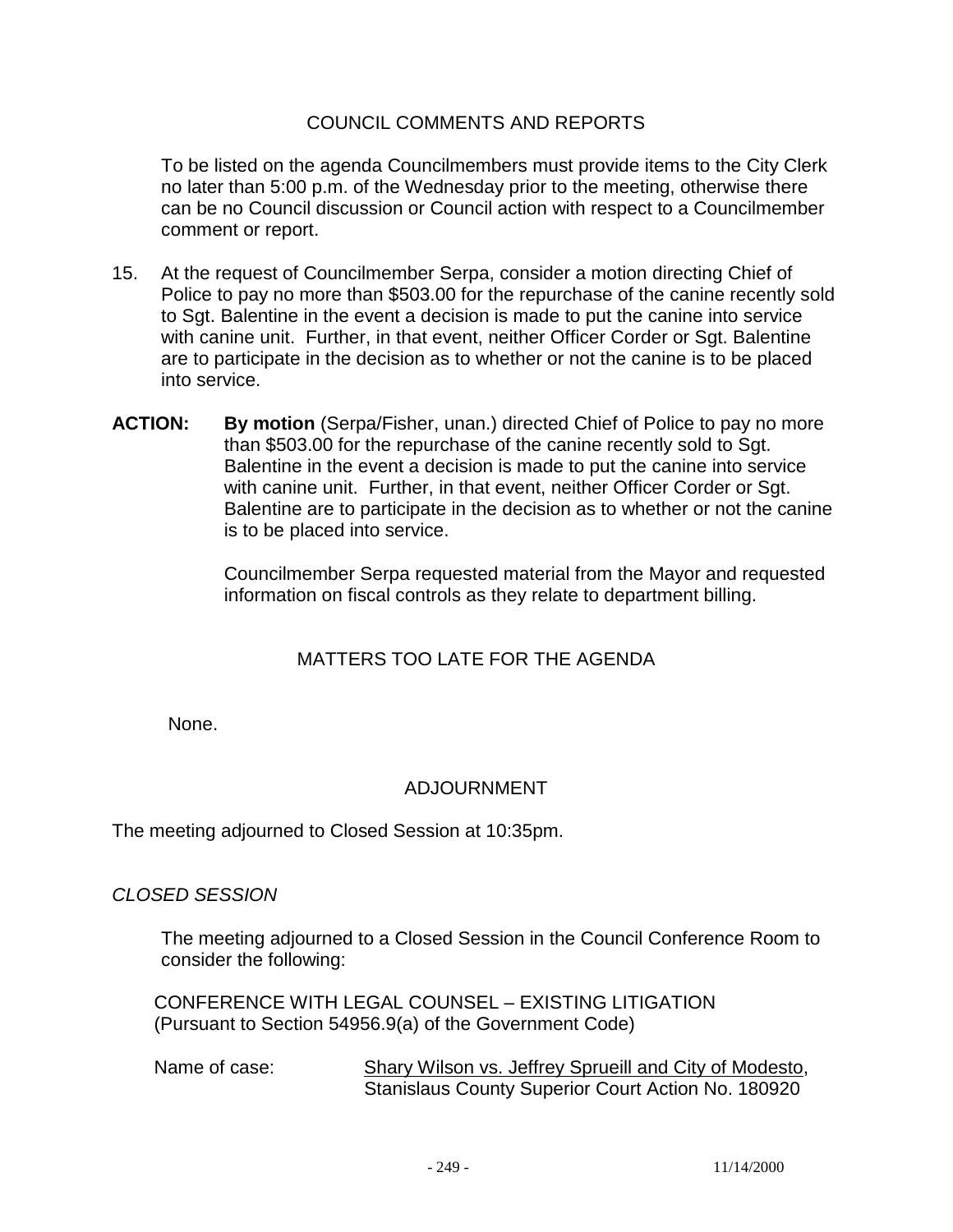The City Attorney returned at 10:45 and said there was nothing to report.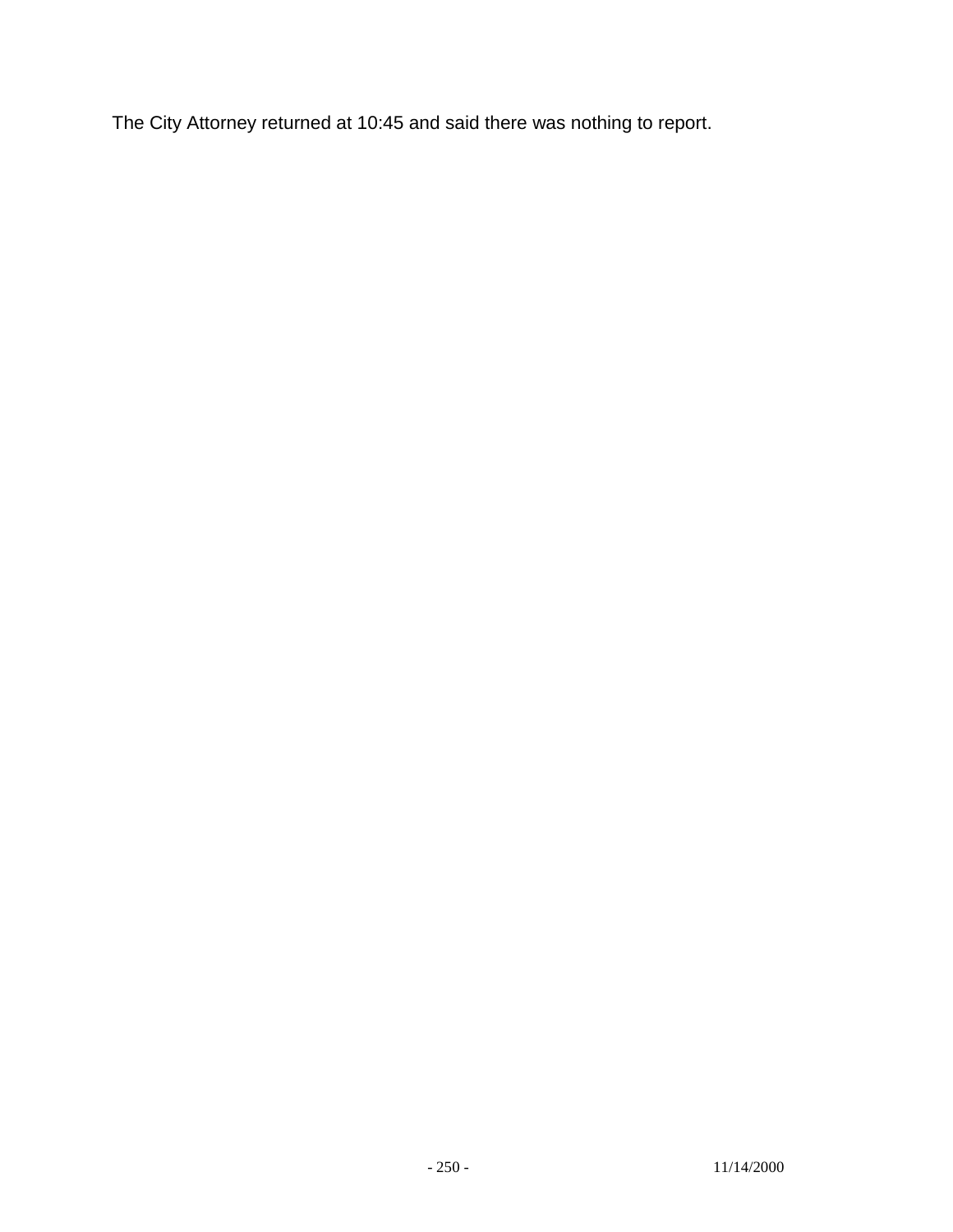## **Minutes, City Council Meeting, Tuesday, November 21, 2000, at 5:15 p.m.**

Roll Call – Present: Councilmembers Conrad, Fisher, Friedman, Frohman, Serpa, Smith, Mayor Sabatino

Absent:

Pledge of Allegiance to the Flag

Invocation: Michael Douglass, Big Valley Christian Church

Declare Conflicts of Interest - None

CONSENT ITEMS – ROLL CALL VOTE REQUIRED: Items 1, 3-4 & 6  *Items 2 and 5 removed from Consent* 

**ACTION:** Friedman/Fisher, unan.

#### **CONSENT ITEMS**

#### **An item may be removed from consent and discussed at the request of an audience member or Councilmember.**

#### CONSENT

- 1. Approval of the minutes of the regular City Council meeting of November 14, 2000. *City Clerk*
- **ACTION: By motion** (Friedman/Fisher, unan.), approved the minutes of the regular City Council meeting of November 14, 2000.

*Item #2 removed from Consent*

- 2. Consider authorizing the purchase of facility reservation, program registration, and sports scheduling software from Escom Software Services, Ltd. for the total cost of \$69,350; authorize the purchase of additional hardware and operating systems for a total cost of \$34,127; and consider amending the CIP budget to allocate \$39,707 from Recreation and Neighborhoods Department Carry-over to Reservation Software. *(Item continued from November 14, 2000 meeting) Finance*
- **ACTION: Res. 2000-582** adopted (Conrad/Smith, unan.) authorizing the purchase of facility reservation, program registration, and sports scheduling software from Escom Software Services, Ltd. for the total cost of \$69,350.

**Res. 2000-583** adopted (Conrad/Smith, unan.) authorizing the purchase of additional hardware and operating systems for a total cost of \$34,127.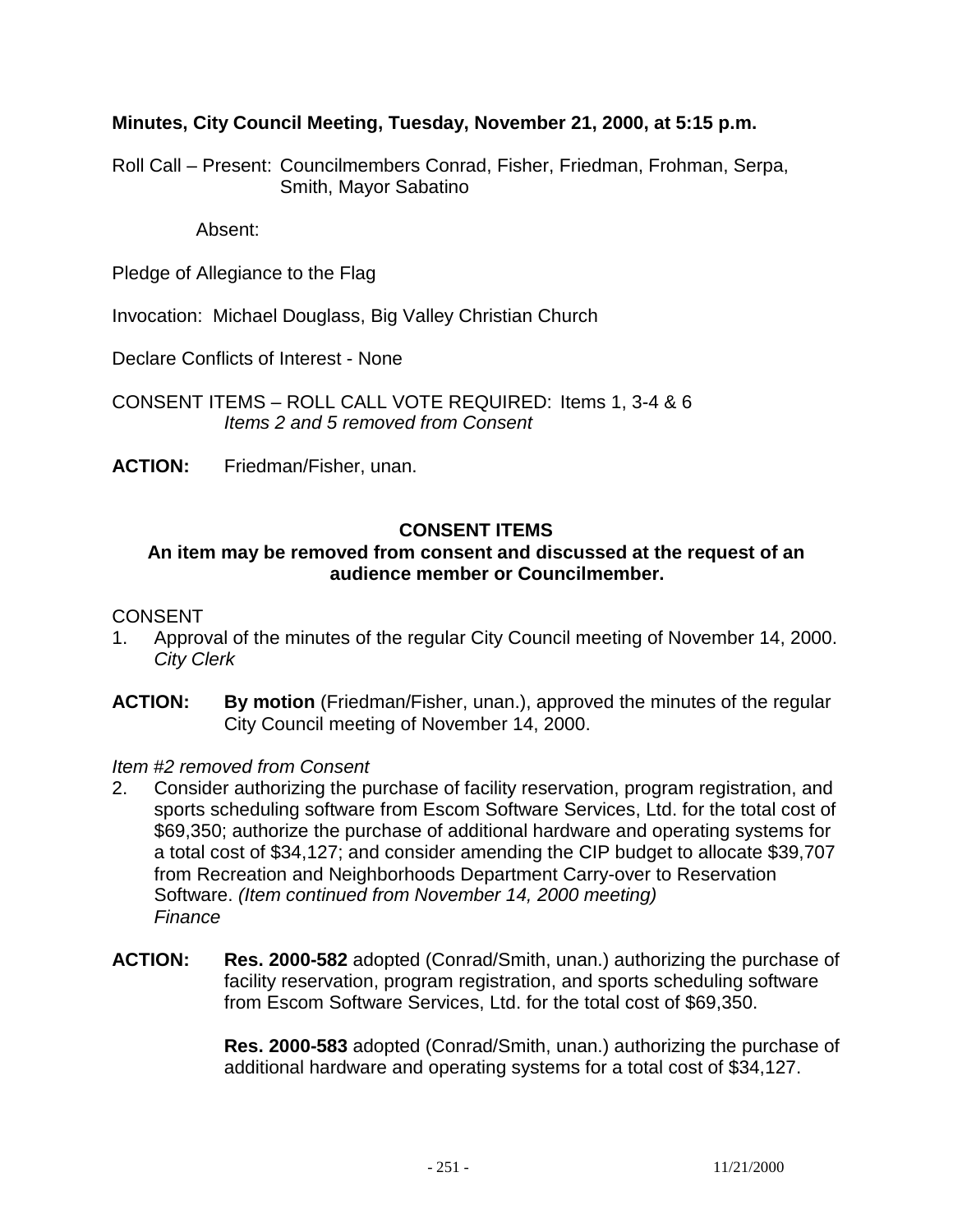**Res. 2000-584** adopted (Conrad/Smith, unan.) amending the CIP budget to allocate \$39,707 from Recreation and Neighborhoods Department Carry-over to Reservation Software

#### **CONSENT**

- 3. Consider accepting the California Law Enforcement Equipment Purchase Program grant in the amount of \$165,091 for acquisition of needed high technology police equipment; and consider amending the Police department Operating budget, estimating and appropriating \$165,091 of grant revenue. *Police Department*
- **ACTION: Res. 2000-585** adopted (Friedman/Fisher, unan.) accepting the California Law Enforcement Equipment Purchase Program grant in the amount of \$165,091 for acquisition of needed high technology police equipment.

**Res. 2000-586** adopted (Friedman/Fisher, unan.) amending the Police department Operating budget, estimating and appropriating \$165,091 of grant revenue.

## **CONSENT**

- 4. Consider extension of the Amendment to the Memorandum of Understanding (MOU) with Stanislaus County for the disbursement of funds held in the AB 939 – Source Reduction and Recycling Account. *Engineering & Transportation*
- **ACTION: Res. 2000-587** adopted (Friedman/Fisher, unan.) authorizing the City Manager to extend the Amendment to the Memorandum of Understanding (MOU) with Stanislaus County for the disbursement of funds held in the AB 939 – Source Reduction and Recycling Account.

#### *Item #5 removed from Consent*

- 5. Consider accepting the improvements for The Carolinas subdivision, in the North Beyer Park Specific Plan Area, and authorize the City Clerk to file Notice of Completion and release securities upon expiration of statutory periods. *Community Development*
- **ACTION: Res. 2000-588** adopted (Frohman/Friedman, unan.) accepting the improvements for The Carolinas subdivision, and authorizing the City Clerk to file Notice of Completion and release securities upon expiration of statutory periods.

**CONSENT**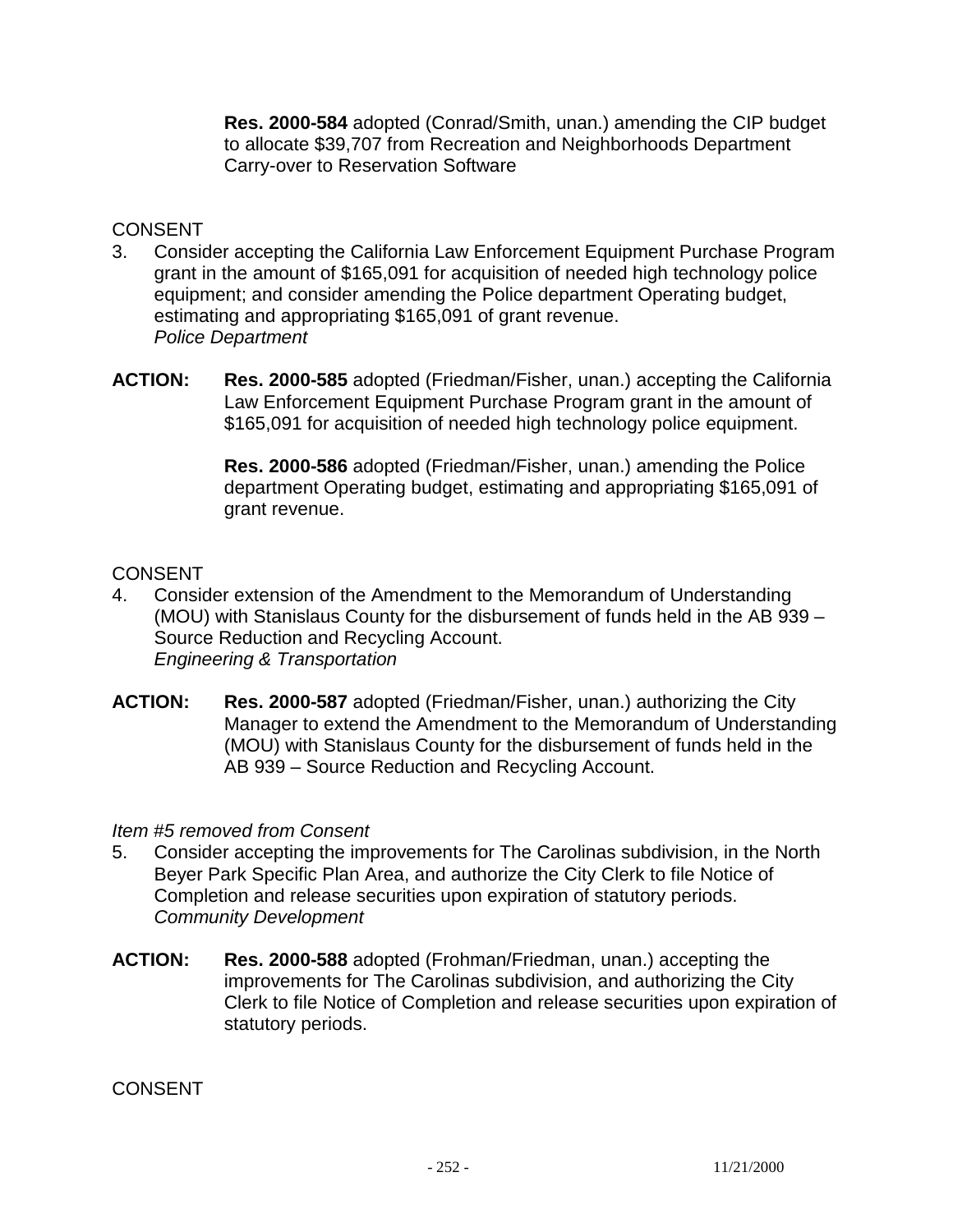- 6. Consider authorizing the issuance of a Request for Proposals for engineering services to design a new transit bus maintenance and storage facility. (Estimated cost: \$500,000; Funds are budgeted.) *Engineering & Transportation*
- **ACTION: Res. 2000-589** adopted (Friedman/Fisher, unan.) authorizing the issuance of a Request for Proposals for engineering services to design a new transit bus maintenance and storage facility.

## ACKNOWLEDGEMENTS & PRESENTATIONS

- 7. Presentation of a proclamation designating November 20-24, 2000 as National Farm City Week.
- **ACTION:** Mayor Sabatino read proclamation.

### ORAL COMMUNICATIONS

- John Mataka requested the Police Department do a racial profiling for a period of three years for the number of Hispanics stopped and also searched.
- Miguel Donoso requested a date to expect the final report regarding the investigation of the Alberto Sepulveda shooting.

### UNFINISHED BUSINESS

- 8. Consider staff analysis of legislative process report by Management Partners. *City Manager*
- **ACTION: Res. 2000-590** adopted (Smith/Fisher, unan.) authorizing implementation and refer additional areas of review to staff.

#### **MISCELLANEOUS**

#### **Appointments**

- 9. Planning Commission
- **ACTION: Res. 2000-591** adopted (Conrad/Fisher, unan.) appointing Ray Feller and Alita Roberts to the Planning Commission.

**By motion** (Friedman/Fisher, majority; Frohman, no) approved deferring the third appointment to January 2001.

10. Citizens Redevelopment Advisory Commission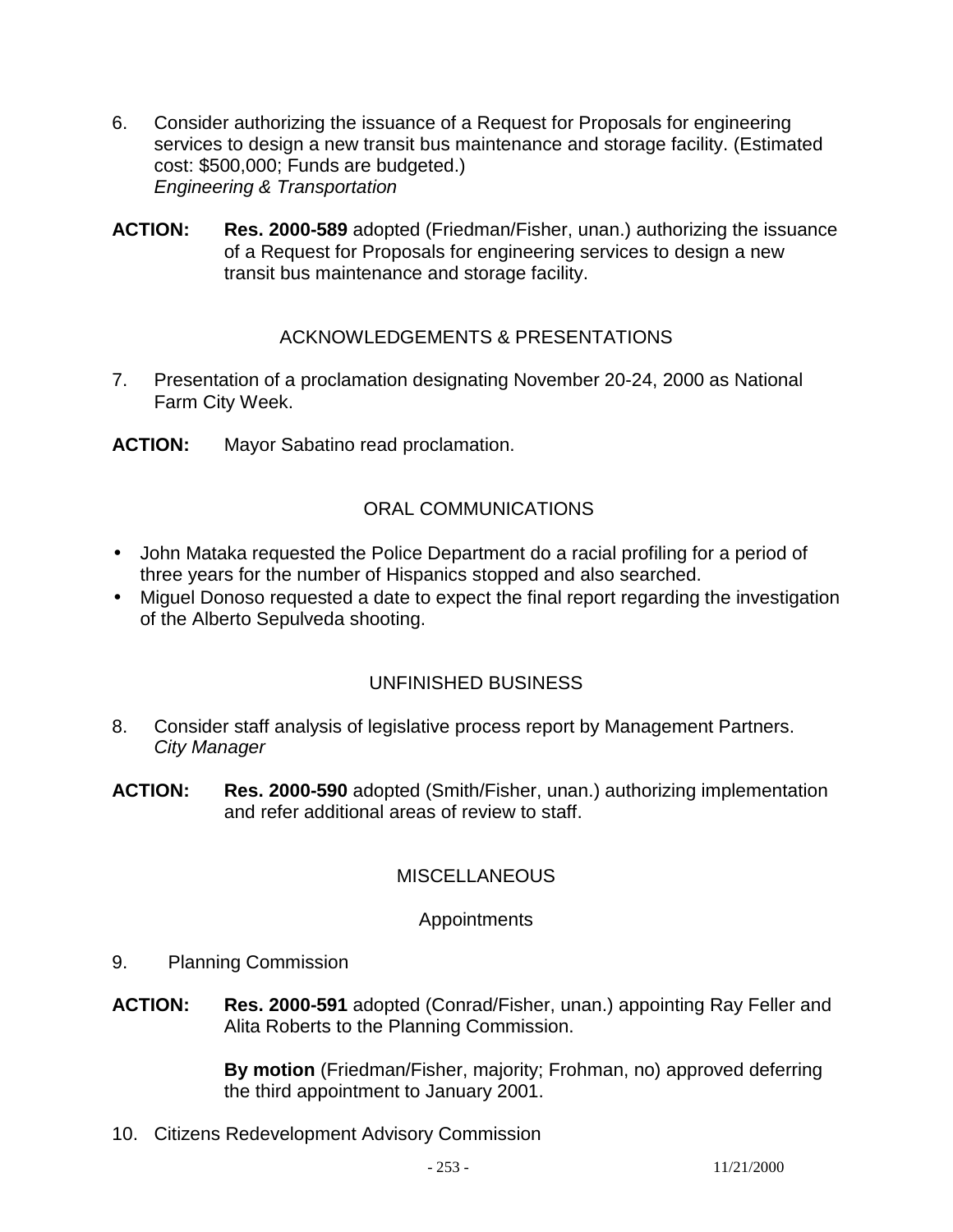**ACTION: Res. 2000-592** adopted (Frohman/Fisher, majority; Serpa, no) appointing Cynthia van Empel and Charles Brunn to the Citizens Redevelopment Advisory Commission.

### COUNCIL COMMENTS AND REPORTS

To be listed on the agenda Councilmembers must provide items to the City Clerk no later than 5:00 p.m. of the Wednesday prior to the meeting, otherwise there can be no Council discussion or Council action with respect to a Councilmember comment or report.

- 11. Consider request from Councilmember Frohman for discussion of the role of Councilmembers on the Performing Arts Center ad hoc committee.
- **ACTION:** Motion made by Councilmember Frohman to form a Council committee of three members to assist in fundraising efforts for the Performing Arts Center died due to lack of a second.
- 12. Consider request from Mayor Sabatino for discussion of procedure for assignment of City Councilmembers' offices.
- **ACTION:** Withdrawn by Mayor Sabatino.
- 13. Consider request from Councilmember Fisher to appoint an Urban Growth Review Committee and prepare for public hearings.
- **ACTION:** By motion (Fisher/Serpa, majority; Conrad, Frohman & Sabatino, no) authorized City Manager to seek Request for Proposals for consultant to assist the City in determining the amount of land available in the City for development, refer to Community Development & Housing Committee in December, and to include all land types, not just residential, in the review.

### MATTERS TOO LATE FOR THE AGENDA

None.

### ADJOURNMENT

The meeting adjourned to Closed Session at 7:20 p.m.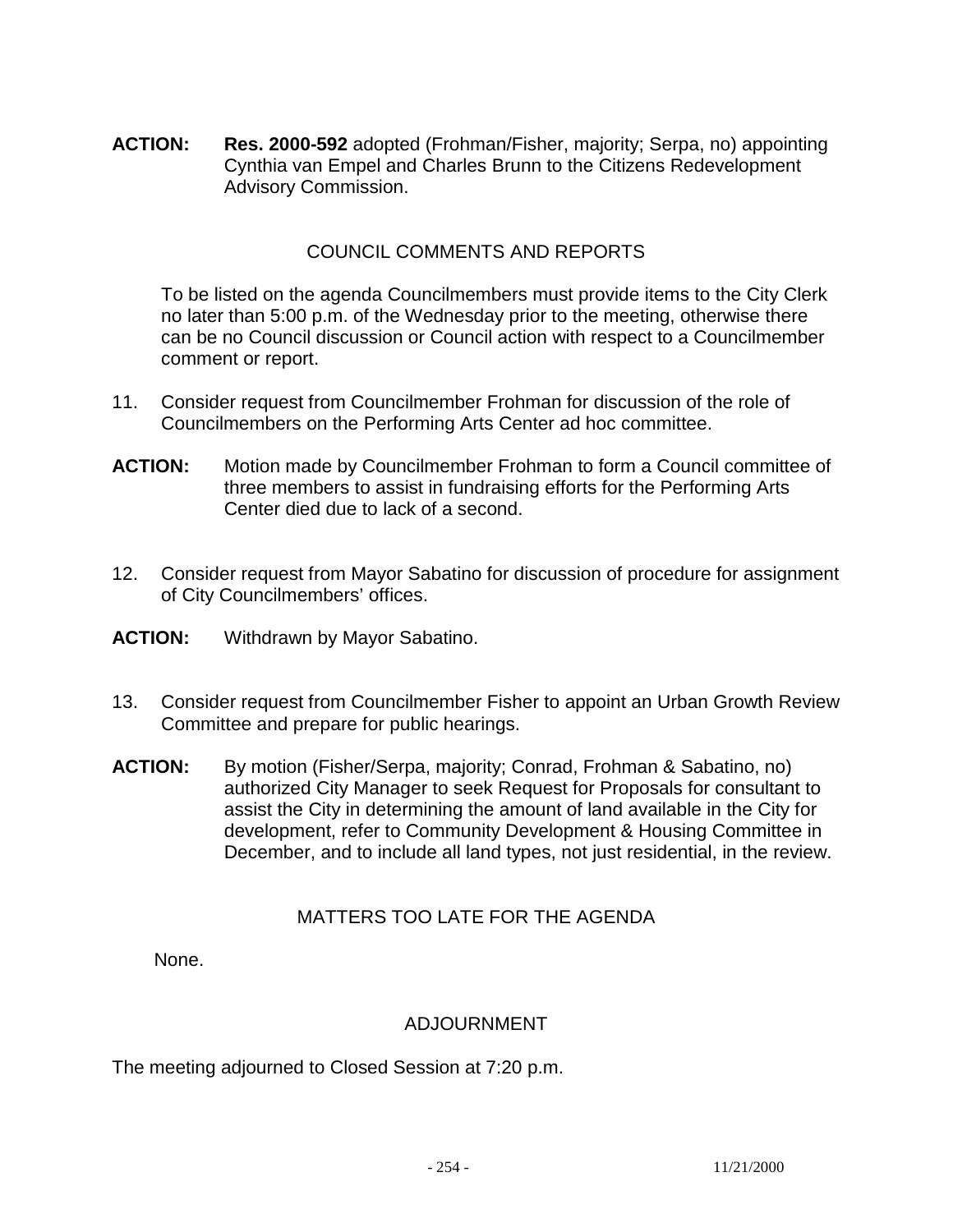### CLOSED SESSION

### *CONFERENCE WITH LABOR NEGOTIATOR: (Pursuant to Section 54957.6 of the Government Code)*

 *Agency Negotiator: Jack Crist, City Manager Robin Renwick, Personnel Director* 

 *Employee Organization: Modesto City Fire Fighters Association* 

The City Attorney returned at 7:40 p.m. to report no action had been taken.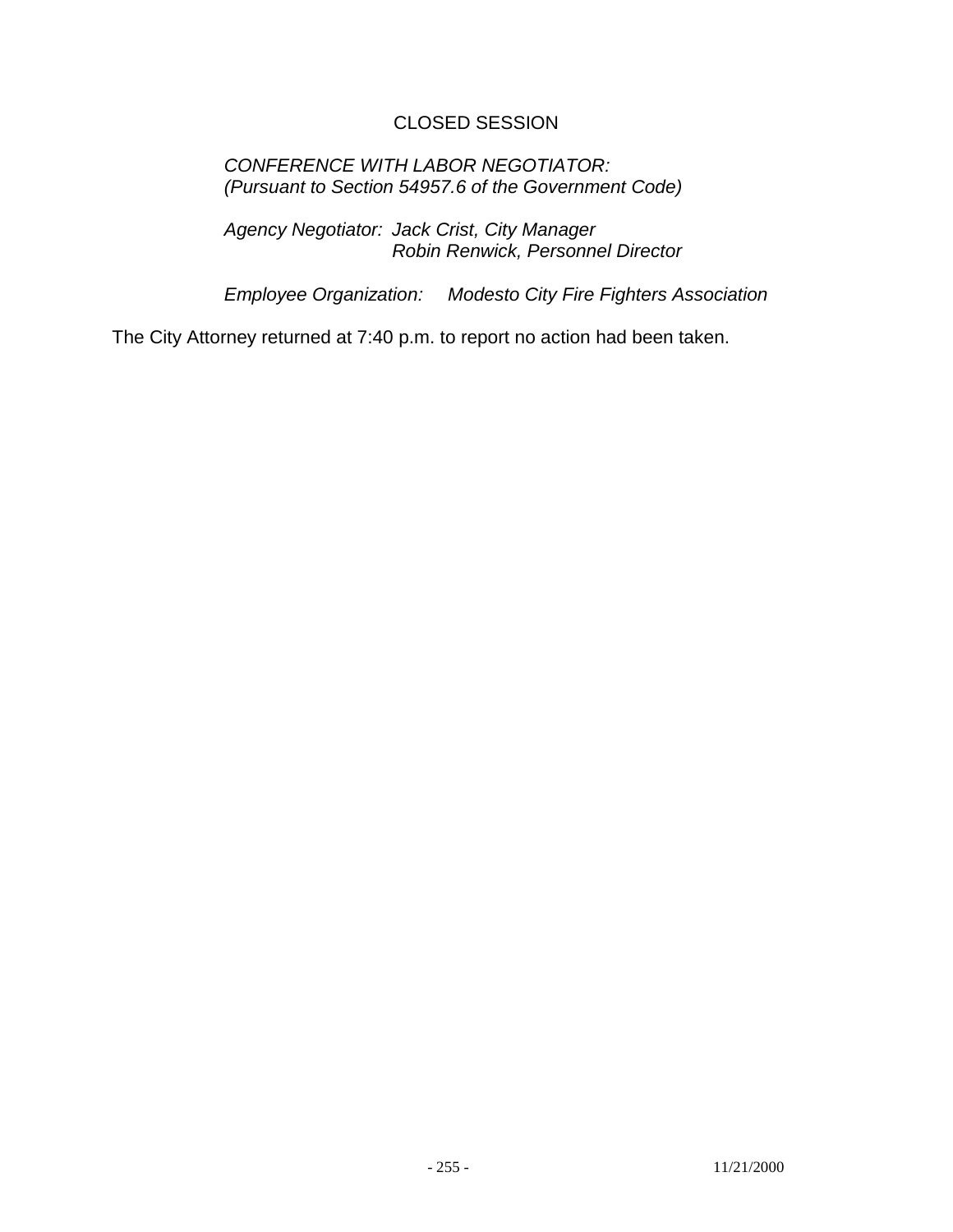### **MINUTES, City Council Meeting, Tuesday, November 28, 2000, at 5:15 p.m.**

Roll Call – Present: Councilmembers Conrad, Fisher, Friedman, Frohman, Serpa, Smith, Mayor Sabatino

Absent: None

Pledge of Allegiance to the Flag

Invocation: David Shackelford, Big Valley Grace Church

Declare Conflicts of Interest

CONSENT ITEMS – ROLL CALL VOTE REQUIRED: Items 1 through 14 *Items 7, 12, & 13 removed from Consent* 

**ACTION**: Friedman/Frohman, unan.

#### **CONSENT ITEMS**

#### **An item may be removed from consent and discussed at the request of an audience member or Councilmember.**

#### **CONSENT**

- 1. Approval of the minutes of the special City County meeting of November 20, 2000 and the regular City Council meeting of November 21, 2000. *City Clerk*
- **ACTION**: By motion (Friedman/Frohman, unan.), approved the minutes of the special City County meeting of November 20, 2000 and the regular City Council meeting of November 21, 2000.

#### CONSENT

- 2. Consider amending the Position Classification Plan to amend the classification of Civil Engineering Assistant. *Personnel*
- **ACTION**: **Res. 2000-593** adopted (Friedman/Frohman, unan.) amending the Position Classification Plan to amend the classification of Civil Engineering Assistant.

#### **CONSENT**

3. Consider authorizing the City Manager to sign an agreement with the Julio Gallo Foundation and the Modesto Garden Club for installation and maintenance of a flower clock on the K Street side of the Modesto Centre Plaza. *Operations & Maintenance*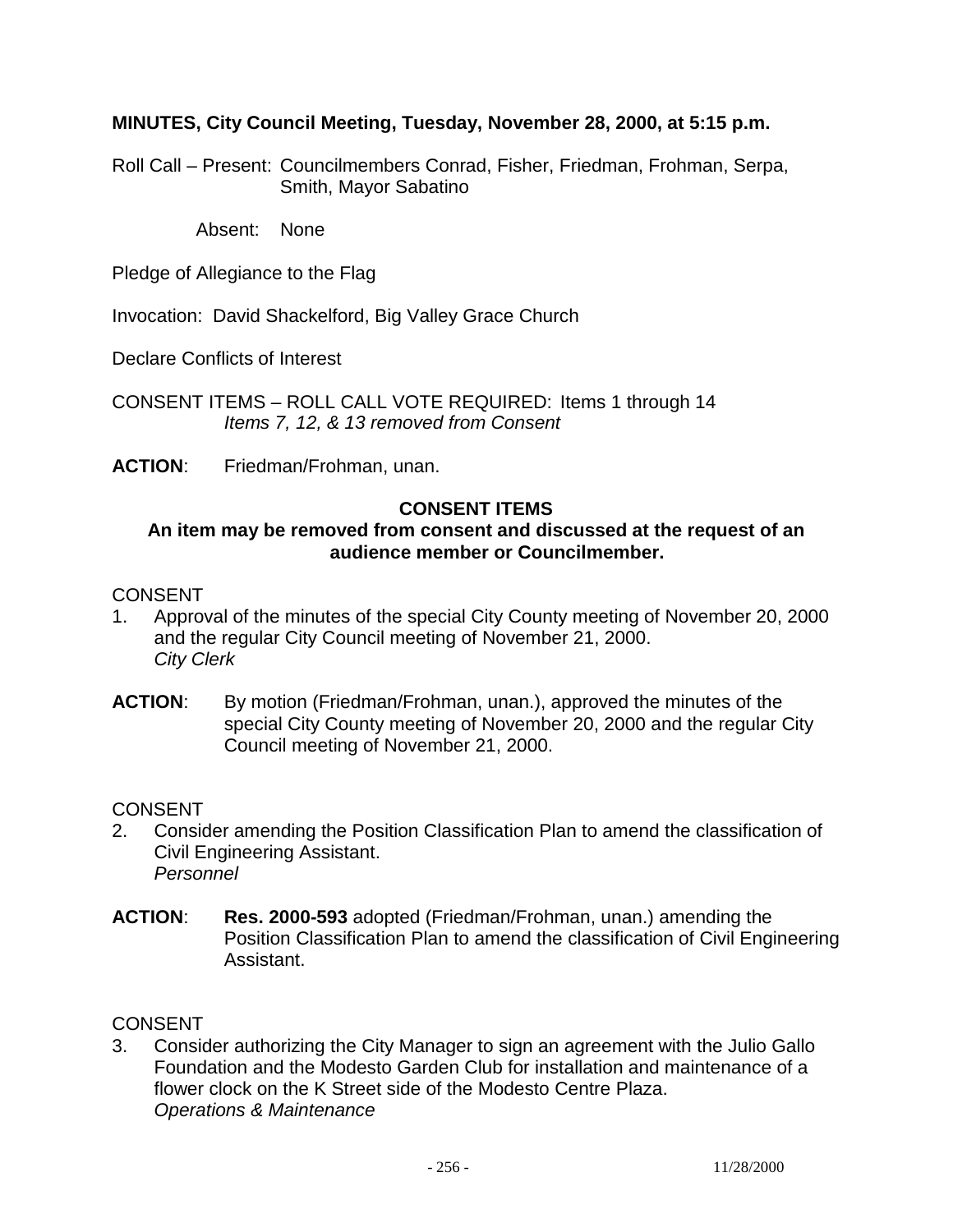**ACTION**: **Res. 2000-594** adopted (Friedman/Frohman, unan.) authorizing the City Manager to sign an agreement with the Julio Gallo Foundation and the Modesto Garden Club for installation and maintenance of a flower clock on the K Street side of the Modesto Centre Plaza.

### CONSENT

4. Consider acceptance of Amerine Systems Inc. contract for the project titled "Martin/Clayton Sewer Lift Station Rehabilitation" as complete and authorize the City Clerk to file a Notice of Completion. (Final cost: \$121,934.50; funds are budgeted.)

*Engineering & Transportation*

**ACTION**: **Res. 2000-595** adopted (Friedman/Frohman, unan.) accepting as complete the contract of Amerine Systems Inc. for the project titled "Martin/Clayton Sewer Lift Station Rehabilitation" and authorizing the City Clerk to file a Notice of Completion

# **CONSENT**

- 5. Consider acceptance of Semco's contract for the project titled "College Avenue Storm Drain" as complete and authorize the City Clerk to file a Notice of Completion. (Final cost: \$359,076.51; funds are budgeted.) *Engineering & Transportation*
- **ACTION**: **Res. 2000-596** adopted (Friedman/Frohman, unan.) accepting as complete the contract of Semco for the project titled "College Avenue Storm Drain" and authorizing the City Clerk to file a Notice of Completion.

# **CONSENT**

- 6. Consider authorizing Summary Abandonment of a 10-foot Public Utility Easement along the west side of Breezeway Drive. *Engineering & Transportation*
- **ACTION**: **Res. 2000-597** adopted (Friedman/Frohman, unan.) authorizing Summary Abandonment of a 10-foot Public Utility Easement along the west side of Breezeway Drive.

Item #7 removed from Consent

- 7. Consider appointing 16 high school students to the Modesto Youth Commission. *Recreation & Neighborhoods/Reviewed by Economic Development, Community & Intergovernmental Relations Committee*
- **ACTION**: **Res. 2000-598** adopted (Friedman/Fisher, unan.) appointing 16 high school students to the Modesto Youth Commission.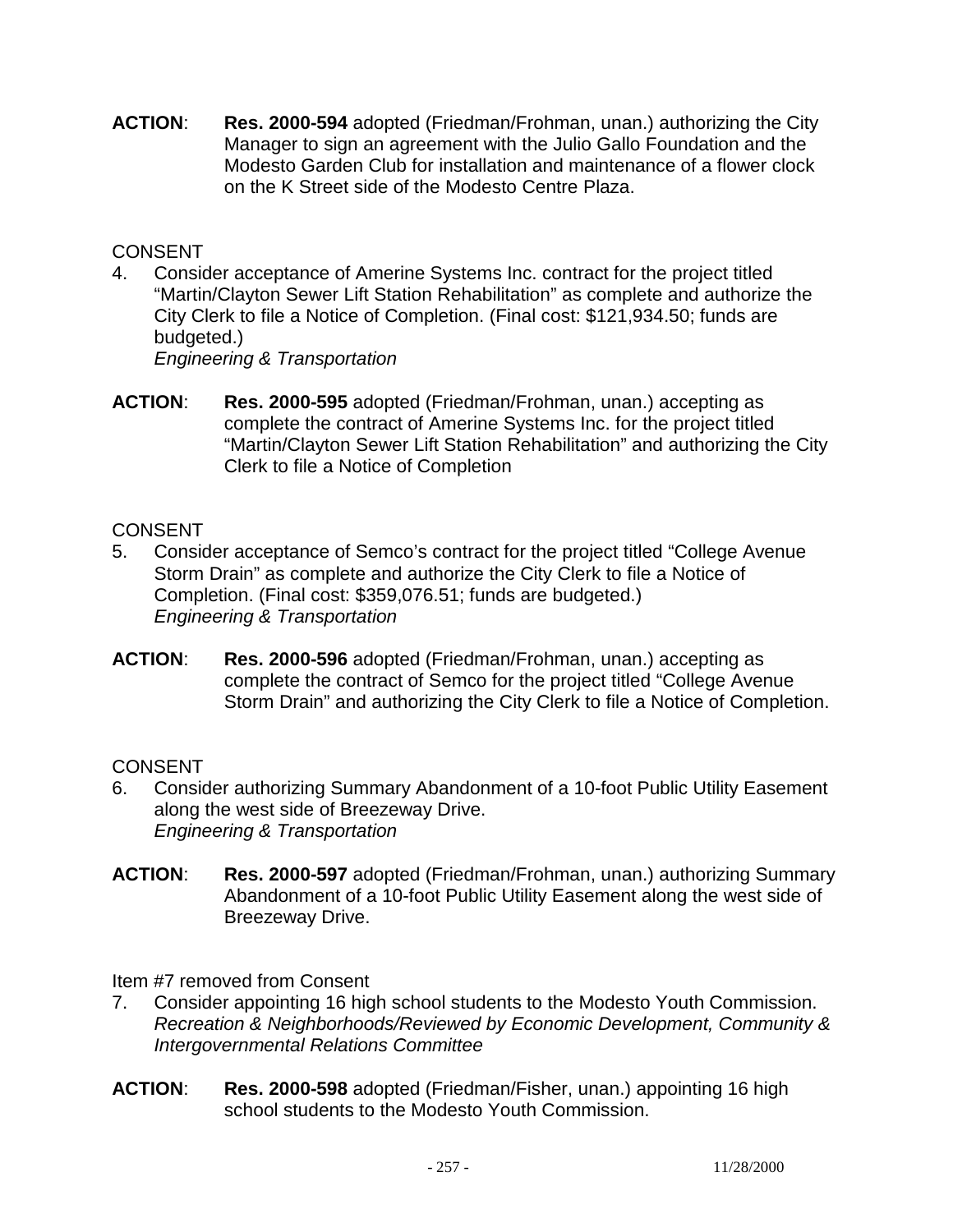## **CONSENT**

- 8. Consider authorizing the City Manager to sign an agreement between Oakbrook Apartments and the City of Modesto for installation of an on-site sewage lift station to prevent backup of sewage into the apartment units; consider amending the budget to create a CIP account titled "Oakbrook Lift Station" and appropriate \$80,000 from the Wastewater Reserve fund to fund the project. *Engineering & Transportation*
- **ACTION**: **Res. 2000-599** adopted (Friedman/Frohman, unan.) authorizing the City Manager to sign an agreement between Oakbrook Apartments and the City of Modesto for installation of an on-site sewage lift station to prevent backup of sewage into the apartment units.

**Res. 2000-600** adopted (Friedman/Frohman, unan.) amending the budget to create a CIP account titled "Oakbrook Lift Station" and appropriate \$80,000 from the Wastewater Reserve fund to fund the project.

## **CONSENT**

- 9. Consider conditional approval of Final Map of Siena, Phase 1 subdivision in the village One Specific Plan Area and authorize the City Manager to sign an agreement with the subdividers as required by Section 4-4.604(c) of the Municipal Code. (Owners: Sequoia Properties, a California Limited Partnership by Lily Development Inc., a California Corporation, its General Partner) *Community Development Department*
- **ACTION**: **Res. 2000-601** adopted (Friedman/Frohman, unan.) approving the final map of Siena, Phase 1 subdivision in the village One Specific Plan Area and authorize the City Manager to sign an agreement with the subdividers as required by Section 4-4.604(c) of the Municipal Code.

### **CONSENT**

- 10. Consider accepting the improvements for Sierra View subdivision in the Village One Specific Plan Area, and authorize the City Clerk to file Notice of Completion and release securities upon expiration of statutory periods. (Owners: Ling Investments, a Limited Partnership) *Community Development Department*
- **ACTION**: **Res. 2000-602** adopted (Friedman/Frohman, unan.) accepting the improvements for Sierra View subdivision in the Village One Specific Plan Area, and authorize the City Clerk to file Notice of Completion and release securities upon expiration of statutory periods.

# **CONSENT**

11. Consider approval of final map of Sutter Ridge subdivision in the Pelandale-Snyder Specific Plan Area and authorizing the City Manager to sign an agreement with the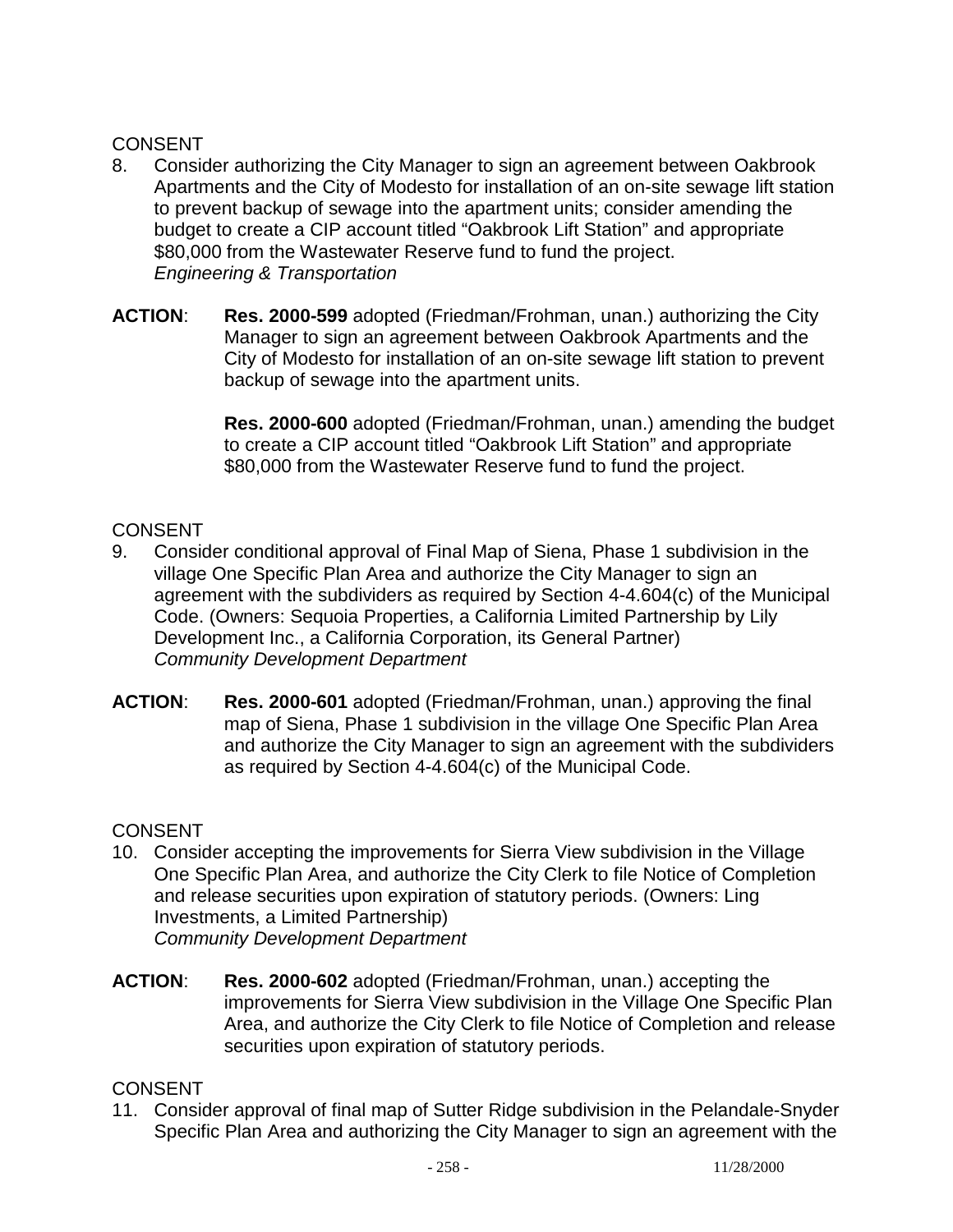subdividers as required by Section 4-4.604(c) of the Municipal Code. (Owners: Anderson Homes, a California Corporation.) *Community Development Department* 

**ACTION**: **Res. 2000-603** adopted (Friedman/Frohman, unan.) approving the final map of Sutter Ridge subdivision in the Pelandale-Snyder Specific Plan Area and authorizing the City Manager to sign an agreement with the subdividers as required by Section 4-4.604(c) of the Municipal Code.

### *Item #12 removed from Consent*

- 12. Consider setting the fee for copies of Police Reports at the \$.35 per page fee as set by the City Clerk in the City of Modesto's Master Fee Guide, and rescind Resolution 95-245 which set the current \$10 Police Report fee. *Police Department*
- **ACTION**: **Res. 2000-604** adopted (Frohman/Smith, unan.) setting the fee for copies of Police Reports at the \$.35 per page fee as set by the City Clerk in the City of Modesto's Master Fee Guide, and rescind Resolution 95-245 which set the current \$10 Police Report fee.

#### *Item #13 removed from Consent*

- 13. Consider approving Celebration of Lights Parade and Tree Lighting event on December 9, 2000, and rescind Res. 99-573. *Recreation & Neighborhoods*
- **ACTION**: **Res. 2000-605** adopted (Frohman/Friedman, unan.) approving Celebration of Lights Parade and Tree Lighting event on December 9, 2000, and rescind Res. 99-573.

### **CONSENT**

- 14. Consider waiving formal bid procedures by five (5) affirmative votes and authorizing the Purchase Officer to purchase a backhoe for an amount not to exceed \$55,000.00; consider authorizing trade-in of an existing backhoe; and consider authorizing amending the budget. *Finance*
- **ACTION**: **Res. 2000-606** adopted (Friedman/Frohman, unan.) waiving formal bid procedures and authorizing purchase of a backhoe.

**Res. 2000-607** adopted (Friedman/Frohman, unan.) authorizing trade-in of an existing backhoe.

**Res. 2000-608** adopted (Friedman/Frohman, unan.) authorizing amending the budget.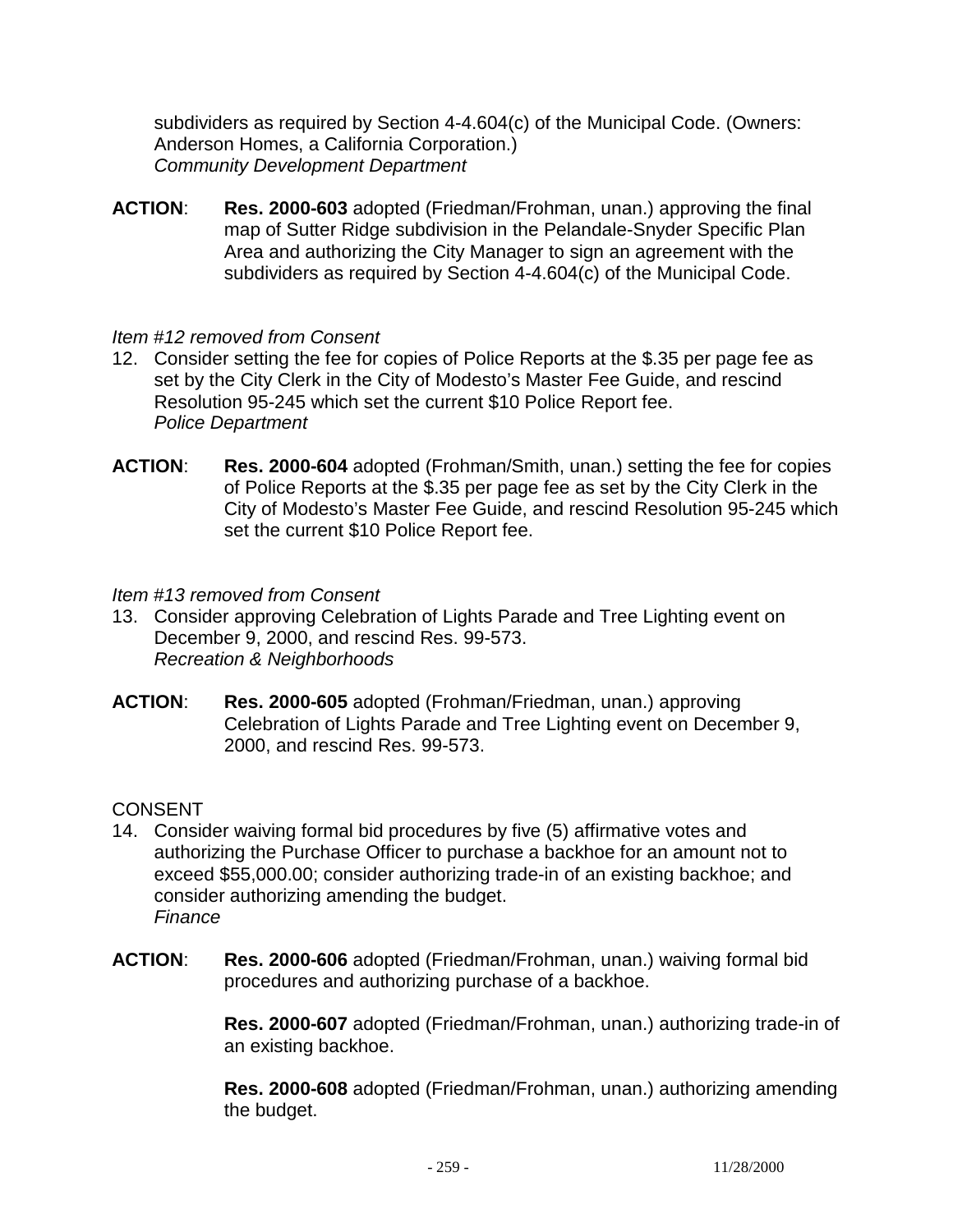### ORAL COMMUNICATIONS

- In response to Miguel Donoso, Mayor Sabatino announced that the State of the City address will be made on January 8, 2001 at 7:00 p.m. at the Centre Plaza and at the noon Rotary Club on January 9, 2001.
- Dialog took place between Councilmembers Frohman and Fisher, and Mayor Sabatino, regarding the Urban Growth Policy Review item that was discussed at the previous Council meeting.
- Dale Williams requested that Prescott Estates be shut down.
- David Geer noted his concern of Council's action regarding the Urban Growth Policy at the previous Council meeting and the Performing Arts Center financing, and a concern of wild dogs on Jefferson Street.
- Councilmember Conrad announced that the next Community Development & Housing committee meeting is scheduled for December 11, 2000 at 5:30 p.m.
- Police Chief Wasden responded to David Geer's concern regarding animal control.
- City Manager Crist and Councilmember Fisher responded to David Geer's comments regarding the use of a consultant for the Urban Growth Policy review.
- Tonya Shank expressed her concern for the need for relocation programs for Prescott Estates tenants and the needed assistance for the displaced tenants.
- Dale Williams noted the fire inspections scheduled for Prescott Estates on November 29, 2000.
- Miguel Donoso commented regarding the report for the inventory of land, housing element, and CDBG affordable housing.
- Fire Chief Hannink confirmed that the Fire Department is scheduled to contact all residents in every unit in Prescott Estates to test smoke detectors, and to replace and install if necessary. An inspection on the state of the fire walls will also take place.
- Continued discussion took place regarding Prescott Estates among Dale Williams and Councilmembers.
- City Attorney Milich cautioned the Council regarding continued discussion on Prescott Estates and suggested to place the item on a future agenda.
- Bishop Bergstrom suggested to start with the Fire Chief and the landlords in resolving the Prescott Estates problem.

# *HEARINGS*

- 15. Hearing to consider participation in the supplemental Law Enforcement Services Fund State Grant Program – Citizens' Option for Public Safety.
- **ACTION**: **Res. 2000-609** adopted (Serpa/Fisher, unan.) approving participation in the supplemental Law Enforcement Services Fund State Grant Program – Citizens' Option for Public Safety.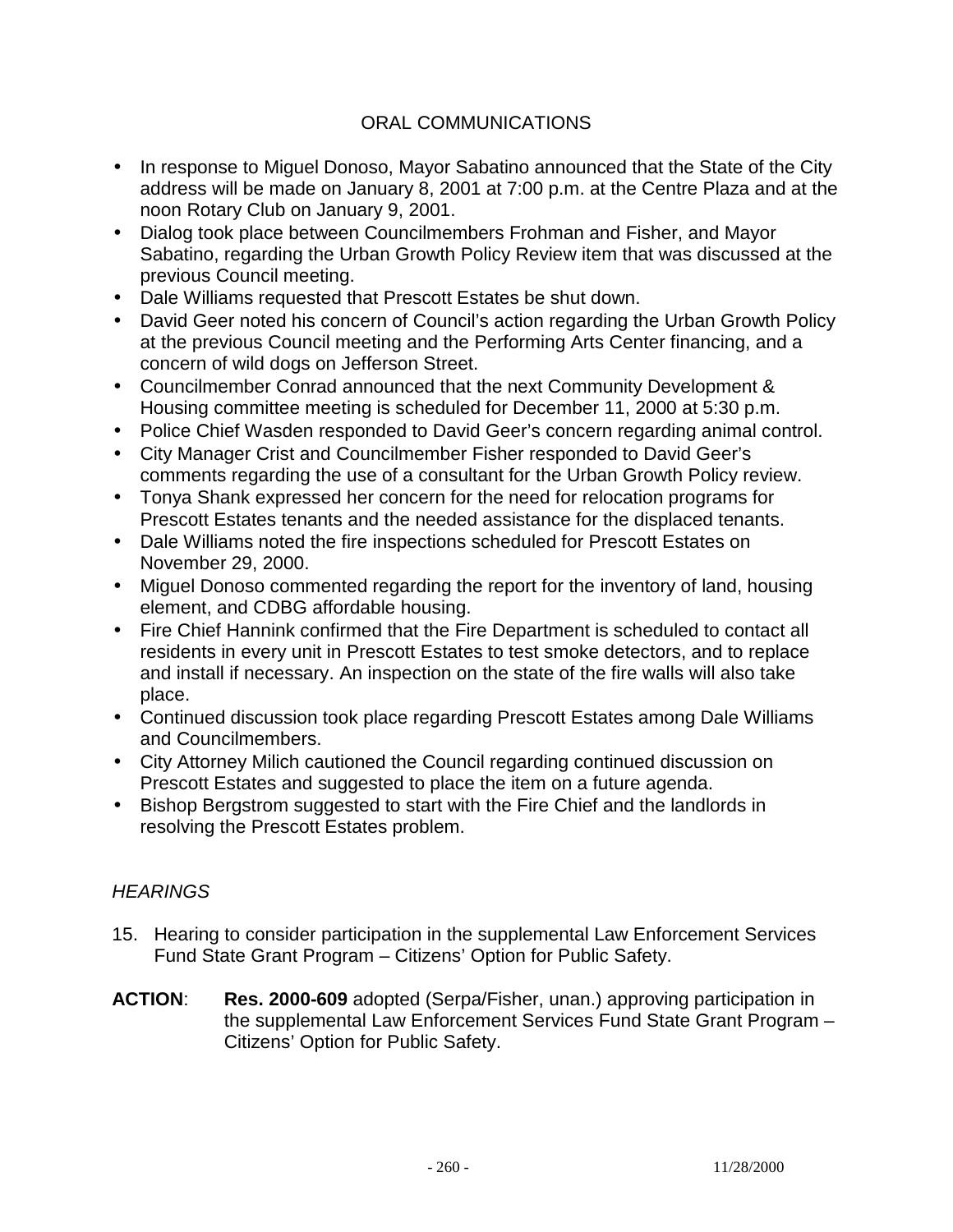### NEW BUSINESS

- 16. Consider scheduling Agenda Review sessions to allow all Councilmembers to attend and notice the meeting accordingly, pursuant to the Brown Act.
- **ACTION:** By motion (Conrad/Smith, unan.) item was referred to Economic Development, Community, & Intergovernmental Relations Committee.

### COUNCIL COMMENTS AND REPORTS

To be listed on the agenda Councilmembers must provide items to the City Clerk no later than 5:00 p.m. of the Wednesday prior to the meeting, otherwise there can be no Council discussion or Council action with respect to a Councilmember comment or report.

- Councilmember Serpa commented regarding Urban Growth Review process and confirmed the City has no intent to lessen the war on drugs.
- Councilmember Smith reported on the California League of Cities report regarding ERAF and noted the League approved legal representation regarding binding interest arbitration.

### MATTERS TOO LATE FOR THE AGENDA

None.

### ADJOURNMENT

The meeting adjourned to Closed Session at 6:55 p.m.

#### CLOSED SESSION

The City Attorney returned at 7:15 p.m. to report no action had been taken.

 *CONFERENCE WITH LABOR NEGOTIATOR: (Pursuant to Section 54957.6 of the Government Code)* 

 *Agency Negotiator: Jack Crist, City Manager Robin Renwick, Personnel Director* 

 *Employee Organization: Modesto City Fire Fighters Association*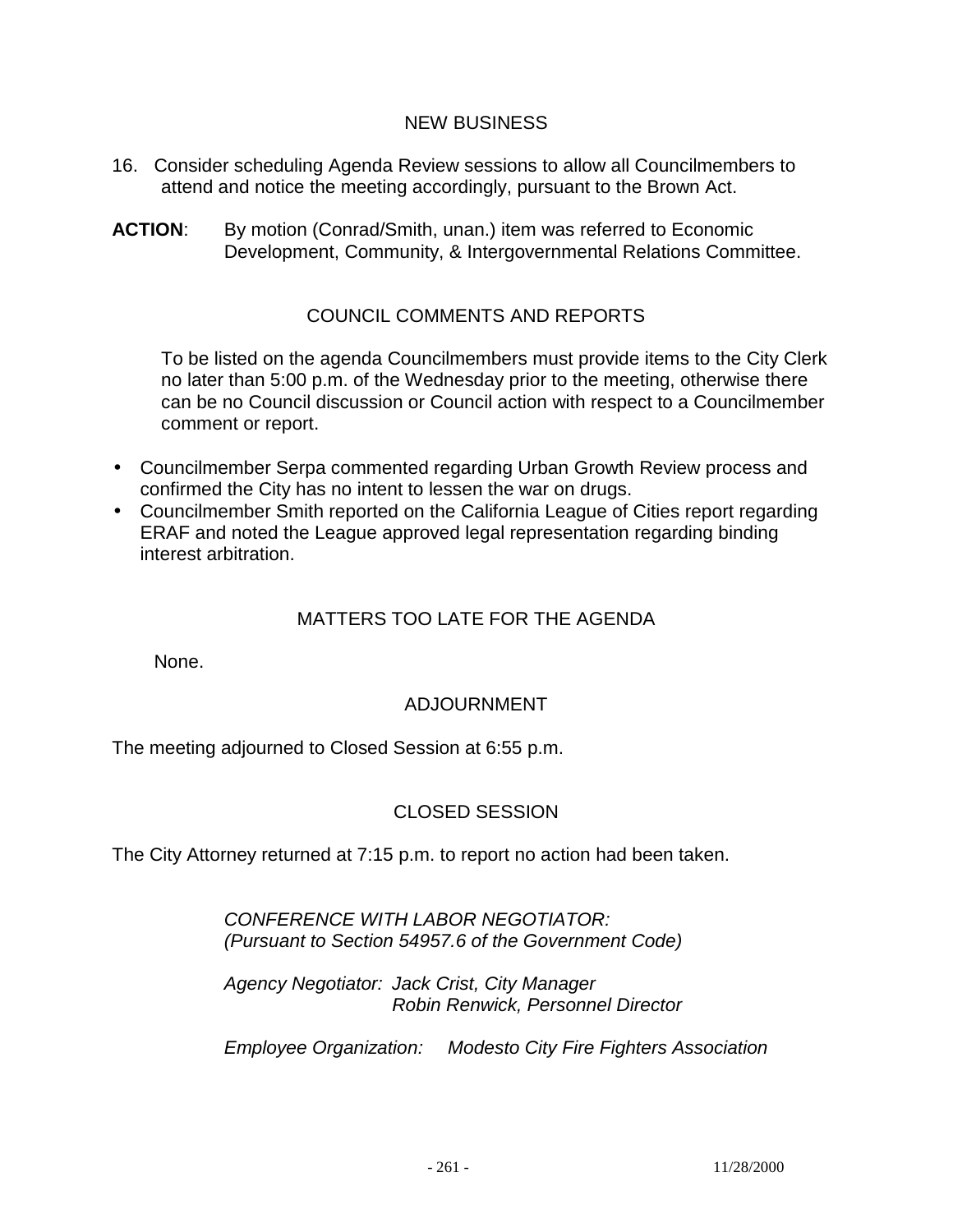### **MINUTES, City Council Meeting, Tuesday, December 5, 2000, at 5:15 p.m.**

Roll Call – Present: Councilmembers Conrad, Fisher, Friedman, Frohman, Mayor Sabatino

Absent: Councilmembers Serpa & Smith

Pledge of Allegiance to the Flag

Invocation: Jeff Norman, Modesto Covenant Church

Declare Conflicts of Interest

CONSENT ITEMS – ROLL CALL VOTE REQUIRED: Items 1 through 6 *Item 2 & 4 removed* 

**ACTION:** Friedman/Frohman, unan.; Serpa & Smith, absent

#### **CONSENT ITEMS**

### **An item may be removed from consent and discussed at the request of an audience member or Councilmember.**

#### **CONSENT**

- 1. Approval of the minutes of the regular City Council meeting of November 28, 2000. *Clerk*
- **ACTION: By motion** (Friedman/Frohman, unan.; Serpa & Smith, absent)**,** approved the minutes of the regular City Council meeting of November 28, 2000.

*Item #2 removed from Consent* 

- 2. Consider adopting a revised Disadvantaged Business Enterprise (DBE) program for federally funded street projects. *Engineering & Transportation*
- **ACTION: Res. 2000-610** adopted (Fisher/Friedman, unan.; Serpa & Smith, absent)**,** approving a revised Disadvantaged Business Enterprise (DBE) program for federally funded street projects.

**CONSENT** 

- 3. Consider amending the Position Classification Plan to change Strategic Planning Division Manager to Planning Division Manager. *Personnel Department*
- **ACTION: Res. 2000-611** adopted (Friedman/Frohman, unan.; Serpa & Smith, absent)**,** amending the Position Classification Plan to change Strategic Planning Division Manager to Planning Division Manager.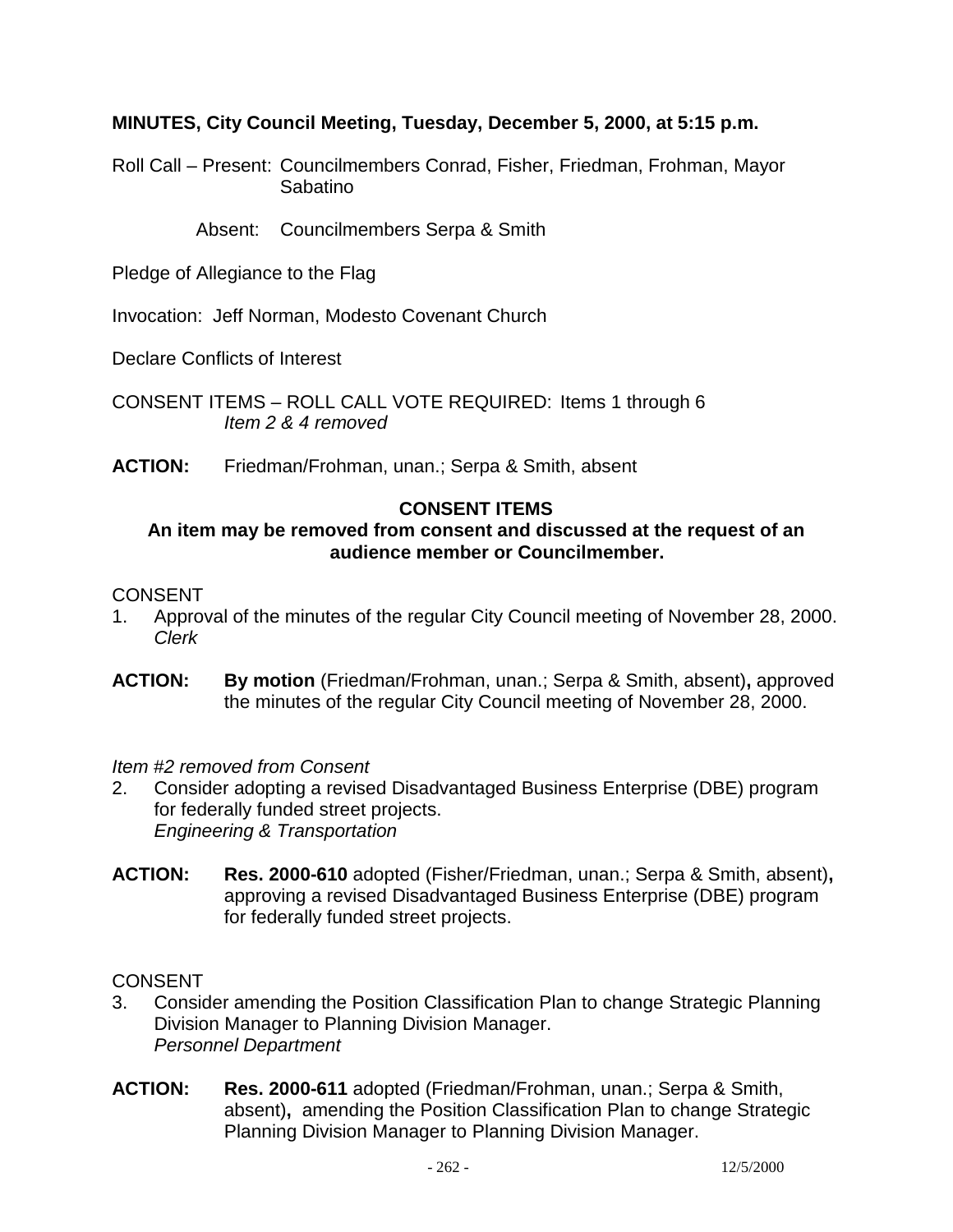*Item #4 removed from Consent* 

4. Consider authorizing the City Manager to approve the costs of two additional non-City employees to attend the Workforce Development CalWORKs Partnership Conference.

*Community Development Department*

**ACTION: Res. 2000-612** adopted (Fisher/Friedman, unan.; Serpa & Smith, absent)**,** authorizing the City Manager to approve the costs of two additional non-City employees to attend the Workforce Development CalWORKs Partnership Conference.

#### **CONSENT**

- 5. Consider approving an agreement with the new owners of PAK Mail to continue selling bus passes at one location. *Engineering & Transportation*
- **ACTION: Res. 2000-613** adopted (Friedman/Frohman, unan.; Serpa & Smith, absent)**,** approving an agreement with the new owners of PAK Mail to continue selling bus passes at one location.

#### **CONSENT**

- 6. Consider approval of final map of Village Highlands 5 Subdivision in the Village One Specific Plan Area and authorizing the City Manager to sign an agreement with the subdividers as required by Section 4-4.604(c) of the Municipal Code. (Owners: Inland Village, a California General Partnership) *Community Development Department*
- **ACTION: Res. 2000-614** adopted (Friedman/Frohman, unan.; Serpa & Smith, absent)**,** approving the final map of Village Highlands 5 Subdivision in the Village One Specific Plan Area and authorizing the City Manager to sign an agreement with the subdividers.

# ORAL COMMUNICATIONS

- Miguel Donoso noted his request to the Yough Commission and the school district to include more Hispanic youths on the Youth Commission.
- Dan Hopkins congratulated the Mayor on the opening of his new restaurant and asked for an explanation of Councilmember Fisher's removal from the Community Development & Housing Committee.
- Mayor Sabatino responded to Mr. Hopkins and stated his decision was made in the best interest of the City.
- Bob Shook expressed traffic concerns in Village One, and requested to re-prioritize the infrastructure to meet residents needs.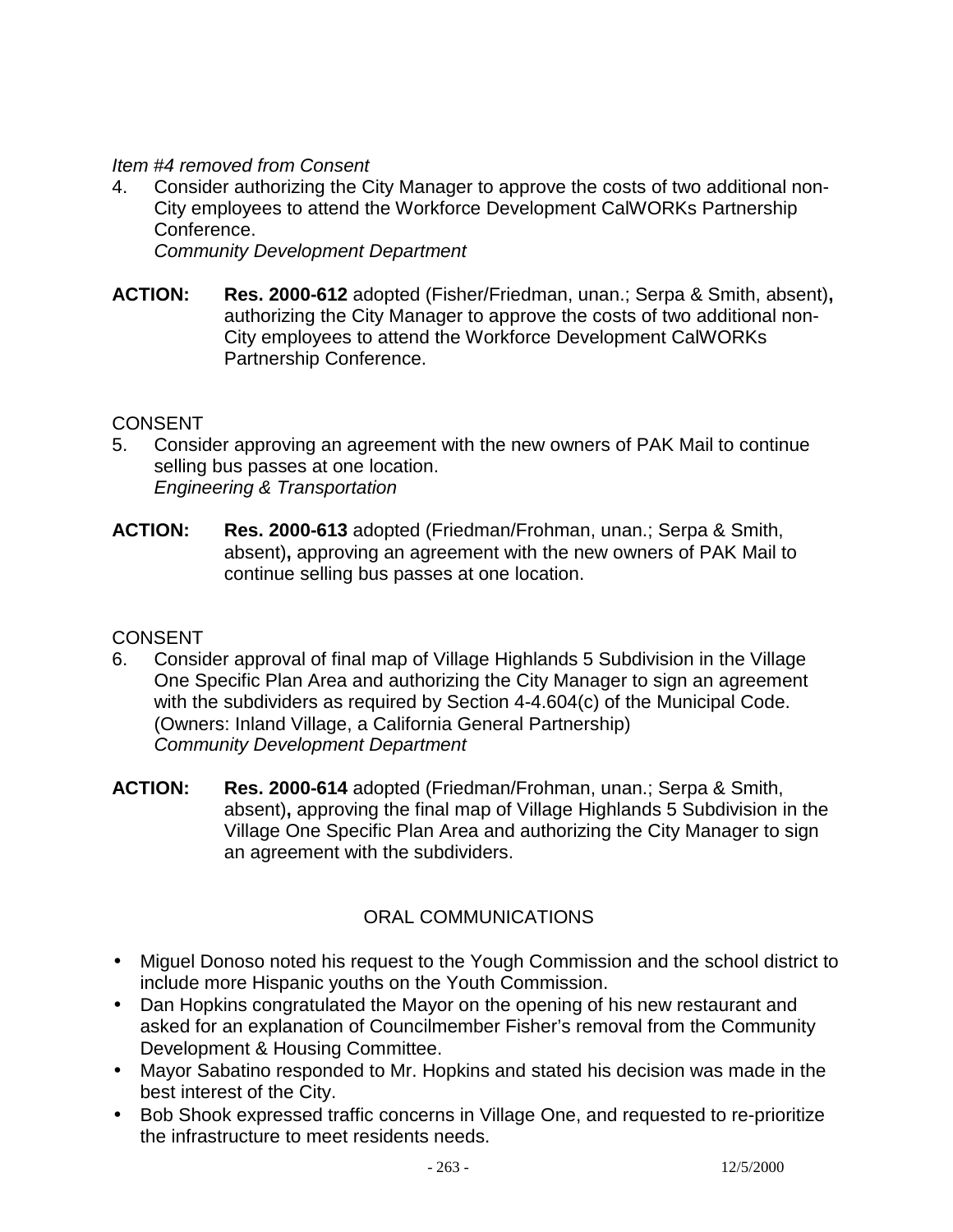- Councilmember Frohman invited Mr. Shook to the Transportation Policy Committee meeting.
- Councilmember Conrad invited Mr. Shook to Community Development & Housing Committee meeting and requested development plans be discussed for Village One in a Community Development & Housing Committee meeting. He also pointed out the need to bond future Community Facilities Districts.
- Barbara Initi noted grants available for traffic and suggested considering flexible work schedules to ease traffic.

# **HEARINGS**

*Councilmember Conrad was excused due to conflict of interest* 

- 7. Hearing to consider the application of Omega Ventures for a Precise Plan for Area No. 14 of the Village One Specific Plan and for concurrent rezoning from Specific Plan – Holding Zone to Specific Plan – Overlay Zone, property located on the West Side of Roselle Avenue south of Sylvan Avenue. *Community Development Department*
- **ACTION: By motion** (Fisher/Friedman, unan.; Serpa & Smith, absent) introduced **Ordinance No. 3193**–C.S. approving Precise Plan No. 14.

 **By motion** (Fisher/Friedman, unan.; Serpa & Smith, absent) introduced **Ordinance No. 3194**–C.S. approving rezoning from Specific Plan – Holding Zone to Specific Plan – Overlay Zone.

 **Res. 2000-615** adopted (Fisher/Friedman, unan.; Serpa & Smith, absent) finding precise plan and rezoning within scope of the Village One Specific Plan Program EIR.

- 8. Hearing to consider Resolution of Formation and introduction of Ordinance authorizing levy of a special tax within Community Facilities District No. 2000-2 (Coffee/Claratina). *City Attorney*
- **ACTION: Res. 2000-616** adopted (Conrad/Fisher, unan.; Serpa & Smith, absent) approving Resolution of Formation.
- **ACTION: By motion** (Conrad/Fisher, unan.; Serpa & Smith, absent)**,** introduced **Ordinance No. 3195**–C.S. authorizing levy of a special tax within Community Facilities District No. 2000-2 (Coffee/Claratina).

### NEW BUSINESS

9. Consider Fiscal Year 2000-01 Budget first quarter status report, and proposed adiustments. *Finance*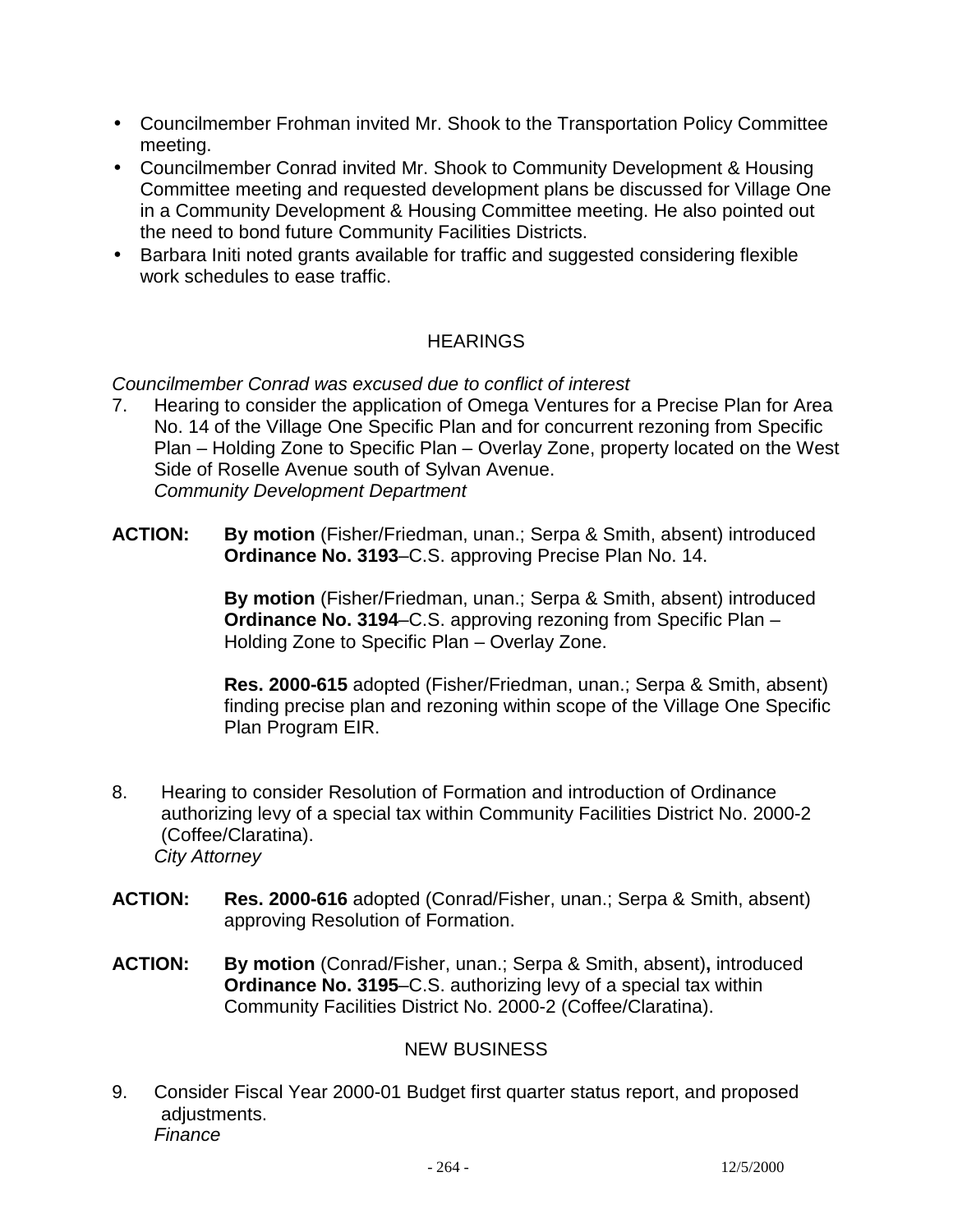**ACTION: By motion** (Conrad/Fisher, unan.; Serpa & Smith, absent)**,** acknowledged receipt of report.

> **By motion** (Conrad/Fisher, unan.; Serpa & Smith, absent), referred any amendments and revenue estimates to the Financial Policy Committee.

> > COUNCIL COMMENTS AND REPORTS

None.

## MATTERS TOO LATE FOR THE AGENDA

None.

## ADJOURNMENT

The meeting adjourned at 7:40 p.m. to Closed Session.

## CLOSED SESSION

 *CONFERENCE WITH LABOR NEGOTIATOR: (Pursuant to Section 54957.6 of the Government Code)* 

 *Agency Negotiator: Jack Crist, City Manager Robin Renwick, Personnel Director* 

 *Employee Organization: Modesto City Fire Fighters Association* 

 The City Attorney returned at 8:30 p.m. to report no reportable action had been taken.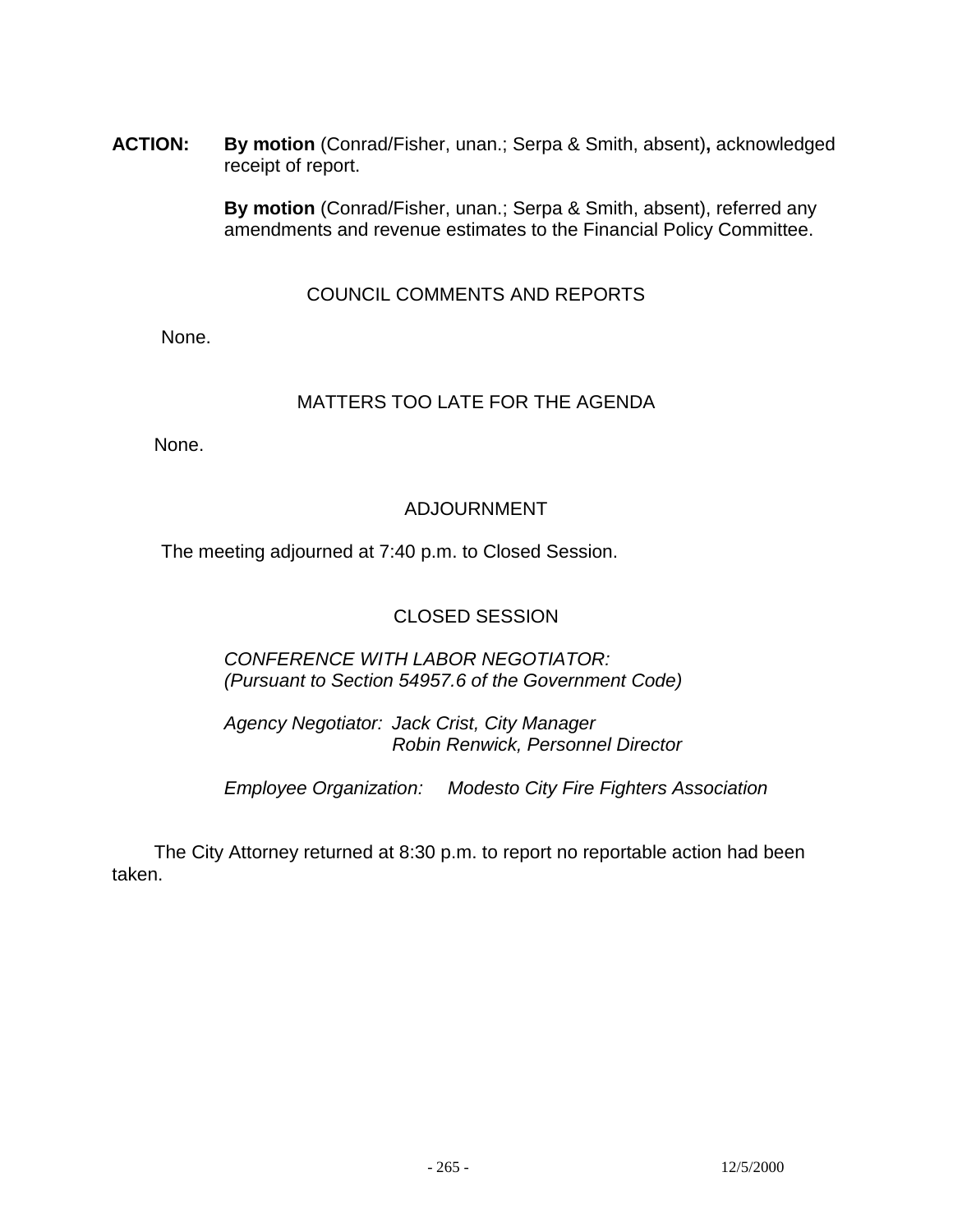**MINUTES, City Council Meeting, Tuesday, December 12, 2000, at 5:15 p.m.** 

Roll Call – Present: Councilmembers Conrad, Fisher, Friedman, Frohman, Serpa, Mayor Sabatino

Absent: Councilmember Smith

Pledge of Allegiance to the Flag

Invocation: Ken Swett, Modesto Foursquare Church

Declare Conflicts of Interest

CONSENT ITEMS – ROLL CALL VOTE REQUIRED: Items 1-5, 8-10, 12-15 *Items 6, 7, & 11 removed from Consent* 

**ACTION:** Fisher/Conrad, unan.

### **CONSENT ITEMS**

### **An item may be removed from consent and discussed at the request of an audience member or Councilmember.**

#### CONSENT

- 1. Approval of the minutes of the regular City Council meeting of December 5, 2000.
- **ACTION: By motion** (Fisher/Conrad, unan.) approved the minutes of the regular City Council meeting of December 5, 2000.

#### **CONSENT**

2. Consider authorizing Request for Proposals to be opened January 16, 2001 at 11:00 a.m. for Scum Pit Cleaning Service at the Primary Wastewater Treatment Plant.

*Operations & Maintenance Department/Finance*

**ACTION: Res. 2000-617** adopted (Fisher/Conrad, unan.), authorizing Request for Proposals to be opened January 16, 2001 at 11:00 a.m. for Scum Pit Cleaning Service at the Primary Wastewater Treatment Plant.

CONSENT

3. Consider excusing Councilmembers Serpa and Smith from the December 5, 2000 Council meeting, as they were attending the National League of Cities conference. *City Manager* 

#### **ACTION: By motion (Fisher/Conrad, unan.), excused the absence of Councilmembers Serpa & Smith from the December 5, 2000 meeting.**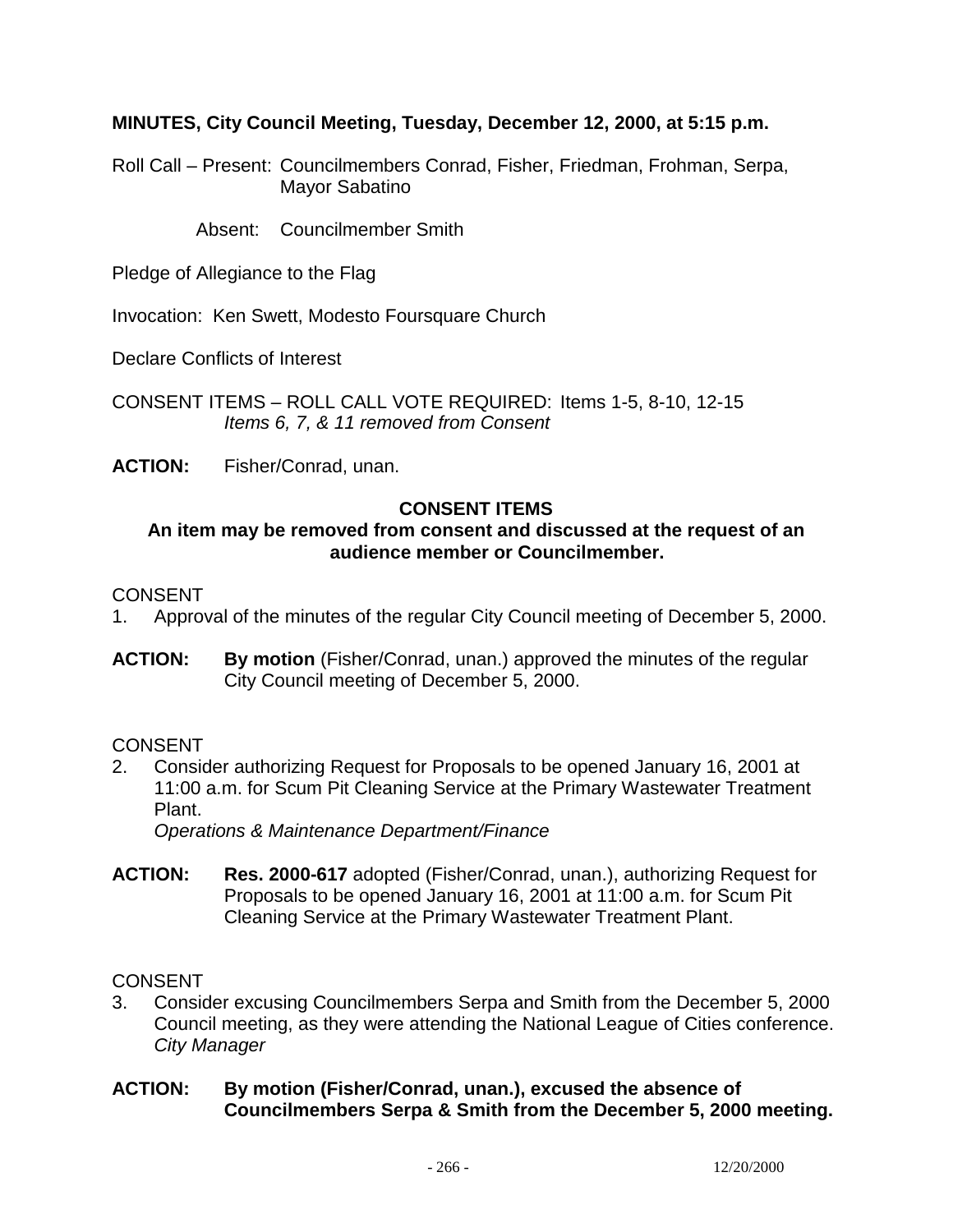## **CONSENT**

- 4. Consider declaring as surplus from January 1, 2001 through December 30, 2001 the following items: (1) obsolete traffic signal heads; (2) lost, stolen, unclaimed and/or seized property, and excess property accumulated by the City; Unclaimed bicycles accumulated at the Police Department Evidence and Property Room; and (3) surplus City vehicles authorizing the Purchasing Division to sell same by sealed bid, by auction, or sell as scrap. Public auction will be conducted by Roger Ernst & Associates at 824 West Kiernan Avenue. *Finance Department*
- **ACTION: Res. 2000-618** adopted (Fisher/Conrad, unan.), declaring items as surplus and authorizing the Purchasing Division to sell same by sealed bid, by auction, or sell as scrap. Public auction will be conducted by Roger Ernst & Associates at 824 West Kiernan Avenue, with the condition that these items are offered to other cities in the County prior to the bid process.

### **CONSENT**

- 5. Consider setting a public hearing for January 9, 2001 to consider amending the schedule of fees in connection with encroachment permits and inspections required by the City of Modesto related to trench cuts. *Engineering & Transportation Department/ Reviewed by Utility Services & Franchise Committee*
- **ACTION: Res. 2000-619** adopted (Fisher/Conrad, unan.), setting a public hearing for January 9, 2001 to consider amending the schedule of fees in connection with encroachment permits and inspections required by the City of Modesto related to trench cuts.

### *Item #6 removed from Consent*

6. Consider amending Chapter 2 of Title 7 of the Modesto Municipal Code relating to street cuts.

*Engineering & Transportation Department/Reviewed by Utility Services & Franchise Committee* 

**ACTION: By motion** (Fisher/Friedman, majority; Frohman & Serpa, no) introduced **Ord. 3196–C.S.** amending Chapter 2 of Title 7 of the Modesto Municipal Code relating to street cuts.

### *Item #7 removed from Consent*

7. Consider approving solicitation of proposals for Digital Ortho-Rectified Aerial Photos and digital base-map creation, and consider amending the Engineering & Transportation budget by \$100,000; funded by \$20,000 from Sewer Fund Reserve, \$20,000 from Water Fund Reserve, and \$60,000 from Engineering and Transportation's ABS Carryover Savings.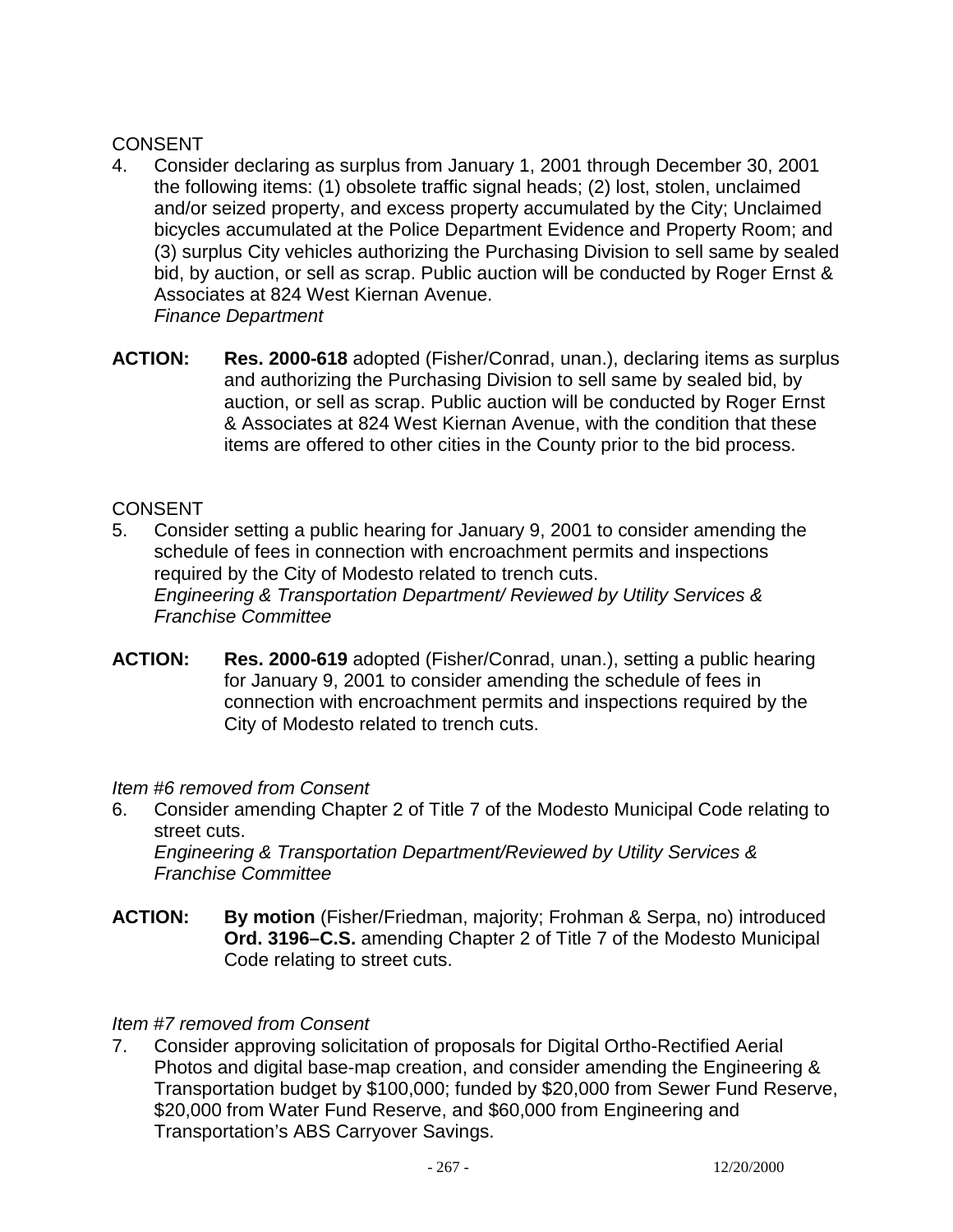### *Engineering & Transportation Department*

**ACTION: Res. 2000-620** adopted (Friedman/Fisher, unan.) approving solicitation of proposals for Digital Ortho-Rectified Aerial Photos and digital base-map creation.

> **Res. 2000-621** adopted (Friedman/Fisher, unan.) amending the budget to fully fund the Digital Ortho-Rectified Aerial Photos and digital base-map creation.

### **CONSENT**

- 8. Consider accepting as complete the contract of Granite Construction Company for the project titled "College Avenue Overlay – Cecil Way to Needham Avenue", and authorizing the City Clerk to file a Notice of Completion. *Engineering & Transportation Department*
- **ACTION: Res. 2000-622** adopted (Fisher/Conrad, unan.), accepting as complete the contract of Granite Construction Company for the project titled "College Avenue Overlay – Cecil Way to Needham Avenue", and authorizing the City Clerk to file a Notice of Completion.

#### **CONSENT**

- 9. Consider a resolution awarding a \$93,683 contract to Soil Enterprises Inc. for the project titled "Hillside Drive Demolition"; and consider adopting a resolution making a finding that the project is within the scope of the General Plan Master EIR *Engineering & Transportation Department*
- **ACTION: Res. 2000-623** adopted (Fisher/Conrad, unan.), resolution awarding a \$93,683 contract to Soil Enterprises Inc. for the project titled "Hillside Drive Demolition".

 **Res. 2000-624** adopted (Fisher/Conrad, unan.), making a finding that the project is within the scope of the General Plan Master EIR.

#### CONSENT

- 10. Certification of Canvass and State of Votes for the November 7, 2000 Special Municipal Election. *City Clerk*
- **ACTION: Res. 2000-625** adopted (Fisher/Conrad, unan.), certifying Canvass and State of Votes for the November 7, 2000 Special Municipal Election.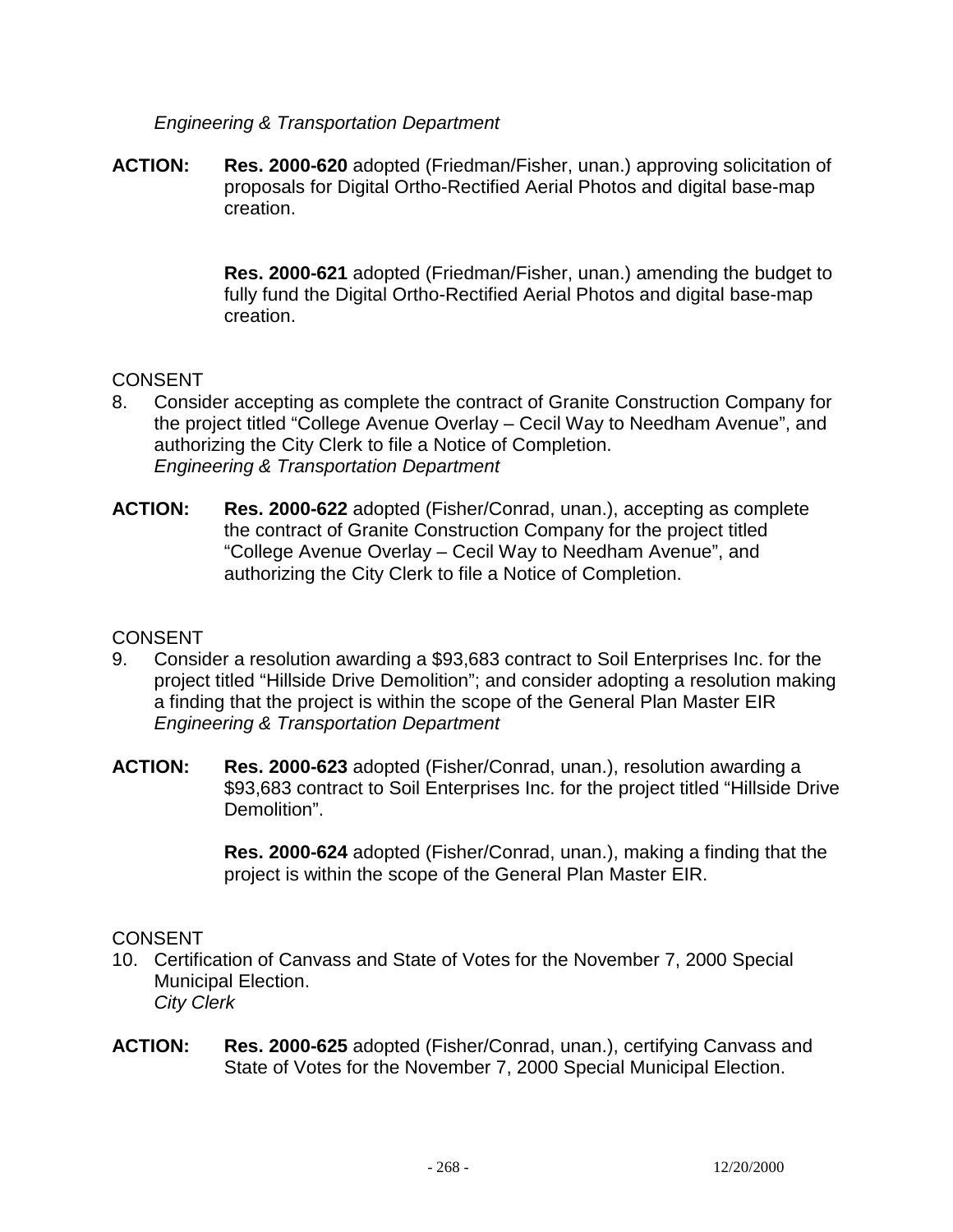### *Item #11 removed from Consent*

- 11. Consider transferring funds to cover the cost of overtime to patrol Prescott Estates seven days per week, 16 hours per day, for the remainder of the fiscal year as follows: \$125,000 from the General Fund Reserve to Police Field Operations, Employee Services, Overtime fund. *Police Department/Reviewed by Public Safety Committee*
- **ACTION: Res. 2000-626** adopted (Friedman/Fisher, unan.) approving transfer of funds to cover the cost of overtime to patrol Prescott Estates seven days per week, 16 hours per day, for the remainder of the fiscal year as follows: \$125,000 from the General Fund Reserve to Police Field Operations,

Employee Services, Overtime fund.

### **CONSENT**

- 12. Consider cooperative agreement with the Housing Authority of Stanislaus County for acquisition, financing, and rehabilitation of Pine Meadows Garden Apartments. *Recreation & Neighborhoods*
- **ACTION: Res. 2000-627** adopted (Fisher/Conrad, unan.), approving cooperative agreement with the Housing Authority of Stanislaus County for acquisition, financing, and rehabilitation of Pine Meadows Garden Apartments.

#### **CONSENT**

13. Consider agreement with Macias, Gini & Company for a financial program review and reconciliation of HUD funds received by the City of Modesto from 1997 through 2000.

*Recreation & Neighborhoods/Reviewed by Financial Policy Committee*

**ACTION: Res. 2000-628** adopted (Fisher/Conrad, unan.), approving agreement with Macias, Gini & Company for a financial program review and reconciliation of HUD funds received by the City of Modesto from 1997 through 2000.

#### **CONSENT**

- 14. Consider canvass of election for Community Facilities District 2000-2 (Coffee-Claratina), and asserting compliance with all of the provisions of Proposition 218. *(City Attorney)*
- **ACTION: Res. 2000-629** adopted (Fisher/Conrad, unan.), approving the canvass of election for Community Facilities District 2000-2 (Coffee-Claratina), and asserting compliance with all of the provisions of Proposition 218.

### **CONSENT**

15. Consider awarding the purchase of prefabricated restrooms for various park sites, to Super Secur Manufacturing Company for the total cost of \$153,041.58.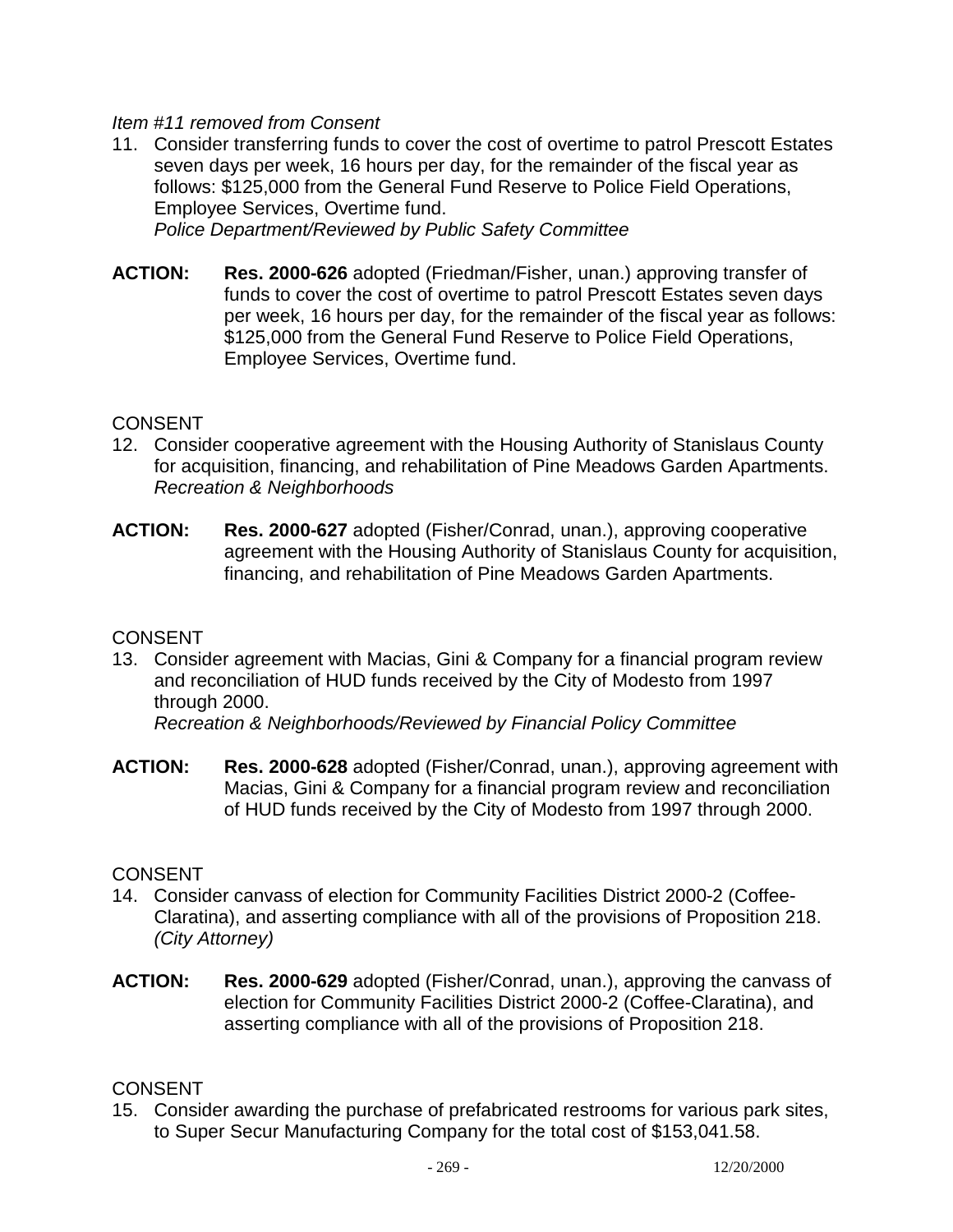*Finance* 

**ACTION: Res. 2000-630** adopted (Fisher/Conrad, unan.), awarding the purchase of prefabricated restrooms for various park sites, to Super Secur Manufacturing Company for the total cost of \$153,041.58.

### ACKNOWLEDGEMENTS AND PRESENTATIONS

- 16. Presentation of the National League of Cities 2000 James C. Howland Award for Urban Enrichment. This first place gold award includes \$2,000 that will be gifted to the Greater Modesto Community Foundation.
- **ACTION:** Councilmember Serpa made the presentation.

## ORAL COMMUNICATIONS

- Bishop Bergstrom requested the Council declare a Megan Mendez day and noted the Sepulveda case.
- Miguel Donoso noted that the Sepulveda investigation report was due and requested the report also be given in Spanish.
- City Attorney Milich responded to Mr. Donoso explaining that the report will be delayed until the outside agencies complete their independent review, and to review new information from the FBI.
- Chief Wasden and Councilmembers discussed the pending report.
- Dale Williams reported he missed the report on Prescott Estates at the Community Development & Housing Committee meeting, and requested a cost for relocation expenses and an appraisal for Prescott Estates.
- Councilmember Frohman & Conrad & Mayor Sabatino responded to Mr. Williams.

### **HEARINGS**

- 17. Hearing to (a) consider whether Cable One has developed a binding plan that is satisfactory to the City to bring the system into full compliance or to otherwise cure any and all breaches of the franchise agreement, and (b) to consider the proposed transfer from Cable One to AT&T. *City Manager*
- **ACTION: Res. 2000-631** adopted (Fisher/Friedman, unan.) finding that Cable One is in breach of the Cable Franchise Agreement; that Cable One has failed to present a plan for cure acceptable to the City and imposing penalties under the Franchise Ordinance in addition to other breach remedies; that the City Manager and legal counsel notify Cable One's surety and make demand on Cable One's performance bond; and that the City Manager determines the total amount of City damages for cable one's non-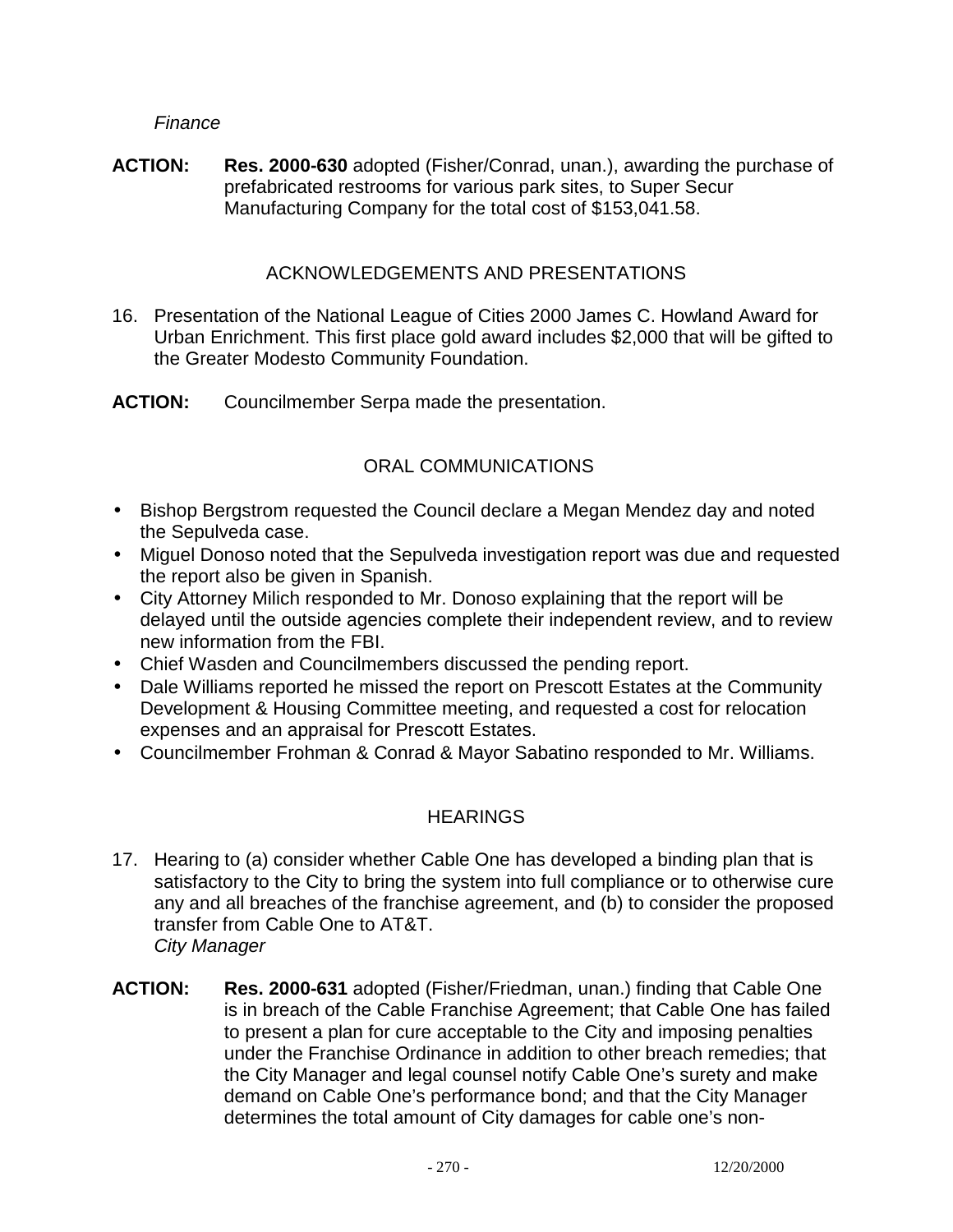compliance and a plan for bringing the system into compliance and authorize reimbursement of consultant costs from Cable One.

 **By motion** (Fisher/Friedman, unan.) introduced **Ord. 3197–C.S**. extending the present franchise term from December 20, 2000 to February 28, 2001 for the purpose of assuring that Cable One remains bound to the terms of the franchise and to take further action regarding breach of the franchise.

- 18. Hearing to consider Bertolotti Disposal's request to enter into a service agreement for solid waste collection services, and consider recommendation to adopt a formal policy on service providers for solid waste collection in former County areas that are annexed to the City. Item was continued from October 10, 2000 meeting. *Engineering & Transportation Department*
- **ACTION: By motion** (Conrad/Friedman, unan.) item continued to January 23, 2001.
- 19. Hearing to consider an amendment to the Urban Area General Plan to amend the Community Facilities Open Space and Parks and Storm Water sections to allow the development of Dual Use Flood Control/Recreation Facilities and adoption of design standards for Dual Use Flood Control/Recreation Facilities. *Community Development Department*
- **ACTION: Res. 2000-632** adopted (Conrad/Fisher, unan.) approving design standards for dual use flood control/recreation facilities.

 **Res. 2000-633** adopted (Conrad/Fisher, unan.) approving the proposed amendment to the Urban Area General Plan to amend the Community Facilities Open Space and Parks and Storm Water sections, with an amendment to #3(e) to provide that all facilities be developed as dual use as opposed to "wherever feasible".

 **Res. 2000-634** adopted (Conrad/Fisher, unan.) finding that the Council has reviewed and considered, and made findings regarding the CEQA Environmental Review document.

- 20. Hearing to consider the Planning Commission recommendation to amend Section 22-3-9 of the zoning map to rezone from R-1 to Planned Development Zone P-D(544), property located on the east side of Coffee Road south of East Orangeburg Avenue at 1332 Coffee Road (Don L. and Annette Baker). *Community Development Department*
- **ACTION: By motion** (Friedman/Fisher, unan.) introduced **Ord. 3198–C.S**. amending Section 22-3-9 of the zoning map from R-1 to P-D(544 to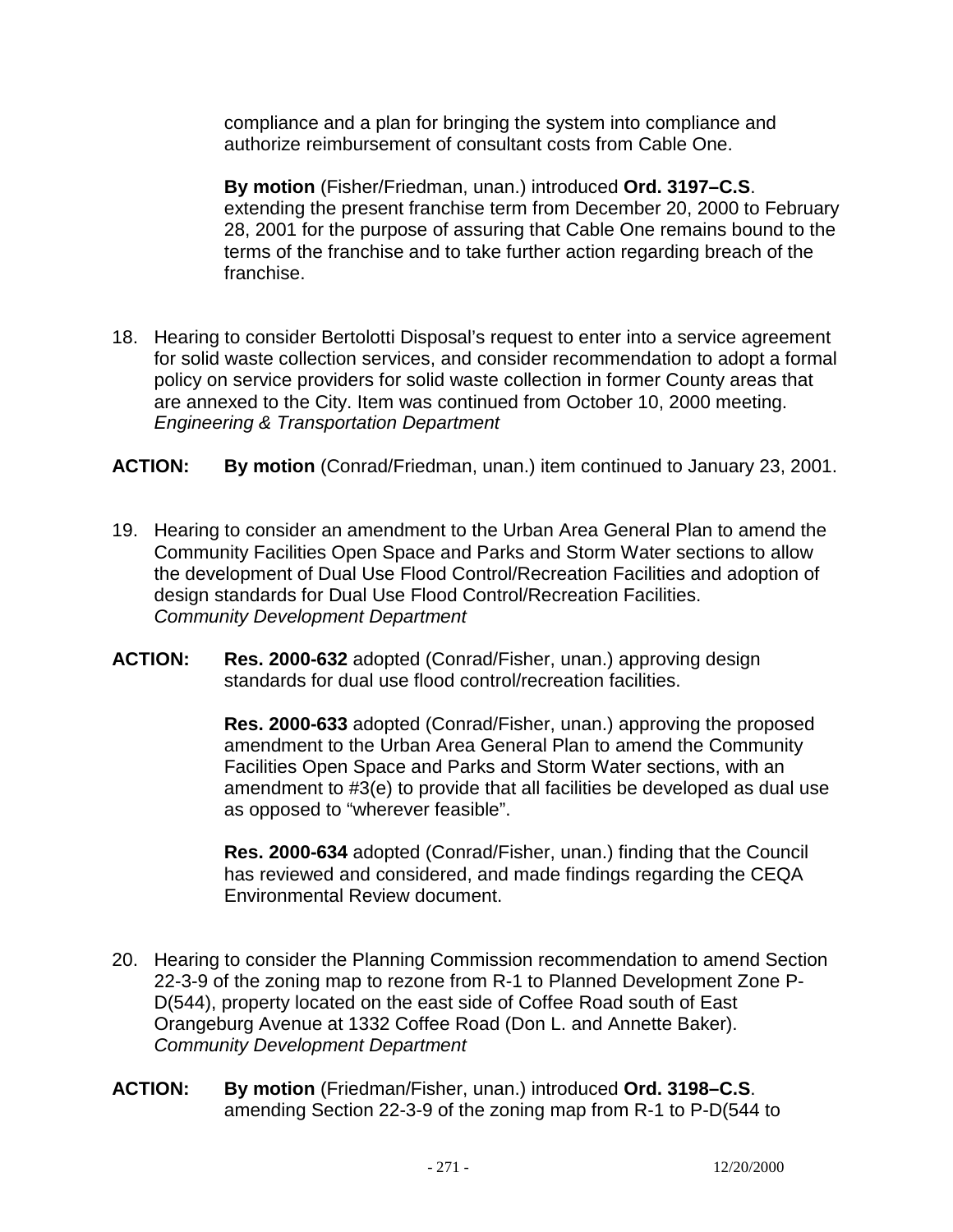rezone from R-1 to P-D(544) for a professional office building and offstreet parking areas.

 **Res. 2000-635** adopted (Friedman/Fisher, unan.) approving a development plan for P-D(544).

 **Res. 2000-636** adopted (Friedman/Fisher, unan.) findings, provided by Environmental Assessment No. CDD 2000-67, judging the rezoning from R-1 to P-D(544) as being within the scope of the Master Environmental Impact Report (SCH No. 92052017).

- 21. Hearing to consider the spending plan for the Federal Local Law Enforcement Block Grant Program 2000 to amend the 2000/2001 budget estimating revenues of \$299,416 for the grant program and appropriating the funds for expenditure; and consider appropriation of \$29,942 from Supplemental Law Enforcement Services Fund to Organization 1980-Federal Law Enforcement Block Grant, as a match to the \$269,474 federal grant. *Police Department*
- **ACTION: Res. 2000-637** adopted (Fisher/Friedman, unan.) amending 2000/2001 budget estimating revenues of \$299,416 and appropriating funds for expenditures of the Federal Local Law Enforcement Block Grant Program 2000.

 **Res. 2000-638** adopted (Fisher/Friedman, unan.) appropriating \$29,942 from one fund to another for the match to the \$269,474 federal grant of the Federal Local Law Enforcement Block Grant Program 2000.

22. Hearing to consider a fare and service increase for the Modesto Area Express (MAX) service operated between Modesto and the Dublin/Pleasanton BART Station.

*Engineering & Transportation Department* 

**ACTION: Res. 2000-639** adopted (Frohman/Friedman, majority; Sabatino, no) approving new passenger fare rates and schedule changes for the MAX service operated between Modesto and the Dublin/Pleasanton BART Station.

### NEW BUSINESS

- 23. Consider staff report on progress of Business Park Development. *Community Development Department*
- **ACTION: By motion** (Friedman/Fisher, majority; Frohman, no) acknowledged receipt of report.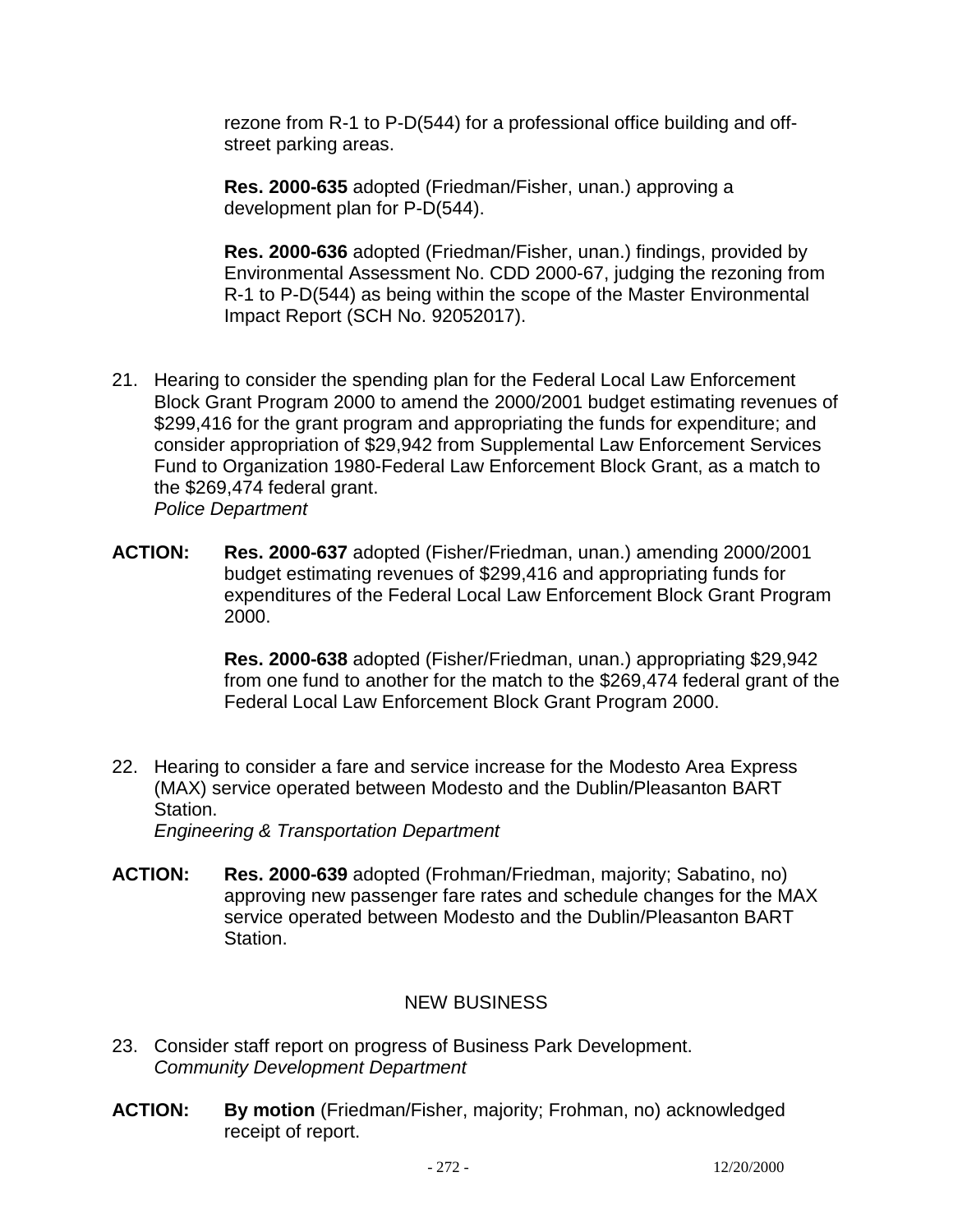- 24. Consider approving an agreement with EIP Associates to prepare a Focused Environmental Impact Report for the Northwest Business Park Specific Plan. *Community Development Department*
- **ACTION: Res. 2000-640** adopted (Conrad/Fisher, majority; Frohman, no) approving an agreement with EIP Associates to prepare a Focused Environmental Impact Report for the Northwest Business Park Specific Plan.
- 25. Consider agreement with Chamber of Commerce for funding to Convention & Visitors Bureau for a period not-to-exceed six months at \$20,416.69 per month. *Recreation & Neighborhoods*
- **ACTION: Res. 2000-641** adopted (Fisher/Friedman, majority; Conrad, no) approving agreement with Chamber of Commerce for funding to Convention & Visitors Bureau for a period not-to-exceed six months at \$20,416.69 per month.
- 26. Consider Draft Expressway Access Policy *Engineering & Transportation Department*
- **ACTION: By motion** (Friedman/Fisher, unan.) directed staff to pursue adoption of an Expressway Access policy in accordance with Council direction and guidelines via a General Plan amendment.

### COUNCIL COMMENTS AND REPORTS

- 27. Consider request by Stanislaus County PAL for financial assistance for their Christmas program, as requested by Councilmember Serpa.
- **ACTION:** A motion failed (Serpa/Fisher, Friedman, yes; Conrad, Frohman, Sabatino, no) to grant a \$500 donation to Stanislaus County PAL.
- Councilmember Serpa requested that the City Manager plan agenda items that are more evenly spread in the future so not to overload one agenda, and commented on the first quarter budget report.

### MATTERS TOO LATE FOR THE AGENDA

None.

#### ADJOURNMENT